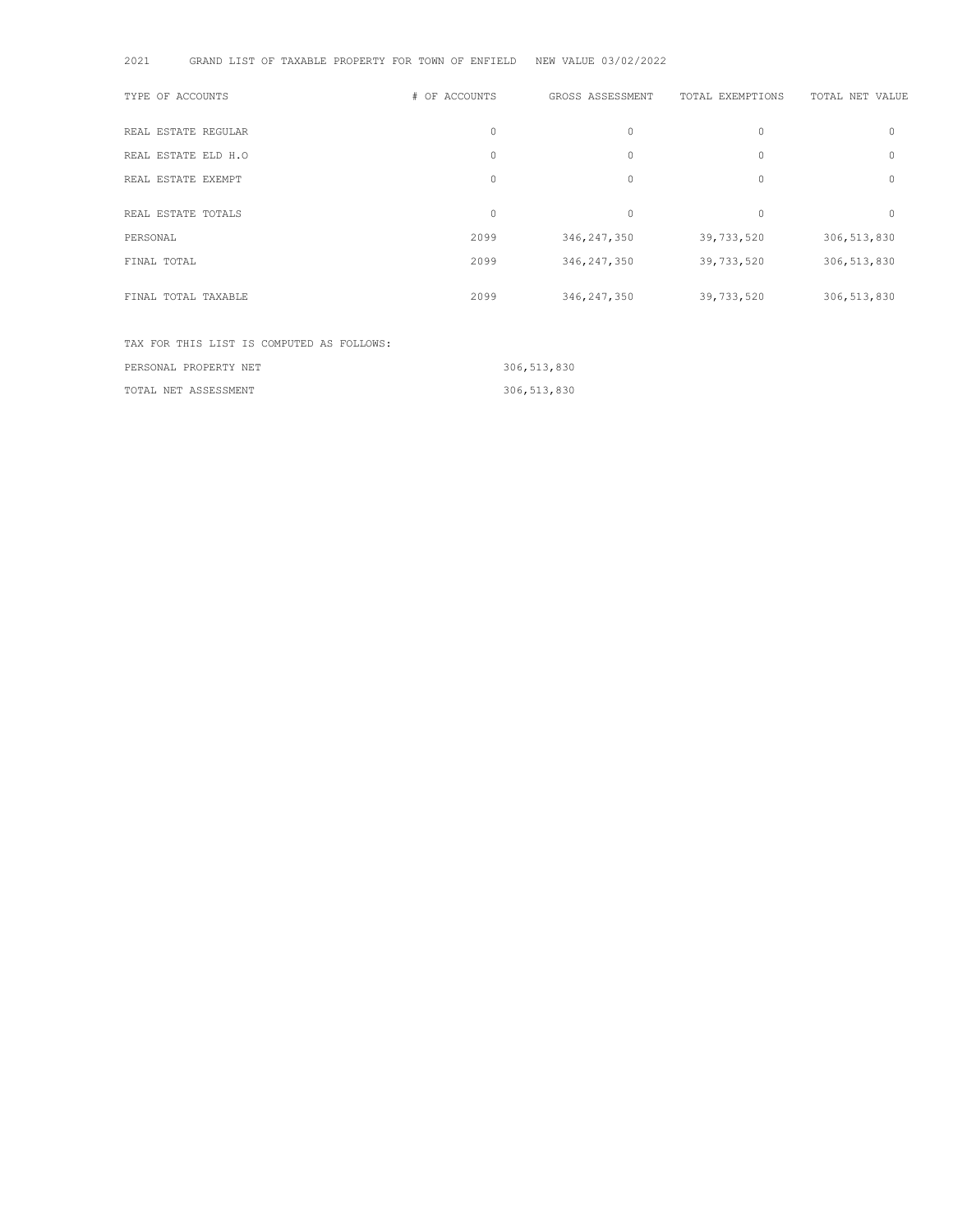|    | CODE # OF ACCTS | DESCRIPTION OF CLASSIFICATION | GROSS ASSESSMENT |
|----|-----------------|-------------------------------|------------------|
| 09 | 68              | NON REG                       | 5,902,460        |
| 10 | 95              | INDUSTRIAL M&E.               | 17,965,100       |
| 11 | 3               | HORSES/PONIES                 | 1,820            |
| 13 | 28              | MAN. M & E                    | 29,938,740       |
| 16 | 1,655           | FURN/FIX/EQP                  | 84, 376, 170     |
| 17 | 45              | FARM MACH                     | 1,838,840        |
| 18 | 15              | FARM TOOLS                    | 67,700           |
| 19 | 61              | MECHANICS TOOLS               | 1,402,160        |
| 20 | 1,028           | EDP EQUIPMENT                 | 17,256,090       |
| 21 | 70              | TLLECOM                       | 3,490,350        |
| 22 | 34              | CABLES/COND/ETC               | 145,849,960      |
| 23 | 967             | $SUPPLIES$                    | 948,470          |
| 24 | 904             | MISC TAX PROP                 | 30,001,290       |
| 25 | 764             | 25% PENALTY                   | 7,208,200        |
|    |                 |                               |                  |
|    | 5,737           | GRAND TOTAL                   | 346, 247, 350    |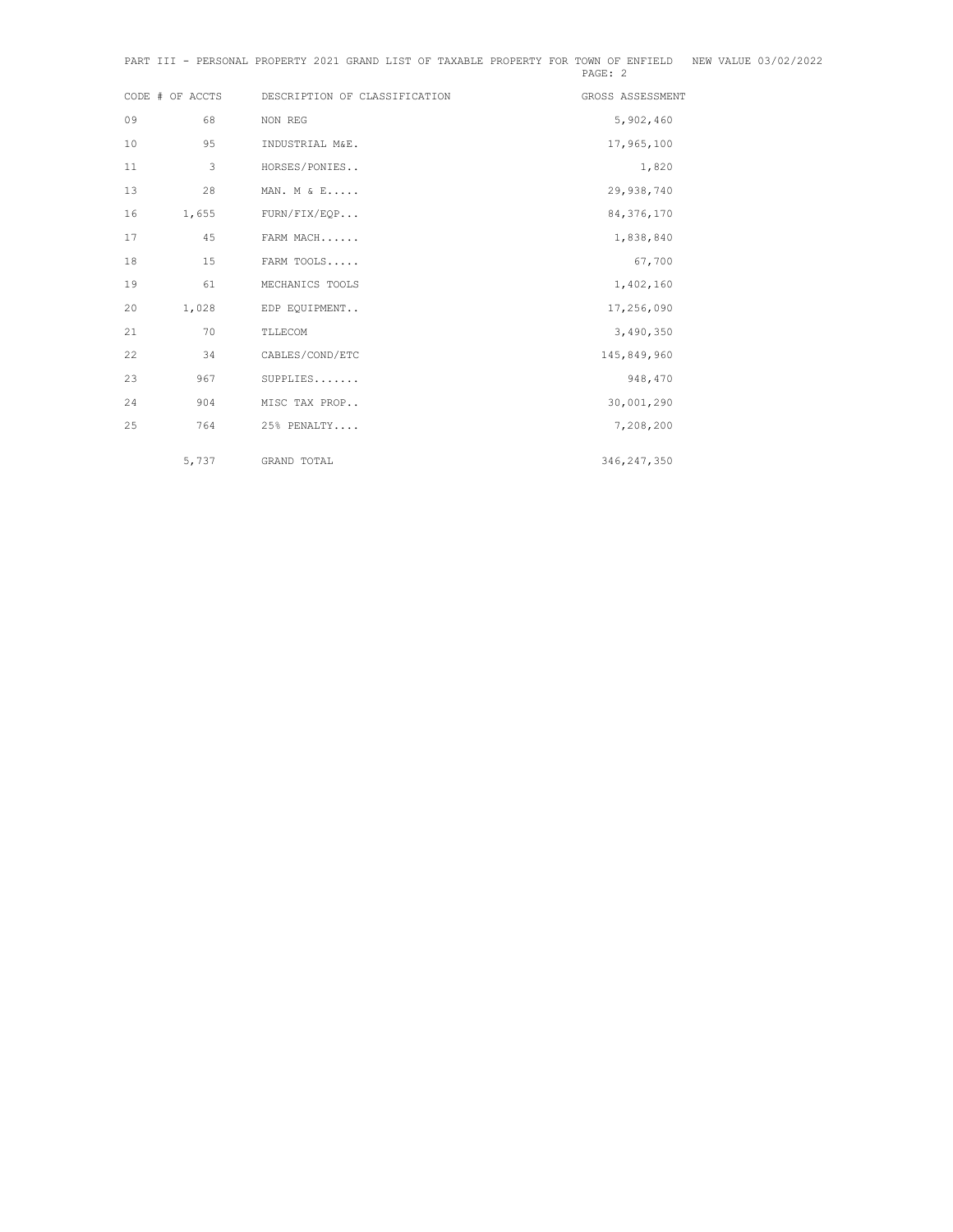|              | PART IV - EXEMPTIONS 2021 GRAND LIST OF TAXABLE PROPERTY FOR TOWN OF ENFIELD |         |             |         |                      |              | NEW VALUE 03/02/2022<br>PAGE: 3 |            |
|--------------|------------------------------------------------------------------------------|---------|-------------|---------|----------------------|--------------|---------------------------------|------------|
|              | CODE EXEMPTION DESCRIPTION                                                   | NUMBER  | REAL ESTATE | NUMBER  | MOTOR VEHICLE NUMBER |              | PERSONAL                        | TOTAL      |
| Α            | NON-REIMBURSED EXEMPTION                                                     |         |             |         |                      |              |                                 |            |
| $\, {\bf B}$ | REIMB ADDL VET / INCOME                                                      |         |             |         |                      |              |                                 |            |
| C            | REIMB ADDL VET/NON INCOME                                                    |         |             |         |                      |              |                                 |            |
| $\mathbb D$  | DISABILITY - NON REIMB                                                       |         |             |         |                      |              |                                 |            |
| E            | 100% DISABLED - REIMB                                                        |         |             |         |                      |              |                                 |            |
| $\mathbb F$  | <b>BLIND</b>                                                                 |         |             |         |                      |              |                                 |            |
| G            | ECONOMIC & DEVELOPMENTAL                                                     |         |             |         |                      |              |                                 |            |
| Н            | ENVIROMENTAL & DEVELOPM                                                      |         |             |         |                      |              |                                 |            |
| I.           | FARM AND MECHANICS                                                           |         |             |         |                      | 56           | 1,009,730                       | 1,009,730  |
| J            | SOLAR ENERGY/POLLUT CNTRL                                                    |         |             |         |                      | 52           | 8,167,350                       | 8,167,350  |
| K            | PP/TAX EXEMPT INSTITUTION                                                    |         |             |         |                      | 15           | 605,660                         | 605,660    |
| L            | INDIVIDUALS                                                                  |         |             |         |                      | $\mathbf{1}$ | 12,040                          | 12,040     |
| М            | MISCELLANEOUS                                                                |         |             |         |                      |              |                                 |            |
| N            | S12-81 (72) NEW EQUIP                                                        |         |             |         |                      |              |                                 |            |
| O            | PHASE-IN RESIDENTIAL                                                         |         |             |         |                      |              |                                 |            |
| $\, {\bf P}$ | PHASE-IN NON RESIDENTIAL                                                     |         |             |         |                      |              |                                 |            |
| Q            | RESIDENTIAL FIXED ASSMNT                                                     |         |             |         |                      |              |                                 |            |
| R            | MME                                                                          |         |             |         |                      |              |                                 |            |
| T            | SEC 12-81 (74) MC XMT                                                        |         |             |         |                      |              |                                 |            |
| U            | SEC 12-81 (72) NEW EQUP                                                      |         |             |         |                      | 28           | 29,938,740                      | 29,938,740 |
|              | GRAND TOTAL                                                                  | $\circ$ |             | $\circ$ |                      | 152          | 39,733,520                      | 39,733,520 |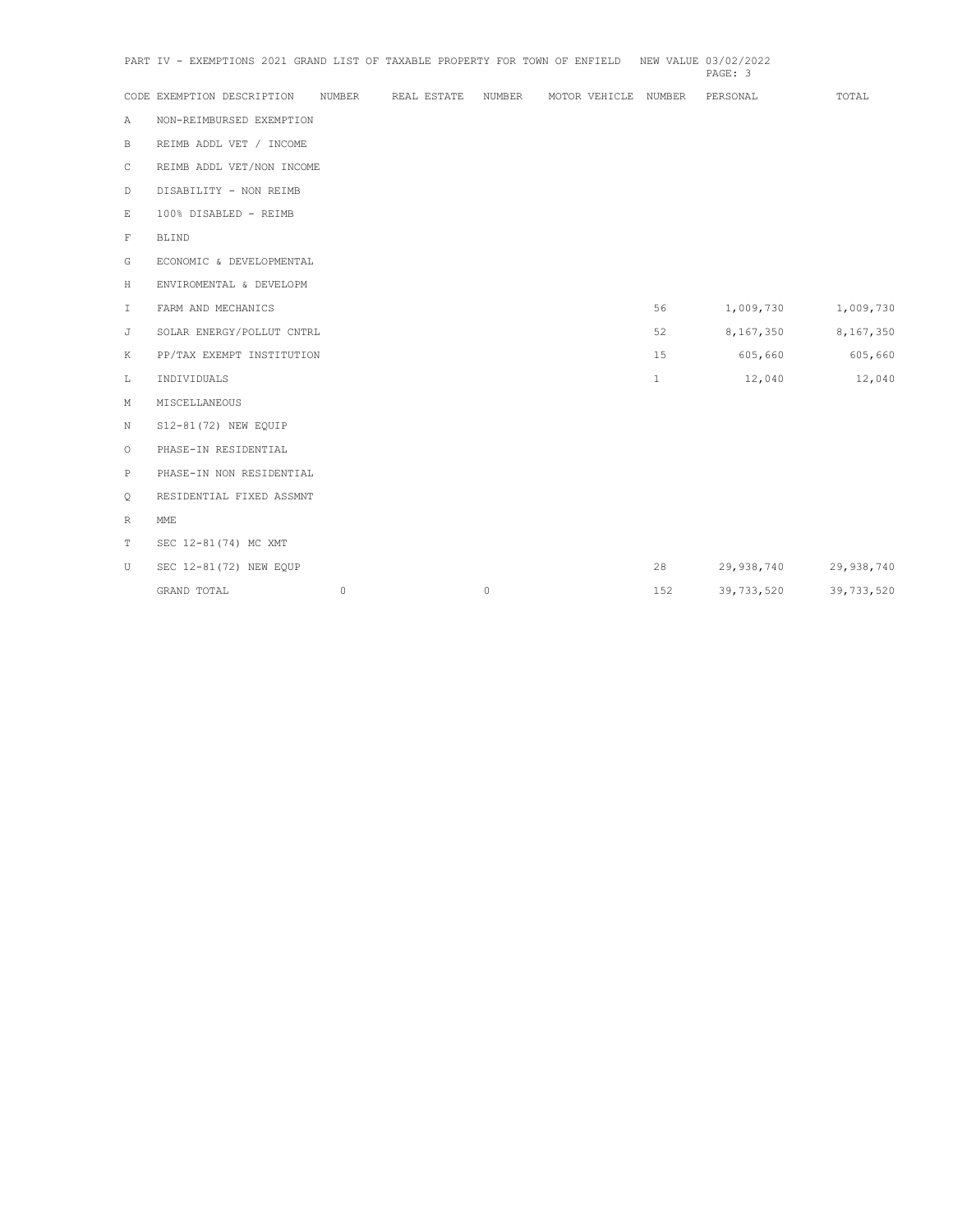|               | SUMMARY TOTAL PAGE | 2021                                              | GRAND LIST OF TAXABLE PROPERTY FOR TOWN OF ENFIELD |                  | NEW VALUE 03/02/2022 | PAGE: 4 |
|---------------|--------------------|---------------------------------------------------|----------------------------------------------------|------------------|----------------------|---------|
|               |                    |                                                   | TOTAL EXEMPTIONS                                   | GROSS ASSESSMENT | NET VALUE            |         |
|               |                    | TOTAL PART 1: REAL PROPERTY (CODES 100 THRU 800)  |                                                    |                  |                      |         |
|               |                    | TOTAL PART 2: REG.MOTOR VEHICLE (CODES 01-04, #8) |                                                    |                  |                      |         |
|               |                    | TOTAL PART 3: PERSONAL PROPERTY (CODE 9 THRU 25)  |                                                    | 346, 247, 350    |                      |         |
|               |                    | TOTAL GROSS GRAND LIST VALUES                     |                                                    | 346, 247, 350    |                      |         |
|               |                    | TOTAL PART 4: PROPERTY EXEMPTION (CODES A-R)      |                                                    |                  |                      |         |
|               |                    | REAL ESTATE                                       |                                                    |                  |                      |         |
|               |                    | MOTOR VEHICLE                                     |                                                    |                  |                      |         |
|               |                    | PERSONAL PROPERTY                                 | 39,733,520                                         |                  |                      |         |
| TOTAL PART 4: |                    |                                                   | 39,733,520                                         |                  |                      |         |
|               |                    | TOTAL NET GRAND LIST VALUE                        |                                                    |                  | 306, 513, 830        |         |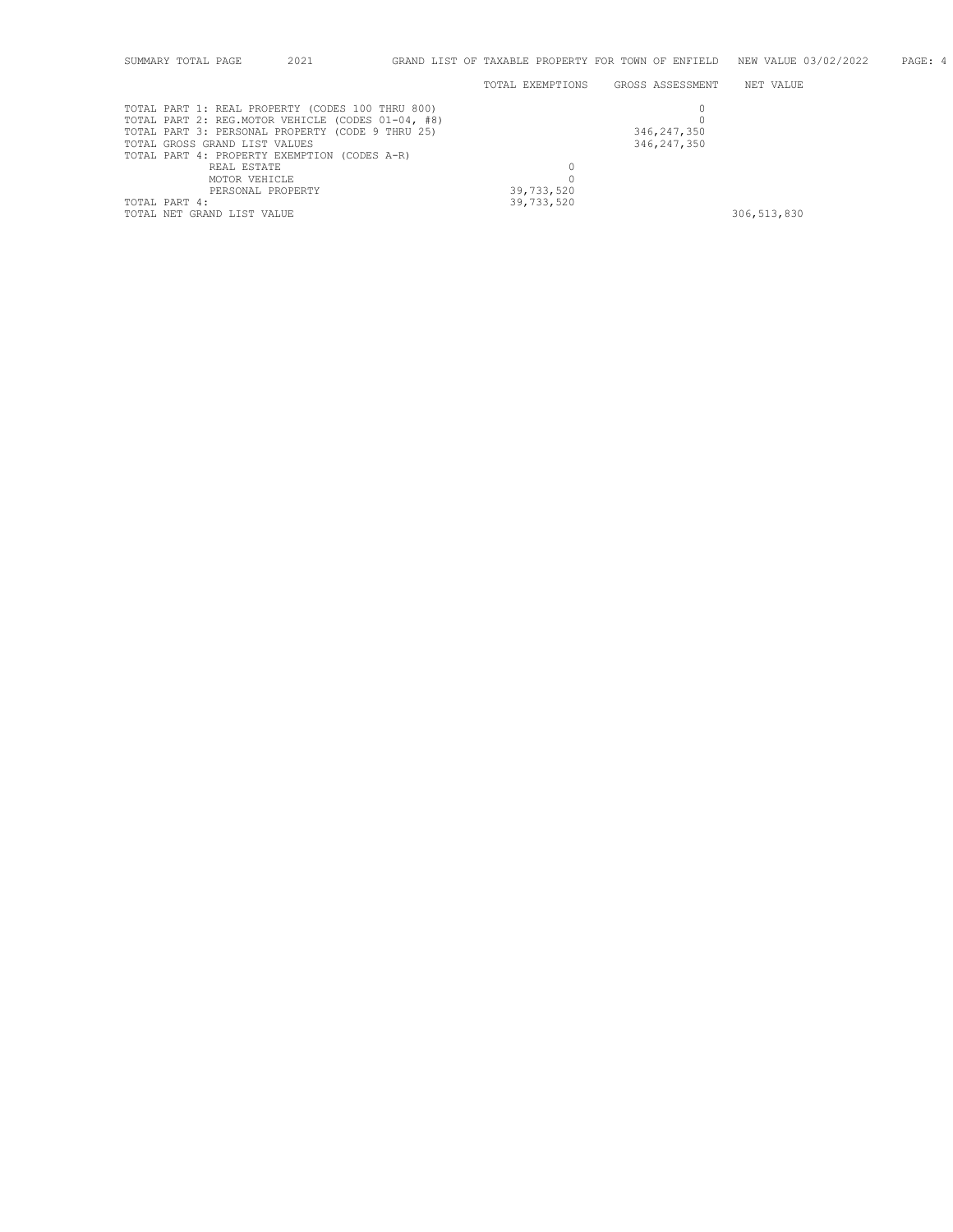| LIST#                   | PERSONAL PROPERTY ABSTRACT<br>NAME AND ADDRESS            | TOWN OF ENFIELD NEW VALUE 03/02/2022 AS OF OCTOBER 2021<br>PROPERTY LOCATION | ITEM                 | VALUE            | PAGE: 1<br>EXEMPTIONS | GROSS/NET      |
|-------------------------|-----------------------------------------------------------|------------------------------------------------------------------------------|----------------------|------------------|-----------------------|----------------|
| 40001                   | 1 STOP SMOKE SHOP                                         |                                                                              | 16                   | 13,970           |                       | 21,250         |
|                         | 585 HAZARD AVE                                            | P21048                                                                       | 20                   | 1,000            |                       |                |
| $3^{\circ}$             | ENFIELD CT 06082                                          | 585 HAZARD AVE                                                               | 23                   | 30               |                       | 21,250         |
|                         |                                                           |                                                                              | 24<br>25             | 2,000<br>4,250   |                       |                |
| 40002                   | 1000 TRUCKING LLC                                         | C/O RICHARD FRANKLIN                                                         | 16                   | 1,000            |                       | 1,250          |
|                         | 27 WINDSOR ST                                             | P21128                                                                       | 25                   | 250              |                       |                |
| $\overline{2}$<br>40003 | ENFIELD CT 06082<br>112 SPRING STREET LLC                 | 27 WINDSOR ST                                                                | 16                   | 1,430            |                       | 1,250<br>1,430 |
|                         | 7 CHARNLEY RD                                             | 144855                                                                       |                      |                  |                       |                |
| 3                       | ENFIELD CT 06082                                          | 112 SPRING                                                                   |                      |                  |                       | 1,430          |
| 40004                   | 128 MOODY RD LLC                                          | P21052                                                                       | 9<br>16              | 165, 120         |                       | 247,960        |
| 3 <sup>7</sup>          | 520 HALL HILL RD<br>SOMERS CT 06071                       | 128 MOODY RD                                                                 | 17                   | 13,300<br>19,950 |                       | 247,960        |
|                         |                                                           |                                                                              | 25                   | 49,590           |                       |                |
| 40005                   | 174 SOUTH ROAD MANAGEMENT LLC                             |                                                                              | 16                   | 8,130            |                       | 9,310          |
| 1                       | 174 SOUTH RD<br>ENFIELD CT 06082                          | 144789<br>174 SOUTH RD                                                       | 20<br>23             | 360<br>50        |                       | 9,310          |
|                         | ENFIELD OFFICE SUITES                                     |                                                                              | 24                   | 770              |                       |                |
| 40006                   | 2 BROS BUILDING LLC                                       |                                                                              | 16                   | 3,500            |                       | 4,380          |
| $\overline{2}$          | 88 PEARL ST<br>ENFIELD CT 06082                           | P21086<br>88 PEARL ST                                                        | 25                   | 880              |                       | 4,380          |
| 40007                   | 290 ENFIELD ST LLC                                        |                                                                              | 16                   | 68,320           |                       | 69,020         |
|                         | 570 ENFIELD ST                                            | 142019                                                                       | 23                   | 700              |                       |                |
| $4 -$                   | ENFIELD CT 06082                                          | 290 ENFIELD ST                                                               |                      |                  |                       | 69,020         |
| 40008                   | TWO NINETY (290) ENFIELD ST LLC<br>319 NAILS SALON INC    | PHUNG LEE                                                                    | 16                   | 10,460           |                       | 14,350         |
|                         | 95 NOTTINGHAM DR                                          | 144723                                                                       | 20                   | 50               |                       |                |
| 3 <sup>7</sup>          | EAST LONGMEADOW MA 01028                                  | 319 HAZARD AVE                                                               | 23                   | 60               |                       | 14,350         |
| 40009                   | KIMS NAILS<br>360 FEDERAL CREDIT UNION                    |                                                                              | 24<br>16             | 3,780<br>51,660  |                       | 59,800         |
|                         | PO BOX 273                                                | 140005                                                                       | 20                   | 8,030            |                       |                |
| 4                       | WINDSOR LOCKS CT 06096                                    | 385 ENFIELD ST                                                               | 23                   | 110              |                       | 59,800         |
| 40010                   | 4 GS FLOORING LLC<br>20 ALBAN RD                          | 140008                                                                       | 23<br>24             | 30               |                       | 2,140          |
| $4 -$                   | ENFIELD CT 06082                                          | 20 ALBAN RD                                                                  |                      | 2,110            |                       | 2,140          |
| 40011                   | 7-ELEVEN INC                                              | C/O RYAN LLC                                                                 | 16                   | 69,550           |                       | 85,810         |
|                         | PO BOX 4900                                               | 140009                                                                       | 20                   | 7,010            |                       |                |
| $\overline{2}$          | SCOTTSDALE AZ 85261-4900<br>7-ELEVEN                      | 202 ELM ST                                                                   | 23<br>24             | 180<br>9,070     |                       | 85,810         |
| 40012                   | 99 WEST LLC                                               | C/O TAX DEPT                                                                 | 16                   | 152,620          |                       | 224,950        |
|                         | 3038 SIDCO DR                                             | 140010                                                                       | 20                   | 12,330           |                       |                |
| 1                       | NASHVILLE TN 37204                                        | 54 HAZARD AVE                                                                | 23                   | 930              |                       | 224,950        |
| 40013                   | 99 RESTAURANT&PUB 20116<br>A CLEAR VIEW WINDOW CLNG&MTNCE |                                                                              | 24<br>16             | 59,070<br>1,040  |                       | 2,040          |
|                         | 37 BURNHAM ST                                             | 140015                                                                       | 20                   | 980              |                       |                |
| $\mathbf{1}$            | ENFIELD CT 06082                                          | 37 BURNHAM ST                                                                | 23                   | 20               |                       | 2,040          |
| 40014                   | A SALON INC<br>549 1/2 HAZARD AVE                         | 142499                                                                       | 16<br>24             | 7,500<br>1,880   |                       | 11,730         |
| 3                       | ENFIELD ST 06082                                          | 549 HAZARD AVE                                                               | 25                   | 2,350            |                       | 11,730         |
|                         | A SALON                                                   |                                                                              |                      |                  |                       |                |
| 40015                   | A STORY MAKING COMPANY LLC                                | 143692                                                                       | 16<br>23             | 880<br>30        |                       | 910            |
| $\overline{2}$          | 29 TANGLEWOOD AVE<br>ENFIELD CT 06082                     | 29 TANGLEWOOD AVE                                                            |                      |                  |                       | 910            |
| 40016                   | A&D RESTAURANT INC                                        |                                                                              | 16                   | 51,040           |                       | 84,430         |
|                         | 74 PALOMBA DR                                             | P21004                                                                       | 23                   | 140              |                       |                |
|                         | ENFIELD CT 06082<br>ANTHONYS RESTAURANT                   | 74 PALOMBA DR                                                                | 24                   | 33,250           |                       | 84,430         |
| 40017                   | AAA CLUB ALLIANCE INC                                     |                                                                              | 16                   | 52,810           |                       | 65,750         |
|                         | 1 RIVER PL                                                | 144358                                                                       | 20                   | 2,010            |                       |                |
| $\overline{2}$          | WILMINGTON DE 19801<br>AUTO CLUB OF HARTFORD              | 109 ELM ST                                                                   | 23<br>24             | 60<br>10,870     |                       | 65,750         |
| 40018                   | ABBOTT LABORATORIES INC                                   |                                                                              | 20                   | 2,530            |                       | 2,530          |
|                         | 100 ABBOTT PARK RD D367                                   | P21227                                                                       |                      |                  |                       |                |
| $\mathbf{1}$            | ABBOT PARK IL 60064                                       |                                                                              |                      |                  |                       | 2,530          |
| 40019                   | ABBOTT LABORATORIES INC<br>100 ABBOTT PARK RD D367        | P21228                                                                       | 20                   | 11,540           |                       | 11,540         |
| $\overline{2}$          | ABBOTT PARK IL 60064                                      |                                                                              |                      |                  |                       | 11,540         |
| 40020                   | ABBOTT LABORATORIES INC                                   |                                                                              | 20                   | 2,100            |                       | 2,100          |
| 3                       | 100 ABBOTT PARK RD D367<br>ABBOTT PARK IL 60064           | P21229                                                                       |                      |                  |                       | 2,100          |
| 40021                   | ABF FREIGHT SYSTEM INC                                    |                                                                              | 16                   | 96,620           |                       | 131,890        |
|                         | TAX DEPT<br>PO BOX 10048                                  | 140024                                                                       | 20                   | 21,170           |                       |                |
| $\mathbf{1}$<br>40022   | FORT SMITH AR 72917-0048                                  | 7 DEPOT HILL RD                                                              | (ENFIELD 04 23<br>16 | 14,100           |                       | 131,890        |
|                         | ACCELERATED CARE PLUS LEASING<br>4999 AIRCENTER CIRCLE    | 143749                                                                       |                      | 5,940            |                       | 5,940          |
| $\mathbf{1}$            | RENO NV 89502                                             | 1157 ENFIELD ST                                                              |                      |                  |                       | 5,940          |
| 40023                   | ACCENT HEALTH LLC                                         |                                                                              | 16                   | 1,520            |                       | 1,570          |
| 3                       | 330 N WABASH AVE STE 2500<br>CHICAGO IL 60611             | 145114                                                                       | 20                   | 50               |                       | 1,570          |
|                         | OUTCOME HEALTH                                            |                                                                              |                      |                  |                       |                |
| 40024                   | ACCORSI JOHN                                              | PERSONAL                                                                     | 16                   | 1,550            |                       | 1,580          |
|                         | 18 BERKSHIRE AVE                                          | 140028                                                                       | 23                   | 30               |                       |                |
| $\overline{4}$          | SOUTHWICK MA 01077<br>JIGGYS CAFE                         | 18 18 BERKSHIRE AVE                                                          |                      |                  |                       | 1,580          |
|                         | TOTAL NUMBER OF ACCOUNTS : 24                             |                                                                              |                      | 1,063,660        |                       | 1,063,660      |
|                         |                                                           |                                                                              |                      |                  |                       |                |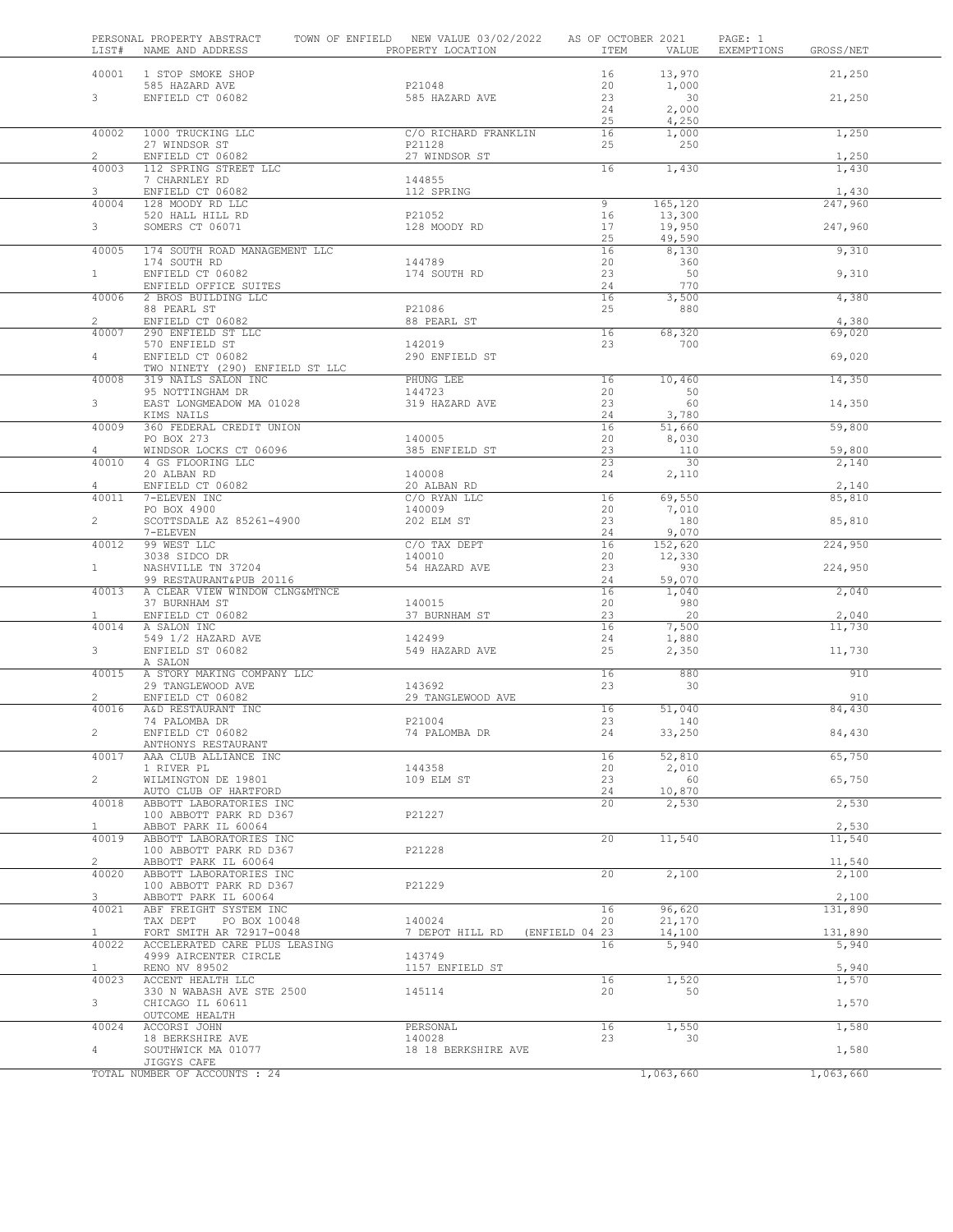| LIST#          | PERSONAL PROPERTY ABSTRACT<br>NAME AND ADDRESS           | TOWN OF ENFIELD NEW VALUE 03/02/2022<br>PROPERTY LOCATION | AS OF OCTOBER 2021<br>ITEM | VALUE         | PAGE: 2<br>EXEMPTIONS | GROSS/NET            |
|----------------|----------------------------------------------------------|-----------------------------------------------------------|----------------------------|---------------|-----------------------|----------------------|
| 40025          | ACCOUNTING & AUDITING SVCS LLC<br>115 ELM ST SUITE 201   | 141118                                                    | 16<br>20                   | 630<br>2,150  |                       | 3,480                |
| $\overline{2}$ | ENFIELD CT 06082                                         | 115 ELM ST                                                | 25                         | 700           |                       | 3,480                |
| 40026          | ACE CARPENTRY LLC<br>59 PLEASANT ST                      | 142601                                                    | 16<br>24                   | 2,000<br>500  |                       | 3,130                |
| $\overline{2}$ | ENFIELD CT 06082                                         | 31 MOODY RD                                               | 25                         | 630           |                       | 3,130                |
| 40027          | ACTION BULK DISTRIBUTORS INC                             |                                                           | 16                         | 1,680         |                       | 1,680                |
| $\overline{2}$ | 455 LEDYARD ST<br>HARTFORD CT 06114                      | 144696<br>90 ELM ST                                       |                            |               |                       | 1,680                |
| 40028          | ACTION BULK DISTRIBUTORS INC<br>ADAMCZYK ENTERPRISES INC |                                                           | 16                         | 27,500        |                       | 42,980               |
|                | PO BOX 1143                                              | 140031                                                    | 24                         | 6,880         |                       |                      |
| $\overline{2}$ | ENFIELD CT 06083                                         | 3 PALOMBA DR                                              | 25                         | 8,600         |                       | 42,980               |
| 40029          | ENFIELD COLLISION<br>ADAMS & ELIASON ATTORNEYS           |                                                           | 16                         | 1,690         |                       | 2,140                |
|                | PO BOX 841                                               | 140032                                                    | 20                         | 410           |                       |                      |
| $\mathbf{3}$   | ENFIELD CT 06083                                         | 38 SANDPIPER ROAD                                         | 23                         | 40            |                       | 2,140                |
| 40030          | ADAMS&ADAMS BUILDING SERV INC                            |                                                           | 16                         | 12,720        |                       | 13,720               |
| $\mathbf{1}$   | PO BOX 1102 2 NIBLICK RD<br>ENFIELD CT 06083             | 140034<br>2 NIBLICK RD                                    | 20<br>23                   | 700<br>300    |                       | 13,720               |
|                | ADAMS&ADAMS BUILDING SERV INC                            |                                                           |                            |               |                       |                      |
| 40031          | ADEN ADEN                                                |                                                           | 16                         | 2,500         |                       | 3,130                |
|                | 80 PEARL ST<br>ENFIELD CT 06082                          | 145229                                                    | 25                         | 630           |                       |                      |
| $\overline{2}$ | XIDDING HALAL MARKET                                     | 80 PEARL ST                                               |                            |               |                       | 3,130                |
| 40032          | ADIDAS AMERICA INC                                       | DUCHARME MCMILLEN & ASSOCIATE 16                          |                            | 30,060        |                       | 30,060               |
|                | PO BOX 80615                                             | 144441                                                    |                            |               |                       |                      |
| $\overline{2}$ | INDIANAPOLIS IN 46280                                    | 130 ELM ST                                                |                            |               |                       | 30,060               |
| 40033          | ADIDAS AMERICA INC<br>ADMIRABLY BUILT CONSTRUCTION LLC   |                                                           | 16                         | 1,000         |                       | 3,130                |
|                | 34 WINDING LA                                            | 144981                                                    | 20                         | 1,000         |                       |                      |
| 4              | ENFIELD CT 06082                                         | 34 WINDING LA                                             | 24                         | 500           |                       | 3,130                |
| 40034          | ADMIRABLY BUILT CONSTRUCTION<br>ADP INC                  |                                                           | 25<br>20                   | 630<br>590    |                       | 590                  |
|                | 1 ADP BLVD MS B401                                       | 140038                                                    |                            |               |                       |                      |
| $\overline{2}$ | ROSELAND NJ 07068                                        |                                                           |                            |               |                       | 590                  |
|                | ADP INC                                                  |                                                           |                            |               |                       |                      |
| 40035          | ADP INC<br>1 ADP BLVD MS B401                            | 140040                                                    | 20                         | 5,230         |                       | 5,230                |
| 1              | ROSELAND NJ 07068                                        |                                                           |                            |               |                       | 5,230                |
|                | ADP INC                                                  |                                                           |                            |               |                       |                      |
| 40036          | ADP INC<br>1 ADP BLVD MS B401                            | 145275                                                    | 20                         | 1,020         |                       | 1,020                |
| $5-1$          | ROSELAND NJ 07068                                        |                                                           |                            |               |                       | 1,020                |
|                | ADP INC                                                  |                                                           |                            |               |                       |                      |
| 40037          | ADT LLC                                                  |                                                           | 16                         | 2,240         |                       | 12,650               |
| $1 -$          | PO BOX 54767<br>LEXINGTON KY 40555                       | 143535                                                    | 20                         | 10,410        |                       | 12,650               |
|                | ADT LLC                                                  |                                                           |                            |               |                       |                      |
| 40038          | ADT LLC                                                  |                                                           | 16                         | 1,360         |                       | 5,640                |
| $\overline{2}$ | PO BOX 54767<br>LEXINGTON KY 40555                       | 143536                                                    | 20                         | 4,280         |                       | 5,640                |
|                | ADT LLC                                                  |                                                           |                            |               |                       |                      |
| 40039          | ADT LLC                                                  |                                                           | 16                         | 1,130         |                       | 11,160               |
| 3              | PO BOX 54767                                             | 143537                                                    | 20                         | 10,030        |                       |                      |
|                | LEXINGTON KY 40555<br>ADT LLC                            |                                                           |                            |               |                       | 11,160               |
| 40040          | ADT LLC                                                  |                                                           | 16                         | 1,580         |                       | 3,320                |
|                | PO BOX 54767                                             | 143538                                                    | 20                         | 1,740         |                       |                      |
| $4 -$          | LEXINGTON KY 40555<br>ADT LLC                            |                                                           |                            |               |                       | 3,320                |
| 40041          | ADT LLC                                                  |                                                           | 16                         | 780           |                       | 2,970                |
|                | PO BOX 54767                                             | 143539                                                    | 20                         | 2,190         |                       |                      |
| 5              | LEXINGTON KY 40555<br>ADT LLC                            |                                                           |                            |               |                       | 2,970                |
| 40042          | ADVANCE STORES CO INC                                    | C/O RYAN LLC                                              | 16                         | 46,980        |                       | 90,650               |
|                | PO BOX 56607                                             | 140048                                                    | 20                         | 10,090        |                       |                      |
| $\mathbf{1}$   | ATLANTA GA 30343                                         | 54 HAZARD AVE                                             | 21                         | 330           |                       | 90,650               |
|                | ADVANCE AUTO PARTS #105637                               |                                                           | 23<br>24                   | 410<br>14,710 |                       |                      |
|                |                                                          |                                                           | 25                         | 18,130        |                       |                      |
| 40043          | ADVANCE STORES CO INC                                    |                                                           | 16                         | 10,000        |                       | 12,500               |
| 3              | PO BOX 56607<br>ATLANTA GA 30343                         | P21007<br>10 LEGO WAY                                     | 25                         | 2,500         |                       | 12,500               |
|                | ADVANCE AUTO PARTS                                       |                                                           |                            |               |                       |                      |
| 40044          | ADVANCE STORES COMPANY INC                               | C/O RYAN LLC                                              | 16                         | 17, 162, 230  |                       | 17,985,330           |
|                | PO BOX 56607                                             | 143728                                                    | 20                         | 774,130       |                       |                      |
| 5              | ATLANTA GA 30343<br>DISTRIBUTION CENTER #214210          | 300 SHAKER RD                                             | 21<br>23                   | 37,260<br>410 |                       | 17,985,330           |
|                |                                                          |                                                           | 24                         | 11,300        |                       |                      |
| 40045          | ADVANCED BASEMENT WATERPROOFING                          |                                                           | 16                         | 670           |                       | 1,770                |
| 3              | 617 HAZARD AVE<br>ENFIELD CT 06082                       | P21214<br>617 HAZARD AVE                                  | 20<br>23                   | 670<br>430    |                       | 1,770                |
| 40046          | ADVANCED OB GYN DOCTOR LLC                               |                                                           | 16                         | 21,480        |                       | 21,950               |
|                | 146 HAZARD AVE 104-1A                                    | 145251                                                    | 23                         | 470           |                       |                      |
| 3              | ENFIELD CT 06082<br>TOTAL NUMBER OF ACCOUNTS : 22        | 104 JOHNSON MEDICAL OFFICE BL                             |                            | 18,258,230    |                       | 21,950<br>18,258,230 |
|                |                                                          |                                                           |                            |               |                       |                      |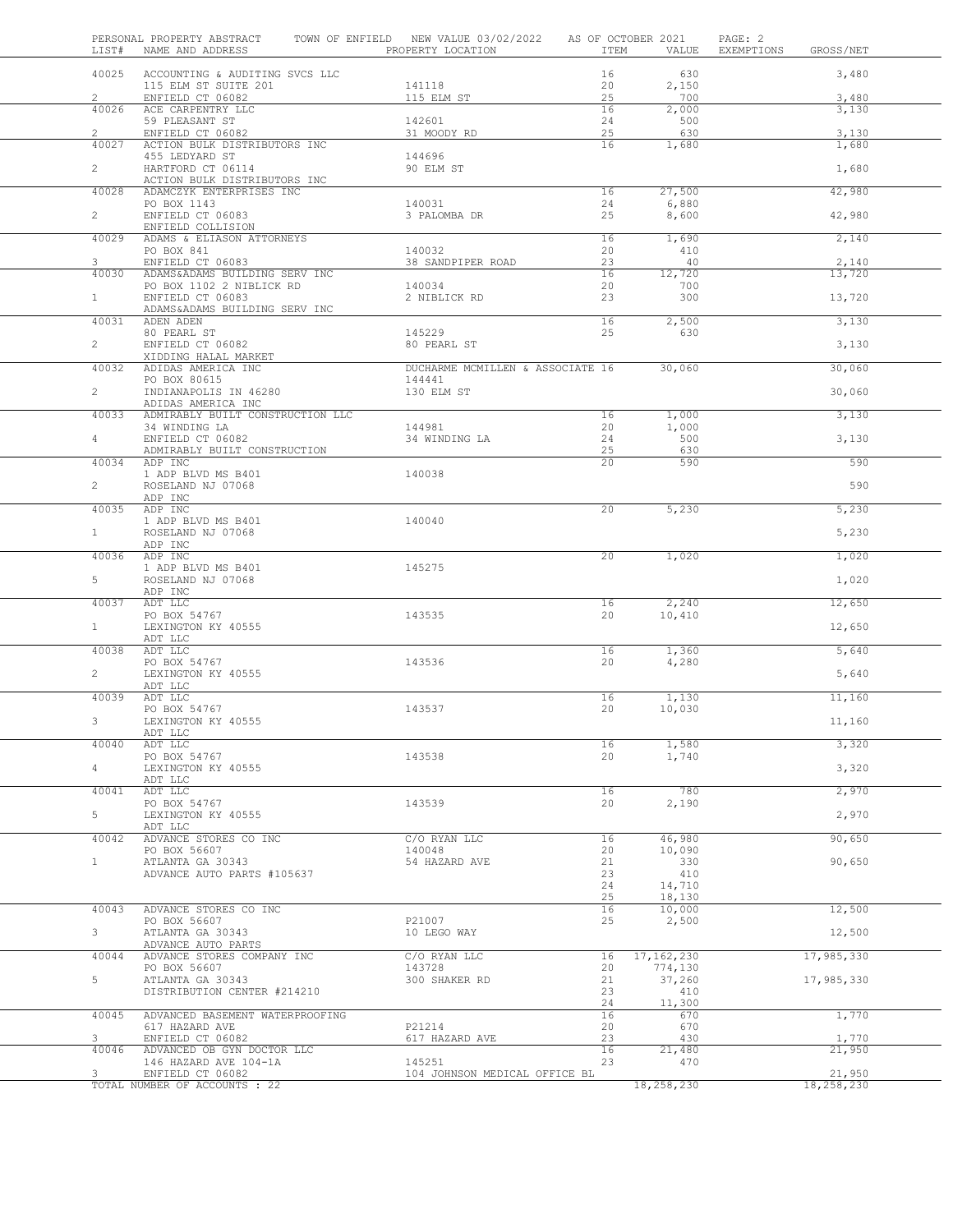|                       | PERSONAL PROPERTY ABSTRACT TOWN OF ENFIELD NEW VALUE 03/02/2022 AS OF OCTOBER 2021<br>LIST# NAME AND ADDRESS | PROPERTY LOCATION                | ITEM            | VALUE             | PAGE: 3<br>EXEMPTIONS GROSS/NET |  |
|-----------------------|--------------------------------------------------------------------------------------------------------------|----------------------------------|-----------------|-------------------|---------------------------------|--|
| 40047                 | ADVANCED ORTHOPEDICS NEW ENGLAND PC<br>1000 ASYLUM ST S2126                                                  | 140875                           | 16<br>20        | 26,300<br>7,210   | 52,120                          |  |
| $\overline{2}$        | HARTFORD CT 06105<br>ADVANCED ORTHOPEDICS NEW ENGLAND                                                        | 113 ELM ST                       | 23<br>24        | 2,120<br>16,490   | 52,120                          |  |
| 40048                 | ADVOCACY WEALTH MANAGEMENT LLC                                                                               |                                  | 16              | 130               | 500                             |  |
| 3                     | 276 HAZARD AVE STE #9<br>ENFIELD CT 06082                                                                    | 143024<br>276 HAZARD AVE         | 20<br>23        | 130<br>40         | 500                             |  |
|                       | ADVOCACY WEALTH MANAGEMENT                                                                                   |                                  | 24              | 200               |                                 |  |
| 40049                 | AETNA LIFE INSURANCE CO<br>PO BOX 71130                                                                      | C/O ALTUS GROUP US INC<br>142777 | 16<br>20        | 16,950<br>10,680  | 29,180                          |  |
| $\mathbf{1}$          | PHOENIX AZ 85050                                                                                             |                                  | 23              | 1,550             | 29,180                          |  |
| 40050                 | AETNA LIFE INSURANCE CO<br>AFC INC                                                                           |                                  | 16              | 8,710             | 15,290                          |  |
| $\overline{2}$        | PO BOX 5<br>HADLEY MA 01035                                                                                  | 143653<br>920 ENFIELD ST         | 23<br>24        | 20<br>3,500       | 15,290                          |  |
|                       | DOMINOS #2209<br>40051 AFFORDABLE PARADISE CRUISE &                                                          | TOURS LLC                        | 25<br>16        | 3,060<br>500      | 1,560                           |  |
|                       | 54 BRIDGE LA<br>ENFIELD CT 06082                                                                             | 144546                           | 20              | 500               |                                 |  |
| 1                     | STERLING ELITE TRAVEL                                                                                        | 54 BRIDGE LA                     | 24<br>25        | 250<br>310        | 1,560                           |  |
| 40052                 | AFSCME LOCAL 391                                                                                             |                                  | 16              | 9,350             | 14,080                          |  |
| $\overline{2}$        | 55 MAIN ST STE 5500<br>ENFIELD CT 06082                                                                      | 140449<br>55 MAIN ST             | 20<br>23        | 4,560<br>170      | 14,080                          |  |
|                       | CONNECTICUT STATE PRISON EMPLY                                                                               |                                  |                 |                   |                                 |  |
| 40053                 | AGNOLI CRANE CO LLC                                                                                          |                                  | 16              | 70                | 500                             |  |
| 1                     | 8 CONLIN DR<br>ENFIELD CT 06082                                                                              | 140058<br>8 CONLIN DR            | 20<br>23        | 200<br>30         | 500                             |  |
|                       |                                                                                                              |                                  | 24              | 200               |                                 |  |
| 40054                 | AGRO & DOOT ODS<br>5003 BLUE HERON DR                                                                        | MANNY D'AGOSTINO<br>140059       | 16<br>20        | 107,080<br>10,980 | 118,260                         |  |
| 3                     | NEW PORT RICHEY FL 34652                                                                                     | 149 HAZARD AVE                   | 23              | 200               | 118,260                         |  |
|                       | ENFIELD EYE CARE ASSOC LLP<br>40055 AHOLD USA INC                                                            |                                  | 16              | 7,620             | 9,530                           |  |
| $\mathbf{1}$          | PO BOX 981759<br>EL PASO TX 79998                                                                            | P21139<br>54 HAZARD AVE          | 25              | 1,910             |                                 |  |
| 40056                 | AHRENS FULLER ST JOHN+VINCENT                                                                                |                                  | 16              | 31,530            | 9,530<br>50,120                 |  |
|                       | 1699 KING ST STE 209                                                                                         | 143026                           | 20              | 18,330            |                                 |  |
| $\mathbf{1}$<br>40057 | ENFIELD CT 06082<br>AIELLO THOMAS A                                                                          | 1699 KING ST                     | 23<br>16        | 260<br>500        | 50,120<br>2,350                 |  |
|                       | 9 KNOX ST                                                                                                    | 142527                           | 20              | 1,000             |                                 |  |
| $4 -$                 | ENFIELD CT 06082<br>CHAIRS PLUS                                                                              | 9 KNOX ST                        | 24<br>25        | 380<br>470        | 2,350                           |  |
| 40058                 | AIMB LLC                                                                                                     |                                  | 16              | 1,760             | 2,810                           |  |
| 4                     | 240 BRAINARD RD<br>ENFIELD CT 06082                                                                          | 142977<br>240 BRAINARD RD        | 23<br>24        | 40<br>450         | 2,810                           |  |
|                       | ANGELOS PIZZA                                                                                                |                                  | 25              | 560               |                                 |  |
| 40059                 | AINSWORTH RUSSELL E<br>6 PRINT SHOP RD                                                                       | 140061                           | 16<br>24        | 7,000<br>1,750    | 10,940                          |  |
| 5                     | ENFIELD CT 06082                                                                                             | 6 PRINT SHOP RD                  | 25              | 2,190             | 10,940                          |  |
| 40060                 | HIGH GRADE FINISHING<br>AIR PRODUCTS AND CHEMICALS INC                                                       |                                  | $10^{-}$        | 20, 260           | 20,260                          |  |
|                       | 7201 HAMILTON BLVD                                                                                           | 144438                           |                 |                   |                                 |  |
| 5                     | ALLENTOWN PA 18195<br>AIR PRODUCTS AND CHEMICALS INC                                                         | 99 PRINT SHOP RD                 |                 |                   | 20,260                          |  |
| 40061                 | AIRGAS USA LLC                                                                                               |                                  | 9               | 114,880           | 133,620                         |  |
|                       | PO BOX 6675<br>RADNOR PA 19087                                                                               | 145306                           | 10 <sub>o</sub> | 18,070            |                                 |  |
| 2.                    | AIRGAS MERCHANT GASES                                                                                        | 156 SPRING ST                    | 16<br>20        | 110<br>500        | 133,620                         |  |
|                       |                                                                                                              |                                  | 23              | 60                |                                 |  |
| 40062                 | AIRGAS USA LLC - NO DIV<br>PO BOX 6675                                                                       | CORP TAX DEPT<br>140067          | 10              | 1,760             | 1,760                           |  |
| 4                     | RADNOR PA 19087                                                                                              |                                  |                 |                   | 1,760                           |  |
| 40063                 | AIRGAS USA LLC<br>AIRGAS USA LLC - NO DIV                                                                    | CORP TAX DEPT                    | 10              | 4,930             | 4,930                           |  |
|                       | PO BOX 6675                                                                                                  | 140068                           |                 |                   |                                 |  |
| 1                     | RADNOR PA 19087<br>AIRGAS USA LLC                                                                            |                                  |                 |                   | 4,930                           |  |
| 40064                 | AIRGAS USA LLC - NO DIV                                                                                      | CORP TAX DEPT                    | 10 <sub>1</sub> | 1,760             | 1,760                           |  |
| $\overline{2}$        | PO BOX 6675<br>RADNOR PA 19087                                                                               | 140069                           |                 |                   | 1,760                           |  |
|                       | AIRGAS USA LLC                                                                                               | CORP TAX DEPT                    | 10 <sub>1</sub> |                   |                                 |  |
| 40065                 | AIRGAS USA LLC - NO DIV<br>PO BOX 6675                                                                       | 140070                           |                 | 6,340             | 6,340                           |  |
| 5                     | RADNOR PA 19087                                                                                              |                                  |                 |                   | 6,340                           |  |
| 40066                 | AIRGAS USA LLC<br>AIRGAS USA LLC - NO DIV                                                                    | CORP TAX DEPT                    | 10 <sub>1</sub> | 2,820             | 2,820                           |  |
| 3                     | PO BOX 6675<br>RADNOR PA 19087                                                                               | 140071                           |                 |                   | 2,820                           |  |
|                       | AIRGAS USA LLC                                                                                               |                                  |                 |                   |                                 |  |
| 40067                 | ALBANO JOHN + ERIC<br>21 ORBIT DR                                                                            | 141965                           | 16<br>24        | 2,000<br>500      | 3,130                           |  |
| $\mathbf{1}$          | ENFIELD CT 06082                                                                                             | 21 ORBIT DR                      | 25              | 630               | 3,130                           |  |
| 40068                 | THOMPSONVILLE ELECTRIC<br>ALDI INC                                                                           | C/O RYAN TAX                     | 16              | 309,430           | 324,850                         |  |
|                       | PO BOX 460049                                                                                                | 142235                           | 20              | 6,470             |                                 |  |
| $\overline{2}$        | HOUSTON TX 77056<br>ALDI INC 73044                                                                           | 25 HAZARD AVE                    | 23<br>24        | 6,020<br>2,930    | 324,850                         |  |
|                       | TOTAL NUMBER OF ACCOUNTS : 22                                                                                |                                  |                 | 806,710           | 806,710                         |  |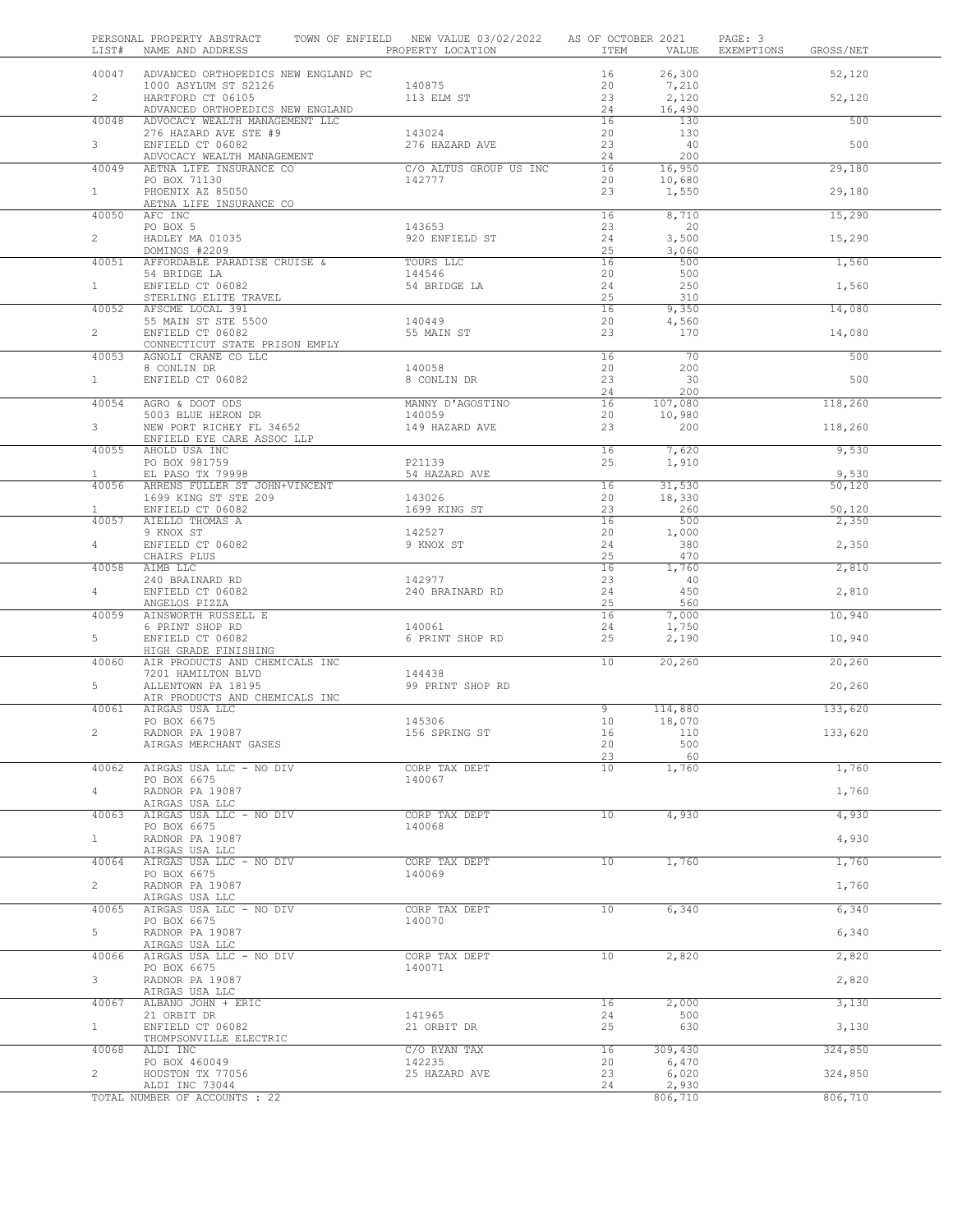| LIST#                          | PERSONAL PROPERTY ABSTRACT<br>NAME AND ADDRESS       | TOWN OF ENFIELD NEW VALUE 03/02/2022<br>PROPERTY LOCATION | AS OF OCTOBER 2021<br>ITEM | VALUE          | PAGE: 4<br>EXEMPTIONS | GROSS/NET       |
|--------------------------------|------------------------------------------------------|-----------------------------------------------------------|----------------------------|----------------|-----------------------|-----------------|
| 40069                          | ALDRICH CAROLINE                                     |                                                           | 16                         | 470            |                       | 950             |
|                                | 585 HAZARD AVE                                       | 144647                                                    | 23                         | 140            |                       |                 |
| 3 <sup>7</sup>                 | ENFIELD CT 06082<br>CAROLINE CUTS                    | 585 HAZARD AVE                                            | 24<br>25                   | 150<br>190     |                       | 950             |
| 40070                          | ALEJANDRO HOME IMPROVEMENT LLC                       |                                                           | 16                         | 1,400          |                       | 1,520           |
|                                | 13 MAPLE AVE                                         | 144974                                                    | 23                         | 120            |                       |                 |
| $\mathbf{2}^{\prime}$<br>40071 | ENFIELD CT 06082<br>ALEXANDER S MILLER INC           | 13 MAPLE AVE                                              | 16                         | 30,790         |                       | 1,520<br>32,110 |
|                                | 0447 ENFIELD ST                                      | 140079                                                    | 20                         | 790            |                       |                 |
| $\overline{4}$                 | ENFIELD CT 06082                                     | 447 ENFIELD ST                                            | 23                         | 530            |                       | 32,110          |
| 40072                          | MILLER OIL COMPANY<br>ALGOO & SONS INC               |                                                           | 16                         | 6,900          |                       | 8,520           |
|                                | 42 RIDGE RD                                          | 140080                                                    | 20                         | 1,390          |                       |                 |
| $\overline{2}$                 | GLASTONBURY CT 06033                                 | 100 ELM ST                                                | 23                         | 230            |                       | 8,520           |
| 40073                          | MOBIL<br>ALICJA DELI                                 |                                                           | 16                         | 20,750         |                       | 20,780          |
|                                | 786 ENFIELD ST                                       | P21123                                                    | 23                         | 30             |                       |                 |
| $\overline{2}$                 | ENFIELD CT 06082                                     | 786 ENFIELD ST                                            |                            |                |                       | 20,780          |
| 40074                          | ALL IN ONE GUTTERS & REMODELING LLC<br>11 RIVIERA DR | P21087                                                    | 16<br>25                   | 5,000<br>1,250 |                       | 6,250           |
| $\overline{2}$                 | ENFIELD CT 06082                                     | 11 RIVIERA DR                                             |                            |                |                       | 6,250           |
| 40075                          | ALLARD MICHAEL N                                     |                                                           | 16                         | 350            |                       | 680             |
| 5                              | PO BOX 6<br>ENFIELD CT 06082                         | 140085<br>92 WEST SHORE DR                                | 20<br>23                   | - 90<br>100    |                       | 680             |
|                                | ALLARD APPRAISAL & REALTY                            |                                                           | 25                         | 140            |                       |                 |
| 40076                          | ALLEN ANDREW T                                       |                                                           | 16                         | 500            |                       | 1,560           |
| $\mathbf{1}$                   | 103 FAIRFIELD RD<br>ENFIELD CT 06082                 | 144267<br>103 FAIRFIELD RD                                | 20<br>24                   | 500<br>250     |                       | 1,560           |
|                                | ATA PRESERVATION                                     |                                                           | 25                         | 310            |                       |                 |
| 40077                          | ALLEN GREGG G                                        |                                                           | 9                          | 350            |                       | 350             |
| $\mathbf{1}$                   | 57 STANDISH ST<br>ENFIELD CT 06082                   | 144326<br>57 STANDISH ST                                  |                            |                |                       | 350             |
| 40078                          | ALLIED WASTE SERVICES OF MA                          | LLC                                                       | 16                         | 4,090          |                       | 4,090           |
|                                | PO BOX 29246<br>PHOENIX AZ 85038                     | 142774                                                    |                            |                |                       |                 |
| $\overline{2}$                 | ALLIED WASTE SERVICES OF MA                          |                                                           |                            |                |                       | 4,090           |
| 40079                          | ALLIED WASTE SERVICES OF MA LLC                      |                                                           | 16                         | 4,090          |                       | 4,090           |
|                                | PO BOX 29246                                         | 145273                                                    |                            |                |                       |                 |
| 5                              | PHOENIX AZ 85038<br>ALLIED WASTE SERVICES OF MA      |                                                           |                            |                |                       | 4,090           |
| 40080                          | ALLPOINTS REALTY INC                                 |                                                           | 16                         | 20,610         |                       | 22,300          |
|                                | 117 N MAIN ST                                        | 142845                                                    | 20                         | 1,650          |                       |                 |
| $\overline{2}$                 | SOUTHINGTON CT 06489<br>CENTURY 21 ALLPOINTS REALTY  | 71 HAZARD AVE                                             | 23                         | 40             |                       | 22,300          |
| 40081                          | ALLSTATE INSURANCE CO                                | PERSONAL PROPERTY TAX                                     | 23                         | 70             |                       | 90              |
| $\overline{4}$                 | PO BOX 37945<br>CHARLOTTE NC 28237-7945              | 140094<br>420 ENFIELD ST                                  | 25                         | 20             |                       | 90              |
| 40082                          | AMELIES LLC                                          |                                                           | 16                         | 45,260         |                       | 96,800          |
|                                | 16 ALDEN AVE                                         | 142356                                                    | 20                         | 200            |                       |                 |
| $\mathbf{2}^{\prime}$          | ENFIELD CT 06082<br>OLD COUNTRY DELI                 | 4 ALDEN AV                                                | 23<br>24                   | 890<br>31,090  |                       | 96,800          |
|                                |                                                      |                                                           | 25                         | 19,360         |                       |                 |
| 40083                          | AMERICAN EAGLE FED CREDIT UNION                      |                                                           | 16                         | 39,740         |                       | 76,970          |
| $\overline{2}$                 | PO BOX 280128<br>EAST HARTFORD CT 06128              | 140102<br>201 ELM ST                                      | 20<br>23                   | 27,580<br>130  |                       | 76,970          |
|                                |                                                      |                                                           | 24                         | 9,520          |                       |                 |
| 40084                          | AMERICAN GREETINGS CORP                              |                                                           | 16                         | 8,450          |                       | 8,450           |
| $\overline{2}$                 | ONE AMERICAN BLVD<br>CLEVELAND OH 44145              | 142748                                                    |                            |                |                       | 8,450           |
|                                | AMERICAN GREETINGS CORP                              |                                                           |                            |                |                       |                 |
| 40085                          | AMERICAN GREETINGS CORP                              |                                                           | 16                         | 250            |                       | 250             |
| $\overline{4}$                 | ONE AMERICAN BLVD<br>CLEVELAND OH 44145              | 143962                                                    |                            |                |                       | 250             |
|                                | AMERICAN GREETINGS CORP                              |                                                           |                            |                |                       |                 |
| 40086                          | AMERICAN HONDA MOTOR CO INC                          |                                                           | 16                         | 10,000         |                       | 10,000          |
| $\overline{a}$                 | 1919 TORRANCE BLVD<br>TORRANCE CA 90501              | 140104<br>20 PALOMBA DR                                   |                            |                |                       | 10,000          |
|                                | AMERICAN HONDA MOTOR CO INC                          |                                                           |                            |                |                       |                 |
| 40087                          | AMERICAN LANDSCAPE CONST LLC<br>16 LANCER DR         | 140105                                                    | 16<br>24                   | 2,000<br>500   |                       | 3,130           |
| $4 -$                          | ENFIELD CT 06082                                     | 16 LANCER DR                                              | 25                         | 630            |                       | 3,130           |
|                                | AMERICAN LANDSCAPE CONST LLC                         |                                                           |                            |                |                       |                 |
| 40088                          | AMERICAN MESSAGING SERVICES LLC<br>PO BOX 478        | 140106                                                    | 20<br>21                   | 20<br>850      |                       | 870             |
| $4\degree$                     | COLLEYVILLE TX 76034                                 |                                                           |                            |                |                       | 870             |
|                                | AMERICAN MESSAGING SERVICES                          |                                                           |                            |                |                       |                 |
| 40089                          | AMERICAN SALON GROUP LLC<br>3991 NORTH JEFFERSON ST  | P21188                                                    | 16<br>20                   | 6,100<br>290   |                       | 28,590          |
| $\overline{2}$                 | ENFIELD CT 06082                                     | 57C PALOMBA DR                                            | 23                         | 270            |                       | 28,590          |
|                                |                                                      |                                                           | 24                         | 16,210         |                       |                 |
| 40090                          | AMERICAN SALON GROUP LLC                             |                                                           | 25<br>16                   | 5,720<br>7,760 |                       | 15,660          |
|                                | 3991 NORTH JEFFERSON ST                              | P21189                                                    | 20                         | 310            |                       |                 |
| 1                              | MEDINA OH 44256                                      | 7 HAZARD AVE                                              | 23                         | 100            |                       | 15,660          |
|                                |                                                      |                                                           | 24<br>25                   | 4,360<br>3,130 |                       |                 |
|                                | TOTAL NUMBER OF ACCOUNTS : 22                        |                                                           |                            | 344,010        |                       | 344,010         |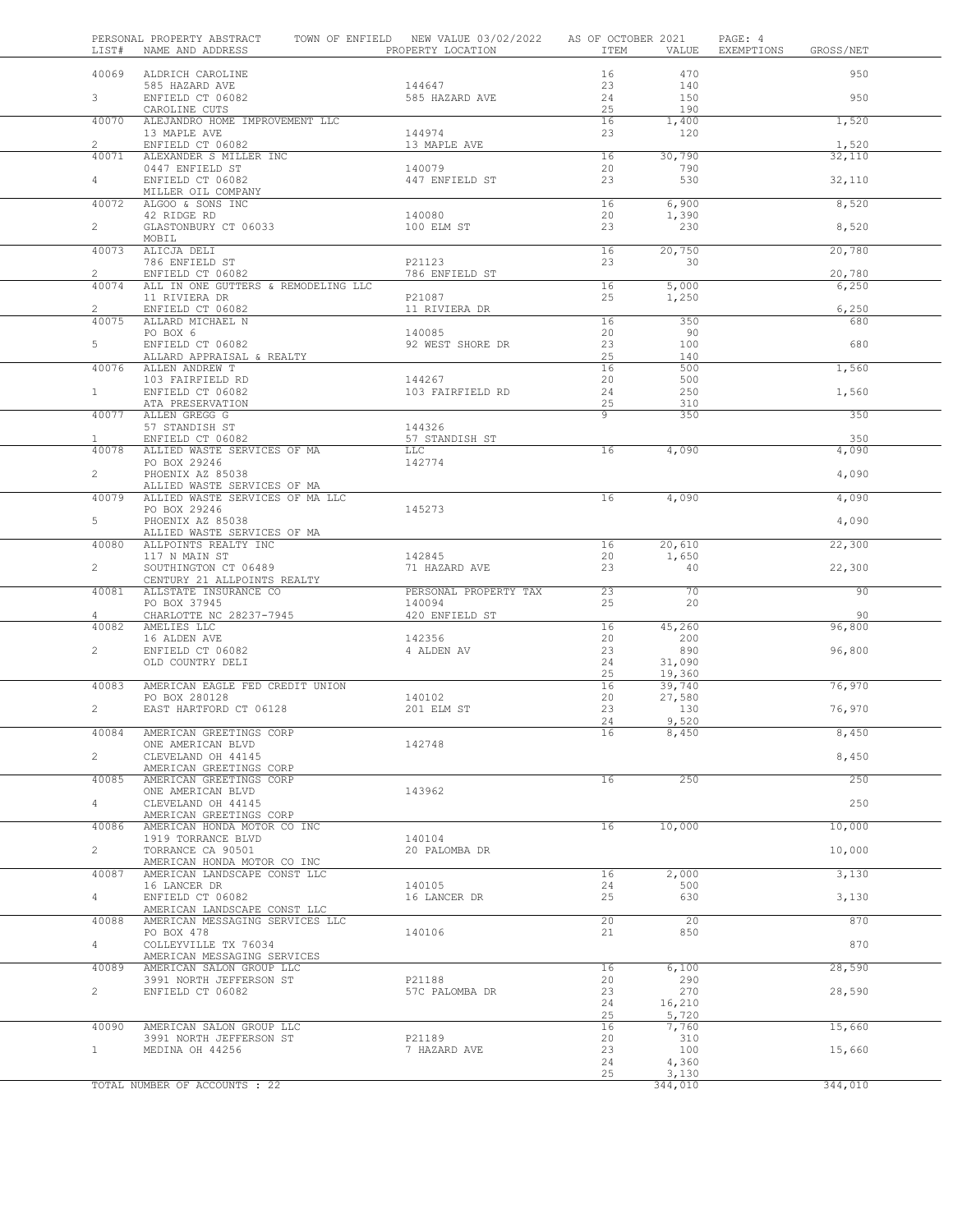| LIST#                   | PERSONAL PROPERTY ABSTRACT<br>NAME AND ADDRESS                   | TOWN OF ENFIELD NEW VALUE 03/02/2022<br>PROPERTY LOCATION | AS OF OCTOBER 2021<br>ITEM | VALUE               | PAGE: 5<br>EXEMPTIONS | GROSS/NET          |  |
|-------------------------|------------------------------------------------------------------|-----------------------------------------------------------|----------------------------|---------------------|-----------------------|--------------------|--|
| 40091                   | AMERICAN WHOLESALE INC                                           |                                                           | 16                         | 7,040               |                       | 7,390              |  |
| 3 <sup>7</sup>          | 167 HAZARD AVE<br>ENFIELD CT 06082                               | 140107<br>167 HAZARD AVE                                  | 20<br>23                   | 60<br>290           |                       | 7,390              |  |
| 40092                   | GROWTH COMPANY<br>AMERIGAS PROPANE LP                            |                                                           | 16                         | 14,370 30K          |                       | 14,370             |  |
| 3                       | PO BOX 798<br>VALLEY FORGE PA 19482                              | 140108                                                    |                            |                     |                       | 30<br>14,340       |  |
| 40093                   | AMERIGAS PROPANE LP<br>AMERIGAS PROPANE LP<br>PO BOX 798         | 140109                                                    | 16                         | 310 30K             |                       | 310<br>30          |  |
| 1                       | VALLEY FORGE PA 19482<br>AMERIGAS PROPANE LP                     |                                                           |                            |                     |                       | 280                |  |
| 40094                   | AMERIGAS PROPANE LP                                              |                                                           | 16                         | 650 50K             |                       | 650                |  |
| 5                       | PO BOX 798<br>VALLEY FORGE PA 19482<br>AMERIGAS PROPANE LP       | 140110                                                    |                            |                     |                       | 50<br>600          |  |
| 40095                   | AMERIGAS PROPANE LP                                              |                                                           | 16                         | 300                 |                       | 300                |  |
| $\overline{2}$          | PO BOX 798<br>VALLEY FORGE PA 19482<br>AMERIGAS PROPANE LP       | 140111                                                    |                            |                     |                       | 300                |  |
| 40096                   | AMERIGAS PROPANE LP                                              |                                                           | 16                         |                     | 50 50K                | 50                 |  |
| $\overline{4}$          | PO BOX 798<br>VALLEY FORGE PA 19482                              | 140112                                                    |                            |                     |                       | 50                 |  |
| 40097                   | AMERIGAS PROPANE LP<br>AMPED FITNESS OF CONNECTICUT LLC          |                                                           | 16                         | 17,590              |                       | 22,440             |  |
|                         | 1356 SPRUCE ST                                                   | 144572                                                    | 20                         | 240                 |                       |                    |  |
| $\overline{2}$          | SUFFIELD CT 06078<br>AMPED FITNESS                               | 699 ENFIELD ST                                            | 23<br>25                   | 120<br>4,490        |                       | 22,440             |  |
| 40098                   | AMSDEN LAURIE                                                    |                                                           | 16                         | 1,000               |                       | 1,560              |  |
| 3 <sup>7</sup>          | 531 HAZARD AVE<br>ENFIELD CT 06082                               | 144268<br>531 HAZARD AVE                                  | 24<br>25                   | 250<br>310          |                       | 1,560              |  |
| 40099                   | LAURIE AMSDEN MUSIC INSTRUCTOR<br>ANDRE GROSZYK FARM LLC         |                                                           | 17                         | 749,130 100000I     |                       | 749,130            |  |
| 1                       | 60 WEYMOUTH RD<br>ENFIELD CT 06082                               | 140890<br>60 WEYMOUTH RD                                  |                            |                     |                       | 100,000<br>649,130 |  |
| 40100                   | ANDRE GROSZYK FARM LLC<br>ANDREW ASSOCIATES INC                  |                                                           | 16                         | 773,130             |                       | 791,690            |  |
| $\overline{2}$          | 6 PEARSON WAY<br>ENFIELD CT 06082                                | 140117<br>6 PEARSON WAY                                   | 20<br>23                   | 17,290<br>1,270     |                       | 791,690            |  |
|                         | ANDREW ASSOCIATES INC                                            |                                                           |                            |                     |                       |                    |  |
| 40101                   | ANNS BRIGHT START DAYCARE<br>22 RENEE LA                         | P21021                                                    | 16<br>20                   | 300<br>80           |                       | 500                |  |
| $\mathbf{1}$            | ENFIELD CT 06082                                                 | 22 RENEE LA                                               | 23                         | 30                  |                       | 500                |  |
| 40102                   | ANTHONY TROIANO & SONS INC                                       | D/B/A TROIANO OIL CO                                      | 24<br>9                    | 90<br>7,000         |                       | 36,900             |  |
|                         | 777 ENFIELD ST                                                   | 140122                                                    | 16                         | 20,200              |                       |                    |  |
| $\overline{2}$          | ENFIELD CT 06082<br>A TROIANO & SONS INC                         | 777 ENFIELD ST                                            | 20<br>23                   | 8,900<br>240        |                       | 36,900             |  |
| 40103                   | ANTONACCI GERALD & FRANCES A                                     | ATTN: TIMOTHY KEARCHER                                    | 24<br>16                   | 560<br>1,050 31540I |                       | 94,730             |  |
|                         | 15 MULLEN RD                                                     | 140123                                                    | 17                         | 31,040              |                       | 31,540             |  |
| $\mathbf{3}$            | ENFIELD CT 06082                                                 | FLETCHER RD                                               | 18<br>20                   | 56,000<br>280       |                       | 63,190             |  |
|                         |                                                                  |                                                           | 23                         | 60                  |                       |                    |  |
|                         |                                                                  |                                                           | 24                         | 6,300               |                       |                    |  |
|                         | 40104 APAK LLC<br>1541 KING ST                                   | 144568                                                    | 16<br>24                   | 5,880<br>16,980     |                       | 28,580             |  |
| $\mathbf{1}$            | ENFIELD CT 06082                                                 | 1541 KING ST                                              | 25                         | 5,720               |                       | 28,580             |  |
| 40105                   | KINGS WINES + LIQUOR<br>APPLING JILLIAN                          |                                                           | 16                         | 500                 |                       | 630                |  |
|                         | 41 CHURCH STREET                                                 | 145174                                                    | 25                         | 130                 |                       |                    |  |
| $\overline{2}$          | ENFIELD CT 06082                                                 | 41 CHURCH STREET                                          |                            |                     |                       | 630                |  |
| 40106                   | FIFTH CHARTER<br>APPLUS TECHNOLOGIES INC                         | APPLUS TECHNOLOGIES INC                                   | 16                         | 1,810               |                       | 1,840              |  |
|                         | 3225 GATEWAY ROAD STE 450                                        | 140125                                                    | 23                         | 30                  |                       |                    |  |
| $\overline{4}$<br>40107 | BROOKFIELD WI 53045<br>APPLUS TECHNOLOGIES INC                   | 66 ENFIELD STREET<br>APPLUS TECHNOLOGIES INC              | 16                         | 5,630               |                       | 1,840<br>5,630     |  |
| $\overline{2}$          | 3225 GATEWAY ROAD STE 450<br>BROOKFIELD WI 53045                 | 140126<br>VARIOUS                                         |                            |                     |                       | 5,630              |  |
| 40108                   | APPLUS TECHNOLOGIES INC<br>ARAMARK REFRESHMENT SERVICES LLC      |                                                           | 16                         | 1,350               |                       | 1,690              |  |
| $\mathbf{1}$            | PO BOX 30286<br>PHILADELPHIA PA 19103                            | 144856                                                    | 25                         | 340                 |                       | 1,690              |  |
| 40109                   | ARAMATIC COFFEE SERVICES                                         |                                                           | 16                         | 1,160               |                       | 1,810              |  |
| $\mathbf{1}$            | PO BOX 80749<br>SPRINGFIELD MA 01138<br>ARAMATIC COFFEE SERVICES | 140127                                                    | 24<br>25                   | 290<br>360          |                       | 1,810              |  |
| 40110                   | ARAMATIC COFFEE SERVICES                                         |                                                           | 16                         | 4,350               |                       | 6,800              |  |
| $\overline{2}$          | PO BOX 80749<br>SPRINGFIELD MA 01138                             | 140128                                                    | 24<br>25                   | 1,090<br>1,360      |                       | 6,800              |  |
|                         | ARAMATIC COFFEE SERVICES                                         |                                                           |                            |                     |                       |                    |  |
| 40111                   | ARAMATIC COFFEE SERVICES<br>PO BOX 80749                         | 143993                                                    | 16<br>24                   | 210<br>50           |                       | 330                |  |
| 3                       | SPRINGFIELD MA 01138                                             |                                                           | 25                         | 70                  |                       | 330                |  |
|                         | ARAMATIC COFFEE SERVICES<br>TOTAL NUMBER OF ACCOUNTS : 21        |                                                           |                            | 1,767,330           | 131,700               | 1,635,630          |  |
|                         |                                                                  |                                                           |                            |                     |                       |                    |  |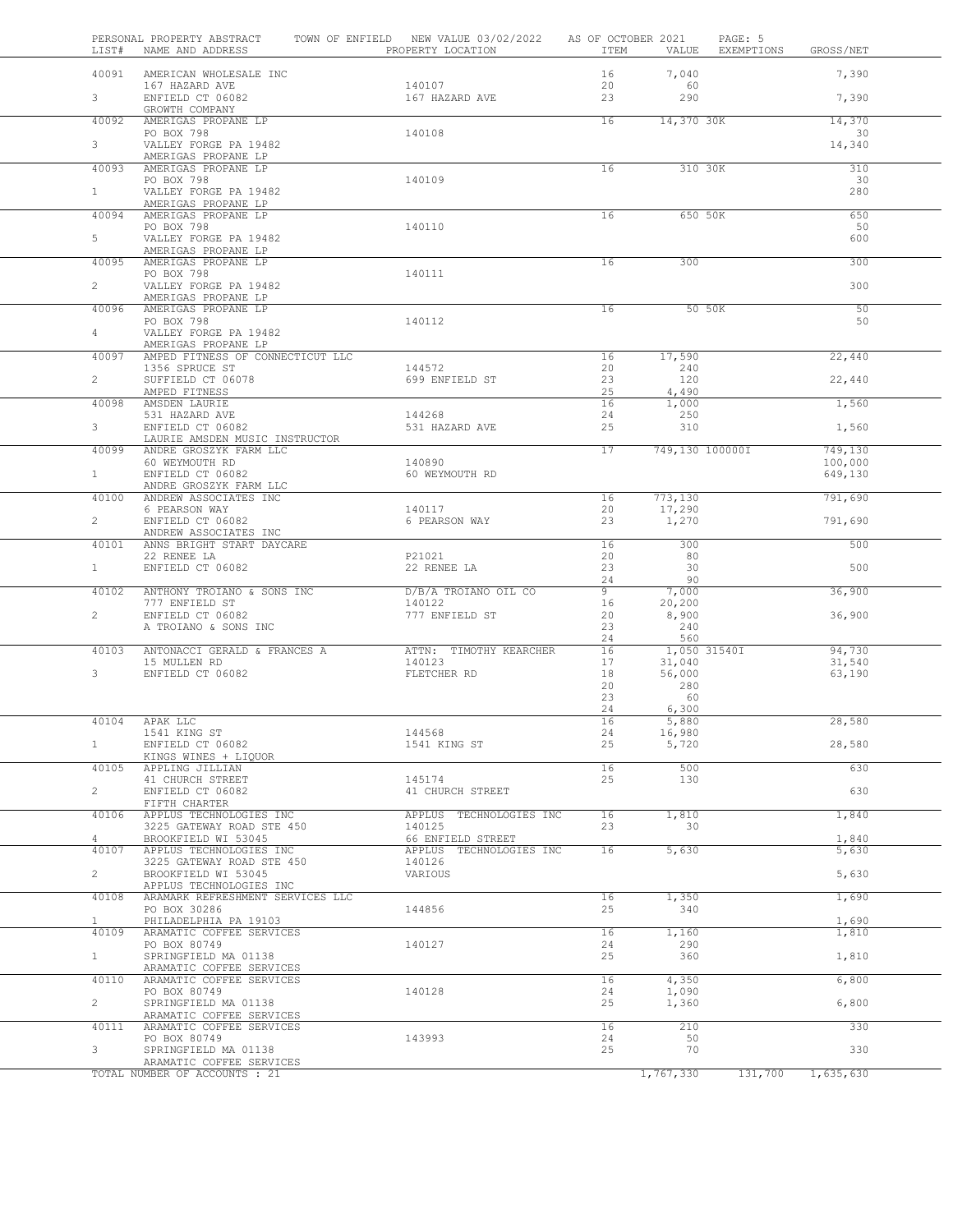| LIST#          | PERSONAL PROPERTY ABSTRACT<br>NAME AND ADDRESS         | TOWN OF ENFIELD NEW VALUE 03/02/2022<br>PROPERTY LOCATION | AS OF OCTOBER 2021<br>ITEM | VALUE           | PAGE: 6<br>EXEMPTIONS<br>GROSS/NET |
|----------------|--------------------------------------------------------|-----------------------------------------------------------|----------------------------|-----------------|------------------------------------|
| 40112          | ARAMATIC COFFEE SERVICES                               |                                                           | 16                         | 70              | 110                                |
| $4 -$          | PO BOX 80749<br>SPRINGFIELD MA 01138                   | 143994                                                    | 24<br>25                   | 20<br>20        | 110                                |
| 40113          | ARAMATIC COFFEE SERVICES                               |                                                           |                            |                 |                                    |
|                | ARAMATIC COFFEE SERVICES<br>PO BOX 80749               | 143995                                                    | 16<br>24                   | 3,550<br>890    | 5,550                              |
| 5              | SPRINGFIELD MA 01138<br>ARAMATIC COFFEE SERVICES       |                                                           | 25                         | 1,110           | 5,550                              |
| 40114          | ARBELLA INSURANCE GROUP INC<br>1100 CROWN COLONY DR    | 143007                                                    | 16<br>20                   | 3,160<br>1,050  | 4,260                              |
| 3              | QUINCY MA 02269<br>BEARINGSTAR INS                     | 155 HAZARD AVE                                            | 23                         | 50              | 4,260                              |
| 40115          | ARCBEST II INC                                         | ATTN: TAX DEPT                                            | 20                         | 1,600           | 1,630                              |
| $\mathbf{1}$   | PO BOX 10048<br>FORT SMITH AR 72917-0048               | 144634<br>7 DEPOT HILL RD                                 | 23                         | 30              | 1,630                              |
| 40116          | ARCBEST II INC<br>ARCOUETTES AUTOMOTIVE CTR IN         |                                                           | 16                         | 29,160          | 30,520                             |
| $\overline{4}$ | 299 NORTH MAPLE ST<br>ENFIELD CT 06082                 | 140129<br>299 N MAPLE ST                                  | 20<br>23                   | 810<br>550      | 30,520                             |
| 40117          | ARCOUETTES AUTOMOTIVE CTR IN<br>ARGYLE DIALYSIS LLC    | C/O PROP VAL SERVICES                                     | 16                         | 46,530          | 126,420                            |
|                | 14400 METCALF AVE                                      | 143934                                                    | 20                         | 51,020          |                                    |
| $\overline{2}$ | OVERLAND PARK KS 66223<br>PALOMBA DR DIALYSIS 05327    | 51 PALOMBA DR                                             | 23<br>24                   | 19,080<br>9,790 | 126,420                            |
| 40118          | ARIETTI JOEL<br>434 HAZARD AVE                         | 144971                                                    | 16<br>20                   | 1,000<br>1,000  | 3,130                              |
| 3              | ENFIELD CT 06082                                       | 434 HAZARD AVE                                            | 24<br>25                   | 500<br>630      | 3,130                              |
| 40119          | ARROYO STERLING OTILIA                                 | IN FIRST PERSON INTERPRETING 16                           |                            | 500             | 790                                |
| 1              | 54 BRIDGE LA<br>ENFIELD CT 06082                       | 142461<br>54 BRIDGE LA                                    | 24<br>25                   | 130<br>160      | 790                                |
| 40120          | STERLING FIT NATURALLY<br>ARTIOLI REAL ESTATE LLC      |                                                           | 16                         | 210             | 1,060                              |
| $4 -$          | 540 ENFIELD ST<br>ENFIELD CT 06082                     | 144997<br>540 ENFIELD ST                                  | 20<br>24                   | 140<br>500      | 1,060                              |
| 40121          | ARTIOLI REALTY<br>ASB CLEANING SERVICES LLC            |                                                           | 25<br>16                   | 210<br>500      | 790                                |
|                | 44 FLETCHER RD                                         | 145006                                                    | 24                         | 130             |                                    |
| 3              | ENFIELD CT 06082<br>ASB CLEANING SERVICES              | 44 FLETCHER RD                                            | 25                         | 160             | 790                                |
| 40122          | ASCENTIUM CAPITAL LLC<br>1611 N INTERSTATE 35E STE 428 | C/O ADVANCED PROP TAX<br>143506                           | 16                         | 490             | 490                                |
| $\mathbf{1}$   | CARROLLTON TX 75006<br>ASCENTIUM CAPITAL LLC           |                                                           |                            |                 | 490                                |
| 40123          | ASCENTIUM CAPITAL LLC<br>1611 N INTERSTATE 35E #428    | ADVANCED PROPERTY TAX<br>144875                           | 16                         | 17,740          | 17,740                             |
| 4              | CARROLLTON TX 75006-8616                               | 1611 N INTERSTATE 35E #428                                |                            |                 | 17,740                             |
| 40124          | ASPEN DENTAL MANAGEMENT INC<br>281 SANDERS CREEK PKWY  | 142730                                                    | 16<br>20                   | 89,450<br>7,180 | 105,160                            |
| $\overline{2}$ | E SYRACUSE NY 13057<br>ASPEN DENTAL                    | 25 HAZARD AVE                                             | 23<br>24                   | 3,380<br>5,150  | 105,160                            |
| 40125          | ASPEN ENVIRONMENTAL LABS LLC<br>72 SHAKER RD STE 1     | 144793                                                    | 16<br>23                   | 66,590<br>1,760 | 139,550                            |
| $\overline{2}$ | ENFIELD CT 06082                                       | 72 SHAKER RD                                              | 24                         | 43,290          | 139,550                            |
| 40126          | ASPIRE INSURANCE INC                                   |                                                           | 25<br>16                   | 27,910<br>5,670 | 8,980                              |
| 3              | PO BOX 717<br>TORRINGTON CT 06790                      | 140134<br>155 HAZARD AVE                                  | 20<br>23                   | 3,280<br>30     | 8,980                              |
| 40127          | BROOKS TODD & MCNEIL<br>ASSOCIATED AGENCIES OF ENF INC |                                                           | 16                         | 9,450           | 18,950                             |
| $\overline{2}$ | 657 ENFIELD ST<br>ENFIELD CT 06082-2902                | 140135<br>657 ENFIELD ST                                  | 20<br>23                   | 5,640<br>70     | 18,950                             |
|                | KOVERAGE INSURANCE GROUP                               |                                                           | 25<br>$\overline{20}$      | 3,790           |                                    |
| 40128          | AT + T SERVICES INC<br>1010 PINE 9E-L-01               | 144687                                                    |                            | 2,580           | 2,580                              |
| $\overline{2}$ | ST LOUIS MO 63101<br>AT + T SERVICES INC               | 7 HAZARD AVE                                              |                            |                 | 2,580                              |
| 40129          | AT HOME PAINTING LLC<br>10 THOMSPON CT APT 5           | 144970                                                    | 16<br>24                   | 1,400<br>350    | 2,190                              |
| $\overline{2}$ | ENFIELD CT 06082<br>AT HOME PAINTING                   | 10 THOMSPON CT APT 5                                      | 25                         | 440             | 2,190                              |
| 40130          | AT&T MOBILITY LLC<br>1010 PINE 9E-L-01                 | ATTN: PROP TAX DEPT<br>140139                             | 21                         | 57,720          | 57,720                             |
| $\mathbf{1}$   | ST LOUIS MO 63101                                      | 1654 KING ST                                              |                            |                 | 57,720                             |
| 40131          | AT&T MOBILITY LLC<br>AT&T MOBILITY LLC                 | ATTN: PROP TAX DEPT                                       | 21                         | 185,040         | 185,040                            |
| $\overline{4}$ | 1010 PINE 93-L-01<br>ST LOUIS MO 63101                 | 140140<br>290 BRAINARD RD                                 |                            |                 | 185,040                            |
| 40132          | AT&T MOBILITY LLC<br>AT&T MOBILITY LLC                 | ATTN: PROP TAX DEPT                                       | 21                         | 58,780          | 58,780                             |
| $\overline{2}$ | 1010 PINE 9E-L-01<br>ST LOUIS MO 63101                 | 140141<br>90 ELM ST                                       |                            |                 | 58,780                             |
|                | AT&T MOBILITY LLC                                      |                                                           |                            |                 |                                    |
| 40133          | AT&T MOBILITY LLC<br>1010 PINE 9E-L-01                 | ATTN: PROP TAX DEPT<br>140142                             | 21                         | 149,800         | 149,800                            |
| 3              | ST LOUIS MO 63101<br>AT&T MOBILITY LLC                 | 188 MOODY RD                                              |                            |                 | 149,800                            |
|                | TOTAL NUMBER OF ACCOUNTS : 22                          |                                                           |                            | 921,240         | 921,240                            |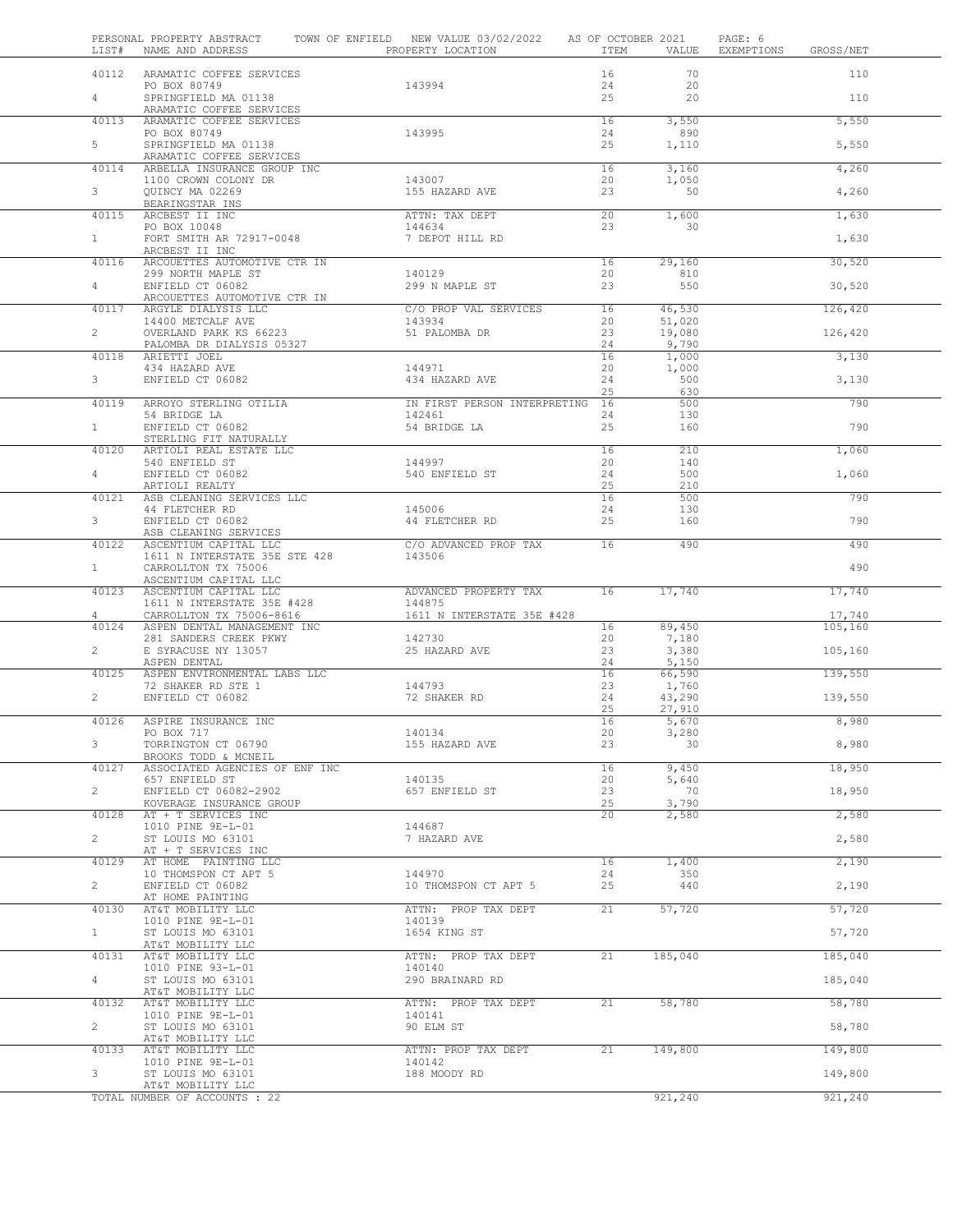| LIST#                          | PERSONAL PROPERTY ABSTRACT<br>NAME AND ADDRESS              | TOWN OF ENFIELD NEW VALUE 03/02/2022<br>PROPERTY LOCATION | AS OF OCTOBER 2021<br>ITEM | VALUE             | PAGE: 7<br>EXEMPTIONS<br>GROSS/NET |
|--------------------------------|-------------------------------------------------------------|-----------------------------------------------------------|----------------------------|-------------------|------------------------------------|
| 40134                          | AT&T MOBILITY LLC<br>1010 PINE 9E-L-01                      | ATTN: PROP TAX DEPT<br>140143                             | 21                         | 102,850           | 102,850                            |
| 5                              | ST LOUIS MO 63101<br>AT&T MOBILITY LLC                      | 37 BACON RD                                               |                            |                   | 102,850                            |
| 40135                          | AT&T MOBILITY LLC                                           | ATTN: PROP TAX DEPT                                       | 21                         | 132,960           | 132,960                            |
| $\mathbf{1}$                   | 1010 PINE 9E-L-01<br>ST LOUIS MO 63101<br>AT&T MOBILITY LLC | 142347<br>4 OLIVER RD                                     |                            |                   | 132,960                            |
| 40136                          | AT&T MOBILITY LLC<br>1010 PINE 9E-L-01                      | ATTN: PROP TAX DEPT<br>142348                             | 21                         | 48,480            | 48,480                             |
| $\overline{4}$                 | ST LOUIS MO 63101<br>AT&T MOBILITY LLC                      | BRIGHT MEADOW BLVD                                        |                            |                   | 48,480                             |
| 40137                          | AT&T MOBILITY LLC<br>1010 PINE 9E-L-01                      | ATTN: PROP TAX DEPT<br>142349                             | 21                         | 136,090           | 136,090                            |
| 4                              | ST LOUIS MO 63101<br>AT&T MOBILITY LLC                      | 566 ENFIELD ST                                            |                            |                   | 136,090                            |
| 40138                          | AT&T MOBILITY LLC                                           | ATTN: PROP TAX DEPT                                       | 21                         | 284,800           | 284,800                            |
| $\mathbf{1}$                   | 1010 PINE 9E-L-01<br>ST LOUIS MO 63101<br>AT&T MOBILITY LLC | 142350<br>ENFIELD RD                                      |                            |                   | 284,800                            |
| 40139                          | AT&T MOBILITY LLC<br>1010 PINE 9E-L-01                      | ATTN: PROP TAX DEPT<br>142351                             | 21                         | 106,510           | 106,510                            |
| $\mathbf{1}$                   | ST LOUIS MO 63101<br>AT&T MOBILITY LLC                      | TOWN FARM RD                                              |                            |                   | 106,510                            |
| 40140                          | AT&T MOBILITY LLC                                           | ATTN: PROP TAX DEPT                                       | 16                         | 29,180            | 40,360                             |
| $\overline{2}$                 | 1010 PINE 9E-L-01<br>ST LOUIS MO 63101                      | 143540<br>7 HAZARD AVE                                    | 21<br>23                   | 750<br>60         | 40,360                             |
| 40141                          | AT & T MOBILITY LLC<br>ATC INDOOR DAS LLC CT                |                                                           | 24<br>21                   | 10,370<br>75,410  | 75,410                             |
| $\overline{2}$                 | POBOX 723597<br>ATLANTA GA 31139                            | 141868<br>90 ELM ST                                       |                            |                   | 75,410                             |
| 40142                          | ATLANTIC WOODCRAFT INC                                      |                                                           | 10                         | 27,220 538560U    | 653,360                            |
| 5                              | 199 MOODY RD<br>ENFIELD CT 06082                            | 140145<br>199 MOODY RD                                    | 13<br>16                   | 538,560<br>56,790 | 538,560<br>114,800                 |
|                                | B N C KITCHEN & BATH                                        |                                                           | 20                         | 4,260             |                                    |
|                                |                                                             |                                                           | 23                         | 170               |                                    |
| 40143                          | ATLANTIS MANAGEMENT GROUP LLC                               |                                                           | 24<br>16                   | 26,360<br>139,680 | 190,520                            |
| 3                              | PO BOX 7318<br>KENSINGTON CT 06037-7318                     | 144848<br>559 HAZARD AVE                                  | 23<br>24                   | 60<br>50,780      | 190,520                            |
|                                | AMG RETAIL I LLC                                            |                                                           |                            |                   |                                    |
| 40144                          | ATOS IT OUTSOURCING SERVICES LLC<br>PO BOX 71970            | 144895                                                    | 20<br>25                   | 1,360<br>340      | 1,700                              |
| $\mathbf{2}^{\prime}$<br>40145 | PHOENIX AZ 85050<br>AUSTIN RICHARD                          | 33 PALOMBA DR                                             | 16                         | 210               | 1,700<br>630                       |
|                                | 46 PLEASANT RD                                              | 140147                                                    | 24                         | 290               |                                    |
| $\mathbf{1}$                   | ENFIELD CT 06082<br>AUSTIN JEWELERS                         | 46 PLEASANT RD                                            | 25                         | 130               | 630                                |
| 40146                          | AUTO DETAILING & CAR WASH LLC                               |                                                           | 16                         | 5,390             | 7,000                              |
| 4                              | 51 ENFIELD ST<br>ENFIELD CT 06082                           | 145195<br>51 ENFIELD ST                                   | 20<br>23                   | 200<br>10         | 7,000                              |
|                                | AUTO DETAILING & CAR WASH                                   |                                                           | 25                         | 1,400             |                                    |
| 40147                          | AUTOMASTER SERVICE CENTER LLC                               |                                                           | 16                         | 35,460            | 72,200                             |
| $\mathbf{2}^{\prime}$          | 10 CRANBROOK BLVD<br>ENFIELD CT 06082                       | 143857<br>10 CRANBROOK BLVD                               | 19<br>20                   | 12,940<br>1,520   | 72,200                             |
|                                |                                                             |                                                           | 23                         | 860               |                                    |
|                                |                                                             |                                                           | 24                         | 6,980             |                                    |
| 40148                          | AUTOPART INTERNATIONAL #13                                  | C/O RYAN LLC                                              | 25<br>16                   | 14,440<br>13,910  | 32,600                             |
|                                | PO BOX 56607                                                | 140149                                                    | 20                         | 790               |                                    |
| $\overline{2}$                 | ATLANTA GA 30343                                            | 72 SHAKER RD                                              | 21                         | 3,430             | 32,600                             |
|                                |                                                             |                                                           | 23<br>24                   | 410<br>7,540      |                                    |
|                                |                                                             |                                                           | 25                         | 6,520             |                                    |
| 40149                          | AUTOZONE NORTHEAST LLC<br>11000 RICHMOND SUITE 350          | 140150                                                    | 16<br>20                   | 33,500<br>4,720   | 59,290                             |
| $\overline{2}$                 | HOUSTON TX 77042                                            | 136 ELM ST                                                | 23                         | 140               | 59,290                             |
| 40150                          | AUTOZONE #105152<br>AVERY GARY L                            |                                                           | 24<br>16                   | 20,930<br>1,530   | 2,390                              |
|                                | 54 BARRETT RD                                               | 144648                                                    | 24                         | 380               |                                    |
| $\mathbf{1}$                   | ENFIELD CT 06082<br>AVERY PAINTING & WALLPAPERING           | 54 BARRETT RD                                             | 25                         | 480               | 2,390                              |
| 40151                          | AVIANT TRUCK CENTERS INC                                    | JAY WHITE<br>144293                                       | 16<br>19                   | 460,990           | 562,260                            |
| $\mathbf{1}$                   | 1 DEPOT HILL RD.<br>ENFIELD CT 06082                        | 1 1 DEPOT HILL RD.                                        | 20                         | 22,880<br>49,030  | 562,260                            |
|                                | TRI STATE KENWORTH                                          |                                                           | 23<br>24                   | 3,570<br>25,790   |                                    |
| 40152                          | AVON ORAL FACIAL & DENTAL IMPLANT LLC                       |                                                           | 16                         | 28,260            | 32,190                             |
|                                | 34 DALE RD STE 105                                          | 145241                                                    | 20                         | 2,880             |                                    |
| $\overline{2}$                 | AVON CT 06001<br>AVON ORAL FACIAL & DENTAL                  | 76 PALOMBA DR                                             | 23<br>24                   | 500<br>550        | 32,190                             |
| 40153                          | AVON RIDGE CAPITAL LLC -SC1                                 |                                                           | 16                         | 16,690            | 45,690                             |
| $\mathbf{1}$                   | 2 CHARLOTTE COURT<br>AVON CT 06001                          | 144318<br>10 HAZARD AVE                                   | 20<br>23                   | 540<br>560        | 45,690                             |
|                                | SPORTS CLIPS ENFIELD CT                                     |                                                           | 24                         | 27,900            |                                    |
|                                | TOTAL NUMBER OF ACCOUNTS : 20                               |                                                           |                            | 2,587,290         | 538,560<br>2,048,730               |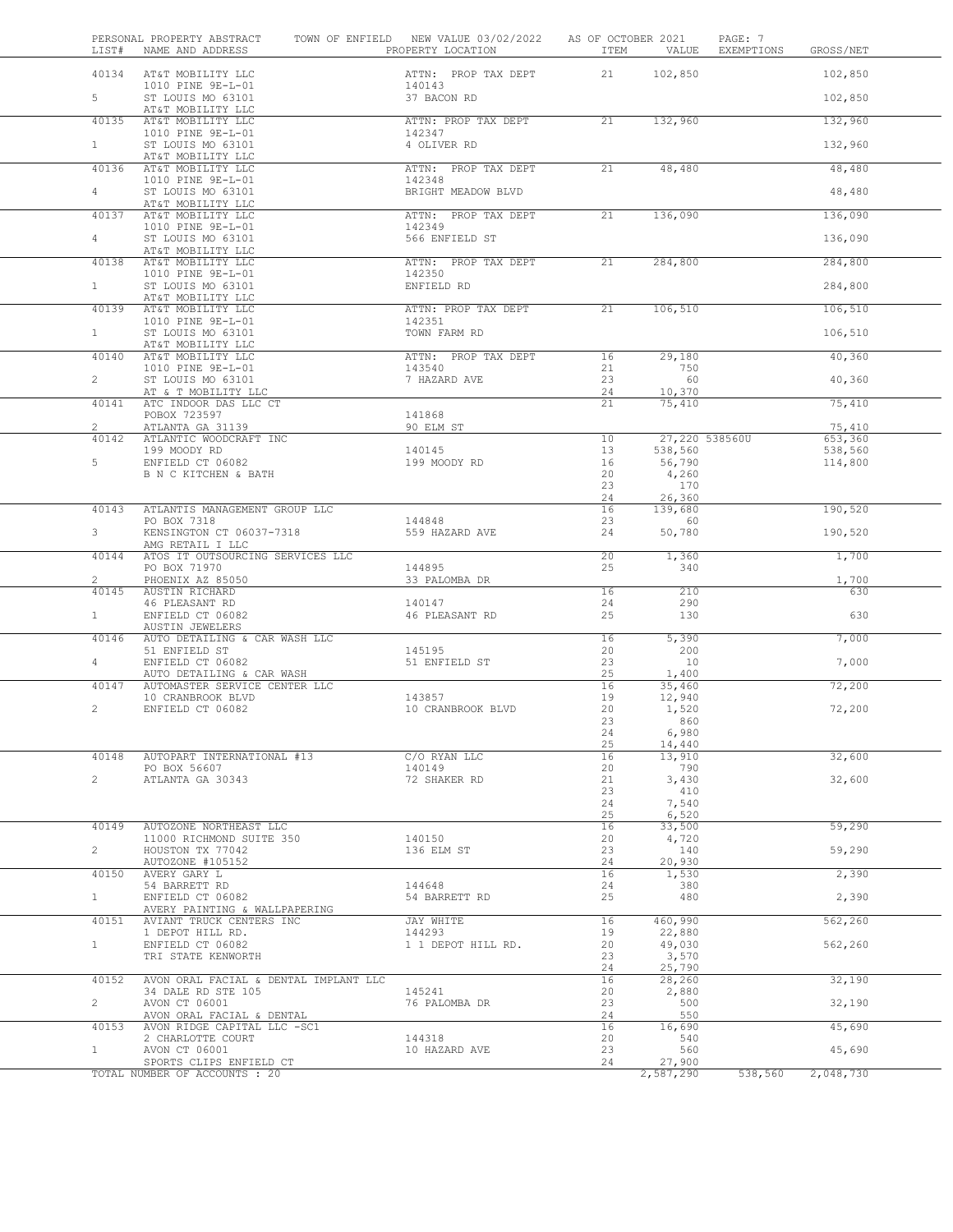| LIST#          | PERSONAL PROPERTY ABSTRACT<br>NAME AND ADDRESS        | TOWN OF ENFIELD NEW VALUE 03/02/2022<br>PROPERTY LOCATION | AS OF OCTOBER 2021<br>ITEM | VALUE                | PAGE: 8<br>EXEMPTIONS | GROSS/NET        |
|----------------|-------------------------------------------------------|-----------------------------------------------------------|----------------------------|----------------------|-----------------------|------------------|
| 40154          | AYLTD                                                 |                                                           | 16                         | 4,000                |                       | 7,810            |
|                | 5 ENFIELD ST                                          | 144712                                                    | 20                         | 1,000                |                       |                  |
| $4 -$          | ENFIELD CT 06082                                      | 5 ENFIELD ST                                              | 24                         | 1,250                |                       | 7,810            |
| 40155          | LONGMEADOW MOTOR CARS<br>B&B REMODELING & DRYWALL LLC |                                                           | 25<br>16                   | 1,560<br>1,000       |                       | 3,130            |
|                | 71 ARBOR RD                                           | 144972                                                    | 20                         | 1,000                |                       |                  |
| 3              | ENFIELD CT 06082                                      | 71 ARBOR RD                                               | 24                         | 500                  |                       | 3,130            |
|                |                                                       |                                                           | 25                         | 630                  |                       |                  |
| 40156          | BABULA OSCAR R                                        |                                                           | 9                          | 1,200                |                       | 1,200            |
| 3              | 16 ARBOR RD<br>ENFIELD CT 06082                       | 144555<br>16 ARBOR RD                                     |                            |                      |                       | 1,200            |
| 40157          | BACON FAITH A                                         |                                                           | 16                         | 500                  |                       | 790              |
|                | 9 MCCONN AVE                                          | 144594                                                    | 24                         | 130                  |                       |                  |
| $\overline{2}$ | ENFIELD CT 06082                                      | 9 MCCONN AVE                                              | 25                         | 160                  |                       | 790              |
|                | MAIDTENANCE                                           |                                                           |                            |                      |                       |                  |
| 40158          | BACOS PIZZA INC<br>410 ENFIELD ST                     | 140156                                                    | 16<br>23                   | 6,570<br>380         |                       | 6,950            |
| $\overline{4}$ | ENFIELD CT 06082                                      | 410 ENFIELD ST                                            |                            |                      |                       | 6,950            |
|                | BACOS PIZZA                                           |                                                           |                            |                      |                       |                  |
| 40159          | BAILLARGEON ROBERT                                    |                                                           | 16                         | 1,000                |                       | 3,130            |
|                | 15 SAM ST                                             | 144689                                                    | 20                         | 1,000                |                       |                  |
| 1              | ENFIELD CT 06082<br>BMR HOMES                         | 15 SAM ST                                                 | 24<br>25                   | 500<br>630           |                       | 3,130            |
| 40160          | BAKER DALE                                            |                                                           | 9                          | 350                  |                       | 350              |
|                | 26 FIELD RD                                           | 145187                                                    |                            |                      |                       |                  |
| $\overline{4}$ | ENFIELD CT 06082                                      | 26 FIELD RD                                               |                            |                      |                       | 350              |
| 40161          | BAKER RUSSELL                                         |                                                           | 16                         | 3,500                |                       | 4,380            |
| $\overline{2}$ | 28 MARSHALL DR<br>ENFIELD CT 06082                    | P21075<br>28 MARSHALL DR                                  | 25                         | 880                  |                       | 4,380            |
|                | RUSSELL BAKER PROPERTY MAINTENANCE                    |                                                           |                            |                      |                       |                  |
| 40162          | BALBOA CAPITAL CORP                                   |                                                           | 16                         | 1,050                |                       | 1,050            |
|                | 660 N CENTRAL EXPY STE 240                            | 144431                                                    |                            |                      |                       |                  |
| $1 -$          | PLANO TX 75074                                        | 1 PRIOR RD                                                |                            |                      |                       | 1,050            |
| 40163          | BALBOA CAPITAL CORP<br>BALBOA CAPITAL CORP            |                                                           | 10                         | 263,300              |                       | 263,300          |
|                | 660 N CENTRAL EXPWY STE 240                           | 145274                                                    |                            |                      |                       |                  |
| 5              | PLANO TX 75074                                        | 2 PEERLESS WAY                                            |                            |                      |                       | 263,300          |
|                | BALBOA CAPITAL CORP                                   |                                                           |                            |                      |                       |                  |
| 40164          | BALLROOM FEVER INC                                    |                                                           | 9                          | 21,700               |                       | 34,370           |
| $\overline{2}$ | 608 ENFIELD ST<br>ENFIELD CT 06082                    | 140162<br>608 ENFIELD ST                                  | 16<br>20                   | 3,790                |                       | 34,370           |
|                | BALLROOM FEVER                                        |                                                           | 23                         | 1,470<br>170         |                       |                  |
|                |                                                       |                                                           | 24                         | 7,240                |                       |                  |
| 40165          | BANC OF AMERICA L&C LLC                               |                                                           | 24                         | 560,040 560040J      |                       | 560,040          |
|                | PO BOX 105578                                         | 144901                                                    |                            |                      |                       | 560,040          |
| $\overline{2}$ | ATLANTA GA 30348<br>BANC OF AMERICA L&C LLC           | 136 ELM ST                                                |                            |                      |                       |                  |
| 40166          | BANDWIDTH INC                                         |                                                           | 20                         | 220                  |                       | 350              |
|                | 900 MAIN CAMPUS DR                                    | 144468                                                    | 24                         | 60                   |                       |                  |
| $\overline{2}$ | RALEIGH NC 27606                                      |                                                           | 25                         | 70                   |                       | 350              |
|                | BANDWIDTH INC                                         |                                                           |                            | 150,640              |                       |                  |
| 40167          | BANK OF AMERICA NA<br>101 NORTH TRYON ST              | PER PROP TAX NC1-001-03-80<br>140170                      | 16<br>20                   | 19,690               |                       | 183,240          |
| $\overline{2}$ | CHARLOTTE NC 28255                                    | 900 ENFIELD ST                                            | 23                         | 50                   |                       | 183,240          |
|                | BANK OF AMERICA NA                                    |                                                           | 24                         | 12,860               |                       |                  |
| 40168          | BANK OF AMERICA NA                                    | PER PROP TAXNC1-001-03-80                                 | 16                         | 17,700               |                       | 23,650           |
|                | 101 N TRYON ST                                        | 140171                                                    | 20                         | 2,420                |                       |                  |
| $\overline{c}$ | CHARLOTTE NC 28255<br>BANK OF AMERICA NA              | 136 ELM ST                                                | 24                         | 3,530                |                       | 23,650           |
| 40169          | BANK OF MONTREAL - EQUIPMENT FINANCE                  |                                                           | $\overline{9}$             | 164,620              |                       | 164,620          |
|                | 790 N WATER ST 14W FL                                 | 144899                                                    |                            |                      |                       |                  |
| 5              | MILWAUKEE WI 53202                                    | 191 MOODY RD                                              |                            |                      |                       | 164,620          |
|                | BANK OF MONTREAL                                      |                                                           |                            |                      |                       |                  |
| 40170          | BARILES LANDSCAPE CONSTRUCTION LLC<br>38 LAKE DR      | 140174                                                    | 16<br>24                   | 11,650<br>2,910      |                       | 18,200           |
| 5              | ENFIELD CT 06082                                      | 38 LAKE DR                                                | 25                         | 3,640                |                       | 18,200           |
| 40171          | BARNES & NOBLE #2132                                  | C/O MARVIN F POER & COMPANY                               | 16                         | 235,260              |                       | 290,290          |
|                | PO BOX 52427                                          | 140175                                                    | 20                         | 27,020               |                       |                  |
| $\overline{2}$ | ATLANTA GA 30355                                      | 25 HAZARD AVE                                             | 23<br>24                   | 840                  |                       | 290,290          |
| 40172          | BARNES & NOBLE<br>BARONET COFFEE INC                  |                                                           | 16                         | 27,170<br>2,670      |                       | 2,700            |
|                | 701 MARSHALL PHELPS RD                                | 140176                                                    | 23                         | 30                   |                       |                  |
| $\overline{2}$ | WINDSOR CT 06095                                      |                                                           |                            |                      |                       | 2,700            |
|                | BARONET COFFEE INC                                    |                                                           |                            |                      |                       |                  |
| 40173          | BARRY MATTHEW                                         |                                                           | 16                         | 4,840                |                       | 6,450            |
| $\overline{2}$ | 3 WOODWARD AVE<br>ENFIELD CT 06082                    | 144810<br>3 WOODWARD AVE                                  | 20<br>23                   | 1,590<br>20          |                       | 6,450            |
|                | IMAGES BY OWEN                                        |                                                           |                            |                      |                       |                  |
| 40174          | BARTHOLOMEW ELECTRIC LLC                              |                                                           | 16                         | 12,110               |                       | 13,330           |
|                | 363 ELM ST                                            | 140179                                                    | 20                         | 1,160                |                       |                  |
| 3              | ENFIELD CT 06082                                      | 363 ELM ST                                                | 23                         | 60                   |                       | 13,330           |
| 40175          | BASS TOBACCO LLC<br>743 STAFFORD RD                   | 144849                                                    | 17<br>18                   | 95,390 95820I<br>430 |                       | 96,490<br>95,820 |
| 3              | SOMERS CT 06071                                       | BROAD BROOK RD                                            | 23                         | 670                  |                       | 670              |
|                | BASS TOBACCO LLC                                      |                                                           |                            |                      |                       |                  |
|                | TOTAL NUMBER OF ACCOUNTS : 22                         |                                                           |                            | 1,685,820            | 655,860               | 1,029,960        |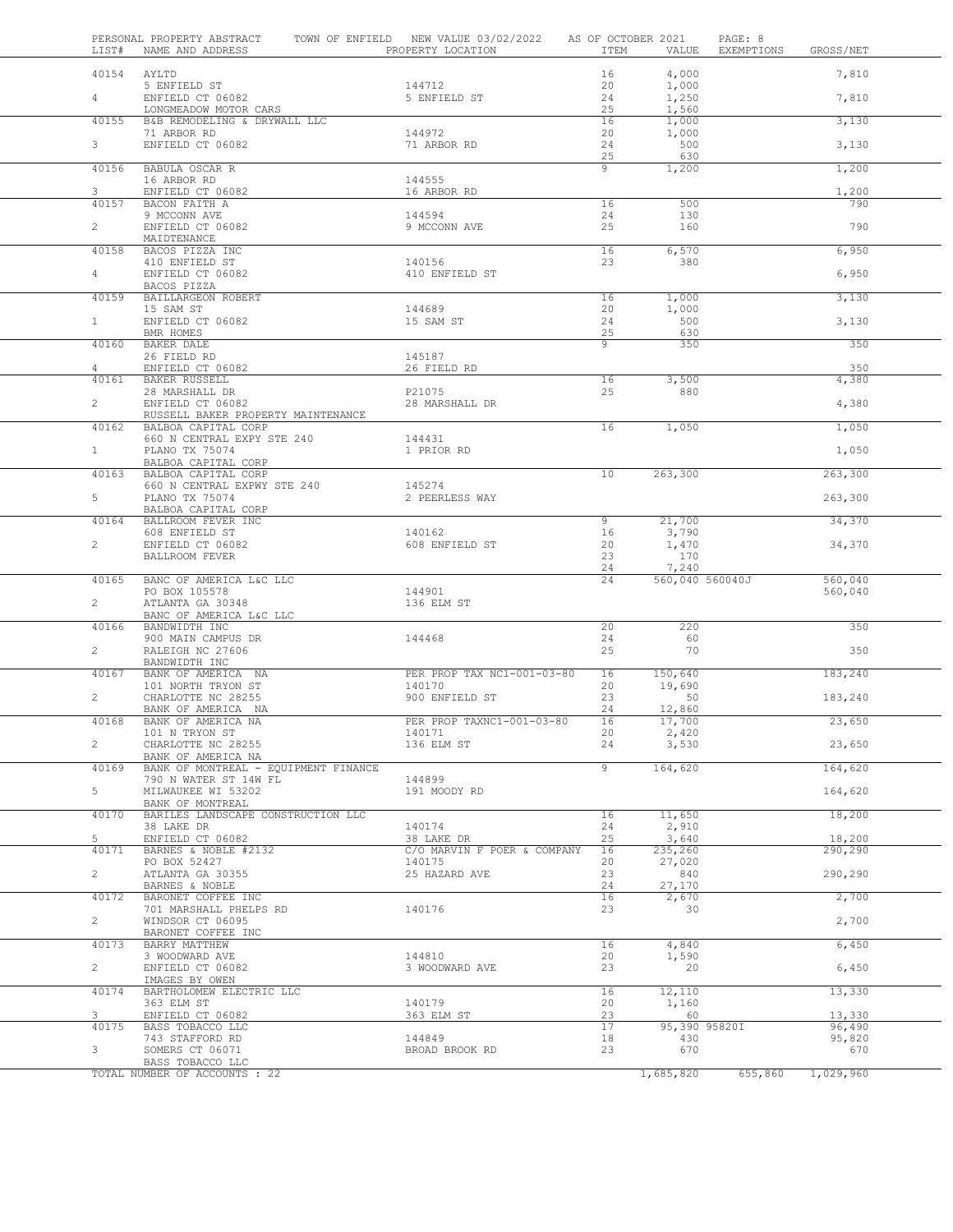| LIST#          | PERSONAL PROPERTY ABSTRACT<br>NAME AND ADDRESS             | TOWN OF ENFIELD NEW VALUE 03/02/2022<br>PROPERTY LOCATION | AS OF OCTOBER 2021<br>ITEM | VALUE         | PAGE: 9<br>EXEMPTIONS | GROSS/NET |  |
|----------------|------------------------------------------------------------|-----------------------------------------------------------|----------------------------|---------------|-----------------------|-----------|--|
| 40176          | BASTONE PETER W                                            |                                                           | 16                         | 20            |                       | 500       |  |
|                | 718 ENFIELD ST                                             | 140183                                                    | 20                         | 290           |                       |           |  |
| $\overline{2}$ | ENFIELD CT 06082<br>NETSHOWS                               | 718 ENFIELD ST                                            | 23<br>24                   | 30<br>160     |                       | 500       |  |
| 40177          | BASTOS CARLOS A                                            |                                                           | 16                         | 12,640        |                       | 15,220    |  |
|                | 136 ELM ST                                                 | 144018                                                    | 23                         | 30            |                       |           |  |
| $\overline{a}$ | ENFIELD CT 06082<br>MY GYM ENFIELD                         | 136 ELM ST                                                | 24                         | 2,550         |                       | 15,220    |  |
| 40178          | BATH & BODY WORKS LLC                                      |                                                           | 16                         | 35,840        |                       | 43,880    |  |
|                | PO BOX 4747                                                | 140185                                                    | 20                         | 8,020         |                       |           |  |
| $\overline{2}$ | OAK BROOK IL 60522<br>BATH & BODY WORKS 4442               | 90 ELM ST                                                 | 23                         | 20            |                       | 43,880    |  |
| 40179          | BAUMANN ROBERT J                                           |                                                           | $\overline{9}$             | 260           |                       | 330       |  |
|                | 44 BRAINARD RD                                             | 140186                                                    | 25                         | 70            |                       |           |  |
| 4<br>40180     | ENFIELD CT 06082<br>BAUMUELLER NUERMONT CORP               | 44 BRAINARD RD                                            | 16                         | 6,650         |                       | 330       |  |
|                | 1555 OAKBROOK DR STE 120                                   | 144819                                                    | 20                         | 1,660         |                       | 12,990    |  |
| 1              | NORCROSS GA 30093                                          | 120 POST RD                                               | 24                         | 2,080         |                       | 12,990    |  |
| 40181          | BAUMUELLER NUERMONT CORP                                   | C/O RYAN LLC                                              | 25<br>$\overline{16}$      | 2,600         |                       |           |  |
|                | BAXTER HEALTHCARE CORP<br>PO BOX 4900                      | 140187                                                    |                            | 4,680         |                       | 4,680     |  |
| $\mathcal{S}$  | SCOTTSDALE AZ 85261                                        |                                                           |                            |               |                       | 4,680     |  |
|                | BAXTER HEALTHCARE CORP                                     |                                                           |                            |               |                       |           |  |
| 40182          | BAXTER HEALTHCARE CORP<br>PO BOX 4900                      | C/O RYAN LLC<br>142751                                    | 16                         | 680           |                       | 680       |  |
| $\overline{2}$ | SCOTTSDALE AZ 85261                                        |                                                           |                            |               |                       | 680       |  |
|                | BAXTER HEALTHCARE CORP                                     |                                                           |                            |               |                       |           |  |
| 40183          | BAYSTATE RADIOLOGY + IMAGING LLC                           | $_{\rm LLC}$                                              | 16                         | 72,200        |                       | 84,480    |  |
| $\overline{2}$ | 1350 MAIN ST STE 1007<br>SPRINGFIELD MA 01103              | 143517<br>113 ELM ST                                      | 23<br>24                   | 60<br>12,220  |                       | 84,480    |  |
|                | BAYSTATE RADIOLOGY + IMAGING                               |                                                           |                            |               |                       |           |  |
| 40184          | BAYSTATE REFERENCE LABORATORIES                            |                                                           | 16                         | 17,500        |                       | 21,880    |  |
| 3              | 139 HAZARD AVE BLDG 4 STE 14<br>ENFIELD CT 06082           | P21039<br>4 ENFIELD PRO PARK CONDO                        | 25                         | 4,380         |                       | 21,880    |  |
| 40185          | BB OPCO LLC                                                | TAX DEPT                                                  | 16                         | 415,430       |                       | 662,320   |  |
|                | 100 PHOENIX AVE                                            | 145253                                                    | 20                         | 245,420       |                       |           |  |
| 1              | ENFIELD CT 06082<br>BROOK BROTHERS                         | 100 PHOENIX AVE                                           | 23                         | 1,470         |                       | 662,320   |  |
| 40186          | BDS BOSTON DOCUMENT SYSTEMS                                |                                                           | 16                         | 5,200         |                       | 8,130     |  |
|                | PO BOX 253                                                 | 144573                                                    | 24                         | 1,300         |                       |           |  |
| 1              | MARLBOROUGH MA 01752                                       | 50 POST OFFICE RD                                         | 25                         | 1,630         |                       | 8,130     |  |
| 40187          | BDS BOSTON DOCUMENT SYSTEMS<br>BE MOBILE PLUS LLC          |                                                           | 16                         | 500           |                       | 2,350     |  |
|                | 67 OAKWOOD ST                                              | 141797                                                    | 20                         | 1,000         |                       |           |  |
| 5              | ENFIELD CT 06082                                           | 67 OAKWOOD ST                                             | 24                         | 380           |                       | 2,350     |  |
| 40188          | BEAUTY SYSTEMS GROUP LLC                                   | ATTN: TAX DEPT                                            | 25<br>16                   | 470<br>9,530  |                       | 19,650    |  |
|                | PO BOX 90220                                               | 140190                                                    | 20                         | 6,880         |                       |           |  |
| $\overline{2}$ | DENTON TX 76202                                            | 638 ENFIELD ST                                            | 23                         | 110           |                       | 19,650    |  |
| 40189          | COSMOPROF #6577                                            |                                                           | 24<br>16                   | 3,130         |                       | 440       |  |
|                | BECK LUCIE<br>62 ROOSEVELT BLVD                            | 140191                                                    | 25                         | 350<br>90     |                       |           |  |
| $\overline{4}$ | ENFIELD CT 06082                                           | 62 ROOSEVELT BLVD                                         |                            |               |                       | 440       |  |
|                | LUC N UP ROZ N SHINE                                       |                                                           |                            |               |                       |           |  |
| 40190          | BECKFORD IONIE R<br>34 CARNEY RD                           | 145084                                                    | 16<br>20                   | 2,790<br>710  |                       | 5,610     |  |
|                | ENFIELD CT 06082                                           | 34 CARNEY RD                                              | 23                         | 90            |                       | 5,610     |  |
|                | IRB HANDYMAN SERVICES                                      |                                                           | 24                         | 900           |                       |           |  |
|                |                                                            |                                                           | 25                         | 1,120         |                       |           |  |
| 40191          | BECTON DICKINSON & CO<br>P O BOX 71850                     | ALTUS GROUP US INC<br>143952                              | 16                         | 2,010         |                       | 2,010     |  |
| 3              | PHOENIX AZ 85080                                           | 170 HAZARD AVE                                            |                            |               |                       | 2,010     |  |
| 40192          | BED BATH & BEYOND INC                                      | C/O TAX DEPT                                              | 16                         | 128,880       |                       | 386,100   |  |
| $\mathbf{1}$   | 650 LIBERTY AVE<br>UNION NJ 07083-8107                     | 140192<br>20 HAZARD AVE                                   | 20<br>23                   | 23,880<br>730 |                       | 386,100   |  |
|                | BED BATH & BEYOND #1174                                    |                                                           | 24                         | 155,390       |                       |           |  |
|                |                                                            |                                                           | 25                         | 77,220        |                       |           |  |
| 40193          | BEDDING BARN INC                                           |                                                           | 16                         | 3,380         |                       | 3,420     |  |
| $\overline{2}$ | 2210 BERLIN TPK-P.O. BOX 310600<br>NEWINGTON CT 06131-0600 | 140193<br>70 PALOMBA DR                                   | 23                         | 40            |                       | 3,420     |  |
|                | BEDDING BARN                                               |                                                           |                            |               |                       |           |  |
| 40194          | BEEBE KARA                                                 |                                                           | 16                         | 500           |                       | 790       |  |
| $\overline{4}$ | 11 THOMAS ST<br>ENFIELD CT 06082                           | 144770<br>11 THOMAS ST                                    | 24<br>25                   | 130<br>160    |                       | 790       |  |
|                | KARAS PET PROJECTS                                         |                                                           |                            |               |                       |           |  |
| 40195          | BEEBE WILLIAM J                                            |                                                           | 16                         | 1,000         |                       | 1,560     |  |
|                | 18 CONCORD TERRACE                                         | 140195                                                    | 24                         | 250           |                       |           |  |
| $\overline{4}$ | ENFIELD CT 06082<br>SWPJ HANDYMAN SERVICES                 | 18 CONCORD TERR                                           | 25                         | 310           |                       | 1,560     |  |
| 40196          | BEGLEY + ASSOCIATES LLC                                    | BRENDAN M BEGLEY                                          | 16                         | 6,840         |                       | 20,410    |  |
|                | 33 OLIVER RD                                               | 140196                                                    | 20                         | 13,500        |                       |           |  |
| $\mathbf{1}$   | ENFIELD CT 06082<br>BEGLEY + ASSOCIATES                    | 29 33 OLIVER RD                                           | 23                         | 70            |                       | 20,410    |  |
| 40197          | BEGNOCHE CRAIG M                                           |                                                           | 9                          | 2,000         |                       | 3,130     |  |
|                | 17 RIDGEFIELD RD                                           | 144328                                                    | 24                         | 500           |                       |           |  |
| 3              | ENFIELD CT 06082                                           | 17 RIDGEFIELD RD                                          | 25                         | 630           |                       | 3,130     |  |
|                | TOTAL NUMBER OF ACCOUNTS : 22                              |                                                           |                            | 1,300,560     |                       | 1,300,560 |  |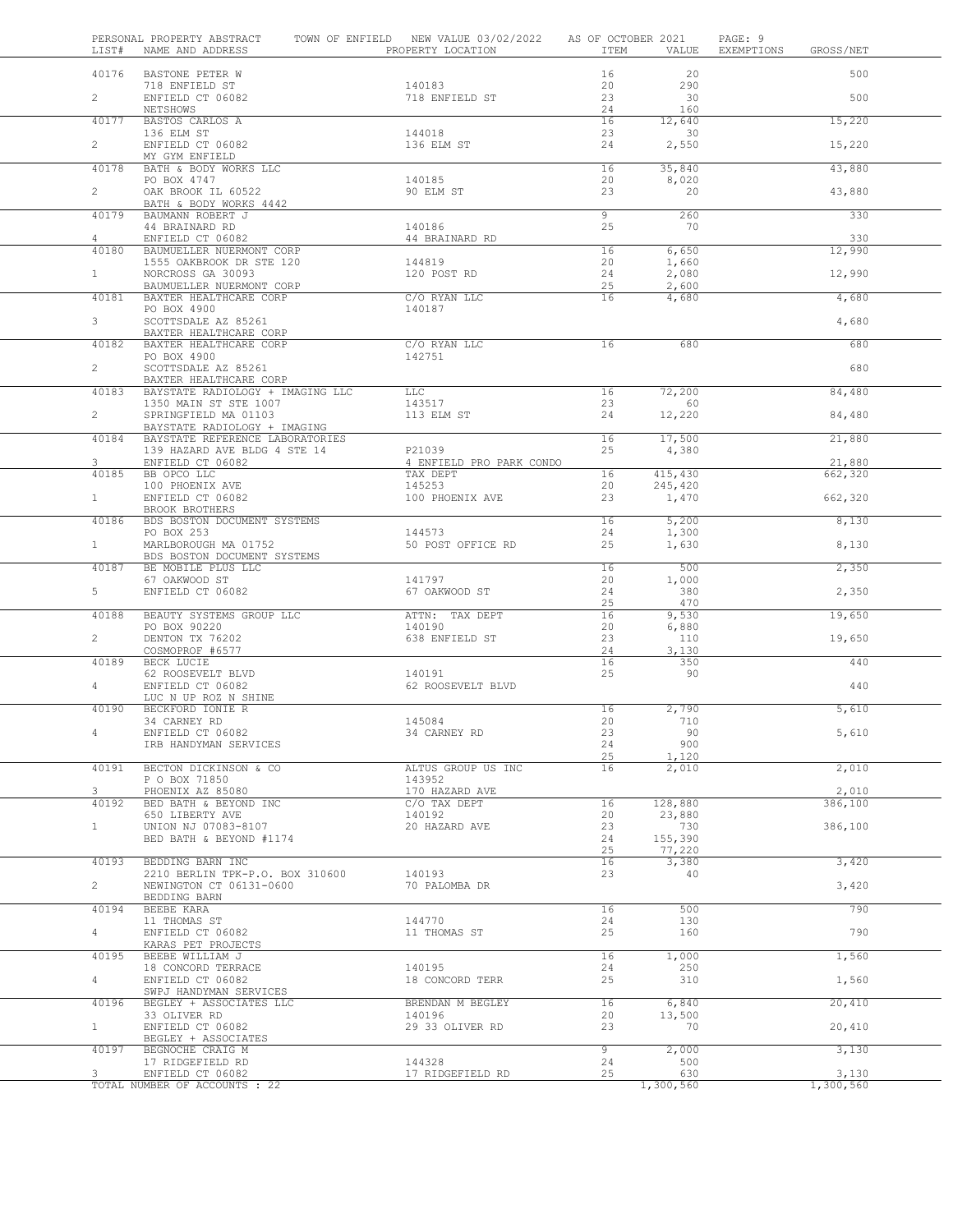| LIST#                   | NAME AND ADDRESS                                      | PERSONAL PROPERTY ABSTRACT TOWN OF ENFIELD NEW VALUE 03/02/2022 AS OF OCTOBER 2021<br>PROPERTY LOCATION | ITEM            | VALUE             | PAGE: 10<br>EXEMPTIONS | GROSS/NET        |
|-------------------------|-------------------------------------------------------|---------------------------------------------------------------------------------------------------------|-----------------|-------------------|------------------------|------------------|
| 40198                   | BELL JEROLD S                                         |                                                                                                         | 16              | 32,020            |                        | 39,010           |
| 3 <sup>7</sup>          | 151 HAZARD AVE<br>ENFIELD CT 06082                    | 140197<br>151 HAZARD AVE                                                                                | 20<br>23        | 6,600<br>390      |                        | 39,010           |
|                         | FRESHWATER VETERINARY HOSPITAL                        |                                                                                                         |                 |                   |                        |                  |
| 40199                   | BELLAFRONTE ANTHONY<br>2 WALLOP SCHOOL RD             | 140198                                                                                                  | 10<br>16        | 5,120<br>3,480    |                        | 73,810           |
| 3                       | ENFIELD CT 06082<br>COLLINS CREAMERY                  | 9 POWDER HILL RD                                                                                        | 23<br>24        | 140<br>65,070     |                        | 73,810           |
| 40200                   | BELLON DIANE C                                        |                                                                                                         | 16              | 100               |                        | 360              |
| 3                       | 10 MISTY MEADOW RD<br>ENFIELD CT 06082                | 140199<br>10 MISTY MEADOW RD                                                                            | 20<br>23        | 190<br>70         |                        | 360              |
| 40201                   | AMBER FOOD SALES<br>BELLSITE DEVELOPMENT LLC          |                                                                                                         | 16              | 1,740             |                        | 1,770            |
|                         | PO BOX 2114                                           | 144843                                                                                                  | 23              | 30                |                        |                  |
| $\overline{2}$<br>40202 | MANCHESTER CT 06045<br>BELLUCCI MARK                  | 90 ALDEN AVE                                                                                            | 16              | 47,060            |                        | 1,770<br>53,530  |
| 3                       | 155 HAZARD AVE<br>ENFIELD CT 06082                    | 140201<br>155 HAZARD AVE                                                                                | 20<br>23        | 4,430<br>190      |                        | 53,530           |
|                         | BELLUCCI CHIROPRACTIC CENTER                          |                                                                                                         | 24              | 1,850             |                        |                  |
| 40203                   | BEMER PETROLEUM CORP<br>210 COMMERCE ST               | 140202                                                                                                  | 24<br>25        | 4,070<br>1,020    |                        | 5,090            |
| $\overline{4}$          | GLASTONBURY CT 06033                                  |                                                                                                         |                 |                   |                        | 5,090            |
| 40204                   | BERKSHIRE HILL BANKCORP INC<br>99 NORTH ST 4TH FL     | TAX DEPT<br>144929                                                                                      | 16<br>20        | 161,920<br>2,830  |                        | 164,810          |
| $\overline{2}$          | PITTSFIELD MA 01201-5114                              | 85 FRESHWATER BLVD                                                                                      | 23              | 60                |                        | 164,810          |
| 40205                   | BERKSHIRE BANK<br>BERNSTEIN MICHAEL MD                |                                                                                                         | 24<br>16        | 17,240            |                        | 20,040           |
| 3 <sup>7</sup>          | 146 HAZARD SUITE 204<br>ENFIELD CT 06082              | 140214<br>204 JOHNSON MED OFFICE BLDG                                                                   | 20<br>23        | 2,460<br>340      |                        | 20,040           |
|                         | MICHAEL P BERSTEIN MD LLC                             |                                                                                                         |                 |                   |                        |                  |
| 40206                   | BERRY DEAN<br>120 CORNELL DR                          | 142432                                                                                                  | 16<br>20        | 1,000<br>1,000    |                        | 3,130            |
| 3 <sup>7</sup>          | ENFIELD CT 06082                                      | 120 CORNELL DR                                                                                          | 24              | 500               |                        | 3,130            |
| 40207                   | BERRY HOME IMPROVEMENT<br>BERRY FRANCES               |                                                                                                         | 25<br>16        | 630<br>1,000      |                        | 1,250            |
|                         | 50 LONG HOLLOW RD                                     | P21254                                                                                                  | 25              | 250               |                        |                  |
| 3 <sup>7</sup><br>40208 | ENFIELD CT 06082<br>BERRY TWIST                       | 50 LONG HOLLOW RD                                                                                       | 16              | 8,270             |                        | 1,250<br>8,290   |
| 4                       | 585 ENFIELD ST<br>ENFIELD CT 06082                    | 144123<br>585 ENFIELD ST                                                                                | 23              | 20                |                        | 8,290            |
| 40209                   | BERUBE FERNAND                                        |                                                                                                         | 16              | 3,000             |                        | 4,690            |
| 3                       | 27 N MAPLE ST<br>ENFIELD CT 06082                     | 140217<br>27 MAPLE ST                                                                                   | 24<br>25        | 750<br>940        |                        | 4,690            |
|                         | BERUBE DRYWALL                                        |                                                                                                         | $\overline{16}$ |                   |                        |                  |
| 40210                   | BERUBE MATTHEW<br>87 SHAKER RD                        | P21201                                                                                                  |                 | 5,000             |                        | 5,000            |
| 5<br>40211              | ENFIELD CT 06082<br>BETZ SARAH                        | 87 SHAKER RD                                                                                            | 16              | 1,000             |                        | 5,000<br>1,560   |
|                         | 15 GRAND ST                                           | 144407                                                                                                  | 24              | 250               |                        |                  |
| 3                       | ENFIELD CT 06082<br>SARAH LYNN COLOR                  | 15 GRAND ST                                                                                             | 25              | 310               |                        | 1,560            |
| 40212                   | BG RETAIL LLC                                         |                                                                                                         | 16              | 24,660            |                        | 44,720           |
| $\overline{2}$          | PO BOX 4747<br>OAK BROOK IL 60522                     | 140283<br>99 ELM ST                                                                                     | 20<br>23        | 3,700<br>30       |                        | 44,720           |
| 40213                   | FAMOUS FOOTWEAR #62596<br>BHAGAT SMITA MD LLC         | TESSA JORDAN                                                                                            | 24<br>16        | 16,330<br>9,740   |                        | 12,930           |
|                         | 139 HAZARD AVE STE 10                                 | 140222                                                                                                  | 20              | 1,800             |                        |                  |
| 3                       | ENFIELD CT 06082<br>BHAGAT SMITA MD                   | ENFIELD PRO PARK CONDO                                                                                  | 23              | 1,390             |                        | 12,930           |
| 40214                   | BIG Y FOODS INC                                       |                                                                                                         | 16              | 1,158,700         |                        | 1,340,200        |
| $\overline{2}$          | 2145 ROOSEVELT AVE<br>SPRINGFIELD MA 01104            | 140225<br>65 PALOMBA DR                                                                                 | 20<br>23        | 168,100<br>13,400 |                        | 1,340,200        |
| 40215                   | BIG Y WORLD CLASS MARKET                              |                                                                                                         | 16              | 2,280             |                        |                  |
|                         | BILL FOSTER + SON LLC<br>19 STARR LA                  | 140781                                                                                                  | 23              | 30                |                        | 2,310            |
| 3<br>40216              | ENFIELD CT 06082<br>BILLS LANDSCAPING LLC             | 19 STARR LA                                                                                             | 16              | 528,640           |                        | 2,310<br>543,180 |
|                         | 275 BRAINARD RD                                       | 140227                                                                                                  | 20              | 10,290            |                        |                  |
| $\overline{4}$          | ENFIELD CT 06082<br>BILLS LANDSCAPING                 | 275 BRAINARD RD                                                                                         | 23              | 4,250             |                        | 543,180          |
| 40217                   | BIMBO OSR OHIO LLC                                    |                                                                                                         | 16              | 1,930             |                        | 1,930            |
| $\overline{2}$          | 4801 COX RD #101<br>GLEN ALLEN VA 23060               | 142290<br>90 ELM ST                                                                                     |                 |                   |                        | 1,930            |
| 40218                   | BISSELL RENTAL LLC #PS-1856                           | C/O PARADIGM TAX GROUP<br>143730                                                                        | 16              | 210               |                        | 210              |
| 1                       | PO BOX 531807<br>LIVONIA MI 48153                     | 10 HAZARD AVE                                                                                           |                 |                   |                        | 210              |
| 40219                   | BISSELL RENTAL LLC<br>BISSELL RENTAL LLC #PS-1856     | C/O PARADIGM TAX GROUP                                                                                  | 16              | 410               |                        | 410              |
|                         | PO BOX 531807                                         | 144629                                                                                                  |                 |                   |                        |                  |
| 4                       | LIVONIA MI 48153<br>BISSELL RENTAL LLC                | 481 ENFIELD ST                                                                                          |                 |                   |                        | 410              |
| 40220                   | BIZEAU JUSTIN                                         |                                                                                                         | 16              | 500               |                        | 790              |
| 3                       | 33 MARION PL<br>ENFIELD CT 06082                      | 144957<br>33 MARION PL                                                                                  | 24<br>25        | 130<br>160        |                        | 790              |
|                         | JUSTIN TIME DELIVERY<br>TOTAL NUMBER OF ACCOUNTS : 23 |                                                                                                         |                 | 2,329,020         |                        | 2,329,020        |
|                         |                                                       |                                                                                                         |                 |                   |                        |                  |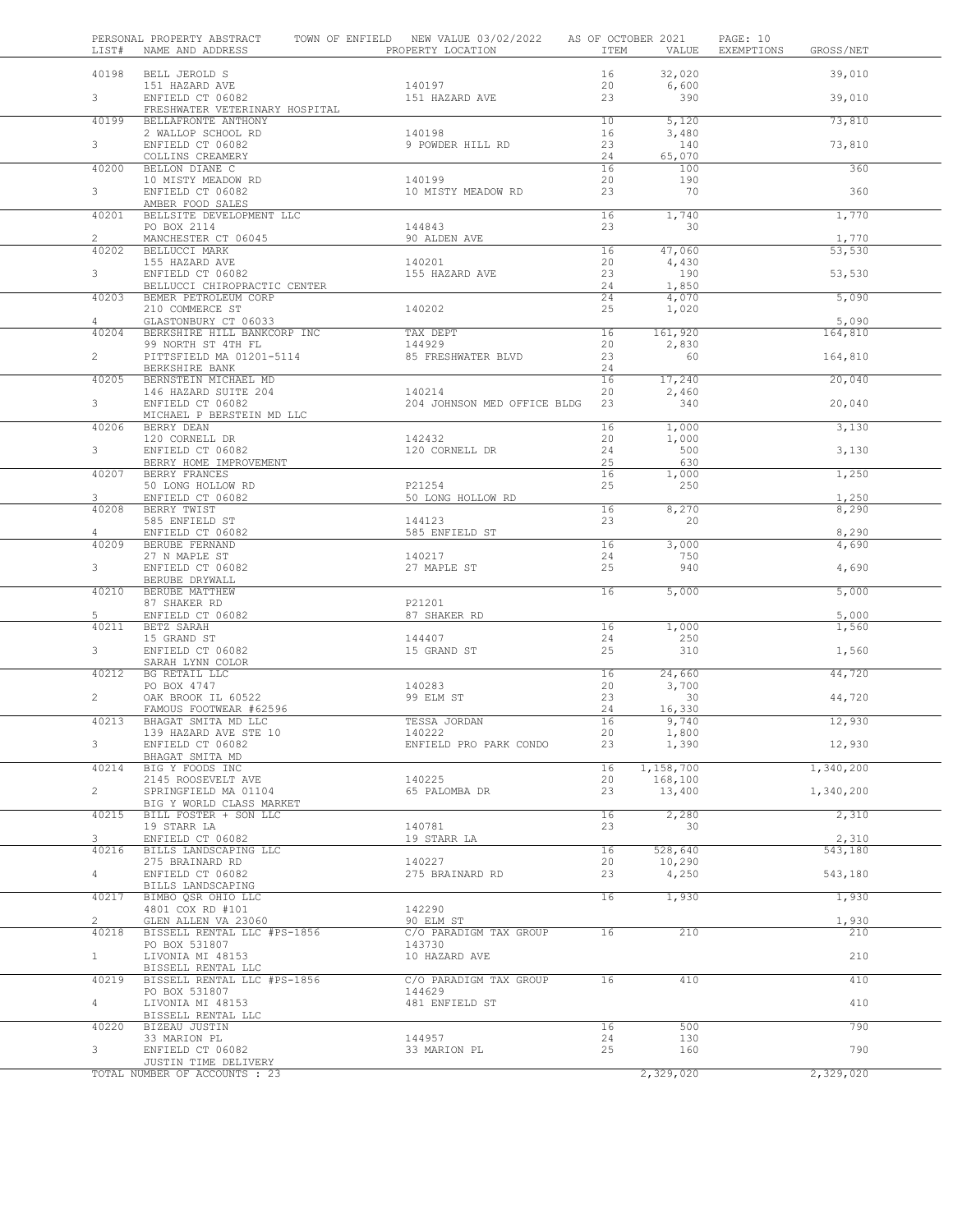| LIST#                   | PERSONAL PROPERTY ABSTRACT<br>NAME AND ADDRESS              | TOWN OF ENFIELD NEW VALUE 03/02/2022 AS OF OCTOBER 2021<br>PROPERTY LOCATION | ITEM            | VALUE           | PAGE: 11<br>EXEMPTIONS | GROSS/NET       |  |
|-------------------------|-------------------------------------------------------------|------------------------------------------------------------------------------|-----------------|-----------------|------------------------|-----------------|--|
|                         | 40221 BLASKO CHRISTINA L                                    |                                                                              | 16              | 100             |                        | 650             |  |
|                         | 6 ST THOMAS ST                                              | 144261                                                                       | 20              | 520             |                        |                 |  |
| $2^{\circ}$             | ENFIELD CT 06082<br>EXCEPTIONAL OUTCOMES                    | 6 ST THOMAS ST                                                               | 23              | 30              |                        | 650             |  |
| 40222                   | BLOOMBERG LP                                                |                                                                              | 20              | 40              |                        | 40              |  |
| $\overline{4}$          | 2500 WESTFIELD DR STE 1-202<br>ELGIN IL 60174               | 144880<br>100 BRIGHT MEADOW BLVD                                             |                 |                 |                        | 40              |  |
| 40223                   | BLUE SKIES SOLAR I LLC                                      |                                                                              | $\overline{24}$ | 10,140 10140J   |                        | 10,140          |  |
| $5 -$                   | 12832 S FRONTRUNNER BLVD STE 100                            | P21141                                                                       |                 |                 |                        | 10,140          |  |
|                         | DRAPER UT 84020<br>40224 BLUE SKIES SOLAR I LLC             |                                                                              | 24              |                 | 13,580 13580J          | 13,580          |  |
|                         | 12832 S FRONTRUNNER                                         | P21142                                                                       |                 |                 |                        | 13,580          |  |
| $\mathbf{1}$<br>40225   | DRAPER UT 84020<br>BLUE THUNDER TECHNOLOGIES LLC            |                                                                              | 16              | 16,400          |                        | 22,660          |  |
|                         | 1 CORPORATE RD                                              | 140237                                                                       | 20              | 1,670           |                        |                 |  |
| 1                       | ENFIELD CT 06082                                            | 1699 KING ST                                                                 | 23<br>25        | 60<br>4,530     |                        | 22,660          |  |
| 40226                   | BLUE TRITON BRANDS INC                                      | C/O RYAN TAX COMPLIANCE SERVI 16                                             |                 | 4,260           |                        | 4,260           |  |
|                         | POBOX 4900 DEPT 744                                         | 141380                                                                       |                 |                 |                        |                 |  |
| $\mathbf{1}$            | SCOTTSDALE AZ 85261<br>POLAND SPRING                        |                                                                              |                 |                 |                        | 4,260           |  |
| 40227                   | BLUE TRITON BRANDS INC                                      | C/O RYAN TAX COMPLIANCE SERVI 16                                             |                 | 3,300           |                        | 3,300           |  |
| $3 -$                   | POBOX 4900 DEPT 170<br>SCOTTSDALE AZ 85261                  | 141381                                                                       |                 |                 |                        | 3,300           |  |
|                         | POLAND SPRINGS                                              |                                                                              |                 |                 |                        |                 |  |
| 40228                   | BLUE TRITON BRANDS INC                                      | C/O RYAN TAX COMPLIANCE SERVI 16 1,860                                       |                 |                 |                        | 1,860           |  |
| $5-1$                   | POBOX 4900 DEPT 170<br>SCOTTSDALE AZ 85261                  | 141382                                                                       |                 |                 |                        | 1,860           |  |
|                         | POLAND SPRINGS                                              |                                                                              |                 |                 |                        |                 |  |
| 40229                   | BLUE TRITON BRANDS INC<br>POBOX 4900 DEPT 170               | C/O RYAN TAX COMPLIANCE SERVI 16<br>141383                                   |                 | 3,820           |                        | 3,820           |  |
| $\overline{2}$          | SCOTTSDALE AZ 85261                                         |                                                                              |                 |                 |                        | 3,820           |  |
| 40230                   | POLAND SPRINGS<br>BLUE TRITON BRANDS INC                    | C/O RYAN TAX COMPLIANCE SERVI 16 1,480                                       |                 |                 |                        | 1,480           |  |
|                         | POBOX 4900 DEPT 170                                         | 141384                                                                       |                 |                 |                        |                 |  |
| $4 -$                   | SCOTTSDALE AZ 85261                                         |                                                                              |                 |                 |                        | 1,480           |  |
| 40231                   | POLAND SPRINGS<br>BLUEBERRY ENTERPRISE INC                  | TOM PARKER                                                                   | 16              | 6,390           |                        | 25,210          |  |
|                         | 1658 KING ST                                                | 140238                                                                       | 20              | 420             |                        |                 |  |
| 1                       | ENFIELD CT 06082<br>YARDEHOUSE TAVERN                       | 1658 KING ST                                                                 | 23<br>24        | 3,010<br>15,390 |                        | 25,210          |  |
| 40232                   | BLUSH MED SPA                                               |                                                                              | 16              | 69,420          |                        | 72,750          |  |
| $2^{\circ}$             | 115 ELM ST STE 205<br>ENFIELD CT 06082                      | 144959<br>115 ELM ST                                                         | 20<br>23        | 460<br>2,700    |                        | 72,750          |  |
|                         |                                                             |                                                                              | 24              | 170             |                        |                 |  |
| 40233                   | BMO HARRIS BANK NA                                          |                                                                              | 9               | 438,090         |                        | 438,090         |  |
| $5 -$                   | 790 N WATER ST 14W FLOOR<br>MILWAUKEE WI 53202              | 144898<br>191 MOODY RD                                                       |                 |                 |                        | 438,090         |  |
|                         | BMO HARRIS BANK NA                                          |                                                                              |                 |                 |                        |                 |  |
| 40234                   | BODIAN JOSHUA<br>585 HAZARD AVE                             | 140240                                                                       | 16<br>20        | 6,870<br>140    |                        | 12,420          |  |
| $3^{\circ}$             | ENFIELD CT 06082                                            | 585 HAZARD AVE                                                               | 23              | 100             |                        | 12,420          |  |
| 40235                   | JBS SCITICO BARBER SHOP<br>BOEING DISTRIBUTION SERVICES INC | C/O MARVIN F POER                                                            | 24<br>16        | 5,310<br>69,750 |                        | 70,730          |  |
|                         | PO BOX 802206                                               | 144897                                                                       | 20              | 980             |                        |                 |  |
| $\overline{2}$          | DALLAS TX 75380<br>BOEING DISTRIBUTION SERVICES INC         | 68 SHAKER RD                                                                 |                 |                 |                        | 70,730          |  |
| 40236                   | BONAVITA AESTHETICS                                         |                                                                              | 16              | 50,000          |                        | 62,500          |  |
|                         | 74 PALOMBA DR UNIT C                                        | P21055                                                                       | 25              | 12,500          |                        |                 |  |
| $\overline{2}$<br>40237 | ENFIELD CT 06082<br>BOND FRANK                              | 74 PALOMBA DR                                                                | 16              | 500             |                        | 62,500<br>1,250 |  |
|                         | 34 PARK ST                                                  | 145179                                                                       | 20              | 500             |                        |                 |  |
| $\overline{2}$          | FEEDING HILLS MA 01030<br>STATELINE VIDEO GAMES             | 90 ELM STREET                                                                | 25              | 250             |                        | 1,250           |  |
| 40238                   | BONILLA JOHANNA M TORRES                                    |                                                                              | 16              | 480             |                        | 650             |  |
| 1                       | 30 MEADOWLARK RD<br>ENFIELD CT 06082                        | 144910                                                                       | 23<br>25        | 40<br>130       |                        | 650             |  |
|                         | TRIPLE J HOME SERVCES                                       | 30 MEADOWLARK RD                                                             |                 |                 |                        |                 |  |
| 40239                   | BONN CONSTRUCTION LLC                                       |                                                                              | 16              | 3,000           |                        | 3,080           |  |
| $\mathbf{1}$            | PO BOX 257<br>ENFIELD CT 06083                              | 140242<br>99 STEELE RD                                                       | 20<br>23        | 70<br>10        |                        | 3,080           |  |
|                         | BONN CONSTRUCTION                                           |                                                                              |                 |                 |                        |                 |  |
| 40240                   | BOOKENDS LLC<br>44 ENFIELD ST                               | 140243                                                                       | 16<br>20        | 8,800<br>300    |                        | 43,210          |  |
| $\overline{4}$          | ENFIELD CT 06082                                            | 44 ENFIELD ST                                                                | 23              | 20              |                        | 43,210          |  |
| 40241                   |                                                             |                                                                              | 24              | 34,090          |                        |                 |  |
|                         | BOOKKEEPING SERVICES INC<br>31 MOODY RD                     | P21126                                                                       | 24<br>25        | 5,000<br>1,250  |                        | 6,250           |  |
| $\overline{2}$          | ENFIELD CT 06082                                            | 31 MOODY RD                                                                  |                 |                 |                        | 6,250           |  |
| 40242                   | BOOKKEEPING SOLUTIONS ETC INC<br>57 ELM MEADOWS             | 140244                                                                       | 16<br>24        | 1,100<br>280    |                        | 1,730           |  |
| $\overline{2}$          | ENFIELD CT 06082                                            | 57 ELM MEADOWS                                                               | 25              | 350             |                        | 1,730           |  |
| 40243                   | BOSCO ALISON B<br>20 LOUISE DR                              | 144650                                                                       | 16<br>23        | 220<br>50       |                        | 340             |  |
| $\mathbf{1}$            | ENFIELD CT 06082                                            | 20 LOUISE DR                                                                 | 25              | 70              |                        | 340             |  |
|                         | HAIR ON THE GO<br>TOTAL NUMBER OF ACCOUNTS : 23             |                                                                              |                 | 800,000         | 23,720                 | 776,280         |  |
|                         |                                                             |                                                                              |                 |                 |                        |                 |  |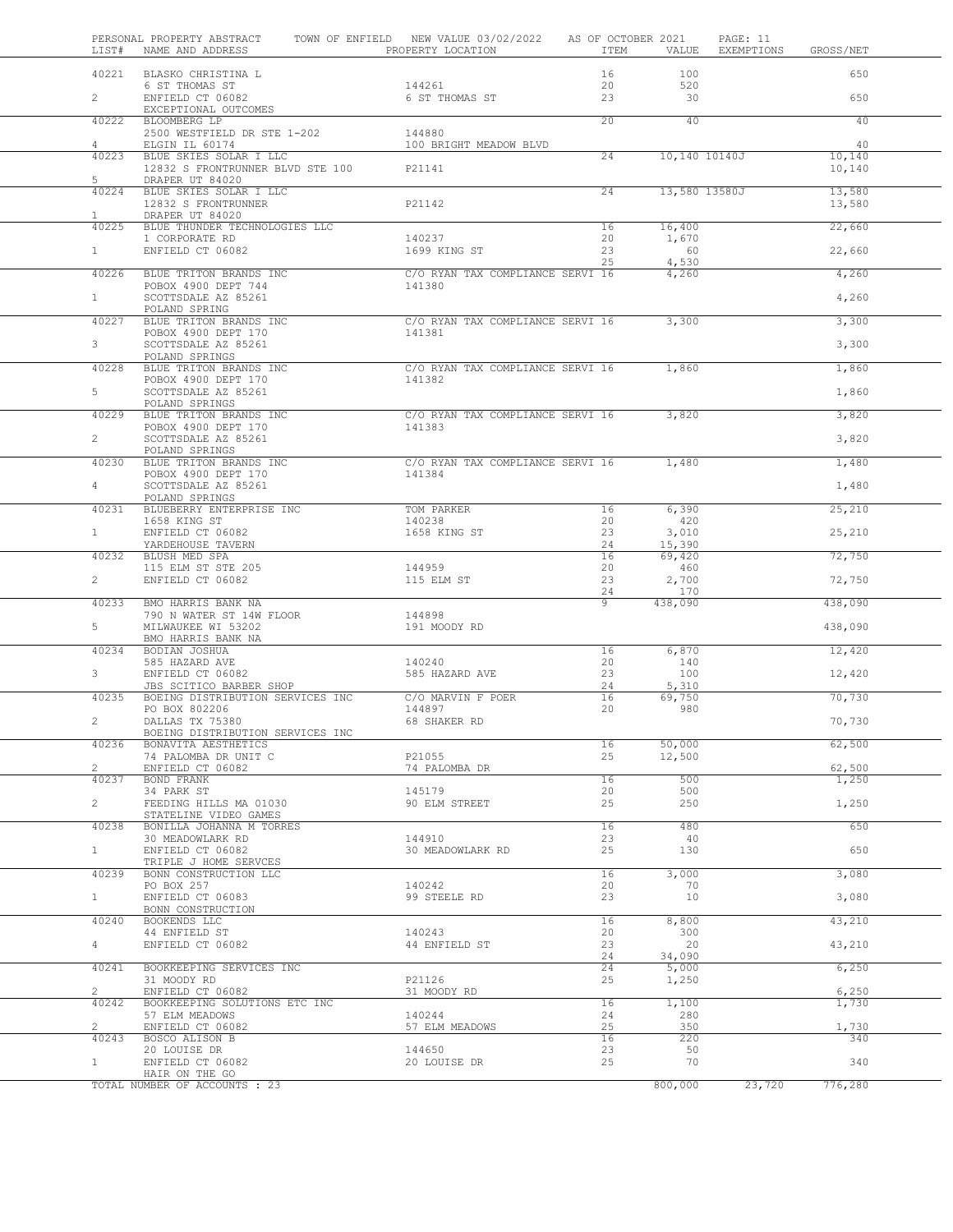| LIST#                 | PERSONAL PROPERTY ABSTRACT<br>NAME AND ADDRESS THE PROPERTY LOCATION  | TOWN OF ENFIELD NEW VALUE 03/02/2022 AS OF OCTOBER 2021 | ITEM            | VALUE           | PAGE: 12<br>EXEMPTIONS | GROSS/NET      |
|-----------------------|-----------------------------------------------------------------------|---------------------------------------------------------|-----------------|-----------------|------------------------|----------------|
| 40244                 | BOSCO JOSEPH C & JACQUELLYN C                                         |                                                         | 17              | 1,930           |                        | 3,010          |
| $1 -$                 | 74 TOWN FARM RD<br>ENFIELD CT 06082                                   | 144240<br>74 TOWN FARM RD                               | 24<br>25        | 480<br>600      |                        | 3,010          |
| 40245                 | 5J FARM<br>BOSCOS AUTOMOTIVE INC                                      |                                                         | 16              | 88,580          |                        | 115,030        |
|                       | 4 SIMON RD                                                            | 140245                                                  | 20              | 2,070           |                        |                |
| $\mathbf{1}$          | ENFIELD CT 06082<br>BOSCOS AUTOMOTIVE                                 | 4 SIMON RD                                              | 23<br>25        | 1,370<br>23,010 |                        | 115,030        |
| 40246                 | BOSHUYZEN MEGAN                                                       |                                                         | 16              | 500             |                        | 790            |
|                       | 42 BROAD LEAF LA                                                      | 144095                                                  | 24              | 130             |                        |                |
| $\overline{4}$        | ENFIELD CT 06082                                                      | 42 BROAD LEAF LA                                        | 25              | 160             |                        | 790            |
| 40247                 | M BRANDING & DESIGN<br>BOTTICELLO INC                                 |                                                         | 16              | 198,890         |                        | 198,950        |
|                       | 321 OLCOTT ST                                                         | 140248                                                  | 23              | 60              |                        |                |
| 3                     | MANCHESTER CT 06040                                                   | 112 BROAD BROOK RD                                      |                 |                 |                        | 198,950        |
| 40248                 | BOULEY KATHERINE<br>482 TAYLOR RD                                     | P21032                                                  | 24<br>25        | 5,000<br>1,250  |                        | 6,250          |
| 3                     | ENFIELD CT 06082                                                      | B2 STE 6 ENFIELD PRO PARK                               |                 |                 |                        | 6,250          |
|                       | COMPASS ABA SERVICES                                                  |                                                         |                 |                 |                        |                |
| 40249                 | BOURGOIN RITA<br>11 MARGARET ST                                       | P21121                                                  | 16<br>23        | 120<br>30       |                        | 500            |
| $\overline{2}$        | ENFIELD CT 06082                                                      | 11 MARGARET ST                                          | 24              | 350             |                        | 500            |
| 40250                 | BRAGG CYNTHIA                                                         |                                                         | 16              | 500             |                        | 790            |
| $2^{\circ}$           | 1 GRAND ST<br>ENFIELD CT 06082                                        | 142693<br>1 GRAND ST                                    | 24<br>25        | 130<br>160      |                        | 790            |
|                       | ALL PAWS PET SITTING                                                  |                                                         |                 |                 |                        |                |
| 40251                 | BRETTS CORE DRILLING INC                                              |                                                         | 16              | 2,600           |                        | 2,620          |
| 3                     | 66 SHERMAN RD                                                         | 145259                                                  | 23              | 20              |                        |                |
| 40252                 | ENFIELD CT 06082<br>BREWER ELECTRIC & SONS INC                        | 66 SHERMAN RD                                           | 16              | 4,900           |                        | 2,620<br>5,060 |
|                       | PO BOX 147                                                            | 140266                                                  | 20              | 90              |                        |                |
| 5                     | SOMERS CT 06071-0147                                                  | 5 ANNGINA DR                                            | 23              | 70              |                        | 5,060          |
| 40253                 | BREWER ELECTRIC & SONS<br>BRIAN REALTY INC                            |                                                         | 16              | 240             |                        | 500            |
|                       | 101 ENFIELD ST                                                        | 140267                                                  | 20              | 140             |                        |                |
| $4\degree$            | ENFIELD CT 06082-0832                                                 | 101 ENFIELD ST                                          | 23              | 30              |                        | 500            |
| 40254                 | BRIAN SCOTT ELECTRIC LLC                                              |                                                         | 24<br>16        | 90<br>2,500     |                        | 3,560          |
|                       | 6 BIRCHWOOD RD                                                        | 145015                                                  | 20              | 1,000           |                        |                |
| 1                     | ENFIELD CT 06082                                                      | 6 BIRCHWOOD RD                                          | 23              | 60              |                        | 3,560          |
| 40255                 | BRIAN SCOTT ELECTRIC<br>BRIDGESTONE RETAIL OPERATIONS LLC             | BOC PROP TAX DEPT                                       | 10 <sub>1</sub> | 47,790          |                        | 99,740         |
|                       |                                                                       | 140268                                                  | 16              | 44,930          |                        |                |
| $\overline{2}$        | 200 4TH AVE SOUTH STE 100<br>NASHVILLE TN 37201<br>NASHVILLE TN 37201 | 33 PALOMBA DR                                           | 20              | 1,920           |                        | 99,740         |
|                       | FIRESTONE                                                             |                                                         | 23<br>24        | 700<br>4,400    |                        |                |
| 40256                 | BRIGHT SKY BOOKS & ACCOUNTING LLC                                     |                                                         | 16              | 180             |                        | 1,750          |
|                       | 67 POST RD                                                            | 145016                                                  | 20              | 1,470           |                        |                |
| $\mathbf{1}$<br>40257 | ENFIELD CT 06082<br>BRINKS INC                                        | 67 POST RD                                              | 23<br>16        | 100<br>1,000    |                        | 1,750<br>1,560 |
|                       | 1801 BAYBERRY CT                                                      | 145153                                                  | 24              | 250             |                        |                |
| $\overline{2}$        | RICHMOND VA 23226                                                     | 25 HAZARD AVE                                           | 25              | 310             |                        | 1,560          |
| 40258                 | BRODERICK EDWARD<br>77 HAZARD AVE                                     | 142016                                                  | 16<br>20        | 1,370<br>40     |                        | 1,760          |
| $\overline{c}$        | ENFIELD CT 06082                                                      | SMYTH FARM CORNERS                                      | 25              | 350             |                        | 1,760          |
|                       | TWENTY/TWENTY VISION CENTER                                           |                                                         |                 |                 |                        |                |
| 40259                 | BRODERICK RICHARD                                                     |                                                         | 9               | 7,000           |                        | 11,250         |
| $\overline{2}$        | 2 WASHINGTON AVE<br>ENFIELD CT 06082                                  | P21283<br>2 WASHINGTON AVE                              | 16<br>25        | 2,000<br>2,250  |                        | 11,250         |
|                       | B&L SERVICES INC                                                      |                                                         |                 |                 |                        |                |
| 40260                 | BROOKES RAYMOND A                                                     |                                                         | 16              | 2,000           |                        | 3,130          |
| 1                     | 47 KING CT<br>ENFIELD CT 06082                                        | 142931<br>47 KING CT                                    | 24<br>25        | 500<br>630      |                        | 3,130          |
|                       | T & R PROPERTY SERVICES                                               |                                                         |                 |                 |                        |                |
| 40261                 | BROOKSIDE DONUTS INC                                                  | BLDG C STE 200                                          | 16              | 48,070          |                        | 91,950         |
| $1 -$                 | 640 GEORGE WASHINGTON HWY<br>LINCOLN RI 02865                         | 140278<br>38 HAZARD AVE                                 | 20<br>23        | 2,810<br>90     |                        | 91,950         |
|                       | DUNKIN DONUTS                                                         |                                                         | 24              | 40,980          |                        |                |
| 40262                 | BROOKSIDE DONUTS INC/SAT 2                                            | BLDG C STE 200                                          | 16              | 60,950          |                        | 129,950        |
| 3 <sup>7</sup>        | 640 GEORGE WASHINGTON HWY<br>LINCOLN RI 02865                         | 140279<br>155 HAZARD AVE                                | 20<br>23        | 2,700<br>40     |                        | 129,950        |
|                       | DUNKIN DONUTS                                                         |                                                         | 24              | 66,260          |                        |                |
| 40263                 | BROWN GEORGE R                                                        |                                                         | 16              | 750             |                        | 940            |
| 1                     | 4 ELMORE RD<br>ENFIELD CT 06082                                       | 145225<br>4 ELMORE RD                                   | 25              | 190             |                        | 940            |
|                       | G3 BUILDING & REMODELING                                              |                                                         |                 |                 |                        |                |
| 40264                 | BROWN NATALIE L                                                       |                                                         | 16              | 500             |                        | 2,860          |
| 1                     | 7 MIDDLESEX DR<br>ENFIELD CT 06082                                    | 144717<br>7 MIDDLESEX DR                                | 20<br>24        | 1,330<br>460    |                        | 2,860          |
|                       | CREDIT CLINICK                                                        |                                                         | 25              | 570             |                        |                |
| 40265                 | BRYDA ROBERT                                                          |                                                         | 16              | 3,500           |                        | 4,380          |
| $\overline{2}$        | 28 MARSHAL DR                                                         | P21076                                                  | 25              | 880             |                        |                |
|                       | ENFIELD CT 06082<br>LUNA HOME IMPROVEMENT                             | 28 MARSHAL DR                                           |                 |                 |                        | 4,380          |
| 40266                 | BUBAR LYNN                                                            |                                                         | 16              | 1,590           |                        | 2,550          |
|                       | 5 ROSANNE ST                                                          | P21027                                                  | 20              | 180             |                        |                |
| 1                     | ENFIELD CT 06082                                                      | 5 ROSANNE ST                                            | 23<br>24        | 140<br>640      |                        | 2,550          |
|                       | TOTAL NUMBER OF ACCOUNTS : 23                                         |                                                         |                 | 688,880         |                        | 688,880        |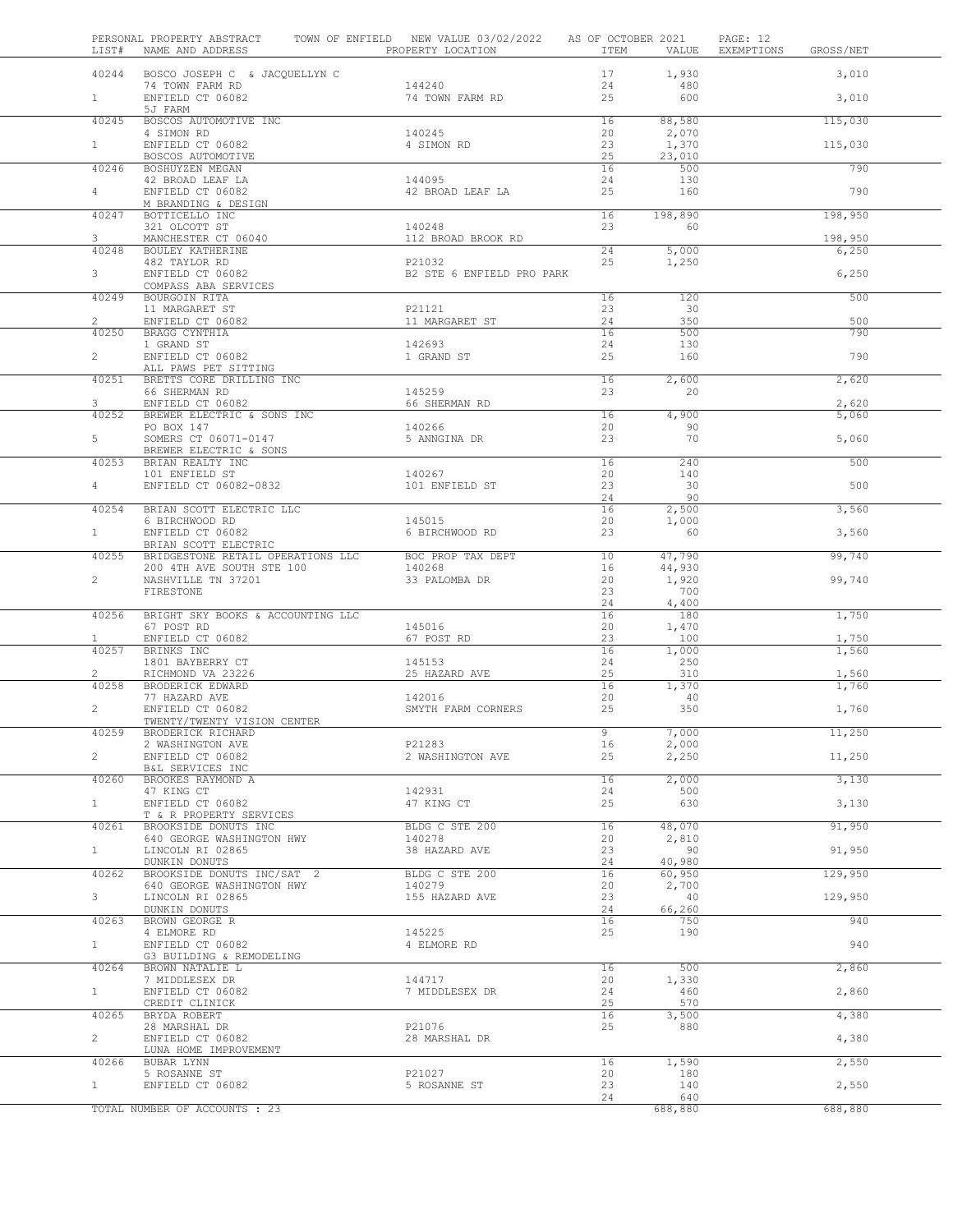| LIST#          | PERSONAL PROPERTY ABSTRACT TOWN OF ENFIELD NEW VALUE 03/02/2022 AS OF OCTOBER 2021<br>NAME AND ADDRESS TO PROPERTY LOCATION                                                                                  |                                           |                 |                   | PAGE: 13<br>ITEM VALUE EXEMPTIONS GROSS/NET |         |
|----------------|--------------------------------------------------------------------------------------------------------------------------------------------------------------------------------------------------------------|-------------------------------------------|-----------------|-------------------|---------------------------------------------|---------|
| 40267          | BUCKET LIST TRAVEL CENTER LLC                                                                                                                                                                                |                                           | 16              | 1,030             |                                             | 2,440   |
| $2^{\circ}$    | 19 JOHN ST<br>ENFIELD CT 06082<br>CRUISE PLANNERS                                                                                                                                                            | 144059<br>19 JOHN ST                      | 20<br>24<br>25  | 330<br>590<br>490 |                                             | 2,440   |
| 40268          | BUCKEYE PIPELINE COMPANY LP                                                                                                                                                                                  |                                           | 10              | 28,010            |                                             | 314,150 |
| 3 <sup>7</sup> | PO BOX 56169<br>HOUSTON TX 77256                                                                                                                                                                             | 140288                                    | 22              | 286,140           |                                             | 314,150 |
| 40269          | BUCKEYE PIPELINE COMPANY<br>BUCKEYE PIPELINE COMPANY LP                                                                                                                                                      |                                           | 10 <sup>7</sup> | 14,240            |                                             | 159,720 |
| $5 -$          | PO BOX 56169<br>HOUSTON TX 77256                                                                                                                                                                             | 140289                                    | 22              | 145,480           |                                             | 159,720 |
|                | BUCKEYE PIPELINE COMPANY                                                                                                                                                                                     |                                           |                 |                   |                                             |         |
| 40270          | BUCKINGHAM KIMBERLY                                                                                                                                                                                          |                                           | 16<br>20        | 500<br>1,000      |                                             | 2,350   |
| $4 \quad$      | ${\small \begin{tabular}{lclclcl}533 & GEORGE WASHINGTON & \text{RD} & & & 145092 \\ ENFIED CT & 06082 & & & 533 & GEORGE WASHINGTON & \text{RD} \end{tabular}}$<br>EXTRAORDINARY INSPIRATIONS OF ENFIELD CT |                                           | 24<br>25        | 380<br>470        |                                             | 2,350   |
|                | 40271 BUCKLEY STEVEN G                                                                                                                                                                                       |                                           | 16              | 1,020             |                                             | 1,600   |
| $2^{\circ}$    | 1 OHEAR AVE<br>ENFIELD CT 06082                                                                                                                                                                              | 142548<br>1 OHEAR AVE                     | 24<br>25        | 260<br>320        |                                             | 1,600   |
| 40272          | S + B SNOW PLOWING                                                                                                                                                                                           | RICCI-BUDAJ PETER                         | 16              | 13,480            |                                             | 17,150  |
|                | BUDAJ BUILDERS LLC<br>1552 KING ST<br>ENFIELD CT 06082<br>BUDAJ BUILDERS                                                                                                                                     | 140290 200                                | 20              | 220               |                                             |         |
| 1              |                                                                                                                                                                                                              | 1552 KING ST                              | 23<br>25        | 20<br>3,430       |                                             | 17,150  |
| 40273          |                                                                                                                                                                                                              |                                           | 16              | 210               |                                             | 1,100   |
| $4 \quad$      | BUDGET TRUCK RENTAL LLC<br>PO BOX 460369<br>HOUSTON TX 77056                                                                                                                                                 | 140291<br>150 ENFIELD ST                  | 20<br>23        | 530<br>140        |                                             | 1,100   |
|                | 40274 BURKE KAREN M                                                                                                                                                                                          |                                           | 25<br>16        | 220<br>1,980      |                                             | 3,630   |
|                |                                                                                                                                                                                                              | 144257                                    | 20              | 340               |                                             |         |
| $3^{\circ}$    | 476 HAZARD AVE<br>ENFIELD CT 06082<br>KAREN BURKE PHOTOGRAPHY                                                                                                                                                | 476 HAZARD AVE                            | 24<br>25        | 580<br>730        |                                             | 3,630   |
| 40275          | BURLINGTON COAT FACTORY<br>PO BOX 460189 DEPT 209<br>HOUSTON TX 77056                                                                                                                                        | WAREHOUSE CORP<br>140292                  | 16<br>20        | 69,740<br>1,870   |                                             | 97,100  |
| $1 \quad$      | HOUSTON TX 77056                                                                                                                                                                                             | 1706 KING ST                              | 23              | 290               |                                             | 97,100  |
|                | BURLINGTON COAT FACTORY 546E                                                                                                                                                                                 |                                           | 24<br>25        | 5,780<br>19,420   |                                             |         |
| 40276          | BUTENAS JAMES J<br>283 GEORGE WASHINGTON RD 140297                                                                                                                                                           |                                           | 16<br>24        | 8,640<br>2,160    |                                             | 13,500  |
| $2^{\circ}$    | ENFIELD CT 06082<br>JIMS CUSTOM CARPENTRY                                                                                                                                                                    | 283 GEORGE WASHINGTON RD                  | 25              | 2,700             |                                             | 13,500  |
| 40277          | BWE LLC                                                                                                                                                                                                      | 144847                                    | 24<br>25        | 950<br>240        |                                             | 1,190   |
| $2^{\circ}$    | 1064 GOFFS FALLS RD<br>MANCHESTER NH 03103<br>BRENNTAG LUBRICANTS NORTHEAST                                                                                                                                  | 5 PALOMBA DR                              |                 |                   |                                             | 1,190   |
| 40278          | C&L DINERS LLC                                                                                                                                                                                               | 140298                                    | 16<br>23        | 65,890<br>70      |                                             | 154,150 |
| $2^{\circ}$    | 6800 OWENSMOUTH AVE #260<br>CANOGA PARK CA 91303                                                                                                                                                             | 111 ELM ST                                | 24              | 88,190            |                                             | 154,150 |
| 40279          | DENNYS RESTAURANT #7207<br>CABOT GARY                                                                                                                                                                        | GARY L CABOT                              | 16              | 2,080             |                                             | 2,820   |
| $3^{\circ}$    | 151 HAZARD AVENUE, SUITE 14,<br>ENFIELD CT 06082                                                                                                                                                             | 140299<br>151 151 HAZARD AVENUE, SUITE 23 | 20              | 680<br>60         |                                             | 2,820   |
|                | MUSIC OUTLET                                                                                                                                                                                                 |                                           |                 |                   |                                             |         |
| 40280          | CADORETTE STEVEN<br>9 ELAN ST                                                                                                                                                                                | 145221                                    | 16<br>25        | 750<br>190        |                                             | 940     |
| 1              | ENFIELD CT 06082<br>VINTAGE HOME REMODELING                                                                                                                                                                  | 9 ELAN ST                                 |                 |                   |                                             | 940     |
| 40281          | CALDARA BART                                                                                                                                                                                                 |                                           | 16              | 380               |                                             | 380     |
| $\overline{2}$ | 22 RIDGE RD<br>BETHEL CT 06801                                                                                                                                                                               | 142994<br>90 ELM ST                       |                 |                   |                                             | 380     |
| 40282          | MINI MELTS<br>CALDON INC                                                                                                                                                                                     |                                           | 10              | 17,590            |                                             | 20,580  |
|                | 19 OLIVER RD                                                                                                                                                                                                 | 140300                                    | 16              | 870               |                                             |         |
| 1              | ENFIELD CT 06082                                                                                                                                                                                             | 19 OLIVER RD                              | 20<br>23        | 1,590<br>530      |                                             | 20,580  |
| 40283          | CALIFORNIA FIRST LEASING CORP<br>1611 N INTERSTATE 35E STE 428                                                                                                                                               | C/O ADVANCED PROPERTY<br>144618           | 16              | 7,180             |                                             | 7,180   |
| $4 -$          | CARROLLTON TX 75006<br>CALIFORNIA FIRST LEASING CORP                                                                                                                                                         |                                           |                 |                   |                                             | 7,180   |
| 40284          | CALLAHAN CHRISTOPHER                                                                                                                                                                                         |                                           | 16              | 5,000             |                                             | 7,810   |
| 3              | 15 PUTNAM LA<br>ENFIELD CT 06082                                                                                                                                                                             | 140301<br>15 PUTNAM LA                    | 24<br>25        | 1,250<br>1,560    |                                             | 7,810   |
| 40285          | CALLAHANS PLUMBING & HEATING<br>CALUSINE MARK T                                                                                                                                                              |                                           | 16              | 2,890             |                                             | 2,920   |
| 1              | 290 ABBE RD<br>ENFIELD CT 06082                                                                                                                                                                              | 140302<br>290 ABBE RD                     | 23              | 30                |                                             | 2,920   |
|                | CAL CONSTRUCTION                                                                                                                                                                                             |                                           |                 |                   |                                             |         |
| 40286          | CAMPBELL JACQUI<br>39 CONCORD TER                                                                                                                                                                            | 144716                                    | 16<br>23        | 870<br>30         |                                             | 900     |
| $3 -$          | SOMERS CT 06071-1907<br>JACQUI CAMPBELL NUTRITION                                                                                                                                                            | 308 HAZARD AVE                            |                 |                   |                                             | 900     |
| 40287          | CAMRAC LLC                                                                                                                                                                                                   |                                           | 16              | 16,200            |                                             | 20,420  |
| $\overline{2}$ | 8 ELLA GRASSO TURNPIKE<br>WINDSOR LOCKS CT 06096                                                                                                                                                             | 140305<br>33 PALOMBA DR                   | 20<br>23        | 4,040<br>180      |                                             | 20,420  |
|                | ENTERPRISE RENT A CAR<br>TOTAL NUMBER OF ACCOUNTS : 21                                                                                                                                                       |                                           |                 | 832,030           |                                             | 832,030 |
|                |                                                                                                                                                                                                              |                                           |                 |                   |                                             |         |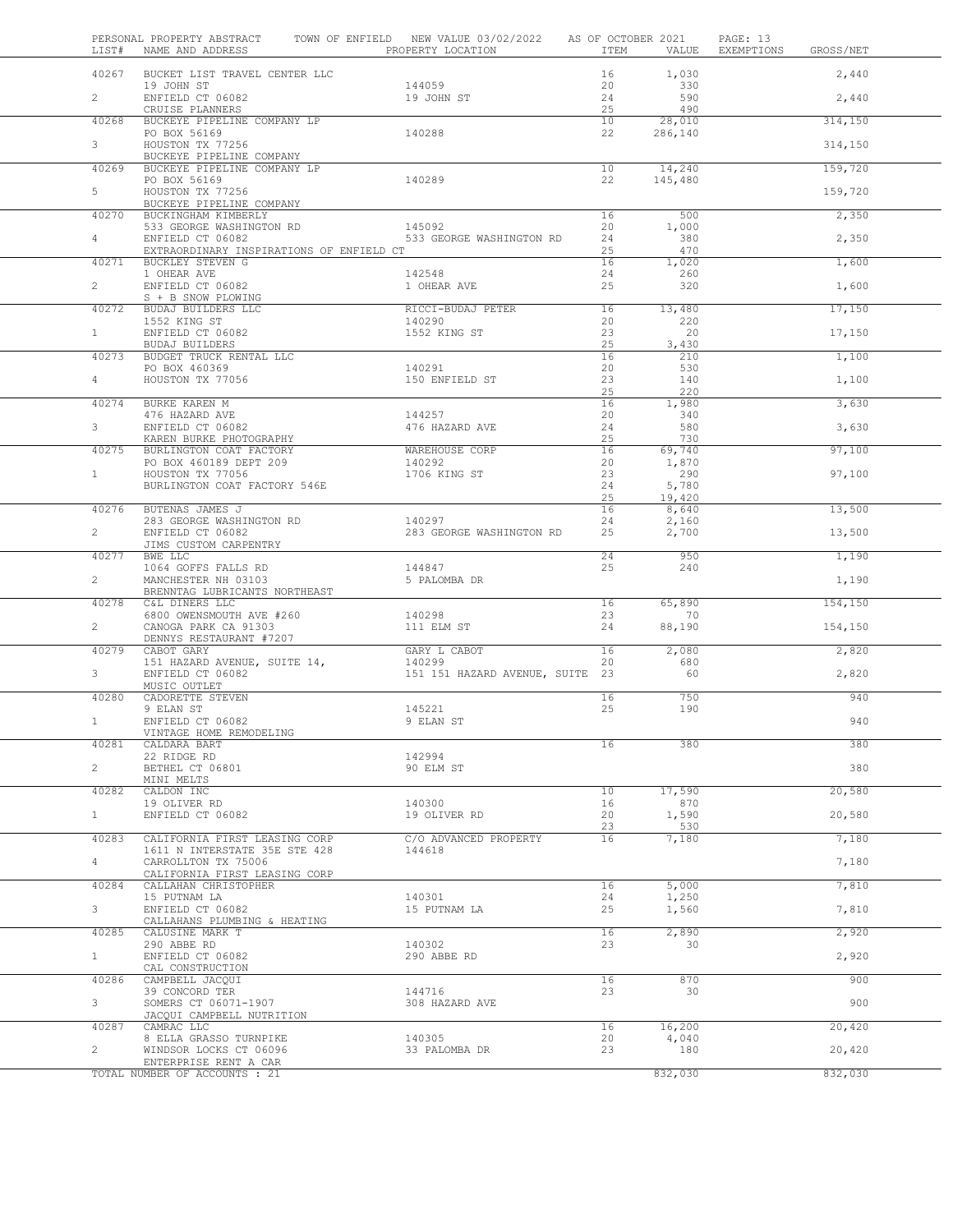| LIST#          | PERSONAL PROPERTY ABSTRACT<br>NAME AND ADDRESS               | TOWN OF ENFIELD NEW VALUE 03/02/2022<br>PROPERTY LOCATION | AS OF OCTOBER 2021<br>ITEM | VALUE           | PAGE: 14<br>EXEMPTIONS | GROSS/NET |
|----------------|--------------------------------------------------------------|-----------------------------------------------------------|----------------------------|-----------------|------------------------|-----------|
| 40288          | CANNAVIDA Y SALUD LLC                                        |                                                           | 16                         | 2,000           |                        | 3,750     |
|                | 174 SOUTH RD STE 102                                         | 145255                                                    | 20                         | 1,000           |                        |           |
| $\mathbf{1}$   | ENFIELD CT 06082                                             | 174 SOUTH RD                                              | 25                         | 750             |                        | 3,750     |
| 40289          | CANON FINANCIAL SERVICES INC                                 | 158 GAITHER DR STE 200                                    | 16                         | 50,150          |                        | 50,270    |
| $1 -$          | PO BOX 5008<br>MT LAUREL NJ 08054                            | 140307                                                    | 20                         | 120             |                        | 50,270    |
|                | CANON FINANCIAL SERVICES INC                                 |                                                           |                            |                 |                        |           |
| 40290          | CANON FINANCIAL SERVICES INC                                 |                                                           | 16                         | 48,420          |                        | 51,910    |
|                | 158 GAITHER DR STE 200                                       | 140308                                                    | 20                         | 3,490           |                        |           |
| $\overline{4}$ | MT LAUREL NJ 08054<br>CANON FINANCIAL SERVICES INC           |                                                           |                            |                 |                        | 51,910    |
| 40291          | CANON FINANCIAL SERVICES INC                                 | 158 GAITHER DR STE 200                                    | 16                         | 170,310         |                        | 170,310   |
|                | PO BOX 5008                                                  | 140309                                                    |                            |                 |                        |           |
| $\overline{2}$ | MT LAUREL NJ 08054                                           |                                                           |                            |                 |                        | 170,310   |
| 40292          | CANON FINANCIAL SERVICES INC<br>CANON FINANCIAL SERVICES INC |                                                           | 16                         | 14,450          |                        | 14,450    |
|                | 158 GAITHER DR STE 200                                       | 140310                                                    |                            |                 |                        |           |
| $\mathbf{3}$   | MT LAUREL NJ 08054                                           |                                                           |                            |                 |                        | 14,450    |
|                | CANON FINANCIAL SERVICES INC                                 |                                                           |                            |                 |                        |           |
| 40293          | CANON FINANCIAL SERVICES INC<br>158 GAITHER DR               | PO BOX 5008<br>142768                                     | 16                         | 18,480          |                        | 18,480    |
| 5              | MOUNT LAUREL NJ 08054                                        |                                                           |                            |                 |                        | 18,480    |
|                | CANON FINANCIAL SERVICES INC                                 |                                                           |                            |                 |                        |           |
| 40294          | CANON SOLUTIONS AMERICA INC                                  |                                                           | 16                         | 4,020           |                        | 4,020     |
| $\mathbf{1}$   | 300 COMMERCE SQ BLVD<br>BURLINGTON NJ 08016                  | 145149<br>1699 KING ST                                    |                            |                 |                        | 4,020     |
|                | CANON SOLUTIONS AMERICA INC                                  |                                                           |                            |                 |                        |           |
| 40295          | CANTINA HOSPITALITY LLC                                      | TACO BELL                                                 | 16                         | 97,110          |                        | 154,350   |
|                | PO BOX 4747                                                  | 143654                                                    | 20                         | 2,380           |                        |           |
| $\mathbf{1}$   | OAKBROOK IL 60522-4747<br>TACO BELL #3600                    | 18 HAZARD AVE                                             | 23<br>24                   | 410<br>54,450   |                        | 154,350   |
| 40296          | CAPITAL RECOVERY GROUP LLC                                   |                                                           | 16                         | 21,460          |                        | 54,610    |
|                | 1654 KING ST RM9                                             | 140311                                                    | 20                         | 30,260          |                        |           |
| $\mathbf{1}$   | ENFIELD CT 06082                                             | 1654 KING ST                                              | 23                         | 900             |                        | 54,610    |
| 40297          | CAPPIELLO JOHN                                               |                                                           | 24<br>16                   | 1,990<br>5,460  |                        | 10,590    |
|                | 18 SOMERS RD                                                 | 140312                                                    | 19                         | 4,830           |                        |           |
| 3              | ENFIELD CT 06082                                             | 18 SOMERS RD                                              | 20                         | 190             |                        | 10,590    |
|                | CAPPIELLO HEATING & COOLING                                  |                                                           | 23                         | 110             |                        |           |
| 40298          | CARAMBIA PATRICK                                             | 143804                                                    | 16                         | 1,260           |                        | 1,600     |
| $\overline{4}$ | 26 UNIVERSITY PL<br>ENFIELD CT 06082                         | 26 UNIVERSITY PLACE                                       | 20<br>23                   | 310<br>30       |                        | 1,600     |
|                | PATRICK CARAMBIA PHOTOGRAPHY                                 |                                                           |                            |                 |                        |           |
| 40299          | CARAVELLO RICHARD                                            |                                                           | 16                         | 81,100          |                        | 101,380   |
| 5              | 3 PEERLESS WAY UNIT A                                        | 140313<br>3 PEERLESS WAY                                  | 25                         | 20,280          |                        |           |
|                | ENFIELD CT 06082<br>RICHIES LANDSCAPING SERVICE              |                                                           |                            |                 |                        | 101,380   |
| 40300          | CARDTRONICS USA INC                                          | C/O HARDING & CARBONE INC                                 | 16                         | 10,400          |                        | 10,400    |
|                | 1235 NORTH LOOP WEST STE 205                                 | 140314                                                    |                            |                 |                        |           |
| $\overline{2}$ | HOUSTON TX 77008                                             |                                                           |                            |                 |                        | 10,400    |
| 40301          | CARDTRONICS USA INC<br>CARING SOLUTIONS LLC                  | SANDRA SERGEANT                                           | 16                         | 5,840           |                        | 8,760     |
|                | 5104 BIGELOW COMMONS                                         | 140315                                                    | 20                         | 2,890           |                        |           |
| $\overline{2}$ | ENFIELD CT 06082                                             | 55 5104 BIGELOW COMMONS                                   | 23                         | 30              |                        | 8,760     |
| 40302          | CARLLO INC                                                   |                                                           | 9                          | 22,670          |                        | 116,430   |
| 3              | PO BOX 816<br>ENFIELD CT 06083-0816                          | 142229<br>29 DUSTHOUSE RD                                 | 10<br>16                   | 73,490<br>5,390 |                        | 116,430   |
|                | COMBUSTION INSTALLATION OF NE                                |                                                           | 20                         | 6,160           |                        |           |
|                |                                                              |                                                           | 24                         | 8,720           |                        |           |
| 40303          | CARMENS BAKERY                                               |                                                           | 16                         | 9,640           |                        | 15,390    |
| $\overline{2}$ | 95 HIGH ST STE 8<br>ENFIELD CT 06082                         | 144541<br>95 HIGH ST                                      | 20<br>24                   | 210<br>2,460    |                        | 15,390    |
|                |                                                              |                                                           | 25                         | 3,080           |                        |           |
| 40304          | CARON MARY E                                                 |                                                           | 16                         | 500             |                        | 500       |
|                | 601 TAYLOR RD                                                | 144040                                                    |                            |                 |                        |           |
| 5              | ENFIELD CT 06082<br>CONSIDER IT DONE W LYNNE+MARY            | 601 TAYLOR RD                                             |                            |                 |                        | 500       |
| 40305          | CARON RONALD                                                 |                                                           | 16                         | 750             |                        | 940       |
|                | 3 MOUNTAIN VIEW AVE                                          | 145222                                                    | 25                         | 190             |                        |           |
| $\overline{2}$ | ENFIELD CT 06082                                             | 3 MOUNTAIN VIEW AVE                                       |                            |                 |                        | 940       |
| 40306          | CARON INTERIORS<br>CARONNAS MARKET INC                       |                                                           | 16                         | 31,160          |                        | 31,220    |
|                | 25 PEARL ST                                                  | 140318                                                    | 23                         | 60              |                        |           |
| $\overline{c}$ | ENFIELD CT 06082                                             | 25 PEARL ST                                               |                            |                 |                        | 31,220    |
|                | CARONNAS MARKET                                              |                                                           |                            |                 |                        |           |
| 40307          | CARPENTER NOVELTIES CT INC<br>17216 SATICOY ST #618          | 142950                                                    | 16<br>20                   | 1,530<br>520    |                        | 2,610     |
| $4 -$          | LAKE BALBOA CA 91406                                         | 25 ENFIELD ST                                             | 23                         | 40              |                        | 2,610     |
|                | SMOKE ZONE SMOKE SHOP                                        |                                                           | 25                         | 520             |                        |           |
| 40308          | CARPENTER NOVELTIES CT INC                                   |                                                           | 16                         | 850             |                        | 2,150     |
| 4              | 17216 SATICOY ST #618<br>LAKE BALBOA CA 91406                | 145254<br>21 ENFIELD ST                                   | 20<br>23                   | 840<br>30       |                        | 2,150     |
|                | SMOKE ZONE WELLNESS CENTER                                   |                                                           | 25                         | 430             |                        |           |
| 40309          | CARR HARDWARE                                                |                                                           | 9                          | 7,000           |                        | 44,550    |
|                | 537 NORTH ST                                                 | 144364                                                    | 16                         | 21,980          |                        |           |
| 4              | PITTSFIELD MA 01201                                          | 481 ENFIELD ST                                            | 20<br>21                   | 3,530<br>360    |                        | 44,550    |
|                |                                                              |                                                           | 23                         | 60              |                        |           |
|                |                                                              |                                                           | 24                         | 11,620          |                        |           |
|                | TOTAL NUMBER OF ACCOUNTS : 22                                |                                                           |                            | 868,670         |                        | 868,670   |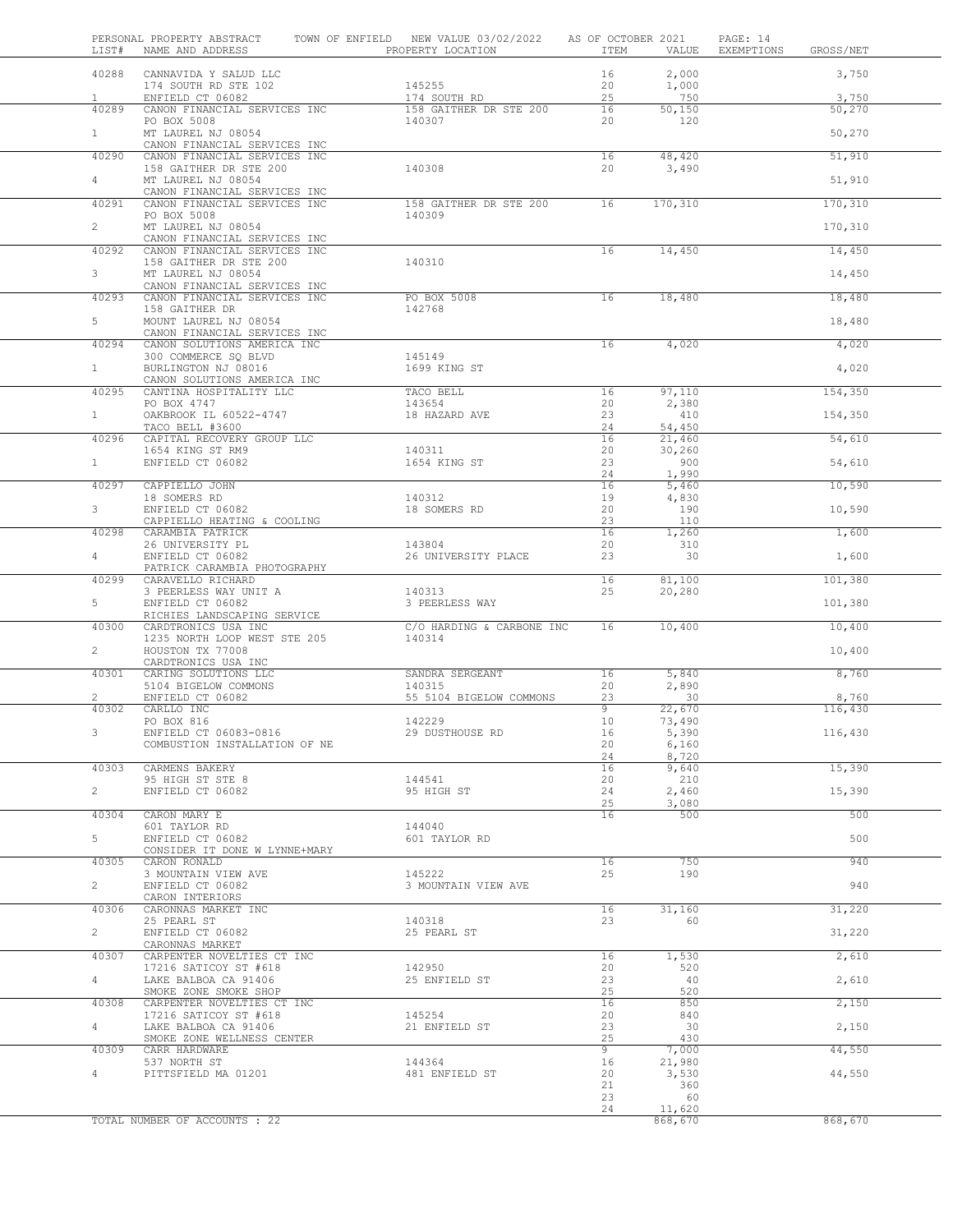| LIST#                   | PERSONAL PROPERTY ABSTRACT<br>NAME AND ADDRESS                             | TOWN OF ENFIELD NEW VALUE 03/02/2022<br>PROPERTY LOCATION | AS OF OCTOBER 2021<br>ITEM       | VALUE                                                          | PAGE: 15<br>EXEMPTIONS | GROSS/NET                       |  |
|-------------------------|----------------------------------------------------------------------------|-----------------------------------------------------------|----------------------------------|----------------------------------------------------------------|------------------------|---------------------------------|--|
| $3 -$                   | 40310 CARRIS REELS OF CONNECTICUT IN<br>49 MAIN STREET<br>PROCTOR VT 05765 | 140319<br>11 RANDOLPH ST                                  | 10<br>13<br>16<br>20<br>23<br>24 | 392,410 568250U<br>568,250<br>36,440<br>20,440<br>4,330<br>830 |                        | 1,022,700<br>568,250<br>454,450 |  |
| 40311                   | CARSON KATHERINE<br>4777 SO 2555 EAST                                      | 140320                                                    | 9                                | 2,240                                                          |                        | 2,240                           |  |
| $\mathbf{1}$            | SALT LAKE CITY UT 84117                                                    | KING ST                                                   |                                  |                                                                |                        | 2,240                           |  |
| 40312                   | CARTER WAYNE<br>633 HAZARD AVE                                             | 143644                                                    | 16<br>24                         | 700<br>180                                                     |                        | 1,100                           |  |
| 3                       | ENFIELD CT 06082<br>HOME PROBLEM SERVICES                                  | 633 HAZARD AVE                                            | 25                               | 220                                                            |                        | 1,100                           |  |
| 40313                   | CASARELLA KARLENE                                                          |                                                           | 16                               | 1,290                                                          |                        | 1,730                           |  |
| $\overline{2}$          | 734 ENFIELD ST<br>ENFIELD CT 06082                                         | 140321<br>734 ENFIELD ST                                  | 20<br>23                         | 370<br>70                                                      |                        | 1,730                           |  |
| 40314                   | KARLENE M CASARELLA TAX SVC<br>CASARTA LAURIE                              |                                                           | 24                               | 5,000                                                          |                        | 6,250                           |  |
| $\overline{4}$          | 29 BROOKSIDE VILLAGE<br>ENFIELD CT 06082                                   | P21077<br>29 BROOKSIDE VILLAGE                            | 25                               | 1,250                                                          |                        | 6,250                           |  |
| 40315                   | CASEY CHRISTINE V                                                          |                                                           | 16                               | 230                                                            |                        | 870                             |  |
| $\overline{2}$          | 65 SPARKLEBERRY PLACE<br>PAWLEYS ISLAND SC 29585                           | 140322<br>27 CARMELLA TERRACE                             | 20<br>23                         | 600<br>40                                                      |                        | 870                             |  |
| 40316                   | CHRIS CASEY CONCEPTS<br>CASTELLO SOLAR I LLC                               |                                                           | 24                               | 120,520 120520J                                                |                        | 120,520                         |  |
|                         | 12832 S FRONTRUNNER BLVD STE 100                                           | P21143                                                    |                                  |                                                                |                        | 120,520                         |  |
| $\overline{2}$<br>40317 | DRAPER UT 84020<br>CASTELLO SOLAR II LLC                                   |                                                           | 24                               | 13,120 13120J                                                  |                        | 13,120                          |  |
|                         | 12832 S FRONTRUNNER BLVD STE 100                                           | P21144                                                    |                                  |                                                                |                        | 13,120                          |  |
| 3<br>40318              | DRAPER UT 84020<br>CASTELLO SOLAR III                                      | 12832 S FRONTRUNNER BLVD STE                              | 24                               | 29,150 29150J                                                  |                        | 29.150                          |  |
| $\overline{4}$          | 12832 FRONTRUNNER BLVD STE 100<br>DRAPER UT 84020                          | P21145                                                    |                                  |                                                                |                        | 29,150                          |  |
| 40319                   | CASTLE EXPRESS MOVING LLC                                                  |                                                           | 9                                | 7,310                                                          |                        | 11,280                          |  |
| $5 -$                   | 3 PEERLESS WAY STE L<br>ENFIELD CT 06082                                   | 145077<br>3 PEERLESS WAY                                  | 16<br>20                         | 2,970<br>500                                                   |                        | 11,280                          |  |
|                         |                                                                            |                                                           | 23                               | 500                                                            |                        |                                 |  |
| 40320                   | CASTLE SECURITY PRODUCTS LLC<br>8 FLICKER LA                               | 140323                                                    | 16<br>20                         | 20<br>210                                                      |                        | 500                             |  |
| 1                       | ENFIELD CT 06082                                                           | 8 FLICKER LA                                              | 23<br>24                         | 30<br>240                                                      |                        | 500                             |  |
| 40321                   | CASTONGUAY DANIEL M                                                        |                                                           | 19                               | 250                                                            |                        | 510                             |  |
| 4                       | 91 TILL ST<br>ENFIELD CT 06082                                             | 144702<br>91 TILL ST                                      | 20<br>24                         | - 80<br>80                                                     |                        | 510                             |  |
|                         | DMC UNLIMITED LLC                                                          |                                                           | 25                               | 100                                                            |                        |                                 |  |
| 40322                   | CASTRO CAROL<br>151 HAZARD AVE                                             | 140324                                                    | 16<br>20                         | 3,290<br>350                                                   |                        | 5,740                           |  |
| 3 <sup>7</sup>          | ENFIELD CT 06082<br>SHEAR FINESSE I                                        | 151 HAZARD AVE                                            | 23<br>24                         | 30<br>920                                                      |                        | 5,740                           |  |
|                         |                                                                            |                                                           | 25                               | 1,150                                                          |                        |                                 |  |
| 40323                   | CASTRO CAROL<br>151 HAZARD AVE                                             | 140325                                                    | 16<br>20                         | 2,770<br>210                                                   |                        | 4,750                           |  |
| 3                       | ENFIELD CT 06082                                                           | 151 HAZARD AVE                                            | 23<br>24                         | 60<br>760                                                      |                        | 4,750                           |  |
|                         | SHEAR FINESSE II                                                           |                                                           | 25                               | 950                                                            |                        |                                 |  |
| 40324                   | CATALINA MARKETING CORP INC<br>PO BOX 829                                  | 140326                                                    | 20                               | 980                                                            |                        | 980                             |  |
| $\overline{c}$          | COLLEYVILLE TX 76034                                                       |                                                           |                                  |                                                                |                        | 980                             |  |
| 40325                   | CATALINA MARKETING CORP INC<br>PO BOX 829                                  | 140327                                                    | 20                               | 3,850                                                          |                        | 3,850                           |  |
| $\mathbf{1}$<br>40326   | COLLEYVILLE TX 76034<br>CAVALLO CONNIE                                     |                                                           | 23                               | 30                                                             |                        | 3,850<br>500                    |  |
|                         | 197 BRAINARD RD                                                            | P21095                                                    | 24                               | 470                                                            |                        |                                 |  |
| $4\degree$              | ENFIELD CT 06082<br>LUNA FEY                                               | 197 BRAINARD RD                                           |                                  |                                                                |                        | 500                             |  |
| 40327                   | CCAA CONSTRUCTION COMPANY                                                  | CROAL KENNETH C                                           | 9                                | 3,000                                                          |                        | 8,310                           |  |
| $\mathbf{1}$            | 1008 GATEWOOD DRIVE<br>ENFIELD CT 06082                                    | 140328<br>1008 ENFIELD ST                                 | 16<br>20                         | 2,210<br>110                                                   |                        | 8,310                           |  |
|                         |                                                                            |                                                           | 24<br>25                         | 1,330<br>1,660                                                 |                        |                                 |  |
| 40328                   | CCO LLC                                                                    |                                                           | 16                               | 50,720                                                         |                        | 50,760                          |  |
| 3 <sup>7</sup>          | 2138 SILAS DEANE HWY<br>ROCKY HILL CT 06067                                | 140329<br>307 HAZARD AVE                                  | 23                               | 40                                                             |                        | 50,760                          |  |
| 40329                   | SAMS FOOD STORE<br>CCO LLC                                                 |                                                           | 16                               | 740                                                            |                        | 780                             |  |
|                         | 2138 SILAS DEANE HWY                                                       | 140330                                                    | 23                               | 40                                                             |                        |                                 |  |
| 4                       | ROCKY HILL CT 06067<br>SMOKERS DISCOUNT WORLD                              | 466 ENFIELD ST                                            |                                  |                                                                |                        | 780                             |  |
| 40330                   | CCO LLC                                                                    |                                                           | 16                               | 4,680                                                          |                        | 12,720                          |  |
| 4                       | 2138 SILAS DEANE HWY<br>ROCKY HILL CT 06067                                | 140331<br>240 BRAINARD RD                                 | 23<br>24                         | -40<br>8,000                                                   |                        | 12,720                          |  |
| 40331                   | SAMS FOOD STORE<br>CDK GLOBAL LLC                                          | C/O ADVANTAX                                              | 20                               | 50                                                             |                        | 50                              |  |
|                         | 2500 WESTFIELD DR STE 1-202                                                | 143990                                                    |                                  |                                                                |                        |                                 |  |
| 4                       | ELGIN IL 60124<br>CDK GLOBAL LLC                                           |                                                           |                                  |                                                                |                        | 50                              |  |
|                         | TOTAL NUMBER OF ACCOUNTS : 22                                              |                                                           |                                  | 1,298,410                                                      | 731,040                | 567,370                         |  |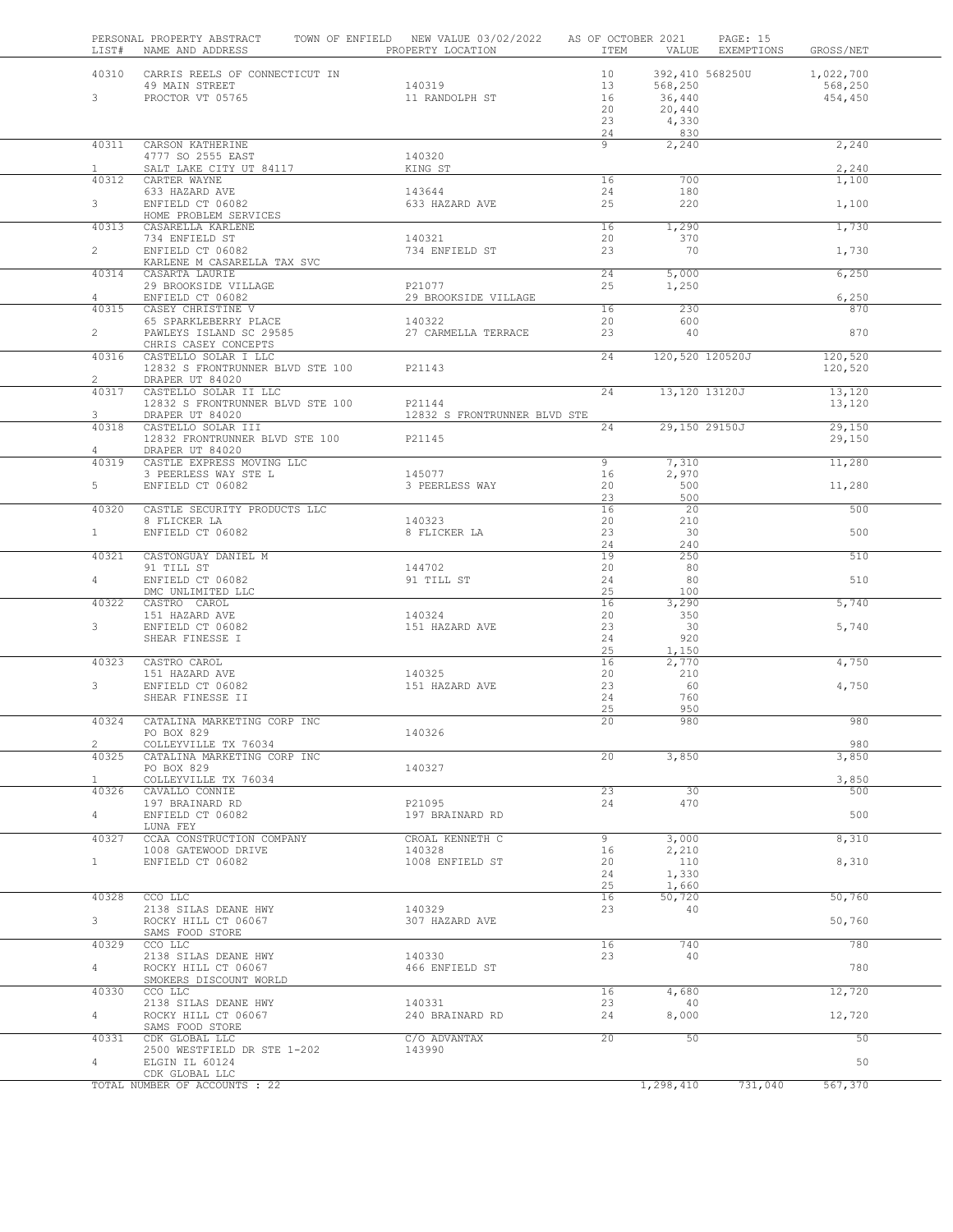| LIST#          | PERSONAL PROPERTY ABSTRACT<br>NAME AND ADDRESS    | TOWN OF ENFIELD NEW VALUE 03/02/2022<br>PROPERTY LOCATION | AS OF OCTOBER 2021<br>ITEM | VALUE             | PAGE: 16<br>EXEMPTIONS | GROSS/NET |
|----------------|---------------------------------------------------|-----------------------------------------------------------|----------------------------|-------------------|------------------------|-----------|
| 40332          | CDK GLOBAL LLC                                    | C/O ADVANTAX                                              | 20                         | 10,620            |                        | 10,620    |
| $\overline{2}$ | 2500 WESTFIELD DR STE 1-202<br>ELGIN IL 60124     | 143991                                                    |                            |                   |                        | 10,620    |
| 40333          | CDK GLOBAL LLC<br>CDK GLOBAL LLC                  | C/O ADVANTAX                                              | 20                         | 3,900             |                        | 3,900     |
| 1              | 2500 WESTFIELD DR STE 1-202<br>ELGIN IL 60124     | 143992                                                    |                            |                   |                        | 3,900     |
| 40334          | CDK GLOBAL LLC<br>CEC INSURANCE                   |                                                           | 16                         | 3,700             |                        | 6,760     |
|                | 47 PALOMBA DR STE 102                             | 143906                                                    | 20                         | 2,450             |                        |           |
| $\overline{2}$ | ENFIELD CT 06082<br>NATIONWIDE INSURANCE          | 47 PALOMBA DR                                             | 23<br>24                   | 50<br>560         |                        | 6,760     |
| 40335          | CELLCO PARTNERSHIP<br>PO BOX 2549                 | 142360                                                    | 21                         | 19,610            |                        | 19,610    |
| 1              | ADDISON TX 75001<br>VERIZON WIRELESS              | 175 FRESHWATER BLVD                                       |                            |                   |                        | 19,610    |
| 40336          | CELLCO PARTNERSHIP<br>PO BOX 2549                 | 142361                                                    | 21<br>22                   | 113,510<br>40,610 |                        | 154,120   |
| 5              | ADDISON TX 75001                                  | 37 BACON RD                                               |                            |                   |                        | 154,120   |
| 40337          | VERIZON WIRELESS<br>CELLCO PARTNERSHIP            |                                                           | 21                         | 230,950           |                        | 230,950   |
| $\mathbf{1}$   | PO BOX 2549<br>ADDISON TX 75001                   | 142362<br>1111 ENFIELD ST                                 |                            |                   |                        | 230,950   |
| 40338          | VERIZON WIRELESS<br>CELLCO PARTNERSHIP            |                                                           | 21                         | 100,380           |                        | 132,830   |
| 1              | PO BOX 2549<br>ADDISON TX 75001                   | 142363<br>4 OLIVER RD                                     | 22                         | 32,450            |                        | 132,830   |
|                | VERIZON WIRELESS                                  |                                                           |                            |                   |                        |           |
| 40339          | CELLCO PARTNERSHIP<br>PO BOX 2549                 | 142364                                                    | 21                         | 144,500           |                        | 144,500   |
| 4              | ADDISON TX 75001<br>VERIZON WIRELESS              | BRIGHT MEADOW BLVD                                        |                            |                   |                        | 144,500   |
| 40340          | CELLCO PARTNERSHIP<br>PO BOX 2549                 | 143798                                                    | 16<br>20                   | 79,010<br>1,180   |                        | 124,350   |
| $\mathbf{1}$   | ADDISON TX 75001                                  | 16 HAZARD AVE                                             | 21                         | 10,430            |                        | 124,350   |
|                | VERIZON WIRELESS                                  |                                                           | 23<br>24                   | 70<br>33,660      |                        |           |
| 40341          | CELLCO PARTNERSHIP<br>PO BOX 2549                 | 144221                                                    | 21                         | 9,360             |                        | 9,360     |
| $\overline{2}$ | ADDISON TX 75001<br>VERIZON WIRELESS              | 90 ELM ST                                                 |                            |                   |                        | 9,360     |
| 40342          | CELLCO PARTNERSHIP                                | 144222                                                    | 21                         | 29,490            |                        | 29,490    |
| 4              | PO BOX 2549<br>ADDISON TX 75001                   | 566 ENFIELD ST                                            |                            |                   |                        | 29,490    |
| 40343          | VERIZON WIRELESS<br>CELLCO PARTNERSHIP            |                                                           | 21                         | 3,700             |                        | 3,700     |
| $3 -$          | PO BOX 2549<br>ADDISON TX 75001                   | 144223<br>547 HAZARD AVE                                  |                            |                   |                        | 3,700     |
| 40344          | VERIZON WIRELESS<br>CELLCO PARTNERSHIP            |                                                           | 21                         | 24,960            |                        | 24,960    |
| $\mathbf{3}$   | PO BOX 2549<br>ADDISON TX 75001                   | 144449<br>330 HAZARD AVE                                  |                            |                   |                        | 24,960    |
|                | VERIZON WIRELESS                                  |                                                           |                            |                   |                        |           |
| 40345          | CELLCO PARTNERSHIP<br>PO BOX 2549                 | 144891                                                    | 21                         | 390               |                        | 390       |
| $\mathbf{1}$   | ADDISON TX 75001<br>VERIZON WIRELESS              | 3 WEYMOUTH RD                                             |                            |                   |                        | 390       |
| 40346          | CELLCO PARTNERSHIP<br>PO BOX 2549                 | 144892                                                    | 21                         | 750               |                        | 750       |
| $1 -$          | ADDISON TX 75001                                  | 1654 KING ST                                              |                            |                   |                        | 750       |
| 40347          | VERIZON WIRELESS<br>CELLCO PARTNERSHIP            |                                                           | 21                         | 18,840            |                        | 18,840    |
| 4              | PO BOX 2549<br>ADDISON TX 75001                   | 145280<br>77 FIRST AVE                                    |                            |                   |                        | 18,840    |
| 40348          | VERIZON WIRELESS<br>CELLCO PARTNERSHIP            |                                                           | 21                         | 93,240            |                        | 93,240    |
| 1              | PO BOX 2549<br>ADDISON TX 75001                   | 145281<br>83 TOWN FARM RD                                 |                            |                   |                        | 93,240    |
| 40349          | VERIZON WIRELESS                                  |                                                           | 21                         | 13,910            |                        | 13,910    |
|                | CELLCO PARTNERSHIP<br>PO BOX 2549                 | P21237                                                    |                            |                   |                        |           |
| $1 -$          | ADDISON TX 75001<br>VERIZON WIRELESS              | 199 WEYMOUTH RD                                           |                            |                   |                        | 13,910    |
| 40350          | CELLCO PARTNERSHIP<br>PO BOX 2549                 | P21238                                                    | 21                         | 6,570             |                        | 6,570     |
| $\overline{2}$ | ADDISON TX 75001<br>VERIZON WIRELESS              | ELM ST                                                    |                            |                   |                        | 6,570     |
| 40351          | CELLCO PARTNERSHIP                                |                                                           | 21                         | 59,110            |                        | 59,110    |
| 3              | PO BOX 2549<br>ADDISON TX 75001                   | P21239<br>DUNE RD                                         |                            |                   |                        | 59,110    |
| 40352          | VERIZON WIRELESS<br>CELLCO PARTNERSHIP            |                                                           | 21                         | 890               |                        | 890       |
| 3              | PO BOX 2549<br>ADDISON TX 75001                   | P21240<br>293 ELM ST                                      |                            |                   |                        | 890       |
|                | VERIZON WIRELESS<br>TOTAL NUMBER OF ACCOUNTS : 21 |                                                           |                            | 1,088,850         |                        | 1,088,850 |
|                |                                                   |                                                           |                            |                   |                        |           |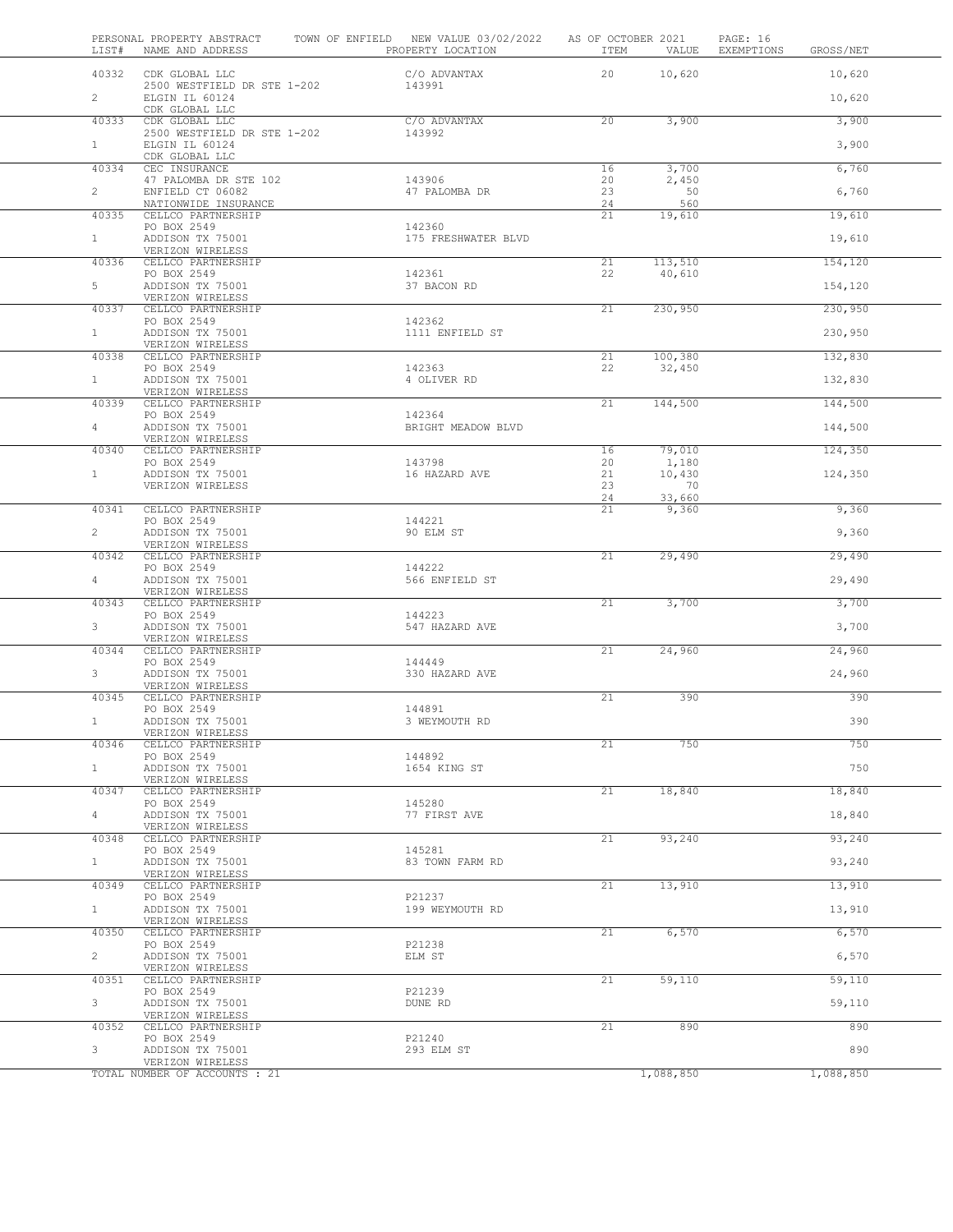| LIST#          | PERSONAL PROPERTY ABSTRACT<br>NAME AND ADDRESS                     | TOWN OF ENFIELD NEW VALUE 03/02/2022 AS OF OCTOBER 2021<br>PROPERTY LOCATION | ITEM                  | VALUE                             | PAGE: 17<br>EXEMPTIONS<br>GROSS/NET |     |
|----------------|--------------------------------------------------------------------|------------------------------------------------------------------------------|-----------------------|-----------------------------------|-------------------------------------|-----|
|                | 40353 CELTIC COMMERCIAL FINANCE<br>PO BOX 218                      | 144439                                                                       | 20<br>25              | 2,680<br>670                      | 3,350                               |     |
| $2^{\circ}$    | NORTHBROOK IL 60065-0218<br>CELTIC COMMERICAL FINANCE              | 5 N MAIN ST                                                                  |                       |                                   | 3,350                               |     |
| 40354          | CENTER FOR VEIN RESTORATION CT LLC                                 |                                                                              | 16                    | 36,090                            | 64,650                              |     |
| $\mathbf{2}$   | 113 ELM ST STE 301<br>ENFIELD CT 06082                             | 144389<br>113 ELM ST                                                         | 20<br>23<br>24<br>25  | 1,550<br>7,030<br>7,050<br>12,930 | 64,650                              |     |
| 40355          | CENTRAL CONN CARDIOLOGISTS LLC                                     |                                                                              | 16                    | 17,280                            | 22,130                              |     |
| 1              | 19 WOODLAND ST<br>HARTFORD CT 06105<br>CENTRAL CONN CARDIOLOGISTS  | 140336<br>1699 KING ST                                                       | 23                    | 4,850                             | 22,130                              |     |
| 40356          | CERRITOS ENFIELD LLC                                               |                                                                              | 10                    | 80,690                            | 233,220                             |     |
| $\overline{2}$ | 61 PALOMBA DR<br>ENFIELD CT 06082<br>ACAPULCOS                     | 140341<br>61 PALOMBA DR                                                      | 16<br>20<br>23        | 79,230<br>6,530<br>350            | 233,220                             |     |
| 40357          | CH & JY DRY CLEANING CORP                                          |                                                                              | 24<br>16              | 66,420<br>8,400                   | 8,990                               |     |
|                | 449 ENFIELD ST                                                     | 144844                                                                       | 20                    | 480                               |                                     |     |
| $4 -$          | ENFIELD CT 06082<br>CH & JY DRY CLEANING                           | 449 ENFIELD ST                                                               | 23                    | 110                               | 8,990                               |     |
| 40358          | CH REALTY VIII/CG CT ATLANTIS LLC                                  |                                                                              | 16                    | 11,120                            | 107,940                             |     |
| $3^{\circ}$    | 3819 MAPLE AVE<br>DALLAS TX 75219<br>CH REALTY VIII/CG CT ATLANTIS | 144862<br>559 HAZARD AVE                                                     | 20<br>24<br>25        | 3,300<br>71,930<br>21,590         | 107,940                             |     |
| 40359          | CHAINMAIL + MORE LLC                                               |                                                                              | 13                    |                                   | 1,030                               |     |
| $4 -$          | 54 HAZARD AVE #175<br>ENFIELD CT 06082                             | 140342<br>136 BRAINARD RD                                                    | 16<br>20              | 10<br>1,000                       | 1,030                               |     |
|                | CHAINMAIL & MORE                                                   |                                                                              | 23                    | 20                                |                                     |     |
| 40360          | CHAKORA FOOD STORE INC                                             | 144766                                                                       | 16<br>20              | 4,090<br>750                      | 8,250                               |     |
| $4 -$          | 240 BRAINARD RD<br>ENFIELD CT 06082                                | 240 BRAINARD RD                                                              | 23                    | 120                               | 8,250                               |     |
|                | SAMS FOOD STORE                                                    |                                                                              | 24                    | 1,640                             |                                     |     |
| 40361          | CHANH HANH                                                         |                                                                              | 25<br>16              | 1,650<br>33,680                   | 58,830                              |     |
|                | 66 BENZ ST                                                         | 144582                                                                       | 20                    | 1,050                             |                                     |     |
| $\overline{2}$ | SPRINGFIELD MA 01118<br>ENFIELD NAILS & SPA                        | 57 PALOMBA DR                                                                | 23<br>24<br>25        | 120<br>12,210<br>11,770           | 58,830                              |     |
| 40362          | CHAOULSKI EVGUENI                                                  |                                                                              | 16                    | $\overline{2}$ , 020              | 2,550                               |     |
| $\overline{2}$ | 127 PEARL ST<br>ENFIELD CT 06082<br>ES EMBROIDERY                  | 144961<br>127 PEARL ST                                                       | 23<br>25              | 20<br>510                         | 2,550                               |     |
| 40363          | CHAOULSKI EVGUENI<br>127 PEARL ST                                  | 144962                                                                       | $\overline{16}$<br>25 | 60<br>20                          |                                     | 80  |
| $\mathbf{2}$   | ENFIELD CT 06082<br>EDANSE STORE                                   | 127 PEARL ST                                                                 |                       |                                   |                                     | 80  |
| 40364          | CHARLES A RINALDI BUILDER INC                                      |                                                                              | 16                    | 320                               |                                     | 510 |
| 3              | 171 OLDEFIELD FARMS<br>ENFIELD CT 06082<br>RINALDI ENGINEERING     | 142642<br>171 OLDEFIELD FARMS                                                | 20<br>25              | 90<br>100                         |                                     | 510 |
| 40365          | CHARLES MARGARET                                                   | 144737                                                                       | 16<br>24              | 500<br>130                        |                                     | 790 |
| 4              | 29 BERNARDINO AVE<br>ENFIELD CT 06082                              | 29 BERNARDINO AVE                                                            | 25                    | 160                               |                                     | 790 |
| 40366          | DIVINE TRANSPORTATION<br>CHASE FISCHER REALTY INC                  |                                                                              | 16                    | 103,800                           | 113,710                             |     |
|                | PO BOX 1094                                                        | 142729                                                                       | 20                    | 9,850                             |                                     |     |
| $3 -$          | ENFIELD CT 06083<br>LEETE STEVENS INC                              | 61 SOUTH RD                                                                  | 23                    | 60                                | 113,710                             |     |
| 40367          | CHENGS GARDEN RESTAURANT LLC                                       |                                                                              | 16                    | 14,570                            | 16,010                              |     |
| 1              | 34 HAZARD AVE<br>ENFIELD CT 06082                                  | 143727<br>34 HAZARD AVE                                                      | 20<br>23              | 840<br>600                        | 16,010                              |     |
|                | CHENGS GARDEN                                                      |                                                                              |                       |                                   |                                     |     |
| 40368          | CHEP USA<br>5897 WINDWARD PKWY                                     | ATTN PROPERTY TAX<br>140352                                                  | 16                    | 24,260                            | 24,260                              |     |
| $\overline{2}$ | ALPHARETA GA 30005-2206<br>CHEP USA                                |                                                                              |                       |                                   | 24,260                              |     |
| 40369          | CHEP USA                                                           | ATT: PROPERTY TAX                                                            | 16                    | 158,530                           | 158,530                             |     |
| 5              | 5897 WINDWARD PKWY<br>ALPHARETTA GA 30005<br>CHEP USA              | 140353<br>300 SHAKER RD                                                      |                       |                                   | 158,530                             |     |
| 40370          | CHESTNUT TAX GROUP LLC                                             |                                                                              | 16                    | 800                               | 2,760                               |     |
| $\overline{2}$ | PO BOX 710<br>SUFFIELD CT 06078                                    | 140355<br>73 HAZARD AVE                                                      | 20<br>23              | 1,160<br>300                      | 2,760                               |     |
|                | LIBERTY TAX SERVICE ENFIELD                                        |                                                                              | 24                    | 500                               |                                     |     |
| 40371          | CHG MERIDIAN USA CORP<br>7303 SE LAKE RD                           | 144219                                                                       | 16<br>23              | 1,840<br>30                       | 1,870                               |     |
| $\overline{2}$ | PORTLAND OR 97267                                                  |                                                                              |                       |                                   | 1,870                               |     |
| 40372          | CHICK FIL A INC<br>11000 RICHMOND STE 350                          | 144106                                                                       | 16<br>20              | 237,680<br>25,890                 | 301,440                             |     |
| $\overline{2}$ | HOUSTON TX 77042                                                   | 25 HAZARD AVE                                                                | 23                    | 2,600                             | 301,440                             |     |
| 40373          | ENFIELD FSU 03432-CFA<br>CHIPOTLE MEXICAN GRILL OF CO LLC          | COLORADO LLC                                                                 | 24<br>16              | 35,270<br>61,820                  | 128,350                             |     |
|                | PO BOX 52427                                                       | 142848                                                                       | 20                    | 8,170                             |                                     |     |
| $\overline{2}$ | ATLANTA GA 30355<br>CHIPOTLE #1724                                 | 7 HAZARD AVE                                                                 | 23<br>24              | 700<br>57,660                     | 128,350                             |     |
|                | TOTAL NUMBER OF ACCOUNTS : 21                                      |                                                                              |                       | 1,259,250                         | 1,259,250                           |     |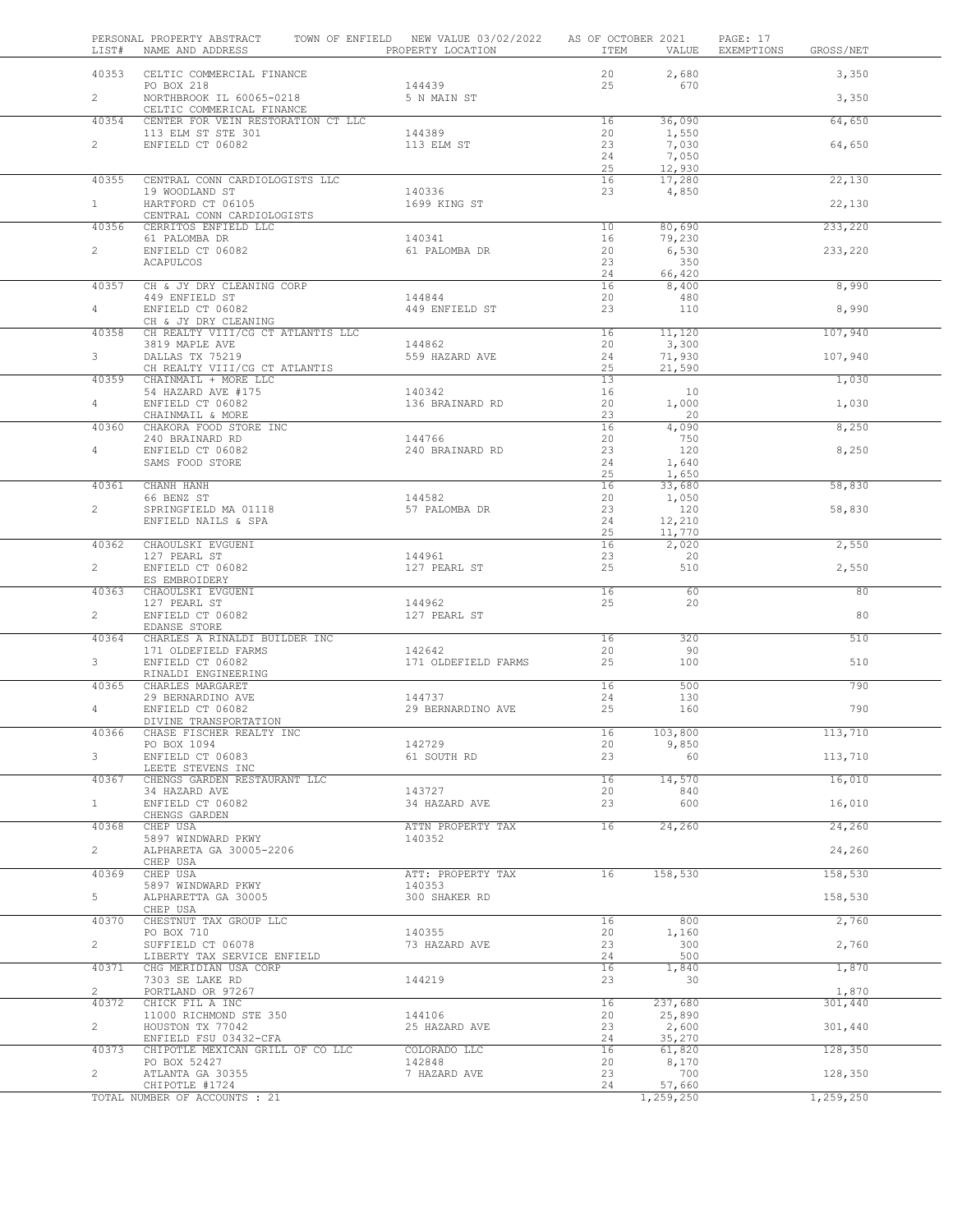|                | PERSONAL PROPERTY ABSTRACT<br>LIST# NAME AND ADDRESS                       | TOWN OF ENFIELD NEW VALUE 03/02/2022<br>PROPERTY LOCATION | AS OF OCTOBER 2021<br>ITEM |                           | PAGE: 18<br>VALUE EXEMPTIONS | GROSS/NET        |  |
|----------------|----------------------------------------------------------------------------|-----------------------------------------------------------|----------------------------|---------------------------|------------------------------|------------------|--|
|                | 40374 CHIROPRACTIC WELLNESS CTR<br>75 HAZARD AVE UNIT 1                    | 144401                                                    | 16<br>24                   | 1,000<br>250              |                              | 1,560            |  |
| 3              | ENFIELD CT 06082                                                           | 2-5 ENFIELD PRO PARK                                      | 25                         | 310                       |                              | 1,560            |  |
| 40375<br>1     | CHMURA FARM<br>0039 MIDDLE ROAD<br>ENFIELD CT 06082                        | 140359<br>39 MIDDLE RD                                    | 17<br>18<br>19             | 2,970 3470I<br>210<br>290 |                              | 3,470<br>3,470   |  |
|                | CHMURA RICHARD                                                             |                                                           |                            |                           |                              |                  |  |
| 40376          | CHOICE ONE COMMUNICATIONS OF NY<br>PO BOX 2629                             | $C/O$ DUFF + PHELPS<br>142788                             | 22<br>24                   | 8,820<br>34,130           |                              | 53,690           |  |
| $\overline{2}$ | ADDISON TX 75001<br>CHOICE ONE COMMUNICATIONS OF NY                        | 895 ENFIELD ST                                            | 25                         | 10,740                    |                              | 53,690           |  |
| 40377<br>5     | CHOMPIE SOLAR I LLC<br>12832 S FRONTRUNNER BLVD STE 100<br>DRAPER UT 84020 | P21146                                                    | 24                         | 45,080 45080J             |                              | 45,080<br>45,080 |  |
|                | 40378 CHOMPIE SOLAR II LLC<br>12832 S FRONTRUNNER BLVD STE 100             | P21134                                                    | 24                         | 16,790 16790J             |                              | 16,790<br>16,790 |  |
| 5<br>40379     | DRAPER UT 84020<br>CHRISTOPHER MOULES FLOORING LLC                         |                                                           | 16                         | 500                       |                              | 790              |  |
|                | 35 MATHEWSON AVE                                                           | 144757                                                    | 24                         | 130                       |                              |                  |  |
| $\mathbf{1}$   | ENFIELD CT 06082                                                           | 35 MATHEWSON AVE                                          | 25<br>$\overline{16}$      | 160<br>510                |                              | 790<br>530       |  |
|                | 40380 CHS HOME IMPROVEMENTS LLC<br>1415 WOODGATE CIR                       | 145217                                                    | 23                         | 20                        |                              |                  |  |
| $1 -$          | ENFIELD CT 06082                                                           | 1415 WOODGATE CIR                                         |                            |                           |                              | 530              |  |
|                | CHS HOME IMPROVEMENTS                                                      |                                                           |                            |                           |                              |                  |  |
| 40381          | CINDYS FOOD FOR THE SOUL<br>76 WILLARD DR                                  | 144542                                                    | 16<br>20                   | 1,120<br>30               |                              | 1,290            |  |
| $\overline{2}$ | ENFIELD CT 06082<br>CYNTHIA ERSKINE                                        | 90 ELM ST                                                 | 23                         | 140                       |                              | 1,290            |  |
| 40382          | CINEMARK USA INC                                                           | 143560                                                    | 16<br>20                   | 523,080                   |                              | 670,720          |  |
| $\overline{2}$ | 3900 DALLAS PKWY SUITE 500<br>PLANO TX 75093                               | 90 ELM ST                                                 | 23                         | 101,270<br>1,680          |                              | 670,720          |  |
| 40383          | RAVE ENFIELD SQUARE 12<br>CINTAS CORP                                      | ATTN: ACCTG ASST - 90C                                    | 24<br>24                   | 44,690<br>2,840           |                              | 2,840            |  |
| $\mathbf{2}$   | 6800 CINTAS BLVD<br>MASON OH 45040                                         | 140367                                                    |                            |                           |                              | 2,840            |  |
|                | CINTAS CORP                                                                |                                                           |                            |                           |                              |                  |  |
| 40384          | CINTAS CORP<br>6800 CINTAS BLVD                                            | ATTN: ACCTG ASST - 90C<br>140368                          | 24                         | 2,840                     |                              | 2,840            |  |
| 1              | MASON OH 45040<br>CINTAS CORP                                              |                                                           |                            |                           |                              | 2,840            |  |
|                | 40385 CINTAS CORP<br>6800 CINTAS BLVD                                      | ATTN: ACCTG ASST - 90C<br>140369                          | 24                         | 2,840                     |                              | 2,840            |  |
| $3 -$          | MASON OH 45040                                                             |                                                           |                            |                           |                              | 2,840            |  |
| 40386          | CINTAS CORP<br>CIRTEC MEDICAL CORP                                         |                                                           | 10                         | 1,197,110                 |                              | 3,014,230        |  |
| 5              | 99 PRINT SHOP RD<br>ENFIELD CT 06082                                       | 144289<br>99 PRINT SHOP RD                                | 16<br>20                   | 106,280<br>59,650         |                              |                  |  |
|                | CIRTEC MEDICAL                                                             |                                                           | 23                         | 3,220                     |                              | 3,014,230        |  |
|                |                                                                            |                                                           | 24<br>25                   | 1,045,120<br>602,850      |                              |                  |  |
| 40387          | CISCO SYSTEMS CAPITAL CORP                                                 | C/O PROPERTY TAX ALLIANCE<br>142475                       | 16                         | 140                       |                              | 140              |  |
| $\mathbf{1}$   | PO BOX 311746<br>NEW BRAUNFELS TX 78131                                    |                                                           |                            |                           |                              | 140              |  |
|                | CISCO SYSTEMS CAPITAL CORP                                                 |                                                           |                            |                           |                              |                  |  |
| 40388          | CIT BANK NA<br>PO BOX 460709                                               | C/O RYAN LLC PROPERTY TAX COM 16<br>144435                | 20                         | 12,720                    |                              | 12,720           |  |
| 3.             | HOUSTON TX 77056                                                           | 153 HAZARD AVE                                            |                            |                           |                              | 12,720           |  |
| 40389          | CIT BANK NA<br>CIT BANK NA                                                 |                                                           | 16                         | 357,470 401330K           |                              | 406,310          |  |
| $\overline{2}$ | PO BOX 460709<br>HOUSTON TX 77056                                          | 144436                                                    | 20                         | 48,840                    |                              | 401,330<br>4,980 |  |
| 40390          | CIT BANK NA<br>CIT BANK NA                                                 | C/O RYAN TAX COMPLIANCE SERVI 16                          |                            | 20,460                    |                              | 21,940           |  |
| $\mathbf{1}$   | PO BOX 460709<br>HOUSTON TX 77056<br>CIT BANK NA                           | 144883                                                    | 20                         | 1,480                     |                              | 21,940           |  |
| 40391          | CIT FINANCE LLC                                                            | C/O RYAN LLC PROPERTY TAX COM 20<br>142754                |                            | 2,310                     |                              | 2,310            |  |
| $\overline{2}$ | PO BOX 460709<br>HOUSTON TX 77056<br>CIT FINANCE LLC                       |                                                           |                            |                           |                              | 2,310            |  |
| 40392          | CJB REALTY LLC<br>102 N MAPLE ST, 2B                                       | CHERYL CBUTENAS<br>P21006                                 | 16<br>20                   | 70<br>180                 |                              | 500              |  |
| 3 <sup>7</sup> | ENFIELD CT 06082                                                           | 2B 102 N MAPLE ST, 2B                                     | 23                         | 10                        |                              | 500              |  |
| 40393          | CJB REALTY<br>CLAFFEY SHARON C                                             |                                                           | 24<br>16                   | 240<br>780                |                              | 930              |  |
| $\overline{2}$ | 738 ENFIELD ST<br>ENFIELD CT 06082                                         | 140382<br>738 ENFIELD ST                                  | 20<br>23                   | 90<br>60                  |                              | 930              |  |
|                | SCIZZOR WIZZARDS                                                           |                                                           |                            |                           |                              |                  |  |
| 40394          | CLAIRES BOUTIQUES INC #6061<br>3 SW 129 AVENUE SUITE 400                   | SONIA TEJEDA<br>140383                                    | 16<br>20                   | 17,140<br>2,410           |                              | 19,560           |  |
| $\overline{2}$ | PEMBROKE PINES FL 33027<br>CLAIRES BOUTIQUES INC #6061                     | 90 ELM STREET                                             | 23                         | 10                        |                              | 19,560           |  |
| 40395          | CLARK DONALD<br>66 HERON RD                                                | 140384                                                    | 16<br>20                   | 280<br>530                |                              | 840              |  |
| 3              | ENFIELD CT 06082                                                           | 66 HERON RD                                               | 23                         | 30                        |                              | 840              |  |
|                | RAPID TRANSIT<br>TOTAL NUMBER OF ACCOUNTS : 22                             |                                                           |                            | 4,281,920                 | 466,670                      | 3,815,250        |  |
|                |                                                                            |                                                           |                            |                           |                              |                  |  |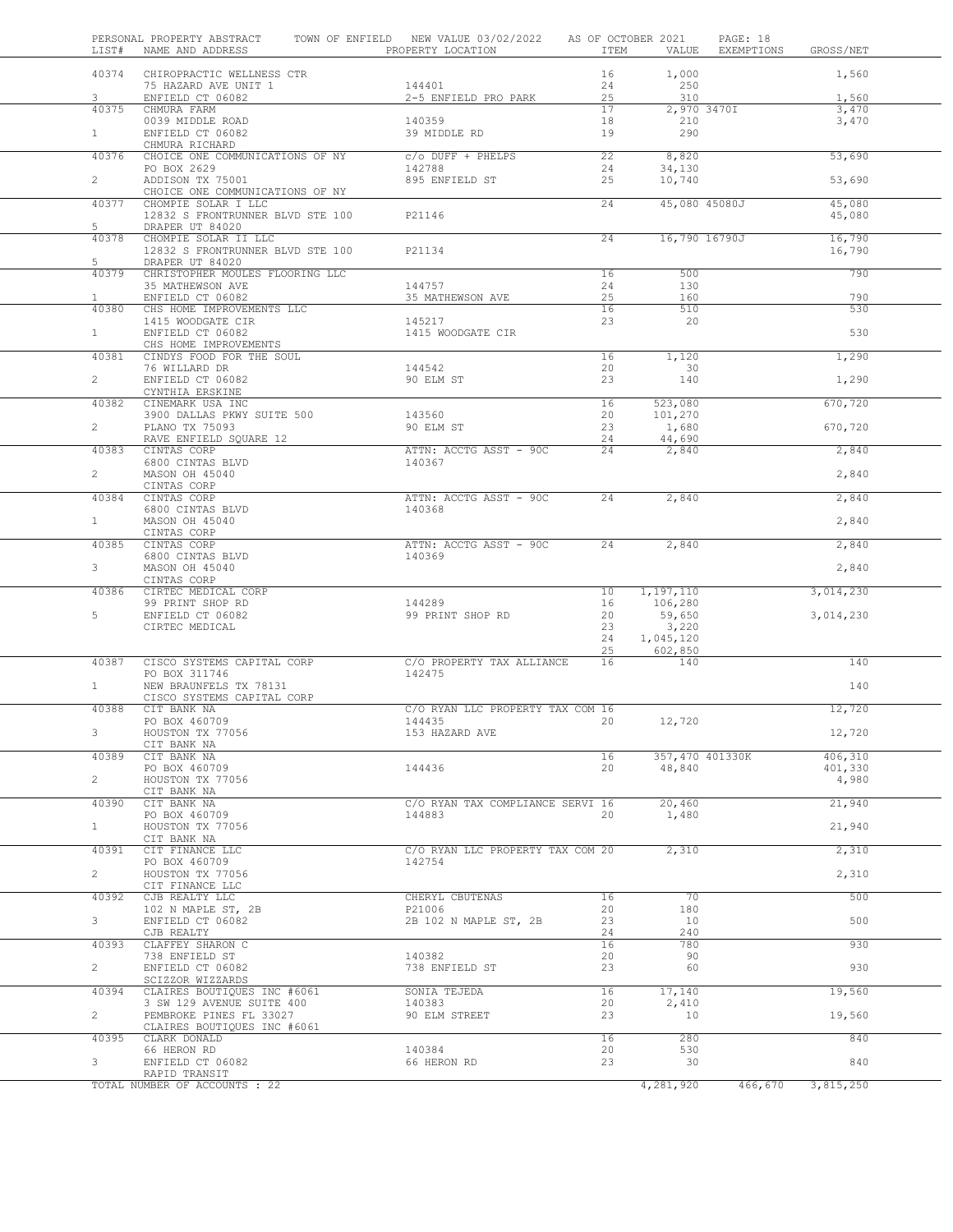| LIST#                   | PERSONAL PROPERTY ABSTRACT<br>NAME AND ADDRESS                   | TOWN OF ENFIELD NEW VALUE 03/02/2022 AS OF OCTOBER 2021<br>PROPERTY LOCATION | ITEM                  | VALUE              | PAGE: 19<br>EXEMPTIONS | GROSS/NET       |
|-------------------------|------------------------------------------------------------------|------------------------------------------------------------------------------|-----------------------|--------------------|------------------------|-----------------|
| 40396                   | CLAUDETTES BOUTIQUE                                              |                                                                              | 16                    | 1,000              |                        | 2,540           |
| $\overline{2}$          | 90 ELM ST<br>ENFIELD CT 06082                                    | P21037<br>90 ELM ST                                                          | 20<br>23<br>25        | 1,000<br>30<br>510 |                        | 2,540           |
| 40397                   | CLICKLEASE LLC<br>660 N CENTRAL EXPY STE 240                     | P21211                                                                       | 24                    | 3,200              |                        | 3,200           |
| $\overline{2}$<br>40398 | PLANO TX 75074<br>CLUB CAMEL INC                                 |                                                                              | 16                    | 24,860             |                        | 3,200<br>46,810 |
| $\overline{2}$          | 640 ENFIELD ST<br>ENFIELD CT 06082                               | 142790<br>600 ENFIELD ST                                                     | 20<br>23              | 780<br>60          |                        | 46,810          |
| 40399                   | CLUB FITNESS<br>CLUB CAMEL INC                                   |                                                                              | 24<br>16              | 21,110<br>41,600   |                        | 46,830          |
| 3 <sup>7</sup>          | 585 HAZARD AVE<br>ENFIELD CT 06082                               | 143003<br>585 HAZARD AVE                                                     | 20<br>23              | 590<br>50          |                        | 46,830          |
| 40400                   | CLUB FITNESS<br>CNC ENGINEERING INC                              |                                                                              | 24<br>16              | 4,590<br>12,280    |                        | 21,180          |
| 5                       | 19 BACON RD<br>ENFIELD CT 06082                                  | 140386<br>19 BACON RD                                                        | 20<br>23              | 4,090<br>570       |                        | 21,180          |
| 40401                   | CNC ENGINEERING<br>CO-GENERATION INTERCONNECT                    | C/O CL& P D/B/A EVERSOURCE                                                   | 25<br>$\overline{22}$ | 4,240<br>4,059,160 |                        | 4,059,160       |
| 3                       | PO BOX 270<br>HARTFORD CT 06141                                  | P21236                                                                       |                       |                    |                        | 4,059,160       |
| 40402                   | COBANK ACB<br>6340 S FIDDLERS GREEN CIRCLE                       | 140388                                                                       | 16<br>20              | 15,820<br>8,340    |                        | 24,220          |
| $1 -$                   | GREENWOOD VILLAGE CO 80111<br>COBANK ACB                         | 240 SOUTH RD                                                                 | 23                    | 60                 |                        | 24,220          |
| 40403                   | COCA COLA BEVERAGES NORTHEAST INC<br>1 EXECUTIVE PARK DR STE 330 | 144678                                                                       | 16<br>25              | 10,580<br>2,650    |                        | 13,230          |
| 1                       | BEDFORD NH 03110<br>COCA COLA BEVERAGES NORTHEAST INC            |                                                                              |                       |                    |                        | 13,230          |
| 40404                   | COCA COLA BEVERAGES NORTHEAST INC<br>1 EXECUTIVE PARK DR STE 330 | 144679                                                                       | 16<br>25              | 12,850<br>3,210    |                        | 16,060          |
| $\overline{2}$          | BEDFORD NH 03110<br>COCA COLA BEVERAGES NORTHEAST INC            |                                                                              |                       |                    |                        | 16,060          |
| 40405                   | COCA COLA BEVERAGES NORTHEAST INC<br>1 EXECUTIVE PARK DR STE 330 | 144680                                                                       | 16<br>25              | 1,950<br>490       |                        | 2,440           |
| 3 <sup>7</sup>          | BEDFORD NH 03110<br>COCA COLA BEVERAGES NORTHEAST INC            |                                                                              |                       |                    |                        | 2,440           |
| 40406                   | COCA COLA BEVERAGES NORTHEAST INC<br>1 EXECUTIVE PARK DR STE 330 | 144681                                                                       | 16<br>25              | 3,270<br>820       |                        | 4,090           |
| $4\degree$              | BEDFORD NH 03110<br>COCA COLA BEVERAGES NORTHEAST INC            |                                                                              |                       |                    |                        | 4,090           |
| 40407                   | COCA COLA BEVERAGES NORTHEAST INC<br>1 EXECUTIVE PARK DR STE 330 | 144682                                                                       | 16<br>25              | 760<br>190         |                        | 950             |
| 5                       | BEDFORD NH 03110<br>COCA COLA BEVERAGES NORTHEAST INC            |                                                                              |                       |                    |                        | 950             |
| 40408                   | COCA COLA COMPANY<br>PO BOX 1734                                 | $\overline{USA 12 - PPT}$<br>140389                                          | 24                    | 73,600             |                        | 73,600          |
| $\overline{2}$          | ATLANTA GA 30301<br>COCA COLA COMPANY                            |                                                                              |                       |                    |                        | 73,600          |
| 40409                   | COCA COLA COMPANY<br>PO BOX 1734                                 | $USA$ 12 - PPT<br>140390                                                     | 24                    | 4,310              |                        | 4,310           |
| 5                       | ATLANTA GA 30301<br>COCA COLA COMPANY                            |                                                                              |                       |                    |                        | 4,310           |
| 40410                   | COCA COLA COMPANY<br>PO BOX 1734                                 | $USA$ $12$ - $PPT$<br>140391                                                 | 24                    | 4,120              |                        | 4,120           |
|                         | ATLANTA GA 30301<br>COCA COLA COMPANY                            |                                                                              |                       |                    |                        | 4,120           |
| 40411                   | COCA COLA COMPANY<br>PO BOX 1734                                 | $USA 12 - PPT$<br>140392                                                     | 24                    | 2,240              |                        | 2,240           |
| $\mathbf{1}$            | ATLANTA GA 30301<br>COCA COLA COMPANY                            |                                                                              |                       |                    |                        | 2,240           |
| 40412                   | COCA COLA COMPANY<br>PO BOX 1734                                 | $USA 12 - PPT$<br>140393                                                     | 24                    | 3,430              |                        | 3,430           |
| 3                       | ATLANTA GA 30301<br>COCA COLA COMPANY                            |                                                                              |                       |                    |                        | 3,430           |
| 40413                   | COFAM DEVELOPMENT 1994 CORP<br>420 ENFIELD ST                    | VINCENTS STRIDE RITE SHOES<br>140400                                         | 16<br>20              | 2,860<br>620       |                        | 22,430          |
| 4                       | ENFIELD CT 06082<br>FOOTBEATS                                    | 420 ENFIELD ST                                                               | 23<br>24              | 30<br>14,430       |                        | 22,430          |
| 40414                   | COHEN ELLEN                                                      |                                                                              | 25<br>16              | 4,490<br>200       |                        | 310             |
| $\overline{2}$          | 3 PLAY RD<br>ENFIELD CT 06082                                    | 142446<br>155 HAZARD AVE                                                     | 24<br>25              | 50<br>60           |                        | 310             |
| 40415                   | REFLECTIONS BY ELLEN<br>COINSTAR ASSET HOLDINGS LLC              | C/O ALTUS GROUP US INC                                                       | 16                    | 8,940              |                        | 15,180          |
| $\overline{2}$          | PO BOX 72210<br>PHOENIX AZ 85050                                 | 140407                                                                       | 20<br>23              | 1,500<br>180       |                        | 15,180          |
|                         | COINSTAR ASSET HOLDINGS LLC                                      |                                                                              | 24<br>25              | 1,520<br>3,040     |                        |                 |
| 40416                   | COINSTAR ASSET HOLDINGS LLC<br>PO BOX 72210                      | C/O ALTUS GROUP US INC<br>140408                                             | 16<br>20              | 3,480<br>1,310     |                        | 7,660           |
| 1                       | PHOENIX AZ 85050<br>COINSTAR ASSET HOLDINGS LLC                  |                                                                              | 23<br>24              | 180                |                        | 7,660           |
|                         |                                                                  |                                                                              | 25                    | 1,160<br>1,530     |                        |                 |
|                         | TOTAL NUMBER OF ACCOUNTS : 21                                    |                                                                              |                       | 4,373,990          |                        | 4,373,990       |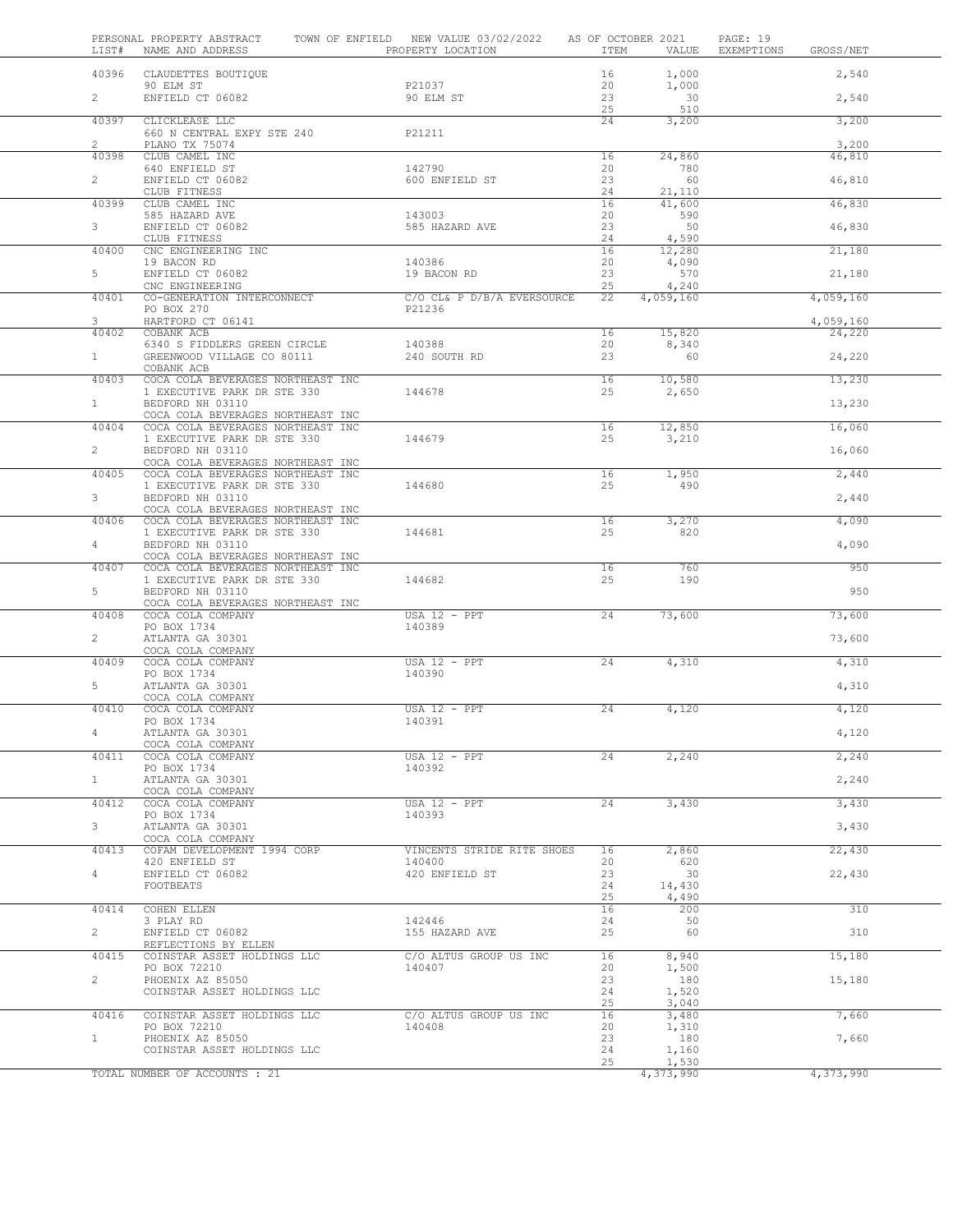| LIST#          | PERSONAL PROPERTY ABSTRACT<br>NAME AND ADDRESS        | TOWN OF ENFIELD NEW VALUE 03/02/2022<br>PROPERTY LOCATION | AS OF OCTOBER 2021<br>ITEM | VALUE           | PAGE: 20<br>EXEMPTIONS | GROSS/NET        |  |
|----------------|-------------------------------------------------------|-----------------------------------------------------------|----------------------------|-----------------|------------------------|------------------|--|
| 40417          | COLD HARBOR SEAFOOD & MARKET                          |                                                           | 16                         | 7,100           |                        | 7,140            |  |
|                | 465 TAYLOR RD                                         | 143010                                                    | 23                         | 40              |                        |                  |  |
| 3              | ENFIELD CT 06082                                      | 465 TAYLOR RD                                             |                            |                 |                        | 7,140            |  |
| 40418          | COLEMAN THOMAS W                                      |                                                           | 16                         | 1,000           |                        | 1,030            |  |
|                | 125 COLUMBIA RD                                       | 140412                                                    | 23                         | $\overline{30}$ |                        |                  |  |
| $3 -$          | ENFIELD CT 06082<br>COLEMAN COOLING & HEATING         | 125 COLUMBIA RD                                           |                            |                 |                        | 1,030            |  |
| 40419          | COLLABORATIVE LABORATORY SVC                          |                                                           | 16                         | 34,480          |                        | 67,370           |  |
|                | 114 WOODLAND ST                                       | 140414                                                    | 20                         | 2,910           |                        |                  |  |
| $\overline{2}$ | HARTFORD CT 06105                                     | 7 ELM ST                                                  | 23                         | 29,980          |                        | 67,370           |  |
| 40420          | COLLECTIC MEDIA LLC                                   |                                                           | 16                         | 500             |                        | 2,350            |  |
| $\overline{2}$ | 10 ELM ST<br>ENFIELD CT 06082                         | 144950<br>10 ELM ST                                       | 20<br>24                   | 1,000<br>380    |                        | 2,350            |  |
|                |                                                       |                                                           | 25                         | 470             |                        |                  |  |
| 40421          | COLLINS MEDICAL ASSOCIATES                            |                                                           | 16                         | 27,990          |                        | 29,630           |  |
|                | 95 WOODLAND ST 1ST FL                                 | 143946                                                    | 20                         | 1,320           |                        |                  |  |
| 3 <sup>7</sup> | HARTFORD CT 06105<br>MIRI DALY DNP                    | 141 HAZARD AVE                                            | 23                         | 320             |                        | 29,630           |  |
| 40422          | COLLINS MEDICAL ASSOCIATES 2PC                        |                                                           | 16                         | 2,160           |                        | 11,850           |  |
|                | 95 WOODLAND ST 1ST FL                                 | 142710                                                    | 20                         | 9,290           |                        |                  |  |
| 3 <sup>7</sup> | HARTFORD CT 06105                                     | 6-2 ENFIELD PRO PARK COND                                 | 23                         | 400             |                        | 11,850           |  |
|                | ASHANEE THOMPSON MD                                   |                                                           |                            |                 |                        |                  |  |
| 40423          | COLLINS POWDER HILL FARM LLC<br>11 POWDER HILL RD     | JOHN M COLLINS<br>140416                                  | 17                         | 77,130 77130I   |                        | 77,130<br>77,130 |  |
| $\mathbf{3}$   | ENFIELD CT 06082                                      | 9 POWDER HILL RD                                          |                            |                 |                        |                  |  |
| 40424          | COLONIAL IRON SHOP INC                                |                                                           | 10                         |                 | 4,310 15670U           | 21,240           |  |
|                | POBOX 1116                                            | 140417                                                    | 13                         | 15,670          |                        | 15,670           |  |
| 3              | ENFIELD CT 06083                                      | 15 DUSTHOUSE RD                                           | 16                         | 920             |                        | 5,570            |  |
|                | COLONIAL IRON SHOP                                    |                                                           | 20<br>23                   | 310<br>30       |                        |                  |  |
| 40425          | COLSON PETER A                                        |                                                           | 16                         | 60              |                        | 500              |  |
|                | 16 HAYNES ST                                          | 144014                                                    | 20                         | 350             |                        |                  |  |
| $1 -$          | ENFIELD CT 06082                                      | 16 HAYNES ST                                              | 24                         | 90              |                        | 500              |  |
| 40426          | KEVANE SAILS<br>COLUMBIA DENTAL PC                    |                                                           | 16                         | 36,570          |                        | 45,280           |  |
|                | 483 MIDDLE TNPK WEST 309                              | 144365                                                    | 20                         | 2,280           |                        |                  |  |
| $\mathbf{2}$   | MANCHESTER CT 06040                                   | 841 ENFIELD ST                                            | 23                         | 2,930           |                        | 45,280           |  |
|                | COLUMBIA DENTAL                                       |                                                           | 24                         | 3,500           |                        |                  |  |
| 40427          | COMFORT KEEPERS                                       |                                                           | 16                         | 5,000           |                        | 7,810            |  |
| 3              | 276 HAZARD AVE STE 3<br>ENFIELD CT 06082              | 140422<br>276 HAZARD AVE                                  | 24<br>25                   | 1,250<br>1,560  |                        | 7,810            |  |
| 40428          | COMPANIONS & HOMEMAKERS                               |                                                           | 16                         | 4,360           |                        | 13,650           |  |
|                | 613 NEW BRITAIN AVE                                   | 140423                                                    | 20                         | 4,580           |                        |                  |  |
| $\overline{2}$ | FARMINGTON CT 06032                                   | 88 HAZARD AVE                                             | 23                         | 50              |                        | 13,650           |  |
| 40429          | COMPASS GROUP USA INC                                 |                                                           | 24<br>16                   | 4,660<br>730    |                        | 910              |  |
|                | PO BOX 743068                                         | 144428                                                    | 25                         | 180             |                        |                  |  |
| 5              | DALLAS TX 75374                                       | 100 PRINTSHOP RD                                          |                            |                 |                        | 910              |  |
|                | COMPASS GROUP USA INC                                 |                                                           |                            |                 |                        |                  |  |
| 40430          | COMPETIELLO LOUIS MD<br>139 HAZARD AVE                | BLDG 1 SUITE 3<br>140424                                  | 16<br>20                   | 1,630<br>940    |                        | 3,560            |  |
| 3 <sup>7</sup> | ENFIELD CT 06082                                      | ENFIELD PRO PARK CONDO                                    | 23                         | 110             |                        | 3,560            |  |
|                |                                                       |                                                           | 24                         | 880             |                        |                  |  |
| 40431          | COMPETIELLO NELZA DR                                  | BLDG 1 SUITE 3                                            | 16                         | 110             |                        | 500              |  |
| 3              | 139 HAZARD AVE                                        | 141679                                                    | 23<br>24                   | 70<br>320       |                        | 500              |  |
| 40432          | ENFIELD CT 06082<br>COMPLETE CLIMATE CONTROL LLC      | ENFIELD PRO PARK CONDO                                    | 16                         | 320             |                        | 4,540            |  |
|                | 13 GLENDALE RD                                        | 143852                                                    | 19                         | 2,580           |                        |                  |  |
| $\mathbf{1}$   | ENFIELD CT 06082                                      | 13 GLENDALE RD                                            | 24                         | 730             |                        | 4,540            |  |
|                |                                                       |                                                           | 25                         | 910             |                        |                  |  |
| 40433          | COMPLETE ENERGY INC<br>PO BOX 77                      | 140425                                                    | 16<br>23                   | 290<br>50       |                        | 500              |  |
| $\overline{2}$ | ENFIELD CT 06083                                      | 777 ENFIELD ST                                            | 24                         | 160             |                        | 500              |  |
| 40434          | COMVAC SYSTEMS                                        |                                                           | 16                         | 2,000           |                        | 3,130            |  |
|                | 3 PEERLESS WAY UNIT U                                 | 140427                                                    | 24                         | 500             |                        |                  |  |
| 5<br>40435     | ENFIELD CT 06082<br>CONLEY & SONS LLC                 | 3 PEERLESS WAY                                            | 25<br>9                    | 630<br>5,330    |                        | 3,130<br>9,640   |  |
|                | 190 BRAINARD RD                                       | 140429                                                    | 16                         | 840             |                        |                  |  |
| 4              | ENFIELD CT 06082                                      | 190 BRAINARD RD                                           | 24                         | 1,540           |                        | 9,640            |  |
|                |                                                       |                                                           | 25                         | 1,930           |                        |                  |  |
| 40436          | CONLON JAMES N<br>8 BAILEY RD                         | 140430                                                    | 16<br>24                   | 13,560          |                        | 21,190           |  |
| 3              | ENFIELD CT 06082                                      | 65 BROAD BROOK RD                                         | 25                         | 3,390<br>4,240  |                        | 21,190           |  |
|                | J & J LANDSCAPING                                     |                                                           |                            |                 |                        |                  |  |
| 40437          | CONLON JENNIFER                                       |                                                           | 24                         | 5,000           |                        | 6,250            |  |
|                | 43 GARDEN ST                                          | P21097                                                    | 25                         | 1,250           |                        |                  |  |
| $\overline{2}$ | ENFIELD CT 06082<br>STARRY NIGHT GIFT                 | 43 GARDEN ST                                              |                            |                 |                        | 6,250            |  |
| 40438          | CONN VALLEY TOBACCONIST LLC                           |                                                           | 16                         | 9,350           |                        | 11,830           |  |
|                | 337 HAZARD AVE                                        | 140431                                                    | 20                         | 50              |                        |                  |  |
| 3 <sup>7</sup> | ENFIELD CT 06082                                      | 337 HAZARD AVE                                            | 23                         | 60              |                        | 11,830           |  |
| 40439          | CONN VALLEY TOBACCONIST<br>CONNECTICUT CUSTOM CAR INC |                                                           | 25<br>9                    | 2,370<br>36,050 |                        | 60,660           |  |
|                | 744 ENFIELD ST                                        | 140434                                                    | 16                         | 10,420          |                        |                  |  |
| $\overline{c}$ | ENFIELD CT 06082                                      | 744 ENFIELD ST                                            | 19                         | 5,510           |                        | 60,660           |  |
|                | CONNECTICUT CUSTOM CAR                                |                                                           | 20                         | 430             |                        |                  |  |
|                |                                                       |                                                           | 23<br>24                   | 1,170<br>7,080  |                        |                  |  |
|                | TOTAL NUMBER OF ACCOUNTS : 23                         |                                                           |                            | 407,690         | 92,800                 | 314,890          |  |
|                |                                                       |                                                           |                            |                 |                        |                  |  |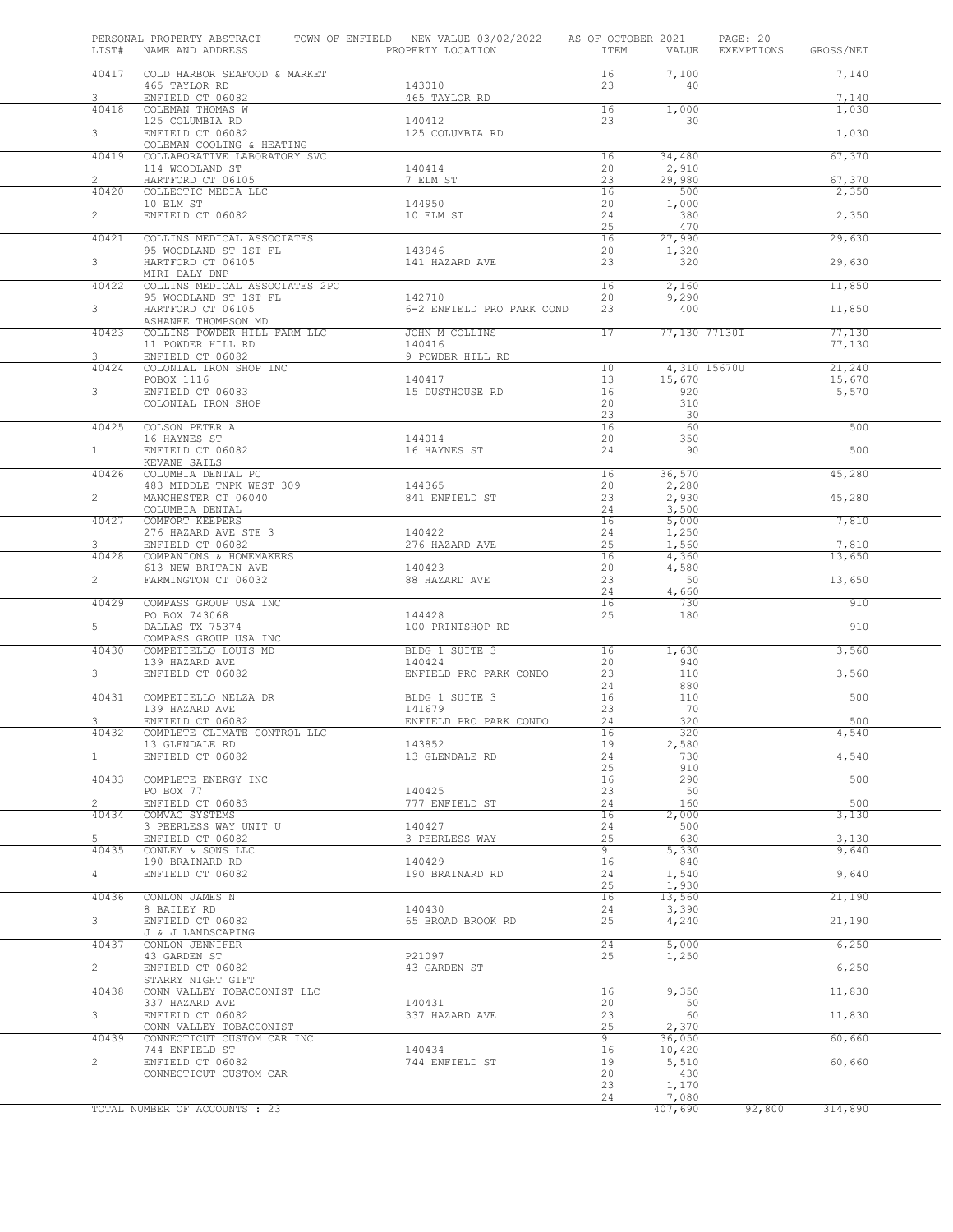| LIST#                   | PERSONAL PROPERTY ABSTRACT<br>NAME AND ADDRESS          | TOWN OF ENFIELD NEW VALUE 03/02/2022<br>PROPERTY LOCATION | ITEM           | AS OF OCTOBER 2021<br>VALUE  | PAGE: 21<br>EXEMPTIONS<br>GROSS/NET |
|-------------------------|---------------------------------------------------------|-----------------------------------------------------------|----------------|------------------------------|-------------------------------------|
| 40440                   | CONNECTICUT CVS PHARMACY LLC                            | C/O ALTUS GROUP US INC                                    | 16             | 294,050                      | 484,530                             |
|                         | PO BOX 71130                                            | 140435                                                    | 20             | 60,930                       |                                     |
| $\overline{2}$          | PHOENIX AZ 85050<br>CVS PHARMACY 00750                  | 875 ENFIELD ST                                            | 21<br>23<br>24 | 4,280<br>350<br>124,920      | 484,530                             |
| 40441                   | CONNECTICUT CVS PHARMACY LLC<br>PO BOX 71130            | C/O ALTUS GROUP US INC<br>140436                          | 16             | 172,540                      | 257,880                             |
| $\overline{2}$          | PHOENIX AZ 85050                                        | 47 HAZARD AVE                                             | 20<br>21       | 65,020<br>6,380              | 257,880                             |
|                         | CVS PHARMACY 01098                                      |                                                           | 23<br>24       | 350<br>13,590                |                                     |
| 40442                   | CONNECTICUT CVS PHARMACY LLC<br>PO BOX 71130            | C/O ALTUS GROUP US INC<br>144395                          | 16             | 16,800                       | 35,980                              |
| $\overline{2}$          | PHOENIX AZ 85050                                        | 90 ELM ST                                                 | 20<br>21       | 8,090<br>1,580               | 35,980                              |
|                         | CVS TARGET 16603                                        |                                                           | 23<br>24       | 180<br>9,330                 |                                     |
| 40443                   | CONNECTICUT EAR NOSE&THROAT ASSOC PC                    |                                                           | 16             | 21,350                       | 23,480                              |
| $\overline{2}$          | 988 SILAS DEANE HIGHWAY                                 | 140437                                                    | 20             | 1,740<br>390                 |                                     |
| 40444                   | WETHERSFIELD CT 06109<br>CONNECTICUT GI PC              | 7 ENFIELD MEDICAL CTR COND                                | 23<br>16       | 7,950                        | 23,480<br>9,110                     |
|                         | 30 WATERCHASE DR                                        | 140438                                                    | 20             | 640                          |                                     |
| $\overline{2}$<br>40445 | ROCKY HILL CT 06067<br>CONNECTICUT IMAGING PARTNERS LLC | 113 ELM ST                                                | 23<br>16       | 520<br>846,480               | 9,110<br>884,140                    |
|                         | 2330 UTAH AVE STE 200                                   | 142223                                                    | 20             | 30,080                       |                                     |
| $\mathbf{1}$            | EL SEGUNDO CA 90245<br>CONNECTICUT IMAGING PARTNERS     | 100 HAZARD AVE                                            | 23             | 7,580                        | 884,140                             |
| 40446                   | CONNECTICUT LIGHT & POWER CO                            |                                                           | 16             | 10,340                       | 8,103,560                           |
| 3                       | POBOX 270<br>HARTFORD CT 06141                          | 140440                                                    | 22             | 8,093,220                    | 8,103,560                           |
|                         | EVERSOURCE ENERGY                                       |                                                           |                |                              |                                     |
| 40447                   | CONNECTICUT LIGHT & POWER CO<br>POBOX 270               | 140441                                                    | 16<br>22       | 15,900<br>12,451,100         | 12,467,000                          |
| $\overline{4}$          | HARTFORD CT 06141                                       |                                                           |                |                              | 12,467,000                          |
| 40448                   | EVERSOURCE ENERGY<br>CONNECTICUT LIGHT & POWER CO       |                                                           | 16             | 17,490                       | 13,713,700                          |
|                         | POBOX 270                                               | 140442                                                    | 22             | 13,696,210                   |                                     |
| $\mathbf{1}$            | HARTFORD CT 06141<br>EVERSOURCE ENERGY                  |                                                           |                |                              | 13,713,700                          |
| 40449                   | CONNECTICUT LIGHT & POWER CO                            |                                                           | 16             | 11,930                       | 9,350,250                           |
| 5                       | POBOX 270<br>HARTFORD CT 06141                          | 140443                                                    | 22             | 9,338,320                    | 9,350,250                           |
| 40450                   | EVERSOURCE ENERGY<br>CONNECTICUT LIGHT & POWER CO T     |                                                           | 16             | 23,850                       | 18,700,500                          |
|                         | POBOX 270                                               | 140444                                                    | 22             | 18,676,650                   |                                     |
| $\overline{2}$          | HARTFORD CT 06141<br>EVERSOURCE ENERGY                  |                                                           |                |                              | 18,700,500                          |
| 40451                   | CONNECTICUT MEDICAL SUPPLY LLC                          |                                                           | 16             | 19,000                       | 21,300                              |
| $3 -$                   | 243 HAZARD AVE<br>ENFIELD CT 06082                      | 140445<br>243 HAZARD AVE                                  | 20             | 2,300                        | 21,300                              |
|                         | CONNECTICUT MEDICAL SUPPLY                              |                                                           |                |                              |                                     |
| 40452                   | CONNECTICUT MULCH DIST INC<br>70 MULLEN RD              | 140446                                                    | 9<br>13        | 14,530 1860440U<br>1,860,440 | 2,392,800<br>1,860,440              |
| $\mathbf{1}$            | ENFIELD CT 06082                                        | 70 MULLEN RD                                              | 16             | 39,950                       | 532,360                             |
|                         | CONNECTICUT MULCH                                       |                                                           | 20<br>23       | 1,160<br>1,050               |                                     |
|                         |                                                         |                                                           | 24             | 475,670                      |                                     |
| 40453                   | CONNECTICUT WATER CO THE                                | 140450                                                    | 16<br>20       | 2,460<br>3,170               | 4,992,140                           |
| $\overline{c}$          | 93 WEST MAIN ST<br>CLINTON CT 06413                     |                                                           | 22             | 4,982,280                    | 4,992,140                           |
| 40454                   | CONNECTICUT WATER CO THE                                |                                                           | 24<br>16       | 4,230<br>1,640               | 3,328,090                           |
|                         | 93 WEST MAIN ST                                         | 140451                                                    | 20             | 2,110                        |                                     |
| $\mathbf{1}$            | CLINTON CT 06413                                        |                                                           | 22             | 3, 321, 520                  | 3,328,090                           |
| 40455                   | CONNECTICUT WATER CO THE                                |                                                           | 24<br>16       | 2,820<br>3,700               | 7,487,910                           |
|                         | 93 WEST MAIN ST                                         | 140452                                                    | 20             | 4,750                        |                                     |
| $\overline{4}$          | CLINTON CT 06413                                        |                                                           | 22<br>24       | 7, 473, 110<br>6,350         | 7,487,910                           |
| 40456                   | CONNECTICUT WATER CO THE                                |                                                           | 16             | 410                          | 832,030                             |
| 5                       | 93 WEST MAIN ST<br>CLINTON CT 06413                     | 140453                                                    | 20<br>22       | 530<br>830,380               | 832,030                             |
| 40457                   | CONOPCO INC                                             |                                                           | 24<br>16       | 710<br>700                   | 700                                 |
|                         | PO BOX 4747                                             | 140456                                                    |                |                              |                                     |
| $\overline{2}$          | OAK BROOK IL 60522<br>CONOPCO INC                       |                                                           |                |                              | 700                                 |
| 40458                   | CONOPCO INC                                             |                                                           | 16             | 1,220                        | 1,220                               |
| 3                       | PO BOX 4747<br>OAK BROOK IL 60522                       | 140457                                                    |                |                              | 1,220                               |
|                         | CONOPCO INC                                             |                                                           |                |                              |                                     |
| 40459                   | CONOPCO INC<br>PO BOX 4747                              | 142355                                                    | 16             | 1,880                        | 1,880                               |
| 4                       | OAK BROOK IL 60522                                      |                                                           |                |                              | 1,880                               |
| 40460                   | CONOPCO INC<br>CONOPCO INC                              |                                                           | 16             | 2,470                        | 2,470                               |
|                         | PO BOX 4747                                             | 143988                                                    |                |                              |                                     |
| $\mathbf{1}$            | OAK BROOK IL 60522<br>CONOPCO INC                       |                                                           |                |                              | 2,470                               |
|                         | TOTAL NUMBER OF ACCOUNTS : 21                           |                                                           |                | 83,090,670                   | 81,230,230<br>1,860,440             |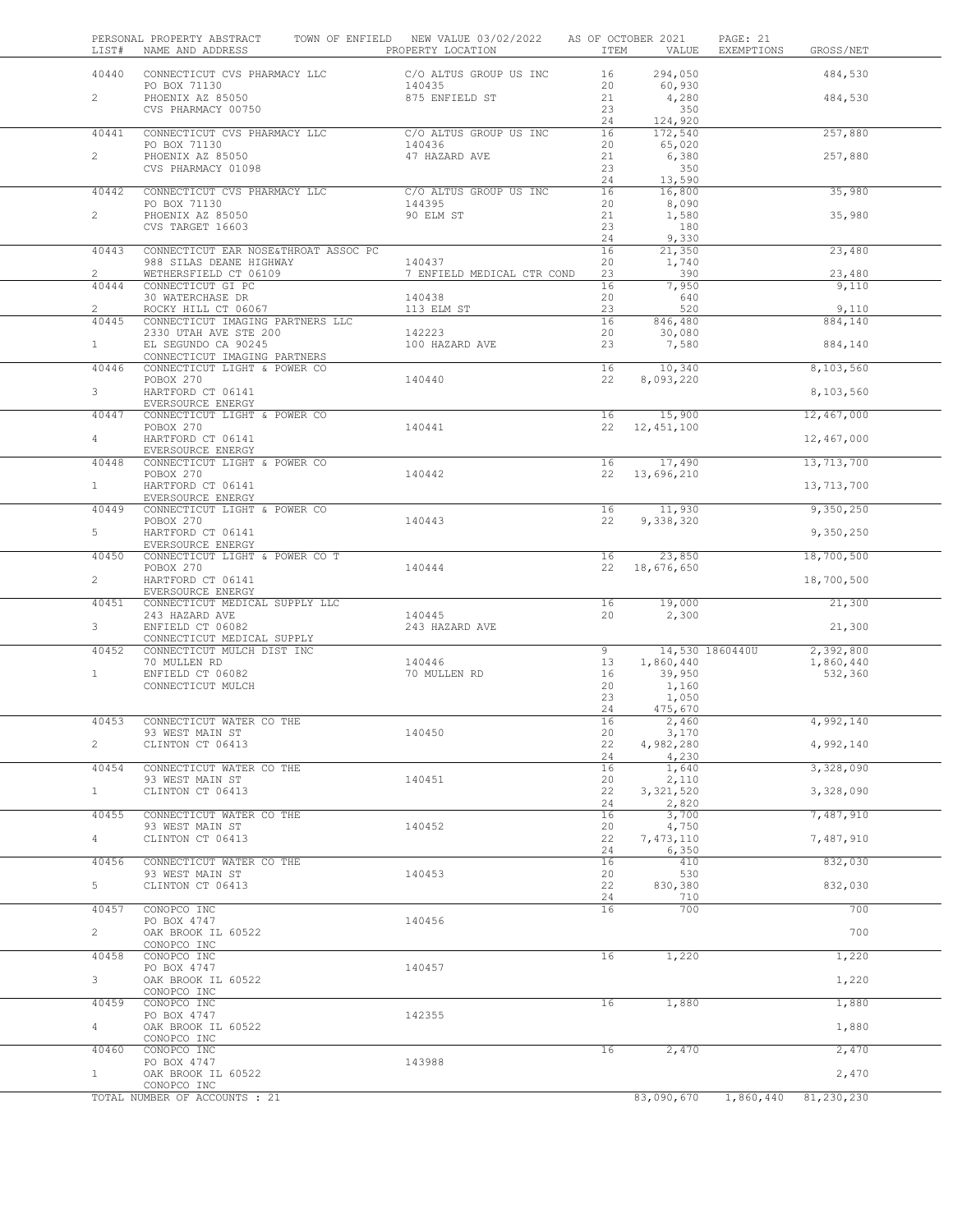| LIST#          | PERSONAL PROPERTY ABSTRACT<br>NAME AND ADDRESS                                        |        | TOWN OF ENFIELD NEW VALUE 03/02/2022<br>PROPERTY LOCATION | AS OF OCTOBER 2021<br>ITEM | VALUE                   | PAGE: 22<br>EXEMPTIONS | GROSS/NET              |
|----------------|---------------------------------------------------------------------------------------|--------|-----------------------------------------------------------|----------------------------|-------------------------|------------------------|------------------------|
| 40461          | CONOPCO INC                                                                           |        |                                                           | 16                         | 620                     |                        | 620                    |
| 5 <sup>5</sup> | PO BOX 4747<br>OAK BROOK IL 60522<br>CONOPCO INC                                      |        | 144203                                                    |                            |                         |                        | 620                    |
| 40462          | CONROY JONI LPC LMHC                                                                  |        |                                                           | 16                         | 700                     |                        | 820                    |
| $\mathbf{2}$   | 64 PALOMBA DR STE 2<br>ENFIELD CT 06082<br>CONROY JONI LPC                            |        | 144387<br>64 PALOMBA DR                                   | 20<br>23                   | 90<br>30                |                        | 820                    |
| 40463          | CONSOLIDATED ELECTRICAL DISTRIBUTORS I                                                |        |                                                           | 10                         | 127,640                 |                        | 253,320                |
|                | 2500 WESTFIELD DR STE 1-202                                                           |        | 144379<br>1559 KING ST                                    | 16                         | 51,700                  |                        |                        |
| $\mathbf{1}$   | ELGIN IL 60124<br>ALL PHASE ELECTRIC SUPPLY CO                                        |        |                                                           | 20<br>23<br>24             | 15,120<br>70<br>58,790  |                        | 253,320                |
| 40464          | CONSOLIDATED ELECTRICAL DISTRIBUTORS I                                                |        |                                                           | 10                         | 8,460                   |                        | 14,560                 |
| $\mathbf{1}$   | 2500 WESTFIELD DR STE 1-202<br>ELGIN IL 60124<br>CONSOLIDATED ELECTRICAL DISTRIBUTORS |        | 145104<br>1559 KING ST                                    | 20<br>23<br>24             | 2,660<br>70<br>3,370    |                        | 14,560                 |
| 40465          | CONSUMER PRODUCT DIST INC                                                             |        |                                                           | 16                         | 930                     |                        | 1,450                  |
| 5              | 705 MEADOW ST<br>CHICOPEE MA 01013                                                    |        | 140459                                                    | 24<br>25                   | 230<br>290              |                        | 1,450                  |
| 40466          | J POLEP DIST SERV<br>CONSUMER PRODUCT DIST INC                                        |        |                                                           | 16                         | 1,780                   |                        | 2,790                  |
| $\mathbf{2}$   | 705 MEADOW ST<br>CHICOPEE MA 01013                                                    |        | 140460                                                    | 24<br>25                   | 450<br>560              |                        | 2,790                  |
|                | J POLEP DIST SERV                                                                     |        |                                                           |                            |                         |                        |                        |
| 40467          | CONSUMER PRODUCT DIST INC<br>705 MEADOW ST                                            |        | 140461                                                    | 16<br>24                   | 220<br>- 60             |                        | 350                    |
| $\mathbf{1}$   | CHICOPEE MA 01013<br>J POLEP DIST SERV                                                |        |                                                           | 25                         | 70                      |                        | 350                    |
| 40468          | CONTEXT MEDIA LLC                                                                     |        |                                                           | 16                         | 880                     |                        | 1,890                  |
| $\overline{2}$ | 330 N WABASH AVE STE 2500<br>CHICAGO IL 60611                                         |        | 145115                                                    | 20                         | 1,010                   |                        | 1,890                  |
| 40469          | OUTCOME HEALTH<br>CONTEXT MEDIA LLC                                                   |        |                                                           | 16                         | 580                     |                        | 680                    |
| $3 -$          | 330 N WABASH AVE STE 2500<br>CHICAGO IL 60611                                         | 145116 |                                                           | 20                         | 100                     |                        | 680                    |
| 40470          | OUTCOME HEALTH<br>CONTROL MODULE INC                                                  |        |                                                           | 10                         |                         | 5,280 227920U          | 297,190                |
|                | 89 PHOENIX AVE                                                                        |        | 140462                                                    | 13                         | 227,920                 |                        | 227,920                |
| $\mathbf{1}$   | ENFIELD CT 06082<br>CONTROL MODULE                                                    |        | 89 PHOENIX AVE                                            | 16<br>20                   | 29,530<br>33,760        |                        | 69,270                 |
| 40471          | CONVAL INC                                                                            |        |                                                           | 23<br>10                   | 700<br>112,120 1596300U |                        | 4,062,160              |
| $\mathbf{1}$   | 96 PHOENIX AVE<br>ENFIELD CT 06082                                                    |        | 144695<br>96 PHOENIX AVE                                  | 13<br>16                   | 1,596,300<br>174,590    |                        | 1,596,300<br>2,465,860 |
|                | CONVAL                                                                                |        |                                                           | 20<br>23                   | 275,310<br>10,740       |                        |                        |
| 40472          | CORDES DAVID DMD MDS PC                                                               |        |                                                           | 24<br>16                   | 1,893,100               |                        | 67,210                 |
|                | 145 HAZARD AVE STE A                                                                  |        | 140465                                                    | 20                         | 53,940<br>3,550         |                        |                        |
| 3              | ENFIELD CT 06082                                                                      |        | 145 HAZARD AVE                                            | 23                         | 2,650                   |                        | 67,210                 |
| 40473          | CORDES ORTHODONTICS<br>CORT BUSINESS SERVICES CORP                                    |        | C/O BADEN TAX MGMT                                        | 24<br>16                   | 7,070<br>6,970          |                        | 8,710                  |
|                | PO BOX 80397                                                                          |        | 140471                                                    | 25                         | 1,740                   |                        |                        |
| $\overline{2}$ | FT WAYNE IN 46898<br>CORT BUSINESS SERVICES                                           |        |                                                           |                            |                         |                        | 8,710                  |
| 40474          | CORT BUSINESS SERVICES CORP                                                           |        | C/O BADEN TAX MGMT LLC                                    | 16                         | 4,730                   |                        | 5,910                  |
| 5              | PO BOX 80397<br>FORT WAYNE IN 46898                                                   |        | 144188<br>MAYFIELD PLACE                                  | 25                         | 1,180                   |                        | 5,910                  |
|                | CORT BUSINESS SERVICES                                                                |        |                                                           |                            |                         |                        |                        |
| 40475          | CORT BUSINESS SERVICES CORP<br>PO BOX 80397                                           |        | C/O BADEN TAX MGMT LLC<br>144651                          | 16<br>25                   | 3,780<br>950            |                        | 4,730                  |
| 3 <sup>7</sup> | FORT WAYNE IN 46898<br>CORT BUSINESS SERVICES                                         |        |                                                           |                            |                         |                        | 4,730                  |
| 40476          | COSTCO WHOLESALE CORPORATION                                                          |        | PROPERTY TAX DEPT 780                                     | 16                         | 1,782,870               |                        | 2,301,760              |
| $\overline{2}$ | 999 LAKE DR<br>ISSAQUAH WA 98027                                                      |        | 140474<br>130 ELM ST                                      | 20<br>23                   | 443,990<br>18,440       |                        | 2,301,760              |
|                | COSTCO 780                                                                            |        |                                                           | 24                         | 56,460                  |                        |                        |
| 40477          | COTE BRIDGETTE<br>74 PALOMBA DR UNIT A                                                |        | 144164                                                    | 16<br>24                   | 5,000<br>1,250          |                        | 7,810                  |
| $\overline{2}$ | ENFIELD CT 06082<br>HEAD RUSH SALON                                                   |        | 74 PALOMBA DR                                             | 25                         | 1,560                   |                        | 7,810                  |
| 40478          | COTE GARY                                                                             |        |                                                           | 16                         | 1,000                   |                        | 1,560                  |
| $\overline{4}$ | 16 NANCY DR<br>ENFIELD CT 06082<br>HANGMAN WALLPAPER & PAINT                          |        | 140475<br>16 NANCY DR                                     | 24<br>25                   | 250<br>310              |                        | 1,560                  |
| 40479          | COUNTRY DINER LLC THE                                                                 |        |                                                           | 16                         | 12,600                  |                        | 20,480                 |
| $\overline{2}$ | 111 HAZARD AVE<br>ENFIELD CT 06082                                                    |        | 140477<br>111 HAZARD AVE                                  | 23<br>24                   | 120<br>7,760            |                        | 20,480                 |
|                | COUNTRY DINER                                                                         |        |                                                           |                            |                         |                        |                        |
| 40480          | COURT LLC<br>1 PEERLESS WAY UNIT 5                                                    |        | 145233                                                    | 16<br>23                   | 740<br>80               |                        | 56,350                 |
| 5              | ENFIELD CT 06082                                                                      |        | 1 PEERLESS WAY                                            | 24                         | 55,530                  |                        | 56,350                 |
| 40481          | COUTURE MARIE                                                                         |        |                                                           | 16                         | 1,230                   |                        | 1,330                  |
| 3              | 6 MISTY MEADOW RD<br>ENFIELD CT 06082                                                 |        | P21118<br>6 MISTY MEADOW                                  | 20<br>23                   | 50<br>50                |                        | 1,330                  |
|                | TOTAL NUMBER OF ACCOUNTS : 21                                                         |        |                                                           |                            | 7,111,680               | 1,824,220              | 5,287,460              |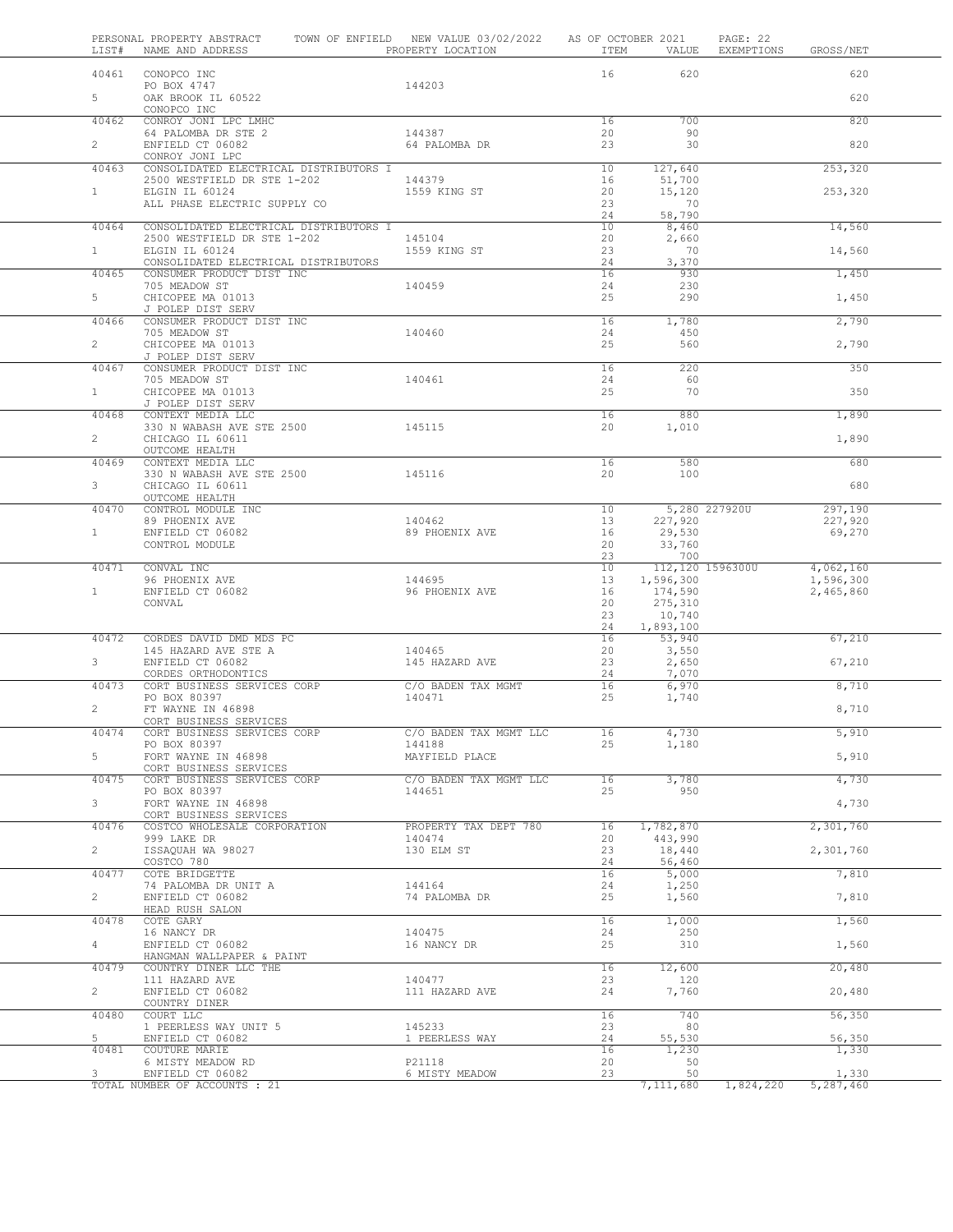| LIST#          | PERSONAL PROPERTY ABSTRACT TOWN OF ENFIELD NEW VALUE 03/02/2022 AS OF OCTOBER 2021<br>NAME AND ADDRESS THE REPORT OF PROPERTY LOCATION |                              | ITEM VALUE     |                            | PAGE: 23<br>EXEMPTIONS | GROSS/NET       |
|----------------|----------------------------------------------------------------------------------------------------------------------------------------|------------------------------|----------------|----------------------------|------------------------|-----------------|
| 40482          | COX CONNECTICUT TELECOM LLC $C/O COX$ ENTERPRISES INC                                                                                  |                              | 20             | 32,030                     |                        | 182,590         |
| 1              | 6205 PEACHTREE DUNWOODY RD<br>ATLANTA GA 30328<br>COX CONNECTICUT TELECOM LLC                                                          | 140483                       | 21<br>24<br>25 | 59,640<br>54,400<br>36,520 |                        | 182,590         |
| 40483          | COX CONNECTICUT TELECOM LLC                                                                                                            |                              | 20             | 12,460                     |                        | 71,010          |
| $\overline{2}$ | 6205 PEACHTREE DUNWOODY RD                                                                                                             | 144244                       | 21<br>24       | 23,190                     |                        |                 |
|                | ATLANTA GA 30328<br>COX CONNECTICUT TELECOM LLC                                                                                        |                              | 25             | 21,160<br>14,200           |                        | 71,010          |
| 40484          | COX CONNECTICUT TELECOM LLC                                                                                                            |                              | 20             | 22,240                     |                        | 126,800         |
| 3 <sup>7</sup> | 6205 PEACHTREE DUNWOODY RD<br>ATLANTA GA 30328                                                                                         | 144245                       | 21<br>24       | 41,420<br>37,780           |                        | 126,800         |
| 40485          | COX CONNECTICUT TELECOM LLC<br>COX CONNECTICUT TELECOM LLC                                                                             |                              | 25<br>20       | 25,360<br>15,130           |                        | 86,240          |
| $4 -$          | 6205 PEACHTREE DUNWOODY RD<br>ATLANTA GA 30328                                                                                         | 144246                       | 21<br>24       | 28,170<br>25,690           |                        | 86,240          |
| 40486          | COX CONNECTICUT TELECOM LLC<br>COX CONNECTICUT TELECOM LLC                                                                             |                              | 25<br>20       | 17,250<br>7,120            |                        | 40,580          |
|                | 6205 PEACHTREE DUNWOODY RD                                                                                                             | 144247                       | 21             | 13,250                     |                        |                 |
| $5 -$          | ATLANTA GA 30328<br>COX CONNECTICUT TELECOM LLC                                                                                        |                              | 24<br>25       | 12,090<br>8,120            |                        | 40,580          |
| 40487          | COX MEDIA LLC                                                                                                                          | C/O PAMELA MEEKINS<br>140485 | 20<br>25       | 470<br>120                 |                        | 590             |
| 1              | 6205A PEACHTREE DUNWOODY RD 12F<br>ATLANTA GA 30328                                                                                    | 5 NIBLICK RD                 |                |                            |                        | 590             |
| 40488          | COX MEDIA LLC<br>COX STRATEGIC SERVICES LLC                                                                                            |                              | 16             | 67,370                     |                        | 154,510         |
|                | 6205-B PEACHTREE DUNWOODY RD                                                                                                           | 144291                       | 20             | 9,470                      |                        |                 |
| 1              | ATLANTA GA 30328<br>COX BUSINESS                                                                                                       | 54 HAZARD AVE                | 23<br>24       | 1,000<br>45,770            |                        | 154,510         |
|                |                                                                                                                                        |                              | 25             | 30,900                     |                        |                 |
| 40489          | CPD NY ENFIELD CORP                                                                                                                    |                              | 16             | 56,490                     |                        | 56,490          |
| 1              | 536 MAIN ST<br>NEW PLATZ NY 12561                                                                                                      | 145156<br>126 SOUTH RD       |                |                            |                        | 56,490          |
| 40490          | CPD NY ENFIELD CORP<br>CRAFTS ALEXANDER                                                                                                |                              | 16             | 1,890                      |                        | 5,680           |
|                | 1696 KING ST                                                                                                                           | 144744                       | 20             | 1,680                      |                        |                 |
| 1              | ENFIELD CT 06082                                                                                                                       | 1696 KING ST                 | 23             | 60                         |                        | 5,680           |
|                | ALL STAR PAINTING                                                                                                                      |                              | 24<br>25       | 910<br>1,140               |                        |                 |
| 40491          | CRAFTS ALEXANDER + MASSETTI NICHOLAS                                                                                                   |                              | 16             | 500                        |                        | 2,350           |
|                | 1696 KING ST                                                                                                                           | 145091                       | 20             | 1,000                      |                        |                 |
| $1 -$          | ENFIELD CT 06082<br>NORTHERN CRAFTS                                                                                                    | 1696 KING ST                 | 24<br>25       | 380<br>470                 |                        | 2,350           |
| 40492          | CREATIVE IMAGE PRODUCTS LLC                                                                                                            |                              | 16             | 3,290                      |                        | 3,460           |
| 3              | 54 HAZARD AVE 101                                                                                                                      | 140491                       | 20<br>23       | 140<br>30                  |                        |                 |
| 40493          | ENFIELD CT 06082<br>CREATIVE KIDS LEARNING CENTER LLC                                                                                  | 2 MILL ST                    | 16             | 6,160                      |                        | 3,460<br>15,290 |
|                | 284 N MAPLE ST                                                                                                                         | P21026                       | 23             | 700                        |                        |                 |
| 5<br>40494     | ENFIELD CT 06082<br>CRESSOTTI ROBERT A                                                                                                 | 284 N MAPLE ST               | 24<br>16       | 8,430<br>5,890             |                        | 15,290<br>5,970 |
|                | PO BOX 3464                                                                                                                            | 140493                       | 23             | 80                         |                        |                 |
| $\mathbf{1}$   | ENFIELD CT 06083<br>CRESSOTTI BASEBALL SCHOOL                                                                                          | 1320 ENFIELD ST              |                |                            |                        | 5,970           |
| 40495          | CRISCITELLI ALBERT                                                                                                                     |                              | 16             | 2,000                      |                        | 3,130           |
| $\overline{2}$ | 115 WINDSOR ST<br>ENFIELD CT 06082                                                                                                     | 140495<br>115 WINDSOR ST     | 24<br>25       | 500<br>630                 |                        | 3,130           |
|                | CRISCITELLIS PROPERTIES RENTAL                                                                                                         |                              |                |                            |                        |                 |
| 40496          | CRISPIM ENTERPRISES                                                                                                                    |                              | 16             | 950                        |                        | 1,820           |
| 4              | 4 ALOHA DR<br>ENFIELD CT 06082                                                                                                         | 145094<br>4 ALOHA DR         | 20<br>23       | 840<br>30                  |                        | 1,820           |
| 40497          | CROMWELL JOY                                                                                                                           |                              | 16             | 11,330                     |                        | 17,700          |
|                | 270 ENFIELD ST                                                                                                                         | 140497                       | 24             | 2,830                      |                        |                 |
| $\overline{4}$ | ENFIELD CT 06082<br>NORTHERN LIGHTS 11                                                                                                 | 270 ENFIELD ST               | 25             | 3,540                      |                        | 17,700          |
| 40498          | CROSSFIT REVELATION LLC                                                                                                                | CHRIS CERRATO                | 16             | 22,490                     |                        | 28,630          |
| $\overline{2}$ | 7 MOODY RD UNIT C<br>ENFIELD CT 06082                                                                                                  | 142388<br>7 MOODY RD         | 20<br>23       | 5,040                      |                        |                 |
|                | ROMEO ATHLETICS                                                                                                                        |                              |                | 1,100                      |                        | 28,630          |
| 40499          | CROWN CASTLE FIBER LLC                                                                                                                 |                              | 21             | 33,390                     |                        | 740,040         |
| $\mathbf{1}$   | 2000 CORPORATE DR<br>CANONSBURG PA 15317                                                                                               | 140749                       | 22             | 706,650                    |                        | 740,040         |
|                | CROWN CASTLE FIBER LLC                                                                                                                 |                              |                |                            |                        |                 |
| 40500          | CROWN EQUIPMENT CORP<br>44 S WASHINGTON ST                                                                                             | TAX DEPT - LEASING<br>140500 | 16             | 21,930                     |                        | 21,930          |
| $\mathbf{1}$   | NEW BREMEN OH 45869                                                                                                                    | 40 HAZARD AVE                |                |                            |                        | 21,930          |
| 40501          | CROWN CREDIT CO<br>CROWN EQUIPMENT CORP                                                                                                |                              | 16             | 9,100                      |                        | 9,100           |
|                | 44 SOUTH WASHINGTON ST                                                                                                                 | 144625                       |                |                            |                        |                 |
| $\overline{2}$ | NEW BREMEN OH 45869<br>CROWN/MOVE MORE                                                                                                 | 136 ELM ST                   |                |                            |                        | 9,100           |
| 40502          | CROWN EQUIPMENT CORP                                                                                                                   |                              | 16             | 83,280                     |                        | 83,280          |
| 5              | 44 SOUTH WASHINGTON ST<br>NEW BREMEN OH 45869                                                                                          | 144626<br>100 PRINT SHOP RD  |                |                            |                        | 83,280          |
|                | CROWN/MOVE/MORE                                                                                                                        |                              |                |                            |                        |                 |
| 40503          | CROWN EQUIPMENT CORP                                                                                                                   |                              | 16             | 6,250                      |                        | 6,250           |
| 5              | 44 S WASHINGTON ST<br>NEW BREMEN OH 45869                                                                                              | 144877<br>25 BACON RD        |                |                            |                        | 6,250           |
|                | CROWN CREDIT CO                                                                                                                        |                              |                |                            |                        |                 |
|                | TOTAL NUMBER OF ACCOUNTS : 22                                                                                                          |                              |                | 1,663,440                  |                        | 1,663,440       |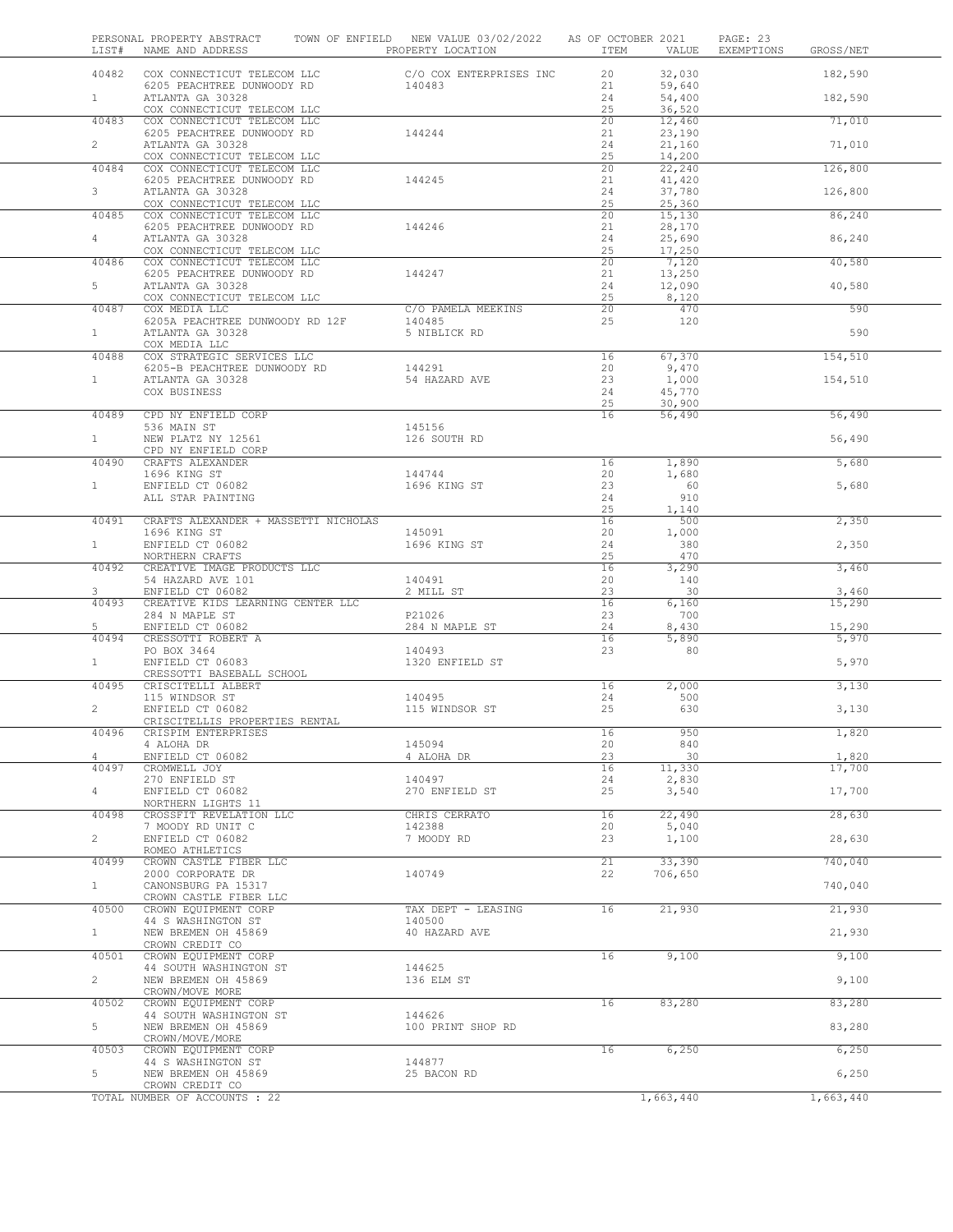| LIST#          | PERSONAL PROPERTY ABSTRACT<br>NAME AND ADDRESS           | TOWN OF ENFIELD NEW VALUE 03/02/2022 AS OF OCTOBER 2021<br>PROPERTY LOCATION | ITEM            | VALUE                    | PAGE: 24<br>EXEMPTIONS | GROSS/NET |  |
|----------------|----------------------------------------------------------|------------------------------------------------------------------------------|-----------------|--------------------------|------------------------|-----------|--|
|                | 40504 CRYSTALS FUN SPOT LLC                              |                                                                              | 16              | 8,800                    |                        | 9,740     |  |
| $\overline{2}$ | 8 BELLE AVE<br>ENFIELD CT 06082<br>CRYSTALS FUN SPOT LLC | 144562<br>90 ELM ST                                                          | 20<br>23<br>24  | 110<br>10<br>820         |                        | 9,740     |  |
| 40505          | CSC LEASING CO                                           |                                                                              | 16              | 7,160                    |                        | 7,160     |  |
| $\overline{2}$ | 6802 PARAGON PLACE STE 350<br>RICHMOND VA 23230-1650     | P21260<br>701 ENFIELD ST                                                     |                 |                          |                        | 7,160     |  |
| 40506          | CSC LEASING<br>CSC SERVICE WORKS INC                     | C/O RYAN TAX                                                                 | 16              | 3,710                    |                        | 4,640     |  |
| $4 -$          | PO BOX 460049<br>HOUSTON TX 77056                        | 141200                                                                       | 25              | 930                      |                        | 4,640     |  |
|                | CSC SERVICE WORKS INC                                    |                                                                              |                 |                          |                        |           |  |
| 40507          | CSC SERVICE WORKS INC<br>PO BOX 460049                   | C/O RYAN TAX<br>141201                                                       | 16<br>25        | 5,610<br>1,400           |                        | 7,010     |  |
| $\mathbf{1}$   | HOUSTON TX 77056<br>CSC SERVICE WORKS INC                |                                                                              |                 |                          |                        | 7,010     |  |
| 40508          | CSC SERVICE WORKS INC<br>PO BOX 460049                   | C/O RYAN TAX<br>141202                                                       | 16<br>25        | 1,380<br>350             |                        | 1,730     |  |
| $3^{\circ}$    | HOUSTON TX 77056                                         |                                                                              |                 |                          |                        | 1,730     |  |
| 40509          | CSC SERVICE WORKS INC<br>CSC SERVICE WORKS INC           | C/O RYAN TAX                                                                 | 16              | 26,740                   |                        | 33,430    |  |
| $\overline{2}$ | PO BOX 460049<br>HOUSTON TX 77056                        | 141203                                                                       | 25              | 6,690                    |                        | 33,430    |  |
|                | CSC SERVICE WORKS INC                                    |                                                                              |                 |                          |                        |           |  |
| 40510          | CSI LEASING INC<br>9990 OLD OLIVE ST RD STE 101          | ATTN: PROPERTY TAX DEPT<br>140508                                            | 20              | 3,900                    |                        | 3,900     |  |
| $2^{\circ}$    | ST LOUIS MO 63141-5904<br>CSI LEASING INC                |                                                                              |                 |                          |                        | 3,900     |  |
| 40511          | CSI LEASING INC                                          |                                                                              | 20              | 740                      |                        | 740       |  |
| 3 <sup>7</sup> | 9990 OLD OLIVE ST RD #101<br>ST LOUIS MO 63141-5904      | 145282                                                                       |                 |                          |                        | 740       |  |
| 40512          | CSI LEASING INC<br>CSI LEASING INC                       |                                                                              | 20              | 690                      |                        | 690       |  |
| 4              | 9990 OLD OLIVE ST RD #101 145283<br>ST LOUIS MO 63141    |                                                                              |                 |                          |                        | 690       |  |
|                | CSI LEASING INC                                          |                                                                              |                 |                          |                        |           |  |
| 40513          | CSI LEASING INC<br>9990 OLD OLIVE ST #1010               | 145284                                                                       | $\overline{20}$ | 600                      |                        | 600       |  |
| 1              | ST LOUIS MO 63141<br>CSI LEASING INC                     |                                                                              |                 |                          |                        | 600       |  |
| 40514          | CT HOMETOWN REALTY LLC<br>699 B ENFIELD ST               | 144571                                                                       | 16<br>20        | 6,760<br>1,310           |                        | 8,770     |  |
| $\overline{2}$ | ENFIELD CT 06082                                         | 699B ENFIELD ST                                                              | 23              | 70                       |                        | 8,770     |  |
| 40515          | CT HOMETOWN REALTY<br>CT POWER TOOLS                     |                                                                              | 24<br>16        | 630<br>3,920             |                        | 5,180     |  |
| 3 <sup>7</sup> | 336 HAZARD AVE<br>ENFIELD CT 06082                       | 144786<br>336 HAZARD AVE                                                     | 20<br>23        | 180<br>40                |                        | 5,180     |  |
| 40516          | CT SOLAR LEASE 2 LLC                                     |                                                                              | 25<br>16        | 1,040<br>162,720 162720J |                        | 162,720   |  |
| $\mathbf{1}$   | 76 CHARTER OAK AVE STE 1-103<br>HARTFORD CT 06106        | P21166                                                                       |                 |                          |                        | 162,720   |  |
| 40517          | CTM GROUP INC                                            | 140514                                                                       | 16              | 3,010                    |                        | 3,010     |  |
| $\overline{2}$ | 5 INDUSTRIAL WAY SUITE 1A<br>SALEM NH 03079-4866         | 90 ELM ST                                                                    |                 |                          |                        | 3,010     |  |
| 40518          | S MOUNTAIN KIDDIE RIDES<br>CUBESMART LP                  | PROPERTY TAX ADVISORS LLC                                                    | 16              | 8,200                    |                        | 12,020    |  |
|                | POBOX 320099                                             | 142191                                                                       | 20              | 1,530                    |                        |           |  |
| $\overline{2}$ | ALEXANDRIA VA 22320<br>CUBESMART #519                    | 260 GEORGE WASHINGTON RD                                                     | 23<br>24        | -40<br>2,250             |                        | 12,020    |  |
| 40519          | CULP DUSTIN + KAYLAH<br>22 CELTIC COURT                  | 143591                                                                       | 16<br>20        | 940<br>3,360             |                        | 4,330     |  |
| 1              | ENFIELD CT 06082<br>CUTTING EDGE GRAPHICS                | 22 CELTIC COURT                                                              | 23              | 30                       |                        | 4,330     |  |
| 40520          | CURRY GEORGE DR                                          |                                                                              | 16              | 41,530                   |                        | 45,500    |  |
| 3 <sup>7</sup> | 258 HAZARD AVE<br>ENFIELD CT 06082                       | 144611<br>258 HAZARD AVE                                                     | 20<br>23        | 2,030<br>290             |                        | 45,500    |  |
| 40521          | CUSANELLI ROOFING & HOME                                 | IMPROVEMENT CO                                                               | 24<br>16        | 1,650<br>2,950           |                        | 3,000     |  |
| $\overline{2}$ | 12 MARSHAL DR<br>ENFIELD CT 06082                        | 140522<br>12 MARSHAL DR                                                      | 23              | 50                       |                        | 3,000     |  |
|                | CUSANELLI ROOFING + HOME IMPRV                           |                                                                              |                 |                          |                        | 790       |  |
| 40522          | CUST JERRY<br>20 STARDUST DR                             | 144654                                                                       | 16<br>24        | 500<br>130               |                        |           |  |
| $\mathbf{1}$   | ENFIELD CT 06082<br>CUST EXPRESS                         | 20 STARDUST DR                                                               | 25              | 160                      |                        | 790       |  |
| 40523          | CUSTOM SPRAY LLC<br>28 PINE HILL RD                      | HENRY A WANCZYK<br>140524                                                    | 16<br>19        | 1,940<br>3,360           |                        | 6,030     |  |
| $\overline{2}$ | ENFIELD CT 06082                                         | 9 28 PINE HILL RD                                                            | 20              | 440                      |                        | 6,030     |  |
| 40524          | CUTTER CHRISTOPHER J & HEIDI                             |                                                                              | 23<br>16        | 290<br>20                |                        | 500       |  |
| $\overline{4}$ | 22 OXFORD DR<br>ENFIELD CT 06082                         | 140525<br>22 OXFORD DR                                                       | 20<br>23        | 210                      |                        | 500       |  |
| 40525          | MATCO TOOLS<br>CUTTER DAVID                              |                                                                              | 24<br>16        | 270<br>1,000             |                        | 1,560     |  |
|                | 18 DUPREY DR                                             | 144516                                                                       | 24              | 250                      |                        |           |  |
| 1              | ENFIELD CT 06082<br>CUTTER POOL + LANDSCAPE              | 10 DUPREY DR                                                                 | 25              | 310                      |                        | 1,560     |  |
|                | TOTAL NUMBER OF ACCOUNTS : 22                            |                                                                              |                 | 323,050                  | 162,720                | 160,330   |  |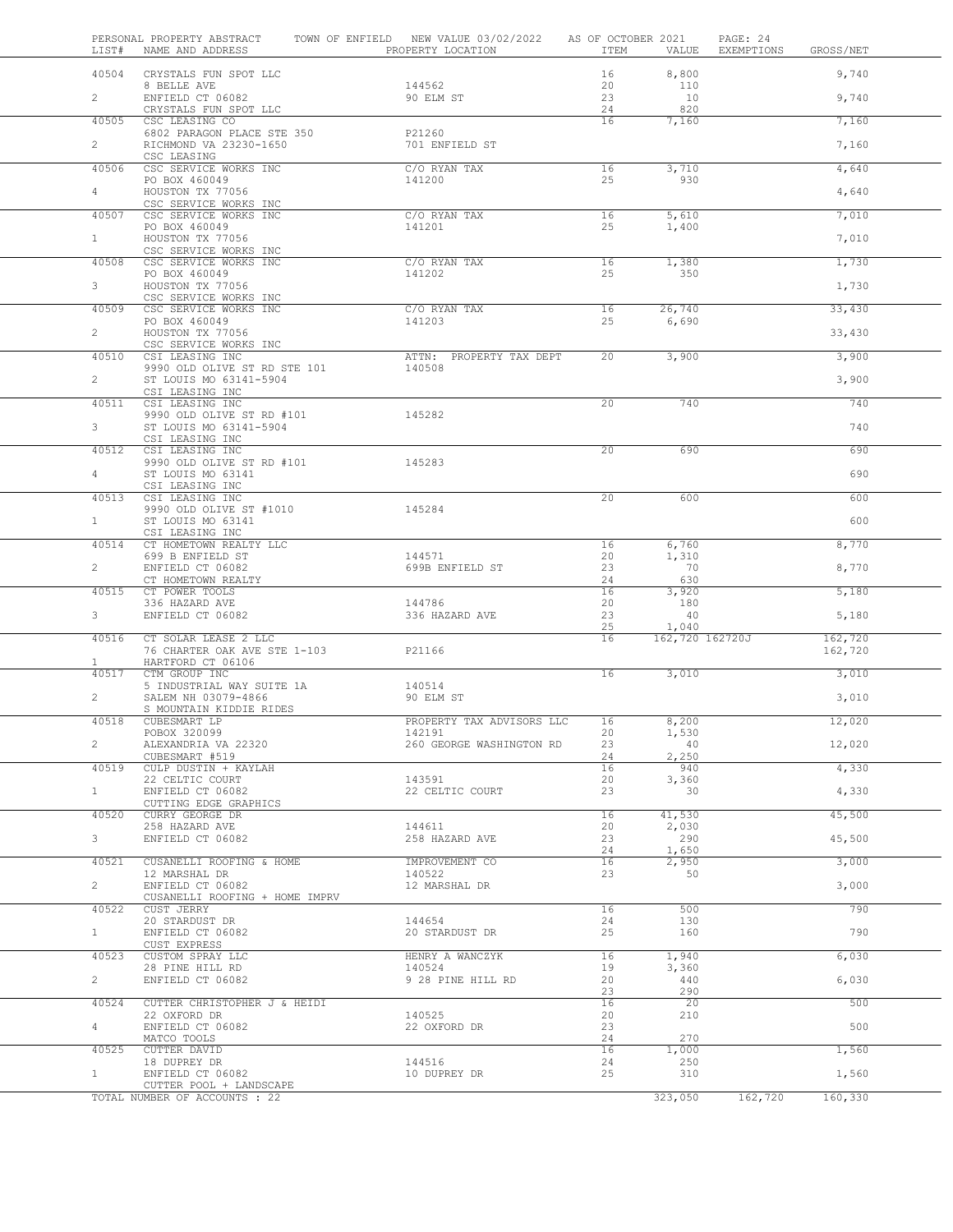| LIST#          | PERSONAL PROPERTY ABSTRACT<br>NAME AND ADDRESS                           | TOWN OF ENFIELD NEW VALUE 03/02/2022<br>PROPERTY LOCATION | AS OF OCTOBER 2021<br>ITEM | VALUE           | PAGE: 25<br>EXEMPTIONS | GROSS/NET     |
|----------------|--------------------------------------------------------------------------|-----------------------------------------------------------|----------------------------|-----------------|------------------------|---------------|
|                | 40526 CUTTING EDGE BROADCASTING                                          |                                                           | 16                         | 750             |                        | 940           |
|                | 1 PEERLESS WAY UNIT 14                                                   | 145237                                                    | 25                         | 190             |                        |               |
| 5<br>40527     | ENFIELD CT 06082<br>CUTTING EDGE INSTALLATIONS INC                       | 1 PEERLESS WAY UNIT 14                                    | 10                         | 21,100          |                        | 940<br>53,660 |
|                | 4 ANNGINA DR                                                             | 140526                                                    | 16                         | 16,980          |                        |               |
| 5              | ENFIELD CT 06082                                                         | 4 ANNGINA DR                                              | 19                         | 2,730           |                        | 53,660        |
|                |                                                                          |                                                           | 20<br>23                   | 2,010<br>110    |                        |               |
|                |                                                                          |                                                           | 25                         | 10,730          |                        |               |
| 40528          | CUTTING EDGE LAWN & YARD CARE L                                          |                                                           | 16                         | 11,450          |                        | 11,710        |
| 4              | 32 FOXCROFT RD<br>ENFIELD CT 06082                                       | 140527<br>32 FOXCROFT RD                                  | 20<br>23                   | 250<br>10       |                        | 11,710        |
| 40529          | CWPM LLC                                                                 |                                                           | 24                         | 1,360           |                        | 1,360         |
|                | PO BOX 415                                                               | 140529                                                    |                            |                 |                        |               |
| $\overline{2}$ | PLAINVILLE CT 06062                                                      |                                                           |                            |                 |                        | 1,360         |
| 40530          | CWPM LLC<br>CWPM LLC                                                     |                                                           | 24                         | 1,360           |                        | 1,360         |
|                | PO BOX 415                                                               | 140530                                                    |                            |                 |                        |               |
| 1              | PLAINVILLE CT 06062                                                      |                                                           |                            |                 |                        | 1,360         |
| 40531          | CWPM LLC<br>CZARNECKI MICHAEL                                            |                                                           | 16                         | 150             |                        | 1,840         |
|                | 8 KING CT                                                                | 144610                                                    | 20                         | 340             |                        |               |
| 1              | ENFIELD CT 06082                                                         | 8 KING CT                                                 | 23                         | 70              |                        | 1,840         |
| 40532          | CZARNECKI PHOTO<br>DAIGLE ROGER                                          |                                                           | 24<br>16                   | 1,280<br>19,910 |                        | 31,110        |
|                | 6 RAFFIA RD                                                              | 140536                                                    | 24                         | 4,980           |                        |               |
| 1              | ENFIELD CT 06082                                                         | 6 RAFFIA RD                                               | 25                         | 6,220           |                        | 31,110        |
| 40533          | ENFIELD LIGHTING & MAINTENANCE<br>DAIGLES DIVERSIFIED WELDING SERVICE LL |                                                           | 16                         | 15,000          |                        | 20,130        |
|                | 8 DUSTHOUSE RD                                                           | 145191                                                    | 20                         | 1,000           |                        |               |
| 3              | ENFIELD CT 06082                                                         | 8 DUSTHOUSE RD                                            | 23                         | 100             |                        | 20,130        |
| 40534          | DAIGLES DIVERSIFIED WELDING SERVICE<br>DALENE FLOORING                   |                                                           | 25<br>16                   | 4,030<br>41,410 |                        | 43,870        |
|                | 541 HAZARD AVE                                                           | 144906                                                    | 20                         | 2,340           |                        |               |
| 3              | ENFIELD CT 06082                                                         | 541 HAZARD AVE                                            | 23                         | 120             |                        | 43,870        |
| 40535          | DALK INC<br>841 ENFIELD ST SUITE C                                       | 144963                                                    | 16<br>20                   | 97,040<br>2,100 |                        | 258,710       |
| $\overline{2}$ | ENFIELD CT 06082                                                         | 841 ENFIELD ST                                            | 23                         | 130             |                        | 258,710       |
|                | THE SHOT SHOP                                                            |                                                           | 24                         | 159,440         |                        |               |
| 40536          | DALLAIRE CONSTRUCTION LLC<br>9 ST THOMAS ST                              | 142714                                                    | 16<br>24                   | 2,560<br>640    |                        | 4,000         |
| $\overline{2}$ | ENFIELD CT 06082                                                         | 9 ST THOMAS ST                                            | 25                         | 800             |                        | 4,000         |
|                | HOME IMPROVEMENT CONTRACTOR                                              |                                                           |                            |                 |                        |               |
| 40537          | DALSCO INC<br>90 ELM ST ENFIELD SQ                                       | 140543                                                    | 16<br>20                   | 11,680<br>280   |                        | 128,510       |
| $\overline{2}$ | ENFIELD CT 06082                                                         | 90 ELM ST                                                 | 23                         | 40              |                        | 128,510       |
|                | FIGAROS RESTAURANT                                                       |                                                           | 24                         | 116,510         |                        |               |
| 40538          | DAMON E STEVEN<br>64 PALOMBA DRIVE                                       | 140544                                                    | 16<br>20                   | 3,710<br>490    |                        | 4,280         |
| $\overline{2}$ | ENFIELD CT 06082                                                         | 64 PALOMBA DR                                             | 23                         | 80              |                        | 4,280         |
| 40539          | DANCE AMORE PERFORMING ARTS STUDIO INC DEB SHLIGERSKY                    |                                                           | 16                         | 11,610          |                        | 14,030        |
| 3              | 155 HAZARD AVE<br>ENFIELD CT 06082                                       | 142692<br>155 155 HAZARD AVE                              | 20<br>24                   | 1,600<br>820    |                        | 14,030        |
| 40540          | DANCE KRAZE DANCE STUDIO LLC                                             |                                                           | 16                         | 9,470           |                        | 14,800        |
|                | 585 HAZARD AVE STE 11                                                    | 144902                                                    | 24                         | 2,370           |                        |               |
| 3<br>40541     | ENFIELD CT 06082<br>DATA SALES CO                                        | 585 HAZARD AVE                                            | 25<br>16                   | 2,960<br>390    |                        | 14,800<br>390 |
|                | 3450 W BURNSVILLE PKWY                                                   | 140548                                                    |                            |                 |                        |               |
| $\mathbf{1}$   | BURNSVILLE MN 55337                                                      | VARIOUS                                                   |                            |                 |                        | 390           |
| 40542          | DATA SALES CO<br>DATA SALES CO INC                                       |                                                           | 16                         | 3,140           |                        | 3,140         |
|                | 3450 W BURNSVILLE PKWY                                                   | 145096                                                    |                            |                 |                        |               |
| $\overline{c}$ | BURNSVILLE MN 55337                                                      | VARIOUS                                                   |                            |                 |                        | 3,140         |
| 40543          | DATA SALES CO INC<br>DATA SALES CO INC                                   |                                                           | 16                         | 790             |                        | 2,510         |
|                | 3450 W BURNSVILLE PKWY                                                   | 145098                                                    | 20                         | 1,720           |                        |               |
| 3              | BURNSVILLE MN 55337                                                      | VARIOUS                                                   |                            |                 |                        | 2,510         |
| 40544          | DATA SALES CO INC<br>DATABIND CORP                                       |                                                           | 16                         | 69,030          |                        | 112,240       |
|                | 89 MOODY RD                                                              | 143802                                                    | 23                         | 800             |                        |               |
| 5              | ENFIELD CT 06082                                                         | 89 MOODY RD                                               | 24                         | 19,960          |                        | 112,240       |
| 40545          | DATABIND CORP<br>DAVES AUTO BODY LLC                                     |                                                           | 25<br>16                   | 22,450<br>30    |                        | 3,890         |
|                | 240 SHAKER RD                                                            | 144584                                                    | 19                         | 2,420           |                        |               |
| 5              | ENFIELD CT 06082                                                         | 240 SHAKER RD                                             | 20                         |                 |                        | 3,890         |
|                | DAVES AUTO BODY                                                          |                                                           | 23<br>24                   | 40<br>620       |                        |               |
|                |                                                                          |                                                           | 25                         | 780             |                        |               |
| 40546          | DAVINCI TECHNOLOGIES CORP                                                |                                                           | 20                         | 1,390           |                        | 1,740         |
| 1              | ONE CORPORATE RD<br>ENFIELD CT 06082                                     | 140551<br>1699 KING ST                                    | 25                         | 350             |                        | 1,740         |
|                | WAHOO GRAPHICS                                                           |                                                           |                            |                 |                        |               |
| 40547          | DAYSTAR ENTERPRISES LLC                                                  |                                                           | 16                         | 500             |                        | 2,350         |
| 5              | 55 COTTAGE RD<br>ENFIELD CT 06082                                        | 145021<br>55 COTTAGE RD                                   | 20<br>24                   | 1,000<br>380    |                        | 2,350         |
|                | DAYSTAR ENTERPRISES                                                      |                                                           | 25                         | 470             |                        |               |
|                | TOTAL NUMBER OF ACCOUNTS : 22                                            |                                                           |                            | 716,570         |                        | 716,570       |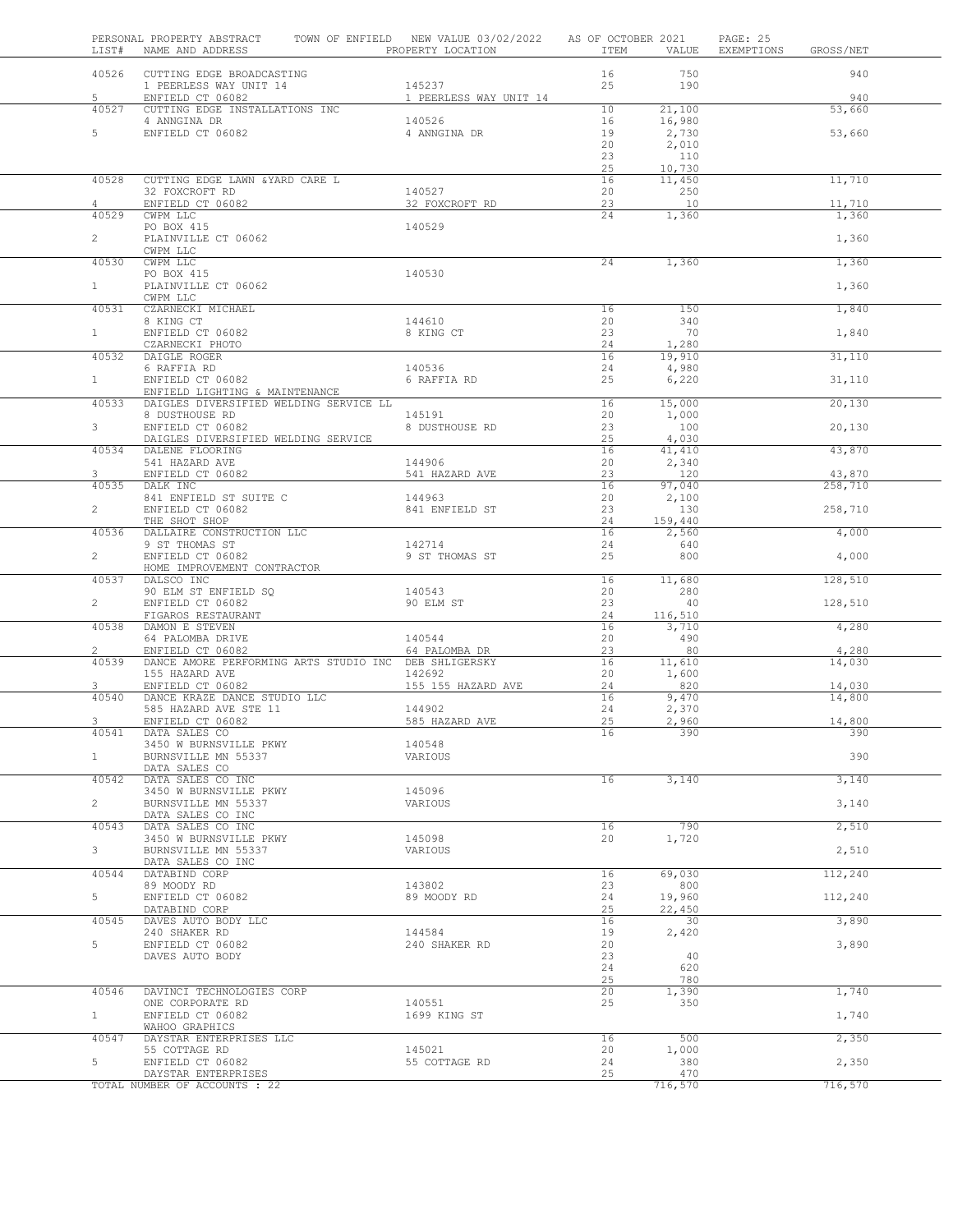| LIST#                          | PERSONAL PROPERTY ABSTRACT TOWN OF ENFIELD NEW VALUE 03/02/2022 AS OF OCTOBER 2021<br>NAME AND ADDRESS GROSS/NET CONSERTY LOCATION THEM THEM VALUE EXEMPTIONS GROSS/NET   |                             |                       |                        | PAGE: 26                      |
|--------------------------------|---------------------------------------------------------------------------------------------------------------------------------------------------------------------------|-----------------------------|-----------------------|------------------------|-------------------------------|
|                                | 40548 DDB ENFIELD INC                                                                                                                                                     |                             |                       | 16 10,500              | 10,690                        |
| $1 \quad \blacksquare$         | $\frac{140554}{140554}$<br>ENFIELD CT 06082<br><u>UPS STORE</u><br><u>NE TROTES</u>                                                                                       |                             | 23                    | 190                    | 10,690                        |
| 40549                          | DE LAGE LANDEN FINANCIAL SERVICES INC<br>1111 OLD EAGLE SCHOOL RD 144302                                                                                                  |                             | $\overline{16}$       | 17,470 10110K          | 17,470                        |
| $1 \quad \blacksquare$         | WAYNE PA 19087                                                                                                                                                            |                             |                       |                        | 10,110<br>7,360               |
| 40550                          | DE LAGE LANDEN FINANCIAL SVC                                                                                                                                              |                             | 16                    |                        | 314,770 85300K<br>335,290     |
| $2^{\circ}$                    | DE LAGE LANDEN FINANCIAL SERVICES INC<br>1111 OLD EAGLE SCHOOL RD 144303<br>WAYNE PA 19087                                                                                |                             | 20                    | 20,520                 | 85,300<br>249,990             |
|                                | DE LAGE LANDEN FINANCIAL SVC                                                                                                                                              |                             |                       |                        |                               |
| $3^{\circ}$                    | $\begin{tabular}{lllllllllll} \bf 40551 & DE LAGE LANDEN FINANCIAL & \tt SERVICES INC \\ \bf 1111 & OLD EAGE SCHOOL RD & \tt 144304 \\ \end{tabular}$                     |                             | $\overline{16}$<br>20 | 36,360 30680K<br>3,080 | 39,440<br>30,680              |
|                                | WAYNE PA 19087<br>DE LAGE LANDEN FINANCIAL SVC                                                                                                                            |                             | 20                    |                        | 8,760<br>2,090 2090K<br>2,090 |
| $5 -$                          | 40552 DE LAGE LANDEN FINANCIAL SUCH SERVICES INC<br>1111 OLD EAGLE SCHOOL RD 144306<br>5 MANNE DA 10007<br>WAYNE PA 19087                                                 |                             |                       |                        | 2,090                         |
|                                | DE LAGE LANDEN FINANCIAL SVC                                                                                                                                              |                             | 16                    |                        |                               |
|                                | 40553 DE LAGE LANDEN FINANCIAL SERVICES INC                                                                                                                               |                             |                       | 2,860                  | 2,860                         |
| $4 -$                          | DE LAGE LANDEN FINANCIAL SERVICES INC<br>111 OLD EAGLE SCHOOL RD 145144<br>WAYNE PA 19087-1453 111 OLD EAGLE SCHOOL RD<br>DE LAGE LANDEN FINANCIAL SERVICES INC           |                             |                       |                        | 2,860                         |
|                                | 40554 DEAME ELLEN                                                                                                                                                         |                             | 16                    | 210                    | 500                           |
| $5 -$                          | $\begin{array}{lllllllll} 802 & \texttt{GARDNERS} & \texttt{MAY} & & & & 145095 \\ \texttt{ENFIED CT} & 06082 & & & & 802 & \texttt{GARDNERS} & \texttt{MAX} \end{array}$ |                             | 20<br>24              | 90<br>200              | 500                           |
|                                | DEAME WORKS<br>40555 DEANE MONA<br>DEANE MONA<br>26 COOPER ST<br>ENFIELD CT 06082                                                                                         |                             | 16<br>20              | 470<br>840             | 1,640                         |
| $3^{\circ}$                    | HORIZON ESCAPES                                                                                                                                                           | 145089<br>26 COOPER ST      | 25                    | 330                    | 1,640                         |
|                                | 40556 DEARBORNE NANCY T                                                                                                                                                   |                             | 16                    | 500                    | 1,000                         |
| $1 \quad \blacksquare$         |                                                                                                                                                                           |                             | 20<br>24              | 140<br>160             | 1,000                         |
|                                | NANCY D COSMETICS<br>40557 DEBBIES DAY CARE<br>18 SAM ST                                                                                                                  | P21019                      | 25<br>16<br>20        | 200<br>1,040<br>270    | 1,940                         |
| $1 \quad \blacksquare$         | ENFIELD CT 06082                                                                                                                                                          | 18 SAM ST                   | 23<br>24              | 10<br>620              | 1,940                         |
|                                | 40558 DEBOTTIS DEBORAH                                                                                                                                                    |                             | 16                    | 420                    | 1,830                         |
| 1                              | 46 KING COURT<br>ENFIELD CT 06082                                                                                                                                         | P21022<br>46 KING COURT     | 20<br>23              | 670<br>50              | 1,830                         |
|                                | KIDS GALORE<br>40559 DEERE CREDIT INC                                                                                                                                     |                             | 24<br>10              | 690<br>157,920         | 157,920                       |
| $3^{\circ}$                    | PO BOX 14505<br>PO BOX 14505<br>DES MOTULES<br>DES MOINES IA 50306                                                                                                        | 145134<br>84 BROAD BROOK RD |                       |                        | 157,920                       |
| 40560                          | DEERE CREDIT INC<br>DEEZEE ICE CO                                                                                                                                         |                             | 16                    | 300                    | 300                           |
| $2 \quad$                      | 93 INDUSTRIAL DR<br>SOUTHINGTON CT 06489                                                                                                                                  | 140562                      |                       |                        | 300                           |
|                                | DEEZEE ICE CO<br>40561 DEGRAY ERIC                                                                                                                                        |                             | $\overline{9}$        | 14,550                 | 14,550                        |
| $3^{\circ}$                    | 2 NORTH ST<br>ENFIELD CT 06082                                                                                                                                            | P21202<br>2 NORTH ST        |                       |                        | 14,550                        |
|                                | 40562 DEJESUS LISA                                                                                                                                                        |                             | 16                    | 10,000                 | 12,500                        |
| 3                              | 16 HILLCREST ROAD<br>ENFIELD CT 06082                                                                                                                                     | 145166<br>16 HILLCREST ROAD | 25                    | 2,500                  | 12,500                        |
| 40563                          | INFINITE SMILES PHOTO BOOTH<br>DELANO MORTGAGE SERVICES LLC                                                                                                               |                             | 16                    | 3,570                  | 10,010                        |
|                                | 480 ENFIELD ST                                                                                                                                                            | 140567                      | 20                    | 6,300                  |                               |
| 4                              | ENFIELD CT 06082<br>DELANO MORTGAGE                                                                                                                                       | 480 ENFIELD ST              | 23                    | 140                    | 10,010                        |
| 40564                          | DELCONTE MICHAEL                                                                                                                                                          | MICHAEL DELCONTE            | 16                    | 420                    | 500                           |
| $4 -$                          | 28 TABOR RD<br>ENFIELD CT 06082<br>L + S BUILDERS                                                                                                                         | 140568<br>28 TABOR RD       | 23<br>24              | 30<br>50               | 500                           |
| 40565                          | DELISA MICHAEL J JR<br>15 FAIRFIELD RD                                                                                                                                    | 144992                      | $\overline{9}$        | 500                    | 500                           |
| $\mathbf{1}$                   | ENFIELD CT 06082                                                                                                                                                          | 15 FAIRFIELD RD             |                       |                        | 500                           |
| 40566                          | DELL EQUIPMENT FUNDING LP<br>ONE DELL WAY RR1-35                                                                                                                          | 142742                      | 20 <sup>°</sup>       | 12,010                 | 12,010                        |
| $\mathbf{2}^{\prime}$<br>40567 | ROUND ROCK TX 78682<br>DELL EQUIPMENT FUNDING LP<br>DELL EQUIPMENT FUNDING LP                                                                                             |                             | 20                    | 410                    | 12,010<br>410                 |
| 3                              | ONE DELL WAY RR1-35<br>ROUND ROCK TX 78682                                                                                                                                | 143997                      |                       |                        | 410                           |
| 40568                          | DELL EQUIPMENT FUNDING LP<br>DELL EQUIPMENT FUNDING LP                                                                                                                    |                             | 20                    | 400                    | 400                           |
| 5                              | ONE DELL WAY RR1-35<br>ROUND ROCK TX 78682                                                                                                                                | 144460                      |                       |                        | 400                           |
| 40569                          | DELL EQUIPMENT FUNDING LP<br>DELL EQUIPMENT FUNDING LP                                                                                                                    | ATTN: PROPERTY TAX DEPT     | 20                    | 1,990                  | 1,990                         |
| $\mathbf{1}$                   | ONE DELL WAY RR1-35<br>ROUND ROCK TX 78682                                                                                                                                | P21215                      |                       |                        | 1,990                         |
|                                | TOTAL NUMBER OF ACCOUNTS : 22                                                                                                                                             |                             |                       | 625,840                | 128,180<br>497,660            |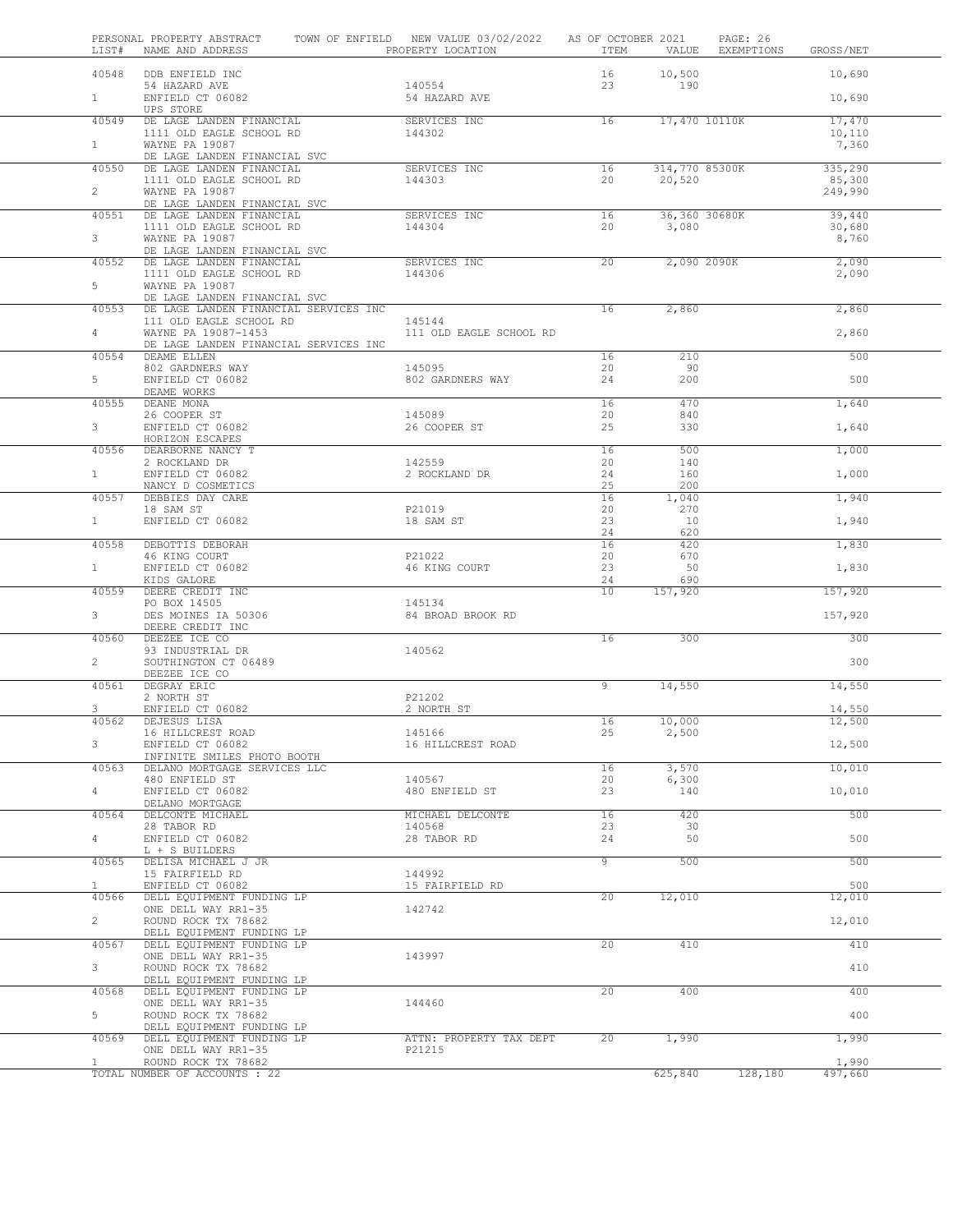| LIST#          | PERSONAL PROPERTY ABSTRACT<br>NAME AND ADDRESS       | TOWN OF ENFIELD NEW VALUE 03/02/2022<br>PROPERTY LOCATION | AS OF OCTOBER 2021<br>ITEM | VALUE               | PAGE: 27<br>EXEMPTIONS | GROSS/NET     |  |
|----------------|------------------------------------------------------|-----------------------------------------------------------|----------------------------|---------------------|------------------------|---------------|--|
| 40570          | DELORGE JAY                                          |                                                           | 16                         | 1,000               |                        | 1,560         |  |
| 1              | 40 BASS DRIVE<br>ENFIELD CT 06082                    | 142885<br>40 BASS DR                                      | 24<br>25                   | 250<br>310          |                        | 1,560         |  |
| 40571          | JLD ENTERPRISES<br>DEMBEK NANCY A                    |                                                           | 16                         | 70                  |                        | 890           |  |
|                | 26 NORTH ST                                          | 144657                                                    | 20                         | 790                 |                        |               |  |
| 3              | ENFIELD CT 06082<br>PLACE YAK                        | 26 NORTH ST                                               | 23                         | 30                  |                        | 890           |  |
| 40572          | DENT MONSTERS LLC                                    |                                                           | 16                         | 1,000               |                        | 1,560         |  |
| $\overline{2}$ | PO BOX 872<br>ENFIELD CT 06083-0872                  | 140578<br>GEORGETOWN DR                                   | 24<br>25                   | 250<br>310          |                        | 1,560         |  |
| 40573          | DESIGN TO FINISH GEN CONT INC                        |                                                           | 16                         | 6,660               |                        | 9,260         |  |
| 5              | 5 ANNGINA DR UNIT B<br>ENFIELD CT 06082              | 144133<br>5 ANNGINA DR                                    | 20<br>23                   | 2,190<br>410        |                        | 9,260         |  |
|                | DESIGN TO FINISH                                     |                                                           |                            |                     |                        |               |  |
| 40574          | DESTINATION REALTY LLC<br>44 HYDE AVE                | EARL D MELENDY<br>145090                                  | 16<br>20                   | 4,690<br>1,260      |                        | 5,980         |  |
| 3              | VERNON CT 06066                                      | 265 265 HAZARD AVE                                        | 23                         | 30                  |                        | 5,980         |  |
| 40575          | REMAX<br><b>DIAMOND KINGS</b>                        |                                                           | 16                         | 2,000               |                        | 3,130         |  |
|                | 3 WEYMOUTH RD                                        | 144815                                                    | 24                         | 500                 |                        |               |  |
| $\mathbf{1}$   | ENFIELD CT 06082                                     | 3 WEYMOUTH RD                                             | 25                         | 630                 |                        | 3,130         |  |
| 40576          | DIANAS DAYCARE LLC<br>18 DOROTHY ST                  | P21071                                                    | 24<br>25                   | 5,000<br>1,250      |                        | 6,250         |  |
| $\overline{2}$ | ENFIELD CT 06082                                     | 18 DOROTHY ST                                             |                            |                     |                        | 6,250         |  |
| 40577          | DIBACCO MICHAEL                                      |                                                           | 16                         | 750                 |                        | 940           |  |
| $\mathbf{1}$   | 11 SOUTH RD<br>ENFIELD CT 06082                      | 145220<br>11 SOUTH RD                                     | 25                         | 190                 |                        | 940           |  |
| 40578          | DIBERARDINO DIANE & STEVEN                           |                                                           | 16                         | 500                 |                        | 790           |  |
|                | 11 NEVINS AVE                                        | 140584                                                    | 24<br>25                   | 130<br>160          |                        | 790           |  |
| $\overline{4}$ | ENFIELD CT 06082<br>DIBERARDINOS - DENTS BY DINO     | 11 NEVINS AV                                              |                            |                     |                        |               |  |
| 40579          | DICKS SPORTING GOODS                                 |                                                           | 16                         | 103,680             |                        | 226,760       |  |
| $\overline{2}$ | 345 COURT ST<br>CORAOPOLIS PA 15108                  | 140585<br>136 ELM ST                                      | 20<br>21                   | 44,000<br>940       |                        | 226,760       |  |
|                |                                                      |                                                           | 23                         | 1,720               |                        |               |  |
| 40580          | DIGITAL CINEMA DIST COALITION LLC                    |                                                           | 24<br>20                   | 76,420<br>790       |                        | 1,580         |  |
|                | 1840 CENTURY PARK EAST STE 550                       | 143950                                                    | 24                         | 790                 |                        |               |  |
| $\overline{2}$ | LOS ANGELES CA 90067                                 | 90 ELM ST                                                 |                            |                     |                        | 1,580         |  |
| 40581          | DINDAS PHYLLIS<br>139 HAZARD AVE                     | 140588                                                    | 16<br>23                   | 350<br>30           |                        | 500           |  |
| 3              | ENFIELD CT 06082                                     | ENFIELD PRO PARK CONDO                                    | 24                         | 120                 |                        | 500           |  |
| 40582          | DIPACE ANTHONY<br>318 HAZARD AVE                     | 140589                                                    | 9<br>16                    | 1,050 500I<br>5,920 |                        | 13,580<br>500 |  |
| 3              | ENFIELD CT 06082                                     | 318 HAZARD AVE                                            | 19                         | 2,440               |                        | 13,080        |  |
|                | HAZARDVILLE MOTORS                                   |                                                           | 20                         | 660                 |                        |               |  |
|                |                                                      |                                                           | 23<br>24                   | 20<br>3,490         |                        |               |  |
| 40583          | DIPIERO DAVID                                        | KELLEY CHARLENE                                           | 16                         | 1,500               |                        | 1,550         |  |
| $\mathbf{2}$   | 18 SHAKER RD<br>ENFIELD CT 06082                     | 140590<br>18 SHAKER RD                                    | 23                         | 50                  |                        | 1,550         |  |
|                | THIS IS THE WAY LEARNING CTR                         |                                                           |                            |                     |                        |               |  |
| 40584          | DISCOUNT VAPE 360                                    |                                                           | 16                         | 4,990               |                        | 9,380         |  |
| $\overline{2}$ | 46 HIGH ST<br>ENFIELD CT 06082                       | 145072<br>46 HIGH ST                                      | 20<br>23                   | 1,000<br>10         |                        | 9,380         |  |
|                |                                                      |                                                           | 24                         | 1,500               |                        |               |  |
|                |                                                      |                                                           | 25<br>9                    | 1,880               |                        |               |  |
| 40585          | DISTINCTIVE HOME IMPROVEMENTS LLC<br>1123 ENFIELD ST | 144342                                                    | 16                         | 500<br>1,000        |                        | 2,350         |  |
| $1 -$          | ENFIELD CT 06082                                     | 1123 ENFIELD ST                                           | 24                         | 380                 |                        | 2,350         |  |
| 40586          | DK HOCKEY                                            |                                                           | 25<br>16                   | 470<br>2,000        |                        | 6,260         |  |
|                | 1 PRIOR RD                                           | 144805                                                    | 20                         | 2,000               |                        |               |  |
| $\mathbf{1}$   | ENFIELD CT 06082                                     | 1 PRIOR RD                                                | 23                         | 10                  |                        | 6,260         |  |
|                |                                                      |                                                           | 24<br>25                   | 1,000<br>1,250      |                        |               |  |
| 40587          | DNP IMAGINGCOMM AMERICA CORP                         |                                                           | 16                         | 3,360               |                        | 4,200         |  |
| $\overline{2}$ | 8A INDUSTRIAL WAY<br>SALEM NH 03079                  | 142995<br>90 ELM ST                                       | 25                         | 840                 |                        | 4,200         |  |
|                | INNOVATIVE FOTO                                      |                                                           |                            |                     |                        |               |  |
| 40588          | DOLGENCORP LLC                                       | C/O CORPORATE TAX CONSULTING 16<br>143904                 | 20                         | 31,650              |                        | 65,540        |  |
| $\overline{4}$ | P O BOX 503410<br>INDIANAPOLIS IN 46256-3410         | 483 ENFIELD ST                                            | 23                         | 4,850<br>180        |                        | 65,540        |  |
|                | DOLLAR GENERAL #15366                                |                                                           | 24                         | 15,750              |                        |               |  |
| 40589          | DOLLAR TREE STORES INC                               | C/O RYAN TAX COMPLIANCE                                   | 25<br>16                   | 13,110<br>96,000    |                        | 143,320       |  |
|                | PO BOX 460049 DEPT 710                               | 140600                                                    | 20                         | 14,030              |                        |               |  |
| $\overline{2}$ | HOUSTON TX 77056                                     | 136 ELM ST                                                | 23<br>24                   | 350                 |                        | 143,320       |  |
| 40590          | DOLLAR TREE STORE #1076<br>DONER CATHERINE P         |                                                           | 16                         | 32,940<br>60        |                        | 930           |  |
|                | 4 VERNON RD                                          | 144931                                                    | 20                         | 830                 |                        |               |  |
| $1 -$          | ENFIELD CT 06082<br>C SWEETS                         | 4 VERNON RD                                               | 23                         | 40                  |                        | 930           |  |
| 40591          | DOOR 2 DOOR REALTY LLC                               |                                                           | 20                         | 110                 |                        | 500           |  |
| $\overline{2}$ | 36 FRANKLIN ST<br>ENFIELD CT 06082                   | 145024<br>36 FRANKLIN ST                                  | 23<br>24                   | 30<br>360           |                        | 500           |  |
|                | DOOR 2 DOOR REALTY                                   |                                                           |                            |                     |                        |               |  |
|                | TOTAL NUMBER OF ACCOUNTS : 22                        |                                                           |                            | 506,810             | 500                    | 506,310       |  |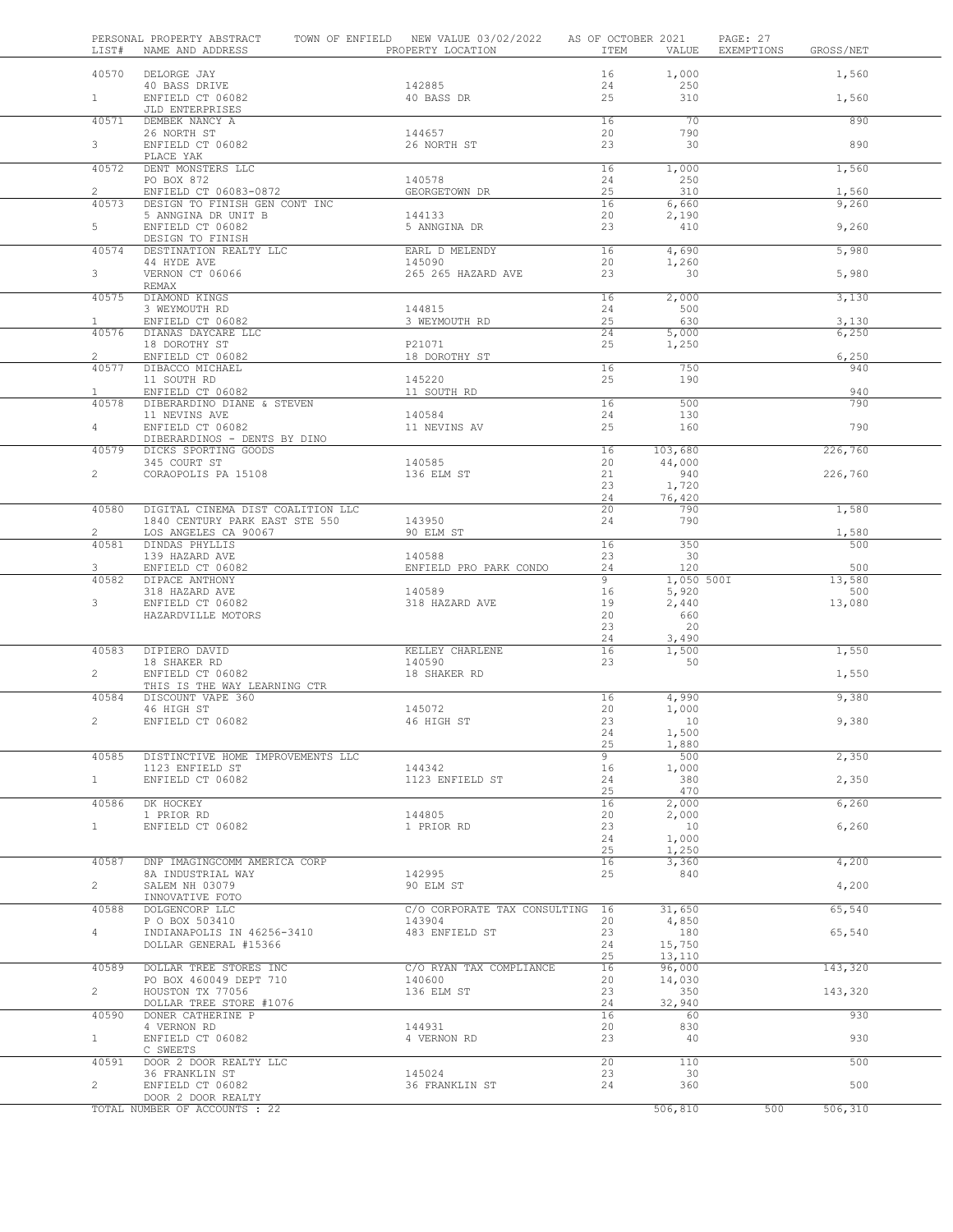| LIST#          | PERSONAL PROPERTY ABSTRACT TOWN OF ENFIELD NEW VALUE 03/02/2022 AS OF OCTOBER 2021<br>NAME AND ADDRESS | PROPERTY LOCATION                     | ITEM            | VALUE        | PAGE: 28<br>EXEMPTIONS<br>GROSS/NET |
|----------------|--------------------------------------------------------------------------------------------------------|---------------------------------------|-----------------|--------------|-------------------------------------|
| 40592          | DOWNS WILLIAM                                                                                          |                                       | 16              | 1,000        | 2,350                               |
|                | 24 WINDHAM RD                                                                                          | 144332                                | 20              | 500          |                                     |
| $1 \quad$      | ENFIELD CT 06082                                                                                       | 24 WINDHAM RD                         | 24              | 380          | 2,350                               |
| 40593          | WILLIAM CONSTRUCTION SERVICES<br>DOYKER ALBERT & DONNA                                                 |                                       | 25<br>9         | 470<br>4,200 | 4,200                               |
|                | 30 SCHOOL ST                                                                                           | 144607                                | 10 <sub>1</sub> |              |                                     |
| 3              | CT - ENFIELD CT 06082                                                                                  | 30 SCHOOL ST                          |                 |              | 4,200                               |
| 40594          | DPC ENGINEERING LLC                                                                                    |                                       | 16              | 1,000        | 1,250                               |
| 5              | 1 PEERLESS WAY UNIT 15<br>ENFIELD CT 06082                                                             | 145238<br>1 PEERLESS WAY UNIT 15 & 16 | 25              | 250          | 1,250                               |
| 40595          | DREAM CLEAN LLC THE                                                                                    |                                       | 24              | 5.000        | 6,250                               |
|                | 15 WHITE ST                                                                                            | P21096                                | 25              | 1,250        |                                     |
| $\mathbf{2}$   | ENFIELD CT 06082<br>MACK CHIMNEY                                                                       | 15 WHITE ST                           |                 |              | 6,250                               |
| 40596          | DREYERS GRAND ICE CREAM INC                                                                            |                                       | 16              | 120          | 120                                 |
|                | PO BOX 4900 DEPT 660                                                                                   | P21212                                |                 |              |                                     |
| $4 -$          | SCOTTSDALE AZ 85261-4900                                                                               |                                       |                 |              | 120                                 |
| 40597          | DREYERS GRAND ICE CREAM<br>DRINKWINE MICHAEL L                                                         |                                       | 19              | 1,110        | 1,740                               |
|                | 14 OHEAR AVE                                                                                           | 140613                                | 24              | 280          |                                     |
| $\overline{a}$ | ENFIELD CT 06083                                                                                       | 14 OHEAR AVE                          | 25              | 350          | 1,740                               |
| 40598          | RELIABLE<br>DS SERVICES OF AMERICA INC                                                                 | STE 500N                              | 16              | 3,360        | 3,360                               |
|                | 2300 WINDY RIDGE PKWY SE                                                                               | 140616                                |                 |              |                                     |
| 3 <sup>7</sup> | ATLANTA GA 30339                                                                                       |                                       |                 |              | 3,360                               |
|                | PRIMO WATER NORTH AMERICA                                                                              | STE 500N                              |                 |              |                                     |
| 40599          | DS SERVICES OF AMERICA INC<br>2300 WINDY RIDGE PKWY SE                                                 | 140617                                | 16              | 3,500        | 3,500                               |
| $4 -$          | ATLANTA GA 30339                                                                                       |                                       |                 |              | 3,500                               |
|                | PRIMO WATER NORTH AMERICA                                                                              |                                       |                 |              |                                     |
| 40600          | DS SERVICES OF AMERICA INC<br>2300 WINDY RIDGE PKWY SE                                                 | STE 500N<br>140618                    | 16              | 5,680        | 5,680                               |
| 1              | ATLANTA GA 30339                                                                                       |                                       |                 |              | 5,680                               |
|                | PRIMO WATER NORTH AMERICA                                                                              |                                       |                 |              |                                     |
| 40601          | DS SERVICES OF AMERICA INC                                                                             | STE 500N                              | 16              | 3,500        | 3,500                               |
| $\overline{2}$ | 2300 WINDY RIDGE PKWY SE<br>ATLANTA GA 30339                                                           | 140619                                |                 |              | 3,500                               |
|                | PRIMO WATER NORTH AMERICA                                                                              |                                       |                 |              |                                     |
| 40602          | DS SERVICES OF AMERICA INC                                                                             | STE 500N                              | 16              | 3,500        | 3,500                               |
| $5 -$          | 2300 WINDY RIDGE PKWY SE<br>ATLANTA GA 30339                                                           | 140620                                |                 |              | 3,500                               |
|                | PRIMO WATER NORTH AMERICA                                                                              |                                       |                 |              |                                     |
| 40603          | DSW SHOE WARHOUSE INC                                                                                  | ATTN: TAX DEPT                        | 16              | 67,830       | 96,170                              |
| $\overline{2}$ | 810 DSW DRIVE<br>COLUMBUS OH 43219                                                                     | 143672<br>25 HAZARD AVE               | 20<br>23        | 20,960<br>60 | 96,170                              |
|                | DSW                                                                                                    |                                       | 24              | 7,320        |                                     |
| 40604          | DUFF RODNEY M                                                                                          | MARKET AMERICA                        | 16              | 350          | 560                                 |
|                | 136 GREEN MANOR RD                                                                                     | 140622                                | 20              | 180          |                                     |
| $\mathbf{3}$   | ENFIELD CT 06082<br>PAINTING BY RODNEY                                                                 | 136 GREEN MANOR RD                    | 23              | 30           | 560                                 |
| 40605          | DUGGAN FRANCIS                                                                                         |                                       | 16              | 12,560       | 16, 150                             |
|                | 284 N MAPLE ST UNIT3                                                                                   | 140623                                | 20              | 260          |                                     |
| 5              | ENFIELD CT 06082<br>LIL BUDDYS MINI MART                                                               | 284 N MAPLE ST                        | 23<br>25        | 100<br>3,230 | 16,150                              |
| 40606          | DUNN-RITE REPAIR & REMODELING LLC                                                                      |                                       | 16              | 750          | 940                                 |
|                | 1 REDWOOD STREET                                                                                       | 145178                                | 25              | 190          |                                     |
|                | ENFIELD CT 06082                                                                                       | 1 REDWOOD STREET                      |                 |              | 940                                 |
| 40607          | DUPONT DANIEL P<br>6 KATIE LN                                                                          | 140624                                | 16<br>24        | 2,000<br>500 | 3,130                               |
| 3 <sup>7</sup> | ENFIELD CT 06082                                                                                       | 6 KATIE LA                            | 25              | 630          | 3,130                               |
|                | DUPONT DRYWALL                                                                                         |                                       |                 |              |                                     |
| 40608          | DUTRAM JOSHUA<br>92 PLEASANT ST UNIT 1                                                                 | 144155                                | 16<br>19        | 140<br>900   | 2,190                               |
| $\overline{c}$ | ENFIELD CT 06082                                                                                       | 92 PLEASANT ST                        | 20              | 360          | 2,190                               |
|                | OLDE VALLEY BUILDERS                                                                                   |                                       | 24              | 350          |                                     |
| 40609          |                                                                                                        |                                       | 25              | 440          | 19,230                              |
|                | DYNAMIC BALANCE WELLNESS LLC<br>150 HAZARD AVE BLD C 7                                                 | YALING LO & CRAIG KELLY<br>140627     | 16<br>20        | 4,230<br>420 |                                     |
| 3 <sup>7</sup> | ENFIELD CT 06082                                                                                       | C-7 ENFIELD PROFESSIONAL CTR 23       |                 | 150          | 19,230                              |
|                |                                                                                                        |                                       | 24              | 14,430       |                                     |
| 40610          | E Z ICE LLC<br>124 A PLEASANT ST                                                                       | MARY LOU LOMBARD<br>141184            | 16<br>20        | 180<br>50    | 230                                 |
| $\overline{2}$ | ENFIELD CT 06082                                                                                       | 126.5 124 A PLEASANT STREET           |                 |              | 230                                 |
|                | E Z ICE LLC                                                                                            |                                       |                 |              |                                     |
| 40611          | EAGLE LEASING CO<br>POBOX 923                                                                          | 140628                                | 24              | 23,360       | 23,360                              |
| 5              | ORANGE CT 06477                                                                                        |                                       |                 |              | 23,360                              |
|                | EAGLE LEASING CO                                                                                       |                                       |                 |              |                                     |
| 40612          | EAGLE LEASING CO                                                                                       |                                       | 24              | 24,110       | 24,110                              |
| 1              | PO BOX 923<br>ORANGE CT 06477                                                                          | 140629                                |                 |              | 24,110                              |
|                | EAGLE LEASING CO                                                                                       |                                       |                 |              |                                     |
| 40613          | EAGLE LEASING CO                                                                                       |                                       | 24              | 14,460       | 14,460                              |
| $\overline{2}$ | PO BOX 923<br>ORANGE CT 06477                                                                          | 142278                                |                 |              | 14,460                              |
|                | EAGLE LEASING CO                                                                                       |                                       |                 |              |                                     |
|                | TOTAL NUMBER OF ACCOUNTS : 22                                                                          |                                       |                 | 235,980      | 235,980                             |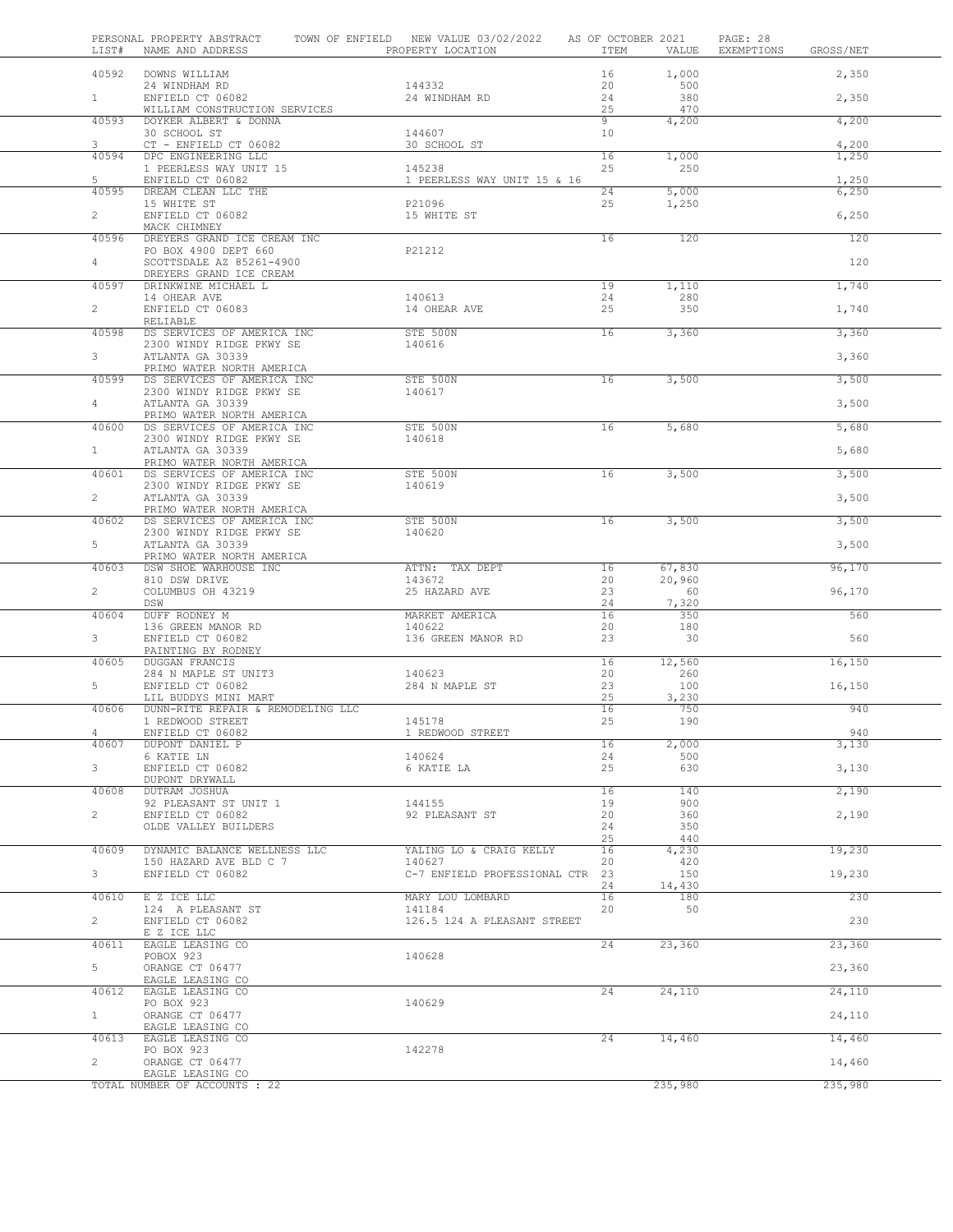|                | LIST# | PERSONAL PROPERTY ABSTRACT<br>NAME AND ADDRESS             |  | TOWN OF ENFIELD NEW VALUE 03/02/2022<br>PROPERTY LOCATION | AS OF OCTOBER 2021<br>ITEM | VALUE            | PAGE: 29<br>EXEMPTIONS | GROSS/NET |
|----------------|-------|------------------------------------------------------------|--|-----------------------------------------------------------|----------------------------|------------------|------------------------|-----------|
|                | 40614 | EAGLE LEASING CO                                           |  |                                                           | 24                         | 3,030            |                        | 3,030     |
| $4 -$          |       | PO BOX 923<br>ORANGE CT 06477                              |  | 144882                                                    |                            |                  |                        | 3,030     |
|                | 40615 | EAGLE LEASING CO<br>EAGLE LEASING CO                       |  |                                                           | 24                         | 560              |                        | 560       |
|                |       | PO BOX 923                                                 |  | 145135                                                    |                            |                  |                        |           |
| 3              |       | ORANGE CT 06477<br>EAGLE LEASING CO                        |  |                                                           |                            |                  |                        | 560       |
|                | 40616 | EAH INC                                                    |  |                                                           | 16                         | 89,610           |                        | 100,960   |
| $\mathbf{1}$   |       | 26 OLIVER RD<br>ENFIELD CT 06082                           |  | 142700<br>26 OLIVER RD                                    | 20<br>23                   | 7,170<br>4,180   |                        | 100,960   |
|                | 40617 | ENFIELD ANIMAL HOSPITAL<br>EAST COAST HOME INSPECTIONS LLC |  | C/O MARK ROY                                              | 16                         | 190              |                        | 6,420     |
| 3              |       | 7 HOOVER LA<br>ENFIELD CT 06082                            |  | 140630<br>7 HOOVER LA                                     | 20<br>23                   | 2,160<br>90      |                        | 6,420     |
|                | 40618 | EASTER PAUL                                                |  |                                                           | 24<br>16                   | 3,980<br>1,000   |                        | 1,560     |
|                |       | 32 SIDOR DR                                                |  | 140632                                                    | 24                         | 250              |                        |           |
| $\mathbf{1}$   |       | ENFIELD CT 06082<br>NORTHEASTERN INTERIORS                 |  | 32 SIDOR DR                                               | 25                         | 310              |                        | 1,560     |
|                | 40619 | EASTERN ICE CO<br>281 COMMERCE DR                          |  | 145272                                                    | 16                         | 1,450            |                        | 1,450     |
| 3 <sup>7</sup> |       | FALL RIVER MA 02771<br>EASTERN ICE CO                      |  |                                                           |                            |                  |                        | 1,450     |
|                | 40620 | EASTERN METAL TREATING INC                                 |  |                                                           | 10                         | 128,370          |                        | 143,900   |
|                |       | 28 BACON RD                                                |  | 140634                                                    | 16                         | 3,390            |                        |           |
| 5              |       | ENFIELD CT 06082                                           |  | 28 BACON RD                                               | 19<br>20                   | 2,380<br>1,860   |                        | 143,900   |
|                |       |                                                            |  |                                                           | 23                         | 190              |                        |           |
|                |       |                                                            |  |                                                           | 24                         | 7,710            |                        |           |
|                | 40621 | EB THOMSEN INC                                             |  |                                                           | 16                         | 220              |                        | 350       |
| 1              |       | 141 NARRAGANSET PK<br>E PROVIDENCE RI 02916                |  | 140638                                                    | 24<br>25                   | 60<br>70         |                        | 350       |
|                | 40622 | THOMSEN FOODSERVICE<br>EB THOMSEN INC                      |  |                                                           | 16                         | 1,390            |                        | 2,180     |
|                |       | 141 NARRAGANSET PK                                         |  | 140639                                                    | 24                         | 350              |                        |           |
| $\overline{2}$ |       | E PROVIDENCE RI 02916<br>THOMSEN FOODSERVICE               |  |                                                           | 25                         | 440              |                        | 2,180     |
|                | 40623 | ECLECTIC PEACOCK LLC                                       |  |                                                           | 16                         | 1,190            |                        | 1,430     |
| $4 -$          |       | 492 ENFIELD ST<br>ENFIELD CT 06082                         |  | 144795<br>492 ENFIELD ST                                  | 20<br>23                   | 210<br>30        |                        | 1,430     |
|                |       | ECLECTIC PEACOCK                                           |  |                                                           | 16                         | 670              |                        | 860       |
|                | 40624 | EDANSE BALLROOM LLC<br>127 PEARL ST                        |  | 144377                                                    | 20                         | 10               |                        |           |
| $\overline{2}$ |       | ENFIELD CT 06082                                           |  | 127 PEARL ST                                              | 23                         | 10               |                        | 860       |
|                | 40625 | EDAN SE BALLROOM<br>EDWARD D JONES & CO LP                 |  | BRANCH TAX #16045                                         | 25<br>16                   | 170<br>2,280     |                        | 6,440     |
|                |       | PO BOX 66528                                               |  | 140644                                                    | 20                         | 990              |                        |           |
| $3 -$          |       | ST LOUIS MO 63166-6528<br>BRANCH TAX #16045                |  | 137 HAZARD AVE                                            | 24<br>25                   | 1,880<br>1,290   |                        | 6,440     |
|                | 40626 | EDWARDS BRIAN                                              |  |                                                           | 16                         | 500              |                        | 790       |
| 3              |       | 5 PINEWOOD LA                                              |  | 142427                                                    | 24                         | 130              |                        | 790       |
|                | 40627 | ENFIELD CT 06082<br>EFUNDS CORP                            |  | 5 PINEWOOD LA                                             | 25<br>16                   | 160<br>50        |                        | 50        |
| $\overline{2}$ |       | 601 RIVERSIDE AVE -T10<br>JACKSONVILLE FL 32204            |  | 144009                                                    |                            |                  |                        | 50        |
|                |       | EFUNDS CORP<br>ELAVON INC                                  |  |                                                           | 20                         | 470              |                        | 470       |
|                | 40628 | 2 CONCOURSE PKWY SUITE 800                                 |  | 145244                                                    |                            |                  |                        |           |
| $3 -$          |       | ATLANTA GA 30328<br>ELAVON                                 |  | 319 HAZARD AVE                                            |                            |                  |                        | 470       |
|                | 40629 | ELECTRICAL SYSTEMS INC                                     |  |                                                           | 16                         | 15,600           |                        | 20,290    |
|                |       | 52 ALDEN AVE                                               |  | 140650                                                    | 20                         | 2,680            |                        |           |
| $\overline{2}$ |       | ENFIELD CT 06082                                           |  | 52 ALDEN AV                                               | 23<br>24                   | 190<br>1,820     |                        | 20,290    |
|                | 40630 | ELECTRO RENT CORP                                          |  |                                                           | 20                         | 2,040            |                        | 2,040     |
|                |       | 8511 FALLBROOK AVE FL 2                                    |  | 144639                                                    |                            |                  |                        |           |
| $\mathbf{1}$   | 40631 | WEST HILLS CA 91304-3246<br>ELI LILLY AND COMPANY          |  | 54 HAZARD AVE<br>ATT:TX DPT DC1072                        | 16                         | 761,720          |                        | 2,040     |
|                |       | LILLY CORP CENTER                                          |  | 140656                                                    | 20                         | 58,810           |                        | 827,050   |
| $\mathbf{1}$   |       | INDIANAPOLIS IN 46285                                      |  | 150 FRESHWATER BLVD                                       | 23<br>24                   | 1,740<br>4,780   |                        | 827,050   |
|                | 40632 | ELKS CLUB                                                  |  |                                                           | 16                         | 19,140           |                        | 24,600    |
| 5              |       | POBOX 771<br>ENFIELD CT 06083                              |  | 140657<br>138 MAPLE ST                                    | 20<br>23                   | 540              |                        | 24,600    |
|                | 40633 | ELM CITY CAPITAL LLC                                       |  |                                                           | 25<br>16                   | 4,920<br>3,080   |                        | 3,080     |
| $\mathbf{1}$   |       | 1611 N INTERSTATE 35E STE 428                              |  | 145136                                                    |                            |                  |                        |           |
|                |       | CARROLLTON TX 75006-8616<br>ELM CITY CAPITAL LLC           |  |                                                           |                            |                  |                        | 3,080     |
|                | 40634 | ELM PLAZA DONUTS INC<br>640 GEORGE WASHINGTON HWY          |  | BLDG C STE 200<br>140660                                  | 16<br>20                   | 138,720<br>3,150 |                        | 203,690   |
| $\overline{2}$ |       | LINCOLN RI 02865                                           |  | 89 ELM ST                                                 | 23                         | 310              |                        | 203,690   |
|                | 40635 | DUNKIN DONUTS<br>ELM PLAZA DONUTS INC                      |  | BLDG C #200                                               | 24<br>16                   | 61,510<br>76,400 |                        | 91,590    |
| $\overline{2}$ |       | 640 GEORGE WASHINGTON HWY<br>LINCOLN RI 02865              |  | 144574<br>100 ELM ST                                      | 20<br>23                   | 1,450<br>40      |                        | 91,590    |
|                |       | DUNKIN DONUTS SAT 1                                        |  |                                                           | 24                         | 13,700           |                        |           |
|                |       | TOTAL NUMBER OF ACCOUNTS : 22                              |  |                                                           |                            | 1,442,790        |                        | 1,442,790 |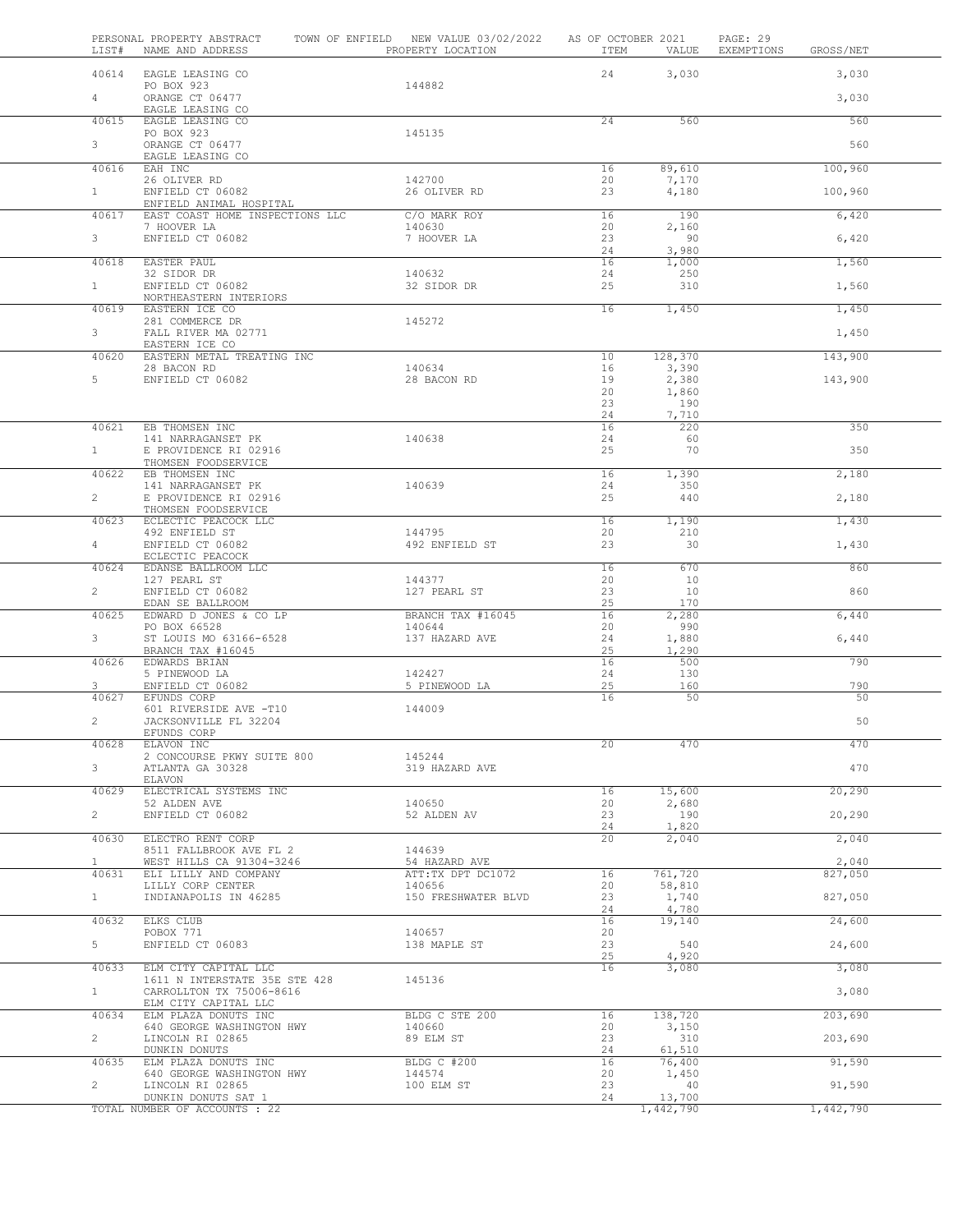| LIST#          | PERSONAL PROPERTY ABSTRACT<br>NAME AND ADDRESS             | TOWN OF ENFIELD NEW VALUE 03/02/2022<br>PROPERTY LOCATION | AS OF OCTOBER 2021<br>ITEM | VALUE             | PAGE: 30<br>EXEMPTIONS<br>GROSS/NET |              |
|----------------|------------------------------------------------------------|-----------------------------------------------------------|----------------------------|-------------------|-------------------------------------|--------------|
| 40636          | ELM ST LIQUOR STORE                                        |                                                           | 16                         | 30,160            |                                     | 48,750       |
|                | 199 ELM ST                                                 | 144579                                                    | 20                         | 840               |                                     |              |
| $\overline{2}$ | ENFIELD CT 06082                                           | 199 ELM ST                                                | 23<br>24                   | 200<br>7,800      |                                     | 48,750       |
|                |                                                            |                                                           | 25                         | 9,750             |                                     |              |
| 40637          | ELM STREET AUTOMOTIVE INC<br>PO BOX 1212                   | 140661                                                    | 10<br>16                   | 111,150<br>31,690 |                                     | 153,990      |
| $\overline{2}$ | ENFIELD CT 06083                                           | 140 ELM ST                                                | 20                         | 5,340             |                                     | 153,990      |
|                | LIA VOLKSWAGEN                                             |                                                           | 23                         | 1,920             |                                     |              |
| 40638          | ELSNER KENNETH + YONOK                                     |                                                           | 24<br>16                   | 3,890<br>5,870    |                                     | 9,380        |
|                | 786 ENFIELD ST UNIT 4                                      | 144051                                                    | 20                         | 70                |                                     |              |
| $\overline{2}$ | ENFIELD CT 06082<br>OMI ORIENTAL GROCERY                   | 786 ENFIELD ST                                            | 23<br>24                   | 60<br>1,500       |                                     | 9,380        |
|                |                                                            |                                                           | 25                         | 1,880             |                                     |              |
| 40639          | EM HANDFIELD LLC                                           |                                                           | 16                         | 4,430             |                                     | 4,490        |
| 1              | 6B SIMON RD<br>ENFIELD CT 06082                            | 140914<br>6 SIMON RD                                      | 23                         | 60                |                                     | 4,490        |
|                | HAIR STUDIO AT FOUR CORNERS                                |                                                           |                            |                   |                                     |              |
| 40640          | EMILY EYE CARE LLC<br>139 HAZARD AVE                       | 142177                                                    | 10<br>16                   | 420<br>310,410    |                                     | 389,320      |
| 3              | ENFIELD CT 06082                                           | ENFIELD PRO PARK CONDO                                    | 20                         | 8,720             |                                     | 389,320      |
|                | EMILY EYE CARE                                             |                                                           | 23                         | 1,410             |                                     |              |
| 40641          | EMPATHIC HEARTS THERAPY LLC                                |                                                           | 24<br>16                   | 68,360<br>240     |                                     | 990          |
|                | 16 MAGNOLIA DR                                             | P21024                                                    | 20                         | 610               |                                     |              |
| 4<br>40642     | ENFIELD CT 06082<br>ENCORE LANDSCAPING LLC                 | 16 MAGNOLIA DR                                            | 23<br>16                   | 140<br>5,330      |                                     | 990<br>6,660 |
|                | 16 RIVERVIEW ST                                            | 142901                                                    | 25                         | 1,330             |                                     |              |
| 1              | ENFIELD CT 06082                                           | 16 RIVERVIEW ST                                           |                            |                   |                                     | 6,660        |
| 40643          | ENCORE LANDSCAPING<br>ENFIELD BUILDERS INC                 |                                                           | 9                          | 61,530            |                                     | 139,990      |
|                | PO BOX 1201                                                | 140670                                                    | 16                         | 25,440            |                                     |              |
| 1              | ENFIELD CT 06083                                           | 1654 KING ST                                              | 20                         | 6,470             |                                     | 139,990      |
|                |                                                            |                                                           | 23<br>24                   | 390<br>30,780     |                                     |              |
|                |                                                            |                                                           | 25                         | 15,380            |                                     |              |
| 40644          | ENFIELD CARPET CENTER INC<br>302 ENFIELD ST                | 140672                                                    | 16<br>20                   | 4,150<br>860      |                                     | 5,410        |
| $\overline{4}$ | ENFIELD CT 06082                                           | 302 ENFIELD ST                                            | 23                         | 400               |                                     | 5,410        |
|                | ENFIELD CARPET CENTER                                      |                                                           |                            |                   |                                     |              |
| 40645          | ENFIELD CHIROPRACTIC<br>258 HAZARD AVE                     | DR ROBERT MASINO<br>P21070                                | 16<br>20                   | 3,000<br>2,000    |                                     | 6,330        |
| $3 -$          | ENFIELD CT 06082                                           | 258 HAZARD AVE                                            | 23                         | 60                |                                     | 6,330        |
| 40646          | ENFIELD CLINICIANS LLC                                     | WESLEY VINCENT                                            | 25<br>16                   | 1,270<br>3,140    |                                     | 3,150        |
|                | 139 HAZARD AVE, BUILDING 2, SUITE 7                        | 140673                                                    | 23                         | 10                |                                     |              |
| $3 -$          | ENFIELD CT 06082<br>ENFIELD CLINICIANS                     | ENFIELD PRO PARK CONDO                                    |                            |                   |                                     | 3,150        |
| 40647          | ENFIELD CLUB PROPERTIES LLC                                |                                                           | 16                         | 37,580            |                                     | 162,860      |
|                | 622 HEBRON AVE STE 200                                     | 140933                                                    | 20                         | 2,240             |                                     |              |
| 1              | GLASTONBURY CT 06033-5003<br>HEALTHTRAX FITNESS & WELLNESS | 3 WEYMOUTH RD                                             | 23<br>24                   | 1,390<br>121,650  |                                     | 162,860      |
| 40648          | ENFIELD COMMUNITY FEDERAL                                  | MYRON KOLINSKY                                            | 16                         | 39,910            |                                     | 105,960      |
| $\overline{2}$ | 11 CRANBROOK BLVD<br>ENFIELD CT 06082                      | 140674<br>11 11 CRANBROOK BLVD                            | 20<br>23                   | 65,440<br>610     |                                     | 105,960      |
|                | ENFIELD COMMUNITY FEDERAL CRED                             |                                                           |                            |                   |                                     |              |
| 40649          | ENFIELD DAIRY QUEEN LLC                                    |                                                           | 16                         | 59,200            |                                     | 59,360       |
| $4 -$          | 323 WETHERSFIELD RD<br>BERLIN CT 06037                     | 142722<br>395 ENFIELD ST                                  | 23                         | 160               |                                     | 59,360       |
|                | DAIRY QUEEN                                                |                                                           |                            |                   |                                     |              |
| 40650          | ENFIELD DENTAL CENTER LLC<br>115 ELM SUITE 204             | 140675                                                    | 16<br>20                   | 33,680<br>5,170   |                                     | 40,750       |
| $\overline{2}$ | ENFIELD CT 06082                                           | 115 ELM ST                                                | 23                         | 1,900             |                                     | 40,750       |
|                | ENFIELD DENTAL CENTER                                      |                                                           | 24                         |                   |                                     |              |
| 40651          | ENFIELD DONUTS INC<br>562 ENFIELD ST                       | BUILDING C SUITE 200<br>140678                            | 16<br>20                   | 163,340<br>2,850  |                                     | 184,410      |
| 4              | ENFIELD CT 06082                                           | 562 ENFIELD ST                                            | 23                         | 150               |                                     | 184,410      |
| 40652          | DUNKIN DONUTS<br>ENFIELD DONUTS INC S1                     | BUILDING C SUITE 200                                      | 24<br>16                   | 18,070            |                                     | 202,010      |
|                | 640 GEORGE WASHINGTON HWY                                  | 140679                                                    | 20                         | 127,300<br>8,640  |                                     |              |
| $4 -$          | LINCOLN RI 02865                                           | 90 ENFIELD ST                                             | 23                         | 130               |                                     | 202,010      |
| 40653          | DUNKIN DONUTS<br>ENFIELD GAS REALTY LLC                    |                                                           | 24<br>16                   | 65,940<br>36,050  |                                     | 36,300       |
|                | PO BOX 311                                                 | 140003                                                    | 20                         | 110               |                                     |              |
| 3              | YONKERS NY 10710                                           | 241 HAZARD AVE                                            | 23                         | 140               |                                     | 36,300       |
| 40654          | ENFIELD GAS<br>ENFIELD LIQUOR + WINE LLC                   |                                                           | 16                         | 37,870            |                                     | 39,970       |
|                | 920 ENFIELD ST                                             | 144149                                                    | 20                         | 560               |                                     |              |
| $\overline{2}$ | ENFIELD CT 06082<br>ENFIELD LIQUOR + WINE                  | 920 ENFIELD ST                                            | 23<br>24                   | 70<br>1,470       |                                     | 39,970       |
| 40655          | ENFIELD LIQUOR WAREHOUSE LLC                               |                                                           | 16                         | 14,480            |                                     | 14,550       |
| 4              | 496 ENFIELD ST                                             | 142953                                                    | 23                         | 70                |                                     |              |
|                | ENFIELD CT 06082<br>ENFIELD LIQUOR WAREHOUSE               | 496 ENFIELD ST                                            |                            |                   |                                     | 14,550       |
|                | TOTAL NUMBER OF ACCOUNTS : 20                              |                                                           |                            | 1,614,630         | 1,614,630                           |              |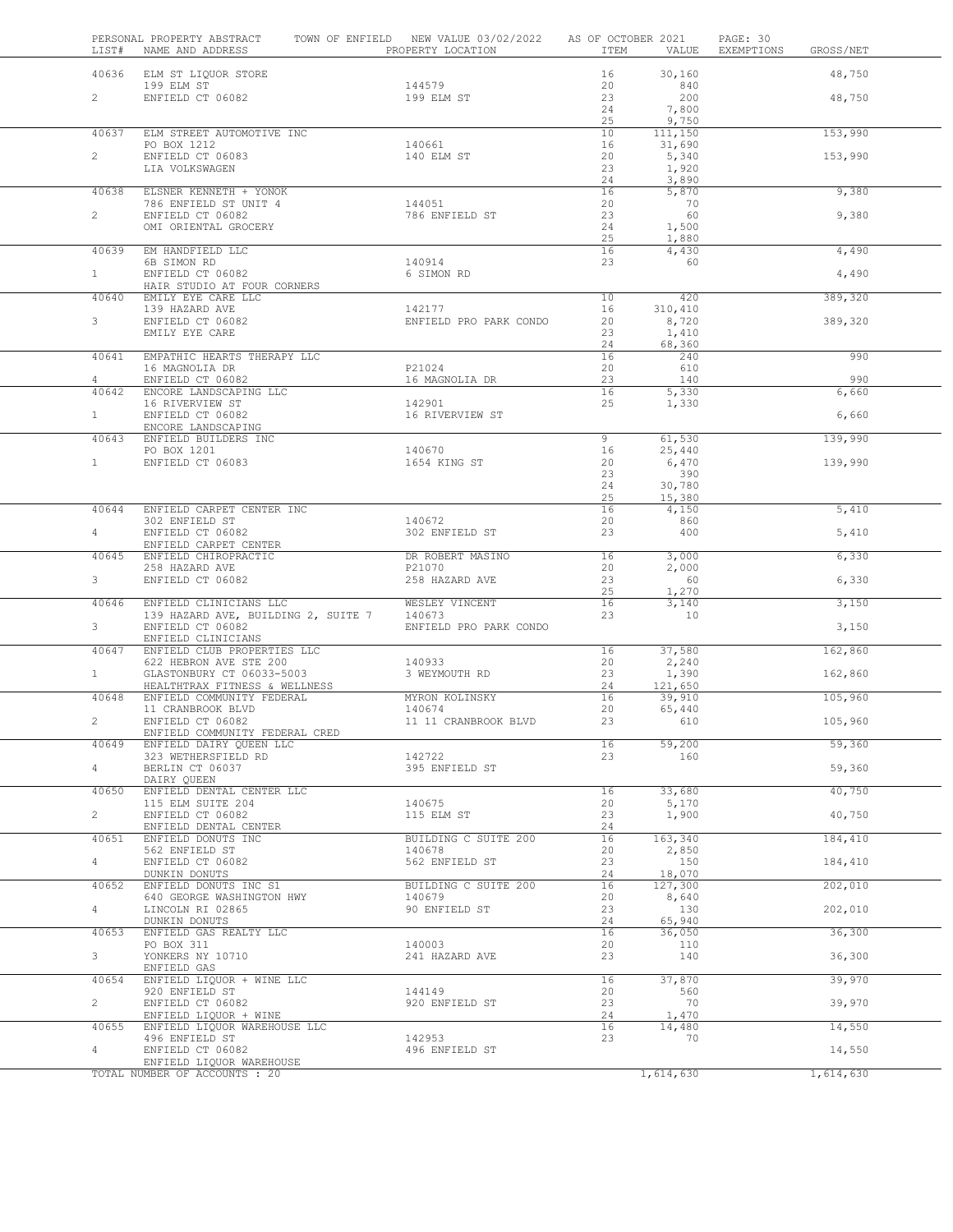| LIST#          | PERSONAL PROPERTY ABSTRACT<br>NAME AND ADDRESS             | TOWN OF ENFIELD NEW VALUE 03/02/2022 | PROPERTY LOCATION   | AS OF OCTOBER 2021<br>ITEM | VALUE             | PAGE: 31<br>EXEMPTIONS | GROSS/NET         |
|----------------|------------------------------------------------------------|--------------------------------------|---------------------|----------------------------|-------------------|------------------------|-------------------|
| 40656          | ENFIELD LIQUORS INC                                        |                                      |                     | 16                         | 12,670            |                        | 12,940            |
| $\overline{2}$ | 5005 WEST AVE STE 500<br>SAN ANTONIO TX 78213              | 140682                               | 75 FRESHWATER BLVD  | 20<br>23                   | 90<br>180         |                        | 12,940            |
| 40657          | KH & H LIQUORS<br>ENFIELD LODGING LLC                      |                                      |                     | 16                         | 698,660           |                        | 724,870           |
| $1 -$          | 570 DELAWARE AVE<br>BUFFALO NY 14202                       | 140683                               | 20 PHOENIX AVE      | 20<br>23                   | 16,980<br>9,230   |                        | 724,870           |
| 40658          | HAMPTON INN<br>ENFIELD LUMBER CO INC                       |                                      |                     | 9                          | 1,540             |                        | 20,010            |
|                | POBOX 1269                                                 | 140684                               |                     | 16                         | 5,050             |                        |                   |
| 3 <sup>7</sup> | ENFIELD CT 06083<br>KELLY FRADET LUMBER                    |                                      | 423 HAZARD AVE      | 20<br>23                   | 13,350<br>70      |                        | 20,010            |
| 40659          | ENFIELD MARKETS LLC                                        |                                      |                     | 16                         | 1,592,170         |                        | 1,776,690         |
| $1 -$          | 39 SPICE BUSH LA<br>MILFORD CT 06461                       | P21010                               | 40 HAZARD AVE       | 20<br>23                   | 115,070<br>3,670  |                        | 1,776,690         |
|                | SHOPRITE OF ENFIELD                                        |                                      |                     | 24                         | 65,780            |                        |                   |
| 40660          | ENFIELD MECHANICAL SERVICES LLC<br>14 LOCKE DR             | 143854                               |                     | 16<br>25                   | 1,000<br>250      |                        | 1,250             |
| 1<br>40661     | ENFIELD CT 06082<br>ENFIELD MOTOR SPORTS INC               | 14 LOCKE DR                          |                     | 16                         |                   |                        | 1,250             |
|                | 27 PALOMBA DRIVE                                           | 140686                               |                     | 20                         | 11,360<br>1,330   |                        | 15,890            |
| $\overline{2}$ | ENFIELD CT 06082                                           |                                      | 27 PALOMBA DR       | 23<br>25                   | 20<br>3,180       |                        | 15,890            |
| 40662          | ENFIELD MOTORS INC                                         |                                      |                     | 16                         | 227,060           |                        | 251,810           |
| $4 -$          | 525 ENFIELD ST<br>ENFIELD CT 06082                         | 140687                               | 525 ENFIELD ST      | 19<br>20                   | 820<br>23,050     |                        | 251,810           |
|                | ARTIOLI DODGE                                              |                                      |                     | 23                         | 880               |                        |                   |
| 40663          | ENFIELD MUFFLER LLC<br>66 ENFIELD ST                       | 140688                               |                     | 16<br>19                   | 10,250<br>710     |                        | 20,660            |
| 4              | ENFIELD CT 06082                                           |                                      | 66 ENFIELD ST       | 20<br>23                   | 230<br>250        |                        | 20,660            |
|                | MEINEKE MUFFLER & BRAKES                                   |                                      |                     | 24                         | 5,090             |                        |                   |
| 40664          | ENFIELD NISSAN INC                                         |                                      |                     | 25<br>16                   | 4,130<br>31,620   |                        | 133,140           |
|                | PO BOX 1124                                                | 140689                               |                     | 19                         | 88,310            |                        |                   |
| $\overline{2}$ | ENFIELD CT 06083<br>LIA NISSAN OF ENFIELD                  |                                      | 10 PALOMBA DR       | 20<br>23                   | 1,660<br>2,590    |                        | 133,140           |
|                |                                                            |                                      |                     | 24                         | 8,960             |                        |                   |
| 40665          | ENFIELD NISSAN INC<br>PO BOX 1181                          | 140690                               |                     | 16<br>19                   | 35,920<br>139,490 |                        | 351,970           |
| $\overline{2}$ | ENFIELD CT 06083<br>LIA HYUNDAI                            |                                      | 40 PALOMBA DR       | 23<br>24                   | 3,490<br>173,070  |                        | 351,970           |
| 40666          | ENFIELD PAINT LLC                                          |                                      |                     | 16                         | 1,370             |                        | 3,300             |
| $4 -$          | 0401 ENFIELD ST<br>ENFIELD CT 06082                        | 140702                               | 401 ENFIELD ST      | 20<br>23                   | 670<br>70         |                        | 3,300             |
|                | ENFIELD PAINT                                              |                                      |                     | 24<br>25                   | 530               |                        |                   |
| 40667          | ENFIELD PEDIATRIC DENTSTRY LLC                             |                                      |                     | 16                         | 660<br>102,960    |                        | 111,020           |
| 3 <sup>7</sup> | 233 HAZARD AVE<br>ENFIELD CT 06082                         | 142718                               | 233 HAZARD AVE      | 20<br>23                   | 2,890<br>4,740    |                        | 111,020           |
|                |                                                            |                                      |                     | 24                         | 430               |                        |                   |
| 40668          | ENFIELD PHYSICAL THERAPY LLC<br>145 HAZARD AVE             | 140691                               |                     | 16<br>20                   | 16,460<br>7,550   |                        | 24,490            |
| 3<br>40669     | ENFIELD CT 06082<br>ENFIELD PLAZA FAMILY DENTAL PC         |                                      | 145 HAZARD AVE      | 23<br>16                   | 480<br>107,630    |                        | 24,490<br>116,900 |
|                | 54 HAZARD AVE STE 50                                       | 142357                               |                     | 20                         | 3,070             |                        |                   |
| 1.             | ENFIELD CT 06082<br>DR DENTAL                              |                                      | 54 HAZARD AVE       | 23                         | 6,200             |                        | 116,900           |
| 40670          | ENFIELD PLUMBING & HEATING INC                             |                                      |                     | 16                         | 5,950             |                        | 5,960             |
| $4 -$          | 22 PRIOR RD<br>ENFIELD CT 06082                            | 140693                               | 161 ENFIELD ST      | 23                         | 10                |                        | 5,960             |
| 40671          | CLOVERLEAF MOTEL<br>ENFIELD PRODUCE                        |                                      |                     | 16                         | 13,440            |                        | 22,790            |
|                | 565 ENFIELD ST                                             | 141753                               |                     | 23                         | 140               |                        |                   |
| $\mathbf{2}$   | ENFIELD CT 06082                                           |                                      | 565 ENFIELD ST      | 24<br>25                   | 4,650<br>4,560    |                        | 22,790            |
| 40672          | ENFIELD SCUBA & WATER SPORTS                               |                                      |                     | 16                         | 670               |                        | 990               |
| $\mathbf{2}$   | 169 ELM ST<br>ENFIELD CT 06082                             | 140697<br>169 ELM ST                 |                     | 20<br>25                   | 120<br>200        |                        | 990               |
| 40673          | ENFIELD SERVICIOS<br>77 PEARL ST                           | 141016                               | INTERNACIONALIS LLC | 16<br>23                   | 1,100<br>90       |                        | 1,490             |
| $2^{\circ}$    | ENFIELD CT 06082                                           | 77 PEARL ST                          |                     | 25                         | 300               |                        | 1,490             |
| 40674          | ENFIELD SERVICIOS INTERNACIONA<br>ENFIELD SQUARE LLC ET AL |                                      |                     | 9                          | 2,170             |                        | 83,580            |
| $\overline{2}$ | 150 GREAT NECK RD STE 304<br>GREAT NECK NY 11021           | 145151<br>90 ELM ST                  |                     | 16<br>19                   | 69,760<br>7,840   |                        | 83,580            |
|                | ENFIELD SQUARE                                             |                                      |                     | 20                         | 3,130             |                        |                   |
|                |                                                            |                                      |                     | 23<br>24                   | 430<br>250        |                        |                   |
| 40675          | ENFIELD STATION LLC                                        |                                      |                     | 16                         | 3,000             |                        | 33,970            |
| $\mathbf{1}$   | 11501 NORTHLAKE DR<br>CINCINNATI OH 45249                  | 144845                               | 54 HAZARD AVE       | 24                         | 30,970            |                        | 33,970            |
| 40676          | ENFIELD STREET AUTO SALES LLC<br>907 ENFIELD ST.           | 140206                               | VINCENT BERGAMINI   | 16<br>23                   | 1,890<br>70       |                        | 2,640             |
| $2^{\circ}$    | ENFIELD CT 06082                                           |                                      | 907 907 ENFIELD ST. | 24                         | 680               |                        | 2,640             |
|                | TOTAL NUMBER OF ACCOUNTS : 21                              |                                      |                     |                            | 3,716,360         |                        | 3,716,360         |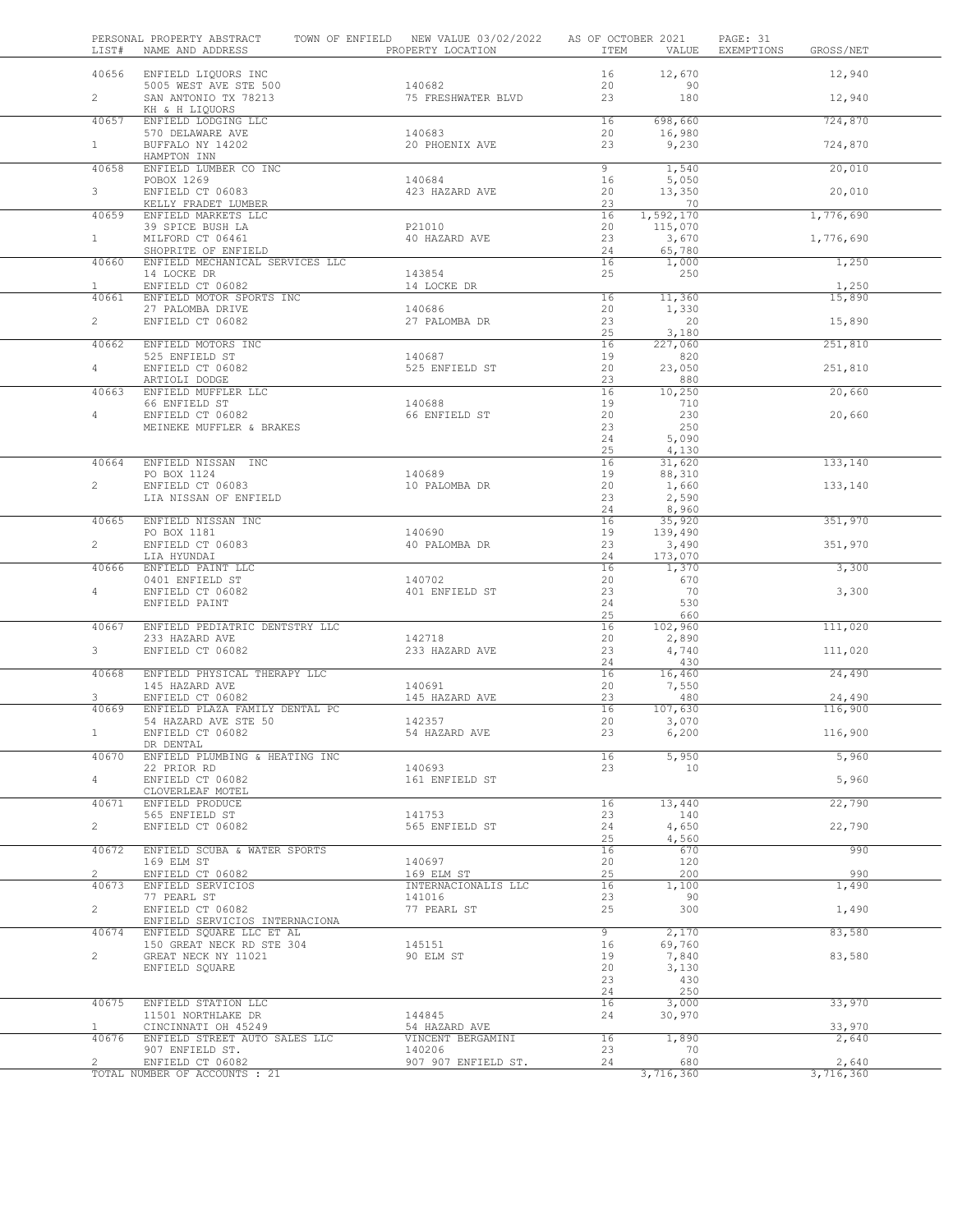| LIST#                 | PERSONAL PROPERTY ABSTRACT<br>NAME AND ADDRESS               | TOWN OF ENFIELD NEW VALUE 03/02/2022<br>PROPERTY LOCATION | AS OF OCTOBER 2021<br>ITEM | VALUE                  | PAGE: 32<br>EXEMPTIONS | GROSS/NET         |  |
|-----------------------|--------------------------------------------------------------|-----------------------------------------------------------|----------------------------|------------------------|------------------------|-------------------|--|
| 40677                 | ENFIELD TANNING CLUB LLC                                     |                                                           | 16                         | 78,030                 |                        | 78,370            |  |
|                       | 155 HAZARD AVE UNIT 10                                       | 143887                                                    | 20                         | 70                     |                        |                   |  |
| 3 <sup>7</sup>        | ENFIELD CT 06082                                             | 155 HAZARD AVE                                            | 23                         | 50                     |                        | 78,370            |  |
|                       | ENFIELD TANNING CLUB                                         | EMILY HULEVITCH                                           | 24                         | 220                    |                        |                   |  |
| 40678                 | ENFIELD TEACHERS ASSOCIATION<br>546A ENFIELD ST              | 140699                                                    | 16<br>23                   | 2,070<br>100           |                        | 2,170             |  |
| $\overline{4}$        | ENFIELD CT 06082                                             | 546 ENFIELD ST                                            |                            |                        |                        | 2,170             |  |
| 40679                 | ENFIELD TENNIS CLUB THE                                      |                                                           | 16                         | 10,000                 |                        | 15,630            |  |
|                       | 226 SHAKER RD                                                | 140700                                                    | 24                         | 2,500                  |                        |                   |  |
| 5<br>40680            | ENFIELD CT 06082<br>ENFIELD TESTING &BALANCING INC           | 226 SHAKER RD                                             | 25<br>10                   | 3,130<br>44,740 88260U |                        | 15,630<br>141,700 |  |
|                       | 110 BROAD BROOK RD                                           | 143658                                                    | 13                         | 88,260                 |                        | 88,260            |  |
| $\mathbf{3}$          | ENFIELD CT 06082                                             | 110 BROAD BROOK RD                                        | 16                         | 6,230                  |                        | 53,440            |  |
|                       |                                                              |                                                           | 20                         | 890                    |                        |                   |  |
|                       |                                                              |                                                           | 23                         | 110                    |                        |                   |  |
| 40681                 | ENFIELD TRANSIT MIX INC                                      | ATT: ZIG KERTENIS                                         | 24<br>10                   | 1,470<br>110,670       |                        | 124,950           |  |
|                       | PO BOX 376                                                   | 140701                                                    | 16                         | 6,770                  |                        |                   |  |
| 3                     | ENFIELD CT 06083                                             | 84 BROAD BROOK RD                                         | 20                         | 7,300                  |                        | 124,950           |  |
|                       | ENFIELD TRANSIT                                              |                                                           | 23                         | 210                    |                        |                   |  |
| 40682                 | ENFIELD WOODS L L C                                          | C/O MCR PROPERTY MGMENT<br>140703                         | 16<br>20                   | 2,390                  |                        | 9,940             |  |
| $\mathbf{1}$          | 2319 WHITNEY AVE STE 1A<br>HAMDEN CT 06518                   | 1468 ENFIELD ST                                           | 23                         | 2,890<br>130           |                        | 9,940             |  |
|                       | WOODGATE APARTMENTS                                          |                                                           | 24                         | 4,530                  |                        |                   |  |
| 40683                 | ENFUSE FITNESS                                               |                                                           | 16                         | 2,100                  |                        | 2,680             |  |
|                       | 786 ENFIELD ST                                               | 142684                                                    | 20                         | 30                     |                        |                   |  |
| $\overline{2}$        | ENFIELD CT 06082                                             | 786 ENFIELD ST                                            | 23<br>25                   | 10<br>540              |                        | 2,680             |  |
| 40684                 | ENGLEMAN SHERI                                               |                                                           | 16                         | 10,000                 |                        | 15,630            |  |
|                       | 585 HAZARD AVE                                               | 144108                                                    | 24                         | 2,500                  |                        |                   |  |
| 3                     | ENFIELD CT 06082                                             | 585 HAZARD AVE                                            | 25                         | 3,130                  |                        | 15,630            |  |
|                       | CUT SALON                                                    |                                                           |                            |                        |                        |                   |  |
| 40685                 | ENRIQUEZ CARLOS A<br>2 ESSEX ST                              | 143564                                                    | 16<br>24                   | 500<br>130             |                        | 790               |  |
| 3 <sup>7</sup>        | ENFIELD CT 06082                                             | 2 ESSEX ST                                                | 25                         | 160                    |                        | 790               |  |
|                       | ADVANCED CLEAN UP                                            |                                                           |                            |                        |                        |                   |  |
| 40686                 | ENVIRONMENTAL PRODUCTS CORP                                  |                                                           | 24                         | 34,350                 |                        | 34,350            |  |
|                       | 99 GREAT HILL RD                                             | 144190                                                    |                            |                        |                        |                   |  |
| 1                     | NAUGATUCK CT 06770                                           | 54 HAZARD AVE                                             |                            |                        |                        | 34,350            |  |
| 40687                 | ENVIPCO<br>EPPENDORF HOLDING INC                             | ROBERT OUELLETTE                                          | 16                         | 2,334,780              |                        | 3,468,080         |  |
|                       | 175 FRESHWATER BLVD.                                         | 140708                                                    | 20                         | 1,129,880              |                        |                   |  |
| $\mathbf{1}$          | ENFIELD CT 06082                                             | 175 FRESHWATER BLVD                                       | 23                         | 3,420                  |                        | 3,468,080         |  |
|                       | 40688 EPPENDORF INC                                          | ROBERT OUELLETTE                                          | 10                         | 355,160                |                        | 387,260           |  |
| $1 -$                 | 175 FRESHWATER BLVD.                                         | 142794<br>175 FRESHWATER BLVD                             | 16<br>20                   | 16,820                 |                        |                   |  |
|                       | ENFIELD CT 06082<br>EPPENDORF                                |                                                           | 23                         | 2,350<br>12,930        |                        | 387,260           |  |
| 40689                 | EPPENDORF MANUFACTURING CORP                                 |                                                           | 10                         | 2,406,060 8058550U     |                        | 10,958,350        |  |
|                       | 175 FRESHWATER BLVD                                          | 140706                                                    | 13                         | 8,058,550              |                        | 8,058,550         |  |
| 1                     | ENFIELD CT 06082                                             | 175 FRESHWATER BLVD                                       | 16                         | 354,870                |                        | 2,899,800         |  |
|                       |                                                              |                                                           | 20<br>23                   | 63,670                 |                        |                   |  |
|                       |                                                              |                                                           | 24                         | 39,730<br>35,470       |                        |                   |  |
| 40690                 | EPPENDORF NORTH AMERICA INC                                  | ROBERT OUELLETTE                                          | 16                         | 137,270                |                        | 156,770           |  |
|                       | 175 FRESHWATER BLVD.                                         | 140707                                                    | 20                         | 19,500                 |                        |                   |  |
| $\mathbf{2}^{\prime}$ | ENFIELD CT 06082                                             | 175 FRESHWATER BLVD                                       |                            | 81,740                 |                        | 156,770           |  |
| 40691                 | ES RESTORATION INC<br>4 PRINT SHOP RD                        | 144478                                                    | 16<br>23                   | 60                     |                        | 81,800            |  |
| 5                     | ENFIELD CT 06082                                             | 4 PRINT SHOP RD                                           |                            |                        |                        | 81,800            |  |
|                       | ENFIELD AUTO RESTORATION                                     |                                                           |                            |                        |                        |                   |  |
| 40692                 | EVANS ALBERT C                                               |                                                           | 16                         | 2,000                  |                        | 3,130             |  |
|                       | 41 JEWEL ST                                                  | 143812                                                    | 24                         | 500                    |                        |                   |  |
| 1                     | ENFIELD CT 06082<br>ALS BURNER SERVICE LLC                   | 41 JEWEL ST                                               | 25                         | 630                    |                        | 3,130             |  |
| 40693                 | EVI INDUSTRIES INC                                           |                                                           | 16                         | 360                    |                        | 360               |  |
|                       | 15 GLASS LANE PO BOX 630                                     | P21218                                                    |                            |                        |                        |                   |  |
| 5 <sup>5</sup>        | BARRINGTON NH 03825                                          | 5 HAZARD AVE                                              |                            |                        |                        | 360               |  |
|                       | YANKEE EQUIPMENT SYSTEMS INC                                 |                                                           |                            |                        |                        |                   |  |
| 40694                 | EVOLVE IP LLC<br>656 E SWEDESFORD RD STE 200                 | C/O GLOBAL MGMT INC - C AROCE 20<br>144638                | 24                         | 90<br>220              |                        | 310               |  |
| $\overline{2}$        | WAYNE PA 19087                                               | 113 ELM ST                                                |                            |                        |                        | 310               |  |
| 40695                 | EVOQUA WATER TECHNOLGIES LLC                                 |                                                           | 16                         | 330                    |                        | 330               |  |
|                       | PO BOX 80615                                                 | 144206                                                    |                            |                        |                        |                   |  |
| $\mathbf{1}$          | INDIANAPOLIS IN 46280                                        |                                                           |                            |                        |                        | 330               |  |
| 40696                 | EVOQUA WATER TECHNOLGIES LLC<br>EVOQUA WATER TECHNOLGIES LLC |                                                           | 16                         | 170                    |                        | 170               |  |
|                       | PO BOX 80615                                                 | 144207                                                    |                            |                        |                        |                   |  |
| $\overline{2}$        | INIDANAPOLIS IN 46280                                        |                                                           |                            |                        |                        | 170               |  |
|                       | EVOQUA WATER TECHNOLGIES LLC                                 |                                                           |                            |                        |                        |                   |  |
| 40697                 | EVOQUA WATER TECHNOLGIES LLC                                 |                                                           | 16                         | 500                    |                        | 500               |  |
|                       | PO BOX 80615                                                 | 144208                                                    |                            |                        |                        |                   |  |
| 5                     | INDIANAPOLIS IN 46280<br>EVOQUA WATER TECHNOLGIES LLC        |                                                           |                            |                        |                        | 500               |  |
| 40698                 | EXCEL TECHNOLOGIES INC                                       |                                                           | 16                         | 81,310                 |                        | 125,940           |  |
|                       | POBOX 1258                                                   | 140713                                                    | 20                         | 44,190                 |                        |                   |  |
| $\mathbf{1}$          | ENFIELD CT 06083                                             | 99 PHOENIX AVE                                            | 23                         | 440                    |                        | 125,940           |  |
|                       | TOTAL NUMBER OF ACCOUNTS : 22                                |                                                           |                            | 15,609,210             | 8,146,810              | 7,462,400         |  |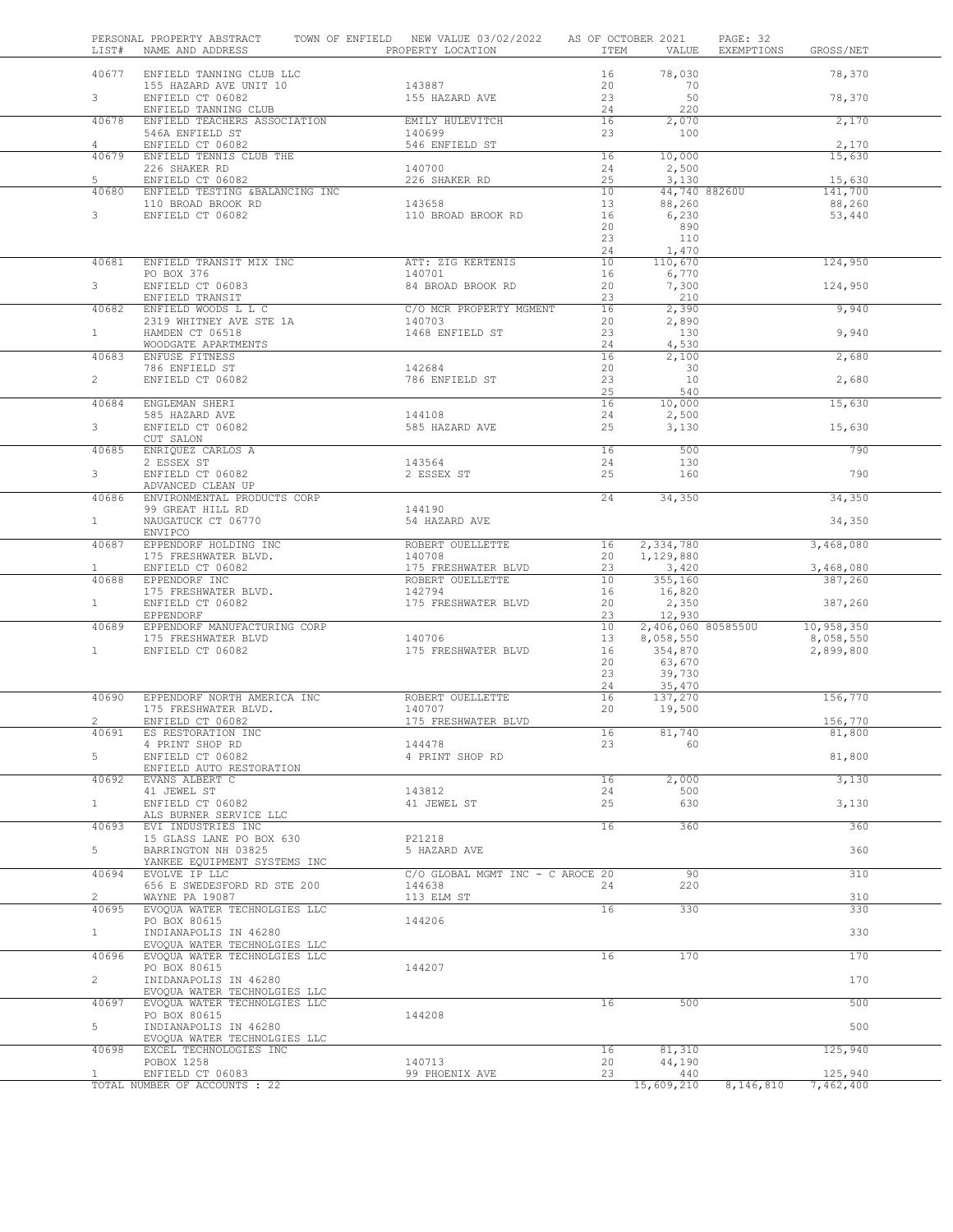| LIST#          | NAME AND ADDRESS                                     | PERSONAL PROPERTY ABSTRACT TOWN OF ENFIELD NEW VALUE 03/02/2022 AS OF OCTOBER 2021<br>PROPERTY LOCATION | ITEM     | VALUE              | PAGE: 33<br>EXEMPTIONS GROSS/NET |
|----------------|------------------------------------------------------|---------------------------------------------------------------------------------------------------------|----------|--------------------|----------------------------------|
| 40699          | EXFOLE LLC                                           |                                                                                                         | 16       | 920                | 1,240                            |
|                | 310A HAZARD AVE                                      | 142814                                                                                                  | 23       | 70                 |                                  |
| 3              | ENFIELD CT 06082                                     | 310 HAZARD AVE                                                                                          | 25       | 250                | 1,240                            |
| 40700          | EXPRESS MANAGEMENT NORTH LLC<br>158 TICES LA         | P21138                                                                                                  | 16<br>20 | 7,500<br>3,000     | 13,200                           |
| 1              | EAST BRUNSWICK NJ 08816                              | 54 HAZARD                                                                                               | 23       | 60                 | 13,200                           |
|                | T MOBILE                                             |                                                                                                         | 25       | 2,640              |                                  |
| 40701          | EXTRA SPACE STORAGE                                  |                                                                                                         | 16       | 6,330              | 18,530                           |
| 1              | PO BOX 71870<br>SALT LAKE CITY UT 84171              | 141900<br>163 SOUTH RD                                                                                  | 20<br>23 | 930<br>70          | 18,530                           |
|                | EXTRA SPACE STORAGE #786                             |                                                                                                         | 24       | 11,200             |                                  |
| 40702          | EYE HEAR YOU LLC                                     |                                                                                                         | 16       | 220                | 530                              |
|                | 75E HAZARD AVE                                       | 144790                                                                                                  | 20       | 170                |                                  |
| $\overline{2}$ | ENFIELD CT 06082<br>EYE HEAR YOU                     | SMYTH FARM CORNERS                                                                                      | 23<br>25 | 30<br>110          | 530                              |
| 40703          | EYE OF HORUS PHARMACEUTICAL                          | SERVICES LLC                                                                                            | 16       | 52,090             | 84,110                           |
|                | 7 BREAKWATER LN                                      | 144077                                                                                                  | 20       | 16,220             |                                  |
| $\overline{2}$ | WINDSOR CT 06095                                     | 8 ENFIELD MEDICAL CTR CONDO 23                                                                          |          | 390                | 84,110                           |
| 40704          | ABLE CARE PHARMACY + MEDICAL<br>F P S INC            |                                                                                                         | 24<br>16 | 15,410<br>94,260   | 177,850                          |
|                | PO BOX 357                                           | 140720                                                                                                  | 20       | 18,320             |                                  |
| $\overline{2}$ | SOUTHAMPTON MA 07013-0357                            | 117 ELM ST                                                                                              | 23       | 40                 | 177,850                          |
|                | BURGER KING                                          |                                                                                                         | 24       | 65,230             |                                  |
| 40705          | FAGEN LYNDA M                                        | THE RESIDENTIAL REALTY BOUTIQ 16                                                                        |          | 500                | 790                              |
| $\overline{2}$ | 999 ENFIELD ST<br>ENFIELD CT 06082                   | 143601<br>999 ENFIELD ST                                                                                | 24<br>25 | 130<br>160         | 790                              |
|                | REAL ESTATE CONSULTING                               |                                                                                                         |          |                    |                                  |
| 40706          | FALLON LAW OFFICE LLC                                |                                                                                                         | 16       | 2,940              | 8,660                            |
|                | 308 ENFIELD ST POB 1185                              | 140725                                                                                                  | 20       | 5,020              |                                  |
| $4 -$          | ENFIELD CT 06083<br>FALLON LAW OFFICE                | 308 ENFIELD ST                                                                                          | 23       | 700                | 8,660                            |
| 40707          | FAMILY DENTAL CENTER OF CT LLC                       |                                                                                                         | 16       | 53,550             | 60,100                           |
|                | 150 HAZARD AVE STE C3                                | 140726                                                                                                  | 20       | 900                |                                  |
| 3              | ENFIELD CT 06082                                     | C-3 ENFIELD PROFESSIONAL CTR 23                                                                         |          | 350                | 60,100                           |
|                | FAMILY DENTAL CENTER OF CT                           |                                                                                                         | 24       | 5,300              |                                  |
| 40708          | FAMILY DOLLAR STORES OF CT<br>PO BOX 460049 DEPT 710 | C/O RYAN TAX COMPLIANCE                                                                                 | 16<br>20 | 95,260<br>13,080   | 139,930                          |
| $3 -$          | HOUSTON TX 77056                                     | 585 HAZARD AVE                                                                                          | 23       | 350                | 139,930                          |
|                | FAMILY DOLLAR STORE #28924                           |                                                                                                         | 24       | 31,240             |                                  |
| 40709          | FAMILY FORD INC                                      |                                                                                                         | 16       | 20,490             | 1,223,040                        |
| $\overline{2}$ | ENFIELD CT 06082                                     | 140727<br>65 HAZARD AVE                                                                                 | 19<br>20 | 399,170<br>1,690   | 1,223,040                        |
|                | FAMILY FORD OF ENFIELD                               |                                                                                                         | 23       | 6,770              |                                  |
|                |                                                      |                                                                                                         | 24       | 550,310            |                                  |
|                |                                                      |                                                                                                         | 25       | 244,610            |                                  |
| 40710          | FAMILY MARTIAL ARTS<br>7 MOODY RD BLDG 2 #F          | 144588                                                                                                  | 16<br>24 | 5,000<br>1,250     | 7,810                            |
| $\overline{2}$ | ENFIELD CT 06082                                     | 7 MOODY RD                                                                                              | 25       | 1,560              | 7,810                            |
| 40711          | FAMILY PARTNERS INC                                  |                                                                                                         | 16       | 8,330              | 17,640                           |
|                | 145 HAZARD AVE                                       | 144081                                                                                                  | 20       | 2,660              |                                  |
| 3              | ENFIELD CT 06082<br>HOME HELPERS + DIRECT LINK       | 145 HAZARD AVE                                                                                          | 23<br>24 | 300<br>2,820       | 17,640                           |
|                |                                                      |                                                                                                         | 25       | 3,530              |                                  |
| 40712          | FARHAD BROTHERS LLC                                  | J DAVID BRAZEL                                                                                          | 16       | 21,660             | 33,730                           |
|                | 33 PENDLETON DR                                      | 140729                                                                                                  | 20       | 3,930              |                                  |
| 3              | HEBRON CT 06248<br>LU LUS PIZZERIA & RESTAURANT      | 151 33 PENDLETON DR                                                                                     | 23<br>24 | 140<br>8,000       | 33,730                           |
| 40713          | FARINA VINCENT                                       |                                                                                                         | 16       | 2,300              | 4,430                            |
|                | 7 GARY RD                                            | 140730                                                                                                  | 20       | 160                |                                  |
| $4 -$          | ENFIELD CT 06082                                     | 7 GARY RD                                                                                               | 23       | 1,970              | 4,430                            |
| 40714          | GREEN ACRES IRRIGATION                               |                                                                                                         | 16       |                    | 798,160                          |
|                | FARM CREDIT EAST ACA<br>240 SOUTH RD                 | 140761                                                                                                  | 20       | 607,510<br>172,010 |                                  |
| $\mathbf{1}$   | ENFIELD CT 06082                                     | 240 SOUTH RD                                                                                            | 23       | 18,640             | 798,160                          |
| 40715          | FARMER BROS CO                                       |                                                                                                         | 16       | 950                | 950                              |
|                | 1912 FARMER BROTHERS DR                              | 142274                                                                                                  |          |                    |                                  |
| $\mathbf{1}$   | NORTHLAKE TX 76262-1857<br>FARMER BROS CO            | 20 PHOENIX AVE                                                                                          |          |                    | 950                              |
| 40716          | FARNAM STREET FINANCIAL INC                          |                                                                                                         | 20       | 7,350              | 7,350                            |
|                | 5850 OPUS PARKWAY STE 240                            | 145137                                                                                                  |          |                    |                                  |
| $\overline{2}$ | MINNETONKA MN 55343                                  |                                                                                                         |          |                    | 7,350                            |
| 40717          | FARNAM STREET FINANCIAL INC<br>FAST EDDIES LLC       |                                                                                                         | 16       | 8,000              | 8,130                            |
|                | PO BOX 314                                           | 143706                                                                                                  | 20       | 110                |                                  |
| 3              | YONKERS NY 10710                                     | 241 HAZARD AVE                                                                                          | 23       | 20                 | 8,130                            |
| 40718          | FEDERAL EXPRESS CORP                                 | C/O ALTUS GROUP US                                                                                      | 16       | 430                | 2,260                            |
| $\mathbf{1}$   | PO BOX 71850<br>PHOENIX AZ 85050                     | 140739                                                                                                  | 20<br>23 | 1,370<br>10        | 2,260                            |
|                | FEDERAL EXPRESS CORP                                 |                                                                                                         | 25       | 450                |                                  |
| 40719          | FEDERAL EXPRESS CORP                                 | C/O ALTUS GROUP US                                                                                      | 20       | 240                | 300                              |
|                | PO BOX 71850                                         | 140740                                                                                                  | 25       | 60                 |                                  |
| 5              | PHOENIX AZ 85050<br>FEDERAL EXPRESS CORP             |                                                                                                         |          |                    | 300                              |
| 40720          | FEDERAL EXPRESS CORP                                 | C/O ALTUS GROUP US                                                                                      | 16       | 270                | 340                              |
|                | PO BOX 71850                                         | 140742                                                                                                  | 25       | 70                 |                                  |
| 3              | PHOENIX AZ 85050                                     |                                                                                                         |          |                    | 340                              |
|                | FEDERAL EXPRESS CORP                                 |                                                                                                         |          |                    |                                  |
|                | TOTAL NUMBER OF ACCOUNTS : 22                        |                                                                                                         |          | 2,609,080          | 2,609,080                        |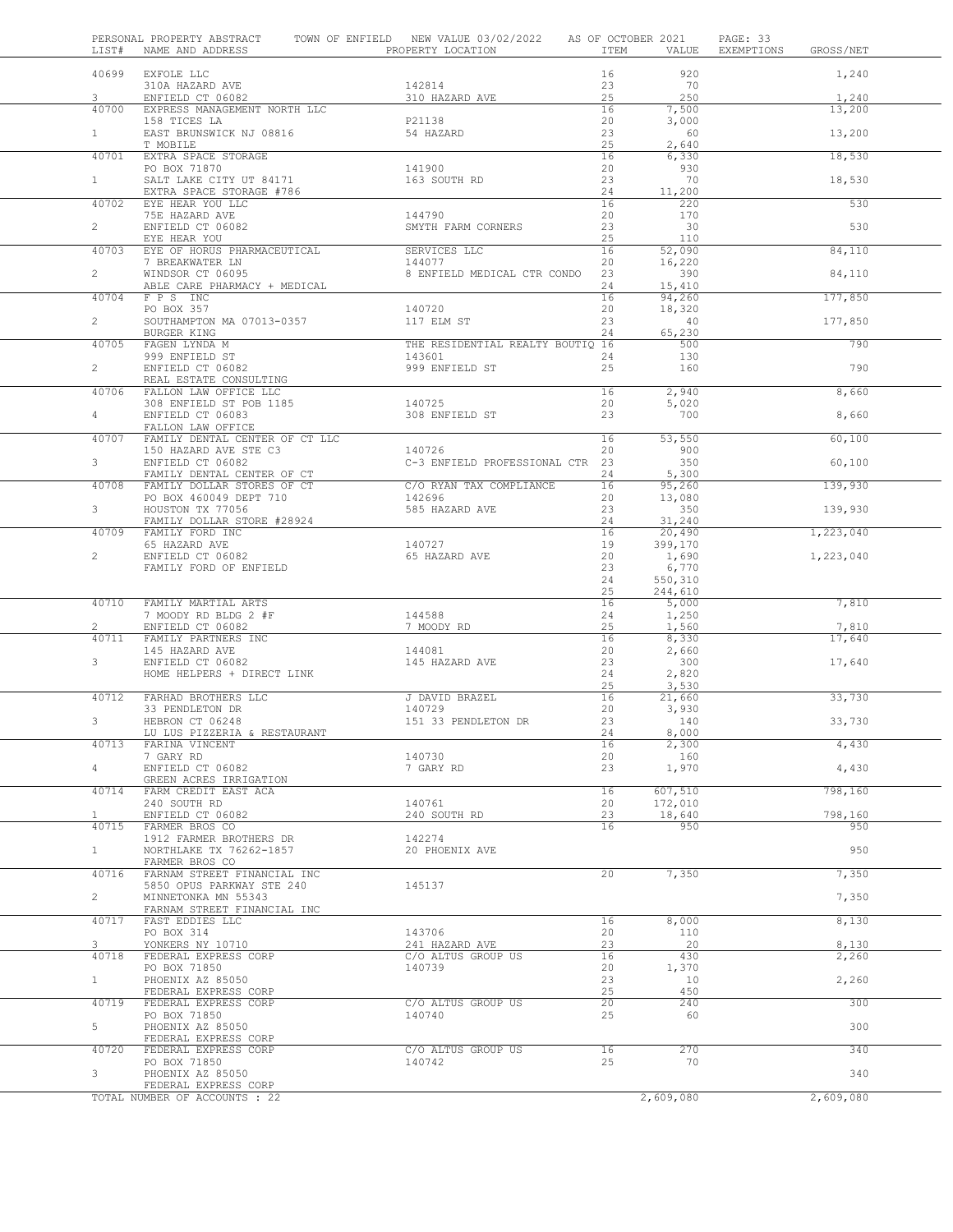| LIST#                   | PERSONAL PROPERTY ABSTRACT<br>NAME AND ADDRESS              | TOWN OF ENFIELD NEW VALUE 03/02/2022<br>PROPERTY LOCATION | ITEM                 | AS OF OCTOBER 2021<br>VALUE | PAGE: 34<br>EXEMPTIONS<br>GROSS/NET |  |
|-------------------------|-------------------------------------------------------------|-----------------------------------------------------------|----------------------|-----------------------------|-------------------------------------|--|
| 40721                   | FEEHAN DANIEL J                                             |                                                           | 16                   | 750                         | 940                                 |  |
| $\overline{2}$          | 80 SO RIVER ST<br>ENFIELD CT 06082                          | 145186<br>80 SO RIVER ST                                  | 25                   | 190                         | 940                                 |  |
| 40722                   | PATRIOT CIVIL CONSTRUCTION<br>FELD JONATHAN                 |                                                           | 16                   | 750                         | 940                                 |  |
|                         | 26 TYLER RD                                                 | 145161                                                    | 25                   | 190                         |                                     |  |
| 3                       | ENFIELD CT 06082<br>LARCENART                               | 26 TYLER RD                                               |                      |                             | 940                                 |  |
| 40723                   | FERGUSON + MCGUIRE INS                                      | JOHN MCGUIRE                                              | 16                   | 63,200                      | 63,900                              |  |
| $\overline{2}$          | 373 CENTER ST<br>WALLINGFORD CT 06492                       | 143902<br>76 PALOMBA DR                                   | 23                   | 700                         | 63,900                              |  |
| 40724                   | FERGUSON OIL LLC                                            | 143863                                                    | 16<br>20             | 500<br>840                  | 1,730                               |  |
| $4 -$                   | 78 BRAINARD RD<br>ENFIELD CT 06082                          | 78 BRAINARD RD                                            | 23                   | 40                          | 1,730                               |  |
| 40725                   | FERGUSON OIL<br>FERREIRA MICHAEL                            |                                                           | 25<br>$\overline{9}$ | 350<br>20,000               | 31,250                              |  |
|                         | 44 FOXCROFT RD                                              | 144903                                                    | 24                   | 5,000                       |                                     |  |
| $\overline{4}$<br>40726 | ENFIELD CT 06082<br>FERRELLGAS LP                           | 44 FOXCROFT RD<br>C/O OPERATING TAX DEPT                  | 25<br>24             | 6,250<br>940                | 31,250<br>940                       |  |
|                         | ONE LIBERTY PLAZA                                           | 140748                                                    |                      |                             |                                     |  |
| 3                       | LIBERTY MO 64068<br>FERRELLGAS/BLUE RHINO                   |                                                           |                      |                             | 940                                 |  |
| 40727                   | FIFTH THIRD BANK NA<br>PO BOX 218                           | P21224                                                    | 9<br>25              | 1, 119, 100<br>279,780      | 1,398,880                           |  |
| 5                       | NORTHBROOK IL 60065                                         | 191 MOODY RD                                              |                      |                             | 1,398,880                           |  |
| 40728                   | FIFTH THIRD EQUIPMENT FINANCE<br>FIGNAR FAMILY PRACTICE LLC |                                                           | 16                   | 27,060                      | 34,450                              |  |
|                         | 15 PALOMBA DR                                               | 140751                                                    | 20                   | 7,330                       |                                     |  |
| $\overline{2}$          | ENFIELD CT 06082<br>FIGNAR FAMILY PRACTICE                  | 5 ENFIELD MEDICAL CTR COND                                | 23                   | 60                          | 34,450                              |  |
| 40729                   | FILIAULT JEFFREY                                            |                                                           | 16                   | 1,000                       | 1,560                               |  |
| $4 -$                   | 17 FALCON CREST ST<br>ENFIELD CT 06082                      | 142622<br>17 FALCON CREST ST                              | 24<br>25             | 250<br>310                  | 1,560                               |  |
| 40730                   | J FILIAULT + SONS<br>FINANCIAL PACIFIC LEASING              |                                                           | 16                   | 8,410                       | 8,410                               |  |
|                         | 3455 S 344TH WAY STE 300                                    | 144833                                                    |                      |                             |                                     |  |
| 1                       | FEDERAL WAY WA 98001<br>FINANCIAL PACIFIC LEASING           | 13 ROCKLAND DR                                            |                      |                             | 8,410                               |  |
| 40731                   | FIONDELLA MILONE & LASARACINA LLP                           |                                                           | 16                   | 10,100                      | 34,810                              |  |
| 1                       | 300 WINDING BROOK DR<br>GLASTONBURY CT 06033                | 145262<br>103 PHOENIX AVE                                 | 20<br>23             | 24,560<br>150               | 34,810                              |  |
| 40732                   | FIONDELLA MILONE & LASARACINA<br>FIREHORN SOLAR I LLC       |                                                           | $\overline{24}$      | 61,670 61670J               | 61,670                              |  |
|                         | 12832 S FRONTRUNNER BLVD STE 100                            | P21147                                                    |                      |                             | 61,670                              |  |
| $\mathbf{1}$<br>40733   | DRAPER UT 84020<br>FIRST AMERICAN COMCL BANCORP             | GRANT THORNTON                                            | 16                   |                             | 2,650                               |  |
| $\overline{2}$          | PO BOX 4747<br>OAK BROOK IL 60522-4747                      | 143520                                                    | 20                   | 2,650                       | 2,650                               |  |
|                         | FIRST AMERICAN COMCL BANCORP                                |                                                           |                      |                             |                                     |  |
| 40734                   | FIRST CHOICE HOME IMPROVEMENT LLC<br>82 WINDSOR ST          | 144693                                                    | 16<br>23             | 2,000<br>70                 | 3,240                               |  |
| $\overline{2}$          | ENFIELD CT 06082                                            | 82 WINDSOR ST                                             | 24                   | 520                         | 3,240                               |  |
| 40735                   | FIRST CHOICE COFFEE SERVICE                                 | MICHAEL SELF                                              | 25<br>16             | 650<br>490                  | 490                                 |  |
|                         | 900 RIVER ST                                                | 145308                                                    |                      |                             |                                     |  |
| $\overline{2}$          | WINDSOR CT 06095<br>FIRST CHOICE COFFEE SERVICE             | SAME                                                      |                      |                             | 490                                 |  |
| 40736                   | FIRST DATA MERCHANT SCVS CORP<br>PO BOX 4900                | C/O RYAN LLC<br>140736                                    | 20                   | 930                         | 930                                 |  |
| $3 -$                   | SCOTTSDALE AZ 85261-4900                                    |                                                           |                      |                             | 930                                 |  |
| 40737                   | FDMS-POS<br>FIRST DATA MERCHANT SVCS CORP                   | C/O RYAN LLC                                              | 20                   | 1,130                       | 1,130                               |  |
|                         | PO BOX 4900                                                 | 140733                                                    |                      |                             |                                     |  |
| 1                       | SCOTTSDALE AZ 85261-4900<br>FDMS-POS                        |                                                           |                      |                             | 1,130                               |  |
| 40738                   | FIRST DATA MERCHANT SVCS CORP<br>PO BOX 4900                | C/O RYAN LLC<br>140734                                    | 20                   | 1,910                       | 1,910                               |  |
| 4                       | SCOTTSDALE AZ 85261-4900                                    |                                                           |                      |                             | 1,910                               |  |
| 40739                   | FDMS-POS<br>FIRST DATA MERCHANT SVCS CORP                   | C/O RYAN LLC                                              | $20^{-}$             | 11,830                      | 11,830                              |  |
|                         | PO BOX 4900                                                 | 140735                                                    |                      |                             |                                     |  |
| $\overline{2}$          | SCOTTSDALE AZ 85261-4900<br>FDMS-POS                        |                                                           |                      |                             | 11,830                              |  |
| 40740                   | FIRST DATA MERCHANT SVCS CORP<br>PO BOX 4900                | C/O RYAN LLC<br>140737                                    | 20 <sub>2</sub>      | 1,000                       | 1,000                               |  |
| 5                       | SCOTTSDALE AZ 85261-4900                                    |                                                           |                      |                             | 1,000                               |  |
| 40741                   | FDMS-POS<br>FISHER KIM                                      | KIM FISHER                                                | 16                   | 390                         | 610                                 |  |
|                         | 26 BEECH RD                                                 | 140766                                                    | 20                   | 180                         |                                     |  |
| $\mathbf{1}$            | ENFIELD CT 06082<br>MONEY SAVING COUPONS/FISHER AD          | 26 26 BEECH RD                                            | 23                   | 40                          | 610                                 |  |
| 40742                   | FIVE BELOW INC #406<br>701 MARKET ST STE 300                | 142394                                                    | 16<br>20             | 104,790<br>8,520            | 166,930                             |  |
| $\overline{2}$          | PHILADELPHIA PA 19106-1533                                  | 25 HAZARD AVE                                             | 23                   | 110                         | 166,930                             |  |
|                         | FIVE BELOW #406<br>TOTAL NUMBER OF ACCOUNTS : 22            |                                                           | 24                   | 53,510<br>1,830,200         | 61,670<br>1,768,530                 |  |
|                         |                                                             |                                                           |                      |                             |                                     |  |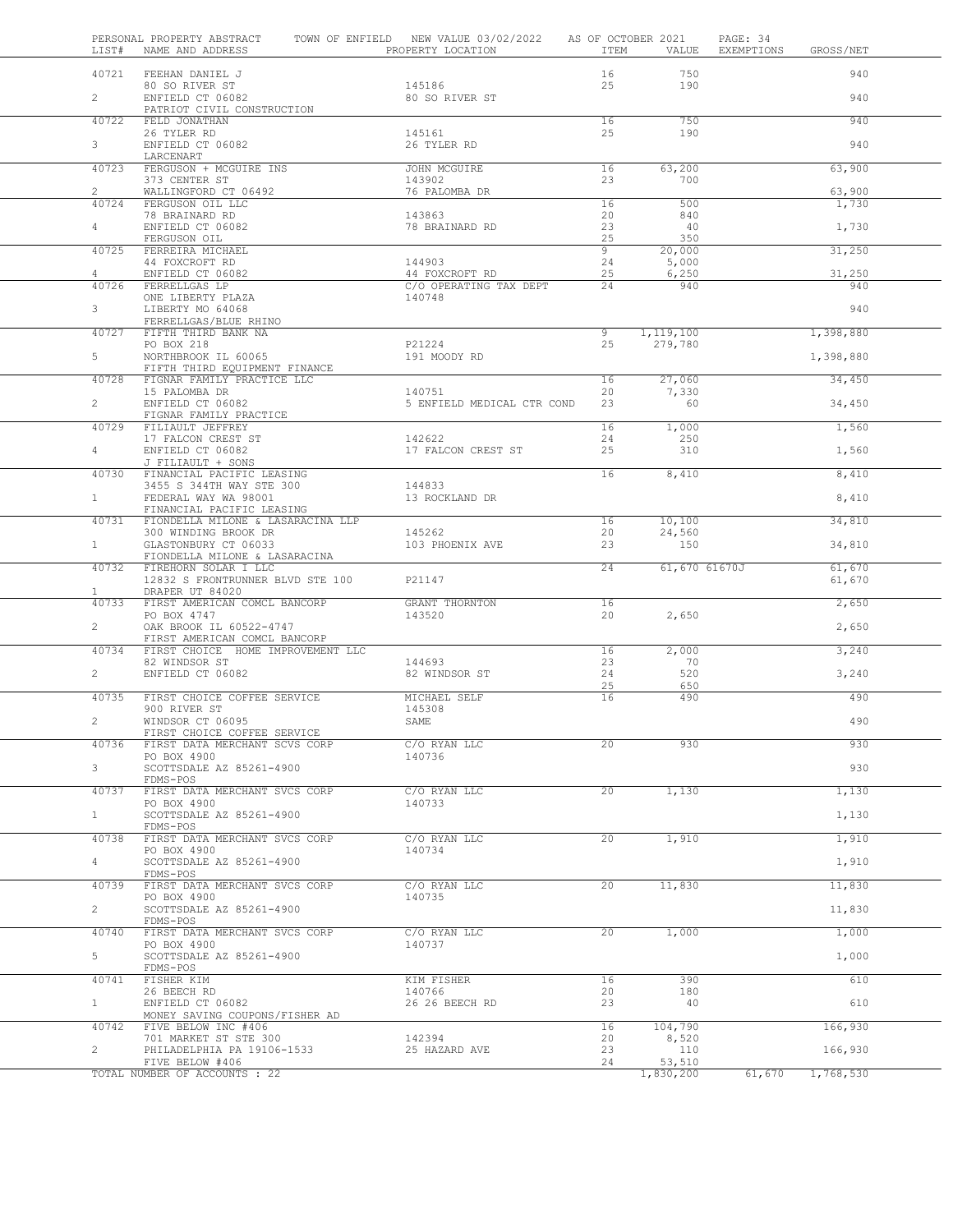|                       | PERSONAL PROPERTY ABSTRACT<br>LIST# NAME AND ADDRESS TO PROPERTY LOCATION | TOWN OF ENFIELD NEW VALUE 03/02/2022 AS OF OCTOBER 2021 |                 |                  | PAGE: 35<br>ITEM VALUE EXEMPTIONS GROSS/NET |                 |
|-----------------------|---------------------------------------------------------------------------|---------------------------------------------------------|-----------------|------------------|---------------------------------------------|-----------------|
|                       | 40743 FIVE GUYS OPERATIONS LLC                                            |                                                         | 16              | 59,800           |                                             | 199,550         |
| $\overline{2}$        | 10718 RICHMOND HWY<br>LORTON VA 22079                                     | 142731<br>168 ELM ST                                    | 20<br>23        | 8,860<br>3,280   |                                             | 199,550         |
|                       | FIVE GUYS BURGERS + FRIES                                                 |                                                         | 24              | 87,700           |                                             |                 |
|                       |                                                                           |                                                         | 25              | 39,910           |                                             |                 |
| 40744                 | FLANDERS JASON                                                            |                                                         | 16              | 1,000            |                                             | 1,560           |
| $3^{\circ}$           | 2 BEVERLY ST<br>ENFIELD CT 06082                                          | 140769<br>14 GROVE ST                                   | 24<br>25        | 250<br>310       |                                             | 1,560           |
|                       | FLANDERS CONSTRUCTION                                                     |                                                         |                 |                  |                                             |                 |
| 40745                 | FLORIDAS NATURAL FOOD SERVICE INC                                         |                                                         | 16              | 1,900            |                                             | 1,900           |
|                       | 20205 HWY 27 N<br>LAKE WALES FL 33853                                     | P21213                                                  |                 |                  |                                             |                 |
| 4<br>40746            | FOLLETT HIGHER EDUCATION GROUP                                            | 1 BRIGHT MEADOW BLVD<br>C/O MARVIN F POER & CO          | 16              | 37,390           |                                             | 1,900<br>74,930 |
|                       | PO BOX 802206 PO BOX 802206                                               | 140772                                                  | 20              | 4,050            |                                             |                 |
| $\overline{2}$        | DALLAS TX 75380-2206                                                      | 170 ELM ST                                              | 23              | 130              |                                             | 74,930          |
|                       | 40747 FOOD EXPLORERS LLC                                                  |                                                         | 24<br>16        | 33,360<br>1,280  |                                             | 1,490           |
|                       | 20 GARY RD                                                                | 145028                                                  | 20              | 170              |                                             |                 |
| $4\degree$            | ENFIELD CT 06082                                                          | 20 GARY RD                                              | 23              | 40               |                                             | 1,490           |
| 40748                 | FOOD EXPLORERS<br>FORMUS SHELLY                                           |                                                         | 16              | 2,550            |                                             | 8,000           |
|                       | 18 MAGAURAN DR                                                            | 144275                                                  | 23              | 120              |                                             |                 |
| $4 -$                 | STAFFORD SPRINGS CT 06076                                                 | 447 ENFIELD ST                                          | 24              | 3,730            |                                             | 8,000           |
| 40749                 | FUSE SALON<br>FORTUNE BUILDING &REMODELING LLC                            |                                                         | 25<br>16        | 1,600            |                                             | 8,220           |
|                       | 48 POST RD                                                                | 140778                                                  | 20              | 7,140<br>380     |                                             |                 |
| $\mathbf{1}$          | ENFIELD CT 06082                                                          | 48 POST RD                                              | 23              | 700              |                                             | 8,220           |
| 40750                 | FORTUNE WENDY                                                             |                                                         | 16              | 690              |                                             | 780             |
| 5                     | 284 N MAPLE ST UNIT1<br>ENFIELD CT 06082                                  | 140779<br>284 N MAPLE ST                                | 20<br>23        | 60<br>30         |                                             | 780             |
|                       | PERFECT LOOK                                                              |                                                         |                 |                  |                                             |                 |
| 40751                 | FOUR BROTHERS PAINTING &                                                  | CONSTRUCTION LLC                                        | 16              | 1,320            |                                             | 1,520           |
| $\overline{4}$        | 7 ALBAN RD<br>ENFIELD CT 06082                                            | 143844<br>7 ALBAN RD                                    | 20<br>23        | 90<br>110        |                                             | 1,520           |
|                       | FOUR BROTHERS PAINTING                                                    |                                                         |                 |                  |                                             |                 |
| 40752                 | FOUR TOWN DENTAL CARE LLC                                                 |                                                         | 16              | 60,740           |                                             | 314,040         |
| $\overline{2}$        | 118 ELM ST<br>ENFIELD CT 06082                                            | 144775<br>118 ELM ST                                    | 20<br>23        | 22,420<br>4,000  |                                             | 314,040         |
|                       | FOUR TOWN DENTAL                                                          |                                                         | 24              | 164,070          |                                             |                 |
|                       |                                                                           |                                                         | 25              | 62,810           |                                             |                 |
| 40753                 | FOX HILL NCM LLC                                                          |                                                         | 16              | 3,260            |                                             | 3,670           |
| $\overline{2}$        | 2 ENTERPRISE DR STE 406<br>SHELTON CT 06484                               | 144445                                                  | 20<br>23        | 350<br>60        |                                             | 3,670           |
|                       | FOX HILL                                                                  |                                                         |                 |                  |                                             |                 |
| 40754                 | FOXHILL AUTO SERVICES INC                                                 |                                                         | $\overline{19}$ | 3,050            |                                             | 10,950          |
| $\overline{2}$        | 190 ELM ST<br>ENFIELD CT 06082                                            | 140785<br>190 ELM ST                                    | 20<br>23        | 130<br>20        |                                             | 10,950          |
|                       | FOXHILL AUTO SERVICES                                                     |                                                         | 24              | 5,560            |                                             |                 |
|                       |                                                                           |                                                         | 25              | 2,190            |                                             |                 |
| 40755                 | FRAME OF MIND CONSULTING LLC                                              | PAGE A THIBAULT<br>143588                               | 16<br>20        | 80<br>180        |                                             | 500             |
| $5 -$                 | 1 OAKWOOD ST<br>ENFIELD CT 06082                                          | 1 1 OAKWOOD ST                                          | 23              | 20               |                                             | 500             |
|                       | FRAME OF MIND CONSULTING LLC                                              |                                                         | 24              | 220              |                                             |                 |
|                       | 40756 FRANCIS JOSEPH<br>FRANCIS JOSEFII<br>62 GREEN VALLEY DR             | 143595                                                  | 16<br>25        | 1,000<br>250     |                                             | 1,250           |
| $\mathbf{1}$          | ENFIELD CT 06082                                                          | 62 GREEN VALLEY DR                                      |                 |                  |                                             | 1,250           |
|                       | ARCHITECTURAL BLDG + REMODEL                                              |                                                         |                 |                  |                                             |                 |
| 40757                 | FRED ASTAIRE DANCE<br>151 HAZARD AVE                                      | 145205                                                  | 16<br>20        | 500<br>500       |                                             | 1,250           |
| 3                     | ENFIELD CT 06082                                                          | 151 HAZARD AVE                                          | 25              | 250              |                                             | 1,250           |
| 40758                 | FRED JOSEPHS INC                                                          |                                                         | 16              | 27,250           |                                             | 35,230          |
|                       | 524 ENFIELD ST                                                            | 144418<br>524 ENFIELD ST                                | 20              | 870<br>60        |                                             |                 |
| $\overline{4}$        | ENFIELD CT 06082<br>PIZZA PALACE                                          |                                                         | 23<br>25        | 7,050            |                                             | 35,230          |
| 40759                 | FREEDOM FLOORING LLC                                                      |                                                         | 16              | 2,580            |                                             | 4,900           |
|                       | 3 CAMPSITE RD                                                             | 140790                                                  | 20              | 2,290            |                                             |                 |
| $\mathbf{1}$<br>40760 | ENFIELD CT 06082<br>FREEMANTLE AMBER A                                    | 3 CAMPSITE RD                                           | 23<br>16        | 30<br>5,330      |                                             | 4,900<br>8,330  |
|                       | 115 ELM ST STE 104                                                        | 143818                                                  | 24              | 1,330            |                                             |                 |
| $\overline{a}$        | ENFIELD CT 06082                                                          | 115 ELM ST                                              | 25              | 1,670            |                                             | 8,330           |
| 40761                 | A TOUCH OF ESSENCE SKIN SPA<br>FRENCH DESIGN STUDIO LLC                   |                                                         | 16              | 7,130            |                                             | 11,140          |
|                       | 19 HILLSIDE AVE                                                           | 143927                                                  | 24              | 1,780            |                                             |                 |
| $\overline{2}$        | ENFIELD CT 06082                                                          | 9 MOODY INDUSTRIAL CONDO                                | 25              | 2,230            |                                             | 11,140          |
| 40762                 | FRESHWATER POND APARTMENTS LLC<br>7 THOMAS DRIVE                          | 140792                                                  | 16<br>24        | 10,000<br>2,500  |                                             | 15,630          |
| $\overline{2}$        | CUMBERLAND FRSDE ME 04110                                                 | 50 HIGH ST                                              | 25              | 3,130            |                                             | 15,630          |
|                       | FRESHWATER POND APARTMENTS                                                |                                                         |                 |                  |                                             |                 |
| 40763                 | FRIEDL KRISTOPHER<br>58 JONDOT DR                                         | 144949                                                  | 16<br>20        | 3,000<br>1,000   |                                             | 6,250           |
| 5                     | ENFIELD CT 06082                                                          | 58 JONDOT                                               | 24              | 1,000            |                                             | 6,250           |
|                       | FATHER NATURE LANDSCAPING                                                 |                                                         | 25              | 1,250            |                                             |                 |
| 40764                 | FRIENDLY ICE CREAM CORP #587<br>4757 W PARK BLVD SUITE 113                | 140793                                                  | 16<br>20        | 179,930<br>5,620 |                                             | 268,060         |
| $\overline{c}$        | PLANO TX 75093                                                            | 94 ELM ST                                               | 23              | 410              |                                             | 268,060         |
|                       | FRIENDLYS RESTAURANTS LLC                                                 |                                                         | 24              | 28,490           |                                             |                 |
|                       | TOTAL NUMBER OF ACCOUNTS : 22                                             |                                                         | 25              | 53,610           |                                             | 979,150         |
|                       |                                                                           |                                                         |                 | 979,150          |                                             |                 |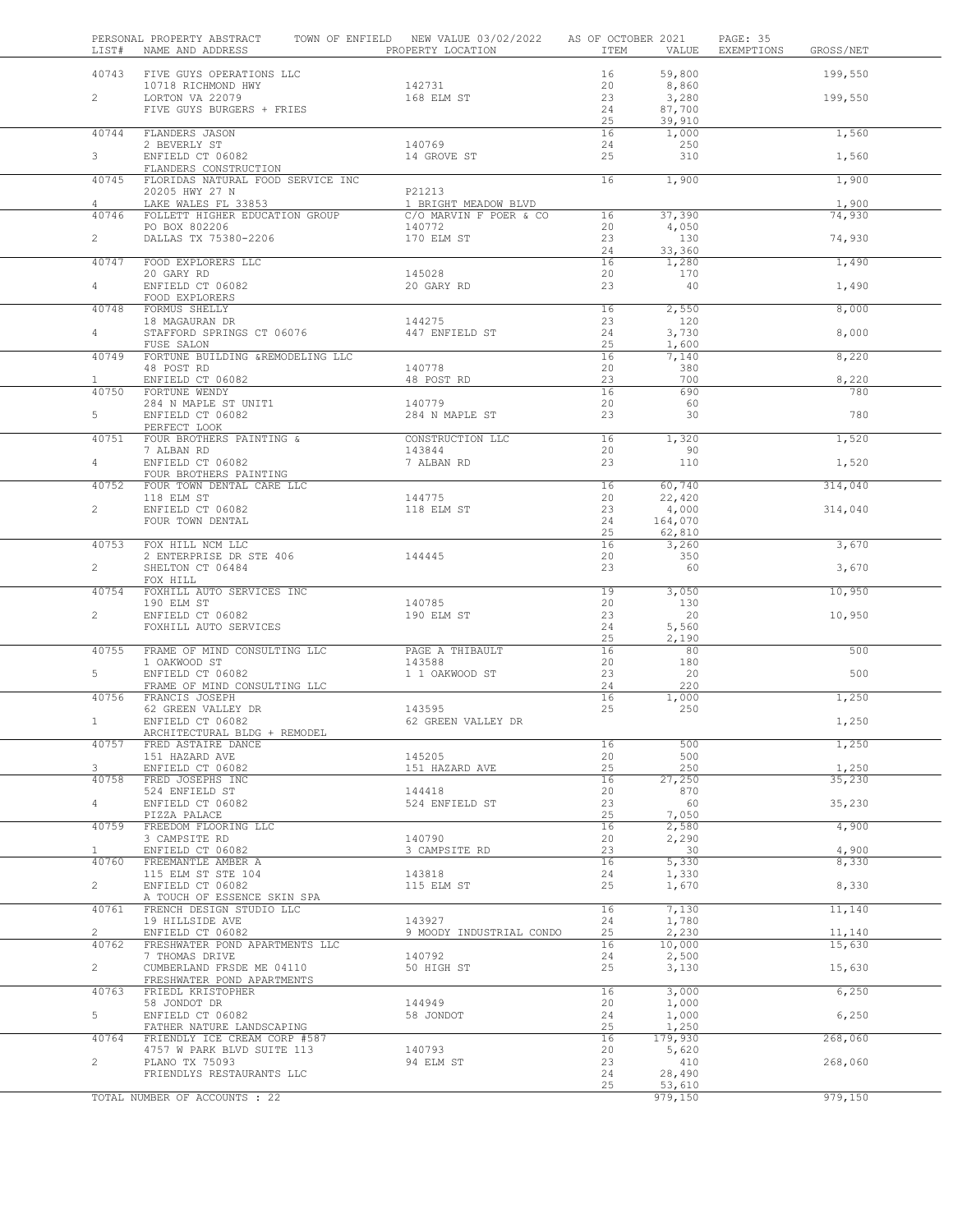| LIST#                 | PERSONAL PROPERTY ABSTRACT<br>NAME AND ADDRESS     | TOWN OF ENFIELD NEW VALUE 03/02/2022<br>PROPERTY LOCATION | AS OF OCTOBER 2021<br>ITEM | VALUE                     | PAGE: 36<br>EXEMPTIONS<br>GROSS/NET |  |
|-----------------------|----------------------------------------------------|-----------------------------------------------------------|----------------------------|---------------------------|-------------------------------------|--|
| 40765                 | FULLER KEITH K ATTY                                |                                                           | 16                         | 540                       | 1,550                               |  |
|                       | 5300 BIGELOW COMMONS                               | 140797                                                    | 20                         | 430                       |                                     |  |
| $\overline{c}$        | ENFIELD CT 06082                                   | 55 MAIN ST                                                | 23                         | 20                        | 1,550                               |  |
|                       | LAW OFFICES OF KEITH FULLER                        |                                                           | 24                         | 250                       |                                     |  |
| 40766                 | FURNITURE N THINGS AUCTION                         | HOUSE INC                                                 | 25<br>16                   | 310<br>10,600             | 29,010                              |  |
|                       | 9 MOODY BLDG D STE 18                              | 140798                                                    | 20                         | 12,520                    |                                     |  |
| $\mathbf{2}$          | ENFIELD CT 06082                                   | 9 MOODY INDUSTRIAL CONDO                                  | 23                         | 90                        | 29,010                              |  |
| 40767                 | TODAYS FURNITURE<br>FUSA MARKETING                 |                                                           | 25<br>16                   | 5,800<br>2,770            | 3,330                               |  |
|                       | 14400 METCALF AVE                                  | 145105                                                    | 20                         | 530                       |                                     |  |
| $\mathbf{2}^{\prime}$ | OVERLAND PARK KS 66223                             | 113 ELM STREET                                            | 23                         | 30                        | 3,330                               |  |
| 40768                 | RENAL THERAPIES-2119<br>GALAXY LIQUOR              |                                                           | 16                         | 19,040                    | 19,810                              |  |
|                       | 247 HAZARD AVE                                     | 143693                                                    | 23                         | 770                       |                                     |  |
| 3                     | ENFIELD CT 06082                                   | 247 HAZARD AVE                                            |                            |                           | 19,810                              |  |
| 40769                 | GALE TOYOTA INC<br>PO BOX 1107                     | 140807                                                    | 10<br>16                   | 71,540<br>189,910         | 294,000                             |  |
| $\mathbf{2}$          | ENFIELD CT 06083                                   | 50 PALOMBA DR                                             | 20                         | 14,490                    | 294,000                             |  |
|                       | GALE TOYOTA                                        |                                                           | 23                         | 3,560                     |                                     |  |
| 40770                 | GALENA ASSOCIATES LLC                              |                                                           | 24<br>16                   | 14,500                    | 38,980                              |  |
|                       | 25 MAIN ST 4TH FLOOR                               | 140808                                                    | 19                         | 26,220<br>80              |                                     |  |
| $\mathbf{2}$          | HARTFORD CT 06106                                  | 8 CRANBROOK BLVD                                          | 20                         | 80                        | 38,980                              |  |
|                       | VALVOLINE INSTANT OIL CHANGE                       |                                                           | 23                         | 370                       |                                     |  |
| 40771                 | GAMESTOP INC                                       | C/O RYAN LLC                                              | 24<br>16                   | 12,230<br>10,030          | 22,810                              |  |
|                       | PO BOX 4900                                        | 140809                                                    | 20                         | 4,130                     |                                     |  |
| $\overline{2}$        | SCOTTSDALE AZ 85261                                | 90 ELM ST                                                 | 23                         | 20                        | 22,810                              |  |
| 40772                 | GAMESTOP #716<br>GANESH & KUBER LLC                | PATEL SIDHDHARTH S                                        | 24<br>16                   | 8,630<br>43,860           | 44,780                              |  |
|                       | 90 ENFIELD ST                                      | 141406                                                    | 20                         | 890                       |                                     |  |
| $\overline{4}$        | ENFIELD CT 06082                                   | 90 ENFIELD ST                                             | 23                         | 30                        | 44,780                              |  |
|                       | ANGIES STATE LINE PACKAGE STORE                    |                                                           |                            |                           |                                     |  |
| 40773                 | GANGEWERE CIRO J<br>27 CRESCENT BEACH DRIVE        | 142841                                                    | 16<br>24                   | 500<br>130                | 790                                 |  |
| 5                     | ENFIELD CT 06082                                   | 27 CRESCENT BEACH DR                                      | 25                         | 160                       | 790                                 |  |
|                       | C J SERVICES                                       |                                                           |                            |                           |                                     |  |
| 40774                 | GANNUSCIO JOSEPH F<br>1 CHIEF ST                   | 140811                                                    | 16<br>24                   | 1,000<br>250              | 1,560                               |  |
| 3                     | ENFIELD CT 06082                                   | 1 CHIEF ST                                                | 25                         | 310                       | 1,560                               |  |
|                       | FLOR-TEK                                           |                                                           |                            |                           |                                     |  |
| 40775                 | GAO CONNIE DR<br>150 HAZARD AVE BLDG A             | 142639                                                    | 16<br>20                   | 110,350<br>3,990          | 120,060                             |  |
| 3                     | ENFIELD CT 06082                                   | 1-A ENFIELD PROFESSIONAL CTR 23                           |                            | 5,720                     | 120,060                             |  |
|                       | I SMILE DENTAL STUDIO PC                           |                                                           |                            |                           |                                     |  |
| 40776                 | GAP INC & SUBS<br>PO BOX 27809                     | ATTN: PROP TAX DEPT<br>140812                             | 16<br>20                   | 110,860<br>32,910         | 163,990                             |  |
| $\mathbf{2}^{\prime}$ | ALBUQUERQUE NM 87125                               | 25 HAZARD AVE                                             | 23                         | 610                       | 163,990                             |  |
|                       | OLD NAVY 03371                                     |                                                           | 24                         | 19,610                    |                                     |  |
| 40777                 | GARDENS DREAM FARM LLC<br>PO BOX J                 | 143012                                                    | 16<br>17                   | 12,750 100500I<br>105,740 | 119,800<br>100,500                  |  |
| 3                     | SOMERSVILLE CT 06072                               | 355 TAYLOR RD                                             | 18                         | 510                       | 19,300                              |  |
|                       | GARDENS DREAM                                      |                                                           | 20                         | 540                       |                                     |  |
|                       |                                                    |                                                           | 23                         | 260                       |                                     |  |
| 40778                 | GARLAND LELAND<br>5 OXFORD DR                      | 144826                                                    | 16<br>20                   | 3,790<br>230              | 4,050                               |  |
| 4                     | ENFIELD CT 06082                                   | 5 OXFORD DR                                               | 23                         | 30                        | 4,050                               |  |
|                       | NEW ENGLAND LAWN CARE & SNOW REMOVAL               |                                                           |                            |                           |                                     |  |
| 40779                 | GARY OLKO PLUMBING &<br>16 DEBBIE LN               | HEATING LLC<br>141453                                     | 16<br>20                   | 2,000<br>170              | 2,200                               |  |
| 4                     | ENFIELD CT 06082                                   | 16 DEBBIE LA                                              | 23                         | 30                        | 2,200                               |  |
|                       | GARY OLKO PLUMBING&HEATING                         |                                                           |                            |                           |                                     |  |
| 40780                 | GARY REGINALD<br>1250 ENFIELD ST                   | 145223                                                    | 16<br>25                   | 750<br>190                | 940                                 |  |
| $\mathbf{1}$          | ENFIELD CT 06082                                   | 1250 ENFIELD ST                                           |                            |                           | 940                                 |  |
|                       | GARYS ENTERPRISES                                  |                                                           |                            |                           |                                     |  |
| 40781                 | GAS TURBINE SUPPLY&SERVICE LLC<br>1675 KING ST     | 143676                                                    | 16<br>24                   | 21,660<br>5,420           | 33,850                              |  |
| $\mathbf{1}$          | ENFIELD CT 06082                                   | 1675 KING ST                                              | 25                         | 6,770                     | 33,850                              |  |
| 40782                 | GASKELL MARK W                                     |                                                           | 16                         | 2,000                     | 3,130                               |  |
|                       | 42 DALE RD                                         | 140817                                                    | 24                         | 500                       |                                     |  |
| 3                     | ENFIELD CT 06082<br>MARK GASKELL HOME IMPROVEMENTS | 42 DALE RD                                                | 25                         | 630                       | 3,130                               |  |
| 40783                 | GATTEN CHRISTINE                                   | CHRISTINE A GATTEN                                        | 9                          | 1,820                     | 1,820                               |  |
|                       | 78 WEST SHORE DRIVE                                | 144554                                                    |                            |                           |                                     |  |
| 5<br>40784            | ENFIELD CT 06082<br>GAUDET MARK S                  | 78 78 WEST SHORE DRIVE                                    | 16                         | 500                       | 1,820<br>3,910                      |  |
|                       | 1060 ENFIELD ST                                    | 144722                                                    | 20                         | 2,000                     |                                     |  |
| $\overline{2}$        | ENFIELD CT 06082                                   | 1060 ENFIELD ST                                           | 24                         | 630                       | 3,910                               |  |
| 40785                 | FRONT RUNNER GROUP THE<br>GAZIS ZANNIS             |                                                           | 25<br>16                   | 780<br>2,290              | 6,550                               |  |
|                       | 619 HAZARD AVE                                     | 140819                                                    | 20                         | 3,400                     |                                     |  |
| 3                     | ENFIELD CT 06082                                   | 619 HAZARD AVE                                            | 23                         | 70                        | 6,550                               |  |
|                       | GAZIS & ASSOCIATES                                 |                                                           | 24                         | 790                       |                                     |  |
|                       | TOTAL NUMBER OF ACCOUNTS : 21                      |                                                           |                            | 916,920                   | 100,500<br>816,420                  |  |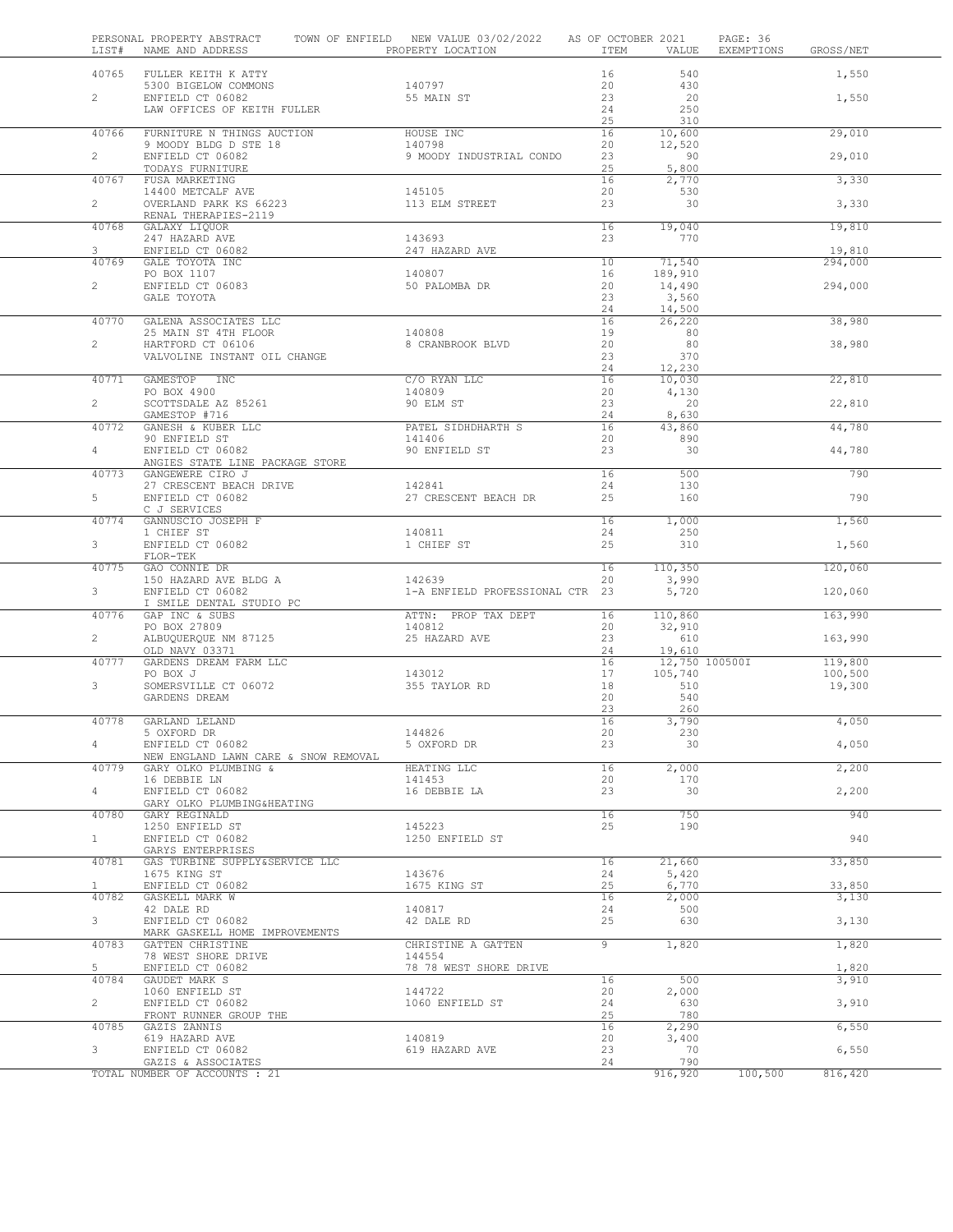| LIST#                   | PERSONAL PROPERTY ABSTRACT<br>NAME AND ADDRESS           | TOWN OF ENFIELD NEW VALUE 03/02/2022<br>PROPERTY LOCATION | AS OF OCTOBER 2021<br>ITEM | VALUE            | PAGE: 37<br>EXEMPTIONS<br>GROSS/NET |  |
|-------------------------|----------------------------------------------------------|-----------------------------------------------------------|----------------------------|------------------|-------------------------------------|--|
| 40786                   | GBS BROWS OF ENFIELD LLC                                 |                                                           | 16                         | 10,000           | 15,630                              |  |
| $\mathbf{1}$            | 54 HAZARD AVE #80B<br>ENFIELD CT 06082                   | 143894<br>54 HAZARD AVE                                   | 24<br>25                   | 2,500<br>3,130   | 15,630                              |  |
|                         | GBS THREADING + SKINCARE                                 |                                                           |                            |                  |                                     |  |
| 40787                   | GE HFS LLC<br>PO BOX 4900 DEPT 255                       | 144194                                                    | 20                         | 219,600          | 219,600                             |  |
| $\mathbf{1}$            | SCOTTSDALE AZ 85261-4900<br>GE HFS LLC                   |                                                           |                            |                  | 219,600                             |  |
| 40788                   | GE HFS LLC                                               |                                                           | 16                         | 27,800           | 27,800                              |  |
| $\mathbf{1}$            | PO BOX 4900 DEPT 225<br>SCOTTSDALE AZ 85261              | 144878                                                    |                            |                  | 27,800                              |  |
| 40789                   | GE HFS LLC<br>GEISSLER THERESA A                         |                                                           | 9                          | 12,110           | 18,930                              |  |
|                         | 390 ELM ST                                               | 144993                                                    | 24                         | 3,030            |                                     |  |
| 3<br>40790              | ENFIELD CT 06082<br>GEM JEWELRY INC                      | 390 ELM ST<br>MICHAEL FRANK                               | 25<br>16                   | 3,790<br>12,390  | 18,930<br>17,740                    |  |
| $\overline{2}$          | 1129 NEW BRITAIN AVE<br>WEST HARTFORD CT 06110           | 140841<br>25 PALOMBA DR                                   | 20<br>23                   | 5,240<br>110     | 17,740                              |  |
| 40791                   | GEM JEWELRY<br>GENERAL ELECTRIC CO                       |                                                           | $\overline{10}$            | 133,820          | 133,820                             |  |
|                         | PO BOX 4900 DEPT 201                                     | 144686                                                    |                            |                  |                                     |  |
| 5                       | SCOTTSDALE AZ 85261<br>GENERAL ELECTRIC CO               |                                                           |                            |                  | 133,820                             |  |
| 40792                   | GENOA HEALTHCARE LLC<br>PO BOX 5167                      | 144060                                                    | 16<br>20                   | 2,460<br>4,740   | 13,430                              |  |
| 3 <sup>7</sup>          | OAK BROOK IL 60522-4747                                  | 153 HAZARD AVE                                            | 23                         | 50               | 13,430                              |  |
| 40793                   | GENUINE PARTS CO                                         |                                                           | 24<br>16                   | 6,180<br>19,240  | 43,920                              |  |
| $\mathbf{2}$            | PO BOX 4907<br>NORCROSS GA 30091                         | 140844<br>55 HAZARD AVE                                   | 20<br>23                   | 8,690<br>130     | 43,920                              |  |
| 40794                   | NAPA AUTO PARTS<br>GHS WESMASS LLC                       |                                                           | 24<br>16                   | 15,860<br>500    | 630                                 |  |
|                         | 1 PEERLESS WAY UNIT 18                                   | 145239                                                    | 25                         | 130              |                                     |  |
| 5                       | ENFIELD CT 06082<br>GHS WESTMASS                         | 1 PEERLESS WAY UNIT 18                                    |                            |                  | 630                                 |  |
| 40795                   | GIDDINGS DEBORAH<br>6 MEADOW RD                          | 142915                                                    | 16<br>20                   | 450<br>110       | 570                                 |  |
| 1                       | ENFIELD CT 06082                                         | 6 MEADOW RD                                               | 23                         | 10               | 570                                 |  |
| 40796                   | A CONSCIOUS SOUL<br>GILBANE BUILDING CO                  |                                                           | 9                          | 8,340            | 38,790                              |  |
| $\mathbf{1}$            | 208 NEW LONDON TPKE<br>GLASTONBURY CT 06083              | 144243<br>RAFFIA RD                                       | 16<br>20                   | 8,440<br>11,220  | 38,790                              |  |
|                         |                                                          |                                                           | 23<br>24                   | 660<br>2,370     |                                     |  |
| 40797                   | GILLETTE DOUGLAS S                                       |                                                           | 25<br>16                   | 7,760<br>250     | 500                                 |  |
|                         | 18 BOBOLINK LA                                           | 140847                                                    | 20                         | 230              |                                     |  |
| $\mathbf{1}$            | ENFIELD CT 06082<br>GILLETTE STUDIO                      | 18 BOBOLINK LA                                            | 23                         | 20               | 500                                 |  |
| 40798                   | GIRARD DANIELLE<br>18 EDGEWOOD DR                        | 144411                                                    | 16<br>24                   | 500<br>130       | 790                                 |  |
| 1                       | ENFIELD CT 06082<br>LULAROE DANIELLE GIRARD              | 18 EDGEWOOD DR                                            | 25                         | 160              | 790                                 |  |
| 40799                   | GIRARD STEPHEN                                           |                                                           | 16                         | 1,000            | 1,560                               |  |
| 3                       | 22 COOPER ST<br>ENFIELD CT 06082                         | 144523<br>22 COOPER ST                                    | 24<br>25                   | 250<br>310       | 1,560                               |  |
| 40800                   | A+ (PLUS) RENOVATIONS<br>GJWSJ LLC                       |                                                           | 16                         | 128,110          | 147,940                             |  |
| $\overline{2}$          | 809 ENFIELD STREET<br>ENFIELD CT 06082                   | 140816                                                    | 20<br>23                   | 7,810<br>470     |                                     |  |
|                         | GARY ROME KIA OF ENFIELD                                 | 809 ENFIELD ST                                            | 24                         | 11,550           | 147,940                             |  |
| 40801                   | GLEASON & SONS HOME IMPROVEMENTS LLC<br>23 JOAN DR       | 140850                                                    | 16<br>24                   | 2,000<br>500     | 3,130                               |  |
| $\overline{2}$<br>40802 | ENFIELD CT 06082<br>GLOBAL MONTELLO GROUP CORP           | 23 JOAN DR                                                | 25<br>16                   | 630<br>161,760   | 3,130<br>199,210                    |  |
|                         | 15 NORTHEAST INDUSTRIAL RD                               | 143015                                                    | 20                         | 3,110            |                                     |  |
| 1                       | BRANFORD CT 06405                                        | 1594 KING ST                                              | 23<br>24                   | 70<br>34,270     | 199,210                             |  |
| 40803                   | GLOBAL MONTELLO GROUP CORP<br>15 NORTHEAST INDUSTRIAL RD | 143023                                                    | 16<br>20                   | 155,900<br>4,280 | 186,550                             |  |
| $\overline{2}$          | BRANFORD CT 06405                                        | 100 ELM ST                                                | 23<br>24                   | 70<br>26,300     | 186,550                             |  |
| 40804                   | GMRI INC                                                 | C/O RYAN LLC                                              | 16                         | 156,070          | 236,840                             |  |
| $\overline{2}$          | PO BOX 460369 DEPT 400<br>HOUSTON TX 77056               | 140854<br>41 HAZARD AVE                                   | 20<br>21                   | 13,960<br>1,820  | 236,840                             |  |
|                         | OLIVE GARDEN #1365                                       |                                                           | 23<br>24                   | 1,900<br>15,720  |                                     |  |
| 40805                   |                                                          |                                                           | 25<br>16                   | 47,370           | 1,560                               |  |
|                         | GNR REMODELING LLC<br>87 BRETT LANE                      | 142889                                                    | 24                         | 1,000<br>250     |                                     |  |
| 3<br>40806              | ENFIELD CT 06082<br>GO FRESH DELI                        | 87 BRETT LANE                                             | 25<br>16                   | 310<br>5,000     | 1,560<br>6,250                      |  |
| $\overline{2}$          | 117 HAZARD AVE<br>ENFIELD CT 06082                       | P21012<br>117 HAZARD AVE                                  | 25                         | 1,250            | 6,250                               |  |
| 40807                   | GO SAUCE LLC                                             | DENNIS DANGELO                                            | 16                         | 270              | 420                                 |  |
| $\overline{2}$          | 29 ST JAMES AVE<br>ENFIELD CT 06082                      | 144276<br>29 29 ST JAMES AVE                              | 20<br>24                   | 90<br>60         | 420                                 |  |
|                         | TOTAL NUMBER OF ACCOUNTS : 22                            |                                                           |                            | 1,315,610        | 1,315,610                           |  |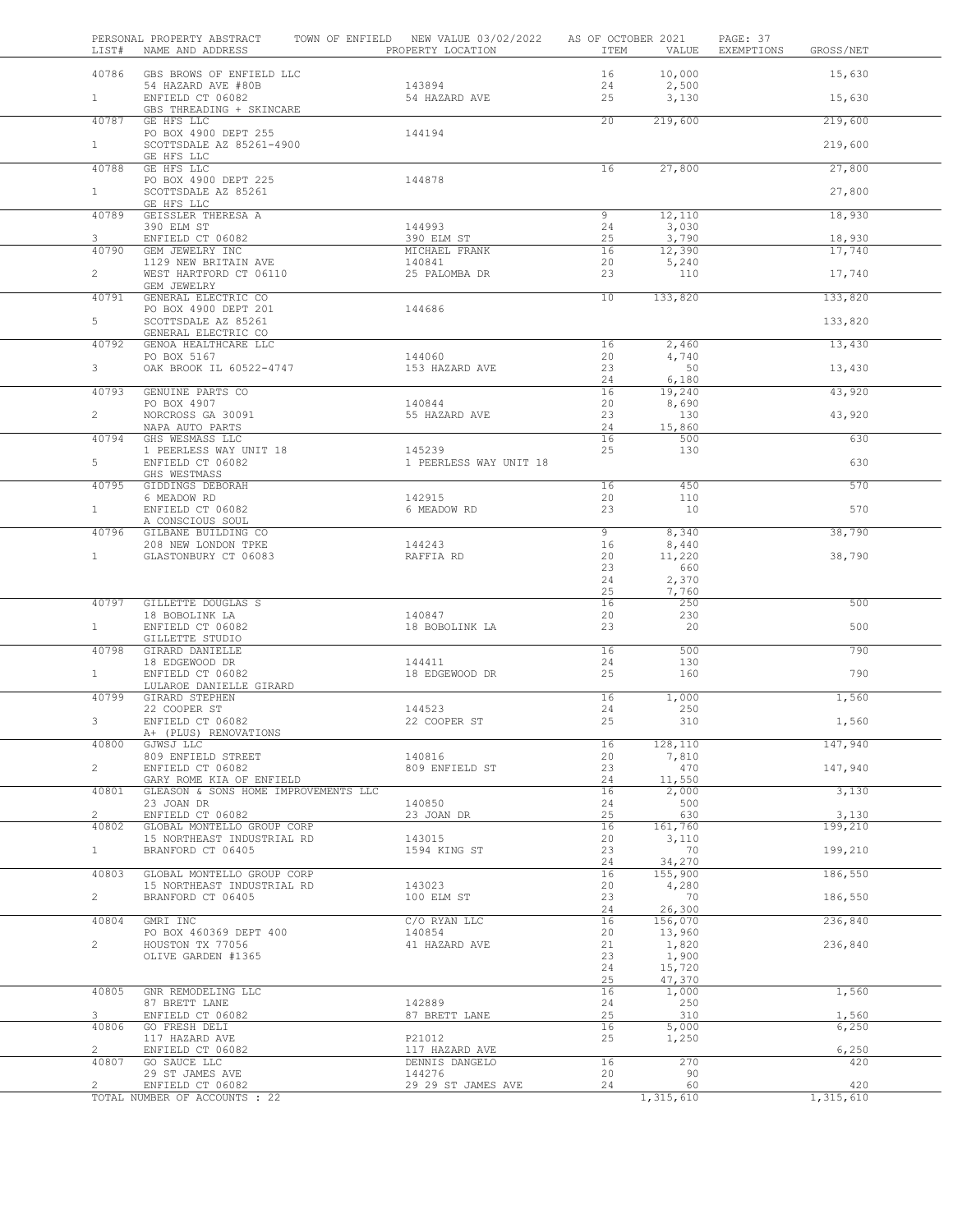| LIST#                 | PERSONAL PROPERTY ABSTRACT TOWN OF ENFIELD NEW VALUE 03/02/2022 AS OF OCTOBER 2021<br>NAME AND ADDRESS THE PROPERTY LOCATION |                                      | ITEM     | VALUE                    | PAGE: 38<br>EXEMPTIONS | GROSS/NET        |
|-----------------------|------------------------------------------------------------------------------------------------------------------------------|--------------------------------------|----------|--------------------------|------------------------|------------------|
| 40808                 | GOGO BUSINESS AVIATION LLC                                                                                                   |                                      | 16       | 18,010                   |                        | 31,740           |
| 1                     | 100 CONGRESS AVE STE 1900<br>AUSTIN TX 78701                                                                                 | 143763<br>1654 KING ST               | 20       | 13,730                   |                        | 31,740           |
| 40809                 | GOGO BUSINESS AVIATION<br>GOICOCHEA WENCESLAO                                                                                |                                      | 16       | 1,000                    |                        |                  |
|                       | 14 WOODWARD AVE                                                                                                              | 144129                               | 24       | 250                      |                        | 1,560            |
| $\overline{2}$        | ENFIELD CT 06082<br>L & M CONSTRUCTION                                                                                       | 14 WOODWARD AVE                      | 25       | 310                      |                        | 1,560            |
| 40810                 | GOING TO THE CHAPEL LLC                                                                                                      |                                      | 16       | 14,210                   |                        | 28,960           |
| $4 -$                 | 555 ENFIELD ST<br>ENFIELD CT 06082                                                                                           | 144996<br>555 ENFIELD ST             | 20<br>23 | 4,210<br>10              |                        | 28,960           |
|                       | GOING TO THE CHAPEL DRESS SHOP                                                                                               |                                      | 24<br>25 | 4,740<br>5,790           |                        |                  |
| 40811                 | GOMEZ ENTERPRISES II LLC                                                                                                     |                                      | 16       | 233,390                  |                        | 408,660          |
| 3                     | PO BOX 340<br>S HADLEY MA 01075                                                                                              | 140857<br>585 HAZARD AVE             | 20<br>23 | 30<br>1,220              |                        | 408,660          |
|                       | MCDONALDS                                                                                                                    |                                      | 24<br>25 | 92,290<br>81,730         |                        |                  |
| 40812                 | GOMEZ ENTERPRISES I LLC                                                                                                      |                                      | 16       | 227,120                  |                        | 422,560          |
| $4 -$                 | POBOX 340<br>S HADLEY MA 01075                                                                                               | 140859<br>34 ENFIELD ST              | 20<br>23 | 30<br>1,150              |                        | 422,560          |
|                       | MCDONALDS                                                                                                                    |                                      | 24<br>25 | 109,750<br>84,510        |                        |                  |
| 40813                 | GOMEZ ENTERPRISES II LLC                                                                                                     |                                      | 16       | 442,560                  |                        | 697,700          |
| $\overline{2}$        | PO BOX 340<br>S HADLEY MA 01075                                                                                              | 140858<br>97 ELM ST                  | 20<br>23 | $\overline{30}$<br>1,230 |                        | 697,700          |
|                       | MCDONALDS                                                                                                                    |                                      | 24<br>25 | 114,340<br>139,540       |                        |                  |
| 40814                 | GOMEZ ENTERPRISES II LLC                                                                                                     |                                      | 16       | 187,010                  |                        | 421,690          |
| 1                     | PO BOX 340<br>S HADLEY MA 01075                                                                                              | 140860<br>28 HAZARD AVE              | 23<br>24 | 1,310<br>149,030         |                        | 421,690          |
| 40815                 | MCDONALDS<br>GONZALEZ CESAR                                                                                                  |                                      | 25<br>16 | 84,340<br>8,000          |                        | 12,500           |
|                       | 485A ENFIELD ST                                                                                                              | 144076                               | 24       | 2,000                    |                        |                  |
| $4\degree$            | ENFIELD CT 06082<br>MOST EXCELLENT GAMING                                                                                    | 485A ENFIELD ST                      | 25       | 2,500                    |                        | 12,500           |
| 40816                 | GOODWILL OF WESTERN & NORTHERN CT<br>165 OCEAN TERRACE                                                                       | P21241                               | 16<br>20 | 96,630<br>6,230          |                        | 103,930          |
| $\overline{2}$        | BRIDGEPORT CT 06605                                                                                                          | 53 PALOMBA DR                        | 23       | 1,070                    |                        | 103,930          |
| 40817                 | GOODWILL<br>GOODWIN KAREN L                                                                                                  |                                      | 9        | 3,100                    |                        | 4,850            |
| 3                     | 23 CORA ST<br>ENFIELD CT 06082                                                                                               | 143648<br>23 CORA ST                 | 24<br>25 | 780<br>970               |                        | 4,850            |
| 40818                 | GORMAN JENNIFER +                                                                                                            |                                      | 16       | 1,000                    |                        | 1,560            |
| 3 <sup>7</sup>        | 139 HAZARD AVE UNIT 8<br>ENFIELD CT 06082                                                                                    | 144038<br>2-8 ENFIELD PRO PARK CONDO | 24<br>25 | 250<br>310               |                        | 1,560            |
| 40819                 | THERAPEUTIC CONNECTIONS<br>GORMANS HOME REMODELING SERVICE LLC                                                               |                                      | 16       | 1,000                    |                        | 1,560            |
|                       | 19 CIRCLE DR                                                                                                                 | 144527                               | 24       | 250                      |                        |                  |
| 5<br>40820            | ENFIELD CT 06082<br>GOUZOUNIS ALEXANDER                                                                                      | 19 CIRCLE DR                         | 25<br>16 | 310<br>2,100             |                        | 1,560<br>2,160   |
| $\overline{2}$        | 74 PALOMBA DRIVE, SUITE E<br>ENFIELD CT 06082                                                                                | 143901<br>74 PALOMBA DR              | 23       | 60                       |                        | 2,160            |
|                       | ALEXS ADVANCED AQUATICS                                                                                                      |                                      |          |                          |                        |                  |
| 40821                 | GP HARMON RECYCLING LLC<br>PO BOX 105681                                                                                     | P21232                               | 24       | 3,240                    |                        | 3,240            |
| 40822                 | ATLANTA GA 30348<br>GPM INVESTMENTS LLC t/a FASMAR                                                                           | 40 HAZARD AVE<br>C/O ADVANTAX INC    | 16       | 97,070                   |                        | 3,240<br>255,860 |
|                       | 2500 WESTFIELD DR STE 1-202                                                                                                  | 140868                               | 20       | 6,480                    |                        |                  |
| $4 -$                 | ELGIN IL 60124<br>FASMART #305                                                                                               | 56 ENFIELD ST                        | 22<br>23 | 149,990<br>600           |                        | 255,860          |
| 40823                 | GRAHAM RICHARD                                                                                                               |                                      | 24<br>16 | 1,720<br>1,000           |                        | 1,560            |
|                       | 53 SHARREN LA                                                                                                                | 144526                               | 24       | 250                      |                        |                  |
| $\mathbf{1}$<br>40824 | ENFIELD CT 06082<br>GRAVES ASHLEY                                                                                            | 53 SHARREN LA                        | 25<br>16 | 310<br>750               |                        | 1,560<br>940     |
| 1                     | 9 MISSLE DR<br>ENFIELD CT 06082                                                                                              | 145215<br>9 MISSLE DR                | 25       | 190                      |                        | 940              |
|                       | MCNEAL CONSTRUCTION                                                                                                          |                                      |          |                          |                        |                  |
| 40825                 | GRAVEYARD MOTORSPORTS LLC<br>1 THOMAS ST                                                                                     | 145032                               | 16<br>20 | 2,000<br>1,000           |                        | 4,690            |
| $4 -$                 | ENFIELD CT 06082<br>GRAVEYARD MOTORSPORTS                                                                                    | 1 THOMAS ST                          | 24<br>25 | 750<br>940               |                        | 4,690            |
| 40826                 | GRAY JENNIFER M                                                                                                              |                                      | 16       | 1,460                    |                        | 3,110            |
| $\overline{4}$        | 546 ENFIELD ST<br>ENFIELD CT 06082                                                                                           | 144044<br>546 ENFIELD ST             | 20<br>23 | 50<br>480                |                        | 3,110            |
|                       | CLAWS & PAWS PET SALON                                                                                                       |                                      | 24<br>25 | 500<br>620               |                        |                  |
| 40827                 | GRAYHAWK LEASING LLC                                                                                                         |                                      | 16       | 36,900                   |                        | 36,900           |
| 1                     | 1412 MAIN ST STE 1500<br>DALLAS TX 75202                                                                                     | 142761                               |          |                          |                        | 36,900           |
| 40828                 | GRAYHAWK LEASING LLC<br>GRAYHAWK LEASING LLC                                                                                 |                                      | 16       | 41,680                   |                        | 41,680           |
|                       | 1412 MAIN ST STE 1500                                                                                                        | 142762                               |          |                          |                        |                  |
| $\overline{c}$        | DALLAS TX 75202<br>GRAYHAWK LEASING LLC                                                                                      |                                      |          |                          |                        | 41,680           |
|                       | TOTAL NUMBER OF ACCOUNTS : 21                                                                                                |                                      |          | 2,487,410                |                        | 2,487,410        |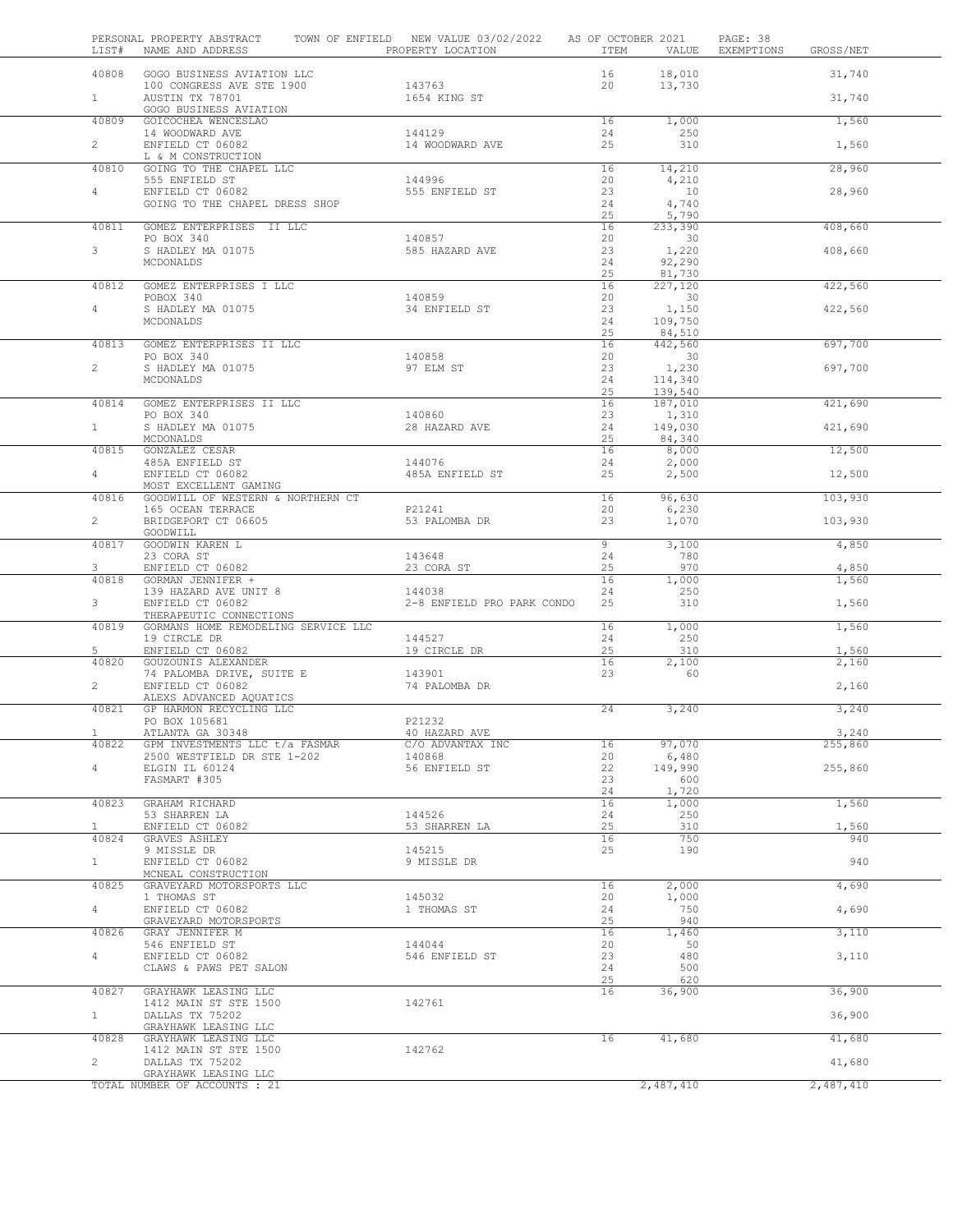| LIST#                 | PERSONAL PROPERTY ABSTRACT<br>NAME AND ADDRESS                     |  | TOWN OF ENFIELD NEW VALUE 03/02/2022 AS OF OCTOBER 2021<br>PROPERTY LOCATION | ITEM     | VALUE            | PAGE: 39<br>EXEMPTIONS | GROSS/NET      |  |
|-----------------------|--------------------------------------------------------------------|--|------------------------------------------------------------------------------|----------|------------------|------------------------|----------------|--|
| 40829                 | GRAYHAWK LEASING LLC                                               |  |                                                                              | 16       | 6,330            |                        | 6,330          |  |
| 3 <sup>7</sup>        | 1412 MAIN ST STE 1500<br>DALLAS TX 75202                           |  | 142763                                                                       |          |                  |                        | 6,330          |  |
| 40830                 | GRAYHAWK LEASING LLC<br>GRAYHAWK LEASING LLC                       |  |                                                                              | 16       | 12,680           |                        | 12,680         |  |
| $4 -$                 | 1412 MAIN ST STE 1500<br>DALLAS TX 75202                           |  | 142764                                                                       |          |                  |                        | 12,680         |  |
|                       | GRAYHAWK LEASING LLC                                               |  |                                                                              |          |                  |                        |                |  |
| 40831                 | GRAYHAWK LEASING LLC<br>1412 MAIN ST STE 1500                      |  | 142765                                                                       | 16       | 6,010            |                        | 6,010          |  |
| 5                     | DALLAS TX 75202<br>GRAYHAWK LEASING LLC                            |  |                                                                              |          |                  |                        | 6,010          |  |
| 40832                 | GREATAMERICA FINANCIAL SERVICE<br>625 1ST ST SE ST800              |  | CORP<br>140872                                                               | 16       | 52,480           |                        | 52,480         |  |
| $\mathbf{1}$          | CEDAR RAPIDS IA 52401<br>GREATAMERICA FINANCIAL SERVICE            |  | 175 FRESHWATER BLVD                                                          |          |                  |                        | 52,480         |  |
| 40833                 | GREATAMERICA FINANCIAL SERVICE<br>625 1ST ST SE ST800              |  | CORP<br>140873                                                               | 16<br>20 | 11,650<br>1,170  |                        | 12,820         |  |
| $\overline{2}$        | CEDAR RAPIDS IA 52401                                              |  | VARIOUS                                                                      |          |                  |                        | 12,820         |  |
| 40834                 | GREATAMERICA FINANCIAL SERVICE<br>GREATAMERICA FINANCIAL SERVICE   |  | CORP                                                                         | 16       | 2,320            |                        | 2,320          |  |
| $3 -$                 | 625 1ST ST SE<br>CEDAR RAPIDS IA 52401                             |  | 140874                                                                       |          |                  |                        | 2,320          |  |
| 40835                 | GREATAMERICA FINANCIAL SERVICE<br>GREATAMERICA FINANCIAL SERVICE   |  | CORP                                                                         | 16       | 2,240            |                        | 2,240          |  |
|                       | 625 1ST ST SE ST800                                                |  | 143735                                                                       |          |                  |                        |                |  |
| 5                     | CEDAR RAPIDS IA 52401<br>GREATAMERICA FINANCIAL SERVICE            |  | 7 ANNGINNA DR                                                                |          |                  |                        | 2,240          |  |
| 40836                 | GREEN ACRES RESCUE FARM LLC                                        |  |                                                                              | 16       | 5,000            |                        | 7,810          |  |
| $\mathbf{1}$          | 31 POST ROAD<br>ENFIELD CT 06082                                   |  | 140877<br>31 POST RD                                                         | 24<br>25 | 1,250<br>1,560   |                        | 7,810          |  |
| 40837                 | GREEN ACRES FARM<br>GREEN JEANS LAWN CARE LLC                      |  |                                                                              | 16       | 4,000            |                        | 7,810          |  |
|                       | 5 LONGVIEW RD                                                      |  | 145033                                                                       | 20       | 1,000            |                        |                |  |
| 3                     | ENFIELD CT 06082<br>GREEN JEANS LAWN CARE                          |  | 5 LONGVIEW RD                                                                | 24<br>25 | 1,250<br>1,560   |                        | 7,810          |  |
| 40838                 | GREY PHYSICAL&SPORTS MED CTR ENFIELD P<br>101 PHOENIX AVE SUITE 2D |  | 140883                                                                       | 16<br>20 | 22,470<br>6,090  |                        | 61,000         |  |
| 1                     | ENFIELD CT 06082                                                   |  | 101 PHOENIX AVE                                                              | 23       | 60               |                        | 61,000         |  |
| 40839                 | GREYS ATHLETIC ASSOCIATION INC                                     |  |                                                                              | 24<br>16 | 32,380<br>2,000  |                        | 3,200          |  |
| $\overline{2}$        | 78 MAIN ST<br>ENFIELD CT 06082                                     |  | 140884<br>78 MAIN ST                                                         | 23<br>24 | 50<br>510        |                        | 3,200          |  |
| 40840                 | GRIFFIN MARCELLE L                                                 |  |                                                                              | 25<br>16 | 640<br>300       |                        | 500            |  |
|                       | PO BOX 274                                                         |  | 144946                                                                       | 23       | 20               |                        |                |  |
| $\mathbf{1}$          | ENFIELD CT 06083<br>MLG BUSINESS GROUP                             |  | 1165 ENFIELD ST                                                              | 24       | 180              |                        | 500            |  |
| 40841                 | GRIFFITH MALISSA<br>38 SWORD AVE                                   |  | P21115                                                                       | 16<br>20 | 60               |                        | 500            |  |
| 4                     | ENFIELD CT 06082                                                   |  | 38 SWORD AVE                                                                 | 23<br>24 | 10<br>430        |                        | 500            |  |
| 40842                 | GRILLO VINNIE                                                      |  |                                                                              | 16       | 3,000            |                        | 4,690          |  |
| $\mathbf{1}$          | 41 MULLEN RD<br>ENFIELD CT 06082                                   |  | 140631<br>41 MULLEN RD                                                       | 24<br>25 | 750<br>940       |                        | 4,690          |  |
|                       | EAST COAST VINYL FENCE                                             |  |                                                                              |          |                  |                        |                |  |
| 40843                 | GRIMMETT PATRICIA B<br>16 S MEADOW LA                              |  | 144809                                                                       | 16<br>20 | 470<br>420       |                        | 920            |  |
| $3 -$                 | ENFIELD CT 06082<br>PATTIS VACATIONS                               |  | 16 S MEADOW LA                                                               | 23       | 30               |                        | 920            |  |
| 40844                 | GRUNDMANN CONSTRUCTION LLC                                         |  |                                                                              | 16       | 3,500            |                        | 4,380          |  |
| $\mathbf{1}$          | 4 SANDPIPER RD<br>ENFIELD CT 06082                                 |  | P21020<br>4 SANDPIPER RD                                                     | 25       | 880              |                        | 4,380          |  |
| 40845                 | GRYNN + BARRETT ENTERPRISES INC<br>3 ANNGINA DR                    |  | 143657                                                                       | 10<br>16 | 39,870<br>13,590 |                        | 108,480        |  |
| 5                     | ENFIELD CT 06082                                                   |  | 3 ANNGINA DR                                                                 | 20       | 17,200           |                        | 108,480        |  |
|                       | G + B PHOTOGRAPHY                                                  |  |                                                                              | 23<br>24 | 570<br>15,550    |                        |                |  |
|                       |                                                                    |  |                                                                              | 25       | 21,700           |                        |                |  |
| 40846                 | GUARANTEED RATE AFFINITY LLC<br>1800 W LARCHMONT AVE               |  | TAX DEPT<br>144853                                                           | 20<br>23 | 670<br>30        |                        | 1,140          |  |
| $\overline{2}$        | CHICAGO IL 60613<br>GUARANTEED RATE AFFINITY                       |  | 810 ENFIELD ST                                                               | 24       | 440              |                        | 1,140          |  |
| 40847                 | GUIDA SEIBERT DAIRY CO                                             |  | GUIDAS DAIRY V#57451                                                         | 16       | 5,540            |                        | 5,600          |  |
| 1                     | PO BOX 2110<br>NEW BRITAIN CT 06050                                |  | 140895<br>VARIOUS                                                            | 23       | 60               |                        | 5,600          |  |
| 40848                 | GUIDA SEIBERT DAIRY CO<br>GUINDON AMY                              |  |                                                                              | 16       | 310              |                        | 500            |  |
| 4                     | 5 LAURIE DR<br>ENFIELD CT 06082                                    |  | P21092<br>5 LAURIE DR                                                        | 24       | 190              |                        | 500            |  |
| 40849                 | AMYCAKES BAKED GOODS                                               |  |                                                                              |          |                  |                        |                |  |
|                       | GUITE KAREN E & LONGLEY KIM M<br>20 OLIVER RD                      |  | P21279                                                                       | 17<br>25 | 5,000<br>1,250   |                        | 6,250          |  |
| $\mathbf{1}$<br>40850 | ENFIELD CT 06082<br>GUN CONSTRUCTION LLC                           |  | 20 OLIVER RD                                                                 | 16       | 1,000            |                        | 6,250<br>3,130 |  |
|                       | 22 BERNARDINO AVE                                                  |  | 141770                                                                       | 20       | 1,000            |                        |                |  |
| $4 -$                 | ENFIELD CT 06082                                                   |  | 22 BERNARDINO AVE                                                            | 24<br>25 | 500<br>630       |                        | 3,130          |  |
|                       | TOTAL NUMBER OF ACCOUNTS : 22                                      |  |                                                                              |          | 310,790          |                        | 310,790        |  |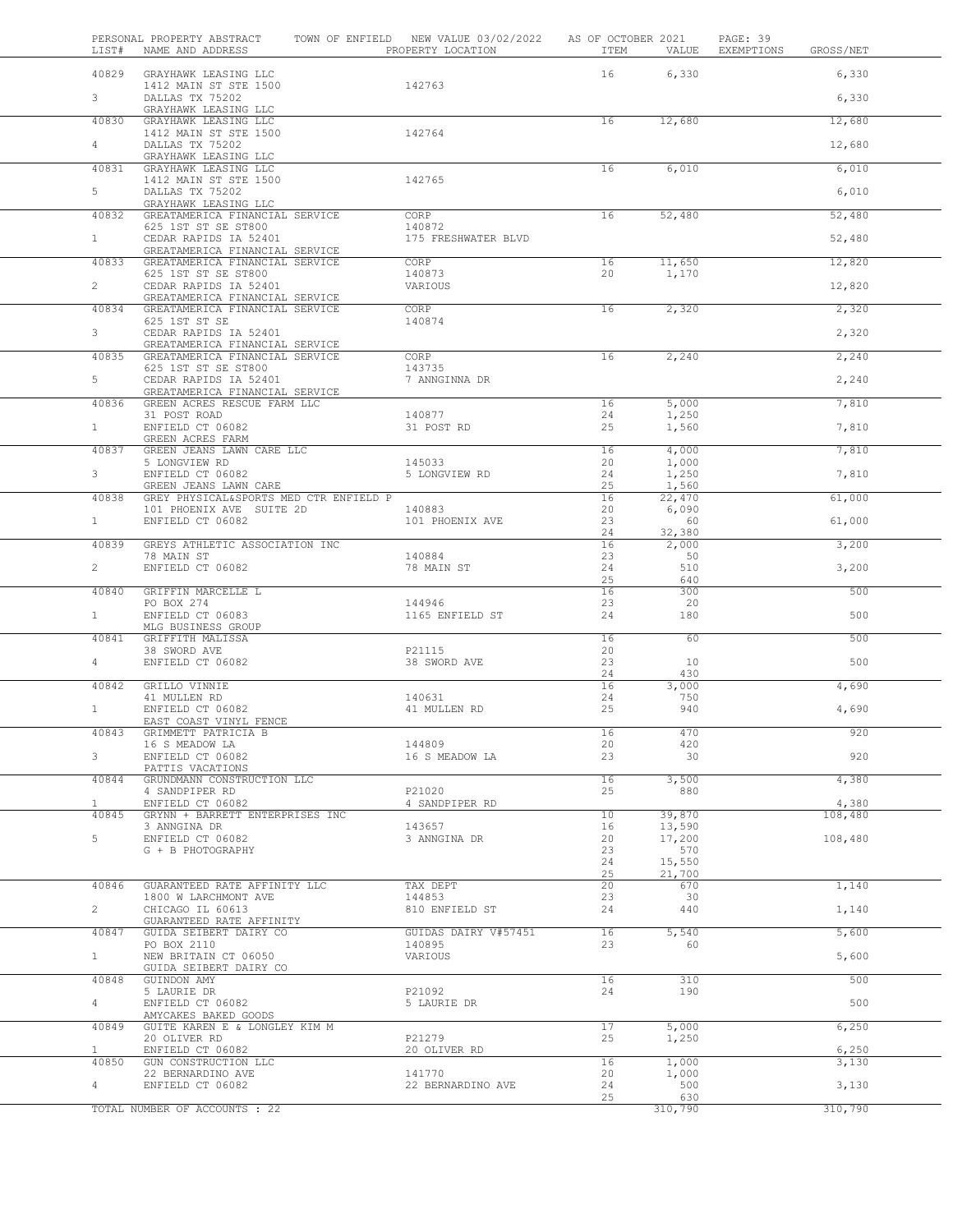| LIST#                 | PERSONAL PROPERTY ABSTRACT<br>NAME AND ADDRESS                   | TOWN OF ENFIELD NEW VALUE 03/02/2022<br>PROPERTY LOCATION | AS OF OCTOBER 2021<br>ITEM | VALUE             | PAGE: 40<br>EXEMPTIONS | GROSS/NET        |  |
|-----------------------|------------------------------------------------------------------|-----------------------------------------------------------|----------------------------|-------------------|------------------------|------------------|--|
| 40851                 | GUTIERREZ YESI                                                   |                                                           | 16                         | 5,490             |                        | 8,690            |  |
| $\overline{2}$        | 97 PEARL ST<br>ENFIELD CT 06082<br>KARINAS MEXICAN GROCERY       | 140898<br>97 PEARL ST                                     | 23<br>24<br>25             | 70<br>1,390       |                        | 8,690            |  |
| 40852                 | H & R BLOCK EASTERN ENTERPRISE                                   | BUS PROP TAX                                              | 16                         | 1,740<br>8,750    |                        | 12,810           |  |
| $\mathbf{1}$          | ONE H & R BLOCK WAY<br>KANSAS CITY MO 64105-1905                 | 140900<br>54 HAZARD AVE                                   | 20<br>23                   | 1,990<br>140      |                        | 12,810           |  |
| 40853                 | HRB TAX GROUP #7611<br>HABERERN CHRISTINE                        |                                                           | 24<br>16                   | 1,930<br>290      |                        | 450              |  |
| 3                     | 155 HAZARD AVE<br>ENFIELD CT 06082<br>STYLES+ FILES              | 143783<br>155 HAZARD AVE                                  | 24<br>25                   | 70<br>90          |                        | 450              |  |
| 40854                 | HAERTEL PROPERTY INSPECTIONS                                     | MICHAEL HAERTEL                                           | 16                         | 2,270             |                        | 5,060            |  |
| 3                     | 92 MIDDLE RD<br>ENFIELD CT 06082                                 | 140902<br>92 92 MIDDLE RD                                 | 20<br>23                   | 1,310<br>20       |                        | 5,060            |  |
| 40855                 | HPI INSPECTION SERVICES<br>HAIR CONNECTION LLC                   |                                                           | 24<br>16                   | 1,460<br>2,470    |                        | 2,570            |  |
| $\overline{2}$        | 71 HAZARD AVE<br>ENFIELD CT 06082                                | 140904<br>71 HAZARD AVE                                   | 23                         | 100               |                        | 2,570            |  |
| 40856                 | HAIR CONNECTION<br>HAIR RAGE UNISEX SALON LLC                    |                                                           | 16                         | 2,790             |                        | 24,390           |  |
|                       | 6 POST ROAD                                                      | 144714                                                    | 23                         | 40                |                        |                  |  |
| $\mathbf{1}$          | ENFIELD CT 06082                                                 | 93 RAFFIA RD                                              | 24                         | 16,680            |                        | 24,390           |  |
| 40857                 | HAIR RAGE UNISEX SALON<br>HALL + HALL ASSOCIATES                 | IDEAL FLEXIBILITY                                         | 25<br>16                   | 4,880<br>1,130    |                        | 1,160            |  |
|                       | P.O. BOX 61111                                                   | 143905                                                    | 23                         | 30                |                        |                  |  |
| $\overline{2}$        | LONGMEADOW MA 01116                                              | 64 P.O. BOX 61111                                         |                            |                   |                        | 1,160            |  |
| 40858                 | IDEAL FLEXIBILITY<br>HALLMARK MARKETING COMPANY LLC              | ATTN TAX DEPT 407                                         | 16                         | 13,930            |                        | 13,930           |  |
| $\overline{2}$        | POBOX 419479<br>KANSAS CITY MO 64141                             | 140909                                                    |                            |                   |                        | 13,930           |  |
| 40859                 | HALLMARK MARKETING COMPANY LLC<br>HALLMARK MARKETING COMPANY LLC | ATTN TAX DEPT 407                                         | 16                         | 4,740             |                        | 4,740            |  |
|                       | POBOX 419479                                                     | 140910                                                    |                            |                   |                        |                  |  |
| 1                     | KANSAS CITY MO 64141<br>HALLMARK MARKETING COMPANY LLC           |                                                           |                            |                   |                        | 4,740            |  |
| 40860                 | HALLMARK MARKETING COMPANY LLC<br>PO BOX 419479 TAX 407          | 145286                                                    | 16                         | 660               |                        | 660              |  |
| 3                     | KANSAS CITY MO 64141-6479<br>HALLMARK MARKETING COMPANY LLC      |                                                           |                            |                   |                        | 660              |  |
| 40861                 | HAPPY TIME PRESCHOOL LLC                                         |                                                           | 16                         | 5,000             |                        | 5,000            |  |
| $\mathbf{1}$          | 129 POST OFFICE RD<br>ENFIELD CT 06082                           | 141258<br>129 POST OFFICE RD                              |                            |                   |                        | 5,000            |  |
| 40862                 | HAPPY TIME<br>HAQUE LLC                                          |                                                           | 16                         | 57,340            |                        | 89,600           |  |
| $\mathbf{1}$          | 24 RACHEL DR<br>ROCKY HILL CT 06067                              | 144494<br>126 SOUTH RD                                    | 24<br>25                   | 14,340<br>17,920  |                        | 89,600           |  |
|                       | ONE STOP ENFIELD                                                 |                                                           |                            |                   |                        |                  |  |
| 40863                 | HARGRAVES GEORGE<br>85 EAST RD                                   | 140917                                                    | 16<br>24                   | 1,000<br>250      |                        | 1,560            |  |
| $\mathbf{1}$          | BROAD BROOK CT 06016-9508<br>HARGRAVES HOME IMPROVEMENT          | 143 BROAD BROOK RD                                        | 25                         | 310               |                        | 1,560            |  |
| 40864                 | HARMON ROBERT S                                                  |                                                           | 16                         | 1,000             |                        | 1,560            |  |
| 3                     | 7 HOLIDAY LA                                                     | 140918                                                    | 24<br>25                   | 250               |                        |                  |  |
|                       | ENFIELD CT 06082<br>ENFIELD OVERHEAD DOOR                        | 7 HOLIDAY LA                                              |                            | 310               |                        | 1,560            |  |
| 40865                 | HARRIS KERRY<br>11 RIDGEFIELD RD                                 | 144975                                                    | 16<br>20                   | 1,000<br>1,000    |                        | 3,130            |  |
| 3                     | ENFIELD CT 06082                                                 | 11 RIDGEFIELD RD                                          | 24                         | 500               |                        | 3,130            |  |
| 40866                 | H B R<br>HARRY A STARR & SON INC                                 |                                                           | 25<br>16                   | 630<br>2,160      |                        | 2,190            |  |
|                       | 80 BILLINGS RD                                                   | 140919                                                    | 23                         | 30                |                        |                  |  |
| 3<br>40867            | SOMERS CT 06071<br>HARTFORD HEALTHCARE - GOHEALTH                | 1 MILL ST                                                 | 16                         | 123,110           |                        | 2,190<br>417,550 |  |
|                       | 5555 GLENRIDGE CONNECTOR STE 700                                 | 144763                                                    | 20                         | 9,680             |                        |                  |  |
| $\mathbf{1}$          | ATLANTA GA 30342<br>URGENT CARE LLC                              | 54 HAZARD AVE                                             | 23<br>24                   | 15,620<br>269,140 |                        | 417,550          |  |
| 40868                 | HARTFORD HEALTHCARE MED GROUP                                    |                                                           | 16                         | 20,000            |                        | 25,080           |  |
| $\mathbf{1}$          | 181 PATRICIA M GENOVA DR<br>NEWINGTON CT 06111                   | P21282<br>100 HAZARD AVE                                  | 23<br>25                   | - 60<br>5,020     |                        | 25,080           |  |
| 40869                 | SPECIALISTS PLLC<br>HARTFORD HEALTHCARE MED GROUP SP PLLC        | C/O RENATA COOK STE 315                                   | 16                         | 80,120            |                        | 93,180           |  |
|                       | 181 PATRICIA M GENOVA DR                                         | 144002                                                    | 20                         | 5,730             |                        |                  |  |
| $\mathbf{1}$<br>40870 | NEWINGTON CT 06111<br>HARTFORD HEALTHCARE MEDICAL GROUP          | 100 HAZARD AVE<br>TAX DEPT                                | 23<br>16                   | 7,330<br>2,040    |                        | 93,180<br>9,370  |  |
| $\mathbf{1}$          | 181 PATRICIA M GENOVA DR RM C322<br>NEWINGTON CT 06111           | 145312<br>100 HAZARD AVE                                  | 23                         | 7,330             |                        | 9,370            |  |
|                       | SPECIALISTS PLLC                                                 |                                                           |                            |                   |                        |                  |  |
| 40871                 | HARTFORD HEALTHCARE MEDICAL GROUP<br>181 PATRICIA M GENOVA DR    | P21247                                                    | 16<br>20                   | 5,300<br>3,660    |                        | 16,290           |  |
| $\overline{2}$        | NEWINGTON CT 06111                                               | 7 ELM ST                                                  | 23                         | 7,330             |                        | 16,290           |  |
| 40872                 | SPECIALISTS PLLC<br>HARTFORD HEALTHCARE MEDICAL GROUP INC        | C/O RENATA COOK STE 315                                   | 16                         | 46,900            |                        | 71,440           |  |
| $\mathbf{1}$          | 181 PATRICIA M GENOVA DR<br>NEWINGTON CT 06111                   | 143584<br>100 HAZARD AVE                                  | 20<br>23                   | 15,130<br>9,410   |                        | 71,440           |  |
|                       | TOTAL NUMBER OF ACCOUNTS : 22                                    |                                                           |                            | 810,410           |                        | 810,410          |  |
|                       |                                                                  |                                                           |                            |                   |                        |                  |  |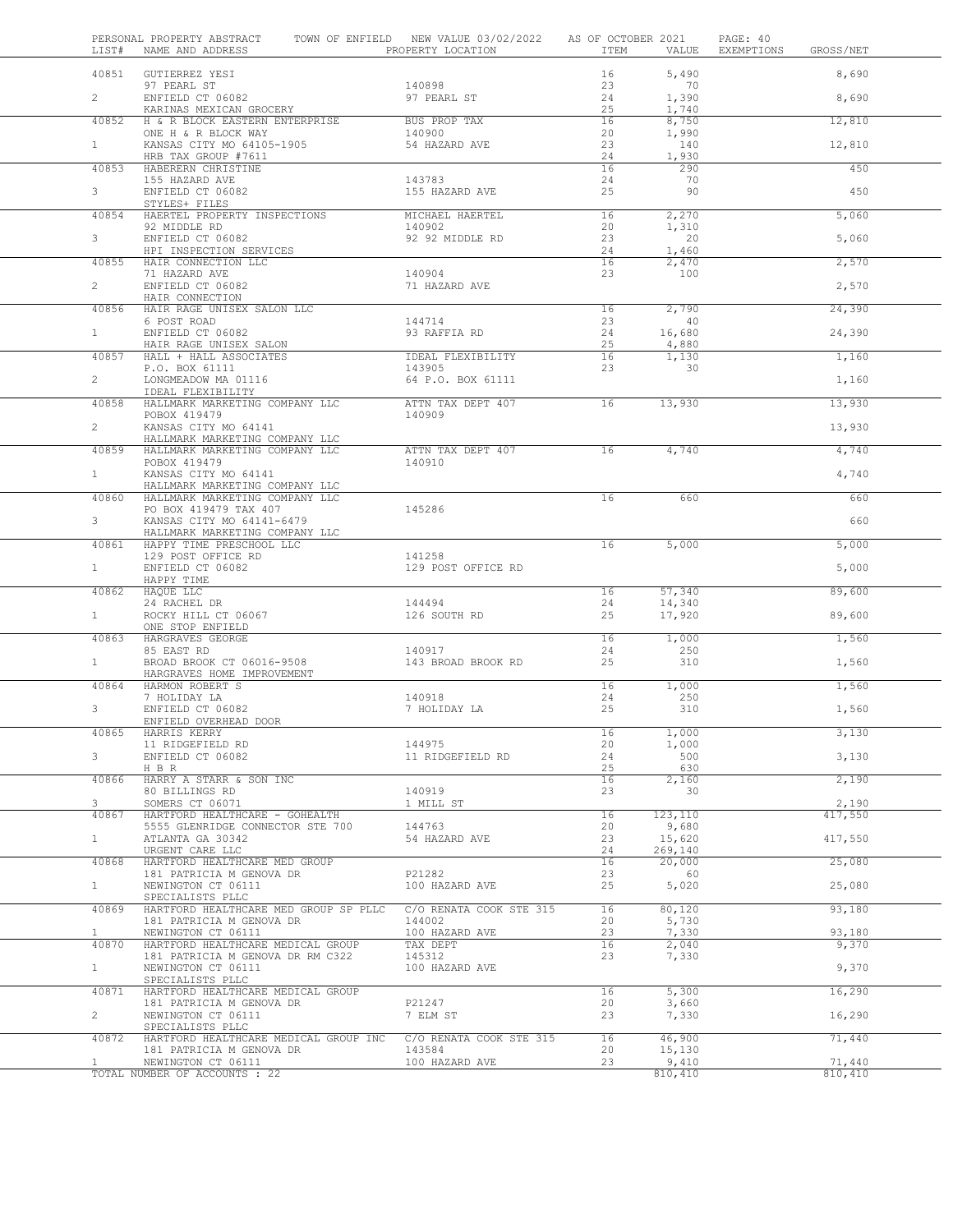| LIST#          | PERSONAL PROPERTY ABSTRACT<br>NAME AND ADDRESS                  | TOWN OF ENFIELD NEW VALUE 03/02/2022 AS OF OCTOBER 2021<br>PROPERTY LOCATION | ITEM            | VALUE              | PAGE: 41<br>EXEMPTIONS | GROSS/NET              |  |
|----------------|-----------------------------------------------------------------|------------------------------------------------------------------------------|-----------------|--------------------|------------------------|------------------------|--|
|                | 40873 HARTFORD HOSPITAL<br>181 PATRICIA M GENOVA DR             | P21246                                                                       | 16<br>20        | 26,050<br>6,970    |                        | 33,020                 |  |
| $\mathbf{1}$   | NEWINGTON CT 06111                                              | 100 HAZARD AVE                                                               |                 |                    |                        | 33,020                 |  |
| 40874          | HARVEY + LEWIS CO OF HARTFORD                                   | INC                                                                          | 10 <sub>1</sub> | 78,580             |                        | 137,560                |  |
|                | 14 HAZARD AVE                                                   | 140698                                                                       | 16              | 58,940             |                        |                        |  |
| 1              | ENFIELD CT 06082<br>ENFIELD SQUARE OPTICIANS INC                | 14 HAZARD AVE                                                                | 23              | 40                 |                        | 137,560                |  |
| 40875          | HASHMI SAQIBA                                                   |                                                                              | 16              | 10,000             |                        | 12,500                 |  |
|                | 95 HIGH ST UNIT 2                                               | P21005                                                                       | 25              | 2,500              |                        |                        |  |
| $2^{\circ}$    | ENFIELD CT 06082                                                | 95 HIGH ST                                                                   |                 |                    |                        | 12,500                 |  |
| 40876          | HASH MART<br>HASIUK ADAM                                        | ADAM HOME IMPROVEMENT                                                        | 16              | 1,830              |                        | 2,860                  |  |
|                | 266 N MAPLE ST                                                  | 140922                                                                       | 24              | 460                |                        |                        |  |
| 5 <sub>5</sub> | ENFIELD CT 06082                                                | 266 MAPLE ST                                                                 | 25              | 570                |                        | 2,860                  |  |
|                | ADAMS CAPRENTRY                                                 |                                                                              |                 |                    |                        |                        |  |
| 40877          | HASSON SHEET METAL LLC                                          |                                                                              | 16              | 1,000              |                        | 1,560                  |  |
| $\overline{2}$ | 36 RIDGE RD<br>ENFIELD CT 06082                                 | 140923<br>36 RIDGE RD                                                        | 24<br>25        | 250<br>310         |                        | 1,560                  |  |
| 40878          | HATCHER CHRISTOPHER S                                           |                                                                              | 16              | 3,000              |                        | 4,690                  |  |
|                | 87 BREWSTER RD                                                  | 143851                                                                       | 24              | 750                |                        |                        |  |
| 3              | ENFIELD CT 06082                                                | 87 BREWSTER RD                                                               | 25              | 940                |                        | 4,690                  |  |
| 40879          | MAGIC MOMENTS ENTERTAINMENT<br>HAZARDVILLE PROPERTY MGMT CO LLC |                                                                              | 16              | 1,100              |                        | 1,580                  |  |
|                | 137 HAZARD AVE                                                  | 143764                                                                       | 20              | 140                |                        |                        |  |
| 3 <sup>7</sup> | ENFIELD CT 06082                                                | 137 HAZARD AVE                                                               | 23              | 20                 |                        | 1,580                  |  |
|                |                                                                 |                                                                              | 25              | 320                |                        |                        |  |
| 40880          | HAZARDVILLE ROOFING CO INC<br>4 REDWING ROAD                    |                                                                              | 16              | 660                |                        | 940                    |  |
| 1              | ENFIELD CT 06082                                                | 140927<br>4 REDWING RD                                                       | 20<br>23        | 250<br>30          |                        | 940                    |  |
|                | HAZARDVILLE ROOFING                                             |                                                                              |                 |                    |                        |                        |  |
| 40881          | HAZARDVILLE WATER CO                                            |                                                                              | 22              | 4,522,410          |                        | 4,522,410              |  |
|                | PO BOX 1248                                                     | 140928                                                                       |                 |                    |                        |                        |  |
| 1<br>40882     | ENFIELD CT 06083<br>HAZARDVILLE WATER CO                        |                                                                              | 16              | 57,020             |                        | 4,522,410<br>4,738,430 |  |
|                | PO BOX 1248                                                     | 140929                                                                       | 20              | 158,930            |                        |                        |  |
| 3              | ENFIELD CT 06083                                                | 481 TAYLOR RD                                                                | 22              | 4,522,410          |                        | 4,738,430              |  |
|                |                                                                 |                                                                              | 23              | 70                 |                        |                        |  |
| 40883          | HAZARDVILLE WELLNESS LLC                                        |                                                                              | 16              | 9,430              |                        | 14,140                 |  |
| 3              | 308 HAZARD AVE<br>ENFIELD CT 06082                              | 144249<br>308 HAZARD AVE                                                     | 20<br>23        | 350<br>30          |                        | 14,140                 |  |
|                | HAZARDVILLE WELLNESS                                            |                                                                              | 24              | 1,500              |                        |                        |  |
|                |                                                                 |                                                                              | 25              | 2,830              |                        |                        |  |
| 40884          | HB FULLER                                                       |                                                                              | 10              | 440,210            |                        | 611,740                |  |
| $3 -$          | PO BOX 64683<br>ST PAUL MN 55164                                | P21248<br>504 HAZARD AVE                                                     | 16<br>20        | 19,630<br>29,550   |                        | 611,740                |  |
|                |                                                                 |                                                                              | 25              | 122,350            |                        |                        |  |
| 40885          | HEALING GARDEN COUNSELING LLC                                   |                                                                              | 16              | 5,810              |                        | 12,080                 |  |
|                | 37 KING CT                                                      | 144816                                                                       | 20              | 1,240              |                        |                        |  |
| $\overline{2}$ | ENFIELD CT 06082                                                | 37 KING CT                                                                   | 23              | 140                |                        | 12,080                 |  |
|                |                                                                 |                                                                              | 24<br>25        | 2,470<br>2,420     |                        |                        |  |
| 40886          | HEALOGICS WOUND CARE & HYPERBARIC                               |                                                                              | 16              | 62,550             |                        | 91,020                 |  |
|                | 2500 WESTFIELD DR STE 1-202                                     | 143746                                                                       | 20              | 180                |                        |                        |  |
| 3              | ELGIN IL 60174                                                  | 106 NIRENBERG CTR                                                            | 24              | 28,290             |                        | 91,020                 |  |
|                | HEALOGICS WOUND CARE                                            |                                                                              | 16              |                    |                        |                        |  |
| 40887          | HEDBERG DATA SERVICES INC<br>1699 KING ST STE 200               | 145258                                                                       | 20              | 103,960<br>120,410 |                        | 244,570                |  |
| $\mathbf{1}$   | ENFIELD CT 06082                                                | 1699 KING ST                                                                 | 23              | 450                |                        | 244,570                |  |
|                |                                                                 |                                                                              | 24              | 19,750             |                        |                        |  |
| 40888          | HENDERSON CHIROPRACTIC LLC                                      |                                                                              | 16              | 24,210             |                        | 24,940                 |  |
| $\overline{2}$ | 7 ELM ST STE 302<br>ENFIELD CT 06082                            | 143908<br>7 ELM ST                                                           | 20<br>23        | 660<br>70          |                        | 24,940                 |  |
|                | HENDERSON CHIROPRACTIC                                          |                                                                              |                 |                    |                        |                        |  |
| 40889          | HENSEL LYNDSEY                                                  |                                                                              | 24              | 5,000              |                        | 6,250                  |  |
|                | 21 LITCHFIELD DR                                                | P21120                                                                       | 25              | 1,250              |                        |                        |  |
| $\mathbf{1}$   | ENFIELD CT 06082                                                | 21 LITCHFIELD DR                                                             |                 |                    |                        | 6,250                  |  |
| 40890          | HEREDIA ERIC<br>46 BEECH RD                                     | P21102                                                                       | 24<br>25        | 5,000<br>1,250     |                        | 6,250                  |  |
| $\overline{4}$ | ENFIELD CT 06082                                                | 46 BEECH RD                                                                  |                 |                    |                        | 6,250                  |  |
| 40891          | HERITAGE PRIVATE NURSING INC                                    |                                                                              | 16              | 1,000              |                        | 2,580                  |  |
|                | 174 SOUTH RD STE 108                                            | P21265                                                                       | 20              | 1,000              |                        |                        |  |
| 1              | ENFIELD CT 06082                                                | 174 SOUTH RD                                                                 | 23              | 60<br>520          |                        | 2,580                  |  |
| 40892          | HERSHEY CREAMERY                                                |                                                                              | 25<br>16        | 1,530              |                        | 1,530                  |  |
|                | 301 S CAMERON ST                                                | 144195                                                                       |                 |                    |                        |                        |  |
| $\overline{2}$ | HARRISBURG PA 17101                                             |                                                                              |                 |                    |                        | 1,530                  |  |
| 40893          | HEWITT ERIC A                                                   |                                                                              | 16              | 100                |                        | 11,950                 |  |
| $\mathbf{1}$   | 18 ELIZABETH ST<br>ENFIELD CT 06082                             | 144549<br>157 SOUTH RD                                                       | 19<br>20        | 1,810<br>200       |                        | 11,950                 |  |
|                | ERICS AUTO BODY                                                 |                                                                              | 23              | 190                |                        |                        |  |
|                |                                                                 |                                                                              | 24              | 9,650              |                        |                        |  |
| 40894          | HEWLETT PACKARD FINANCIAL                                       | SERVICES                                                                     | 20              | 18,730             |                        | 23,410                 |  |
|                | PO BOX 251209                                                   | 140939                                                                       | 25              | 4,680              |                        |                        |  |
| $\overline{2}$ | PLANO TX 75025-1209<br>HEWLETT PACKARD FINANCIAL SVC            |                                                                              |                 |                    |                        | 23,410                 |  |
|                | TOTAL NUMBER OF ACCOUNTS : 22                                   |                                                                              |                 | 10,506,010         |                        | 10,506,010             |  |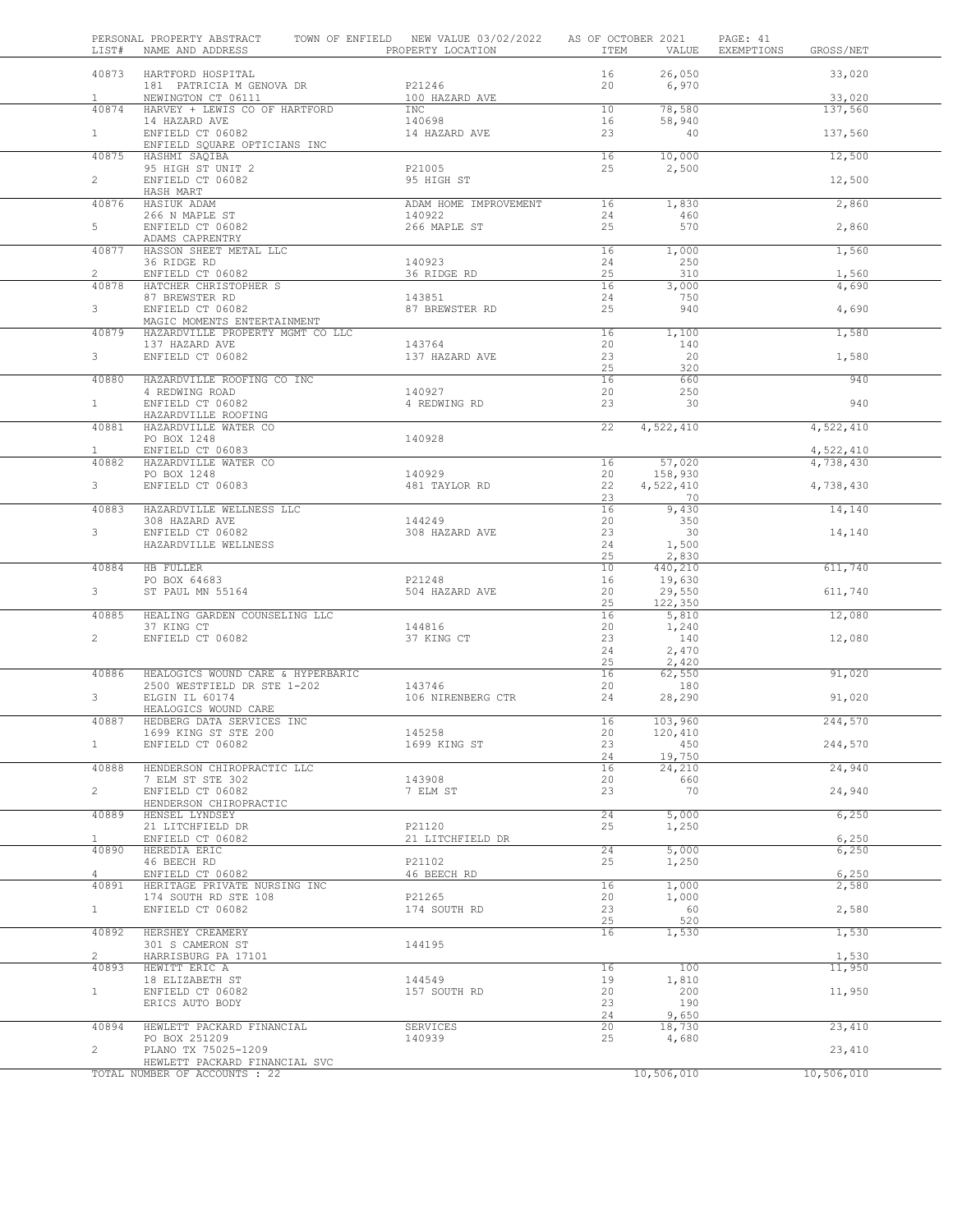| LIST#                 | PERSONAL PROPERTY ABSTRACT<br>NAME AND ADDRESS            | TOWN OF ENFIELD NEW VALUE 03/02/2022<br>PROPERTY LOCATION | AS OF OCTOBER 2021<br>ITEM | VALUE             | PAGE: 42<br>EXEMPTIONS<br>GROSS/NET |     |
|-----------------------|-----------------------------------------------------------|-----------------------------------------------------------|----------------------------|-------------------|-------------------------------------|-----|
| 40895                 | HEWLETT PACKARD FINANCIAL<br>PO BOX 251209                | SERVICES<br>140940                                        | 20<br>25                   | 118,510<br>29,630 | 148,140                             |     |
| $1 -$                 | PLANO TX 75025-1209<br>HEWLETT PACKARD FINANCIAL SVC      |                                                           |                            |                   | 148,140                             |     |
| 40896                 | HIGGINBOTHAM BRUCE J, KELLY, JONATHAN<br>131 TOWN FARM RD | P21281                                                    | 17<br>25                   | 5,000<br>1,250    | 6,250                               |     |
| $\mathbf{1}$<br>40897 | ENFIELD CT 06082<br>HIGH TECH CONVERSIONS LLC             | 131 TOWN FARM RD                                          | 10                         | 122,010           | 6,250<br>200,840                    |     |
|                       | 1699 KING ST                                              | 140942                                                    | 16                         | 30,650            |                                     |     |
| 1                     | ENFIELD CT 06082<br>HIGH TECH CONVERSIONS                 | 1699 KING ST                                              | 20<br>23                   | 6,240<br>50       | 200,840                             |     |
|                       |                                                           |                                                           | 24                         | 1,720             |                                     |     |
| 40898                 | HIGI SH LLC                                               |                                                           | 25<br>24                   | 40,170<br>920     | 920                                 |     |
|                       | PO BOX 800729                                             | 144198                                                    |                            |                   |                                     |     |
| 1                     | DALLAS TX 75380<br>HIGI SH LLC                            |                                                           |                            |                   |                                     | 920 |
| 40899                 | HIGI SH LLC                                               |                                                           | $\overline{24}$            | 1,220             | 1,220                               |     |
| $\overline{2}$        | PO BOX 800729<br>DALLAS TX 75380                          | 144199                                                    |                            |                   | 1,220                               |     |
|                       | HIGI SH LLC                                               |                                                           |                            |                   |                                     |     |
| 40900                 | HIGLEY ROBERT A<br>48 SAPPHIRE ST                         | 140943                                                    | 16<br>20                   | 2,740<br>810      | 3,580                               |     |
| $\mathbf{1}$          | ENFIELD CT 06082                                          | 48 SAPPHIRE ST                                            | 23                         | 30                | 3,580                               |     |
| 40901                 | R A H CONSTRUCTION CO<br>HIGLEY VIRGINIA                  |                                                           | 24                         | 5,000             | 6,250                               |     |
|                       | 48 SAPPHIRE ST                                            | P21015                                                    | 25                         | 1,250             |                                     |     |
| 1                     | ENFIELD CT 06082<br>HIGLEY RESEARCH                       | 48 SAPPHIRE ST                                            |                            |                   | 6,250                               |     |
| 40902                 | HILLEBRECHT GROUP LLC THE                                 |                                                           | 16                         | 52,590            | 88,410                              |     |
| $\mathbf{1}$          | 1 PRIOR RD<br>ENFIELD CT 06082                            | 140948<br>1 PRIOR RD                                      | 20<br>23                   | 7,540<br>30       | 88,410                              |     |
|                       | ENFIELD TWIN RINKS                                        |                                                           | 24                         | 28,250            |                                     |     |
| 40903                 | HILLMAN GROUP INC THE<br>10590 HAMILTON AVE               | 140949                                                    | 16                         | 6,790             | 6,790                               |     |
| $\overline{2}$        | CINCINNATI OH 45231                                       |                                                           |                            |                   | 6,790                               |     |
| 40904                 | HILLMAN GROUP INC THE<br>HILLMAN GROUP INC THE            |                                                           | 16                         | 3,010             | 3,010                               |     |
|                       | 10590 HAMILTON AVE                                        | 143507                                                    |                            |                   |                                     |     |
| 1                     | CINCINNATI OH 45231<br>HILLMAN GROUP                      |                                                           |                            |                   | 3,010                               |     |
| 40905                 | HINCKLEY CONSTRUCTION INC<br>178 HIGHLAND VIEW DR         | 140950                                                    | 16<br>23                   | 533,720<br>160    | 667,350                             |     |
| 5                     | SOMERS CT 06071                                           | 176 SHAKER RD                                             | 25                         | 133,470           | 667,350                             |     |
| 40906                 | HINCKLEY CONSTRUCTION<br>HINES CHARLES D ATTORNEY         |                                                           | 16                         | 1,420             | 3,230                               |     |
|                       | 90 ENFIELD ST STE 205                                     | 140951                                                    | 20                         | 1,750             |                                     |     |
| 4                     | ENFIELD CT 06082<br>LAW OFFICE OF CHARLES D HINES         | 90 ENFIELD ST                                             | 23                         | 60                | 3,230                               |     |
| 40907                 | HINES SHANE                                               | 144976                                                    | 16                         | 1,000             | 3,130                               |     |
| 5                     | 368 WASHINGTON RD<br>ENFIELD CT 06082                     | 368 GEORGE WASHINGTON RD                                  | 20<br>24                   | 1,000<br>500      | 3,130                               |     |
|                       | NEW ERA HOME IMPROVEMENT                                  |                                                           | 25                         | 630               |                                     |     |
| 40908                 | HOCON GAS OF TORRINGTON LLC<br>6 ARMSTRONG RD 3RD FL      | 145122                                                    | 16                         | 910               |                                     | 910 |
| 3                     | SHELTON CT 06484<br>HOCON GAS OF TORRINGTON               |                                                           |                            |                   |                                     | 910 |
| 40909                 | HOISINGTON BENJAMIN AGENCY                                |                                                           | 16                         | 330               | 630                                 |     |
| 4                     | 29 MONTANO RD<br>ENFIELD CT 06082                         | P21170<br>29 MONTANO RD                                   | 20<br>25                   | 170<br>130        |                                     | 630 |
| 40910                 | HOISINGTON JOY A                                          |                                                           | 16                         | 750               |                                     | 940 |
| $\overline{4}$        | 29 MONTANO RD<br>ENFIELD CT 06082                         | 145177<br>29 MONTANO RD                                   | 25                         | 190               | 940                                 |     |
|                       | GRASSROOTS NUTRITION                                      |                                                           |                            |                   |                                     |     |
| 40911                 | HOLISTIC TELEMENTAL HEALTH LLC<br>174 SOUTH RD STE 106    | P21065                                                    | 16<br>20                   | 1,000<br>1,000    | 2,540                               |     |
| 1                     | ENFIELD CT 06082                                          | 174 SOUTH RD STE 106                                      | 23                         | 30                | 2,540                               |     |
| 40912                 | HOME DEPOT USA #6214                                      | PROPERTY TAX B-12                                         | 25<br>16                   | 510<br>800,430    | 928,180                             |     |
|                       | PO BOX 105842                                             | 140956                                                    | 20                         | 113,270           |                                     |     |
| $\overline{2}$        | ATLANTA GA 30348-5842<br>HOME DEPOT                       | 136 ELM ST                                                | 23<br>24                   | 2,910<br>11,570   | 928,180                             |     |
| 40913                 | HOP ENERGY LLC                                            |                                                           | 24                         | 660               |                                     | 660 |
| 5                     | 36 BROWNSTONE AVE<br>PORTLAND CT 06480                    | 144633                                                    |                            |                   |                                     | 660 |
| 40914                 | EASTERN CT PROPANE<br>HOQUE ENAMUL                        |                                                           | 16                         | 17,000            | 21,250                              |     |
|                       | 5 SPRING LAN APT J12                                      | P21034                                                    | 25                         | 4,250             |                                     |     |
| $\mathbf{1}$          | FARMINGTON CT 06032<br>SMOKING APE ENFIELD                | 54 HAZARD AVE                                             |                            |                   | 21,250                              |     |
| 40915                 | HORIZON HARDSCAPES LLC                                    |                                                           | 16                         | 1,500             | 2,350                               |     |
| 5                     | 128 COTTAGE RD<br>ENFIELD CT 06082                        | 143876<br>128 COTTAGE RD                                  | 24<br>25                   | 380<br>470        | 2,350                               |     |
| 40916                 | HORNIBROOK WILLIAM E R                                    |                                                           | 16                         | 470               |                                     | 740 |
| $\overline{2}$        | 64C LINCOLN ST<br>ENFIELD CT 06082                        | 144661<br>64 LINCOLN ST                                   | 24<br>25                   | 120<br>150        |                                     | 740 |
|                       | HORNIBROOK MOBILE SHARPENING                              |                                                           |                            |                   |                                     |     |
|                       | TOTAL NUMBER OF ACCOUNTS : 22                             |                                                           |                            | 2,097,320         | 2,097,320                           |     |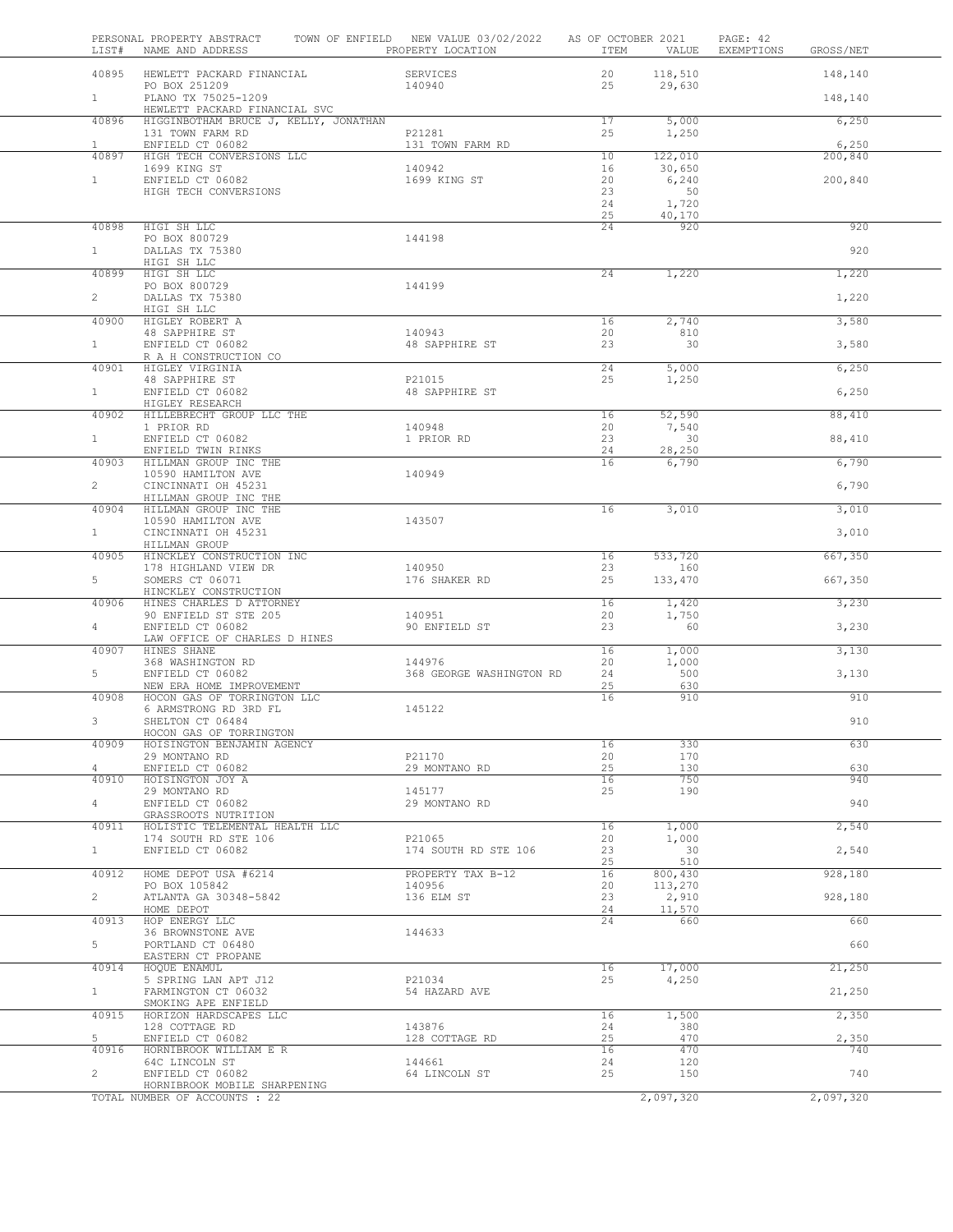| LIST#          | PERSONAL PROPERTY ABSTRACT<br>NAME AND ADDRESS                 | TOWN OF ENFIELD NEW VALUE 03/02/2022<br>PROPERTY LOCATION | AS OF OCTOBER 2021<br>ITEM | VALUE           | PAGE: 43<br>EXEMPTIONS<br>GROSS/NET |
|----------------|----------------------------------------------------------------|-----------------------------------------------------------|----------------------------|-----------------|-------------------------------------|
| 40917          | HOT TABLE LLC                                                  |                                                           | 16                         | 29,240          | 29,940                              |
| $\overline{2}$ | 83 FRESHWATER BLVD<br>ENFIELD CT 06082                         | 142923<br>83 FRESHWATER BLVD                              | 20<br>23                   | 640<br>60       | 29,940                              |
| 40918          | HOT TABLE<br>HOUSING ENTERPRISES INC                           |                                                           | 16                         | 640             | 2,230                               |
| $\overline{2}$ | 51 COLLEGE ST                                                  | 140959                                                    | 20<br>23                   | 1,320<br>270    |                                     |
| 40919          | ENFIELD CT 06082<br>HOWLEY BREAD GROUP LTD                     | 51 COLLEGE ST                                             | 16                         | 345,810         | 2,230<br>842,180                    |
| $\overline{2}$ | 159 CROCKER PARK BLVD STE 290<br>WESTLAKE OH 44145-8132        | 140960<br>130 ELM ST                                      | 20<br>23                   | 46,910<br>2,020 | 842,180                             |
|                | PANERA BREAD                                                   |                                                           | 24                         | 447,440         |                                     |
| 40920          | HP INC<br>1501 PAGE MILL RD                                    | 145257                                                    | 16<br>25                   | 2,460<br>620    | 3,080                               |
| $\mathbf{2}$   | PALO ALTO CA 94304<br>HP INC                                   | 50 FRESHWATER BLVD                                        |                            |                 | 3,080                               |
| 40921          | HPE DEPOSITOR MASTER TRUST                                     |                                                           | 20                         | 12,690          | 15,860                              |
| $\overline{2}$ | PO BOX 251209<br>PLANO TX 75025-1209                           | 145307                                                    | 25                         | 3,170           | 15,860                              |
| 40922          | HPE DEPOSITOR MASTER TRUST<br>HPE DEPOSITOR MASTER TRUST       |                                                           | $\overline{20}$            | 610             | 760                                 |
|                | PO BOX 251209                                                  | P21259                                                    | 25                         | 150             |                                     |
| 5              | PLANO TX 75025-1209<br>HPE DEPOSITOR MASTER TRUST              |                                                           |                            |                 | 760                                 |
| 40923          | HUBBARD MICHAEL<br>18 SOUTHWOOD RD                             | 140963                                                    | 16<br>25                   | 870<br>220      | 1,090                               |
| $\mathbf{3}$   | ENFIELD CT 06082                                               | 18 SOUTHWOOD RD                                           |                            |                 | 1,090                               |
| 40924          | HUBBARDS HANDYMAN SERVICE<br>HUGHES NETWORK SYSTEMS LLC        | C/O RYAN TAX                                              | 20                         | 1,580           | 1,980                               |
| $\overline{2}$ | PO BOX 460049<br>HOUSTON TX 77056                              | 140965                                                    | 25                         | 400             | 1,980                               |
|                | HUGHES NETWORK SYSTEMS LLC                                     |                                                           |                            |                 |                                     |
| 40925          | HUGHES NETWORK SYSTEMS LLC<br>PO BOX 460049                    | C/O RYAN TAX<br>144182                                    | 20<br>25                   | 430<br>110      | 540                                 |
| $\mathbf{1}$   | HOUSTON TX 77056                                               |                                                           |                            |                 | 540                                 |
| 40926          | HUGHES NETWORK SYSTEMS LLC<br>HUGHES NETWORK SYSTEMS LLC       | C/O RYAN TAX                                              | 20                         | 190             | 240                                 |
| 3              | PO BOX 460049<br>HOUSTON TX 77056                              | 144183                                                    | 25                         | 50              | 240                                 |
|                | HUGHES NETWORK SYSTEMS LLC                                     |                                                           |                            |                 |                                     |
| 40927          | HUGHES NETWORK SYSTEMS LLC<br>PO BOX 460049                    | C/O RYAN TAX<br>144184                                    | 20<br>25                   | 100<br>30       | 130                                 |
| 4              | HOUSTON TX 77056<br>HUGHES NETWORK SYSTEMS LLC                 |                                                           |                            |                 | 130                                 |
| 40928          | HUGHES NETWORK SYSTEMS LLC                                     | C/O RYAN TAX                                              | 20                         | 200             | 250                                 |
| 5              | PO BOX 460049<br>HOUSTON TX 77056                              | 144881                                                    | 25                         | 50              | 250                                 |
| 40929          | HUGHES NETWORK SYSTEMS LLC<br>HUNTINGTON TECHNOLOGY FINANCE    | AND SUB                                                   | 20                         | 7,560           | 7,560                               |
|                | 2285 FRANKLIN RD                                               | 141209                                                    |                            |                 |                                     |
| $\mathbf{1}$   | BLOOMFIELD HILLS MI 48302<br>HUNTINGTON TECHNOLOGY FINANCE     |                                                           |                            |                 | 7,560                               |
| 40930          | HUNTINGTON TECHNOLOGY FINANCE<br>2285 FRANKLIN RD              | AND SUB<br>142293                                         | 16<br>20                   | 10,950          | 10,950                              |
| $\overline{2}$ | BLOOMFIELD HILLS MI 48302                                      |                                                           |                            |                 | 10,950                              |
| 40931          | HUNTINGTON TECHNOLOGY FINANCE<br>HUNTINGTON TECHNOLOGY FINANCE | AND SUB                                                   | 16                         | 3,730           | 3,730                               |
|                | 2285 FRANKLIN RD                                               | 144237                                                    | 20                         |                 |                                     |
| 3              | BLOOMFIELD HILLS MI 48302<br>HUNTINGTON TECHNOLOGY FINANCE     |                                                           |                            |                 | 3,730                               |
| 40932          | HUNTINGTON TECHNOLOGY FINANCE<br>2285 FRANKLIN RD              | AND SUB<br>144645                                         | 16                         | 6,340           | 6,340                               |
| 5              | BLOOMFIELD HILLS MI 48302                                      |                                                           |                            |                 | 6,340                               |
| 40933          | HUNTINGTON TECHNOLOGY FINANCE<br>HURLBURT MICHAEL              |                                                           | 16                         | 1,000           | 1,560                               |
| 1              | 155 PEARL ST<br>ENFIELD CT 06082                               | 140967<br>155 PEARL ST                                    | 24<br>25                   | 250<br>310      | 1,560                               |
| 40934          | HUTCHINGS NZIMA S                                              |                                                           | 16                         | 240             | 830                                 |
| 5              | 22 WEST VIEW DR<br>ENFIELD CT 06082                            | 143869<br>22 WEST VIEW DR                                 | 20<br>23                   | 280<br>10       | 830                                 |
|                | NZIMAH SENSORY ESSENTIALS                                      |                                                           | 24                         | 130             |                                     |
| 40935          | HUTCHINSON DENISE OR ROBERT                                    |                                                           | 25<br>16                   | 170<br>5,920    | 5,950                               |
| $\overline{2}$ | 151 WYNWOOD DR<br>ENFIELD CT 06082                             | 142401<br>151 WYNWOOD DR                                  | 23                         | 30              | 5,950                               |
|                | INNOVATIVE VENDING                                             |                                                           |                            |                 |                                     |
| 40936          | HYG FINANCIAL SERVICES INC<br>PO BOX 36200                     | 143985                                                    | 16                         | 52,980          | 52,980                              |
| $\overline{2}$ | BILLINGS MT 59107<br>HYG FINANCIAL SERVICES INC                |                                                           |                            |                 | 52,980                              |
| 40937          | HYG FINANCIAL SERVICES INC                                     |                                                           | 16                         | 80,070          | 80,070                              |
| $\mathbf{1}$   | PO BOX 36200<br>BILLINGS MT 59107                              | 144624                                                    |                            |                 | 80,070                              |
|                | HYG FINANCIAL SERVICES INC                                     |                                                           |                            |                 |                                     |
| 40938          | HYGRADE GAS SERVICE INC<br>270 BENTON DRIVE                    | 140969                                                    | 24                         | 3,100           | 3,100                               |
| $\overline{2}$ | EAST LONGMEADOW MA 01028<br>HYGRADE GAS SERVICE INC            | ENFIELD                                                   |                            |                 | 3,100                               |
|                | TOTAL NUMBER OF ACCOUNTS : 22                                  |                                                           |                            | 1,071,350       | 1,071,350                           |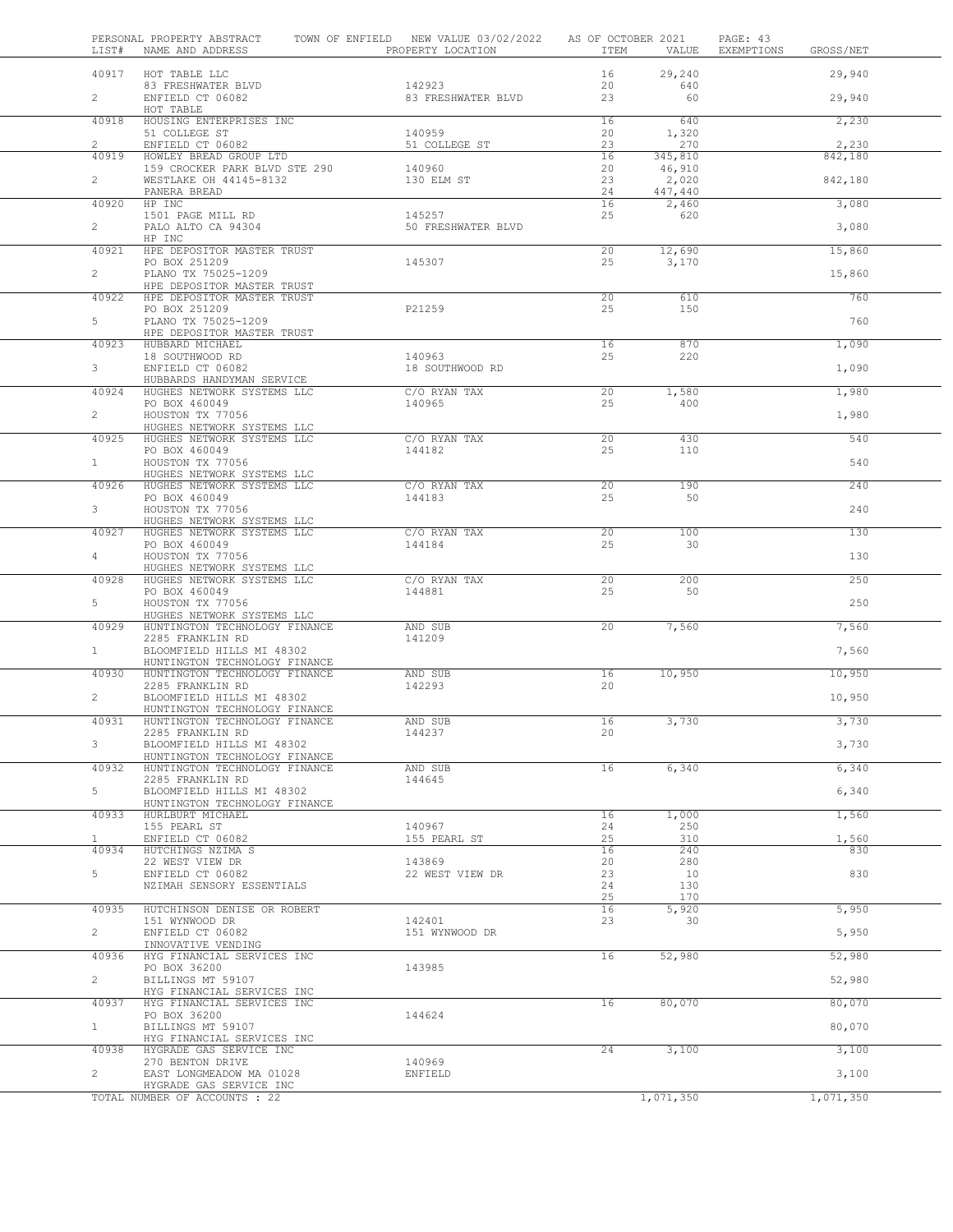| LIST#                   | PERSONAL PROPERTY ABSTRACT<br>NAME AND ADDRESS               | TOWN OF ENFIELD NEW VALUE 03/02/2022<br>PROPERTY LOCATION | AS OF OCTOBER 2021<br>ITEM | VALUE            | PAGE: 44<br>EXEMPTIONS<br>GROSS/NET |
|-------------------------|--------------------------------------------------------------|-----------------------------------------------------------|----------------------------|------------------|-------------------------------------|
| 40939                   | I HEALTH INC                                                 |                                                           | 16                         | 542,930          | 1,947,010                           |
| 5                       | 55 SEBETHE DR<br>CROMWELL CT 06416                           | 145188<br>25 BACON RD                                     | 20<br>23                   | 240,390<br>2,120 | 1,947,010                           |
| 40940                   | I HEALTH<br>I VERTY LLC                                      |                                                           | 24<br>16                   | 1,161,570<br>520 | 550                                 |
| $\overline{2}$          | 27 HOMECREST ST<br>LONGMEADOW MA 01106                       | 145099<br>77 HAZARD AVE                                   | 23                         | 30               | 550                                 |
| 40941                   | <b>I91 SELF STORAGE</b><br>53 MANNING RD                     | 145208                                                    | 16<br>20                   | 25,000<br>5,000  | 37,580                              |
| $\overline{4}$          | ENFIELD CT 06082                                             | 53 MANNING RD                                             | 23                         | 60               | 37,580                              |
| 40942                   | IBM CREDIT LLC                                               |                                                           | 25<br>20                   | 7,520<br>2,880   | 2,880                               |
| $2^{\circ}$             | POBOX 1159<br>SOUTHBURY CT 06488                             | 140973<br>7 HAZARD AVE                                    |                            |                  | 2,880                               |
| 40943                   | IBM CREDIT LLC<br>IGPS LOGISTICS LLC                         | $C/O$ IAC                                                 | 16                         | 3,350            | 3,350                               |
|                         | 6 ARROW RD STE 100                                           | 144674                                                    |                            |                  |                                     |
| $\overline{2}$          | RAMSEY NJ 07446<br>IGPS LOGISTICS LLC                        |                                                           |                            |                  | 3,350                               |
| 40944                   | IGPS LOGISTICS LLC<br>110 PLEASANT AVE                       | $C/O$ IAC<br>145138                                       | 16                         | 470              | 470                                 |
| 5                       | UPPER SADDLE RIVER NJ 07458<br>IGPS LOGISTICS LLC            |                                                           |                            |                  | 470                                 |
| 40945                   | INNOVEST FINANCIAL SERVICES LL                               |                                                           | 16                         | 2,720            | 5,750                               |
| $\mathbf{3}$            | 268 HAZARD AVE<br>ENFIELD CT 06082                           | 144361<br>268 268 HAZARD AVE                              | 20<br>23                   | 2,650<br>380     | 5,750                               |
| 40946                   | INNOVEST FINANCIAL<br>INSPIRED BY OPPORTUNUTY LLC            |                                                           | 16                         | 214,850          | 228,600                             |
|                         | 45 OTTAWA AVE SW STE 600                                     | 144858                                                    | 20                         | 13,690           |                                     |
| $\overline{2}$          | GRAND RAPIDS MI 49503<br>WENDYS                              | 90 ELM ST                                                 | 23                         | 60               | 228,600                             |
| 40947                   | INTEGRATED DERM OF ENFIELD LLC<br>902 CLINT MOORE RD STE 226 | 143841                                                    | 16<br>20                   | 115,820<br>6,220 | 123,620                             |
| $\overline{a}$          | BOCA RATON FL 33487<br>INTEGRATED DERMOTOLOGY                | 113 ELM ST                                                | 23                         | 1,580            | 123,620                             |
| 40948                   | INTEGRATION INC                                              |                                                           | 16                         | 8,360            | 29,820                              |
| $\mathbf{1}$            | 1654 KING STREET, SUITE 10<br>ENFIELD CT 06082               | 143525<br>1654 1654 KING STREET, SUITE 23                 | 20                         | 21,210<br>250    | 29,820                              |
| 40949                   | INTEGRITY MARTIAL ARTS<br>585 HAZARD AVE                     | 140994                                                    | 16<br>20                   | 2,350<br>650     | 3,110                               |
| 3                       | ENFIELD CT 06082                                             | 585 HAZARD AVE                                            | 23                         | 110              | 3,110                               |
| 40950                   | INTERFACE SECURITY SYSTEMS LLC<br>6 CITYPLACE DR STE 900     | 143959                                                    | 16<br>20                   | 420<br>2,730     | 3,150                               |
| $\overline{2}$          | ST LOUIS MO 63141<br>INTERFACE SECURITY SYSTEMS LLC          |                                                           |                            |                  | 3,150                               |
| 40951                   | INTERLOCKING CONNECTIONS LLC<br>707 ENFIELD ST               | 143669                                                    | 16<br>20                   | 4,760<br>1,240   | 6,340                               |
| $\overline{2}$          | ENFIELD CT 06082                                             | 707 ENFIELD ST                                            | 23                         | 340              | 6,340                               |
| 40952                   | INTERLOCKING CONNECTIONS<br>INTERNATIONAL CONFIGURATION INC  |                                                           | 16                         | 20,430           | 36,000                              |
| 3                       | PO BOX 3374<br>ENFIELD CT 06083                              | 140997<br>210 MOODY RD                                    | 20<br>23                   | 14,700<br>870    | 36,000                              |
| 40953                   | IP PUBLISHING LLC                                            | 144916                                                    | 16                         | 1,180            | 2,880                               |
| 3                       | 20 GROVE STREET<br>ENFIELD CT 06082                          | 20 GROVE STREET                                           | 20<br>25                   | 1,120<br>580     | 2,880                               |
| 40954                   | IMAGE PLUS GRAPHIC DESIGNS<br>IRONCLAD SERVICES INC          |                                                           | 16                         | 320              | 500                                 |
| $\overline{4}$          | 1500 MAIN ST STE 2004<br>SPRINGFIELD MA 01115                | 141001<br>28 FIRST AV                                     | 20<br>23                   | 140<br>30        | 500                                 |
|                         |                                                              |                                                           | 24                         | 10               |                                     |
| 40955                   | ITS ABOUT TIME LOGISTICS LLC<br>174 SOUTH RD STE 111         | P21063                                                    | 16<br>20                   | 1,000<br>1,000   | 2,540                               |
| $\mathbf{1}$            | ENFIELD CT 06082                                             | 174 SOUTH RD                                              | 23<br>25                   | 30<br>510        | 2,540                               |
| 40956                   | J & L BUILDERS LLC<br>1427 ENFIELD ST                        | 141004                                                    | 16<br>23                   | 10,490<br>30     | 10,520                              |
| $\mathbf{1}$            | ENFIELD CT 06082                                             | 1427 ENFIELD ST                                           |                            |                  | 10,520                              |
| 40957                   | J & L HANDYMAN SERVICES LLC<br>1427 ENFIELD ST               | 142257                                                    | 16<br>20                   | 1,120<br>170     | 1,320                               |
| $\overline{4}$<br>40958 | ENFIELD CT 06082<br>J + S LANDSCAPING + DESIGN LLC           | 7 ELEANOR RD                                              | 23<br>16                   | 30<br>12,030     | 1,320<br>19,060                     |
|                         | 6 POST RD                                                    | 140747                                                    | 20                         | 170              |                                     |
| $\mathbf{1}$            | ENFIELD CT 06082<br>J + S LANDSCAPING                        | 6 POST RD                                                 | 24<br>25                   | 3,050<br>3,810   | 19,060                              |
| 40959                   | J F SCAVETTA LLC<br>2 GRANT RD                               | 141005                                                    | 16<br>20                   | 3,880<br>140     | 4,080                               |
| $\mathbf{1}$<br>40960   | ENFIELD CT 06082<br>J FRANCIS BROWNE INC                     | 2 GRANT RD                                                | 23<br>16                   | 60<br>13,840     | 4,080<br>20,290                     |
|                         | 43 SHAKER RD                                                 | 141006                                                    | 20                         | 4,050            |                                     |
| 4                       | ENFIELD CT 06082<br>BROWNE MEMORIAL CHAPELS                  | 43 SHAKER RD                                              | 23<br>24                   | 320<br>2,080     | 20,290                              |
| 40961                   | J HARSTAN CO<br>118 ELM ST                                   | 142368                                                    | 16<br>20                   | 42,980<br>16,600 | 60,110                              |
| $\overline{2}$          | ENFIELD CT 06082<br>HANNOUSH JEWELERS                        | 118 ELM ST                                                | 23                         | 530              | 60,110                              |
|                         | TOTAL NUMBER OF ACCOUNTS : 23                                |                                                           |                            | 2,549,530        | 2,549,530                           |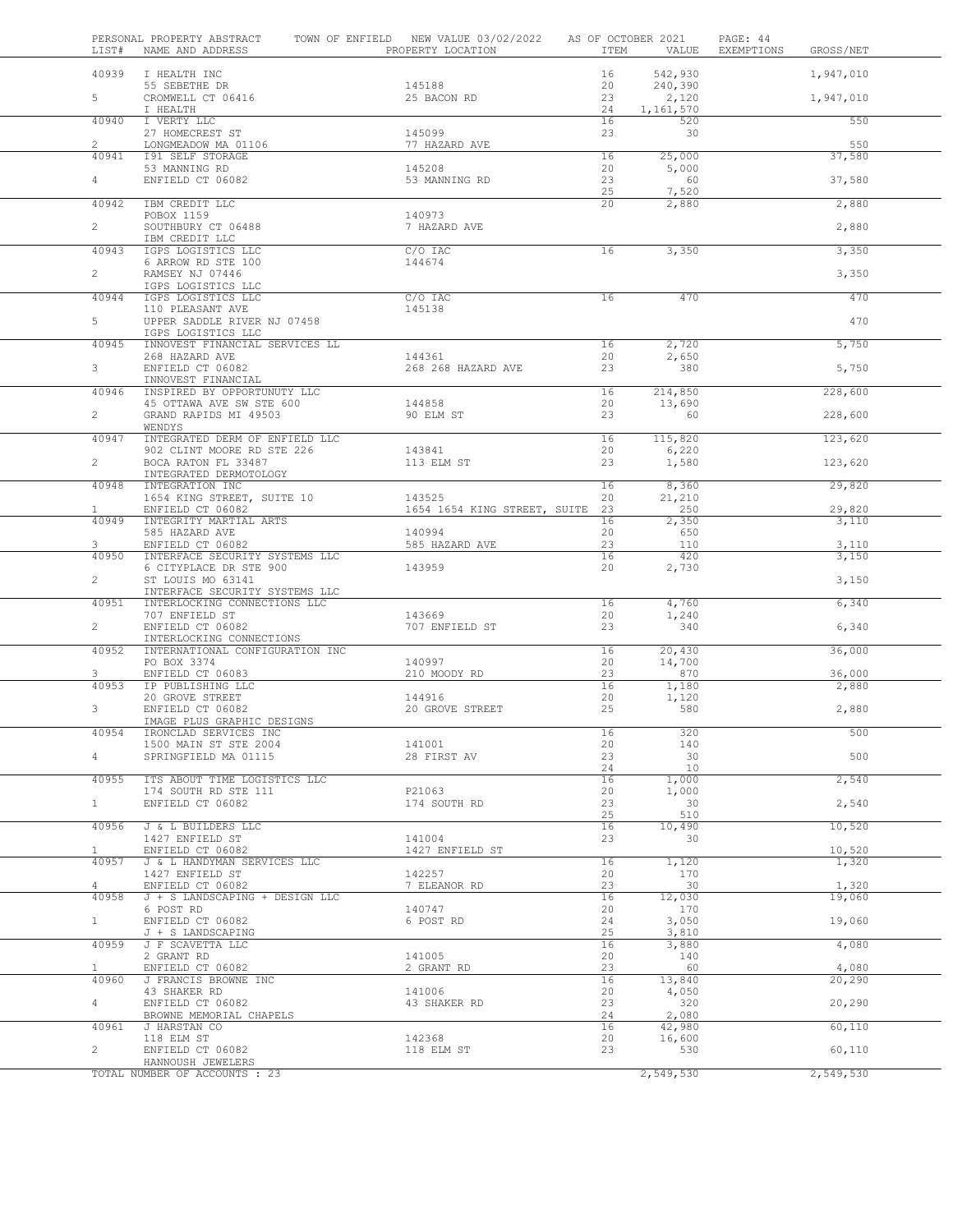| LIST#                 | PERSONAL PROPERTY ABSTRACT<br>NAME AND ADDRESS | TOWN OF ENFIELD NEW VALUE 03/02/2022<br>PROPERTY LOCATION | AS OF OCTOBER 2021<br>ITEM | VALUE           | PAGE: 45<br>EXEMPTIONS | GROSS/NET        |  |
|-----------------------|------------------------------------------------|-----------------------------------------------------------|----------------------------|-----------------|------------------------|------------------|--|
| 40962                 | JACKSON CATHERINE                              |                                                           | 24                         | 5,000           |                        | 6,250            |  |
| 3                     | 19 DUNE RD<br>ENFIELD CT 06082                 | P21116<br>19 DUNE RD                                      | 25                         | 1,250           |                        | 6,250            |  |
| 40963                 | JACKSON SHARI                                  |                                                           | 16                         | 70              |                        | 600              |  |
|                       | 119 COTTAGE RD                                 | 144590                                                    | 24                         | 410             |                        |                  |  |
| 5                     | ENFIELD CT 06082<br>SHEA THE NATURAL WAY       | 119 COTTAGE RD                                            | 25                         | 120             |                        | 600              |  |
| 40964                 | JAFAR MINI MART LLC                            | MAHMOND ABUZAYDEH MEMBER                                  | 23                         | 210             |                        | 210              |  |
|                       | 307 HAZARD AVE                                 | 145101                                                    |                            |                 |                        |                  |  |
| 3<br>40965            | ENFIELD CT 06082<br>JALARAM ENTERPRISES LLC    | 307 HAZARD AVE                                            | 16                         | 14,740          |                        | 210<br>15,790    |  |
|                       | 935 ENFIELD ST                                 | 144253                                                    | 20                         | 840             |                        |                  |  |
| $\overline{2}$        | ENFIELD CT 06082                               | 935 ENFIELD ST                                            | 23                         | 210             |                        | 15,790           |  |
| 40966                 | ENFIELD FOOD MART<br>JAMAY IYAD                |                                                           | 16                         | 2,210           |                        | 2,240            |  |
|                       | 553 HAZARD AVE                                 | 143627                                                    | 23                         | 30              |                        |                  |  |
| 3                     | ENFIELD CT 06082                               | 553 HAZARD AVE                                            |                            |                 |                        | 2,240            |  |
|                       | BOGEYS TOBACCO DISCOUNT                        |                                                           |                            |                 |                        |                  |  |
| 40967                 | JANELLE IMPORTS LLC<br>7 MOODY RD BLD2UC       | 141012                                                    | 16<br>20                   | 1,770<br>1,160  |                        | 4,600            |  |
| $\overline{2}$        | ENFIELD CT 06082                               | 7 MOODY RD                                                | 23                         | 10              |                        | 4,600            |  |
|                       | JANELLE IMPORTS                                |                                                           | 24                         | 740             |                        |                  |  |
| 40968                 | JANUSZEWSKI DENNIS                             |                                                           | 25<br>16                   | 920<br>1,000    |                        | 1,560            |  |
|                       | 18 DUFF DR                                     | 141015                                                    | 24                         | 250             |                        |                  |  |
| 1                     | ENFIELD CT 06082                               | 18 DUFF DR                                                | 25                         | 310             |                        | 1,560            |  |
|                       | PROMOREEL PRODUCTIONS                          |                                                           |                            |                 |                        |                  |  |
| 40969                 | JARMOC TOBACCO LLC<br>33 SCHOOL ST             | 141018                                                    | 16<br>17                   | 69,640          | 2,120 70640I           | 88,980<br>70,640 |  |
| 3                     | ENFIELD CT 06082                               |                                                           | 18                         | 8,430           |                        | 18,340           |  |
|                       |                                                |                                                           | 19                         | 5,240           |                        |                  |  |
| 40970                 | JASHCUTS BARBER STUDIO                         |                                                           | 20<br>16                   | 3,550<br>10,000 |                        | 17,980           |  |
|                       | 204 A ELM ST                                   | 144510                                                    | 20                         | 1,000           |                        |                  |  |
| $\overline{c}$        | ENFIELD CT 06082                               | 204 ELM ST                                                | 23                         | 500             |                        | 17,980           |  |
|                       | JASHCUTS                                       |                                                           | 24                         | 2,880           |                        |                  |  |
| 40971                 | JASON SODA COMPANY INC                         |                                                           | 25<br>16                   | 3,600<br>130    |                        | 130              |  |
|                       | 3 REVAY RD                                     | 141019                                                    |                            |                 |                        |                  |  |
| 1                     | EAST WINDSOR CT 06088                          |                                                           |                            |                 |                        | 130              |  |
|                       | ALS BEVERAGE DIST                              |                                                           |                            |                 |                        |                  |  |
| 40972                 | JASON SODA COMPANY INC<br>3 REVAY RD           | 141020                                                    | 16                         | 820             |                        | 820              |  |
| $\overline{2}$        | EAST WINDSOR CT 06088                          |                                                           |                            |                 |                        | 820              |  |
|                       | ALS BEVERAGE DIST                              |                                                           |                            |                 |                        |                  |  |
| 40973                 | JB UNITED CARPENTRY LLC<br>10 ELM AVE          | 145227                                                    | 16<br>23                   | 3,150<br>30     |                        | 3,180            |  |
| $\overline{2}$        | ENFIELD CT 06082                               | 10 ELM AVE                                                |                            |                 |                        | 3,180            |  |
|                       | JB UNITED CARPENTRY                            |                                                           |                            |                 |                        |                  |  |
| 40974                 | JBR ELECTRIC LLC<br>49 SHARREN LANE            | 144841                                                    | 16<br>19                   | 470<br>760      |                        | 1,300            |  |
| $\overline{4}$        | ENFIELD CT 06082                               | 49 SHARREN LANE                                           | 23                         | 70              |                        | 1,300            |  |
| 40975                 | JD CONSTRUCTION LLC                            |                                                           | 16                         | 1,660           |                        | 2,080            |  |
|                       | 23 BOYLE DR                                    | P21088                                                    | 25                         | 420             |                        |                  |  |
| $\mathbf{1}$<br>40976 | ENFIELD CT 06082<br>JEANNINES SALON LLC        | 23 BOYLE DR                                               | 16                         | 420             |                        | 2,080<br>10,160  |  |
|                       | 634 BRIDGE ST                                  | 144288                                                    | 23                         | 240             |                        |                  |  |
| 2                     | SUFFIELD CT 06078                              | SMYTH FARM CORNERS                                        | 24                         | 9,500           |                        | 10,160           |  |
| 40977                 | JEANNINES SALON<br>JEFFERSON RADIOLOGY PC      |                                                           | 20                         | 12,370          |                        | 18,200           |  |
|                       | 2330 UTAH AVE STE 200                          | 141021                                                    | 23                         | 5,830           |                        |                  |  |
| 3                     | EL SEGUNDO CA 90245                            | 100 HAZARD AVE                                            |                            |                 |                        | 18,200           |  |
|                       | JEFFERSON RADIOLOGY                            |                                                           |                            |                 |                        |                  |  |
| 40978                 | JEFFREY P THOMPSEN MD LLC<br>15 PALOMBA DR     | SUITE 2<br>141022                                         | 16<br>20                   | 28,110<br>6,460 |                        | 36,460           |  |
| $\overline{2}$        | ENFIELD CT 06082                               | 2 ENFIELD MEDICAL CTR COND                                | 23                         | 1,890           |                        | 36,460           |  |
|                       | THE CENTER FOR THE HEALTHY HEART               |                                                           |                            |                 |                        |                  |  |
| 40979                 | JENKINS JILL<br>102 SPRING ST                  | P21106                                                    | 16<br>23                   | 240<br>- 30     |                        | 500              |  |
| $\overline{2}$        | ENFIELD CT 06082                               | 102 SPRING ST                                             | 24                         | 230             |                        | 500              |  |
| 40980                 | <b>JESSICA SHAW</b>                            |                                                           | 16                         | 340             |                        | 500              |  |
| $\overline{2}$        | 75 HAZARD AVE SUITE 5<br>ENFIELD CT 06082      | 144999<br>75 75 HAZARD AVE SUITE 5                        | 23<br>24                   | 140             |                        | 500              |  |
|                       | HAIR BY JESSIE SHAW                            |                                                           |                            | 20              |                        |                  |  |
| 40981                 | JESSIE ELECTRICAL LLC                          |                                                           | 19                         | 1,330           |                        | 2,560            |  |
|                       | 53 TILL ST                                     | 141023                                                    | 20                         | 300             |                        |                  |  |
| 4                     | ENFIELD CT 06082                               | 53 TILL ST                                                | 23<br>24                   | 10<br>410       |                        | 2,560            |  |
|                       |                                                |                                                           | 25                         | 510             |                        |                  |  |
|                       | JET GAS INC                                    |                                                           | 16                         | 230             |                        | 230              |  |
| 40982                 |                                                | 142292                                                    |                            |                 |                        |                  |  |
|                       | 11098 ROUTE 31                                 |                                                           |                            |                 |                        |                  |  |
| 3                     | CLYDE NY 14433                                 | 241 HAZARD AVE                                            |                            |                 |                        | 230              |  |
| 40983                 | MIGHTY FLAME<br>JET GAS INC                    |                                                           | 16                         | 230             |                        | 230              |  |
|                       | 11098 ROUTE 31                                 | 144455                                                    |                            |                 |                        |                  |  |
| $\mathbf{1}$          | CLYDE NY 14433<br>MIGHTY FLAME                 | 1594 KING ST                                              |                            |                 |                        | 230              |  |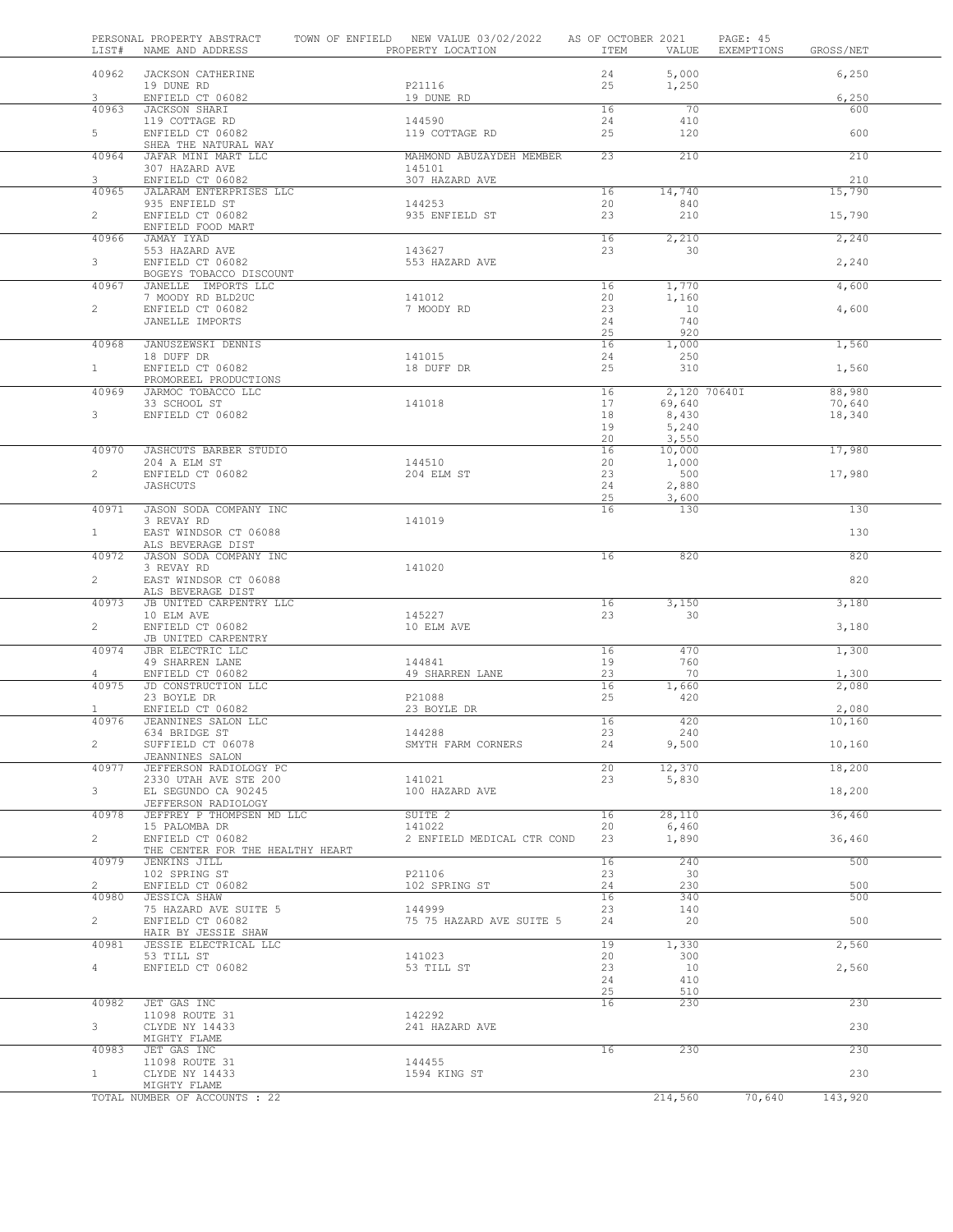| LIST#          | PERSONAL PROPERTY ABSTRACT<br>NAME AND ADDRESS                          | TOWN OF ENFIELD NEW VALUE 03/02/2022<br>PROPERTY LOCATION | ITEM           | AS OF OCTOBER 2021<br>VALUE | PAGE: 46<br>EXEMPTIONS<br>GROSS/NET |
|----------------|-------------------------------------------------------------------------|-----------------------------------------------------------|----------------|-----------------------------|-------------------------------------|
| 40984          | JHAWAR SHIBA M D                                                        |                                                           | 16             | 3,970                       | 8,990                               |
|                | 146 HAZARD AVE STE 107                                                  | 141024                                                    | 20             | 4,230                       |                                     |
| 3              | ENFIELD CT 06082                                                        | 107 JOHNSON MED OFFICE BLDG                               | 23             | 790                         | 8,990                               |
| 40985          | JIMS FLOOR COVERING LLC                                                 |                                                           | 16             | 1,000                       | 1,560                               |
|                | 9 MOODY RD STE 6                                                        | 142623                                                    | 24             | 250                         |                                     |
| $\overline{2}$ | ENFIELD CT 06082                                                        | 9 MOODY INDUSTRIAL CONDO                                  | 25             | 310                         | 1,560                               |
| 40986          | JIMS POOL SERVICES PLUS LLC                                             |                                                           | 16             | 160                         | 18,230                              |
| 4              | 15 MAGNOLIA DR<br>ENFIELD CT 06082                                      | 141025<br>15 MAGNOLIA DR                                  | 20<br>23       | 120<br>700                  | 18,230                              |
|                | JIMS POOL SERVICES                                                      |                                                           | 24             | 13,600                      |                                     |
|                |                                                                         |                                                           | 25             | 3,650                       |                                     |
| 40987          | JJ COUNSELING LLC                                                       |                                                           | 16             | 1,000                       | 1,250                               |
|                | 5 MEETINGHOUSE LANE                                                     | 145242                                                    | 25             | 250                         |                                     |
| 1              | ENFIELD CT 06082                                                        | 5 MEETINGHOUSE LANE                                       |                |                             | 1,250                               |
|                | JJ COUNSELING                                                           |                                                           |                |                             |                                     |
| 40988          | JO ANN STORES LLC                                                       |                                                           | 16             | 76,310                      | 105,920                             |
| $\overline{2}$ | 5555 DARROW RD<br>HUDSON OH 44236                                       | 142961<br>136 ELM ST                                      | 20<br>23       | 12,400<br>240               | 105,920                             |
|                | JO ANN FABRIC & CRAFT 2266                                              |                                                           | 24             | 16,970                      |                                     |
| 40989          | JODI MCKENNA                                                            |                                                           | 16             | 1,760                       | 2,490                               |
|                | 76 PALOMBA DR STE 2                                                     | 144764                                                    | 20             | 170                         |                                     |
| $\overline{2}$ | ENFIELD CT 06082                                                        | 76 PALOMBA DR STE 2                                       | 23             | 560                         | 2,490                               |
|                | JLM SPEECH LANGUAGE SERVICES                                            |                                                           |                |                             |                                     |
| 40990          | JOHN S FITZGIBBONS CPA PC                                               |                                                           | 16             | 3,140                       | 13,170                              |
|                | 150 HAZARD AVE STE C5                                                   | 144827                                                    | 20             | 9,710                       |                                     |
| 3              | ENFIELD CT 06082                                                        | C-5 ENFIELD PROFESSIONAL CTR 23                           |                | 320                         | 13,170                              |
| 40991          | JOHNSON CONTROLS SECURITY SOLUTIONS LL PROPERTY TAX DEPT<br>PO BOX 5006 | 140044                                                    | 16             | 130                         | 130                                 |
| $\overline{2}$ | BOCA RATON FL 33431-0806                                                |                                                           |                |                             | 130                                 |
| 40992          | JOHNSON CONTROLS SECURITY SOLUTIONS LL PROPERTY TAX DEPT                |                                                           | 16             | 10                          | 10                                  |
|                | PO BOX 5006                                                             | 140045                                                    |                |                             |                                     |
| 3              | BOCA RATON FL 33431-0806                                                |                                                           |                |                             | 10                                  |
| 40993          | JOHNSON CONTROLS SECURITY SOLUTIONS LL ATTN: TAX DEPT                   |                                                           | 16             | 200                         | 200                                 |
|                | PO BOX 5006                                                             | 140046                                                    |                |                             |                                     |
| $\mathbf{1}$   | BOCA RATON FL 33431-0806                                                |                                                           |                |                             | 200                                 |
| 40994          | JOHNSON CONTROLS SECURITY SOLUTIONS LL PROPERTY TAX DEPT                |                                                           | 16             | 2,140                       | 2,140                               |
| 5              | PO BOX 5006<br>BOCA RATON FL 33431-0806                                 | 140047                                                    |                |                             | 2,140                               |
| 40995          | JOHNSON JAMES                                                           |                                                           | $\overline{9}$ | 14,000                      | 14,000                              |
|                | 317 GEORGE WASHINGTON RD                                                | P21203                                                    |                |                             |                                     |
| 4              | ENFIELD CT 06082                                                        | 317 GEORGE WASHINGTON RD                                  |                |                             | 14,000                              |
| 40996          | JOHNSON MEMORIAL HOSPITAL                                               |                                                           | 16             | 90                          | 190                                 |
|                | 201 CHESTNUT HILL RD                                                    | P21255                                                    | 23             | 60                          |                                     |
| 3              | STAFFORD SPRINGS CT 06076                                               | 155 HAZARD AVE                                            | 25             | 40                          | 190                                 |
|                | JOHNSON OCCUPATIONAL MEDICINE                                           |                                                           |                |                             |                                     |
| 40997          | JOHNSON MEMORIAL HOSPITAL                                               | P21256                                                    | 16<br>23       | 115,000<br>790              | 144,740                             |
| $3 -$          | 201 CHESTNUT HILL RD<br>STAFFORD SPRINGS CT 06070                       | 151 HAZARD AVE                                            | 25             | 28,950                      | 144,740                             |
|                | JMH PHYSICAL THERAPY + SLEEP LAB                                        |                                                           |                |                             |                                     |
| 40998          | JOHNSON MEMORIAL HOSPITAL                                               |                                                           | 16             | 4,100                       | 5,130                               |
|                | 114 WOODLAND ST                                                         | P21257                                                    | 25             | 1,030                       |                                     |
| 3              | HARTFORD CT 06105                                                       | 4 NIRENBERG MEDICAL CENTER                                |                |                             | 5,130                               |
| 40999          | JOHNSON MEMORIAL HOSPITAL                                               |                                                           | 16             | 36,030                      | 52,610                              |
|                | 201 CHESTNUT HILL RD                                                    | P21258                                                    | 23             | 430                         |                                     |
| $\overline{c}$ | STAFFORD SPRINGS CT 06076                                               | 15 PALOMBA DR                                             | 24<br>25       | 5,630                       | 52,610                              |
|                | JMH CARDIAC REHAB                                                       |                                                           |                | 10,520                      |                                     |
| 41000          | JONES PATRICIA<br>14 DEBBIE LA                                          | 145043                                                    | TР<br>25       | 500<br>130                  | 630                                 |
| 4              | ENFIELD CT 06082                                                        | 14 DEBBIE LA                                              |                |                             | 630                                 |
|                | JUST LIKE HOME CLEANING SERVICE                                         |                                                           |                |                             |                                     |
| 41001          | JONES TALESHA & JACON                                                   |                                                           | 24             | 5,000                       | 6,250                               |
|                | 25 ALOHA DR                                                             | P21101                                                    | 25             | 1,250                       |                                     |
| $4 -$          | ENFIELD CT 06082                                                        | 25 ALOHA DR                                               |                |                             | 6,250                               |
|                | ITS A FAMILY AFFAIR                                                     |                                                           |                |                             |                                     |
| 41002          | JOREN KIMBERLY<br>12 ELLIS RD                                           | 142578                                                    | 16<br>24       | 1,000<br>250                | 1,560                               |
| $3 -$          | ENFIELD CT 06082                                                        | 12 ELLIS RD                                               | 25             | 310                         | 1,560                               |
|                | JORENS POOL + PROPERTY SVCS                                             |                                                           |                |                             |                                     |
| 41003          | JOURNAL PUBLISHING CO                                                   |                                                           | 24             | 930                         | 930                                 |
|                | 306 PROGRESS DR                                                         | 141041                                                    |                |                             |                                     |
| 3              | MANCHESTER CT 06045                                                     |                                                           |                |                             | 930                                 |
|                | JOURNAL INQUIRER                                                        |                                                           |                |                             |                                     |
| 41004          | JPL SERVICES LLC<br>161 SHAKER RD                                       | 144041                                                    | 16<br>20       | 110<br>600                  | 1,110                               |
| 5              | ENFIELD CT 06082                                                        | 161 SHAKER RD                                             | 24             | 180                         | 1,110                               |
|                |                                                                         |                                                           | 25             | 220                         |                                     |
| 41005          | JPMORGAN CHASE BANK NA                                                  |                                                           | 16             | 215,390                     | 755,820                             |
|                | 1111 POLARIS PKWY OH1-1086                                              | P21044                                                    | 20             | 17,620                      |                                     |
| $1 -$          | COLUMBUS OH 43240                                                       | 50 HAZARD AVE                                             | 23             | 90                          | 755,820                             |
|                | CHASE BANK                                                              |                                                           | 24             | 522,720                     |                                     |
| 41006          | JWF JEWELRY LLC                                                         |                                                           | 16             | 750                         | 1,440                               |
| $\overline{2}$ | 90 ELM ST<br>ENFIELD CT 06082                                           | 142948<br>90 ELM ST                                       | 20<br>23       | 130<br>40                   | 1,440                               |
|                | FURNARI JEWELRY                                                         |                                                           | 24             | 230                         |                                     |
|                |                                                                         |                                                           | 25             | 290                         |                                     |
|                | TOTAL NUMBER OF ACCOUNTS : 23                                           |                                                           |                | 1,138,500                   | 1,138,500                           |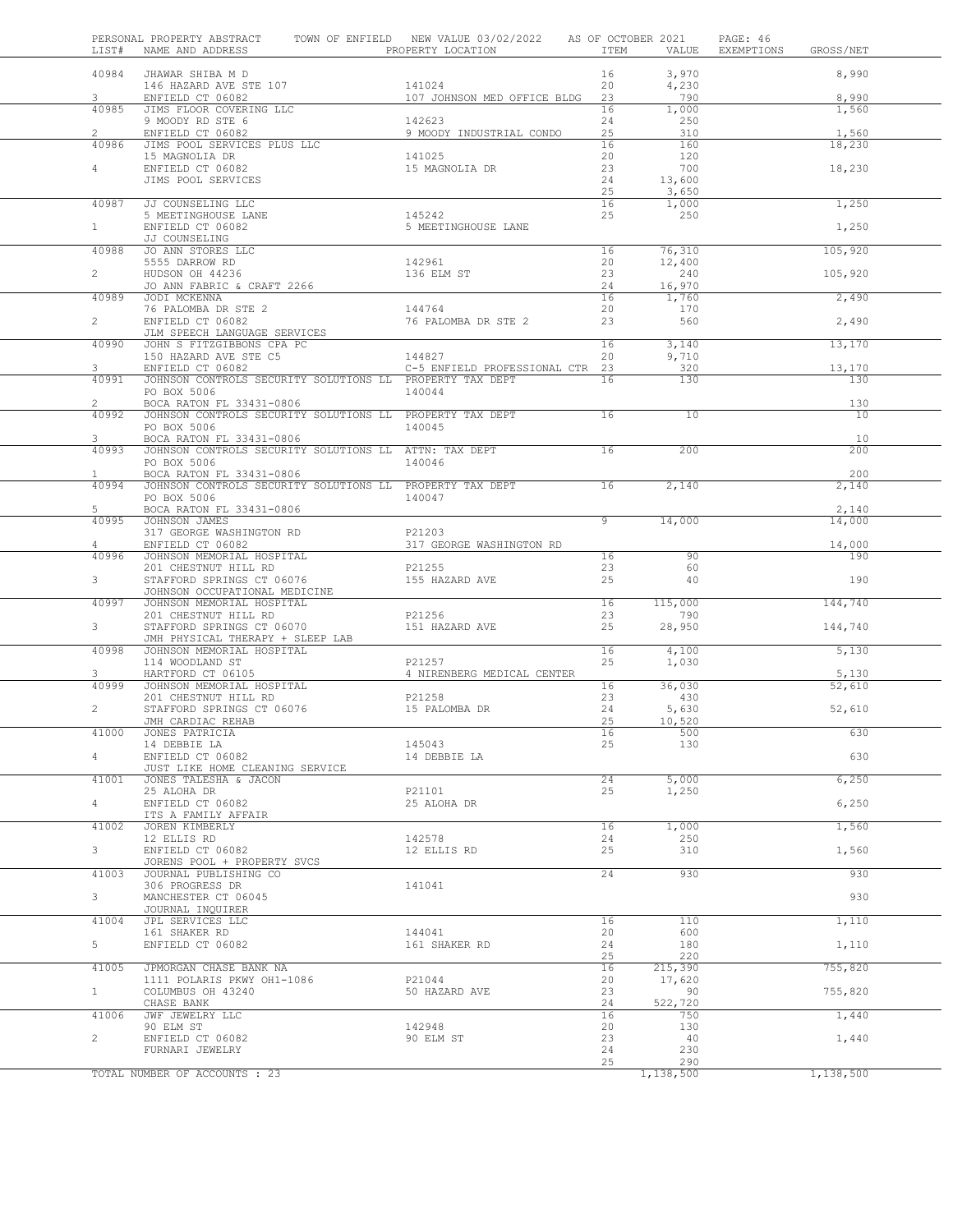| LIST#                   | PERSONAL PROPERTY ABSTRACT<br>NAME AND ADDRESS                    | TOWN OF ENFIELD NEW VALUE 03/02/2022<br>PROPERTY LOCATION | AS OF OCTOBER 2021<br>ITEM | VALUE           | PAGE: 47<br>EXEMPTIONS | GROSS/NET        |  |
|-------------------------|-------------------------------------------------------------------|-----------------------------------------------------------|----------------------------|-----------------|------------------------|------------------|--|
|                         | 41007 K + B DIVERSIFIED SERVICES LLC                              |                                                           | 9                          | 170,980         |                        | 183,260          |  |
| 3 <sup>7</sup>          | 32 SOMERS RD<br>ENFIELD CT 06082                                  | 141047<br>32 SOMERS RD                                    | 16<br>19                   | 7,470           |                        | 183,260          |  |
|                         |                                                                   |                                                           | 20                         | 3,720<br>1,080  |                        |                  |  |
|                         |                                                                   |                                                           | 23                         | 10              |                        |                  |  |
| 41008                   | K&R MISTRI LLC                                                    |                                                           | 16                         | 25,480          |                        | 39,810           |  |
| 3 <sup>7</sup>          | 552 HAZARD AVE<br>ENFIELD CT 06082                                | 141049<br>552 HAZARD AVE                                  | 24<br>25                   | 6,370<br>7,960  |                        | 39,810           |  |
|                         | K & R LIQUORS                                                     |                                                           |                            |                 |                        |                  |  |
| 41009                   | K&S POWERSPORTS LLC                                               |                                                           | 16                         | 150             |                        | 2,340            |  |
|                         | 176A SHAKER RD                                                    | 141048                                                    | 19                         | 1,710           |                        |                  |  |
| 5                       | ENFIELD CT 06082<br>K&S POWERSPORTS                               | 176 SHAKER RD                                             | 20<br>23                   | 10              |                        | 2,340            |  |
|                         |                                                                   |                                                           | 25                         | 470             |                        |                  |  |
| 41010                   | KAMERER WILLIAM D & MARGO                                         |                                                           | 10                         | 5,130           |                        | 68,940           |  |
| 1                       | 130 TOWN FARM RD<br>ENFIELD CT 06082                              | 141054<br>130 TOWN FARM RD                                | 16<br>23                   | 49,960<br>60    |                        | 68,940           |  |
|                         | GRASSMERE CTRY CLB & GOLF COURSE                                  |                                                           | 25                         | 13,790          |                        |                  |  |
| 41011                   | KANE LEONARD K II & KATHERINE                                     |                                                           | 16                         | 110             |                        | 390              |  |
| $3 -$                   | 85 MIDDLE RD<br>ENFIELD CT 06082                                  | 141055<br>85 MIDDLE RD                                    | 20<br>23                   | 250<br>30       |                        | 390              |  |
|                         | MANNATECH INDEPENDENT ASSOC                                       |                                                           |                            |                 |                        |                  |  |
| 41012                   | KARABINIS VASILIOS D MD                                           |                                                           | 16                         | 29,970          |                        | 30,350           |  |
| $2^{\circ}$             | 115 ELM ST SUITE 106<br>ENFIELD CT 06082                          | 141056<br>115 ELM ST                                      | 20<br>23                   | 270<br>110      |                        | 30,350           |  |
|                         | CVGV                                                              |                                                           |                            |                 |                        |                  |  |
| 41013                   | KASIKCI AYTEN                                                     | AYTEN KASIKCI                                             | 16                         | 740             |                        | 900              |  |
|                         | 548 B ENFIELD ST                                                  | 142501                                                    | 23                         | 160             |                        |                  |  |
| $4 -$                   | ENFIELD CT 06082<br>AYTENS ALTERATIONS                            | 548 B 548 B ENFIELD ST                                    |                            |                 |                        | 900              |  |
| 41014                   | KASON CREDIT CORPORATION                                          |                                                           | 16                         | 5,740           |                        | 9,860            |  |
|                         | 90 ENFIELD ST                                                     | 141059                                                    | 20                         | 3,660           |                        |                  |  |
| $\overline{4}$<br>41015 | ENFIELD CT 06082<br>KASTE INDUSTRIAL MACH SALES INC               | 90 ENFIELD ST                                             | 23<br>16                   | 460<br>370      |                        | 9,860<br>5,130   |  |
|                         | 1654 KING ST STE 7                                                | 141060                                                    | 20                         | 4,290           |                        |                  |  |
| $\mathbf{1}$            | ENFIELD CT 06082                                                  | 1654 KING ST                                              | 23                         | 470             |                        | 5,130            |  |
| 41016                   | KAUFMAN CO                                                        | 143925                                                    | 16<br>20                   | 1,280           |                        | 3,980            |  |
| $3 -$                   | 19 WALKHILL RD<br>NORWOOD MA 02062                                | 276 HAZARD AVE                                            | 24                         | 1,260<br>640    |                        | 3,980            |  |
|                         |                                                                   |                                                           | 25                         | 800             |                        |                  |  |
| 41017                   | KCI USA INC                                                       |                                                           | 16                         | 1,040           |                        | 1,040            |  |
| $\mathbf{1}$            | PO BOX 4900<br>SCOTTSDALE AZ 85261                                | P21209                                                    |                            |                 |                        | 1,040            |  |
|                         | 3M MEDICAL SOLUTIONS                                              |                                                           |                            |                 |                        |                  |  |
| 41018                   | KCI USA INC<br>PO BOX 4900                                        | P21210                                                    | 16                         | 290             |                        | 290              |  |
| 3 <sup>7</sup>          | SCOTTSDALE AZ 85261                                               |                                                           |                            |                 |                        | 290              |  |
|                         | 3M MEDICAL SOLUTIONS                                              |                                                           |                            |                 |                        |                  |  |
| 41019                   | KEA PEST CONTROL LLC<br>33C NICHOLSON RD                          | 143856                                                    | 10<br>20                   | 2,030<br>200    |                        | 5,130            |  |
| $\mathbf{2}$            | EAST GRANBY CT 06026                                              | 9 N MAIN ST                                               | 23                         | 1,050           |                        | 5,130            |  |
|                         |                                                                   |                                                           | 24                         | 820             |                        |                  |  |
|                         |                                                                   |                                                           | 25                         | 1,030           |                        |                  |  |
| 41020                   | KEATING JOYCE<br>64 PALOMBA DRIVE                                 | 141062                                                    | 16<br>23                   | 5,000<br>30     |                        | 5,030            |  |
| $\overline{2}$          | ENFIELD CT 06082                                                  | 64 PALOMBA DR                                             |                            |                 |                        | 5,030            |  |
|                         | KEATING REAL ESTATE                                               |                                                           |                            |                 |                        |                  |  |
| 41021                   | KELLERMEYER BERGENSONS SERVICES LLC<br>2500 WESTFIELD DR ST 1-202 | 144886                                                    | 10                         | 8,260           |                        | 8,260            |  |
| $\overline{2}$          | ELGIN IL 60124                                                    |                                                           |                            |                 |                        | 8,260            |  |
|                         | KELLERMEYER BERGENSONS SERVICES LLC                               |                                                           |                            |                 |                        |                  |  |
| 41022                   | KELLIHER BRIAN<br>46 BAILEY RD                                    | 141065                                                    | 17                         | 31,420 31420I   |                        | 31,420<br>31,420 |  |
| $3 -$                   | ENFIELD CT 06082                                                  | 46 BAILEY RD                                              |                            |                 |                        |                  |  |
|                         | EASY PICKINS ORCHARD                                              |                                                           |                            |                 |                        |                  |  |
| 41023                   | KELLY CONSTRUCTION SERVICE INC                                    | 141067                                                    | 16                         | 1,310           |                        | 72,630           |  |
| 1                       | 30 POST RD<br>ENFIELD CT 06082                                    | 120 POST RD                                               | 20<br>23                   | 14,300<br>1,400 |                        | 72,630           |  |
|                         |                                                                   |                                                           | 24                         | 41,090          |                        |                  |  |
| 41024                   | KELLY FRADET LUMBER CO INC                                        |                                                           | 25<br>16                   | 14,530          |                        |                  |  |
|                         | PO BOX 1269                                                       | 140685                                                    | 20                         | 8,610<br>6,840  |                        | 26,930           |  |
| $\overline{2}$          | ENFIELD CT 06083                                                  | 120 PROSPECT ST                                           | 23                         | 70              |                        | 26,930           |  |
|                         | KELLY FRADET                                                      |                                                           | 24                         | 11,410          |                        |                  |  |
| 41025                   | KELLY SERVICES INC<br>PO BOX 331179                               | 141068                                                    | 16<br>20                   | 13,120<br>5,440 |                        | 18,630           |  |
| 3 <sup>7</sup>          | DETROIT MI 48266                                                  | 155 HAZARD AVE                                            | 23                         | 70              |                        | 18,630           |  |
|                         | KELLY SERVICES                                                    |                                                           |                            |                 |                        |                  |  |
| 41026                   | KELVO VALLY INDUSTRIES LLC<br>133 NORTH ST                        | 145111                                                    | 16<br>23                   | 11,810<br>30    |                        | 14,800           |  |
| 3                       | ENFIELD CT 06082                                                  | 133 NORTH ST                                              | 25                         | 2,960           |                        | 14,800           |  |
|                         | KELVO VALLY INDUSTRIES                                            |                                                           |                            |                 |                        |                  |  |
| 41027                   | KENNEY COLLIN J<br>46 DOUGLAS RD                                  | 144296                                                    | 16<br>20                   | 7,600<br>500    |                        | 12,660           |  |
| $\overline{4}$          | ENFIELD CT 06082                                                  | 46 DOUGLAS RD                                             | 24                         | 2,030           |                        | 12,660           |  |
|                         | CJAYS LANDSCAPING + HMS                                           |                                                           | 25                         | 2,530           |                        |                  |  |
|                         | TOTAL NUMBER OF ACCOUNTS : 21                                     |                                                           |                            | 541,780         | 31,420                 | 510,360          |  |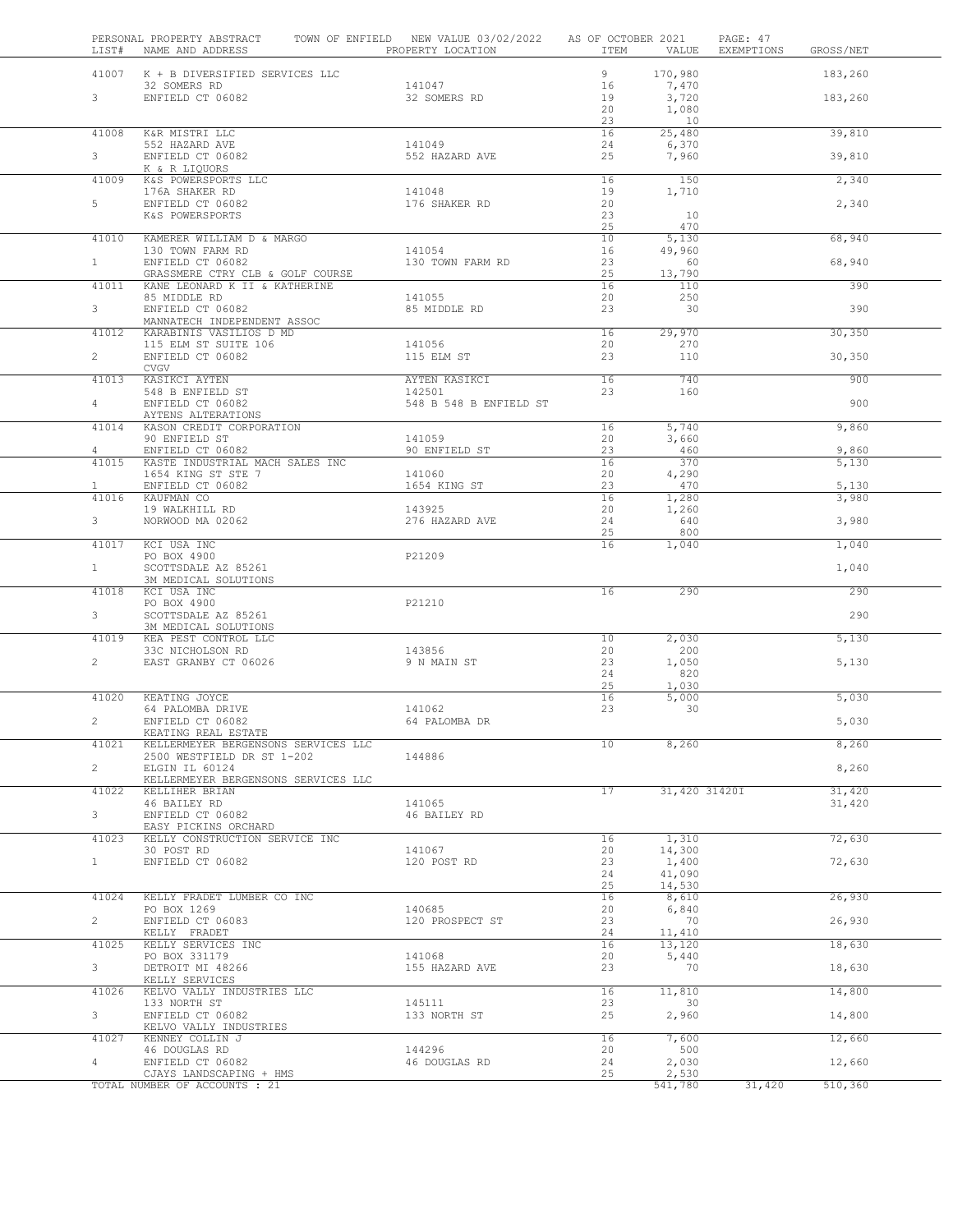| LIST#                          | PERSONAL PROPERTY ABSTRACT<br>NAME AND ADDRESS            | TOWN OF ENFIELD NEW VALUE 03/02/2022<br>PROPERTY LOCATION | AS OF OCTOBER 2021<br>ITEM | VALUE           | PAGE: 48<br>EXEMPTIONS<br>GROSS/NET |
|--------------------------------|-----------------------------------------------------------|-----------------------------------------------------------|----------------------------|-----------------|-------------------------------------|
| 41028                          | KEYBANK NATIONAL ASSOCIATION                              | C/O TAX SERVICES                                          | 16                         | 78,590          | 85,060                              |
| $\overline{2}$                 | PO BOX 22055<br>ALBANY NY 12201                           | 144583<br>73 HAZARD AVE                                   | 20<br>23                   | 6,270<br>200    | 85,060                              |
| 41029                          | KEYBANK<br>KH BOOKEEPING SERVICE LLC                      | KELLY HEMMELER                                            | 16                         | 110             | 460                                 |
|                                | 10 HARTFORD AVE                                           | 141077                                                    | 20                         | 110             |                                     |
| $\mathbf{2}^{\prime}$<br>41030 | ENFIELD CT 06082<br>KHEN LY                               | 10 10 HARTFORD AVE                                        | 23<br>16                   | 240<br>2,000    | 460<br>3,130                        |
|                                | 18 BERNARDINO AV                                          | 141079                                                    | 24                         | 500             |                                     |
| 4                              | ENFIELD CT 06082                                          | 18 BERNARDINO AVE                                         | 25                         | 630             | 3,130                               |
| 41031                          | KHENS REMODELING<br>KIDZ MATTER LLC                       |                                                           | 16                         | 1,440           | 1,880                               |
|                                | 95 RAFFIA RD                                              | 141082                                                    | 20                         | 350             |                                     |
| 1                              | ENFIELD CT 06082<br>KIDZ MATTER                           | 95 RAFFIA RD                                              | 23                         | 90              | 1,880                               |
| 41032                          | KIMCO FACILITY SERVICES LLC                               |                                                           | 16                         | 980             | 980                                 |
| $\overline{2}$                 | 3445 PEACHTREE RD SUITE 1275<br>ATLANTA GA 30326          | 145268                                                    |                            |                 | 980                                 |
| 41033                          | KING EDDIE LLC                                            |                                                           | 16                         | 5,000           | 5,060                               |
|                                | 1594 KING ST                                              | 143703                                                    | 23                         | 60              |                                     |
| $\mathbf{1}$<br>41034          | ENFIELD CT 06082<br>KINGS JANITORIAL LLC                  | 1594 KING ST                                              | 16                         | 220             | 5,060<br>500                        |
|                                | PO BOX 1032                                               | 140538                                                    | 20                         | 120             |                                     |
| 5                              | ENFIELD CT 06083                                          | 6 GLENWOOD ST                                             | 23                         | 20              | 500                                 |
| 41035                          | KINGS JANITORIAL LLC<br>KINTGIOS YVONNE J                 |                                                           | 24<br>16                   | 140<br>1,330    | 1,760                               |
|                                | 54 ATWATER TERRACE                                        | 144352                                                    | 20                         | 330             |                                     |
| 3                              | SPRINGFIELD MA 01107<br>YVONNE J KINTGIOS LPC LMHC        | 206 JOHNSON MED OFFICE BLDG                               | 23                         | 100             | 1,760                               |
| 41036                          | KIRSCH JOHN                                               |                                                           | 16                         | 1,000           | 3,130                               |
|                                | 16 WEYMOUTH DR                                            | 144977                                                    | 20                         | 1,000           |                                     |
| $\mathbf{1}$                   | ENFIELD CT 06082<br>JDK HANDYMAN SERVICES                 | 16 WEYMOUTH DR                                            | 24<br>25                   | 500<br>630      | 3,130                               |
| 41037                          | KITCHEN INSTALLATION TECH CORP                            |                                                           | 16                         | 700             | 1,310                               |
| $\mathbf{1}$                   | 1201 ENFIELD ST<br>ENFIELD CT 06082                       | 141085<br>1201 ENFIELD ST                                 | 20<br>23                   | 550<br>- 60     | 1,310                               |
| 41038                          | KLUCZWSKI BRADFORD                                        |                                                           | 16                         | 250             | 500                                 |
|                                | 58 SPRUCELAND RD                                          | 144433                                                    | 20                         | 60              |                                     |
| 5                              | ENFIELD CT 06082<br>A + B TELEPHONE SYSTEMS LLC           | 58 SPRUCELAND RD                                          | 23<br>24                   | 50<br>140       | 500                                 |
| 41039                          | KNIGHTS OF COLUMBUS                                       |                                                           | 16                         | 14,100          | 14,230                              |
| 4                              | P O BOX 193<br>ENFIELD CT 06083                           | 141088<br>371 GEORGE WASHINGTON RD                        | 20<br>23                   | 70<br>60        |                                     |
|                                | COUNCIL #50                                               |                                                           |                            |                 | 14,230                              |
| 41040                          | KNOWLEDGE LEARNING CORP                                   |                                                           | 16                         | 60,950          | 78,350                              |
| 5                              | PO BOX 6760<br>PORTLAND OR 97228-6760                     | 141089<br>561 TAYLOR RD                                   | 20<br>23                   | 1,700<br>290    | 78,350                              |
|                                | KINDERCARE #301404                                        |                                                           | 24                         | 15,410          |                                     |
| 41041                          | KOGUT FLORIST & NURSERYMAN INC<br>625 YALE AVE            | 141090                                                    | 17                         | 10,300 10300I   | 10,300<br>10,300                    |
| 3                              | MERIDEN CT 06450                                          | PARK ST                                                   |                            |                 |                                     |
| 41042                          | KOGUT HEMLOCK HILL TREE FARM INC                          |                                                           | 17                         | 61,630 61630I   | 61,630                              |
| $\mathbf{1}$                   | 304 PARKER AVE<br>MERIDEN CT 06450                        | 141091<br>BROAD BROOK RD                                  |                            |                 | 61,630                              |
| 41043                          | KOGUT NURSERY LLC                                         |                                                           | 17                         | 144,600 100000I | 144,600                             |
|                                | 625 YALE AVE<br>MERIDEN CT 06450                          | 141092<br>PARK ST                                         |                            |                 | 100,000<br>44,600                   |
| 41044                          | KOHLS DEPARTMENT STORE INC                                |                                                           | 16                         | 492,760         | 550,540                             |
|                                | PO BOX 3208                                               | 141094                                                    | 20                         | 51,920          |                                     |
| $\mathbf{2}$                   | MILWAUKEE WI 53201<br>KOHLS STORE #460                    | 95 ELM ST                                                 | 23<br>24                   | 1,850<br>4,010  | 550,540                             |
| 41045                          | KP ROYAL CONSTRUCTION CORP                                |                                                           | 16                         | 1,000           | 1,000                               |
| $\mathbf{1}$                   | 11 EILEEN LA<br>ENFIELD CT 06082                          | 141231<br>11 EILEEN LA                                    |                            |                 | 1,000                               |
| 41046                          | KRAUSHAAR ALISA E                                         |                                                           | 16                         | 500             | 1,000                               |
| $\mathbf{1}$                   | 37 POST RD<br>ENFIELD CT 06082                            | 144493                                                    | 23                         | 140<br>160      | 1,000                               |
|                                | CUT BY ALISA                                              | 37 POST RD                                                | 24<br>25                   | 200             |                                     |
| 41047                          | KRIPANI LLC                                               |                                                           | 16                         | 23,700          | 23,970                              |
| $\overline{2}$                 | PO BOX 290403<br>WETHERSFIELD CT 06129                    | 142849<br>9 HAZARD AVE                                    | 20<br>23                   | 170<br>100      | 23,970                              |
|                                | SUBWAY #43335                                             |                                                           |                            |                 |                                     |
| 41048                          | KRIPANI LLC                                               |                                                           | 16                         | 15,960          | 16,040                              |
| $\overline{2}$                 | PO BOX 290403<br>WETHERSFIELD CT 06129                    | 142853<br>169 ELM ST                                      | 20<br>23                   | 50<br>30        | 16,040                              |
|                                | SUBWAY #39256                                             |                                                           |                            |                 |                                     |
| 41049                          | KRIPANI LLC<br>PO BOX 290403                              | 143531                                                    | 16<br>20                   | 5,580<br>1,130  | 6,790                               |
| $\overline{2}$                 | WETHERSFIELD CT 06129                                     | 786 ENFIELD ST                                            | 23                         | 80              | 6,790                               |
|                                | SUBWAY #3754                                              |                                                           |                            |                 |                                     |
| 41050                          | KRIPANI LLC<br>PO BOX 290403                              | 143944                                                    | 16<br>20                   | 20,140<br>110   | 20,360                              |
| $\mathbf{3}$                   | WETHERSFIELD CT 06129                                     | 323 HAZARD AVE                                            | 23                         | 110             | 20,360                              |
| 41051                          | SUBWAY #5984<br>KROCZEWSKI LEON J                         |                                                           | 16                         | 440             | 1,320                               |
|                                | 34 CONLIN DR                                              | 141099                                                    | 20                         | 170             |                                     |
| $\mathbf{1}$                   | ENFIELD CT 06082                                          | 34 CONLIN DR                                              | 23<br>24                   | 30<br>680       | 1,320                               |
|                                | ENFIELD DRYWALL SERVICES<br>TOTAL NUMBER OF ACCOUNTS : 24 |                                                           |                            | 1,033,900       | 171,930<br>861,970                  |
|                                |                                                           |                                                           |                            |                 |                                     |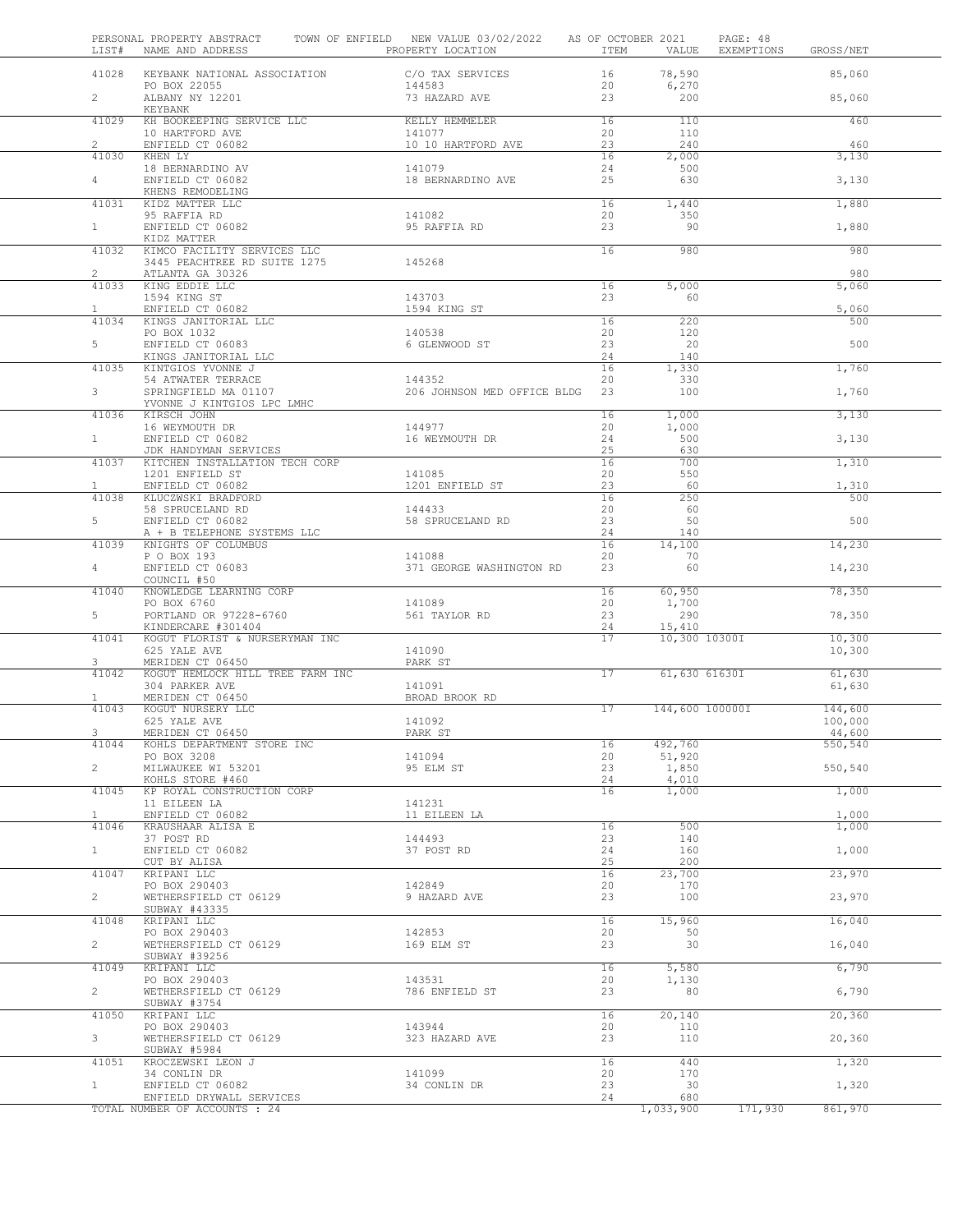| LIST#          | PERSONAL PROPERTY ABSTRACT<br>NAME AND ADDRESS    | TOWN OF ENFIELD NEW VALUE 03/02/2022 AS OF OCTOBER 2021<br>PROPERTY LOCATION | ITEM            | VALUE               | PAGE: 49<br>EXEMPTIONS | GROSS/NET |
|----------------|---------------------------------------------------|------------------------------------------------------------------------------|-----------------|---------------------|------------------------|-----------|
|                | 41052 KUGLER OF AMERICA LTD                       | MEINRAD SCHIRMEISTER                                                         | 16              | 450                 |                        | 3,180     |
|                | 74 PALOMBA DR STE D                               | 144581                                                                       | 20              | 2,150               |                        |           |
| $\overline{2}$ | ENFIELD CT 06082                                  | 74 PALOMBA DR UNIT D                                                         | 23              | 580                 |                        | 3,180     |
| 41053          | KULA FERDINAND P JR                               |                                                                              | 17              | 2,400 2400I         |                        | 2,400     |
| 1              | 4 FLETCHER RD<br>ENFIELD CT 06082                 | 141101<br>4 FLETCHER RD                                                      |                 |                     |                        | 2,400     |
|                | KULAS NURSERY                                     |                                                                              |                 |                     |                        |           |
| 41054          | KULAS JENNIFER J                                  |                                                                              | 16              | 250                 |                        | 380       |
|                | 15 KIMBERLY DR                                    | 144300                                                                       | 20              | 120                 |                        |           |
| 1              | ENFIELD CT 06082                                  | 15 KIMBERLY DR                                                               | 23              | 10                  |                        | 380       |
|                | LULAROE                                           |                                                                              |                 |                     |                        |           |
| 41055          | KURUCA OGUZ                                       |                                                                              | 17              | 5,000               |                        | 6,250     |
|                | 1634 KING ST                                      | P21274                                                                       | 25              | 1,250               |                        |           |
| 1              | ENFIELD CT 06082                                  | 1634 KING ST                                                                 |                 |                     |                        | 6,250     |
|                | 41056 KWASNICKI ROBERT                            |                                                                              | 20              | 3,330               |                        | 3,340     |
|                | 123 WYNWOOD DR                                    | 141104                                                                       | 23              | 10                  |                        |           |
| 1              | ENFIELD CT 06082                                  | 123 WYNWOOD DR                                                               |                 |                     |                        | 3,340     |
|                | DIGITAL MARKETING PARTNER                         |                                                                              |                 |                     |                        |           |
|                | 41057 KYNDRYL INC                                 |                                                                              | 20              | 1,060               |                        | 1,330     |
|                | 150 KETTLETOWN RD MAILDROP 269                    | P21219                                                                       | 25              | 270                 |                        |           |
| $\overline{2}$ | SOUTHBURY CT 06488                                | 75 HAZARD AVE                                                                |                 |                     |                        | 1,330     |
| 41058          | L & JG STICKLEY INC                               | CHUCK PETTY                                                                  | 16              | 22,140              |                        | 33,910    |
|                | ONE STICKLEY DRIVE; PO BOX 480                    | 141106                                                                       | 20              | 2,570<br>80         |                        |           |
| $\overline{4}$ | MANLIUS NY 13104                                  | 245 ENFIELD STREET                                                           | 23<br>24        | 9,120               |                        | 33,910    |
| 41059          | STICKLEY AUDI & CO<br>L & S AUTOMOTIVE REPAIR LLC |                                                                              | 16              | 3,530               |                        | 8,340     |
|                | 240 SHAKER RD                                     | 141151                                                                       | 20              | 510                 |                        |           |
| 5              | ENFIELD CT 06082                                  | 240 SHAKER RD                                                                | 23              | 490                 |                        | 8,340     |
|                |                                                   |                                                                              | 24              | 3,810               |                        |           |
| 41060          | L&D MOTORS INC                                    |                                                                              | 16              | 163,210             |                        | 370,620   |
|                | PO BOX 1110                                       | 141108                                                                       | 19              | 170,860             |                        |           |
| $\overline{2}$ | ENFIELD CT 06083                                  | 20 PALOMBA DR                                                                | 23              | 5,160               |                        | 370,620   |
|                | LIA HONDA                                         |                                                                              | 24              | 31,390              |                        |           |
| 41061          | L3HARRIS TECHNOLOGIES INC                         | RYAN PTS DEPT 906                                                            | 20 <sup>2</sup> | 7,500               |                        | 7,500     |
|                | PO BOX 460169                                     | 145248                                                                       |                 |                     |                        |           |
| $\mathbf{1}$   | HOUSTON TX 77056                                  | 1699 KING ST                                                                 |                 |                     |                        | 7,500     |
| 41062          | LABBE GUYLAINE                                    |                                                                              | 16              | 680                 |                        | 1,660     |
|                | 27 ARROW ST                                       | P21112                                                                       | 20              | 90                  |                        |           |
| 3              | ENFIELD CT 06082                                  | 27 ARROW ST                                                                  | 23              | 260                 |                        | 1,660     |
|                | GUYLAINES PLAYHOUSE DAYCARE                       |                                                                              | 24              | 630                 |                        |           |
| 41063          | LABCO AIR & WATER BALANCING LLC                   |                                                                              | 16              | $\overline{1}$ ,000 |                        | 1,250     |
| 5              | 1 PEERLESS WAY UNIT 13                            | 145236                                                                       | 25              | 250                 |                        |           |
|                | ENFIELD CT 06082<br>LABCO AIR & WATER             | 1 PEERLESS WAY UNIT 13                                                       |                 |                     |                        | 1,250     |
| 41064          | LABOZZO RALPH III                                 |                                                                              | 16              | 60                  |                        | 1,720     |
|                | 1529 KING ST                                      | 141112                                                                       | 20              | 1,620               |                        |           |
| $\mathbf{1}$   | ENFIELD CT 06082                                  | 1529 KING ST                                                                 | 23              | -40                 |                        | 1,720     |
| 41065          | LABRANCHE MICHELLE A                              |                                                                              | 16              | 670                 |                        | 1,810     |
|                | 11 FAIR ST                                        | 144403                                                                       | 20              | 360                 |                        |           |
| 3              | ENFIELD CT 06082                                  | 11 FAIR ST                                                                   | 24              | 420                 |                        | 1,810     |
|                | CHELL STUDIOS                                     |                                                                              | 25              | 360                 |                        |           |
| 41066          | LAGUNES CRUZ MIGUEL ANGEL                         |                                                                              | 9               | 7,980               |                        | 9,980     |
|                | 718 ENFIELD ST APT D                              | P21009                                                                       | 25              | 2,000               |                        |           |
| $\overline{2}$ | ENFIELD CT 06082                                  | 718 ENFIELD ST APT D                                                         |                 |                     |                        | 9,980     |
| 41067          | LAIRD PLASTICS                                    | ADVANTAX                                                                     | 16              | 60,470              |                        | 68,910    |
|                | 2500 WESTFIELD DR SUITE 1-202                     | 142698                                                                       | 20              | 2,600               |                        |           |
|                | ELGIN IL 60124                                    | 135 FRESHWATER BLVD                                                          | 23              | 590<br>5,250        |                        | 68,910    |
| 41068          | LANDRY JEFFREY                                    |                                                                              | 24<br>16        | 1,000               |                        | 3,130     |
|                | 402 ASHMEAD COMMONS                               | 144517                                                                       | 20              | 1,000               |                        |           |
| $4 -$          | ENFIELD CT 06082                                  | 402 ASHMEAD COMMONS                                                          | 24              | 500                 |                        | 3,130     |
|                | BUILT FOR LIFE                                    |                                                                              | 25              | 630                 |                        |           |
| 41069          | LANGLOIS JOHN D                                   |                                                                              | 16              | 380                 |                        | 480       |
|                | 19 CONLIN DR                                      | 141124                                                                       | 25              | 100                 |                        |           |
| $\mathbf{1}$   | ENFIELD CT 06082                                  | 19 CONLIN DR                                                                 |                 |                     |                        | 480       |
|                | JOHNS DESIGN                                      |                                                                              |                 |                     |                        |           |
| 41070          | LANGO DONALD                                      |                                                                              | 9               | 1,750               |                        | 5,290     |
|                | 250 ENFIELD ST                                    | 141125                                                                       | 16              | 1,650               |                        |           |
| $\overline{4}$ | ENFIELD CT 06082                                  | 250 ENFIELD ST                                                               | 19              | 700                 |                        | 5,290     |
|                | ENFIELD STREET ARCO                               |                                                                              | 23              | 140                 |                        |           |
|                |                                                   |                                                                              | 24              | 1,050               |                        |           |
| 41071          | LAPLANTE GAETAN L                                 |                                                                              | 16              | 1,390               |                        | 3,080     |
|                | 55 SPRUCELAND RD                                  | 142485                                                                       | 20              | 1,630               |                        |           |
| 5              | ENFIELD CT 06082                                  | 55 SPRUCELAND RD                                                             | 23              | 60                  |                        | 3,080     |
|                | WHIRLWIND FLOORING INSTALLERS                     |                                                                              |                 |                     |                        |           |
| 41072          | LAPLANTE ROGER                                    | 144518                                                                       | 16<br>20        | 1,410<br>30         |                        | 1,460     |
| $5 -$          | 15 OAKWOOD ST<br>ENFIELD CT 06082                 | 15 OAKWOOD ST                                                                | 23              | 20                  |                        | 1,460     |
|                | LAPLANTES HANDYMAN SERVICES                       |                                                                              |                 |                     |                        |           |
| 41073          | LAPOINTE RENEE C                                  |                                                                              | 16              | 9,780               |                        | 9,840     |
|                | 240 PEARL ST                                      | 141706                                                                       | 23              | 60                  |                        |           |
| 3              | ENFIELD CT 06082                                  | 155 HAZARD AVE                                                               |                 |                     |                        | 9,840     |
|                | STYLES AND FILES                                  |                                                                              |                 |                     |                        |           |
|                | 41074 LARAWAY CATIE & CLIFFORD                    |                                                                              | 16              | 5,260               |                        | 6,640     |
|                | 1166 EAST MOUNTAIN RD                             | 143915                                                                       | 23              | 50                  |                        |           |
| $\overline{2}$ | WESTFIELD MA 01085                                | 130 ELM ST                                                                   | 25              | 1,330               |                        | 6,640     |
|                | GREAT CLIPS                                       |                                                                              |                 |                     |                        |           |
|                | TOTAL NUMBER OF ACCOUNTS : 23                     |                                                                              |                 | 552,500             | 2,400                  | 550,100   |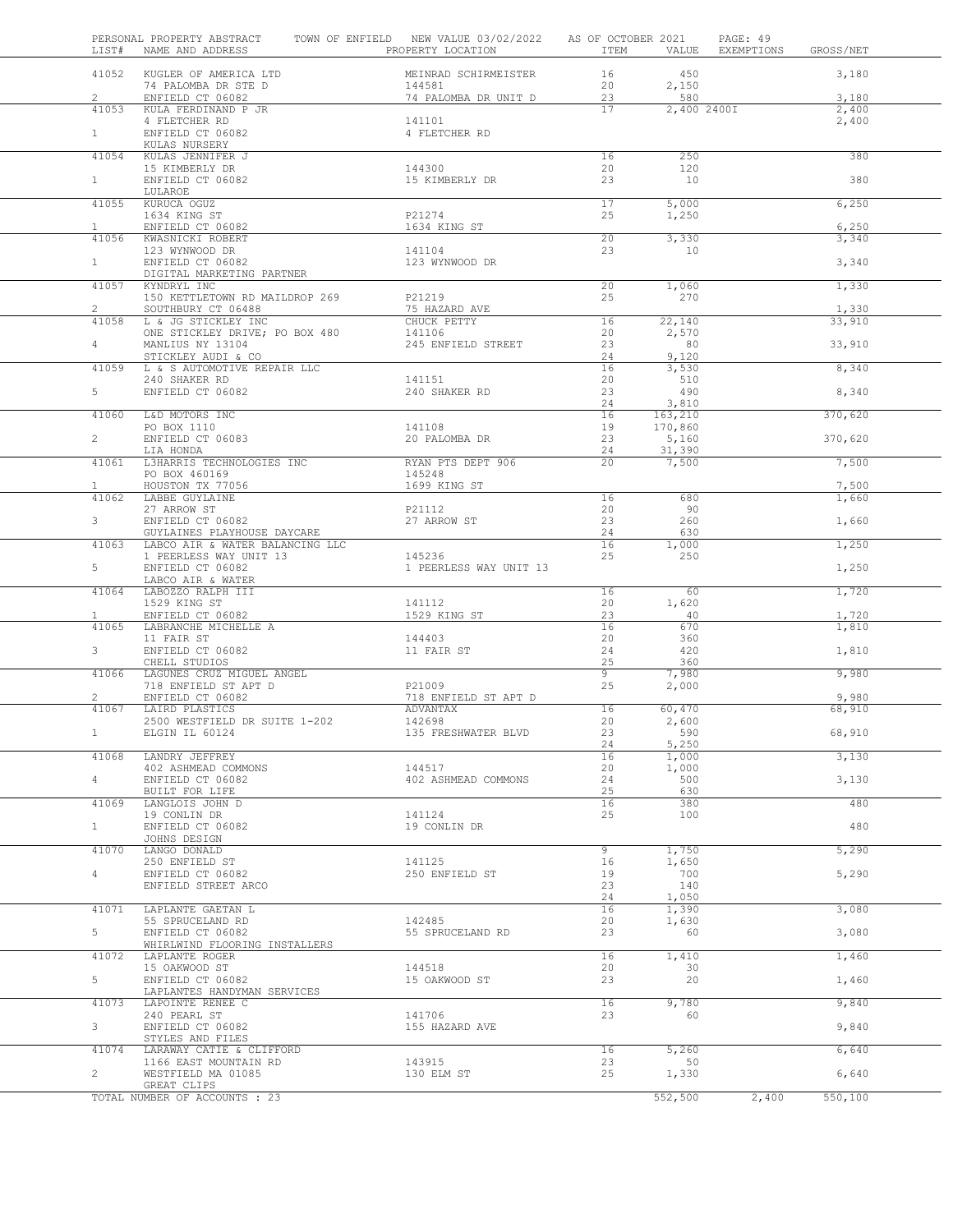| LIST#          | PERSONAL PROPERTY ABSTRACT<br>NAME AND ADDRESS                       | TOWN OF ENFIELD NEW VALUE 03/02/2022<br>PROPERTY LOCATION | AS OF OCTOBER 2021<br>ITEM | VALUE           | PAGE: 50<br>EXEMPTIONS<br>GROSS/NET |
|----------------|----------------------------------------------------------------------|-----------------------------------------------------------|----------------------------|-----------------|-------------------------------------|
| 41075          | LARSON RYAN                                                          |                                                           | 16                         | 1,060           | 2,910                               |
|                | 450 ENFIELD ST                                                       | 144505                                                    | 19                         | 360             |                                     |
| 4              | ENFIELD CT 06082                                                     | 450 ENFIELD ST                                            | 20                         | 840             | 2,910                               |
|                | JAZZMEN MUSIC + GALLERY ART                                          |                                                           | 23<br>25                   | 70<br>580       |                                     |
| 41076          | LASALLE SOLUTIONS                                                    | C/O ADVANCED PROPERTY TAX COM 16                          |                            | 22,960          | 25,620                              |
|                | 1611 N INTERSTATE 35E STE 428                                        | 144836                                                    | 20                         | 2,660           |                                     |
| $5 -$          | CARROLLTON TX 75006-8616                                             | 100 PRINT SHOP RDD                                        |                            |                 | 25,620                              |
| 41077          | DIV OF FIFTH THIRD BANK<br>LATKOFSKY JUSTIN                          |                                                           | 16                         | 150             | 10,180                              |
|                | 346 BRAINARD RD                                                      | 145256                                                    | 17                         | 7,990           |                                     |
| $5 -$          | ENFIELD CT 06082                                                     | N MAPLE ST                                                | 25                         | 2,040           | 10,180                              |
| 41078          | JOHNNYS ROADSIDE MARKET GARDEN<br>LAW OFFICE OF ALYSSA S PERSHAN LLC |                                                           | 16                         | 4,480           | 5,780                               |
|                | PO BOX 666                                                           | 144383                                                    | 20                         | 1,160           |                                     |
| $\overline{2}$ | ENFIELD CT 06083                                                     | 16 SHAKER RD                                              | 23                         | 140             | 5,780                               |
| 41079          | LAW OFFICE OF ALYSSA S PERSHAN<br>LAWRENCE GLAUBIGER MD LLC          |                                                           | 16                         | 5,350           | 11,500                              |
|                | 146 HAZARD AVE #203                                                  | 141133                                                    | 20                         | 5,690           |                                     |
| 3              | ENFIELD CT 06082                                                     | 203 JOHNSON MED OFFICE BLDG                               | 23                         | 460             | 11,500                              |
| 41080          | LAX RELAXATION INC<br>27B LINCOLN ST                                 | 143625                                                    | 16<br>23                   | 7,670<br>30     | 7,700                               |
| $\overline{2}$ | ENFIELD CT 06082                                                     | 90 ELM ST                                                 |                            |                 | 7,700                               |
|                | RELAXATION                                                           |                                                           |                            |                 |                                     |
| 41081          | LE HONG THICAM                                                       |                                                           | 16                         | 2,840           | 2,900                               |
| $\mathbf{2}$   | 214 SHAKER RD<br>E LONGMEADOW MA 01028                               | 144783<br>933 ENFIELD ST                                  | 23                         | 60              | 2,900                               |
|                | STAR NAILS                                                           |                                                           |                            |                 |                                     |
| 41082          | LE KHANH V                                                           |                                                           | 16                         | 10,290          | 13,280                              |
| $\overline{2}$ | 841 ENFIELD ST<br>ENFIELD CT 06082                                   | 144072<br>841 ENFIELD ST                                  | 23<br>25                   | 330<br>2,660    | 13,280                              |
|                | FOUR SEASONS NAIL SPA                                                |                                                           |                            |                 |                                     |
| 41083          | LEACOCK SHARON                                                       |                                                           | 16                         | 530             | 880                                 |
| $\overline{2}$ | 74 PALOMBA DR<br>ENFIELD CT 06082                                    | 141136<br>74 PALOMBA DR                                   | 20<br>23                   | 150<br>200      | 880                                 |
|                | VILLAGE HAIRDRESSER                                                  |                                                           |                            |                 |                                     |
| 41084          | LEAF CAPITAL FUNDING LLC                                             |                                                           | 16                         | 7,840           | 7,840                               |
| $\overline{2}$ | 2005 MARKET ST 14 FL<br>PHILADELPHIA PA 19103                        | 142781                                                    |                            |                 | 7,840                               |
|                | LEAF CAPITAL FUNDING LLC                                             |                                                           |                            |                 |                                     |
| 41085          | LEAF CAPITAL FUNDING LLC                                             |                                                           | 20                         | 30,240          | 30,240                              |
| 1              | 2005 MARKET ST 14 FL<br>PHILADELPHIA PA 19103                        | 144187                                                    |                            |                 | 30,240                              |
|                | LEAF CAPITAL FUNDING LLC                                             |                                                           |                            |                 |                                     |
| 41086          | LEAF CAPITAL FUNDING LLC                                             |                                                           | 16                         | 3,910           | 3,910                               |
| 3 <sup>7</sup> | 2005 MARKET ST 14 FL<br>PHILADELPHIA PA 19103                        | 145139<br>170 HAZARD AVE                                  | 20                         |                 | 3,910                               |
|                | LEAF CAPITAL FUNDING LLC                                             |                                                           |                            |                 |                                     |
| 41087          | LEARNING EDGE CONSTRUCTION CO<br>9 MOODY RD STE 12C                  | P21050                                                    | 16<br>25                   | 10,000<br>2,500 | 12,500                              |
| 2              | ENFIELD CT 06082                                                     | 9 MOODY INDUSTRIAL CONDO                                  |                            |                 | 12,500                              |
| 41088          | LEBLANC GERALD R                                                     |                                                           | $\overline{9}$             | 550             | 860                                 |
|                | 18 HARRIS ST<br>ENFIELD CT 06082                                     | 144671<br>18 HARRIS ST                                    | 24<br>25                   | 140<br>170      | 860                                 |
| 41089          | LEBLANC HENRY J                                                      |                                                           | 16                         | 500             | 2,350                               |
|                | 10 PINECREST RD                                                      | 144017                                                    | 20                         | 1,000           |                                     |
| 5              | ENFIELD CT 06082<br>A & M SERVICES                                   | 10 PINECREST RD                                           | 24<br>25                   | 380<br>470      | 2,350                               |
| 41090          | LEBLANC TIMOTHY                                                      |                                                           | 16                         | 2,420           | 3,790                               |
|                | 8 SUSAN CIRCLE                                                       | 141145                                                    | 24                         | 610             |                                     |
| $1 -$          | ENFIELD CT 06082<br>WEB THIS WAY                                     | 8 SUSAN CIR                                               | 25                         | 760             | 3,790                               |
| 41091          | LEE WILLIAM F                                                        |                                                           | 16                         | 1,500           | 2,350                               |
|                | 22 CONLIN DR                                                         | 141149                                                    | 24                         | 380             |                                     |
| $1 -$          | ENFIELD CT 06082<br>WILLIAM LEE & SONS                               | 22 CONLIN DR                                              | 25                         | 470             | 2,350                               |
| 41092          | LEETE SEAN STEVENS LLC                                               |                                                           | 16                         | 31,650          | 39,260                              |
|                | 61 SOUTH RD                                                          | 142305                                                    | 20                         | 7,080           |                                     |
| 3 <sup>7</sup> | ENFIELD CT 06082<br>LEETE STEVENS                                    | 61 SOUTH RD                                               | 23                         | 530             | 39,260                              |
| 41093          | LEFEVRE DIANNA R                                                     |                                                           | 16                         | 2,160           | 3,200                               |
|                | 75 PORTMAN ST                                                        | 144913                                                    | 20                         | 360             |                                     |
| $4 -$          | WINDSOR CT 06095<br>DIANNA'S NATURAL HAIR CARE                       | 23 ENFIELD ST                                             | 23<br>25                   | 40<br>640       | 3,200                               |
| 41094          | LEGHORN DAWN & FUREY ANN                                             | BURNHAM JOAN                                              | 17                         | 23,310 23310I   | 23,310                              |
| 1              | 39 OLIVER RD                                                         | 141152                                                    |                            |                 | 23,310                              |
| 41095          | ENFIELD CT 06082<br>LEGITIMATE LEDGERS LLC                           | 39 OLIVER RD                                              | 16                         | 1,010           | 2,030                               |
|                | 43 BRIDGE LA                                                         | 144259                                                    | 20                         | 970             |                                     |
| $1 -$          | ENFIELD CT 06082<br>LEGITIMATE LEDGERS                               | 174 SOUTH RD                                              | 23                         | 50              | 2,030                               |
| 41096          | LEGO BRAND RETAIL INC                                                | C/O RYAN LLC                                              | 16                         | 293,860         | 418,070                             |
|                | PO BOX 4900                                                          | 141153                                                    | 20                         | 25,040          |                                     |
| 5              | SCOTTSDALE AZ 85261-4911                                             | 100 PRINT SHOP RD                                         | 23<br>24                   | 60<br>99,110    | 418,070                             |
|                | TOTAL NUMBER OF ACCOUNTS : 22                                        |                                                           |                            | 630,460         | 23,310<br>607,150                   |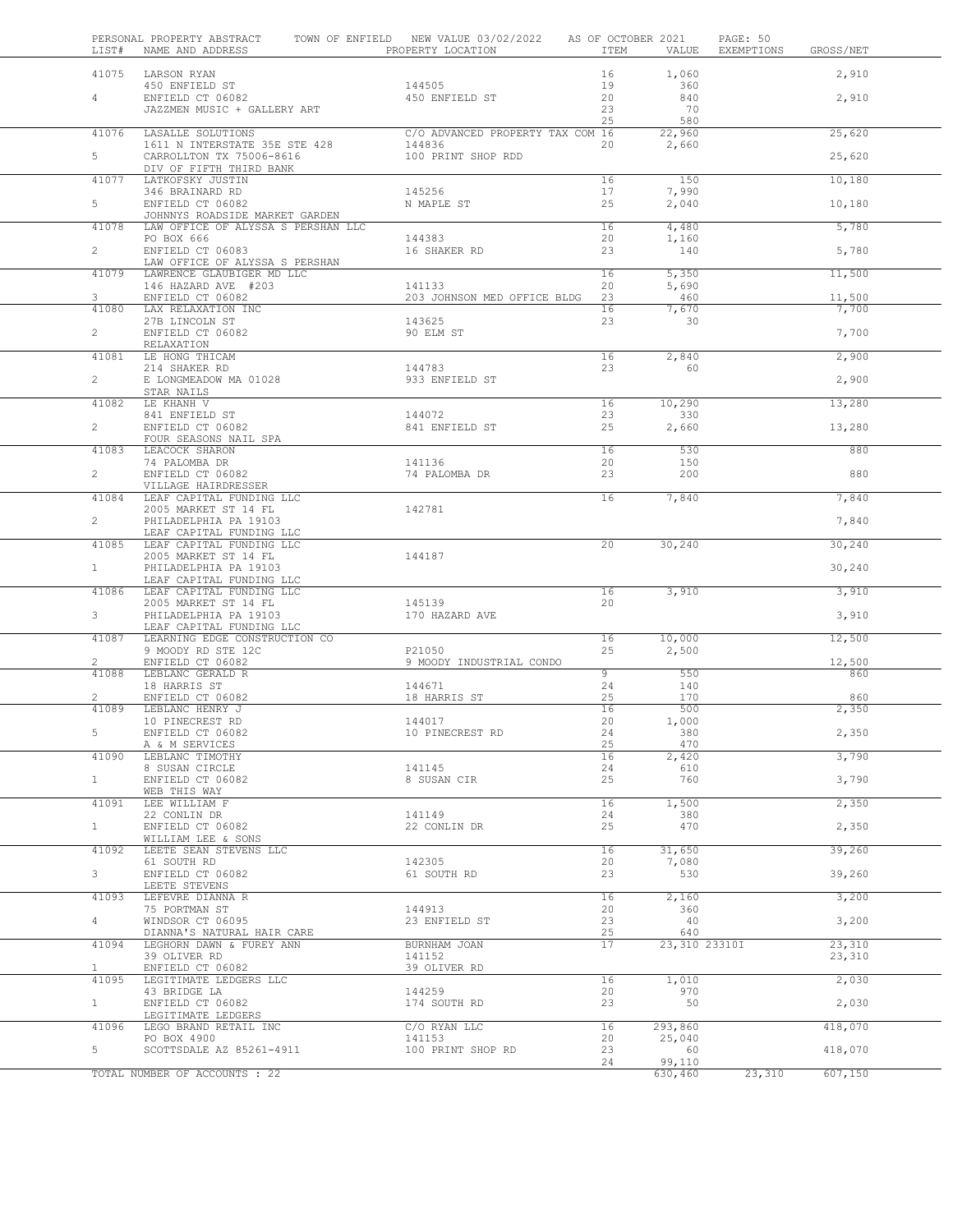| LIST#          | PERSONAL PROPERTY ABSTRACT TOWN OF ENFIELD NEW VALUE 03/02/2022 AS OF OCTOBER 2021<br>NAME AND ADDRESS | PROPERTY LOCATION            |          |                             | PAGE: 51<br>ITEM VALUE EXEMPTIONS | GROSS/NET       |  |
|----------------|--------------------------------------------------------------------------------------------------------|------------------------------|----------|-----------------------------|-----------------------------------|-----------------|--|
|                | 41097 LEGO SYSTEMS INC                                                                                 | C/O RYAN LLC                 |          | 10 10,290                   |                                   | 4,669,920       |  |
| $5 -$          | PO BOX 4900<br>PO BOX 4900<br>SCOTTSDALE AZ 85261-4900                                                 | 141154                       | 20       | 16 1, 712, 290<br>2,472,530 |                                   | 4,669,920       |  |
|                |                                                                                                        | 100 PRINT SHOP RD            | 23       | 2,450                       |                                   |                 |  |
|                |                                                                                                        |                              | 24       | 472,360                     |                                   |                 |  |
| 41098          | LEIGHTON MARK D<br>20 EAST MAIN STREET                                                                 | 141155                       | 16<br>24 | 100<br>400                  |                                   | 500             |  |
| 1              | ROCKVILLE CT 06066                                                                                     | 1699 KING ST                 |          |                             |                                   | 500             |  |
|                | LEIGHTON KATZ & DRAPEAU                                                                                |                              |          |                             |                                   |                 |  |
| 41099          | LELAND HAWTHORNE & SON INC<br>97 MAPLE STREET                                                          | 141156                       | 16<br>20 | 16,850<br>2,280             |                                   | 19,500          |  |
| 3              | ENFIELD CT 06082                                                                                       | 97 MAPLE ST                  | 23       | 370                         |                                   | 19,500          |  |
| 41100          | LEONE WALTER<br>24 THEODORE ST                                                                         | 141160                       | 16<br>20 | 240<br>60                   |                                   | 500             |  |
| 1              | ENFIELD CT 06082                                                                                       | 24 THEODORE ST               | 23       | 10                          |                                   | 500             |  |
|                | SECURITY CARE SYSTEMS                                                                                  | C/O ALTUS GROUP US INC       | 24<br>16 | 190                         |                                   | 22,290          |  |
|                | 41101 LESLIES POOLMART INC #273<br>PO BOX 71970                                                        | 141162                       | 20       | 14,200<br>640               |                                   |                 |  |
| $2^{\circ}$    | PHOENIX AZ 85050                                                                                       | 121 ELM ST                   | 23       | 110                         |                                   | 22,290          |  |
| 41102          | LESLIES SWIMMING POOL SUPPLIES<br>LESSARD BUILDERS LLC                                                 |                              | 24<br>16 | 7,340<br>2,920              |                                   | 14,390          |  |
|                | 190 ABBE RD                                                                                            | LESSARD SERGE<br>141163      | 19       | 6,280                       |                                   |                 |  |
| $2^{\circ}$    | ENFIELD CT 06082                                                                                       | 9 MOODY INDUSTRIAL CON       | 23       | 10                          |                                   | 14,390          |  |
|                |                                                                                                        |                              | 24<br>25 | 2,300<br>2,880              |                                   |                 |  |
| 41103          | LETOURNEAU BUILDERS LLC                                                                                |                              | 16       | 3,710                       |                                   | 5,260           |  |
| 3 <sup>7</sup> | 137 HAZARD AVE<br>ENFIELD CT 06082                                                                     | 141166<br>137 HAZARD AVE     | 20<br>23 | 420<br>80                   |                                   | 5,260           |  |
|                |                                                                                                        |                              | 25       | 1,050                       |                                   |                 |  |
| 41104          | LEWANDOWSKI MICHELLE                                                                                   | 141169                       | 16<br>20 | 100<br>200                  |                                   | 480             |  |
| $\mathbf{1}$   | 13 GLENDALE RD<br>ENFIELD CT 06082                                                                     | 13 GLENDALE RD               | 24       | 80                          |                                   | 480             |  |
|                | SCALES & TAILS                                                                                         |                              | 25       | 100                         |                                   |                 |  |
| 41105          | LEXMARK INTERNATIONAL INC<br>740 NEW CIRCLE RD                                                         | TAX DEPT - HOF7968<br>142775 | $20 -$   | 1,630                       |                                   | 1,630           |  |
| 1              | LEXINGTON KY 40550                                                                                     |                              |          |                             |                                   | 1,630           |  |
| 41106          | LEXMARK INTERNATIONAL INC<br>LEXMARK INTERNATIONAL INC                                                 |                              | 20       | 90                          |                                   | 90              |  |
|                | 740 NEW CIRCLE RD<br>IEMINGTON KM 40550                                                                | 142776                       |          |                             |                                   |                 |  |
| $\overline{2}$ | LEXINGTON KY 40550                                                                                     |                              |          |                             |                                   | 90              |  |
| 41107          | LEXMARK INTERNATIONAL INC<br>LIBBY EVA-MARIE                                                           |                              | 16       | 1,720                       |                                   | 1,830           |  |
|                | 11 LIGHT ST                                                                                            | P21023                       | 20       | 70                          |                                   |                 |  |
| 3 <sup>7</sup> | ENFIELD CT 06082<br>EVA'S FAMILY CHILD CARE                                                            | 11 LIGHT ST                  | 23<br>24 | 20<br>20                    |                                   | 1,830           |  |
| 41108          | LIEN MUOI                                                                                              |                              | 16       | 490                         |                                   | 1,110           |  |
| $\overline{2}$ | 15 MOULTON ST<br>SPRINGFIELD MA 01118                                                                  | 143668<br>581 ENFIELD ST     | 20<br>23 | 260<br>140                  |                                   | 1,110           |  |
|                | B & B PAWN SHOP                                                                                        |                              | 25       | 220                         |                                   |                 |  |
| 41109          | LIFE CONSULTANTS INC                                                                                   |                              | 16       | 110                         |                                   | 500             |  |
| 1              | 1106 GATEWOOD DR<br>ENFIELD CT 06082                                                                   | 141171<br>1 GATEWOOD DR      | 20<br>23 | 80<br>10                    |                                   | 500             |  |
|                |                                                                                                        |                              | 24       | 300                         |                                   |                 |  |
| 41110          | LIFE-STYLES SALON INC                                                                                  | 141172                       | 16<br>23 | 1,110<br>-40                |                                   | 1,150           |  |
| $\overline{4}$ | PO BOX 1122<br>ENFIELD CT 06083<br>LIQUORE SAND + GRAVEL LLC                                           | 556 ENFIELD ST               |          |                             |                                   | 1,150           |  |
| 41111          | 117 NORTH ST                                                                                           | 144451                       | 20<br>23 | 230<br>30                   |                                   | 101,060         |  |
| 3              | ENFIELD CT 06082                                                                                       | 117 NORTH ST                 | 24       | 100,800                     |                                   | 101,060         |  |
| 41112          | LISA DISCEPOLO FOY CPA LLC                                                                             |                              | 24       | 5,000                       |                                   | 6,250           |  |
| $\mathbf{1}$   | 174 SOUTH RD STE 121<br>ENFIELD CT 06082                                                               | P21064<br>174 SOUTH RD       | 25       | 1,250                       |                                   | 6,250           |  |
| 41113          | LIZOTTE JANE                                                                                           |                              | 16       | 200                         |                                   | 400             |  |
| 1              | 10C THE HAMLET<br>ENFIELD CT 06082                                                                     | 144013<br>10C THE HAMLET     | 20<br>23 | 100<br>20                   |                                   | 400             |  |
|                | COUNTRY LIFE CLEANING SERVICES                                                                         |                              | 25       | 80                          |                                   |                 |  |
| 41114          | LLEWELLYN GLENDON<br>25 SOUTH MEADOW LA                                                                | P21079                       | 16<br>25 | 3,500<br>880                |                                   | 4,380           |  |
| $\mathbf{3}$   | ENFIELD CT 06082                                                                                       | 25 SOUTH MEADOW LA           |          |                             |                                   | 4,380           |  |
|                | RAVEN REMODELING                                                                                       |                              |          |                             |                                   |                 |  |
| 41115          | LOCKE CINDY<br>184 NORTH MAPLE ST                                                                      | 145243                       | 11<br>25 | 420<br>110                  |                                   | 530             |  |
| 5              | ENFIELD CT 06082                                                                                       | 184 NORTH MAPLE ST           |          |                             |                                   | 530             |  |
| 41116          | LOCKE FARM<br>LOCKE JAMES E & ANNE M                                                                   |                              | 17       | 5,000                       |                                   | 6,250           |  |
|                | 184 N MAPLE ST                                                                                         | P21275                       | 25       | 1,250                       |                                   |                 |  |
| 5<br>41117     | ENFIELD CT 06082<br>LOCONSOLO JOHN JR                                                                  | 184 MAPLE ST                 | 16       | 7,000                       |                                   | 6,250<br>13,130 |  |
|                | 146 HIGH ST                                                                                            | 141181                       | 20       | 1,330                       |                                   |                 |  |
| $\mathbf{2}$   | ENFIELD CT 06082                                                                                       | 146 HIGH ST                  | 23       | 70                          |                                   | 13,130          |  |
|                |                                                                                                        |                              | 24<br>25 | 2,100<br>2,630              |                                   |                 |  |
| 41118          | LONDO PLUMBING LLC                                                                                     |                              | 16       | 2,490                       |                                   | 5,490           |  |
| 3 <sup>7</sup> | 512 HAZARD AVE<br>ENFIELD CT 06082                                                                     | 141185<br>512 HAZARD AVE     | 19<br>20 | 850<br>170                  |                                   | 5,490           |  |
|                |                                                                                                        |                              | 24       | 880                         |                                   |                 |  |
|                |                                                                                                        |                              | 25       | 1,100                       |                                   |                 |  |
|                | TOTAL NUMBER OF ACCOUNTS : 22                                                                          |                              |          | 4,876,640                   |                                   | 4,876,640       |  |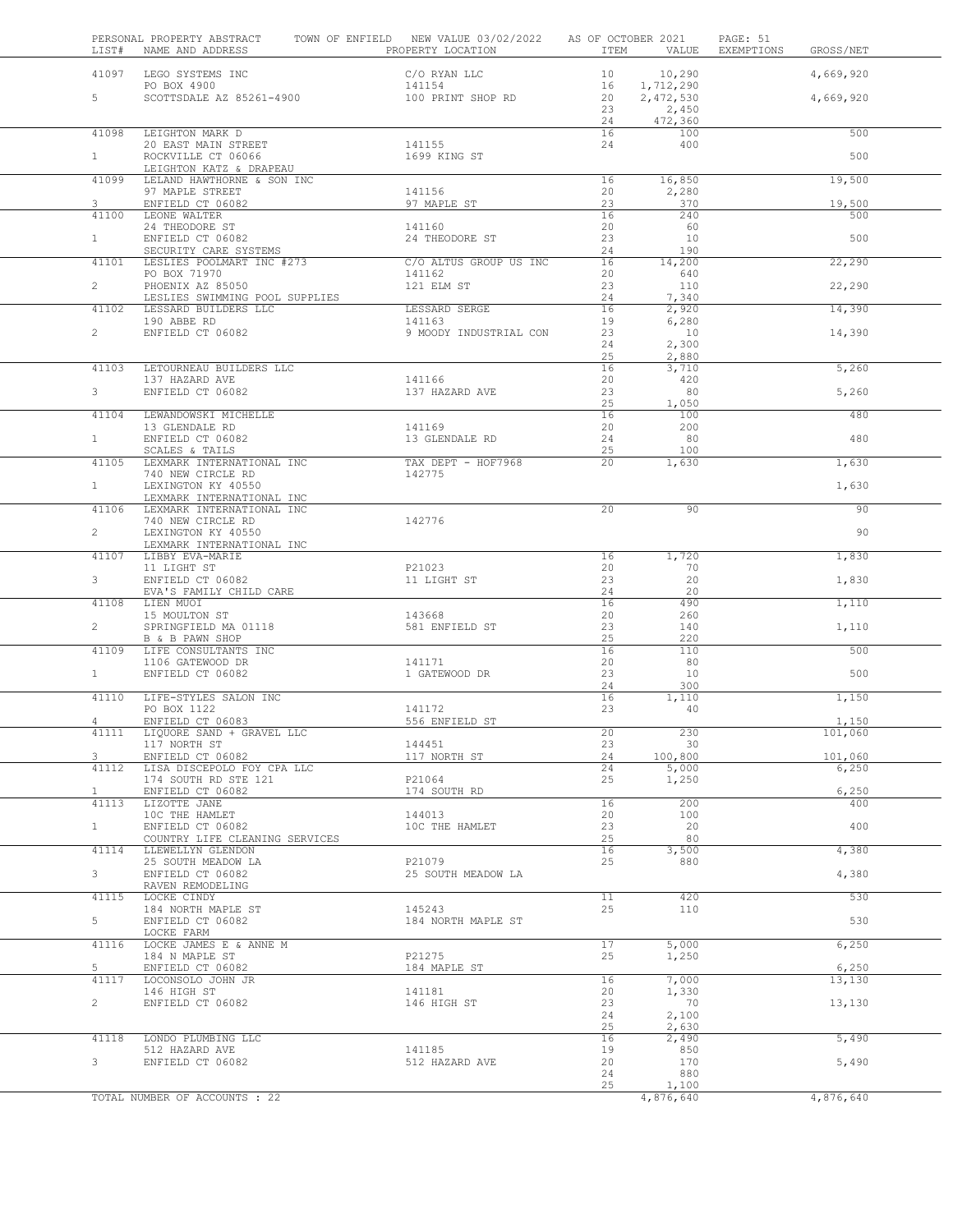| LIST#                 | PERSONAL PROPERTY ABSTRACT<br>NAME AND ADDRESS  | TOWN OF ENFIELD NEW VALUE 03/02/2022<br>PROPERTY LOCATION | AS OF OCTOBER 2021<br>ITEM | VALUE                 | PAGE: 52<br>EXEMPTIONS | GROSS/NET           |  |
|-----------------------|-------------------------------------------------|-----------------------------------------------------------|----------------------------|-----------------------|------------------------|---------------------|--|
|                       | 41119 LONG RADIO OF ENFIELD INC                 |                                                           | 16                         | 17,500                |                        | 27,350              |  |
| 1                     | 2 MIDDLE RD<br>ENFIELD CT 06082                 | 141186<br>2 MIDDLE RD                                     | 24<br>25                   | 4,380<br>5,470        |                        | 27,350              |  |
| 41120                 | LONG RADIO<br>LONGHI LANDSCAPE CONST&FARM IN    |                                                           | 16                         | 24,450 15320I         |                        | 39,770              |  |
|                       | 1429 ENFIELD ST                                 | 141187<br>1429 ENFIELD ST                                 | 17                         | 15,320                |                        | 15,320              |  |
| $\mathbf{1}$<br>41121 | ENFIELD CT 06082<br>LOOMIS ARMORED US LLC       |                                                           | 16                         | 9,510                 |                        | 24,450<br>9,510     |  |
|                       | PO BOX 330159                                   | 144642                                                    |                            |                       |                        |                     |  |
| $\overline{2}$        | NASHVILLE TN 37203<br>LOOMIS ARMORED US LLC     |                                                           |                            |                       |                        | 9,510               |  |
| 41122                 | LOPEZ ERIC V                                    |                                                           | $\overline{9}$             | 500                   |                        | 790                 |  |
| $\mathbf{1}$          | 78 SIMON RD<br>ENFIELD CT 06082                 | 142477<br>78 SIMON RD                                     | 24<br>25                   | 130<br>160            |                        | 790                 |  |
| 41123                 | LORIS GIFTS LLC                                 |                                                           | 16                         | 8,210                 |                        | 8,560               |  |
| $4 -$                 | 630 N CENTRAL EXPY STE A<br>PLANO TX 75074      | 144663<br>100 BRIGHT MEADOW BLVD                          | 20<br>23                   | 280<br>70             |                        | 8,560               |  |
|                       | LORIS GIFTS #360                                |                                                           |                            |                       |                        |                     |  |
| 41124                 | LOTUS & PEARL HAIR STUDIO<br>257 HAZARD AVE     | P21047                                                    | 16<br>20                   | 7,250<br>1,330        |                        | 21,740              |  |
| 3 <sup>7</sup>        | ENFIELD CT 06082                                | 257 HAZARD AVE                                            | 24                         | 8,810                 |                        | 21,740              |  |
| 41125                 | LOUIS SOLAR II LLC                              |                                                           | 25<br>24                   | 4,350<br>6,950 6950J  |                        | 6,950               |  |
| $\overline{2}$        | 12832 S FRONTRUNNER BLVD STE 100                | P21148                                                    |                            |                       |                        | 6,950               |  |
| 41126                 | DRAPER UT 84020<br>LOUTH CALLEN RENEWABLES LLC  |                                                           | 16                         | 3,000                 |                        | 6,330               |  |
|                       | 921 THRALL AVE                                  | P21003                                                    | 20                         | 2,000                 |                        |                     |  |
| $\overline{2}$        | SUFFIELD CT 06078                               | 55 MAIN ST                                                | 23<br>25                   | 60<br>1,270           |                        | 6,330               |  |
| 41127                 | LOVING TOUCH DOG GROOMING                       |                                                           | 16                         | 5,110                 |                        | 8,940               |  |
| $3 -$                 | 585 HAZARD AVE<br>ENFIELD CT 06082              | 144367<br>585 HAZARD AVE                                  | 20<br>23                   | 160<br>180            |                        | 8,940               |  |
|                       |                                                 |                                                           | 24                         | 1,700                 |                        |                     |  |
| 41128                 | LOYAL ORDER OF MOOSE 1525                       |                                                           | 25<br>16                   | 1,790<br>10,000       |                        | 12,500              |  |
| 1                     | 124 SOUTH RD<br>ENFIELD CT 06082                | P21284<br>124 SOUTH RD                                    | 25                         | 2,500                 |                        | 12,500              |  |
|                       | LOYAL ORDER OF MOOSE 1525                       |                                                           |                            |                       |                        |                     |  |
| 41129                 | LP CONSULTANTS LLC<br>6 HUMMINGBIRD LA          | 141084                                                    | 16<br>20                   | 250<br>1,890          |                        | 2,760               |  |
| $\mathbf{1}$          | ENFIELD CT 06082                                | 6 HUMMINGBIRD LA                                          | 23                         | 70                    |                        | 2,760               |  |
| 41130                 | LSE DELPHINUS LLC                               |                                                           | 25<br>22                   | 550<br>1,089,260      |                        | 1,089,260           |  |
|                       | 40 TOWER LANE STE 201                           | P21270                                                    |                            |                       |                        |                     |  |
| 3<br>41131            | AVON CT 06001<br>LUCEY KIMBERLY ANN MD PC       | 80 LONG HOLLOW RD                                         | 16                         | 33,720                |                        | 1,089,260<br>40,000 |  |
|                       | 1699 KING ST STE 102                            | 141191                                                    | 20                         | 5,640                 |                        |                     |  |
| $\mathbf{1}$<br>41132 | ENFIELD CT 06082<br>LUCZYNSKI-BADIA LEONARDO    | 1699 KING ST                                              | 23<br>9                    | 640<br>3,360          |                        | 40,000<br>3,360     |  |
|                       | 38 DALE RD                                      | P21191                                                    |                            |                       |                        |                     |  |
| 3<br>41133            | ENFIELD CT 06082<br>LUMBERT ELECTRIC LLC        | 38 DALE RD                                                | 16                         | 130                   |                        | 3,360<br>1,980      |  |
|                       | 56 STANDISH ST                                  | 143834                                                    | 19                         | 1,280                 |                        |                     |  |
| 1                     | ENFIELD CT 06082                                | 56 STANDISH ST                                            | 20<br>25                   | 170<br>400            |                        | 1,980               |  |
| 41134                 | LUNDBERG GEORGE INSURANCE AGEN                  |                                                           | 16                         | 3,500                 |                        | 5,480               |  |
| 4                     | 101B ENFIELD ST<br>ENFIELD CT 06082             | 141193<br>101 ENFIELD ST                                  | 24<br>25                   | 880<br>1,100          |                        | 5,480               |  |
| 41135                 | LUNDIE PATRICIA & LOGAN                         |                                                           | 16                         | 15,000                |                        | 18,750              |  |
| 3                     | 13 LONG HOLLOW RD<br>ENFIELD CT 06082           | P21080<br>13 LONG HOLLOW RD                               | 25                         | 3,750                 |                        | 18,750              |  |
| 41136                 | LUNDIES LANDSCAPING<br>LUXOTTICA OF AMERICA INC | ATTN: PROP TAX                                            | 16                         | 236,420               |                        | 296,020             |  |
|                       | PO BOX 331429                                   | 141159                                                    | 20                         | 3,340                 |                        |                     |  |
| $\overline{2}$        | NASHVILLE TN 37203<br>LENSCRAFTERS INC 868      | 90 ELM ST                                                 | 23<br>24                   | 30<br>56,230          |                        | 296,020             |  |
| 41137                 | LUXOTTICA OF AMERICA INC                        | ATTN: PROP TAX                                            | 10                         | 3,190                 |                        | 62,020              |  |
| $\overline{2}$        | PO BOX 331429<br>NASHVILLE TN 37203             | 142302<br>90 ELM ST                                       | 16<br>20                   | 38,950<br>4,090       |                        | 62,020              |  |
|                       | TARGET OPTICAL 4226                             |                                                           | 23                         | 20                    |                        |                     |  |
| 41138                 | LYMAN NATHANIEL Z OR MARCIA E                   |                                                           | 24<br>17                   | 15,770<br>9,670 9670I |                        | 9,670               |  |
|                       | 35 LAUGHLIN RD                                  | 142632                                                    |                            |                       |                        | 9,670               |  |
| 3<br>41139            | ENFIELD CT 06082<br>LYTX INC                    | 35 LAUGHLIN RD<br>C/O DUCHARME MCMILLEN & ASSOC 20        |                            | 12,160                |                        | 12,160              |  |
| 5                     | PO BOX 80615<br>INDIANAPOLIS IN 46280           | 143973                                                    |                            |                       |                        | 12,160              |  |
|                       | LYTX INC                                        |                                                           |                            |                       |                        |                     |  |
| 41140                 | LYTX INC<br>PO BOX 80615                        | C/O DUCHARME MCMILLEN & ASSOC 20<br>144867                |                            | 9,470                 |                        | 9,470               |  |
| $\mathbf{1}$          | INDIANAPOLIS IN 46280                           |                                                           |                            |                       |                        | 9,470               |  |
| 41141                 | LYTX INC<br>LYTX INC                            |                                                           | 20                         | 2,270                 |                        | 2,270               |  |
|                       | PO BOX 80615                                    | P21196                                                    |                            |                       |                        |                     |  |
| $\overline{c}$        | INDIANAPOLIS IN 46280<br>LYTX INC               |                                                           |                            |                       |                        | 2,270               |  |
|                       | TOTAL NUMBER OF ACCOUNTS : 23                   |                                                           |                            | 1,695,640             | 31,940                 | 1,663,700           |  |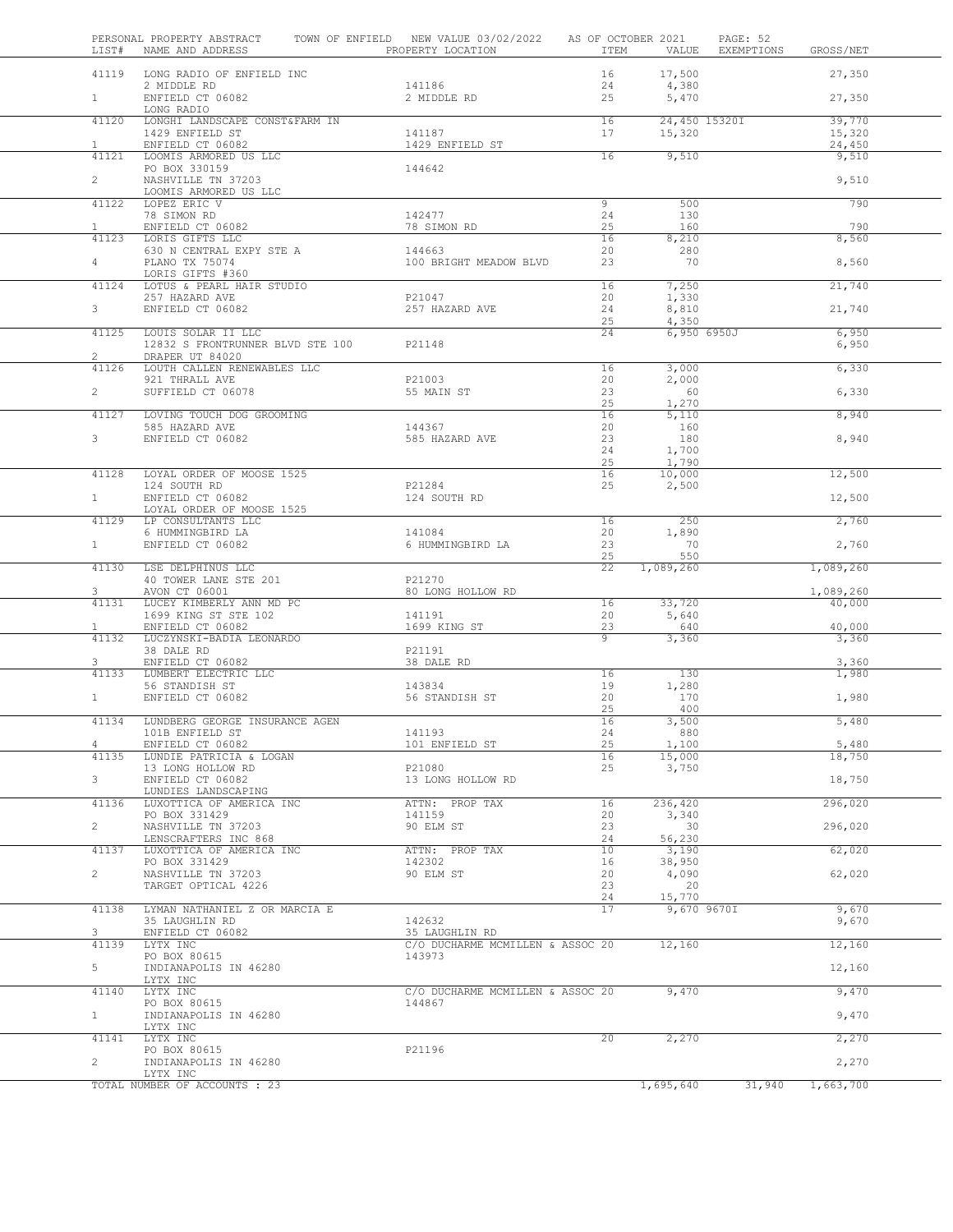|                         | PERSONAL PROPERTY ABSTRACT<br>LIST# NAME AND ADDRESS                    | TOWN OF ENFIELD NEW VALUE 03/02/2022 AS OF OCTOBER 2021<br>PROPERTY LOCATION | ITEM                  | VALUE                    | PAGE: 53<br>EXEMPTIONS GROSS/NET |                   |
|-------------------------|-------------------------------------------------------------------------|------------------------------------------------------------------------------|-----------------------|--------------------------|----------------------------------|-------------------|
| $\overline{4}$          | 41142 M + S DISTRIBUTORS INC<br>228 1/2 BRAINARD RD<br>ENFIELD CT 06082 | 143866<br>228.5 BRAINARD RD                                                  | 16<br>23              | 170<br>30                |                                  | 200<br>200        |
| 41143                   | MACALA TOOL INCORPORATED                                                |                                                                              | 10                    | 13,400 122800U           |                                  | 137,280           |
| $\overline{2}$          | PO BOX 765<br>VERNON ROCKVILLE CT 06066                                 | 141204<br>7 MOODY RD                                                         | 13 <sup>°</sup><br>16 | 122,800<br>700           |                                  | 122,800<br>14,480 |
|                         | MACALA TOOL                                                             |                                                                              | 20<br>23              | 370<br>10                |                                  |                   |
| 41144<br>1              | MACGREGOR PATRICIA<br>18 GORDON AVE<br>ENFIELD CT 06082                 | P21114<br>18 GORDON AVE                                                      | 16<br>20<br>23        | 1,410<br>130<br>20       |                                  | 1,560             |
| 41145                   | PATTY PRECIOUS MOMENTS DAY CARE<br>MACH TRUC                            |                                                                              | 16                    | 9,470                    |                                  | 1,560<br>11,880   |
| $\overline{2}$          | 17 COMMONWEALTH AVE<br>SPRINGFIELD MA 01108                             | 144960<br>169 ELM ST                                                         | 23<br>25              | 30<br>2,380              |                                  | 11,880            |
|                         | KIM LES NAIL SALON<br>41146 MACK BRICK CO                               |                                                                              | 16                    | 14,580                   |                                  | 22,620            |
| 1                       | 2 OLD DEPOT HILL RD<br>ENFIELD CT 06082                                 | 141207<br>2 OLD DEPOT HILL RD                                                | 20<br>23              | 7,890<br>150             |                                  | 22,620            |
| 41147                   | JUDITH PAGANO<br>MACLACHLAN TRACY                                       |                                                                              | 16                    | 670                      |                                  | 1,330             |
| 3 <sup>7</sup>          | 308 HAZARD AVE<br>ENFIELD CT 06082                                      | 144730<br>308 HAZARD AVE                                                     | 20<br>23              | 140<br>40                |                                  | 1,330             |
|                         | CHEILE MASSAGE                                                          |                                                                              | 24<br>25              | 210<br>270               |                                  |                   |
| 41148                   | MACLELLAND JASON<br>95 PEARL ST                                         | 141208                                                                       | 16<br>24              | 4,500<br>1,130           |                                  | 7,040             |
| $\overline{2}$          | ENFIELD CT 06082<br>PEARL ST BARBER SHOP                                | 95 PEARL ST                                                                  | 25                    | 1,410                    |                                  | 7,040             |
| 41149                   | MADRU SHERRY L<br>546B ENFIELD ST                                       | 144021                                                                       | 16<br>23              | 3,650<br>40              |                                  | 4,610             |
| $\overline{4}$          | ENFIELD CT 06082<br>CREATIVE CUTS ON 5                                  | 546B ENFIELD ST                                                              | 25                    | 920                      |                                  | 4,610             |
| 41150                   | MAGIC MINIT CAR WASH INC<br>570 ENFIELD ST                              | 141211                                                                       | 16<br>23              | 63,930<br>700            |                                  | 64,630            |
| $\overline{2}$<br>41151 | ENFIELD CT 06082<br>MAGORA HOME IMPROVEMENT                             | 570 ENFIELD ST<br>MARK MAGORA                                                | 16                    | 1,340                    |                                  | 64,630<br>1,350   |
| 4                       | 12 DOVER RD<br>ENFIELD CT 06082                                         | 144512<br>12 DOVER RD                                                        | 23                    | 10                       |                                  | 1,350             |
| 41152                   | MAILHOTS REMODELING LLC<br>56 ALDEN AVE<br>ENFIELD CT 06082             | 141217<br>56 ALDEN AV                                                        | 16<br>23<br>24        | 1,600<br>40<br>410       |                                  | 2,560             |
| $\overline{2}$<br>41153 | MAJOR LEAGUE CONSULTING LLC                                             |                                                                              | 25<br>16              | 510<br>500               |                                  | 2,560             |
| 1                       | 12 CHRISTOPHER DR<br>ENFIELD CT 06082                                   | 145039<br>12 CHRISTOPHER DR                                                  | 20<br>24              | 1,000<br>380             |                                  | 2,350<br>2,350    |
| 41154                   | MAJOR LEAGUE CONSULTING<br>MALAVE ANTHONY                               |                                                                              | 25<br>16              | 470<br>1,890             |                                  | 5,690             |
| 3 <sup>7</sup>          | 57 INDIAN RUN<br>ENFIELD CT 06082                                       | 145158<br>57 INDIAN RUN                                                      | 20<br>25              | 2,660<br>1,140           |                                  | 5,690             |
| 41155                   | ANTHONY MALAVE ELECTRIC<br>MANDALAY SUSHI EXPRESS LLC                   |                                                                              | 16                    | 5,000                    |                                  | 6,290             |
| 1                       | 40 HAZARD AVE<br>ENFIELD CT 06082                                       | P21014<br>40 HAZARD AVE                                                      | 23<br>25              | $\overline{30}$<br>1,260 |                                  | 6,290             |
| 41156                   | MANDALAY SUSHI<br>MANDELL & BLAU MDS PC                                 |                                                                              | 16                    | 9,760                    |                                  | 47,830            |
| 3                       | 124 HEBRON AVE STE 1-B<br>GLASTONBURY CT 06033                          | 144859<br>137 HAZARD AVE                                                     | 20                    | 38,070                   |                                  | 47,830            |
| 41157                   | MANDELL & BLAU<br>MANE HABITAT LLC                                      |                                                                              | 16                    | 7,480                    |                                  | 18,560            |
| 3                       | 11 MICHAEL DR<br>ENFIELD CT 06082<br>MANE HABITAT                       | 145040<br>316 HAZARD AVE                                                     | 20<br>23<br>24        | 540<br>450<br>6,380      |                                  | 18,560            |
| 41158                   | MANUFACTURER SERVICES GROUP                                             |                                                                              | 25<br>16              | 3,710<br>31,600          |                                  | 31,600            |
| 5                       | PO BOX 36200<br>BILLINGS MT 59107                                       | 144640                                                                       |                       |                          |                                  | 31,600            |
| 41159                   | MANUFACTURER SERVICES GROUP/WELLS FARGO<br>MARCOM COMMUNICATIONS INC    |                                                                              | 16                    | 114,120                  |                                  | 114,470           |
| $\mathbf{1}$            | 6 BLUEBIRD DR<br>ENFIELD CT 06082                                       | 141229<br>6 BLUEBIRD DR                                                      | 23                    | 350                      |                                  | 114,470           |
| 41160                   | MARCOTTE ROBERT<br>18 ST JAMES AVENUE                                   | 142890                                                                       | 16<br>24              | 1,000<br>250             |                                  | 1,560             |
| $\overline{2}$          | ENFIELD CT 06082<br>RNR HOME IMPROVEMENT                                | 18 ST JAMES AVE                                                              | 25                    | 310                      |                                  | 1,560             |
| 41161                   | MARIE TROIANO DESIGN LLC<br>399 ENFIELD ST                              | 144995                                                                       | 16<br>20              | 1,940<br>1,680           |                                  | 3,690             |
| $4 -$                   | ENFIELD CT 06082<br>CLASSIC INTERIORS                                   | 399 ENFIELD ST                                                               | 23                    | 70                       |                                  | 3,690             |
| 41162                   | MARKHAM WENDY S<br>610 ENFIELD ST                                       | 144938                                                                       | 16<br>20              | 8,430<br>1,400           |                                  | 12,300            |
| $\overline{2}$          | ENFIELD CT 06082<br>TIPSY PAINT BRUSH                                   | 610 ENFIELD ST                                                               | 23<br>25              | 10<br>2,460              |                                  | 12,300            |
| 41163                   | MARKS MOTORSPORTS LLC<br>70 ENFIELD ST                                  | 141232                                                                       | 16<br>19              | 34,190 500I<br>2,790     |                                  | 69,860<br>500     |
| 4                       | ENFIELD CT 06082                                                        | 70 ENFIELD ST                                                                | 20<br>23              | 2,810<br>3,240           |                                  | 69,360            |
|                         | TOTAL NUMBER OF ACCOUNTS : 22                                           |                                                                              | 24                    | 26,830<br>569,260        | 123,300                          | 445,960           |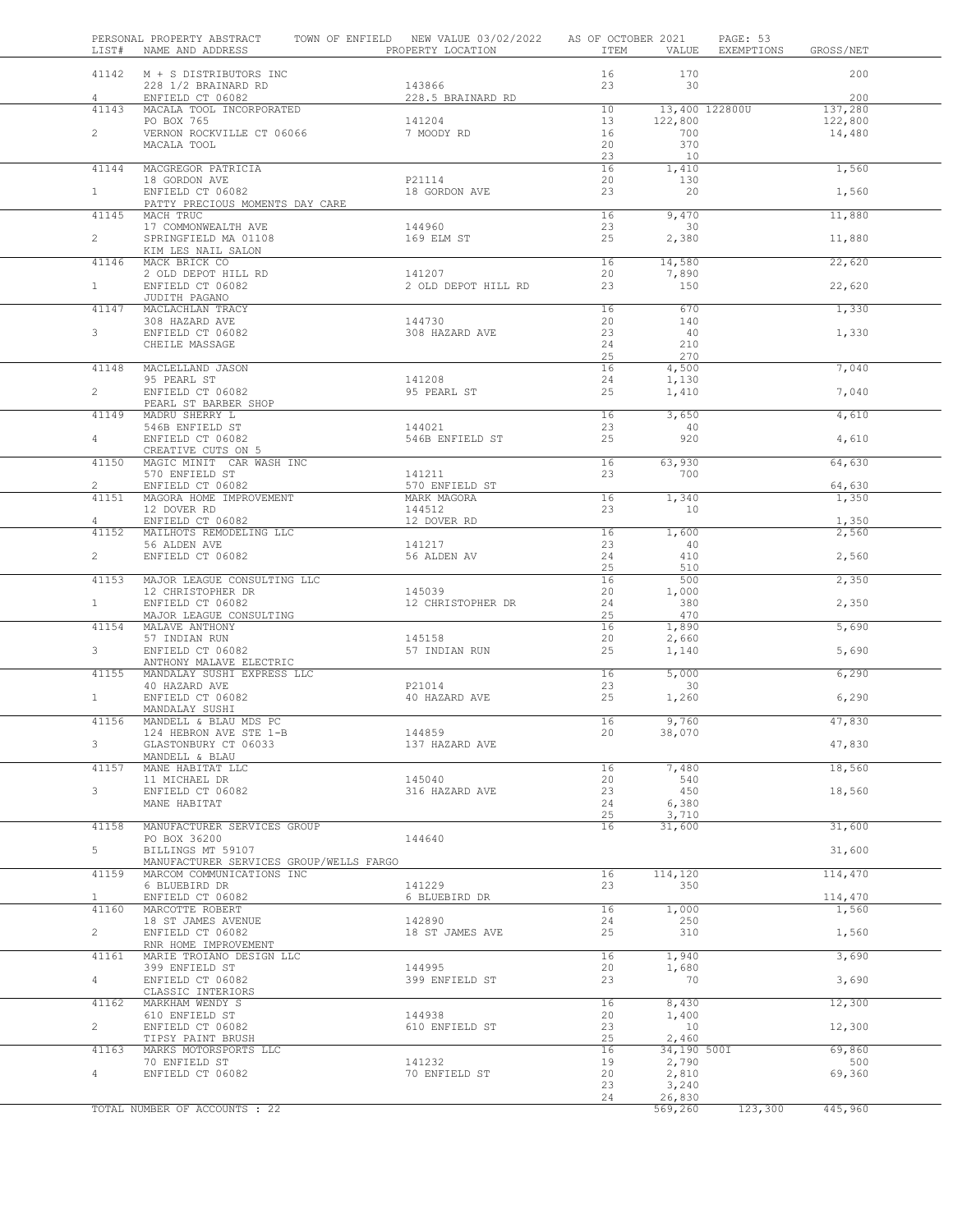| LIST#                   | PERSONAL PROPERTY ABSTRACT<br>NAME AND ADDRESS            | TOWN OF ENFIELD NEW VALUE 03/02/2022<br>PROPERTY LOCATION | AS OF OCTOBER 2021<br>ITEM | VALUE                   | PAGE: 54<br>EXEMPTIONS | GROSS/NET           |  |
|-------------------------|-----------------------------------------------------------|-----------------------------------------------------------|----------------------------|-------------------------|------------------------|---------------------|--|
| 41164                   | MARKS RESTAURANT                                          |                                                           | 16                         | 22,010                  |                        | 22,060              |  |
| $\overline{2}$          | 37 PLEASANT ST<br>ENFIELD CT 06082<br>MARKS RESTAURANT    | 144537<br>37 PLEASANT ST                                  | 23                         | 50                      |                        | 22,060              |  |
| 41165                   | MARLIN G HOWARD CPA PC                                    |                                                           | 16                         | 5,520                   |                        | 11,580              |  |
| $\overline{2}$          | 77 HAZARD AVE<br>ENFIELD CT 06082                         | 141233<br>SMYTH FARM CORNERS                              | 20<br>23                   | 3,600<br>140            |                        | 11,580              |  |
| 41166                   | MARLIN G HOWARD CPA<br>MARLIN LEASING CORP                |                                                           | 25<br>16                   | 2,320<br>4,660          |                        | 4,660               |  |
| $\mathbf{2}$            | PO BOX 5481<br>MT LAUREL NJ 08054                         | 141235                                                    |                            |                         |                        | 4,660               |  |
| 41167                   | MARLIN LEASING CORP<br>MARLIN LEASING CORP<br>PO BOX 5481 | 141236                                                    | 16                         | 9,900                   |                        | 9,900               |  |
| 1                       | MT LAUREL NJ 08054<br>MARLIN LEASING CORP                 |                                                           |                            |                         |                        | 9,900               |  |
| 41168                   | MARLIN LEASING CORP<br>PO BOX 5481                        | 145140                                                    | 16                         | 9,400                   |                        | 9,400               |  |
| 4                       | MT LAUREL NJ 08054<br>MARLIN LEASING CORP                 |                                                           |                            |                         |                        | 9,400               |  |
| 41169                   | MARQUEZ JOSHUA A<br>8 HOOVER LA                           | 143836                                                    | 16<br>24                   | 2,000<br>500            |                        | 3,130               |  |
| 3 <sup>7</sup><br>41170 | ENFIELD CT 06082<br>JOSHUA MARQUEZ PHOTOGRAPHY            | 8 HOOVER LA                                               | 25<br>16                   | 630                     |                        | 3,130               |  |
|                         | MARSHALL SACHE-GAYE<br>17 LAURIE DRIVE                    | 145159                                                    | 20                         | 1,330<br>1,100          |                        | 3,050               |  |
| 4                       | ENFIELD CT 06082<br>YSANNE MUSIC                          | 17 LAURIE DRIVE                                           | 23<br>25                   | 10<br>610               |                        | 3,050               |  |
| 41171                   | MARSHALLS OF MA INC                                       |                                                           | 16                         | 170,740                 |                        | 235,610             |  |
| $\overline{2}$          | PO BOX 5369<br>WAYLAND MA 01778<br>MARSHALLS #0301        | 141241<br>25 HAZARD AVE                                   | 20<br>23<br>24             | 35,160<br>930<br>28,780 |                        | 235,610             |  |
| 41172                   | MARSTERS MICHAEL RYAN                                     |                                                           | 16                         | 980                     |                        | 1,280               |  |
| 3 <sup>7</sup>          | 585 HAZARD AVE<br>ENFIELD CT 06082                        | 145001<br>585 HAZARD AVE                                  | 23<br>25                   | 40<br>260               |                        | 1,280               |  |
| 41173                   | BEARD BONE<br>MARTIN JEFFREY                              |                                                           | 16                         | 27,030                  |                        | 27,040              |  |
| 3                       | 178 HARTFORD AVE<br>MANCHESTER CT 06040                   | P21192<br>139 HAZARD AVE                                  | 23                         | 10                      |                        | 27,040              |  |
| 41174                   | SIGHTMD OF CT<br>MARTIN-BROWER CO LLC                     |                                                           | 16                         | 1,349,180               |                        | 1,463,880           |  |
| 5                       | 6250 N RIVER RD SUITE 9000<br>ROSEMONT IL 60018           | 141244<br>191 MOODY RD                                    | 20<br>23                   | 114,640<br>60           |                        | 1,463,880           |  |
| 41175                   | MARTIN-BROWER<br>MARTINEZ PEDRO<br>101 LAKE RD            | P21081                                                    | 24<br>25                   | 5,000<br>1,250          |                        | 6,250               |  |
| 5                       | ENFIELD CT 06082                                          | 101 LAKE RD                                               |                            |                         |                        | 6,250               |  |
| 41176                   | MARVIN ENFIELD LLC<br>2 PEARSON WAY                       | 140020                                                    | 16<br>20                   | 460,980<br>273,270      |                        | 744,770             |  |
| $\overline{2}$          | ENFIELD CT 06082<br>MARVIN ENFIELD                        | 2 PEARSON WAY                                             | 23<br>24                   | 2,450<br>8,070          |                        | 744,770             |  |
| 41177                   | MARVIN ENFIELD LLC<br>1 NIBLICK RD                        | 142505                                                    | 16<br>20                   | 219,060<br>43,500       |                        | 263,030             |  |
| 1                       | ENFIELD CT 06082<br>MARVIN ENFIELD                        | 1 NIBLICK RD                                              | 23                         | 470                     |                        | 263,030             |  |
| 41178                   | MARZA SALON & SPA LLC<br>651 ENFIELD ST                   | 144964                                                    | 16                         | 11,970                  |                        | 17,490              |  |
| $\overline{c}$          | ENFIELD CT 06082                                          | 651 ENFIELD ST                                            | 20<br>23                   | 650<br>40               |                        | 17,490              |  |
|                         |                                                           |                                                           | 24                         | 1,330                   |                        |                     |  |
| 41179                   | MASIH YOUNUS F M D                                        |                                                           | 25<br>16                   | 3,500<br>6,040          |                        | 13,760              |  |
|                         | 15 PALOMBA DR                                             | 141245                                                    | 20                         | 7,370                   |                        |                     |  |
| $\mathbf{2}$<br>41180   | ENFIELD CT 06082<br>MASSACHUSETTS MUTUAL LIFE INS         | 7 ENFIELD MEDICAL CTR COND<br>C/O BRIAN KANOUSE           | 23<br>16                   | 350<br>4,740,980        |                        | 13,760<br>7,497,850 |  |
| $\overline{4}$          | PO BOX 7<br>SOUTH BEND IN 46624                           | 141248<br>100 BRIGHT MEADOW BLVD                          | 20<br>23                   | 2,746,000<br>10,870     |                        | 7,497,850           |  |
| 41181                   | MASS MUTUAL<br>MASTROBERTI CHARLES                        |                                                           | 17                         | 3,500 3910I             |                        | 3,910               |  |
| $\mathbf{1}$            | 54 WEYMOUTH RD<br>ENFIELD CT 06082                        | 142924<br>54 WEYMOUTH RD                                  | 18                         | 410                     |                        | 3,910               |  |
| 41182                   | MUDDY FOOT FARM<br>MASTROBERTI ELLEN C                    |                                                           | 16                         | 200                     |                        | 500                 |  |
| $\mathbf{1}$            | 54 WEYMOUTH RD<br>ENFIELD CT 06082                        | 142567<br>54 WEYMOUTH RD                                  | 23<br>24                   | 130<br>170              |                        | 500                 |  |
| 41183                   | MUDDYFOOT DESIGN<br>MATTHEWS ELECTRIC LLC                 |                                                           | 16                         | 2,660                   |                        | 4,190               |  |
| $4 -$                   | 23 LANCER DR<br>ENFIELD CT 06082                          | 145041<br>23 LANCER DR                                    | 23<br>24                   | 20<br>670               |                        | 4,190               |  |
| 41184                   | MATTHEWS ELECTRIC<br>MATTOON CHARLES L                    |                                                           | 25<br>16                   | 840<br>1,500            |                        | 2,440               |  |
| 3                       | 47 MARION PL<br>ENFIELD CT 06082                          | 144909<br>47 MARION PL                                    | 23<br>24                   | - 60<br>390             |                        | 2,440               |  |
| 41185                   | SUNSHINE GLASS CLEANING<br>MATTRESS FIRM INC              | ATTN TAX DEPT                                             | 25<br>16                   | 490<br>22,320           |                        | 53,350              |  |
| $\overline{2}$          | 10201 SOUTH MAIN ST<br>HOUSTON TX 77025                   | 144392<br>PALOMBA DR                                      | 20<br>23                   | 4,140<br>70             |                        | 53,350              |  |
|                         | MATTRESS FIRM                                             |                                                           | 24<br>25                   | 16,150<br>10,670        |                        |                     |  |
|                         | TOTAL NUMBER OF ACCOUNTS : 22                             |                                                           |                            | 10,399,130              | 3,910                  | 10,395,220          |  |

÷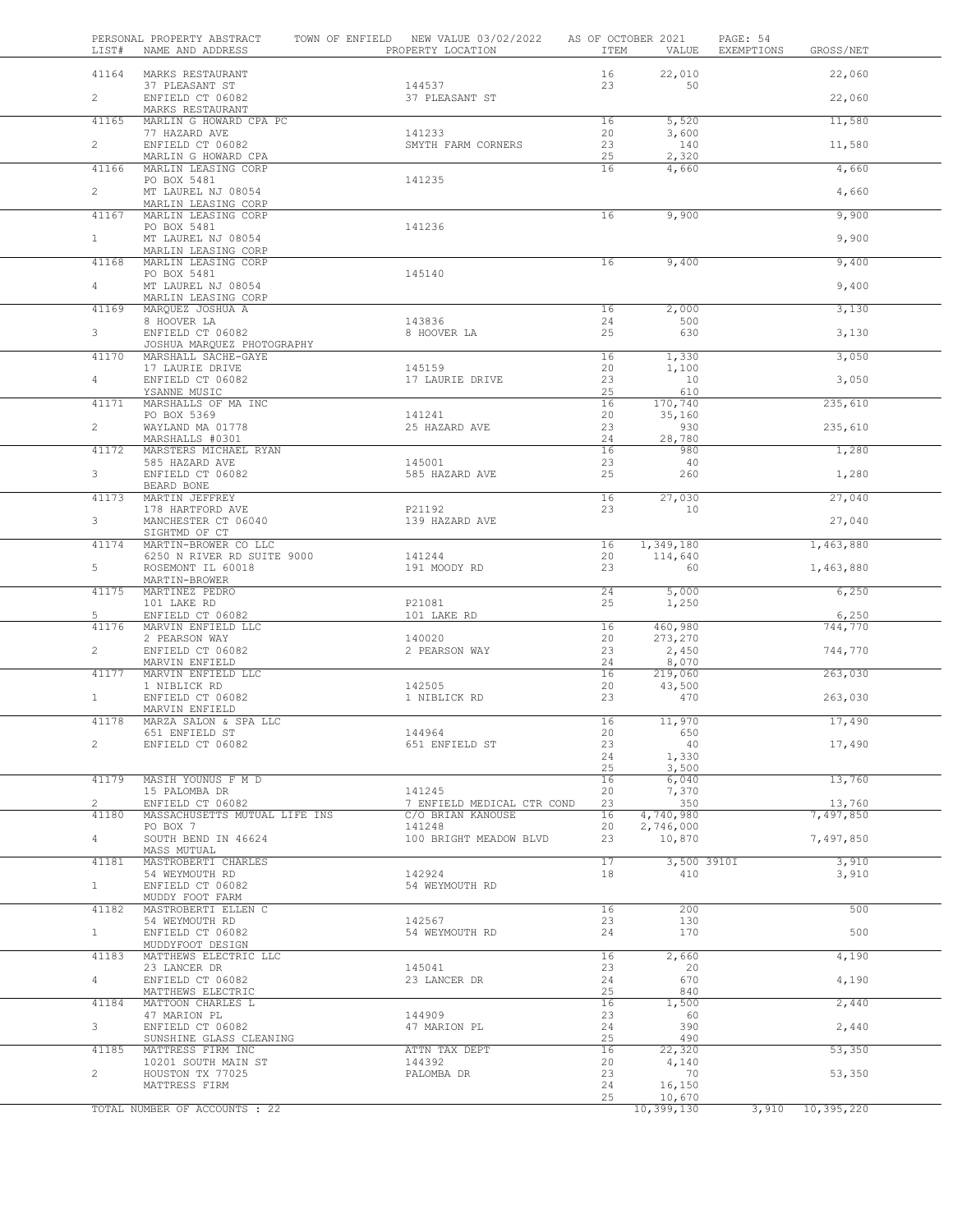| LIST#                 | PERSONAL PROPERTY ABSTRACT TOWN OF ENFIELD NEW VALUE 03/02/2022 AS OF OCTOBER 2021<br>NAME AND ADDRESS THE PROPERTY LOCATION |                        | ITEM     | VALUE             | PAGE: 55<br>EXEMPTIONS<br>GROSS/NET |  |
|-----------------------|------------------------------------------------------------------------------------------------------------------------------|------------------------|----------|-------------------|-------------------------------------|--|
|                       | 41186 MATTS SPORTSCARDS & COMICS LTD                                                                                         |                        | 16       | 5,000             | 7,810                               |  |
|                       | 348 HAZARD AVE                                                                                                               | 141253                 | 24       | 1,250             |                                     |  |
| 3                     | ENFIELD CT 06082                                                                                                             | 348 HAZARD AVE         | 25       | 1,560             | 7,810                               |  |
| 41187                 | MATTYS MUSIC LLC<br>654 ENFIELD ST REAR A                                                                                    | 144025                 | 16<br>20 | 500<br>500        | 1,260                               |  |
| $\overline{2}$        | ENFIELD CT 06082                                                                                                             | 654 ENFIELD ST         | 23       | 10                | 1,260                               |  |
|                       |                                                                                                                              |                        | 25       | 250               |                                     |  |
| 41188                 | MAYFIELD PLACE LLC                                                                                                           |                        | 10       | 868,310           | 882,970                             |  |
|                       | 1 GARDNERS WAY                                                                                                               | 144173                 | 16       | 12,600            |                                     |  |
| $5 -$                 | ENFIELD CT 06082                                                                                                             | N MAPLE ST             | 20       | 1,900             | 882,970                             |  |
| 41189                 | MAYFIELD PLACE<br>MAYO KATHLEEN                                                                                              |                        | 23<br>16 | 160<br>4,100 260K | 4,150                               |  |
|                       | 13 MARGARET ST                                                                                                               | P21107                 | 20       | 10                | 260                                 |  |
| $2^{\circ}$           | ENFIELD CT 06082                                                                                                             | 13 MARGARET ST         | 23       | 40                | 3,890                               |  |
| 41190                 | MCALMOND GEOFFERY                                                                                                            |                        | 16       | 720               | 1,130                               |  |
|                       | 41 SCHOOL ST                                                                                                                 | 142547                 | 24       | 180               |                                     |  |
| $3 -$                 | ENFIELD CT 06082                                                                                                             | 41 SCHOOL ST           | 25       | 230               | 1,130                               |  |
| 41191                 | MBB SUPPLY<br>MCAULIFFE MICHELE                                                                                              |                        | 16       | 1,000             | 1,250                               |  |
|                       | 29 SOUTH MEADOW LA                                                                                                           | P21103                 | 25       | 250               |                                     |  |
| 3 <sup>7</sup>        | ENFIELD CT 06082                                                                                                             | 29 SOUTH MEADOW LA     |          |                   | 1,250                               |  |
|                       | EVENTS BY MICHELE                                                                                                            |                        |          |                   |                                     |  |
| 41192                 | MCCAFFREY LAW FIRM PC                                                                                                        | PO BOX 172             | 16       | 2,580             | 4,000                               |  |
|                       | 64 PALOMBA DR SUITE 1                                                                                                        | 142694                 | 20       | 1,060             |                                     |  |
| $2^{\circ}$           | ENFIELD CT 06083<br>MCCAFFREY LAW FIRM                                                                                       | 64 PALOMBA DR          | 23<br>24 | 320<br>40         | 4,000                               |  |
| 41193                 | MCGUIRE SEAN M                                                                                                               |                        | 16       | 150               | 1,880                               |  |
|                       | 17 KELLY DR                                                                                                                  | 143789                 | 20       | 1,310             |                                     |  |
| 1                     | ENFIELD CT 06082                                                                                                             | 17 KELLY DR            | 23       | 40                | 1,880                               |  |
|                       | SEAN MCGUIRE CPA                                                                                                             |                        | 25       | 380               |                                     |  |
| 41194                 | MCGUIRE TIMOTHY                                                                                                              |                        | 17       | 13,010 13010I     | 13,010                              |  |
| $\mathbf{1}$          | 429 PINNEY RD<br>SOMERS CT 06071                                                                                             | 141259<br>TOWN FARM RD |          |                   | 13,010                              |  |
| 41195                 | MCI COMMUNICATION SERVICES INC                                                                                               | C/O DUFF & PHELPS      | 16       | 4,410             | 4,410                               |  |
|                       | PO BOX 2749                                                                                                                  | 141261                 |          |                   |                                     |  |
| $4 -$                 | ADDISON TX 75001                                                                                                             |                        |          |                   | 4,410                               |  |
|                       | MCI COMMUNICATION SERVICES INC                                                                                               |                        |          |                   |                                     |  |
| 41196                 | MCIMETRO ACCESS TRANS SERV LL                                                                                                |                        | 16       | 129,130           | 129, 130                            |  |
| $\overline{2}$        | PO BOX 2749<br>ADDISON TX 75001                                                                                              | 141262                 |          |                   |                                     |  |
|                       | MCIMETRO ACCESS TRANS SERV LL                                                                                                |                        |          |                   | 129,130                             |  |
| 41197                 | MCINTOSH EMILY                                                                                                               |                        | 16       | 1,000             | 1,560                               |  |
|                       | 11 ARBOR RD                                                                                                                  | 144012                 | 24       | 250               |                                     |  |
| 3 <sup>7</sup>        | ENFIELD CT 06082                                                                                                             | 11 ARBOR RD            | 25       | 310               | 1,560                               |  |
|                       | THE POT AND KETTLE                                                                                                           |                        |          |                   |                                     |  |
| 41198                 | MCINTOSH JAMES<br>78 DOUGLAS RD                                                                                              | 145170                 | 16<br>25 | 1,000<br>250      | 1,250                               |  |
| 3 <sup>7</sup>        | ENFIELD CT 06082                                                                                                             | 78 DOUGLAS RD          |          |                   | 1,250                               |  |
|                       | CUSTOM CORE                                                                                                                  |                        |          |                   |                                     |  |
| 41199                 | MCMANUS MICHAEL J                                                                                                            |                        | 16       | 500               | 790                                 |  |
|                       | 6 CHARLES ST<br>ENFIELD CT 06082                                                                                             | 143590                 | 24       | 130               |                                     |  |
| $\overline{2}$        |                                                                                                                              | 6 CHARLES ST           | 25       | 160               | 790                                 |  |
| 41200                 | CLONE TROOPER WAREHOUSE<br>MCNALLY BROTHERS                                                                                  |                        | 16       | 16,440            | 19,820                              |  |
|                       | 75 VAN DEENE AVE STE 201                                                                                                     | 144416                 | 20       | 3,290             |                                     |  |
| $\overline{2}$        | WEST SPRINGFIELD MA 01089                                                                                                    | 115 ELM ST             | 23       | 90                | 19,820                              |  |
|                       | MCNALLY BROTHERS LTD                                                                                                         |                        |          |                   |                                     |  |
| 41201                 | MCNEIL CHRIS                                                                                                                 |                        | 16       | 370               | 500                                 |  |
|                       | 27 CONCORD TERRACE                                                                                                           | 145224                 | 23       | 30                |                                     |  |
| 4<br>41202            | ENFIELD CT 06082<br>MCNERNEY JAMES M                                                                                         | 27 CONCORD TERRACE     | 24<br>16 | 100<br>500        | 500<br>2,350                        |  |
|                       | 14 THE LAURELS                                                                                                               | 144919                 | 20       | 1,000             |                                     |  |
| 5                     | ENFIELD CT 06082                                                                                                             | 14 THE LAURELS         | 24       | 380               | 2,350                               |  |
|                       | JIM MCNERNEY COACHING                                                                                                        |                        | 25       | 470               |                                     |  |
| 41203                 | MCNULTY DOREEN                                                                                                               |                        | 24       | 5,000             | 6,250                               |  |
|                       | 139 SOUTH RD                                                                                                                 | P21111                 | 25       | 1,250             |                                     |  |
| $\mathbf{1}$<br>41204 | ENFIELD CT 06082<br>MEEHAN LAURIE                                                                                            | 139 SOUTH RD           | 16       | 1,430             | 6,250                               |  |
|                       | 25 OLD FARMS RD                                                                                                              | 141268                 | 23       | 30                | 1,830                               |  |
| 3                     | WEST SUFFIELD CT 06093                                                                                                       | 119 HAZARD AVE         | 25       | 370               | 1,830                               |  |
|                       | PETER ASHLEY SALON + DAY SPA                                                                                                 |                        |          |                   |                                     |  |
| 41205                 | MEERS AVIATION COMPANY LLC                                                                                                   |                        | 16       | 2,370             | 3,000                               |  |
|                       | 34 ELLIS RD                                                                                                                  | 145168                 | 23       | 30                |                                     |  |
| 3                     | ENFIELD CT 06082<br>MAVCO                                                                                                    | 34 ELLIS RD            | 25       | 600               | 3,000                               |  |
| 41206                 | MELONCOLLIE PRODUCTIONS                                                                                                      |                        | 16       | 1,000             | 9,680                               |  |
|                       | 174 SOUTH RD STE 110                                                                                                         | P21266                 | 20       | 6,650             |                                     |  |
| 1                     | ENFIELD CT 06082                                                                                                             | 174 SOUTH RD           | 23       | 90                | 9,680                               |  |
|                       |                                                                                                                              |                        | 25       | 1,940             |                                     |  |
| 41207                 | MENS WAREHOUSE INC                                                                                                           |                        | 16       | 17,050            | 137,850                             |  |
|                       | 6380 ROGERDALE RD                                                                                                            | 142974                 | 20       | 5,250             |                                     |  |
| $\mathbf{1}$          | HOUSTON TX 77072-1649<br>MENS WAREHOUSE                                                                                      | 48 HAZARD AVE          | 23<br>24 | 440<br>115,110    | 137,850                             |  |
| 41208                 | MERCIK & BOLDUC LLC                                                                                                          |                        | 16       | 6,740             | 36,670                              |  |
|                       | 585 HAZARD AVE                                                                                                               | 141273                 | 20       | 29,420            |                                     |  |
| 3                     | ENFIELD CT 06082                                                                                                             | 7 TAYLOR RD            | 23       | 510               | 36,670                              |  |
|                       | MERCIK & BOLDUC                                                                                                              |                        |          |                   |                                     |  |
|                       | TOTAL NUMBER OF ACCOUNTS : 23                                                                                                |                        |          | 1,272,550         | 13,270<br>1,259,280                 |  |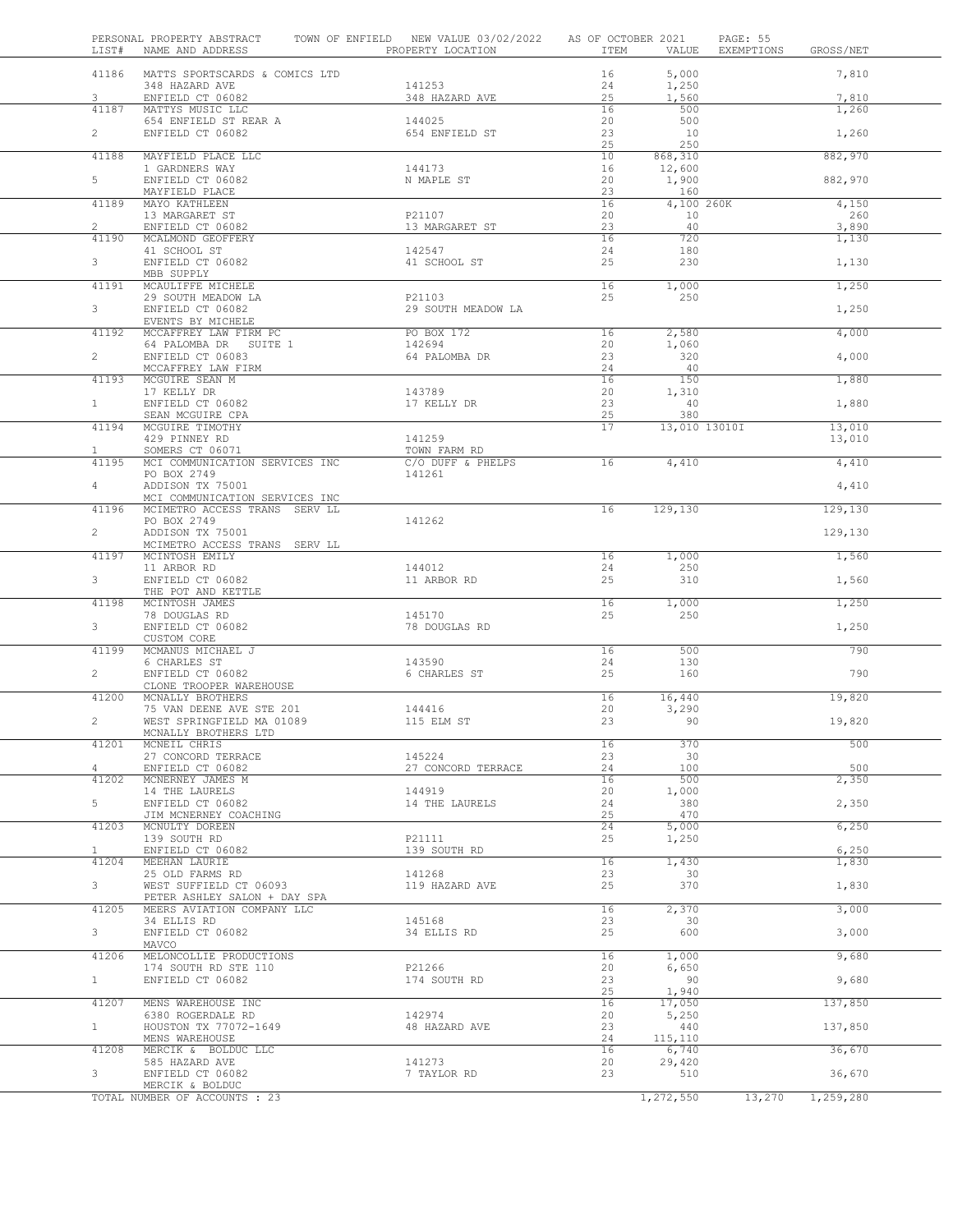| LIST#          | PERSONAL PROPERTY ABSTRACT<br>NAME AND ADDRESS              | TOWN OF ENFIELD NEW VALUE 03/02/2022 AS OF OCTOBER 2021<br>PROPERTY LOCATION | ITEM                 | VALUE              | PAGE: 56<br>EXEMPTIONS GROSS/NET |              |  |
|----------------|-------------------------------------------------------------|------------------------------------------------------------------------------|----------------------|--------------------|----------------------------------|--------------|--|
|                | 41209 MERLUZZI ROBERT A                                     |                                                                              | 16                   | 1,000              |                                  | 1,560        |  |
| 1              | 12 DUFF DR<br>ENFIELD CT 06082                              | 144400<br>12 DUFF DR                                                         | 24<br>25             | 250<br>310         |                                  | 1,560        |  |
|                | LIM & MERLUZZI CONSULTANTS LLC                              |                                                                              |                      |                    |                                  |              |  |
| 41210          | MERRILL CHRISTOPHER<br>PO BOX 3335                          | 142792                                                                       | 16<br>19             | 430<br>110         |                                  | 860          |  |
| $\mathbf{1}$   | ENFIELD CT 06083-3335                                       | 63 YALE DR                                                                   | 23                   | 10                 |                                  | 860          |  |
|                | INDEPENDENT INSULATION                                      |                                                                              | 24<br>25             | 140<br>170         |                                  |              |  |
| 41211          | MESSIER JOESPH                                              |                                                                              | 16                   | 3,000              |                                  | 6,250        |  |
| 5              | 350 N MAPLE ST<br>ENFIELD CT 06082                          | P21217<br>350 N MAPLE ST                                                     | 20<br>25             | 2,000<br>1,250     |                                  | 6,250        |  |
|                | JOES RECYCLING                                              |                                                                              |                      |                    |                                  |              |  |
| 41212          | MEYER JOANNE H<br>12 TILL ST                                | 144559                                                                       | $\overline{9}$<br>24 | 890<br>220         |                                  | 1,390        |  |
| 4              | ENFIELD CT 06082                                            | 12 TILL ST                                                                   | 25                   | 280                |                                  | 1,390        |  |
|                | 41213 MG HOME RENOVATIONS LLC<br>PO BOX 827                 | 145218                                                                       | 16<br>25             | 500<br>130         |                                  | 630          |  |
| $\overline{2}$ | ENFIELD CT 06083                                            | 23 HARTFORD AVE                                                              |                      |                    |                                  | 630          |  |
| 41214          | MG HOME RENOVATIONS<br>MICHAEL SONJA J                      |                                                                              | 16                   | 1,500              |                                  | 1,880        |  |
| 5              | 34 BROOK AVE<br>ENFIELD CT 06082                            | 141858<br>34 BROOK RD                                                        | 25                   | 380                |                                  | 1,880        |  |
|                | CRUISEONE                                                   |                                                                              |                      |                    |                                  |              |  |
| 41215          | MICHAEL WILLIAMS LMFT INC<br>174 SOUTH RD STE 104           | P21267                                                                       | 16<br>20             | 1,000<br>1,000     |                                  | 2,540        |  |
| 1              | ENFIELD CT 06082                                            | 174 SOUTH RD                                                                 | 23                   | 30                 |                                  | 2,540        |  |
| 41216          | MICHAELS STORES INC                                         |                                                                              | 25<br>16             | 510<br>53,130      |                                  | 149,400      |  |
|                | 3939 W JOHN CARPENTER FWY                                   | 141281                                                                       | 20                   | 18,090             |                                  |              |  |
| $\overline{2}$ | IRVING TX 75063<br>MICHAELS                                 | 25 HAZARD AVE                                                                | 23<br>24             | 3,840<br>44,460    |                                  | 149,400      |  |
|                |                                                             |                                                                              | 25                   | 29,880             |                                  |              |  |
| 41217          | MICROSOFT CORPORATION<br>PO BOX 25910                       | 144442                                                                       | 16<br>24             | 12,920<br>4,790    |                                  | 17,710       |  |
| $\overline{2}$ | SCOTTSDALE AZ 85255                                         | 95 ELM ST                                                                    |                      |                    |                                  | 17,710       |  |
| 41218          | MICROSOFT CORPORATION<br>MIHIR & JAGDISH PATEL LLC          |                                                                              | 16                   | 1,820              |                                  | 2,110        |  |
| $\overline{2}$ | 39 KIMBERLY LN<br>EAST HARTFORD CT 06108                    | 141284<br>920 ENFIELD ST                                                     | 20<br>23             | -40<br>250         |                                  | 2,110        |  |
|                | THE WHOLE DONUT                                             |                                                                              |                      |                    |                                  |              |  |
| 41219          | MIKES PLUMBING&HEATING LLC<br>44 WILSTAR CIRCLE             | 141285                                                                       | 16<br>20             | 200<br>260         |                                  | 500          |  |
| 3 <sup>7</sup> | ENFIELD CT 06082                                            | 44 WILSTARR CIR                                                              | 23                   | 20                 |                                  | 500          |  |
| 41220          | MIKES PLUMBING<br>MILLEN BRIAN                              |                                                                              | 24<br>16             | 20<br>2,000        |                                  | 6,250        |  |
|                | 4 MARSHALL RD                                               | 144752                                                                       | 20                   | 2,000              |                                  |              |  |
| 1              | ENFIELD CT 06082<br>MILLEN CONSTRUCTION AND REMODELING      | 4 MARSHALL RD                                                                | 24<br>25             | 1,000<br>1,250     |                                  | 6,250        |  |
| 41221          | MILTON C BEEBE & SONS INC<br>12 BEEBE LANE                  | 145247                                                                       | 24<br>25             | 436,170<br>109,040 |                                  | 545,210      |  |
| $1 -$          | STORRS CT 06268                                             | 155 RAFFIA RD                                                                |                      |                    |                                  | 545,210      |  |
| 41222          | MILTON C BEEBE & SONS<br>MIP 16A CORP                       |                                                                              | 16                   | 4,340              |                                  | 4,370        |  |
|                | PO BOX 2115                                                 | 141298                                                                       | 23                   | 30                 |                                  |              |  |
| 3              | MANCHESTER CT 06045<br>SCITICO GARDEN APTS                  | 601 HAZARD AVE                                                               |                      |                    |                                  | 4,370        |  |
| 41223          | MISIEWICZ THOMAS P                                          |                                                                              | 16                   | 7,070 240K         |                                  | 7,240        |  |
| $\overline{2}$ | PO BOX 1289<br>ENFIELD CT 06083                             | 141300<br>25 N MAIN ST                                                       | 20<br>23             | 80<br>90           |                                  | 240<br>7,000 |  |
| 41224          | THOMPSONVILLE EYE CARE                                      |                                                                              | 10                   | 640                |                                  |              |  |
|                | MISSION ELECTRIC LLC<br>12 WYNWOOD DR                       | 145042                                                                       | 16                   | 20,670             |                                  | 27,640       |  |
| 1              | ENFIELD CT 06082<br>MISSION ELECTRIC                        | 12 WYNWOOD DR                                                                | 20<br>23             | 750<br>50          |                                  | 27,640       |  |
|                |                                                             |                                                                              | 25                   | 5,530              |                                  |              |  |
| 41225          | MITSUBISHI HC CAPITAL (USA) INC<br>12340 ELCAMINO REAL #350 | P21226                                                                       | 16                   | 1,720              |                                  | 1,720        |  |
| $\mathbf{1}$   | SAN DIEGO CA 92131                                          | 14 HAZARD AVE                                                                |                      |                    |                                  | 1,720        |  |
| 41226          | MLA STEEL DETAILING LLC<br>174 SOUTH RD STE 103             | P21268                                                                       | 16<br>20             | 1,330<br>2,330     |                                  | 4,580        |  |
| $\mathbf{1}$   | ENFIELD CT 06082                                            | 174 SOUTH RD                                                                 | 25<br>16             | 920<br>540         |                                  | 4,580<br>540 |  |
| 41227          | MOBILE MINI INC<br>4646 E VAN BUREN ST STE 400              | 141305                                                                       |                      |                    |                                  |              |  |
| $4\degree$     | PHOENIX AZ 85008<br>MOBILE MINI INC                         |                                                                              |                      |                    |                                  | 540          |  |
| 41228          | MOBILE MINI INC                                             |                                                                              | 16                   | 1,800              |                                  | 1,800        |  |
| $5 -$          | 4646 E VAN BUREN ST STE 400<br>PHOENIX AZ 85008             | 141306                                                                       |                      |                    |                                  | 1,800        |  |
|                | MOBILE MINI INC                                             |                                                                              |                      |                    |                                  |              |  |
| 41229          | MOBILE MINI INC<br>4646 E VAN BUREN ST STE 400              | 141307                                                                       | 16                   | 6,120              |                                  | 6,120        |  |
| $1 \quad$      | PHOENIX AZ 85008                                            |                                                                              |                      |                    |                                  | 6,120        |  |
| 41230          | MOBILE MINI INC<br>MOBILE MINI INC                          |                                                                              | 16                   | 27,220             |                                  | 27,220       |  |
| $\overline{2}$ | 4646 E VAN BUREN ST STE 400<br>PHOENIX AZ 85008             | 141308                                                                       |                      |                    |                                  | 27,220       |  |
|                | MOBILE MINI INC                                             |                                                                              |                      |                    |                                  |              |  |
|                | TOTAL NUMBER OF ACCOUNTS : 22                               |                                                                              |                      | 817,520            | 240                              | 817,280      |  |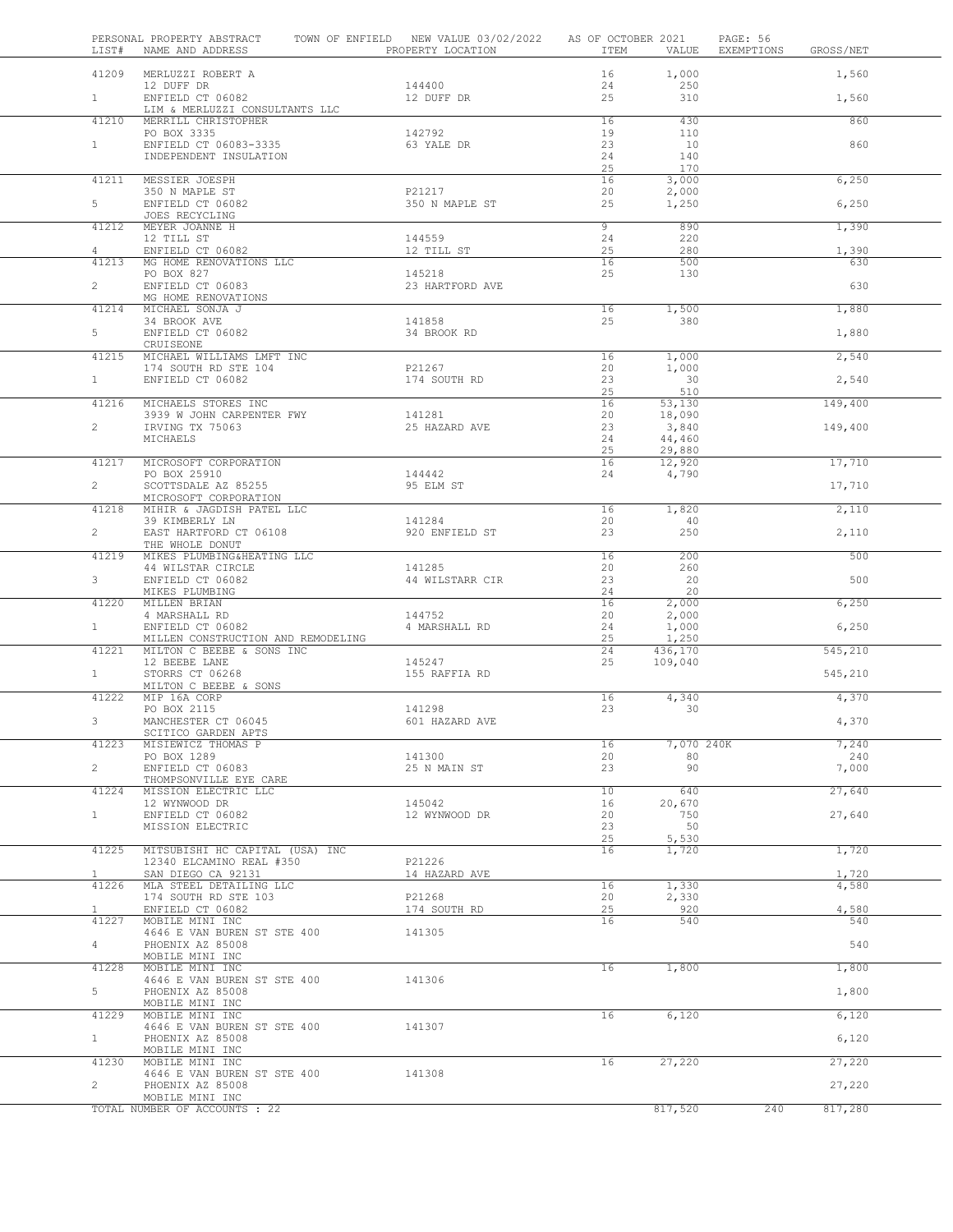| LIST#          | PERSONAL PROPERTY ABSTRACT<br>NAME AND ADDRESS                    | TOWN OF ENFIELD NEW VALUE 03/02/2022 AS OF OCTOBER 2021<br>PROPERTY LOCATION | ITEM            | VALUE          | PAGE: 57<br>EXEMPTIONS | GROSS/NET        |  |
|----------------|-------------------------------------------------------------------|------------------------------------------------------------------------------|-----------------|----------------|------------------------|------------------|--|
|                | 41231 MOBILE MINI INC                                             |                                                                              | 16              | 5,220          |                        | 5,220            |  |
| 3 <sup>7</sup> | 4646 E VAN BUREN STE 400<br>PHOENIX AZ 85008<br>MOBILE MINI INC   | 145150                                                                       |                 |                |                        | 5,220            |  |
| 41232          | MONACO ANTHONY                                                    |                                                                              | 17              | 5,000          |                        | 6,250            |  |
| $\mathbf{1}$   | 233 POST OFFICE RD<br>ENFIELD CT 06082                            | P21277<br>233 POST OFFICE RD                                                 | 25              | 1,250          |                        | 6,250            |  |
| 41233          | MONEYGRAM PAYMENT SYSTEMS INC                                     | C/O RYAN TAX COMPLIANCE                                                      | $\overline{20}$ | 490            |                        | 490              |  |
|                | PO BOX 460189                                                     | 141314                                                                       |                 |                |                        |                  |  |
| $\overline{2}$ | HOUSTON TX 77056                                                  |                                                                              |                 |                |                        | 490              |  |
| 41234          | MONEYGRAM PAYMENT SYSTEMS INC<br>MONEYGRAM PAYMENT SYSTEMS INC    | C/O RYAN TAX COMPLIANCE                                                      | $\overline{20}$ | 310            |                        | 310              |  |
|                | PO BOX 460189                                                     | 141315                                                                       |                 |                |                        |                  |  |
| $4 -$          | HOUSTON TX 77056                                                  |                                                                              |                 |                |                        | 310              |  |
| 41235          | MONEYGRAM PAYMENT SYSTEMS INC<br>MONOPOLI MAURO R                 |                                                                              | 16              | 1,000          |                        | 1,560            |  |
|                | 42 WILSTARR CIRCLE                                                | 141316                                                                       | 24              | 250            |                        |                  |  |
| $3 -$          | ENFIELD CT 06082<br>MONOPOLI HOME IMPROVEMENT                     | 42 WILSTARR CIR                                                              | 25              | 310            |                        | 1,560            |  |
| 41236          | MONRO INC                                                         | SUITE 301                                                                    | 16              | 57,690         |                        | 63,330           |  |
|                | 6920 POINTE INVERNESS WAY                                         | 141317                                                                       | 20              | 2,820          |                        |                  |  |
| $\overline{2}$ | FORT WAYNE IN 46804<br>MONRO MUFFLER BRAKE 230                    | 60 FRESHWATER BLVD                                                           | 23<br>24        | 180<br>2,640   |                        | 63,330           |  |
| 41237          | MONTGOMERY PETERSON INC                                           |                                                                              | 16              | 400            |                        | 510              |  |
|                | PO BOX 1087                                                       | 141319                                                                       | 20              | 80             |                        |                  |  |
| 3<br>41238     | ENFIELD CT 06083<br>MOONEY SEAMUS A                               | 114 NORTH ST                                                                 | 23<br>16        | 30<br>500      |                        | 510<br>790       |  |
|                | 21 JONDOT DRIVE                                                   | 142821                                                                       | 24              | 130            |                        |                  |  |
| 5              | ENFIELD CT 06082                                                  | 21 JONDOT DR                                                                 | 25              | 160            |                        | 790              |  |
| 41239          | MOONEY & CO<br>MOORE DAVID J                                      |                                                                              | 16              | 1,000          |                        | 1,560            |  |
|                | 5 LOX LANE                                                        | 143001                                                                       | 24              | 250            |                        |                  |  |
| $1 -$          | ENFIELD CT 06082                                                  | 5 LOX LANE                                                                   | 25              | 310            |                        | 1,560            |  |
| 41240          | D M LANDSCAPE<br>MORAN CUSTOM BUILDING                            | MORAN AND SON                                                                | 16              | 1,000          |                        | 1,560            |  |
|                | 28 PLEASANT RD                                                    | 141323                                                                       | 24              | 250            |                        |                  |  |
| $\mathbf{1}$   | ENFIELD CT 06082                                                  | 28 PLEASANT RD                                                               | 25              | 310            |                        | 1,560            |  |
| 41241          | MORGAN FABRIC BUILDING SYSTEMS LLC<br>138 POST OFFICE RD          | 145068                                                                       | 16<br>19        | 110<br>2,600   |                        | 3,950            |  |
| $\mathbf{1}$   | ENFIELD CT 06082                                                  | 138 POST OFFICE RD                                                           | 20              | 420            |                        | 3,950            |  |
|                |                                                                   |                                                                              | 23              | 30             |                        |                  |  |
| 41242          | MORGAN RONALD L                                                   |                                                                              | 25<br>16        | 790<br>500     |                        | 790              |  |
|                | 2 NEVINS AVE                                                      | 143837                                                                       | 24              | 130            |                        |                  |  |
| 4              | ENFIELD CT 06082                                                  | 2 NEVINS AVE                                                                 | 25              | 160            |                        | 790              |  |
| 41243          | VIKING TRANSPORTATION<br>MORIARTY THOMAS G                        |                                                                              | 16              | 26,260         |                        | 26,500           |  |
|                | 16 WILSTAR CIRCLE                                                 | 141327                                                                       | 19              | 140            |                        |                  |  |
| 5              | ENFIELD CT 06082                                                  | 178 N MAPLE ST                                                               | 20              | 100            |                        | 26,500           |  |
| 41244          | MORIARTY LANDSCAPING<br>MORIN LAURIE A                            |                                                                              | 23<br>20        | 2,770          |                        | 2,780            |  |
|                | 1 HASSMAR RD                                                      | 143626                                                                       | 23              | 10             |                        |                  |  |
| 5              | ENFIELD CT 06082                                                  | 1 HASSMAR RD                                                                 |                 |                |                        | 2,780            |  |
| 41245          | BETTER BOOKKEEPING SOLUTIONS<br>MORRELL MARK                      |                                                                              | 17              | 5,000          |                        | 6,250            |  |
|                | 2 OLD ABBE RD                                                     | P21278                                                                       | 25              | 1,250          |                        |                  |  |
|                | ENFIELD CT 06082                                                  | 2 OLD ABBE RD                                                                |                 |                |                        | 6,250            |  |
| 41246          | MORRIS KEVIN<br>50 BRAINARD RD                                    | P21099                                                                       | 24<br>25        | 5,000<br>1,250 |                        | 6,250            |  |
| 4              | ENFIELD CT 06082                                                  | 50 BRAINARD RD                                                               |                 |                |                        | 6,250            |  |
|                | TIMELESS TOY ROOM                                                 |                                                                              |                 |                |                        |                  |  |
| 41247          | MOUND SOLAR IX LLC<br>12832 S FRONTRUNNER BLVD STE 100            | P21149                                                                       | 24              | 5,090 5090J    |                        | 5,090<br>5,090   |  |
| 3              | DRAPER UT 84020                                                   |                                                                              |                 |                |                        |                  |  |
| 41248          | MOUND SOLAR OWNER V LLC                                           |                                                                              | 24              | 13,580 13580J  |                        | 13,580           |  |
| 4              | 12832 S FRONTRUNNER BLVD STE 100<br>DRAPER UT 84020               | P21150                                                                       |                 |                |                        | 13,580           |  |
| 41249          | MOUND SOLAR OWNER VI LLC                                          |                                                                              | 24              | 11,130 11130J  |                        | 11,130           |  |
|                | 12832 S FRONTRUNNER BLVD STE 100                                  | P21151                                                                       |                 |                |                        | 11,130           |  |
| 5<br>41250     | UTAH UH 84020<br>MOUND SOLAR OWNER VIII LLC                       |                                                                              | 24              | 7,550 7550J    |                        | 7,550            |  |
|                | 12832 S FRONTRUNNER BLVD STE 100                                  | P21152                                                                       |                 |                |                        | 7,550            |  |
| $\mathbf{1}$   | DRAPER UT 84020                                                   |                                                                              |                 |                |                        |                  |  |
| 41251          | MOUND SOLAR PARTNERSHIP X LLC<br>12832 S FRONTRUNNER BLVD STE 100 | P21154                                                                       | 24              | 23,930 23930J  |                        | 23,930<br>23,930 |  |
| $\overline{2}$ | DRAPER UT 84020                                                   |                                                                              |                 |                |                        |                  |  |
| 41252          | MOUND SOLAR PARTNERSHIP XII LLC                                   |                                                                              | 24              | 16,920 16920J  |                        | 16,920           |  |
| 4              | 12832 S FRONTRUNNER BLC STE 100<br>DRAPER UT 84020                | P21165                                                                       |                 |                |                        | 16,920           |  |
| 41253          | MOUND SOLARPARTNERSHIP XI LLC                                     |                                                                              | 24              | 7,770 7770J    |                        | 7,770            |  |
|                | 12832 S FRONTRUNNER BLVD STE 1                                    | P21155                                                                       |                 |                |                        | 7,770            |  |
| 3<br>41254     | DRAPER UT 84020<br>MOZES DIANE                                    |                                                                              | 16              | 300            |                        | 480              |  |
|                | 59 SIMON RD                                                       | 141334                                                                       | 24              | 80             |                        |                  |  |
| $\mathbf{1}$   | ENFIELD CT 06082                                                  | 59 SIMON RD                                                                  | 25              | 100            |                        | 480              |  |
|                | WAGGING TAILS HOME PET CARE<br>TOTAL NUMBER OF ACCOUNTS : 24      |                                                                              |                 | 214,550        | 85,970                 | 128,580          |  |
|                |                                                                   |                                                                              |                 |                |                        |                  |  |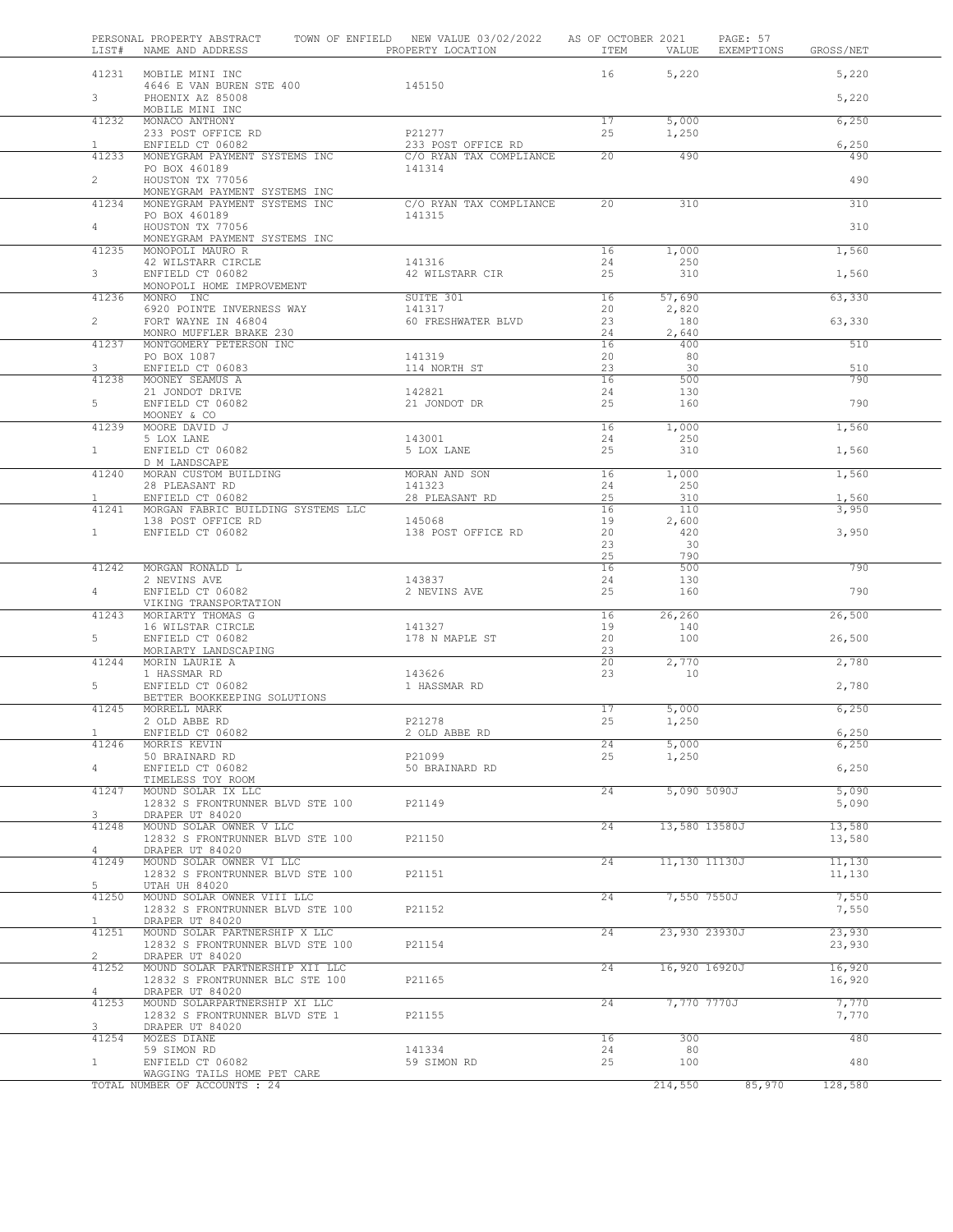| LIST#                 | PERSONAL PROPERTY ABSTRACT<br>NAME AND ADDRESS | TOWN OF ENFIELD NEW VALUE 03/02/2022<br>PROPERTY LOCATION | AS OF OCTOBER 2021<br>ITEM | VALUE          | PAGE: 58<br>EXEMPTIONS | GROSS/NET    |  |
|-----------------------|------------------------------------------------|-----------------------------------------------------------|----------------------------|----------------|------------------------|--------------|--|
|                       | 41255 MR & D LLC                               |                                                           | 16                         | 1,130          |                        | 6,360        |  |
| $\overline{2}$        | 4418 LOUISBURG RD<br>RALEIGH NC 27616          | 141335<br>SMYTH FARM CORNERS                              | 23<br>24                   | 60<br>5,170    |                        | 6,360        |  |
| 41256                 | MR & D<br>MR AUDIO VISUAL RENTALS INC          |                                                           | 16                         | 110            |                        | 8,010        |  |
| $\mathbf{2}$          | 42 BOOTH RD<br>ENFIELD CT 06082                | 141336<br>740 ENFIELD ST                                  | 20<br>23                   | 200<br>70      |                        | 8,010        |  |
|                       | MR AUDIO VISUAL                                |                                                           | 24                         | 6,030          |                        |              |  |
| 41257                 | MSC FILTRATION TECHNOLOGIES                    |                                                           | 25<br>10                   | 1,600<br>1,090 |                        | 17,380       |  |
|                       | 198 FRESHWATER BLVD                            | 141337                                                    | 16                         | 1,760          |                        |              |  |
| 1                     | ENFIELD CT 06083                               | 198 FRESHWATER BLVD                                       | 20<br>23                   | 10,870<br>180  |                        | 17,380       |  |
|                       |                                                |                                                           | 25                         | 3,480          |                        |              |  |
| 41258                 | MUDASAR WASEEM<br>397 ENFIELD ST               | 144497                                                    | 16<br>24                   | 2,020<br>510   |                        | 3,160        |  |
| $4\degree$            | ENFIELD CT 06082                               | 397 ENFIELD ST                                            | 25                         | 630            |                        | 3,160        |  |
| 41259                 | SMOKE N MUNCH<br>MULLEN ARTHUR R JR            |                                                           | 17                         | 3,500 3500I    |                        | 3,500        |  |
|                       | 80 MULLEN RD                                   | 141339                                                    |                            |                |                        | 3,500        |  |
| $\mathbf{1}$<br>41260 | ENFIELD CT 06082<br>MULLIGAN ARLENE M          | 80 MULLEN RD                                              | 9                          | 350            |                        | 550          |  |
|                       | 21 TOLLAND DR                                  | 141341                                                    | 24                         | 90             |                        |              |  |
| $\mathbf{1}$<br>41261 | ENFIELD CT 06082<br>MULLIGAN DAVID             | 21 TOLLAND DR<br>DAVID MULLIGAN                           | 25<br>16                   | 110<br>370     |                        | 550<br>500   |  |
|                       | 6 FARMSTEAD CIRCLE                             | 144956                                                    | 23                         | 40             |                        |              |  |
| 1                     | ENFIELD CT 06082<br>PICTURESQUE PLANKS         | 6 6 FARMSTEAD CIRCLE                                      | 24                         | 90             |                        | 500          |  |
| 41262                 | MUNOZ DAVID                                    | 140161                                                    | 16                         | 760            |                        | 1,190        |  |
| 1                     | 85 RAFFIA RD PLAZA<br>ENFIELD CT 06082         | 85 RAFFIA RD                                              | 24<br>25                   | 190<br>240     |                        | 1,190        |  |
| 41263                 | SOUTHWOOD BARBER<br>MURKETTE STACEY            |                                                           | 16                         | 500            |                        | 2,980        |  |
|                       | 115 CANDLEWOOD DR                              | 144664                                                    | 20                         | 1,400          |                        |              |  |
| 5                     | ENFIELD CT 06082<br>SUN AND SEA CONSULTING     | 115 CANDLEWOOD DR                                         | 24<br>25                   | 480<br>600     |                        | 2,980        |  |
| 41264                 | MURRAY MERVILLE M                              |                                                           | 16                         | 1,000          |                        | 1,560        |  |
| $\overline{4}$        | 515 GEORGE WASHINGTON RD<br>ENFIELD CT 06082   | 141347<br>515 GEORGE WASHINGTON RD                        | 24<br>25                   | 250<br>310     |                        | 1,560        |  |
|                       | JDM REMODELING                                 |                                                           |                            |                |                        |              |  |
| 41265                 | MUSKA JORDAN & MISSY<br>277 BROADBROOK RD      | 141348                                                    | 9<br>24                    | 2,040<br>510   |                        | 3,190        |  |
| $\mathbf{1}$          | ENFIELD CT 06082                               | 277 BROAD BROOK RD                                        | 25                         | 640            |                        | 3,190        |  |
| 41266                 | MUSKA LAWRENCE A JR + THERESA<br>352 ELM ST    | P21273                                                    | 17<br>25                   | 5,000<br>1,250 |                        | 6,250        |  |
| 3<br>41267            | ENFIELD CT 06082                               | 352 ELM ST                                                | 16                         | 500            |                        | 6,250<br>790 |  |
|                       | MUSKA MICHELE<br>281 BROAD BROOK RD            | 142245                                                    | 24                         | 130            |                        |              |  |
| 1                     | ENFIELD CT 06082<br>LOLA RAE                   | 281 BROAD BROOK RD                                        | 25                         | 160            |                        | 790          |  |
| 41268                 | MUZAK LLC                                      |                                                           | 16                         | 1,070          |                        | 1,340        |  |
| 1                     | PO BOX 460049 DEPT 616<br>HOUSTON TX 77056     | 141349                                                    | 25                         | 270            |                        | 1,340        |  |
|                       | MUZAK LLC                                      |                                                           |                            |                |                        |              |  |
| 41269                 | MUZAK LLC<br>PO BOX 460049 DEPT 616            | 141350                                                    | 16<br>25                   | 450<br>110     |                        | 560          |  |
| 3                     | HOUSTON TX 77056                               |                                                           |                            |                |                        | 560          |  |
| 41270                 | MUZAK LLC<br>MUZAK LLC                         |                                                           | 16                         | 2,370          |                        | 2,960        |  |
| $\mathbf{2}$          | PO BOX 460049 DEPT 616                         | 141351                                                    | 25                         | 590            |                        |              |  |
|                       | HOUSTON TX 77056<br>MUZAK LLC                  |                                                           |                            |                |                        | 2,960        |  |
| 41271                 | MUZAK LLC<br>PO BOX 460049 DEPT 616            | 141352                                                    | 16<br>25                   | 230<br>60      |                        | 290          |  |
| 4                     | HOUSTON TX 77056                               |                                                           |                            |                |                        | 290          |  |
| 41272                 | MUZAK LLC<br>MW WELLNESS VIII LLC              |                                                           | 16                         | 9,560          |                        | 69,510       |  |
|                       | 509 S HYDE PARK AVE                            | 144779                                                    | 20                         | 1,630          |                        |              |  |
| 3                     | TAMPA FL 33606<br>MEDI WEIGHTLOSS              | 155 HAZARD AVE STE 2                                      | 23<br>24                   | 990<br>57,330  |                        | 69,510       |  |
| 41273                 | MY PELLET STORE LLC                            |                                                           | 16                         | 15,410         |                        | 15,610       |  |
| 3                     | 2 MILL ST<br>ENFIELD CT 06082                  | 141354<br>2 MILL ST                                       | 20<br>23                   | 140<br>60      |                        | 15,610       |  |
|                       | MY PELLET STORE                                |                                                           |                            |                |                        |              |  |
| 41274                 | MYLYFE INC<br>76 PALOMBA DR UNIT D             | 145044                                                    | 16<br>20                   | 2,500<br>2,000 |                        | 5,630        |  |
| $\overline{2}$        | ENFIELD CT 06082<br>MYLYFE                     | 76 PALOMBA DR UNIT D                                      | 25                         | 1,130          |                        | 5,630        |  |
| 41275                 | MYLYFE SPECIALTY PHARMACY                      |                                                           | 16                         | 15,000         |                        | 18,790       |  |
| $\mathbf{2}^{\circ}$  | 31 MOODY RD<br>ENFIELD CT 06082                | P21125<br>31 MOODY RD                                     | 23<br>25                   | 30<br>3,760    |                        | 18,790       |  |
| 41276                 | MYOTT RAYMOND FOSTER                           |                                                           | 16                         | 500            |                        | 630          |  |
| $\mathbf{1}$          | 25 OLIVER RD<br>ENFIELD CT 06082               | 141355<br>25 OLIVER RD                                    | 25                         | 130            |                        | 630          |  |
|                       | RFM FIREARMS<br>TOTAL NUMBER OF ACCOUNTS : 22  |                                                           |                            | 170,740        | 3,500                  | 167,240      |  |
|                       |                                                |                                                           |                            |                |                        |              |  |

I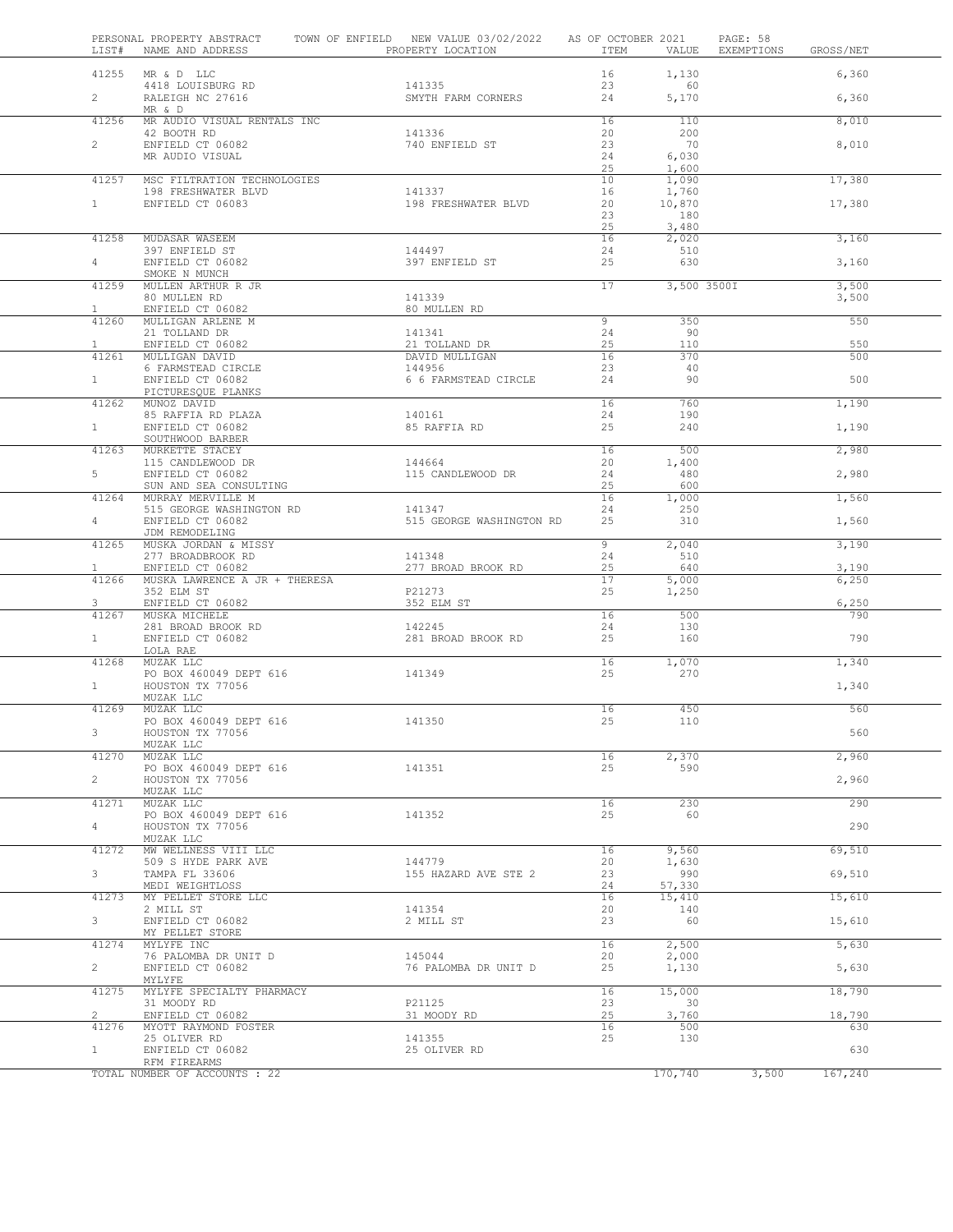| LIST#                          | PERSONAL PROPERTY ABSTRACT<br>NAME AND ADDRESS              | TOWN OF ENFIELD NEW VALUE 03/02/2022 AS OF OCTOBER 2021 |                 |                          | PAGE: 59<br>EXEMPTIONS | GROSS/NET        |
|--------------------------------|-------------------------------------------------------------|---------------------------------------------------------|-----------------|--------------------------|------------------------|------------------|
|                                | 41277 NALCO CO<br>NALCO CO<br>PO BOX 80615                  | C/O DUCHARME, MCMILLEN, & ASS 16 590                    |                 |                          |                        | 590              |
| $5 -$                          | INDIANAPOLIS IN 46280                                       | 141356<br>100 PRINT SHOP RD                             |                 |                          |                        | 590              |
| 41278                          | NALCO CO<br>NAMCO POOLS LLC                                 |                                                         | 16              | 64,800                   |                        | 84,930           |
| 4                              | 30 WATERCHASE DR<br>ROCKY HILL CT 06067                     | 145097<br>35 MANNING RD                                 | 20<br>23        | 3,070<br>70              |                        | 84,930           |
|                                |                                                             |                                                         | 25              | 16,990                   |                        |                  |
| 41279                          | NAMCO POOLS LLC<br>30 WATERCHASE DR                         | P21041                                                  | 16<br>25        | 25,000<br>6,250          |                        | 31,250           |
| $\overline{2}$                 | ROCKY HILL CT 06067                                         | 620 ENFIELD ST                                          |                 |                          |                        | 31,250           |
| 41280                          | NANAS 24/7 HOME CARE & COMPANION AGY L MABEL YANKAH         |                                                         | 16              | 200                      |                        | 730              |
| $\mathbf{1}$                   | 1654 KING ST SUITE # 8<br>ENFIELD CT 06082                  | 144698                                                  | 20<br>23        | 500<br>30                |                        | 730              |
| 41281                          | NASRA ENTERPRISES LLC                                       | 1654 KING ST SUITE # 8                                  | 20              | 3,780                    |                        | 26,520           |
|                                | 56 COSTELLO RD                                              | 144509                                                  | 23              | 760                      |                        |                  |
| $4\degree$                     | NEWINGTON CT 06111                                          | 35 MANNING RD                                           | 24              | 21,980                   |                        | 26,520           |
| 41282                          | ASHLEY FURNITURE HOME STORE<br>NATCHAUG HOSPITAL            |                                                         | 16              | 11,280 12040L            |                        | 12,040           |
|                                | 181 PATRICIA M GENOVA DR                                    | P21269                                                  | 20              | 760                      |                        | 12,040           |
| $\overline{2}$                 | NEWINGTON CT 06111                                          | 72 SHAKER RD                                            |                 |                          |                        |                  |
| 41283                          | NATIONAL ENTERTAINMENT NETWORK LLC<br>246 S TAYLOR AVE #200 | 140406                                                  | 16              | 1,050                    |                        | 1,050            |
| 2                              | LOUISVILLE CO 80027                                         | 111 ELM ST                                              |                 |                          |                        | 1,050            |
| 41284                          | NATIONAL WELDING LAB + INSPECTION LLC                       | RICK MUNROE                                             | 10              | 7,530                    |                        | 7,560            |
|                                | 3 STACY LA                                                  | 144112                                                  | 16              | 20                       |                        |                  |
| $\overline{2}$                 | ENFIELD CT 06082<br>NATIONAL WELDING LAB& INSPECTION, LLC   | 236 ELM ST                                              | 23              | 10                       |                        | 7,560            |
| 41285                          | NATIVE PRODUCE AT GIGIS LLC                                 |                                                         | 16              | 1,450                    |                        | 1,810            |
|                                | 192 SHAKER RD                                               | 144989                                                  | 25              | 360                      |                        |                  |
| $\overline{2}$                 | SOMERS CT 06071<br>NATIVE PRODUCE AT GIGIS                  | 48 SHAKER RD                                            |                 |                          |                        | 1,810            |
| 41286                          | NATUROPATHIC HEALTHCARE PC                                  |                                                         | 16              | 5,930                    |                        | 5,990            |
|                                | 115 ELM ST SUITE 210                                        | 141366                                                  | 23              | 60                       |                        |                  |
| $\overline{2}$                 | ENFIELD CT 06082                                            | 115 ELM ST                                              |                 |                          |                        | 5,990            |
| 41287                          | NBJ INVESTMENTS CORP<br>3 LEONARD RD                        | P21002                                                  | 16<br>20        | 16,630<br>2,000          |                        | 23,360           |
| $\mathbf{2}$                   | ENFIELD CT 06082                                            | 92 PEARL ST                                             | 23              | 60                       |                        | 23,360           |
|                                | GOOD TIMES PACKAGE STORE                                    |                                                         | 25              | 4,670                    |                        |                  |
| 41288                          | NCR CORPORATION<br>864 SPRING ST NW                         | 142316                                                  | 20 <sup>2</sup> | 15,760                   |                        | 15,760           |
| $\overline{2}$                 | ATLANTA GA 30308-1007                                       |                                                         |                 |                          |                        | 15,760           |
|                                | NCR CORPORATION                                             |                                                         |                 |                          |                        |                  |
| 41289                          | NELSON KENNETH R JR<br>17 LOUISE DR                         | 141374                                                  | 16<br>24        | 1,000<br>250             |                        | 1,560            |
| 1                              | ENFIELD CT 06082                                            | 17 LOUISE DR                                            | 25              | 310                      |                        | 1,560            |
|                                | CONNECTICUT VALLEY HOMES                                    |                                                         |                 |                          |                        |                  |
| 41290                          | NESTLE USA INC                                              | C/O RYAN LLC                                            | 16              | 2,220                    |                        | 2,220            |
| 4                              | PO BOX 4900 DEPT 170<br>SCOTTSDALE AZ 85261-4900            | P21242<br>100 BRIGHT MEADOW BLVD                        |                 |                          |                        | 2,220            |
| 41291                          | NESTLE USA INC                                              | C/O RYAN LLC                                            | $\overline{16}$ | 1,230                    |                        | 1,230            |
|                                | PO BOX 4900 DEPT 170                                        | P21243                                                  |                 |                          |                        |                  |
| $\mathbf{2}^{\prime}$<br>41292 | SCOTTSDALE AZ 85261-4900<br>NETTEN ASHLEY S                 | 65 PALOMBA DR                                           | 16              | 200                      |                        | 1,230<br>550     |
|                                | 6 SAM ST                                                    | 144927                                                  | 20              | 210                      |                        |                  |
| $\mathbf{1}$                   | ENFIELD CT 06082                                            | 6 SAM ST                                                | 23              | 30                       |                        | 550              |
| 41293                          | ASHLEY'S K9 SOLUTIONS<br>NEW ENGLAND AUTHENTIC EATS LLC     |                                                         | 25<br>16        | 110<br>50,100            |                        | 78,380           |
|                                | 600 PROVIDENCE HWY                                          | 144953                                                  | 23              | 60                       |                        |                  |
| 3 <sup>7</sup>                 | DEDHAM MA 02026                                             | 12 HAZARD AVE                                           | 24              | 12,540                   |                        | 78,380           |
|                                | DANGELOS                                                    |                                                         | 25              | 15,680                   |                        |                  |
| 41294                          | NEW ENGLAND ICE CREAM<br>222 MANSFIELD AVE                  | 143711                                                  | 16<br>25        | 280<br>70                |                        | 350              |
| 1                              | NORTON MA 02766-1306                                        | 9 DEPOT HILL RD                                         |                 |                          |                        | 350              |
|                                | NEW ENGLAND ICE CREAM                                       |                                                         |                 |                          |                        |                  |
| 41295                          | NEW ENGLAND ICE CREAM<br>222 MANSFIELD AVE                  |                                                         | 16              | 11,200                   |                        | 14,000           |
| $\mathbf{1}$                   | NORTON MA 02766                                             | 145190<br>9 DEPOT HILL RD                               | 25              | 2,800                    |                        | 14,000           |
|                                | NEW ENGLAND ICE CREAM                                       |                                                         |                 |                          |                        |                  |
| 41296                          | NEW ENGLAND LANDSCAPE SVCS LLC                              |                                                         | 16              | 37,540                   |                        | 37,870           |
| $\mathbf{1}$                   | PO BOX 892<br>ENFIELD CT 06083                              | 141389<br>40 GLENDALE RD                                | 19              | 330                      |                        | 37,870           |
| 41297                          | NEW ENGLAND LANDSCAPE SVCS LLC                              |                                                         | 24              | 17,830                   |                        | 22,290           |
|                                | 30 GLENDALE RD                                              | P21272                                                  | 25              | 4,460                    |                        |                  |
| $3^{\circ}$<br>41298           | ENFIELD CT 06082<br>NEW ENGLAND PRESCHOOL ACADEMY           | 114 NORTH ST                                            | 16              | 4,960                    |                        | 22,290<br>33,500 |
|                                | 133 POST OFFICE RD                                          | 141390                                                  | 20              | 1,680                    |                        |                  |
| 1                              | ENFIELD CT 06082                                            | 133 POST OFFICE RD                                      | 23              | 420                      |                        | 33,500           |
|                                |                                                             |                                                         | 24              | 19,740                   |                        |                  |
| 41299                          | NEW ENGLAND PRINTING LLC                                    |                                                         | 25<br>13        | 6,700<br>107,780 107780U |                        | 136,380          |
|                                | 1 ANNGINA DR                                                | 145152                                                  | 16              | 6,150                    |                        | 107,780          |
| 5                              | ENFIELD CT 06082                                            | 1 ANNGINA DR                                            | 20              | 1,760                    |                        | 28,600           |
|                                | MINUTEMAN PRESS                                             |                                                         | 23              | 710                      |                        |                  |
|                                | TOTAL NUMBER OF ACCOUNTS : 23                               |                                                         | 24              | 19,980<br>539,920        | 119,820                | 420,100          |
|                                |                                                             |                                                         |                 |                          |                        |                  |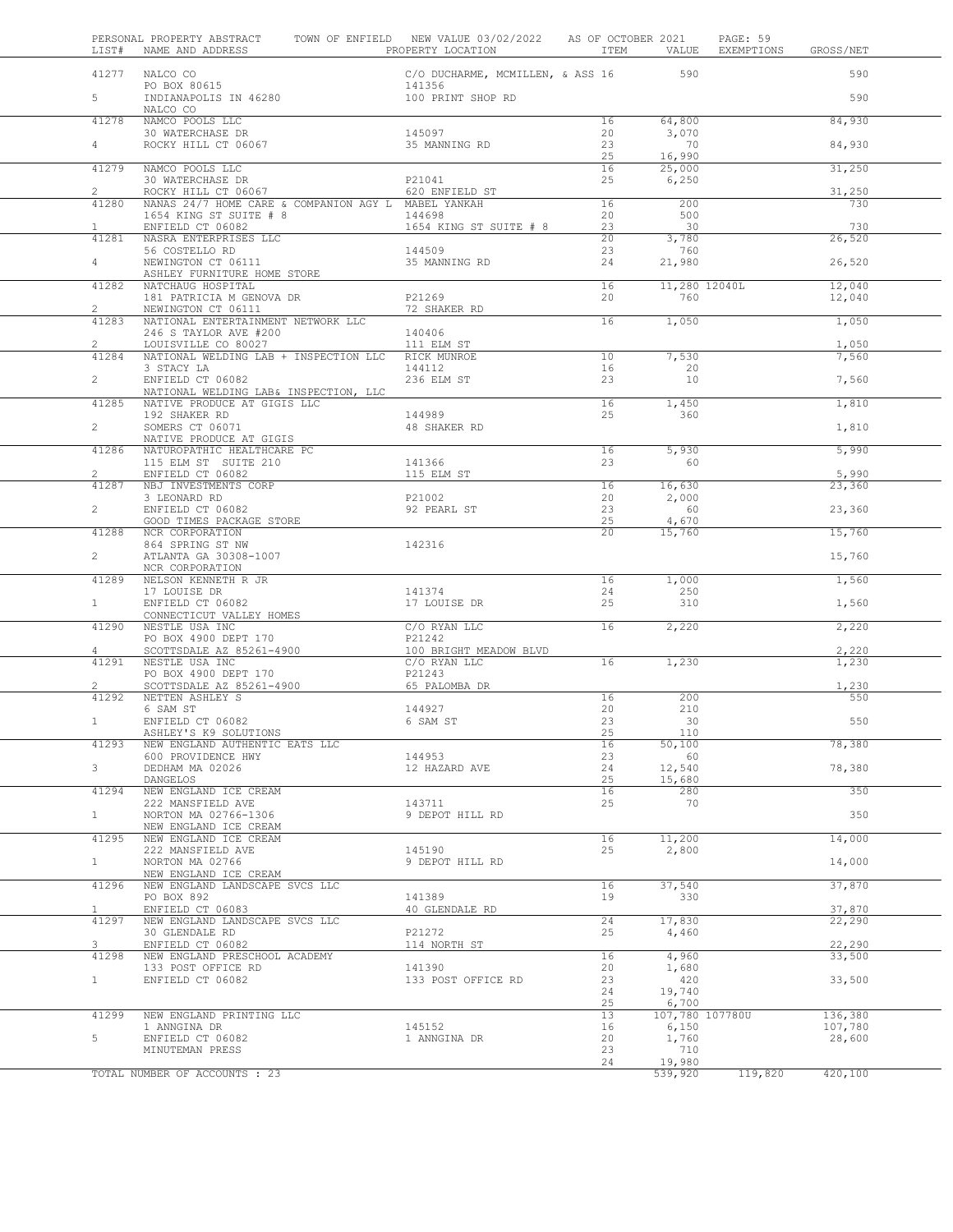|                                | PERSONAL PROPERTY ABSTRACT TOWN OF ENFIELD NEW VALUE 03/02/2022 AS OF OCTOBER 2021<br>LIST# NAME AND ADDRESS TO PROPERTY LOCATION |                                             |                 |                  | PAGE: 60<br>ITEM VALUE EXEMPTIONS GROSS/NET |     |
|--------------------------------|-----------------------------------------------------------------------------------------------------------------------------------|---------------------------------------------|-----------------|------------------|---------------------------------------------|-----|
|                                | 41300 NEW ENGLAND REALTY GROUP                                                                                                    |                                             | 16              | 1,000            | 2,540                                       |     |
| $2 \left( \frac{1}{2} \right)$ | 77 HAZARD AVE UNIT 0-2<br>ENFIELD CT 06082                                                                                        | P21059 and the P21059<br>SMYTH FARM CORNERS | 20<br>23        | 1,000<br>30      | 2,540                                       |     |
|                                |                                                                                                                                   |                                             | 25              | 510              |                                             |     |
| 41301                          | NEW ENGLAND WATER HEATER CO IN<br>PO BOX 1485                                                                                     | 141393                                      | 24              | 500              |                                             | 500 |
| $1 \quad$                      | LITTLETON MA 01460                                                                                                                |                                             |                 |                  |                                             | 500 |
|                                | NEW ENGLAND WATER HEATER CO IN<br>41302 NEW RELIC INC                                                                             |                                             | 20 <sup>2</sup> | 1,120            | 1,120                                       |     |
|                                | 188 SPEAR ST STE 1000                                                                                                             | P21230                                      |                 |                  |                                             |     |
| $\mathbf{1}$                   | SAN FRANCISCO CA 94105<br>41303 NEWZOOM LLC                                                                                       | 24 WAGON RD                                 | 16              | 4,590            | 1,120<br>7,440                              |     |
|                                | 548 MARKET ST #35539                                                                                                              | 142353                                      | 20              | 170              |                                             |     |
| $2^{\sim}$                     | SAN FRANCISCO CA 94104-5401<br>ZOOM SYSTEMS                                                                                       | 90 ELM ST                                   | 24<br>25        | 1,190<br>1,490   | 7,440                                       |     |
| 41304                          | NIELSEN AUDIO INC<br>PO BOX 4900                                                                                                  | C/O RYAN LLC<br>143963                      | 20 <sup>2</sup> | 130              | 130                                         |     |
| $1 -$                          | SCOTTSDALE AZ 85261                                                                                                               |                                             |                 |                  |                                             | 130 |
|                                | NIELSEN AUDIO INC<br>41305 NIELSEN AUDIO INC                                                                                      | C/O RYAN LLC                                | $\overline{20}$ | 180              |                                             | 180 |
|                                | PO BOX 4900                                                                                                                       | 143964                                      |                 |                  |                                             |     |
| $2^{\circ}$                    | SCOTTSDALE AZ 85261<br>NIELSEN AUDIO INC                                                                                          |                                             |                 |                  |                                             | 180 |
| 41306                          | NIELSEN AUDIO INC                                                                                                                 | C/O RYAN LLC                                | 20              | 70               |                                             | 70  |
| $3^{\circ}$                    | PO BOX 4900<br>SCOTTSDALE AZ 85261                                                                                                | 143965                                      |                 |                  |                                             | 70  |
| 41307                          | NIELSEN AUDIO INC<br>NIELSEN AUDIO INC                                                                                            | C/O RYAN LLC                                | 20 <sub>2</sub> | 250              |                                             | 250 |
|                                | PO BOX 4900                                                                                                                       | 143966                                      |                 |                  |                                             |     |
| $4\degree$                     | SCOTTSDALE AZ 85261<br>NIELSEN AUDIO INC                                                                                          |                                             |                 |                  |                                             | 250 |
| 41308                          | NIELSEN AUDIO INC                                                                                                                 | C/O RYAN LLC                                | 20              | 70               |                                             | 70  |
| $5 -$                          | PO BOX 4900<br>SCOTTSDALE AZ 85261                                                                                                | 144202                                      |                 |                  |                                             | 70  |
|                                | NIELSEN AUDIO INC<br>41309 NINH DUYEN                                                                                             |                                             | 16              | 1,690            | 19,450                                      |     |
|                                | 87 RAFFIA RD                                                                                                                      | 145085                                      | 20              | 630              |                                             |     |
| $4\degree$                     | ENFIELD CT 06082<br>SALLYS NAILS & SPA                                                                                            | 87 RAFFIA RD                                | 23<br>24        | 290<br>16,840    | 19,450                                      |     |
| 41310                          | NIRAV INC                                                                                                                         |                                             | 16              | 95,870           | 106,040                                     |     |
| $\overline{2}$                 | 270 FOXON BLVD<br>NEW HAVEN CT 06513                                                                                              | 142986<br>5 HAZARD AVE                      | 20<br>23        | 3,250<br>150     | 106,040                                     |     |
|                                | RED ROOF INN<br>41311 NISHIKA LLC                                                                                                 |                                             | 24              | 6,770<br>9,310   | 9,970                                       |     |
|                                | 50 AUGUSTA NATIONAL                                                                                                               | NEHA SRIVASTAV 16<br>144936 20              |                 | 630              |                                             |     |
| $2^{\circ}$                    | GLASTONBURY CT 06082<br>LIBERTY PIZZA                                                                                             | 169 169 ELM ST, ENFIELD, CT 0 23            |                 | 30               | 9,970                                       |     |
| 41312                          | NISSAN MOTOR ACCEPTANCE CORP<br>PO BOX 650214                                                                                     | TAX OPERATIONS - SIGNS<br>141413            | 24              | 5,420            | 5,420                                       |     |
| $\overline{2}$                 | DALLAS TX 75265                                                                                                                   | 10 PALOMBA DR                               |                 |                  | 5,420                                       |     |
|                                | NISSAN MOTOR ACCEPTANCE CORP<br>41313 NISSAN MOTOR ACCEPTANCE CORP                                                                |                                             | $10^{-}$        | 9,930            | 9,930                                       |     |
|                                | PO BOX 650214<br>DALLAS TX 75265<br>DALLAS TX 75265                                                                               | 144884                                      |                 |                  |                                             |     |
| $5 -$                          | NISSAN MOTOR ACCEPTANCE CORP FORKLIFT                                                                                             | 28 BACON RD                                 |                 |                  | 9,930                                       |     |
| 41314                          | NOGAS DAVID W<br>35 DALE RD                                                                                                       | 144502                                      | 16              |                  | 1,000<br>1,000                              |     |
| 3                              | UNKNOWN CT 06082                                                                                                                  | 35 DALE RD                                  |                 |                  | 1,000                                       |     |
| 41315                          | DCW<br>NORCONN SERVICES CO INC                                                                                                    |                                             | 10              | 7,750            | 18,890                                      |     |
|                                | PO BOX 885<br>ENFIELD CT 06083                                                                                                    | 141417                                      | 16              | 10,080<br>700    |                                             |     |
| 5                              |                                                                                                                                   | 5 ANNGINA DR                                | 20<br>23        | 360              | 18,890                                      |     |
| 41316                          | NORMAN STEPHANIE<br>19 JOHN ST                                                                                                    | P21194                                      | 24<br>25        | 5,000<br>1,250   | 6,250                                       |     |
| $\overline{2}$                 | ENFIELD CT 06082                                                                                                                  | 19 JOHN ST                                  |                 |                  | 6,250                                       |     |
| 41317                          | THE WONDERLAND WORKS COMPANY LLC<br>NORTH CENTRAL CHAMBER OF COMMERCE                                                             |                                             | 16              | 5,000            | 9,380                                       |     |
| $\overline{2}$                 | 90 ELM ST<br>ENFIELD CT 06082                                                                                                     | 145081<br>90 ELM ST                         | 20<br>24        | 1,000<br>1,500   | 9,380                                       |     |
|                                |                                                                                                                                   |                                             | 25              | 1,880            |                                             |     |
| 41318                          | NORTH CENTRAL IMAGING LLC<br>139 HAZARD AVE                                                                                       | 141419                                      | 16<br>20        | 261,630<br>5,170 | 267,630                                     |     |
| 3                              | ENFIELD CT 06082                                                                                                                  | 139 ENFIELD PRO PARK CONDO                  | 23              | 830              | 267,630                                     |     |
| 41319                          | NORTH CENTRAL IMAGING<br>NORTH COUNTRY TREE SERVICE LLC                                                                           |                                             | 16              | 300              |                                             | 300 |
| 4                              | 38 ROOSEVELT BLVD<br>ENFIELD CT 06082                                                                                             | 141421<br>38 ROOSEVELT BLVD                 |                 |                  |                                             | 300 |
| 41320                          | NORTHEAST BEVERAGE CORP OF CT                                                                                                     |                                             | 16              | 100              |                                             | 100 |
| $\mathbf{1}$                   | PO BOX 1437<br>COVENTRY RI 02816                                                                                                  | 143710                                      |                 |                  |                                             | 100 |
| 41321                          | NORTHEAST BEVERAGE CORP OF CT<br>NORTHEAST HEARING SERVICES LLC                                                                   |                                             | 16              | 21,230           | 27,200                                      |     |
|                                | 131 ENTERPRISE RD                                                                                                                 | 143687                                      | 20              | 390              |                                             |     |
| $\overline{2}$                 | JOHNSTOWN NY 12095<br>MIRACLE EAR                                                                                                 | 59A PALOMBA DR                              | 23<br>25        | 140<br>5,440     | 27,200                                      |     |
|                                | TOTAL NUMBER OF ACCOUNTS : 22                                                                                                     |                                             |                 | 493,860          | 493,860                                     |     |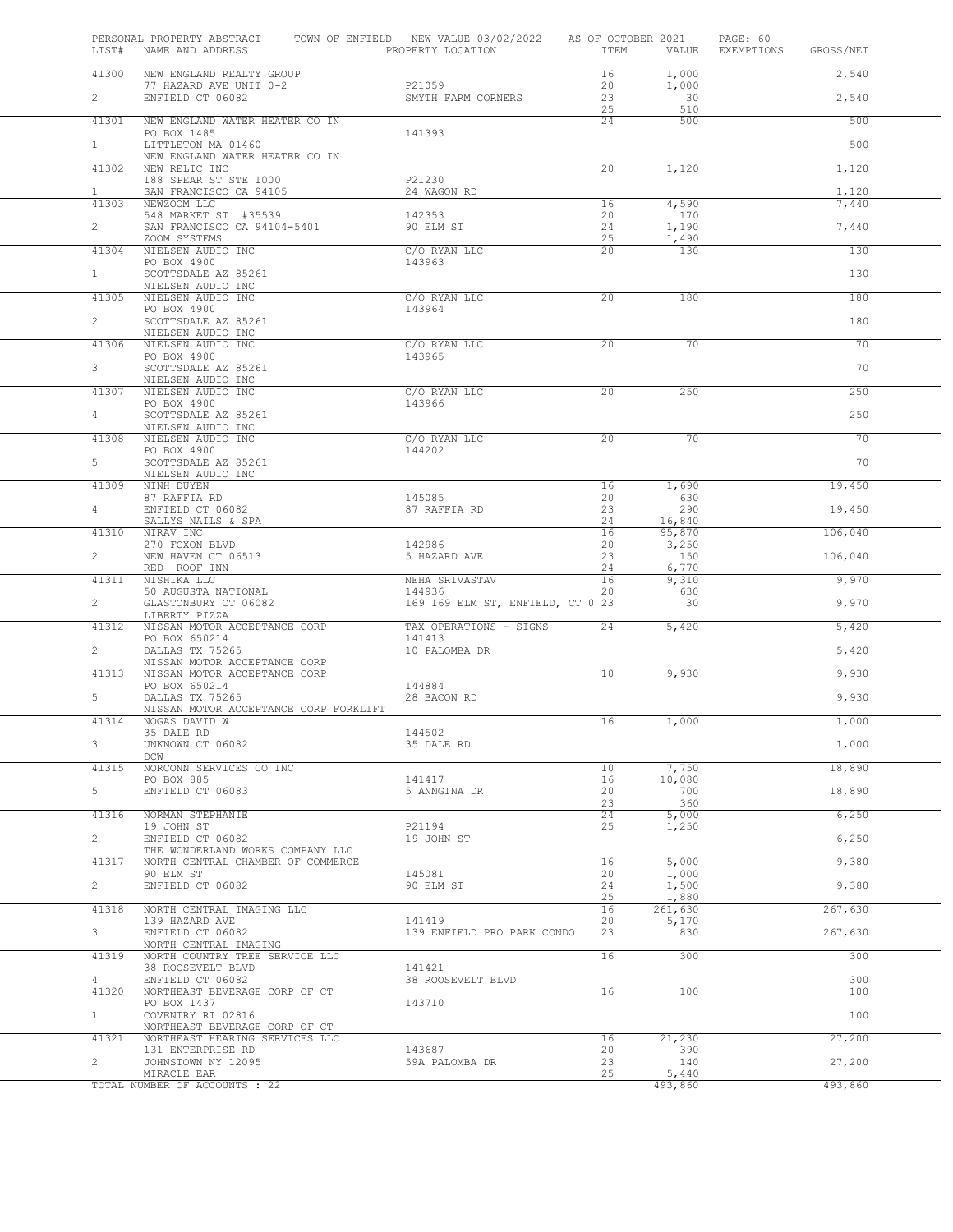| LIST#          | PERSONAL PROPERTY ABSTRACT<br>NAME AND ADDRESS   | TOWN OF ENFIELD NEW VALUE 03/02/2022<br>PROPERTY LOCATION | ITEM     | AS OF OCTOBER 2021<br>VALUE | PAGE: 61<br>EXEMPTIONS<br>GROSS/NET |
|----------------|--------------------------------------------------|-----------------------------------------------------------|----------|-----------------------------|-------------------------------------|
|                | 41322 NORTHEAST MFG CO LLC                       |                                                           | 10       |                             | 650 10140U<br>11,260                |
|                | 3 PEERLESS WAY STE D                             | 141425                                                    | 13       | 10,140                      | 10,140                              |
| 5 <sup>5</sup> | ENFIELD CT 06082                                 | 3 PEERLESS WAY                                            | 16       | 120                         | 1,120                               |
|                |                                                  |                                                           | 20<br>23 | 170<br>180                  |                                     |
| 41323          | NORTHEAST PREMIER PHYSICAL MEDICINE              |                                                           | 16       | 3,000                       | 6,330                               |
|                | PO BOX 1153                                      | P21045                                                    | 20       | 2,000                       |                                     |
| 3 <sup>7</sup> | ENFIELD CT 06083                                 | 137 HAZARD AVE                                            | 23       | 60                          | 6,330                               |
|                |                                                  |                                                           | 25       | 1,270                       |                                     |
| 41324          | NORTHEAST REFRIGERATION + MECHANICAL L           |                                                           | 16       | 6,080                       | 6,270                               |
| 5              | 57 KALISH AVE<br>ENFIELD CT 06082                | 145250<br>57 KALISH AVE                                   | 20<br>23 | 160<br>30                   | 6,270                               |
| 41325          | NORTHEAST REMODELING SERVICES                    | <b>LLC</b>                                                | 16       | 2,000                       | 4,800                               |
|                | 6 HARRISON AVE                                   | 142194                                                    | 20       | 1,000                       |                                     |
| $\overline{2}$ | ENFIELD CT 06082                                 | 6 HARRISON AVE                                            | 23       | 70                          | 4,800                               |
|                | NORTHEAST REMODELING                             |                                                           | 24       | 770                         |                                     |
|                |                                                  |                                                           | 25       | 960                         |                                     |
| 41326          | NORTHEASTERN SHEET METAL CO                      |                                                           | 10<br>13 | 47,340 19020U               | 88,390                              |
| $\mathbf{1}$   | 6 NIBLICK RD<br>ENFIELD CT 06082                 | 143907<br>6 NIBLICK RD                                    | 16       | 19,020<br>7,140             | 19,020<br>69,370                    |
|                | NORTHEASTERN SHEET METAL                         |                                                           | 20       | 14,320                      |                                     |
|                |                                                  |                                                           | 23       | 570                         |                                     |
| 41327          | NORTHERN CONN CONTRACTORS INC                    |                                                           | 16       | 420                         | 500                                 |
|                | 8 LINDA LA                                       | 141427                                                    | 20       | 40                          |                                     |
| $\overline{2}$ | ENFIELD CT 06082                                 | 8 LINDA LA                                                | 23       | 30                          | 500                                 |
|                |                                                  |                                                           | 24       | 10                          |                                     |
| 41328          | NORTHERN CONNECTICUT EYE ASSOC LLC               | 141428                                                    | 16<br>20 | 103,380                     | 112,690                             |
| 3 <sup>7</sup> | 146 HAZARD SUITE 201<br>ENFIELD CT 06082         | 201 JOHNSON MED OFFICE BLDG                               | 23       | 2,410<br>2,600              | 112,690                             |
|                |                                                  |                                                           | 24       | 4,300                       |                                     |
| 41329          | NORTHERN EQUIPMENT REMARKETING                   |                                                           | 16       | 5,410                       | 5,460                               |
|                | 90 ENFIELD ST                                    | 142262                                                    | 23       | 50                          |                                     |
| $4 -$          | ENFIELD CT 06082                                 | 90 ENFIELD ST                                             |          |                             | 5,460                               |
|                | NORTHERN EQUIPMENT REMARKETING                   |                                                           |          |                             |                                     |
| 41330          | NORTHLAND BIGELOW COMMONS LLC                    |                                                           | 16       | 364,060                     | 373,660                             |
| $\overline{2}$ | 2150 WASHINGTON ST<br>NEWTON MA 02462            | 141436<br>55 MAIN ST                                      | 20<br>23 | 8,610<br>990                | 373,660                             |
|                | BIGELOW COMMONS                                  |                                                           |          |                             |                                     |
| 41331          | NORTHLAND HEARING CENTERS INC                    | #1040                                                     | 16       | 7,090                       | 13,260                              |
|                | PO BOX 404                                       | 141437                                                    | 20       | 2,750                       |                                     |
| $\overline{2}$ | MINNEAPOLIS MN 55440                             | 111 HAZARD AVE                                            | 23       | 50                          | 13,260                              |
|                | HEAR AGAIN CENTER                                |                                                           | 24       | 720                         |                                     |
|                |                                                  |                                                           | 25<br>13 | 2,650                       |                                     |
| 41332          | NORWICH PRINTING LLC<br>457 WEST MAIN ST         | 144857                                                    |          | 47,470 47470U               | 47,470<br>47,470                    |
| 5              | NORWICH CT 06360                                 | 1 ANNGINA DR                                              |          |                             |                                     |
|                | MINUTEMAN PRESS                                  |                                                           |          |                             |                                     |
| 41333          | NPRTO NORTH-EAST LLC                             |                                                           | 24       | 17,300                      | 17,300                              |
|                | PO BOX 4900 DEPT 500                             | 144233                                                    |          |                             |                                     |
| $\mathbf{1}$   | SCOTTSDALE AZ 85266                              |                                                           |          |                             | 17,300                              |
| 41334          | NPRTO NORTH-EAST LLC<br>NPRTO NORTH-EAST LLC     |                                                           | 20       | 420                         |                                     |
|                | PO BOX 4900 DEPT 500                             | 144234                                                    | 24       | 15,230                      | 15,650                              |
| $\overline{2}$ | SCOTTSDALE AZ 85266-4900                         |                                                           |          |                             | 15,650                              |
|                | NPRTO NORTH-EAST LLC                             |                                                           |          |                             |                                     |
| 41335          | NPRTO NORTH-EAST LLC                             |                                                           | 24       | 7,300                       | 7,300                               |
|                | PO BOX 4900 DEPT 500                             | 144235                                                    |          |                             |                                     |
| 3              | SCOTTSDALE AZ 85266-4900                         |                                                           |          |                             | 7,300                               |
|                | NPRTO NORTH-EAST LLC                             |                                                           |          |                             |                                     |
| 41336          | NPRTO NORTH-EAST LLC                             | 144236                                                    | 24       | 5,150                       | 5,150                               |
| $\overline{4}$ | PO BOX 4900 DEPT 500<br>SCOTTSDALE AZ 85266-4900 |                                                           |          |                             | 5,150                               |
|                | NPRTO NORTH-EAST LLC                             |                                                           |          |                             |                                     |
| 41337          | NPRTO NORTH-EAST LLC                             |                                                           | 16       | 2,520                       | 2,520                               |
|                | PO BOX 4900 DEPT 500                             | 145145                                                    |          |                             |                                     |
| 5              | SCOTTSDALE AZ 85266                              |                                                           |          |                             | 2,520                               |
|                | NPRTO NORTH-EAST LLC                             |                                                           |          |                             |                                     |
|                | NRRON LLC                                        | 144432                                                    | 16<br>20 | 1,087,400<br>22,420         | 1,110,420                           |
| 41338          |                                                  |                                                           |          |                             | 1,110,420                           |
|                | 142 HAZARD AVE                                   | 142 HAZARD AVE                                            |          |                             |                                     |
| 3              | ENFIELD CT 06082<br>NRRON LLC                    |                                                           | 23       | 600                         |                                     |
| 41339          | NRT NEW ENGLAND LLC                              | C/O MARVIN POER                                           | 16       | 13,230                      | 22,110                              |
|                | 136 STATE RTE 10 STE 286                         | 142540                                                    | 20       | 1,170                       |                                     |
| $\overline{2}$ | EAST HANOVER NJ 07936                            | 810 ENFIELD ST                                            | 23       | 280                         | 22,110                              |
|                | COLDWELL BANKER NRT                              |                                                           | 24       | 7,430                       |                                     |
| 41340          | NUCO2 SUPPLY LLC                                 |                                                           | 16       | 7,750                       | 7,750                               |
|                | 10 RIVERVIEW DR TAX DEPT                         | 141439                                                    |          |                             |                                     |
| $\overline{2}$ | DANBURY CT 06810                                 |                                                           |          |                             | 7,750                               |
| 41341          | NUCO2 SUPPLY LLC<br>NUCO2 SUPPLY LLC             |                                                           | 16       | 860                         | 860                                 |
|                | 10 RIVERVIEW DR TAX DEPT                         | 142323                                                    |          |                             |                                     |
| $\mathbf{1}$   | DANBURY CT 06810                                 |                                                           |          |                             | 860                                 |
|                | NUCO2 SUPPLY LLC                                 |                                                           |          |                             |                                     |
| 41342          | NUCO2 SUPPLY LLC                                 |                                                           | 16       | 1,420                       | 1,420                               |
|                | 10 RIVERVIEW DR TAX DEPT                         | 142324                                                    |          |                             |                                     |
| 3              | DANBURY CT 06810<br>NUCO2 SUPPLY LLC             |                                                           |          |                             | 1,420                               |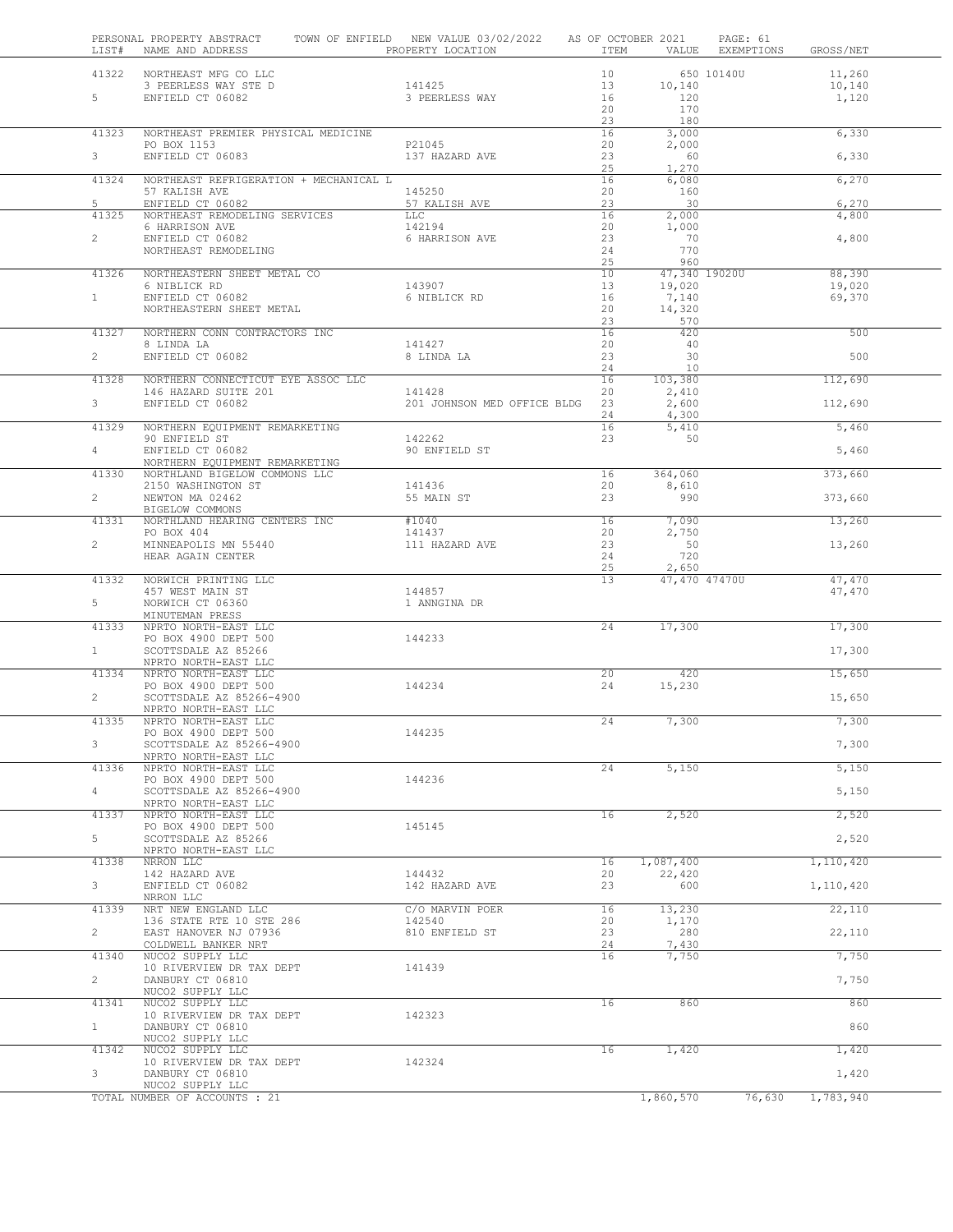| LIST#                 | PERSONAL PROPERTY ABSTRACT<br>NAME AND ADDRESS THE PROPERTY LOCATION | TOWN OF ENFIELD NEW VALUE 03/02/2022 AS OF OCTOBER 2021 | ITEM            | VALUE             | PAGE: 62<br>EXEMPTIONS | GROSS/NET        |
|-----------------------|----------------------------------------------------------------------|---------------------------------------------------------|-----------------|-------------------|------------------------|------------------|
| 41343                 | NUKING STREET PEST+WILDLIFE CONTROL LL                               |                                                         | 16              | 5,610             |                        | 13,650           |
|                       | 9 MOODY RD STE 12<br>ENFIELD CT 06082                                | 140552                                                  | 20              | 3,810             |                        |                  |
| $2^{\circ}$           | jeffrey davis                                                        | 9 MOODY IND CONDO                                       | 23<br>24        | 2,770<br>1,460    |                        | 13,650           |
| 41344                 | NUTMEG SOLAR LLC                                                     |                                                         | 22              | 29,014,630        |                        | 29,014,630       |
| 3                     | 700 UNIVERSE BLVD<br>JUNO BEACH FL 33408-2183                        | 145311<br>18 BAILEY RD                                  |                 |                   |                        | 29,014,630       |
|                       | NUTMEG SOLAR                                                         |                                                         |                 |                   |                        |                  |
| 41345                 | NYSA LLC                                                             |                                                         | 16              | 4,840             |                        | 4,900            |
| $\overline{2}$        | 15 PEARL ST<br>ENFIELD CT 06082                                      | 144406<br>15 PEARL ST                                   | 23              | 60                |                        | 4,900            |
|                       | CARONNAS PACKAGE STORE                                               |                                                         |                 |                   |                        |                  |
| 41346                 | OBRIEN JAMES J & ASSOCIATES<br>37 ALOHA DR                           | 141443                                                  | 16<br>20        | 180<br>220        |                        | 500              |
| $4 -$                 | ENFIELD CT 06082                                                     | 37 ALOHA DR                                             | 23              | 10                |                        | 500              |
|                       |                                                                      |                                                         | 24              | 90                |                        |                  |
| 41347                 | ODINS KEEP AXE HOUSE LLC<br>630 ENFIELD ST                           | 145197                                                  | 16<br>20        | 30,260<br>1,130   |                        | 101,930          |
| $\overline{2}$        | ENFIELD CT 06082                                                     | 630 ENFIELD ST                                          | 23              | 250               |                        | 101,930          |
| 41348                 | ODINS KEEP AXE HOUSE<br>OFFICE SUPERSTORE EAST LLC                   | ATT: TAX DEPT                                           | 24<br>16        | 70,290<br>154,740 |                        | 169,350          |
|                       | 500 STAPLES DR                                                       | 141883                                                  | 20              | 14,570            |                        |                  |
| 1                     | FRAMINGHAM MA 01702                                                  | 14 HAZARD AVE                                           | 23              | 40                |                        | 169,350          |
| 41349                 | STAPLES THE OFFICE SUPERSTORE<br>OFFSAY DANIEL E LPC                 |                                                         | 16              | 640               |                        | 1,230            |
|                       | 95 RAFFIA RD #6<br>בתיקודת החיים ה- 16082                            | 144566                                                  | 20              | 140               |                        |                  |
| $1 \quad$             | ENFIELD CT 06082                                                     | 95 RAFFIA RD                                            | 24<br>25        | 200<br>250        |                        | 1,230            |
| 41350                 | OHARA JAMES L & PATRICIA                                             |                                                         | 16              | 140               |                        | 180              |
| 3                     | 50 BURNHAM AVE<br>CRANSTON RI 02910                                  | 141449                                                  | 25              | 40                |                        | 180              |
|                       | FALVEY LINEN&UNIFORM SUPLY OF                                        |                                                         |                 |                   |                        |                  |
| 41351                 | OKEEFE BRIAN P                                                       |                                                         | $\overline{16}$ | $\overline{30}$   |                        | 260              |
| $\mathbf{1}$          | 22 EASTGATE LA<br>ENFIELD CT 06082                                   | 141450<br>22 EASTGATE LA                                | 20<br>23        | 200<br>30         |                        | 260              |
|                       | COAST TO COAST TRAVEL                                                |                                                         |                 |                   |                        |                  |
| 41352                 | OKON MICHELLE O<br>504 WOODGATE CIR                                  | 144711                                                  | 16<br>20        | 2,000<br>2,000    |                        | 6,250            |
| $\mathbf{1}$          | ENFIELD CT 06082                                                     | 504 WOODGATE CIR                                        | 24              | 1,000             |                        | 6,250            |
|                       | OPHELIA PRODUCTIONS                                                  |                                                         | 25              | 1,250             |                        |                  |
| 41353                 | OLDE TYME SERVICE LLC<br>10 RIDGE RD                                 | 142640                                                  | 16<br>20        | 1,000<br>1,000    |                        | 3,130            |
| $\overline{2}$        | ENFIELD CT 06082                                                     | 10 RIDGE RD                                             | 24              | 500               |                        | 3,130            |
| 41354                 | OLENAS SEWING                                                        |                                                         | 25<br>16        | 630<br>2,500      |                        | 7,040            |
|                       | 33 ENFIELD ST                                                        | 144776                                                  | 20              | 2,000             |                        |                  |
| $4 -$                 | ENFIELD CT 06082                                                     | 33 ENFIELD ST                                           | 24<br>25        | 1,130<br>1,410    |                        | 7,040            |
| 41355                 | OLENDER BERNARD                                                      |                                                         | 16              | 400               |                        | 590              |
|                       | 51 EDGEWOOD DR                                                       | 145147                                                  | 20<br>23        | 180<br>10         |                        | 590              |
| $\mathbf{1}$<br>41356 | ENFIELD CT 06082<br>OLESEN REBECCA                                   | 51 EDGEWOOD DR                                          | 16              | 1,120             |                        | 1,940            |
|                       | 77 HAZARD AVE STE M-1                                                | 144417                                                  | 20              | 120               |                        |                  |
| $\overline{2}$        | ENFIELD CT 06082<br>THE GUIDANCE OFFICE                              | SMYTH FARM CORNERS                                      | 24<br>25        | 310<br>390        |                        | 1,940            |
| 41357                 | OLIVER BRUCE                                                         | NEW VENTURE INC                                         | 16              | 1,500             |                        | 2,350            |
| 3                     | 102 N MAPLE ST #8A                                                   | 141451                                                  | 24              | 380<br>470        |                        |                  |
|                       | ENFIELD CT 06082<br>PROFESSIONAL OFFICE SOLUTIONS                    | MAPLE HEIGHTS                                           | 25              |                   |                        | 2,350            |
| 41358                 | OLSON KENNETH                                                        |                                                         | 16              | 1,500             |                        | 3,910            |
| $\overline{2}$        | 36 ST THOMAS ST<br>ENFIELD CT 06082                                  | 142430<br>36 ST THOMAS ST                               | 20<br>24        | 1,000<br>630      |                        | 3,910            |
|                       |                                                                      |                                                         | 25              | 780               |                        |                  |
| 41359                 | OLYMPIA SALES GROUP LLC<br>585 HAZARD AVE                            | 144694                                                  | 20<br>24        | 280<br>220        |                        | 500              |
| 3                     | ENFIELD CT 06082                                                     | 585 HAZARD AVE                                          |                 |                   |                        | 500              |
|                       | OLYMPIA SALES                                                        |                                                         |                 |                   |                        |                  |
| 41360                 | OLYMPUS AMERICA INC<br>PO BOX 4747                                   | 141457                                                  | 16              | 75,260 75260K     |                        | 75,260<br>75,260 |
| 3                     | OAK BROOK IL 60522                                                   |                                                         |                 |                   |                        |                  |
| 41361                 | OLYMPUS AMERICA INC<br>OMAR COFFEE COMPANY                           |                                                         | 16              | 130               |                        | 130              |
|                       | 41 COMMERCE COURT                                                    | 141459                                                  |                 |                   |                        |                  |
| $\overline{4}$        | NEWINGTON CT 06111                                                   |                                                         |                 |                   |                        | 130              |
| 41362                 | OMAR COFFEE COMPANY<br>OMNICARE INC                                  | C/O ALTUS GROUP US INC                                  | 16              | 1,330             |                        | 1,330            |
|                       | PO BOX 72000                                                         | 143949                                                  |                 |                   |                        |                  |
| 1                     | PHOENIX AZ 85050<br>VALUE HEALTH CARE SERVICES LLC                   | 1157 ENFIELD ST                                         |                 |                   |                        | 1,330            |
| 41363                 | ON THE LEVEL CONSTRUCTION OF NE LLC                                  |                                                         | 16              | 2,000             |                        | 3,130            |
| 3                     | 26 SOUTHWOOD RD<br>ENFIELD CT 06082                                  | 141460<br>26 SOUTHWOOD RD                               | 24<br>25        | 500<br>630        |                        | 3,130            |
| 41364                 | ONE ON ONE HAIR DESIGN INC                                           |                                                         | 16              | 630               |                        | 1,150            |
|                       | 1593 KING ST                                                         | 141463                                                  | 23              | 520               |                        |                  |
| $\mathbf{1}$          | ENFIELD CT 06082<br>ONE ON ONE HAIR DESIGN                           | 1593 KING ST                                            |                 |                   |                        | 1,150            |
|                       | TOTAL NUMBER OF ACCOUNTS : 22                                        |                                                         |                 | 29, 413, 340      | 75,260 29,338,080      |                  |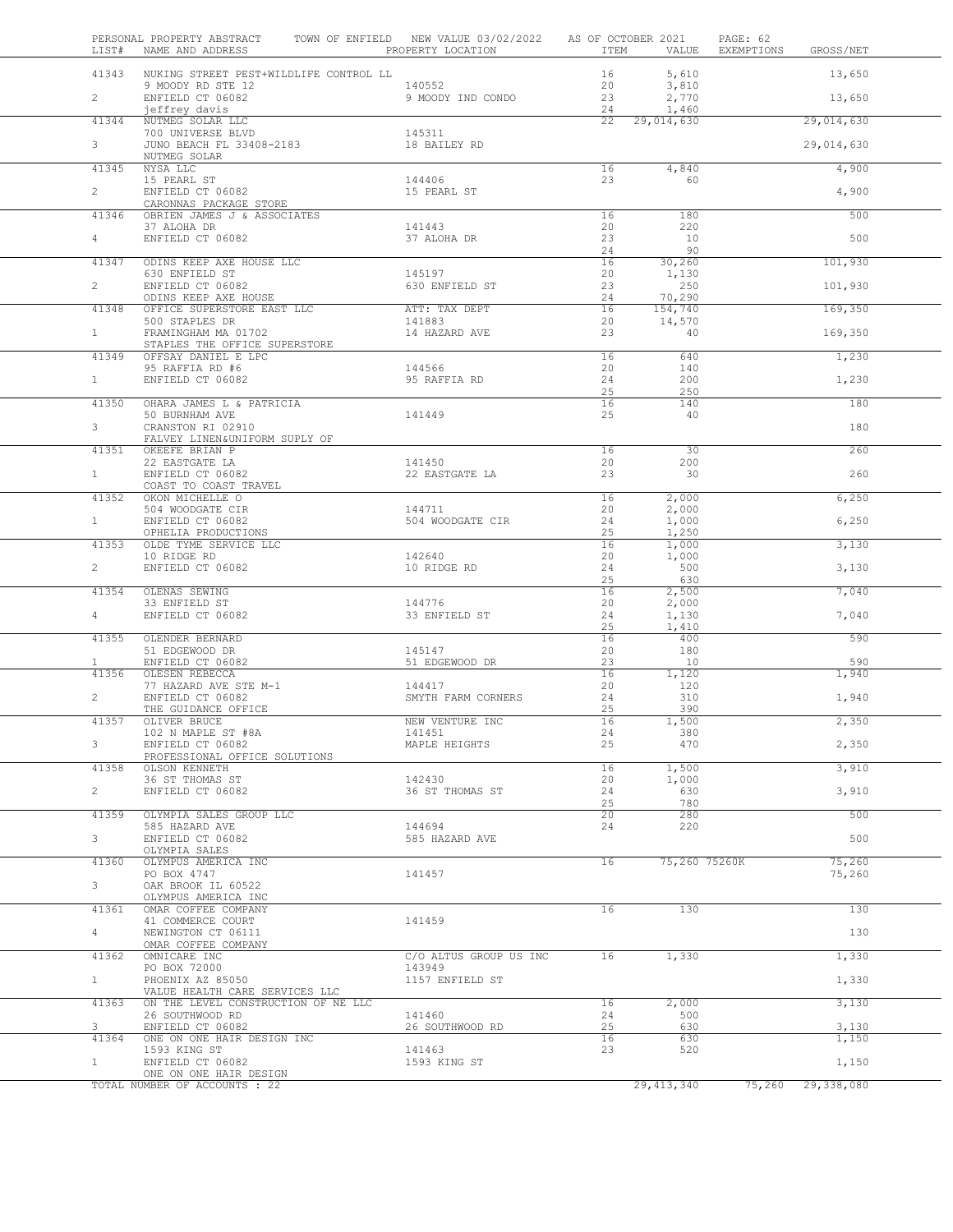|                | PERSONAL PROPERTY ABSTRACT TOWN OF ENFIELD NEW VALUE 03/02/2022 AS OF OCTOBER 2021<br>LIST# NAME AND ADDRESS PROPERTY LOCATION               |                           |          |                                                                             | PAGE: 63<br>ITEM VALUE EXEMPTIONS GROSS/NET |           |
|----------------|----------------------------------------------------------------------------------------------------------------------------------------------|---------------------------|----------|-----------------------------------------------------------------------------|---------------------------------------------|-----------|
|                | 41365 ONIT TECHNOLOGY SOLUTIONS INC                                                                                                          |                           | 16       | 2,000                                                                       |                                             | 6,250     |
|                | 50 POST OFFICE RD<br>ENFIELD CT 06082                                                                                                        | 145047                    | 20       | 2,000                                                                       |                                             |           |
| $1 -$          |                                                                                                                                              | 50 POST OFFICE RD         | 24<br>25 | 1,000<br>1,250                                                              |                                             | 6,250     |
| 41366          | ONPOINT COMMUNICATIONS                                                                                                                       |                           | 16       | 10,000                                                                      |                                             | 23,130    |
| $\mathbf{2}$   | 780 ENFIELD STREET<br>ENFIELD CT 06082                                                                                                       | 141467<br>780 ENFIELD ST  | 24<br>25 | 8,500<br>4,630                                                              |                                             | 23,130    |
| 41367          | ORANGE BUSINESS SERVICES US INC                                                                                                              |                           | 21       | 13,960                                                                      |                                             | 13,960    |
| $5 -$          | 13865 SUNRISE VALLEY DR STE 425<br>HERNDON VA 20171                                                                                          | P21169<br>25 BACON RD     |          |                                                                             |                                             | 13,960    |
| 41368          | ORLEN EYE CARE LLC                                                                                                                           |                           | 16       | 26,630                                                                      |                                             | 43,580    |
| $\overline{2}$ | 90 ELM ST STE 27<br>ENFIELD CT 06082                                                                                                         | 144851<br>90 ELM ST       | 20<br>23 | 330<br>930                                                                  |                                             | 43,580    |
|                |                                                                                                                                              |                           | 24       | 6,970                                                                       |                                             |           |
| 41369          | ORTHOPEDIC ASSOCIATES OF HARTFORD PC                                                                                                         |                           | 25<br>16 | 8,720<br>80,600                                                             |                                             | 172,910   |
|                | 74 BATTERSON PARK RD STE 107 P21244                                                                                                          |                           | 20       | 24,780                                                                      |                                             |           |
| $2^{\sim}$     | FARMINGTON CT 06032                                                                                                                          | 7 ELM ST                  | 23<br>24 | 3,500<br>29,450                                                             |                                             | 172,910   |
|                |                                                                                                                                              |                           | 25       | 34,580                                                                      |                                             |           |
| 41370          | ORTON CELINA                                                                                                                                 |                           | 16       | 1,500                                                                       |                                             | 3,910     |
| $3^{\circ}$    | 59 BROAD BROOK RD<br>ENFIELD CT 06082 59 BROAD BROOK RD<br>CELINA'S PESTORMION AND CHOTOM PROCESSED CELINA'S PESTORMION AND CHOTOM PROCESSED |                           | 20<br>24 | 1,000<br>630                                                                |                                             | 3,910     |
|                | CELINA'S RESTORATION AND CUSTOM DESIGNS                                                                                                      |                           | 25       | 780                                                                         |                                             |           |
| 41371          | OSJL OF ENFIELD LLC                                                                                                                          |                           |          | $\begin{array}{c cc} 16 & \overline{ & 19,860} \\ 20 & & 1,760 \end{array}$ |                                             | 36,380    |
| $2^{\circ}$    |                                                                                                                                              |                           | 23       | 580                                                                         |                                             | 36,380    |
| 41372          | OCEAN STATE JOB LOT<br>OTT ANDREA E                                                                                                          |                           | 24<br>16 | 14,180<br>500                                                               |                                             | 2,350     |
|                | 5 STORRS RD                                                                                                                                  | 144280                    | 20       | 1,000                                                                       |                                             |           |
| $3^{\circ}$    | ENFIELD CT 06082                                                                                                                             | 5 STORRS RD               | 24<br>25 | 380<br>470                                                                  |                                             | 2,350     |
|                | ANDREA O DESIGNS<br>41373 OUR TOWN HOME BUYERS LLC<br>1283 ENFIELD ST<br>528 CREAM OSORS                                                     |                           | 16       | 2,710                                                                       |                                             | 3,580     |
|                |                                                                                                                                              | 144030<br>1283 ENFIELD ST | 20       | 140                                                                         |                                             |           |
|                |                                                                                                                                              |                           | 23<br>25 | 10<br>720                                                                   |                                             | 3,580     |
|                | 41374 OUTBACK STEAKHOUSE OF FL LLC                                                                                                           |                           | 16       | 136,800                                                                     |                                             | 239,090   |
| $2^{\circ}$    | PO BOX 330429<br>NASHVILLE TN 37203                                                                                                          | 141471<br>98 ELM ST       | 20<br>23 | 10,790<br>4,190                                                             |                                             | 239,090   |
|                | OUTBACK STEAKHOUSE 0717                                                                                                                      |                           | 24       | 87,310                                                                      |                                             |           |
| 41375          | OWENS THOMAS                                                                                                                                 | 144918                    | 16<br>20 | 500<br>1,000                                                                |                                             | 2,350     |
| $\mathbf{1}$   | 415 GATEWOOD DR<br>ENFIELD CT 06082<br>ENFIELD CT 06082                                                                                      | 415 GATEWOOD DR           | 24       | 380                                                                         |                                             | 2,350     |
| 41376          | ENFIELD AMERICAN LEGION BASEBALL<br>PAAS LLC                                                                                                 |                           | 25<br>16 | 470<br>6,940                                                                |                                             | 27,410    |
|                | 7 JOHNSON AVE                                                                                                                                | 142732                    | 20       | 5,550                                                                       |                                             |           |
| $5 -$          | PLAINVILLE CT 06062                                                                                                                          | 100 PRINT SHOP RD         | 23       | 370                                                                         |                                             | 27,410    |
| 41377          | PACCAR FINANCIAL CORP                                                                                                                        |                           | 24<br>9  | 14,550<br>1,116,250                                                         |                                             | 1,120,840 |
|                |                                                                                                                                              |                           | 20       | 270                                                                         |                                             |           |
| $\mathbf{1}$   | PACLEASE OF CONNECTICUT                                                                                                                      | 1 DEPOT HILL RD           | 23<br>24 | 40<br>4,280                                                                 |                                             | 1,120,840 |
| 41378          | PAINES INC                                                                                                                                   |                           | 16       | 190                                                                         |                                             | 190       |
| $\mathbf{1}$   | PO BOX 307<br>SIMSBURY CT 06070                                                                                                              | 141485                    |          |                                                                             |                                             | 190       |
|                | PAINES INC                                                                                                                                   |                           |          |                                                                             |                                             |           |
| 41379          | PAINES INC<br>PO BOX 307                                                                                                                     | 141486                    | 16       | 220                                                                         |                                             | 220       |
| $2^{\circ}$    | SIMSBURY CT 06070                                                                                                                            |                           |          |                                                                             |                                             | 220       |
|                | PAINES INC                                                                                                                                   |                           |          | 3,000                                                                       |                                             |           |
| 41380          | PALAZZO JAMES<br>601 HAZARD AVE APT 35                                                                                                       | 144535                    | 16<br>24 | 750                                                                         |                                             | 4,690     |
| 3              | ENFIELD CT 06082                                                                                                                             | 601 HAZARD AVE            | 25       | 940                                                                         |                                             | 4,690     |
| 41381          | PALAZZO CARPENTRY + REMODELING<br>PALAZZO STEVEN                                                                                             |                           | 24       | 5,000                                                                       |                                             | 6,250     |
|                | 122 MIDDLE RD                                                                                                                                | P21262                    | 25       | 1,250                                                                       |                                             |           |
| $3^{\circ}$    | ENFIELD CT 06082<br>SP PAINTING                                                                                                              | 122 MIDDLE RD             |          |                                                                             |                                             | 6,250     |
| 41382          | PANCHAL HEMANT MD                                                                                                                            |                           | 16       | 30,000                                                                      |                                             | 31,120    |
| 3 <sup>7</sup> | 170 HAZARD AVE<br>ENFIELD CT 06082                                                                                                           | 141490<br>170 HAZARD AVE  | 23       | 1,120                                                                       |                                             | 31,120    |
|                | PEDIATRIC HEALTH SERVICES                                                                                                                    |                           |          |                                                                             |                                             |           |
| 41383          | PANELLA WOODWORKING                                                                                                                          | P21129                    | 16       | 610<br>30                                                                   |                                             | 640       |
| $4 \quad$      | 26 TILL ST<br>ENFIELD CT 06082                                                                                                               | 26 TILL ST                | 23       |                                                                             |                                             | 640       |
| 41384          | PANELLAS PLUMBING & HEATING INC                                                                                                              |                           | 16       | 3,360                                                                       |                                             | 4,850     |
| $\overline{2}$ | BOX 233<br>654 ENFIELD ST<br>ENFIELD CT 06082                                                                                                | 141491<br>654 ENFIELD ST  | 20<br>23 | 1,430<br>60                                                                 |                                             | 4,850     |
| 41385          | PAPILLON STUDIO SUPPLY & MFG INC                                                                                                             |                           | 16       | 1,510                                                                       |                                             | 4,580     |
| $2^{\circ}$    | 118 PEARL ST<br>ENFIELD CT 06082                                                                                                             | 141492<br>118 PEARL ST    | 20<br>23 | 640<br>70                                                                   |                                             | 4,580     |
|                |                                                                                                                                              |                           | 24       | 1,440                                                                       |                                             |           |
| 41386          | PAPILLON TATTOO & REBORN ART STUDIO LL                                                                                                       |                           | 25<br>16 | 920<br>5,320                                                                |                                             | 16,360    |
|                | 904 ENFIELD ST                                                                                                                               | P21029                    | 20       | 1,000                                                                       |                                             |           |
| $\overline{2}$ | ENFIELD CT 06082                                                                                                                             | 904 ENFIELD ST            | 23       | 120                                                                         |                                             | 16,360    |
|                |                                                                                                                                              |                           | 24<br>25 | 6,650<br>3,270                                                              |                                             |           |
|                | TOTAL NUMBER OF ACCOUNTS : 22                                                                                                                |                           |          | 1,764,640                                                                   |                                             | 1,764,640 |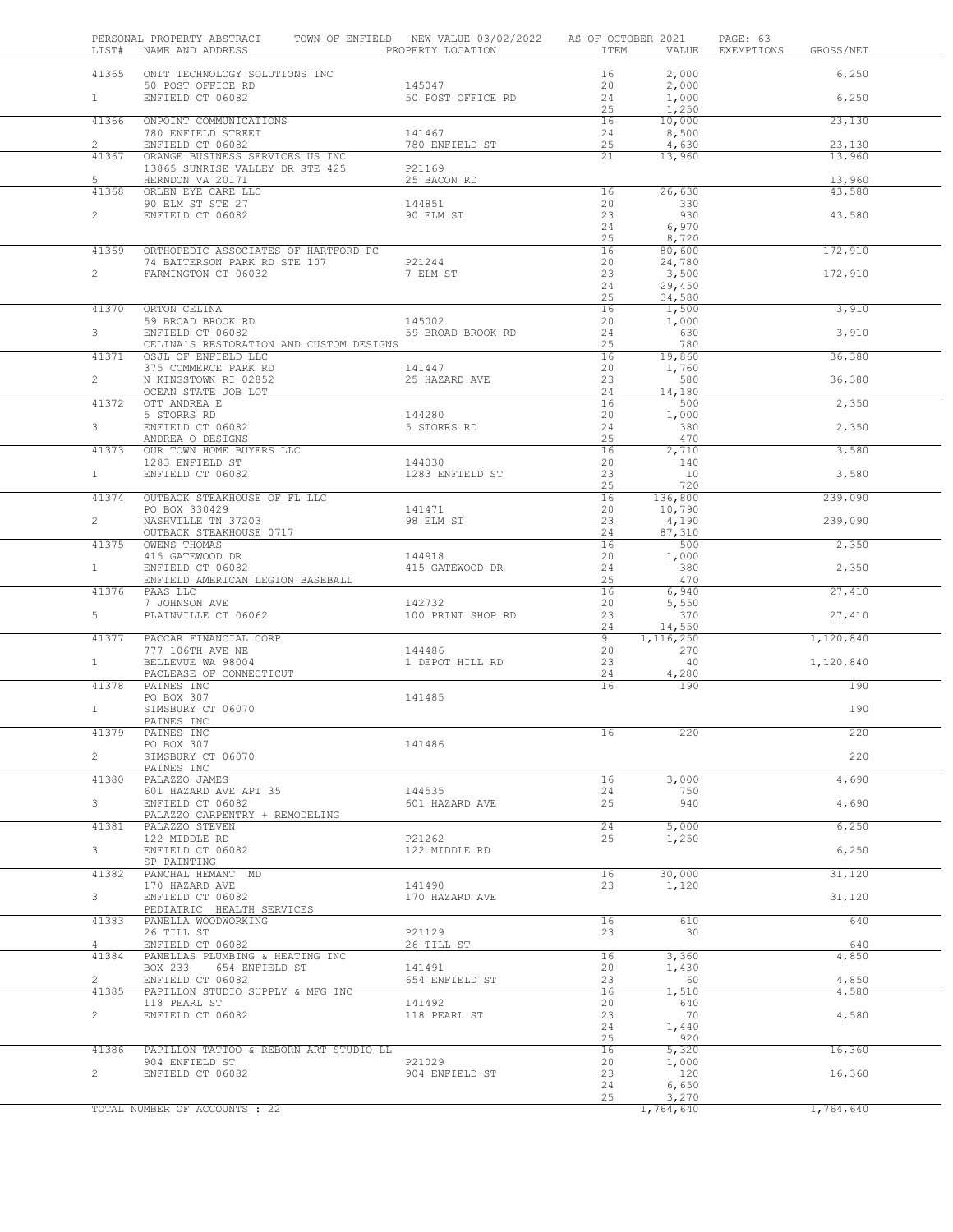| LIST#                 | PERSONAL PROPERTY ABSTRACT<br>NAME AND ADDRESS                 | TOWN OF ENFIELD NEW VALUE 03/02/2022<br>PROPERTY LOCATION | AS OF OCTOBER 2021<br>ITEM | VALUE                         | PAGE: 64<br>EXEMPTIONS | GROSS/NET              |  |
|-----------------------|----------------------------------------------------------------|-----------------------------------------------------------|----------------------------|-------------------------------|------------------------|------------------------|--|
| 41387                 | PAPPAS THEODORE J DDS                                          |                                                           | 16                         | 118,780                       |                        | 172,160                |  |
| 1                     | 0001 RIVERVIEW ST<br>ENFIELD CT 06082                          | 141494<br>1 RIVERVIEW ST                                  | 20<br>23                   | 41,640<br>11,740              |                        | 172,160                |  |
|                       | PAPPAS FAMILY DENTISTRY PC                                     |                                                           |                            |                               |                        |                        |  |
| 41388                 | PARACO GAS CO OF CT<br>800 WESTCHESTER AVE SUITE S604          | 145126                                                    | 24                         | 12,370                        |                        | 12,370                 |  |
| $\mathbf{1}$          | RYE BROOK NY 10573<br>PARACO GAS CO OF CT                      |                                                           |                            |                               |                        | 12,370                 |  |
| 41389                 | PARACO GAS CO OF CT                                            |                                                           | 24                         | 2,560                         |                        | 2,560                  |  |
| $\mathbf{2}$          | 800 WESTCHESTER AVE SUITE S604<br>RYE BROOK NY 10573           | 145127                                                    |                            |                               |                        | 2,560                  |  |
| 41390                 | PARACO GAS CO OF CT<br>PARACO GAS CO OF CT                     |                                                           | 24                         | 8,840                         |                        | 8,840                  |  |
| 3                     | 800 WESTCHESTER AVE SUITE S604<br>RYE BROOK NY 10573           | 145128                                                    |                            |                               |                        | 8,840                  |  |
| 41391                 | PARACO GAS CO OF CT<br>PARACO GAS CO OF CT                     |                                                           | 24                         | 2,090                         |                        | 2,090                  |  |
| 4                     | 800 WESTCHESTER AVE SUITE S604<br>RYE BROOK NY 10573           | 145129                                                    |                            |                               |                        | 2,090                  |  |
| 41392                 | PARACO GAS CO OF CT<br>PARACO GAS CO OF CT                     |                                                           | 24                         | 1,990                         |                        | 1,990                  |  |
| 5                     | 800 WESTCHESTER AVE SUITE S604<br>RYE BROOK NY 10573           | 145130                                                    |                            |                               |                        | 1,990                  |  |
|                       | PARACO GAS CO OF CT                                            |                                                           |                            |                               |                        |                        |  |
| 41393                 | PARIKH DUSHYANT M D<br>146 HAZARD AVE SUITE 105                | 141498                                                    | 16<br>20                   | 5,670<br>3,190                |                        | 9,140                  |  |
| 3<br>41394            | ENFIELD CT 06082<br>PARIS CARLOS                               | 105 JOHNSON MED OFFICE BLDG                               | 23<br>24                   | 280<br>5,000                  |                        | 9,140<br>6,250         |  |
|                       | 61 PLEASANT ST                                                 | P21104                                                    | 25                         | 1,250                         |                        |                        |  |
| $\overline{2}$        | ENFIELD CT 06082<br>BETHESDA MULTI MEDIA                       | 61 PLEASANT ST                                            |                            |                               |                        | 6,250                  |  |
| 41395                 | PARTY CITY CORPORATION<br>25 GREEN POND RD STE 1               | 140999                                                    | 16<br>20                   | 52,400<br>4,270               |                        | 169,160                |  |
| $\overline{2}$        | ROCKAWAY NJ 07866                                              | 90 ELM ST                                                 | 23<br>24                   | 380<br>78,280                 |                        | 169,160                |  |
|                       |                                                                |                                                           | 25                         | 33,830                        |                        |                        |  |
| 41396                 | PATEL SITESH C<br>54 HAZARD AVE                                | 141505                                                    | 16<br>20                   | 5,000<br>60                   |                        | 5,090                  |  |
| $\mathbf{1}$          | ENFIELD CT 06082<br>HARRYS DISCOUNT LIQUOR                     | 54 HAZARD AVE                                             | 23                         | 30                            |                        | 5,090                  |  |
| 41397                 | PATTI FRANK J<br>325 N MAPLE ST                                | 143873                                                    | 16<br>24                   | 1,500<br>380                  |                        | 2,350                  |  |
| $\overline{4}$        | ENFIELD CT 06082                                               | 325 N MAPLE ST                                            | 25                         | 470                           |                        | 2,350                  |  |
| 41398                 | COMPLETE HOME + BUSINESS MAINT<br>PATTISON SIGN GROUP INC      | 555 ELLESMERE RD                                          | 16                         | 17,390                        |                        | 17,390                 |  |
| $\overline{2}$        | TORONTO ONTARIO M1R4E8<br>00000                                | 141507                                                    |                            |                               |                        | 17,390                 |  |
| 41399                 | PATTISON SIGN GROUP INC<br>PAUL MORIN CONSTRUCTION CORP        |                                                           | 16                         | 210                           |                        | 11,060                 |  |
|                       | 1A GLENWOOD ST                                                 | 141508                                                    | 24                         | 8,640                         |                        |                        |  |
| 5<br>41400            | ENFIELD CT 06082<br>PAVLAKIS PAUL                              | 1A GLENWOOD ST                                            | 25<br>17                   | 2,210<br>11,030 11380I        |                        | 11,060<br>11,380       |  |
|                       | 90 SHAKER RD                                                   | 141509                                                    | 18                         | 350                           |                        | 11,380                 |  |
| 5                     | ENFIELD CT 06082                                               | 90 SHAKER RD                                              |                            |                               |                        |                        |  |
| 41401                 | PC RICHARD CONNECTICUT LLC<br>150 PRICE PARKWAY                | 142217                                                    | 16<br>20                   | 345,110<br>9,120              |                        | 355,910                |  |
|                       | FARMINGDALE NY 11735<br>PC RICHARD & SON                       | 136 ELM ST                                                | 23                         | 1,680                         |                        | 355,910                |  |
| 41402                 | PCX AEROSYSTEMS ENFIELD LLC<br>4 PEERLESS WAY                  | 141785                                                    | 10<br>13                   | 924,310 6741780U<br>6,741,780 |                        | 8,513,040<br>6,741,780 |  |
| 5                     | ENFIELD CT 06082                                               | 4 PEERLESS WAY                                            | 16                         | 22,300                        |                        | 1,771,260              |  |
|                       |                                                                |                                                           | 20                         | 296,580                       |                        |                        |  |
|                       |                                                                |                                                           | 23<br>24                   | 580<br>527,490                |                        |                        |  |
| 41403                 | PDW LLC                                                        |                                                           | 16                         | 380                           |                        | 500                    |  |
|                       | 35 GUILD ST                                                    | 145049                                                    | 23                         | 10                            |                        |                        |  |
| $\mathbf{1}$<br>41404 | ENFIELD CT 06082<br>PEASE GARRETT                              | 35 GUILD ST<br>GARRETT PEASE                              | 24<br>16                   | 110<br>5,040                  |                        | 500<br>5,730           |  |
|                       | 28 SAM STREET                                                  | 144127                                                    | 20                         | 630                           |                        |                        |  |
| $\mathbf{1}$          | ENFIELD CT 06082<br>GARRETTS CARPENTRY                         | 9 9 MOODY ROAD                                            | 23                         | 60                            |                        | 5,730                  |  |
| 41405                 | PEDIATRIC PROSTHETIC SPECIALISTS LLC<br>75C HAZARD AVE         | 145050                                                    | 16<br>20                   | 700<br>170                    |                        | 1,070                  |  |
| $\overline{2}$        | ENFIELD CT 06082                                               | 75 HAZARD AVE                                             | 23                         | 60<br>140                     |                        | 1,070                  |  |
| 41406                 | PEDIATRIC PROSTHETIC SPECIALISTS<br>PEERLESS TOOL & MACHINE CO |                                                           | 24<br>10                   | 195,480 876290U               |                        | 1,142,290              |  |
| 5                     | 5 PEERLESS WAY<br>ENFIELD CT 06082                             | 141511<br>5 PEERLESS WAY                                  | 13<br>16                   | 876,290<br>21,810             |                        | 876,290<br>266,000     |  |
|                       | PEERLESS TOOL                                                  |                                                           | 20                         | 13,880                        |                        |                        |  |
|                       |                                                                |                                                           | 23                         | 340                           |                        |                        |  |
| 41407                 | PEKING EXPRESS RESTAURANT INC                                  |                                                           | 24<br>16                   | 34,490<br>14,400              |                        | 14,430                 |  |
|                       | 530 ENFIELD ST                                                 | 144414                                                    | 23                         | 30                            |                        |                        |  |
| 4                     | ENFIELD CT 06082<br>PEKING EXPRESS                             | 530 ENFIELD ST                                            |                            |                               |                        | 14,430                 |  |
|                       | TOTAL NUMBER OF ACCOUNTS : 21                                  |                                                           |                            | 10,464,800                    | 7,629,450              | 2,835,350              |  |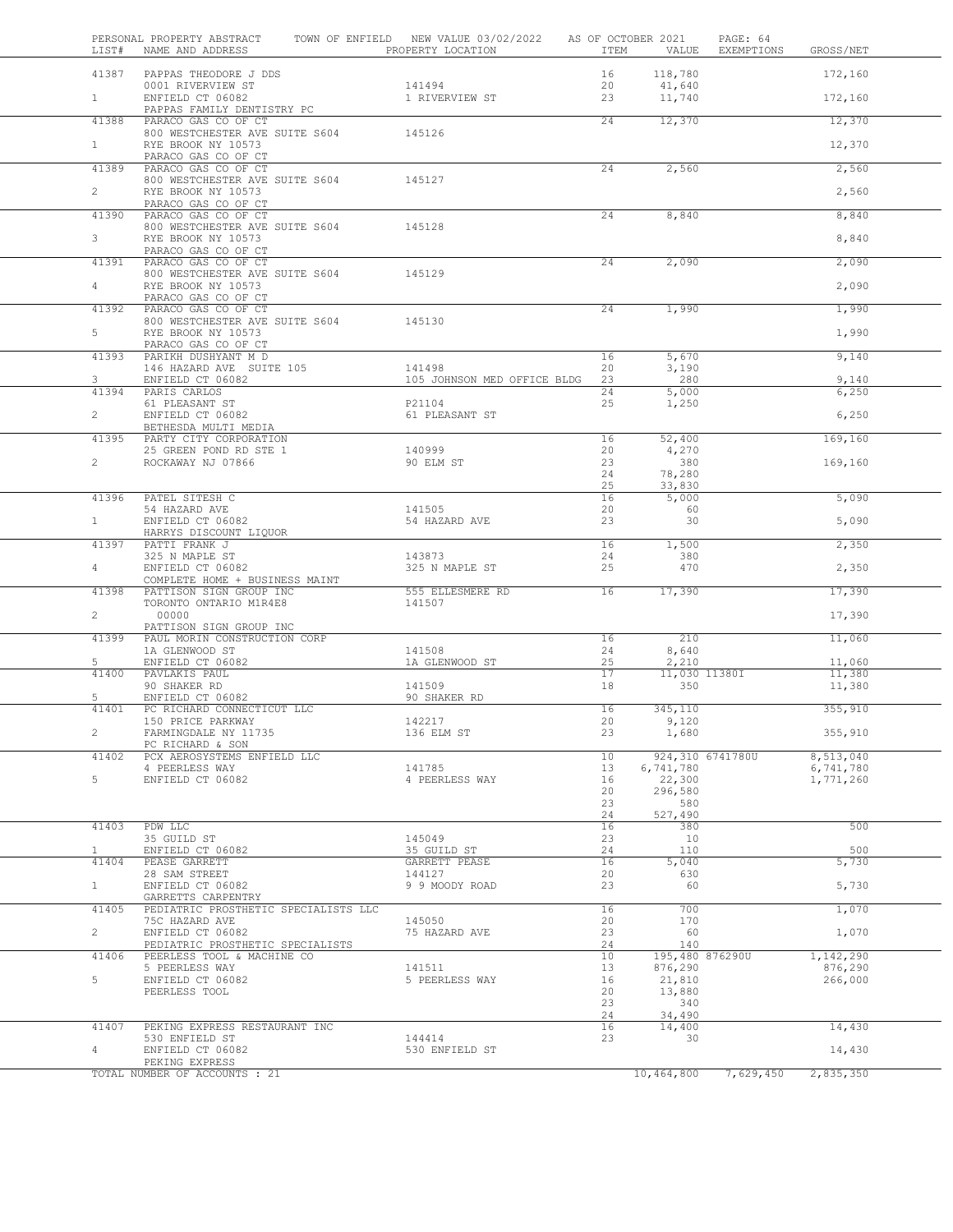| LIST#                 | PERSONAL PROPERTY ABSTRACT<br>NAME AND ADDRESS        | TOWN OF ENFIELD NEW VALUE 03/02/2022<br>PROPERTY LOCATION | ITEM           | AS OF OCTOBER 2021<br>VALUE | PAGE: 65<br>EXEMPTIONS | GROSS/NET            |
|-----------------------|-------------------------------------------------------|-----------------------------------------------------------|----------------|-----------------------------|------------------------|----------------------|
| 41408                 | PELOQUIN ROBERT                                       |                                                           | 16             | 1,000                       |                        | 1,380                |
| $\overline{2}$        | 24 HAMPDEN LA<br>AGAWAM MA 01001                      | 144116<br>90 ELM ST                                       | 20<br>25       | 100<br>280                  |                        | 1,380                |
| 41409                 | PELLEYS SPORTS<br>PENSKE LOGISTICS LLC                |                                                           | 16             | 370                         |                        | 15,230               |
| 5                     | PO BOX 1321<br>READING PA 19603-1321                  | 145131<br>300 SHAKER RD                                   | 20<br>23       | 14,810<br>50                |                        | 15,230               |
| 41410                 | PENSKE TRUCK LEASING CO LP<br>PO BOX 1321             | 144179                                                    | $\overline{9}$ | 457,240                     |                        | 457,240              |
| 5                     | READING PA 19603-1321                                 | 300 SHAKER RD                                             |                |                             |                        | 457,240              |
| 41411                 | PENSKE TRUCK LEASING CO LP<br>PEOPLES UNITED BANK     |                                                           | 16             | 248,070                     |                        | 757,500              |
| $2^{\circ}$           | 850 MAIN ST<br>BRIDGEPORT CT 06604                    | 143551<br>855 ENFIELD ST                                  | 20<br>23       | 38,490<br>270               |                        | 757,500              |
| 41412                 | PEOPLES UNITED BANK                                   |                                                           | 24<br>16       | 470,670<br>17,470           |                        | 29,290               |
|                       | 850 MAIN ST                                           | P21187                                                    | 20             | 11,720                      |                        |                      |
| $\mathbf{1}$<br>41413 | BRIDGEPORT CT 06604<br>PEOPLES UNITED BANK            | 54 HAZARD AVE                                             | 23<br>16       | 100<br>18,010               |                        | 29,290<br>28,750     |
| 3                     | 850 MAIN ST<br>BRIDGEPORT CT 06604                    | P21231<br>585 HAZARD AVE                                  | 20             | 10,740                      |                        | 28,750               |
| 41414                 | PERFECT CARE INC                                      |                                                           | 24             | 5,000                       |                        | 6,250                |
| $\mathbf{1}$          | 174 SOUTH RD STE 102<br>ENFIELD CT 06082              | P21066<br>174 SOUTH RD STE 102                            | 25             | 1,250                       |                        | 6,250                |
| 41415                 | PERKINS MATTHEW E<br>80 OAKWOOD ST                    | 141521                                                    | 16<br>24       | 3,000<br>750                |                        | 4,690                |
| $\overline{2}$        | ENFIELD CT 06082                                      | 80 OAKWOOD ST                                             | 25             | 940                         |                        | 4,690                |
| 41416                 | SPRAY TEX/NUCOAT<br>PERKINS PAPER LLC                 | C/O ADV PROP TAX COMPLIANCE                               | 16             | 480                         |                        | 480                  |
| $\mathbf{1}$          | 1611 N INTERSTATE 35E STE 428<br>CARROLLTON TX 75006  | 143960                                                    |                |                             |                        | 480                  |
| 41417                 | PERKINS PAPER LLC<br>PETCO ANIMAL SUPPLIES INC 1818   | C/O ASSOCIATED TAX APPRAISERS 16                          |                | 102,110                     |                        | 150,240              |
|                       | PO BOX 91119                                          | 141526                                                    | 20             | 30,140                      |                        |                      |
| $\overline{2}$        | AUSTIN TX 78709<br>PETCO #1818                        | 25 HAZARD AVE                                             | 23<br>24       | 280<br>17,710               |                        | 150,240              |
| 41418                 | PETERS LISA<br>56 SPRUCELAND RD                       | P21072                                                    | 16<br>20       | 480<br>80                   |                        | 660                  |
| 5                     | ENFIELD CT 06082                                      | 56 SPRUCELAND RD                                          | 23             | 100                         |                        | 660                  |
| 41419                 | LISA PETERS DAYCARE<br>PETERSON NEAL&SUSAN&BRIAN&JEFF |                                                           | 17             | 1,230 1560I                 |                        | 1,560                |
| 3                     | 114 NORTH ST<br>ENFIELD CT 06082                      | 141529<br>114 NORTH ST                                    | 18<br>19       | 120<br>210                  |                        | 1,560                |
| 41420                 | PETRO INC<br>PO BOX 283                               |                                                           | 24             | 1,330                       |                        | 1,330                |
| 5                     | TIVERTON RI 02878<br>KASDEN FUEL                      | 144447                                                    |                |                             |                        | 1,330                |
| 41421                 | PETRONELLA GREGG M<br>599 HAZARD AVE                  | 143795                                                    | 16<br>24       | 12,500<br>3,130             |                        | 19,540               |
| 3                     | ENFIELD CT 06082<br>SAVAGE MOTOR SPORTZ               | 599 HAZARD AVE                                            | 25             | 3,910                       |                        | 19,540               |
| 41422                 | PETRONELLA WILLIAM                                    |                                                           | 16             | 500                         |                        | 500                  |
| $\overline{2}$        | 10 LYNCH TERRACE<br>ENFIELD CT 06082                  | 141531<br>10 LYNCH TERR                                   |                |                             |                        | 500                  |
| 41423                 | PETRO BUILDERS<br>PETROSSI LEO                        |                                                           | 16             | 170                         |                        | 500                  |
| 4                     | 4 ARTHUR AVE<br>ENFIELD CT 06082                      | 143872<br>4 ARTHUR AVE                                    | 20<br>23       | 250<br>20                   |                        | 500                  |
|                       | L + P FIREARM                                         |                                                           | 24             | 60                          |                        |                      |
| 41424                 | PETSMART LLC<br>PO BOX 4900                           | C/O RYAN LLC<br>142234                                    | 16<br>20       | 139,110<br>14,930           |                        | 246,910              |
| $\mathbf{1}$          | SCOTTSDALE AZ 85621-4900<br>PETSMART LLC 1856         | 10 HAZARD AVE                                             | 21<br>23       | 3,160<br>3,220              |                        | 246,910              |
|                       |                                                       |                                                           | 24<br>25       | 37,110                      |                        |                      |
| 41425                 | PETTIT KRISTIE M                                      |                                                           | 24             | 49,380<br>5,000             |                        | 6,250                |
| 1                     | 25 PARKY DR<br>ENFIELD CT 06082                       | P21073<br>25 PARKY DR                                     | 25             | 1,250                       |                        | 6,250                |
| 41426                 | PETTIT PARALEGAL SERVICES<br>PH PRODUCTION CT LLC     |                                                           | 10             | 33,460 76080U               |                        | 124,440              |
|                       | 119 POST RD<br>ENFIELD CT 06082                       | 144804                                                    | 13             | 76,080                      |                        | 76,080               |
| 1                     |                                                       | 119 POST RD                                               | 23<br>24       | 140<br>14,760               |                        | 48,360               |
| 41427                 | PHAM THI N<br>442 ENFIELD ST                          | NAILS + SPA LLC<br>141533                                 | 16<br>23       | 4,430<br>240                |                        | 4,670                |
| 4                     | ENFIELD CT 06082<br>CATHYS BEAUTY SALON HAIR          | 442 ENFIELD ST                                            |                |                             |                        | 4,670                |
| 41428                 | PHELPS JAMES JR                                       |                                                           | 16             | 1,250                       |                        | 1,950                |
| $\mathbf{1}$          | 13 SANDPIPER RD<br>ENFIELD CT 06082                   | 141535<br>13 SANDPIPER RD                                 | 24<br>25       | 310<br>390                  |                        | 1,950                |
| 41429                 | ELECTRICAL SERVICE<br>PHILIP ENGINEERING CORP         |                                                           | 20             | 290 50K                     |                        | 300                  |
|                       | 11 PLAINFIELD ST                                      | 141537                                                    | 23             | 10                          |                        | 50                   |
| $\mathbf{1}$<br>41430 | ENFIELD CT 06082<br>PHOENIX MANUFACTURING INC         | 11 PLAINFIELD ST                                          | 10             |                             | 459,560 2457540U       | 250<br>3,073,010     |
| 1                     | 250 SOUTH RD<br>ENFIELD CT 06082                      | 141540<br>250 SOUTH RD                                    | 13<br>16       | 2,457,540<br>49,790         |                        | 2,457,540<br>615,470 |
|                       |                                                       |                                                           | 20             | 46,270                      |                        |                      |
|                       | TOTAL NUMBER OF ACCOUNTS : 23                         |                                                           | 23             | 59,850<br>4,932,670         | 2,535,230              | 2,397,440            |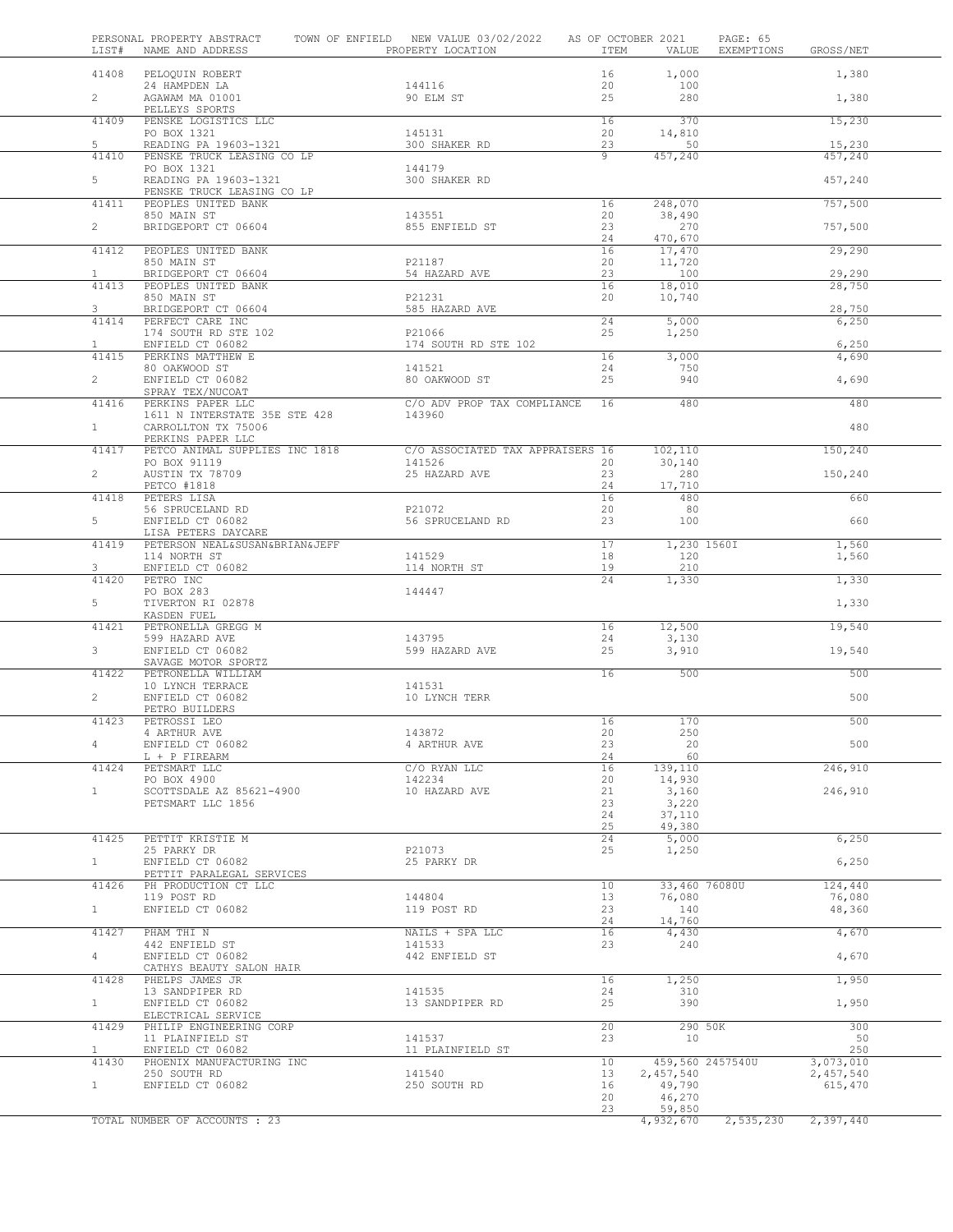| LIST#                   | PERSONAL PROPERTY ABSTRACT<br>NAME AND ADDRESS                 | TOWN OF ENFIELD NEW VALUE 03/02/2022 AS OF OCTOBER 2021<br>PROPERTY LOCATION | ITEM     | VALUE             | PAGE: 66<br>EXEMPTIONS<br>GROSS/NET |
|-------------------------|----------------------------------------------------------------|------------------------------------------------------------------------------|----------|-------------------|-------------------------------------|
| 41431                   | PHUNG NHANH THI<br>204B ELM ST                                 | 144948                                                                       | 16<br>20 | 9,580<br>130      | 15,810                              |
| $\overline{2}$          | ENFIELD CT 06082<br>CATIE NAILS & SPA                          | 204B ELM ST                                                                  | 23<br>24 | 130<br>2,810      | 15,810                              |
| 41432                   | PHYSICIANS FOR WOMENS HEALTH                                   |                                                                              | 25<br>16 | 3,160<br>102,300  | 126,580                             |
| 3 <sup>7</sup>          | 22 WATERVILLE ROAD<br>AVON CT 06001                            | 141541<br>170 HAZARD AVE                                                     | 20<br>23 | 6,400<br>5,480    | 126,580                             |
|                         | WOMENS HEALTH GROUP (DIV#11)                                   |                                                                              | 24       | 12,400            |                                     |
| 41433                   | PHYSICIANS FOR WOMENS HEALTH<br>22 WATERVILLE RD               | 143773                                                                       | 20<br>23 | 310<br>6,300      | 6,610                               |
| 1                       | AVON CT 06001<br>GREATER HRTFD WOMENS HEALTH (DIV#44)          | 100 HAZARD AVE                                                               |          |                   | 6,610                               |
| 41434                   | PHYSICIANS FOR WOMENS HEALTH<br>22 WATERVILLE RD               | <b>LLC</b><br>144496                                                         | 16<br>20 | 2,140<br>110      | 3,660                               |
| $\overline{2}$          | AVON CT 06001                                                  | 7 ELM ST                                                                     | 23       | 1,410             | 3,660                               |
| 41435                   | CT WOMENS OB/GYN<br>PHYSICIANS FOR WOMENS HEALTH L             |                                                                              | 16       | 1,110             | 3,420                               |
| 3                       | 22 WATERVILLE RD<br>AVON CT 06001                              | 141542<br>200 JOHNSON MED OFFICE BLDG 23                                     | 20       | 820<br>1,490      | 3,420                               |
| 41436                   | SHE MEDICAL ASSOCIATES PC (DIV 24)<br>PILOTTE BRUCE & KATHLEEN |                                                                              | 16       | 4,980             | 8,320                               |
| $\overline{2}$          | 33 PALOMBA DR<br>ENFIELD CT 06082                              | 141546<br>33 PALOMBA DR                                                      | 19<br>20 | 2,730<br>230      | 8,320                               |
|                         | THE SHINE DOCTOR                                               |                                                                              | 23       | 380               |                                     |
| 41437                   | PIONEER VALLEY PEDIATRICS INC<br>123 DWIGHT RD                 | SUE MARTINI<br>141549                                                        | 16<br>20 | 19,400<br>7,890   | 41,770                              |
| $\overline{2}$          | LONGMEADOW MA 01106                                            | 115 ELM ST                                                                   | 23<br>24 | 650<br>13,830     | 41,770                              |
| 41438                   | PIONEER VALLEY SURGICAL ASSOCIATES<br>115 ELM ST STE 208       | 143926                                                                       | 16<br>24 | 12,500<br>8,130   | 25,790                              |
| $\overline{2}$<br>41439 | ENFIELD CT 06082<br>PIPPIN & SON INC                           | 115 ELM ST                                                                   | 25<br>16 | 5,160<br>220      | 25,790<br>220                       |
| $3 -$                   | 37 WOOLAM RD                                                   | 141550                                                                       |          |                   | 220                                 |
|                         | WAREHOUSE PT CT 06088<br>PIPPIN & SON INC                      |                                                                              |          |                   |                                     |
| 41440                   | PITNEY BOWES GLOBAL FINANCIAL<br>5310 CYPRESS CTR DR STE 110   | SERVICES LLC<br>141551                                                       | 16       | 28,440            | 28,440                              |
| 5                       | TAMPA FL 33609<br>PITNEY BOWES GLOBAL FINANCIAL                |                                                                              |          |                   | 28,440                              |
| 41441                   | PITNEY BOWES GLOBAL FINANCIAL<br>5310 CYPRESS CTR DR STE 110   | SERVICES LLC<br>141552                                                       | 16       | 16,040            | 16,040                              |
| 3                       | TAMPA FL 33609<br>PITNEY BOWES GLOBAL FINANCIAL                |                                                                              |          |                   | 16,040                              |
| 41442                   | PITNEY BOWES GLOBAL FINANCIAL                                  | SERVICES LLC<br>141553                                                       | 16       | 6,140             | 6,140                               |
| $\overline{2}$          | 5310 CYPRESS CTR DR STE 110<br>TAMPA FL 33609                  |                                                                              |          |                   | 6,140                               |
| 41443                   | PITNEY BOWES GLOBAL FINANCIAL<br>PITNEY BOWES GLOBAL FINANCIAL | SERVICES LLC                                                                 | 16       | 1,210             | 1,210                               |
| 4                       | 5310 CYPRESS CTR DR STE 110<br>TAMPA FL 33609                  | 141554                                                                       |          |                   | 1,210                               |
| 41444                   | PITNEY BOWES GLOBAL FINANCIAL<br>PITNEY BOWES GLOBAL FINANCIAL | SERVICES LLC                                                                 | 16       | 20,020            | 20,020                              |
| $\mathbf{1}$            | 5310 CYPRESS CTR DR STE 110<br>TAMPA FL 33609                  | 141555                                                                       |          |                   | 20,020                              |
|                         | PITNEY BOWES GLOBAL FINANCIAL                                  |                                                                              |          |                   |                                     |
| 41445                   | PITNEY BOWES INC<br>5310 CYPRESS CENTER DR                     | MSC TAX01<br>141556                                                          | 16       | 1,600             | 1,600                               |
| 3                       | TAMPA FL 33609<br>PITNEY BOWES INC                             |                                                                              |          |                   | 1,600                               |
| 41446                   | PITNEY BOWES INC<br>5310 CYPRESS CENTER DR                     | MSC TAX01<br>141557                                                          | 16       | 560               | 560                                 |
| 5                       | TAMPA FL 33609<br>PITNEY BOWES INC                             |                                                                              |          |                   | 560                                 |
| 41447                   | PITNEY BOWES INC<br>5310 CYPRESS CENTER DR                     | MSC TAX01<br>141558                                                          | 16       | 2,390             | 2,390                               |
| $\mathbf{1}$            | TAMPA FL 33609                                                 |                                                                              |          |                   | 2,390                               |
| 41448                   | PITNEY BOWES INC<br>PITNEY BOWES INC                           | MSC TAX01                                                                    | 16       | 5,810             | 5,810                               |
| $\overline{2}$          | 5310 CYPRESS CENTER DR<br>TAMPA FL 33609                       | 141559                                                                       |          |                   | 5,810                               |
| 41449                   | PITNEY BOWES INC<br>PITNEY BOWES INC                           | MSC TAX01                                                                    | 16       | 200               | 200                                 |
| $4\degree$              | 5310 CYPRESS CENTER DR<br>TAMPA FL 33609                       | 141560                                                                       |          |                   | 200                                 |
| 41450                   | PITNEY BOWES INC<br>PLAN B LANDSCAPES LLC                      |                                                                              | 16       | 2,500             | 3,130                               |
|                         | 49 COLUMBIA RD                                                 | 145213                                                                       | 25       | 630               |                                     |
| 3 <sup>7</sup>          | ENFIELD CT 06082<br>PLAN B LANDSCAPES                          | 49 COLUMBIA RD                                                               |          |                   | 3,130                               |
| 41451                   | PLASTIPAK PACKAGING INC<br>41605 ANN ARBOR RD                  | 141562                                                                       | 10<br>16 | 43,190<br>171,730 | 219,100                             |
| 5                       | PLYMOUTH MI 48170                                              | 25 BACON RD                                                                  | 20<br>23 | 3,620<br>560      | 219,100                             |
| 41452                   | PLAYFUL MINDS LEARNING CENTER                                  |                                                                              | 16       | 50,000            | 95,500                              |
| $\overline{2}$          | PO BOX 60936<br>LONGMEADOW MA 01116                            | 145051<br>115A ELM ST                                                        | 20<br>23 | 1,000<br>120      | 95,500                              |
|                         | PLAYFUL MINDS                                                  |                                                                              | 24<br>25 | 25,280<br>19,100  |                                     |
|                         | TOTAL NUMBER OF ACCOUNTS : 22                                  |                                                                              |          | 632,320           | 632,320                             |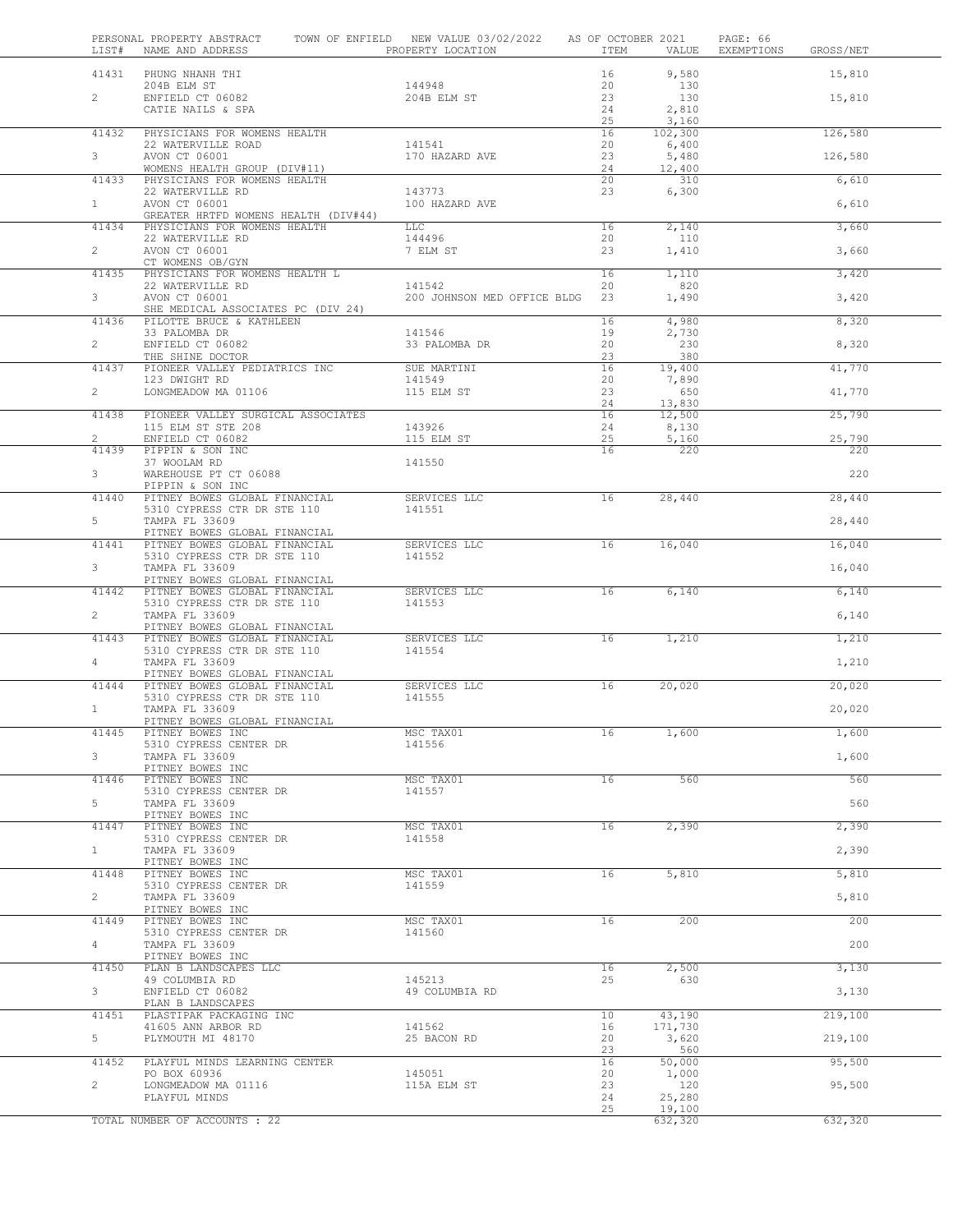| LIST#                   | PERSONAL PROPERTY ABSTRACT<br>NAME AND ADDRESS               | TOWN OF ENFIELD NEW VALUE 03/02/2022 AS OF OCTOBER 2021<br>PROPERTY LOCATION | ITEM           | VALUE           | PAGE: 67<br>EXEMPTIONS<br>GROSS/NET |
|-------------------------|--------------------------------------------------------------|------------------------------------------------------------------------------|----------------|-----------------|-------------------------------------|
|                         | 41453 PLAYTIME VENDING                                       |                                                                              | 24             | 630             | 790                                 |
|                         | 126 RT 52                                                    | 142996                                                                       | 25             | 160             |                                     |
| $\overline{2}$<br>41454 | CARMEL NY 10512<br>PLAZA EXCAVATION LLC                      | 90 ELM ST                                                                    | 9              | 83,650          | 790<br>120,840                      |
|                         | 295 NORTH MAPLE ST                                           | 141010                                                                       | 16             | 35,600          |                                     |
| $4 -$                   | ENFIELD CT 06082                                             | 295 N MAPLE ST                                                               | 20             | 670             | 120,840                             |
| 41455                   | PLAZA EXCAVATION<br>PLEASANT ST LLC                          |                                                                              | 23<br>20       | 920<br>280      | 540                                 |
|                         | 6 SPRING GARDEN RD                                           | P21264                                                                       | 24             | 150             |                                     |
| $\mathbf{1}$            | ENFIELD CT 06082                                             | 174 SOUTH RD                                                                 | 25             | 110             | 540                                 |
| 41456                   | PLEASANT VIEW FARMS INC<br>452 SOUTH RD                      |                                                                              | 9<br>16        | 2,450           | 4,690                               |
| 3                       | SOMERS CT 06071                                              | 141565<br>110 NORTH ST                                                       | 23             | 2,210<br>30     | 4,690                               |
|                         | PLEASANT VIEW GOLF PARK                                      |                                                                              |                |                 |                                     |
| 41457                   | PLISZKA CYNTHIA M                                            |                                                                              | 16             | 90              | 230                                 |
| 1                       | 32 DAVID ST<br>ENFIELD CT 06082                              | 141566<br>32 DAVID ST                                                        | 20<br>23       | 110<br>30       | 230                                 |
|                         | JITTERBUGS WINDSOCKS&SPINNERS                                |                                                                              |                |                 |                                     |
| 41458                   | PNC EQUIPMENT FINANCE LLC                                    |                                                                              | 16             | 185,710         | 185,710                             |
| 1                       | 995 DALTON AVE<br>CINCINNATI OH 45203                        | 142769                                                                       |                |                 | 185,710                             |
|                         | PNC EQUIPMENT FINANCE LLC                                    |                                                                              |                |                 |                                     |
| 41459                   | PODGURSKI JEFFREY F                                          |                                                                              | 16             | 1,010           | 1,430                               |
| $3^{\circ}$             | 42 HIGH MEADOW LA<br>ENFIELD CT 06082                        | 144381                                                                       | 20             | 410<br>10       |                                     |
|                         | NEW ENGLAND CRAFT CANS                                       | 42 HIGH MEADOW LA                                                            | 23             |                 | 1,430                               |
| 41460                   | PODIATRY CARE PC                                             |                                                                              | 16             | 37,050          | 62,130                              |
|                         | 1379 ENFIELD ST                                              | 141569                                                                       | 20             | 12,150          |                                     |
| 1                       | ENFIELD CT 06082<br>PODIATRY CARE                            | 1379 ENFIELD ST                                                              | 23<br>24       | 4,010<br>8,920  | 62,130                              |
| 41461                   | POGGIE DANIEL                                                |                                                                              | 16             | 7,350           | 7,420                               |
|                         | 100 CHESHIRE DRIVE                                           | 141571                                                                       | 23             | 70              |                                     |
| $3^{\circ}$             | SOUTH WINDSOR CT 06074<br>DANNYS PIZZA                       | 535 HAZARD AVE                                                               |                |                 | 7,420                               |
| 41462                   | POIRIER MICHAEL J                                            |                                                                              | 16             | 2,940           | 4,600                               |
|                         | 83 WINDSOR ST                                                | 144986                                                                       | 24             | 740             |                                     |
| $2^{\circ}$             | ENFIELD CT 06082                                             | 83 WINDSOR ST                                                                | 25             | 920             | 4,600                               |
| 41463                   | POIRIER MICHAEL T<br>62 BROADLEAF LN                         | 142439                                                                       | 16<br>24       | 1,250<br>310    | 1,950                               |
| $\mathbf{1}$            | ENFIELD CT 06082                                             | 62 BROAD LEAF LA                                                             | 25             | 390             | 1,950                               |
| 41464                   | POKU HENRY                                                   |                                                                              | $\overline{9}$ | 1,300           | 2,040                               |
| $\overline{4}$          | 82 BRAINARD RD<br>ENFIELD CT 06082                           | 144769<br>82 BRAINARD RD                                                     | 24<br>25       | 330<br>410      | 2,040                               |
| 41465                   | POLAR CORP                                                   |                                                                              | 16             | 3,080           | 3,080                               |
|                         | PO BOX 15011 ATTN: ROBERTA                                   | 141572                                                                       |                |                 |                                     |
| $\overline{2}$          | WORCESTER MA 01615<br>POLAR CORP                             |                                                                              |                |                 | 3,080                               |
| 41466                   | POLASKI STEVEN J                                             | CT CONST & RESTORATION                                                       | 16             | 1,250           | 1,950                               |
|                         | 42 N MAPLE ST                                                | 141576                                                                       | 24             | 310             |                                     |
| $\mathbf{3}$            | ENFIELD CT 06082                                             | 42 MAPLE ST                                                                  | 25             | 390             | 1,950                               |
| 41467                   | INDEPENDENT BUILDING ASSOCIATE<br>POLEK BROTHERS TOBACCO LLC |                                                                              | 17             | 96,360 96360I   | 96,360                              |
|                         | 72 GEORGEWOOD RD                                             | 143704                                                                       |                |                 | 96,360                              |
| 5                       | SOMERS CT 06071                                              | 172 N MAPLE ST                                                               |                |                 |                                     |
| 41468                   | POLEK BROTHERS<br>POLLACK DAVID                              |                                                                              | 24             | 910             | 910                                 |
|                         | 3150 MAIN ST                                                 | 140051                                                                       |                |                 |                                     |
| 5                       | HARTFORD CT 06120                                            |                                                                              |                |                 | 910                                 |
| 41469                   | AERO ALL GAS COMPANY                                         |                                                                              | 24             | 440             | 440                                 |
|                         | POLLACK DAVID<br>3150 MAIN ST                                | 140052                                                                       |                |                 |                                     |
|                         |                                                              |                                                                              |                |                 | 440                                 |
| 3                       | HARTFORD CT 06120                                            |                                                                              |                |                 |                                     |
|                         | AERO ALL GAS COMPANY                                         |                                                                              |                |                 |                                     |
| 41470                   | POLLACK DAVID                                                |                                                                              | 24             | 310             | 310                                 |
| $\overline{2}$          | 3150 MAIN ST<br>HARTFORD CT 06120                            | 140053                                                                       |                |                 | 310                                 |
|                         | AERO ALL GAS COMPANY                                         |                                                                              |                |                 |                                     |
| 41471                   | POLLACK DAVID                                                |                                                                              | 24             | 230             | 230                                 |
| $\mathbf{1}$            | 3150 MAIN ST<br>HARTFORD CT 06120                            | 140054                                                                       |                |                 | 230                                 |
|                         | AERO ALL GAS COMPANY                                         |                                                                              |                |                 |                                     |
| 41472                   | POLLACK DAVID                                                |                                                                              | 24             | 230             | 230                                 |
| $\overline{4}$          | 3150 MAIN ST<br>HARTFORD CT 06120                            | 140055                                                                       |                |                 | 230                                 |
|                         | AERO ALL GAS COMPANY                                         |                                                                              |                |                 |                                     |
| 41473                   | POLYMERIC CONVERTING LLC                                     |                                                                              | 10             | 13,780 2394670U | 2,435,520                           |
|                         | 5 OLD DEPOT HILL RD                                          | 141581                                                                       | 13             | 2,394,670       | 2,394,670                           |
| $\mathbf{1}$            | ENFIELD CT 06082<br>POLYMERIC CONVERTING                     | 5 OLD DEPOT HILL RD                                                          | 16<br>20       | 19,190<br>7,700 | 40,850                              |
|                         |                                                              |                                                                              | 23             | 180             |                                     |
| 41474                   | POOHS MAGICAL CORNER                                         |                                                                              | 16             | 3,290           | 4,300                               |
| $\mathbf{1}$            | 12 COPPER DR<br>ENFIELD CT 06082                             | P21028<br>12 COPPER DR                                                       | 23<br>24       | 100<br>910      | 4,300                               |
| 41475                   | POPP ANNIE                                                   |                                                                              | 16             | 1,250           | 1,950                               |
| $\mathbf{1}$            | 54 HAZARD AVE #295<br>ENFIELD CT 06082                       | 141582                                                                       | 24<br>25       | 310<br>390      | 1,950                               |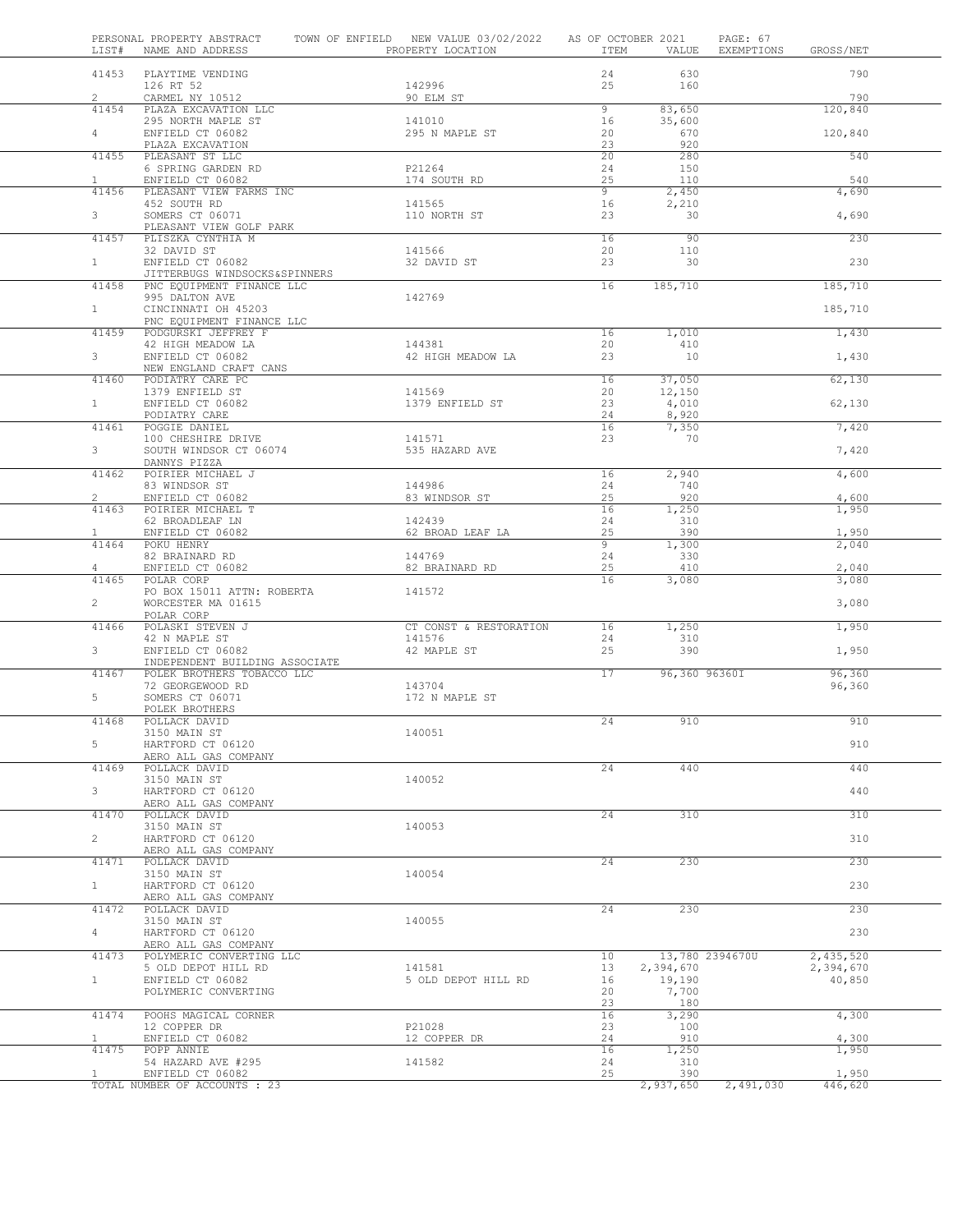| LIST#          | PERSONAL PROPERTY ABSTRACT<br>NAME AND ADDRESS THE RESERVE PROPERTY LOCATION | TOWN OF ENFIELD NEW VALUE 03/02/2022 AS OF OCTOBER 2021 |                 | ITEM<br>VALUE          | PAGE: 68<br>EXEMPTIONS | GROSS/NET          |  |
|----------------|------------------------------------------------------------------------------|---------------------------------------------------------|-----------------|------------------------|------------------------|--------------------|--|
|                | 41476 PORTER + CHESTER INSTITUTE                                             | ROBERT ARNESEN                                          | 16              | 41,460                 |                        | 63,130             |  |
| $\overline{2}$ | 30 WATERCHASE DR.<br>ROCKY HILL CT 06067                                     | 141584<br>33 30 WATERCHASE DR.                          | 20<br>23<br>24  | 9,810<br>940<br>10,920 |                        | 63,130             |  |
| 41477          | POWDER HOLLOW BREWERY LLC                                                    |                                                         | 10              | 1,170 62070U           |                        | 103,710            |  |
| 3              | 8 CLINTON LA<br>ENFIELD CT 06082                                             | 143877<br>504 HAZARD AVE                                | 13<br>16        | 62,070<br>14,460       |                        | 62,070<br>41,640   |  |
|                | POWDER HOLLOW BREWERY                                                        |                                                         | 20<br>23        | 250<br>210             |                        |                    |  |
| 41478          | PPMS INC                                                                     | SIMSBURY SUMMER THEATER FOR Y 16                        | 24              | 25,550<br>13,920       |                        | 34,880             |  |
|                | 7 SURRY CIRCLE<br>SIMSBURY CT 06070                                          | 142659                                                  | 20              | 18,630                 |                        |                    |  |
| $\overline{2}$ | PREMIER PROPERTY MANAGEMENT SERVICES                                         | 113 7 SURRY CIRCLE                                      | 23              | 2,330                  |                        | 34,880             |  |
| 41479          | PRAJZNER SHAWNA                                                              |                                                         | 24              | 5,000                  |                        | 6,250              |  |
| 5              | 99 LAKE RD<br>ENFIELD CT 06082                                               | P21119<br>99 LAKE RD                                    | 25              | 1,250                  |                        | 6,250              |  |
| 41480          | PRATT & WHITNEY                                                              | C/O TAX DEPT 8FS-2                                      | 10              | 101,690                |                        | 101,690            |  |
|                | 8 FARM SPRINGS RD                                                            | 142800                                                  |                 |                        |                        |                    |  |
| 3<br>41481     | FARMINGTON CT 06032<br>PRAXAIR DISTRIBUTION INC                              | 110 BROAD BROOK RD                                      | $\overline{10}$ | 1,930                  |                        | 101,690<br>1,930   |  |
|                | 10 RIVERVIEW DR                                                              | 144602                                                  |                 |                        |                        |                    |  |
| $\overline{2}$ | DANBURY CT 06810                                                             | 60 FRESHWATER BLVD                                      |                 |                        |                        | 1,930              |  |
|                | PRAXAIR DISTRIBUTION INC                                                     |                                                         |                 |                        |                        |                    |  |
| 41482          | PRECISION CAMERA VIDEO REPAIR<br>7 ANNGINA DR<br>ENFIELD CT 06082            | JOHN J. STAVOLA<br>141590                               | 16<br>20        | 190,160<br>150,040     |                        | 411,930            |  |
| $5 -$          |                                                                              | 7 ANNGINA DR                                            | 23              | 830                    |                        | 411,930            |  |
|                | PRECISION CAMERA INC                                                         |                                                         | 24              | 70,900                 |                        |                    |  |
| 41483          | PREFERRED DISPLAY INC                                                        |                                                         | 10              | 49,310 664970U         |                        | 1,591,750          |  |
| 5              | 78 EDWIN RD<br>SOUTH WINDSOR CT 06074-2475                                   | 144765<br>215 MOODY RD                                  | 13<br>20        | 664,970<br>53,180      |                        | 664,970<br>926,780 |  |
|                | PREFERRED DISPLAY                                                            |                                                         | 23              | 60                     |                        |                    |  |
|                |                                                                              |                                                         | 24              | 824,230                |                        |                    |  |
| 41484          | PRESIDIO SOLAR II LLC                                                        |                                                         | 24              |                        | 53,230 53230J          | 53,230             |  |
| 5              | 12832 S FRONTRUNNER BLVD STE 100 P21156<br>DRAPER UT 84020                   |                                                         |                 |                        |                        | 53,230             |  |
| 41485          | PRESTON TERRANCE I                                                           |                                                         | 16              | 5,000                  |                        | 6,030              |  |
|                | 54 HAZARD AVE #289                                                           | 141595                                                  | 20              | 1,000                  |                        |                    |  |
| $\overline{4}$ | ENFIELD CT 06082                                                             | 21 BERNARDINO AVE                                       | 23              | 30                     |                        | 6,030              |  |
| 41486          | TIP ENTERPRISES<br>PRICE MICHAEL                                             |                                                         | $\overline{9}$  | 700                    |                        | 880                |  |
|                | 4 HILLCREST DR                                                               | 142266                                                  | 25              | 180                    |                        |                    |  |
| 3              | ENFIELD CT 06082                                                             | 4 HILLCREST DR                                          |                 |                        |                        | 880                |  |
| 41487          | PRIMARY SPINE + REHAB LLC                                                    |                                                         | 16              | 46,210                 |                        | 87,160             |  |
| 3              | 143 HAZARD AVE<br>ENFIELD CT 06082                                           | 140358<br>143 HAZARD AVE                                | 20<br>23        | 2,370<br>800           |                        |                    |  |
|                | ENFIELD HEALTH & WELLNESS CENT                                               |                                                         | 24              | 20,350                 |                        | 87,160             |  |
|                |                                                                              |                                                         | 25              | 17,430                 |                        |                    |  |
| 41488          | PRIME HEALTHCARE PC                                                          |                                                         | 16              | 8,010                  |                        | 16,650             |  |
| 3              | PRIME HEALTHCARE PC<br>30 JORDAN LN<br>WETHERSFLD CT 06109                   | 141597<br>C-8 ENFIELD PROFESSIONAL CTR 23               | 20              | 3,370<br>730           |                        |                    |  |
|                | GEORGE DONAHUE MD                                                            |                                                         | 24              | 1,210                  |                        | 16,650             |  |
|                |                                                                              |                                                         | 25              | 3,330                  |                        |                    |  |
| 41489          | PRIME HEALTHCARE PC                                                          |                                                         | 16              | 8,410                  |                        | 26,540             |  |
| $\overline{2}$ | 30 JORDAN LA<br>WETHERSFIELD CT 06109                                        | 144239                                                  | 20<br>23        | 9,330                  |                        |                    |  |
|                | FAMILY CARE OF ENFIELD                                                       | 9 CRANBROOK BLVD                                        | 24              | 1,080<br>2,410         |                        | 26,540             |  |
|                |                                                                              |                                                         | 25              | 5,310                  |                        |                    |  |
| 41490          | PRIME HEALTHCARE PC                                                          |                                                         | 16              | 139,570                |                        | 280,510            |  |
| 3              | 30 JORDAN LA                                                                 | 145309<br>160 HAZARD AVE                                | 20              | 61,780                 |                        |                    |  |
|                | WETHERSFIELD CT 06109<br>PREGENZER UROLOGY                                   |                                                         | 23<br>25        | 23,060<br>56,100       |                        | 280,510            |  |
| 41491          | PRIME HEALTHCARE PC                                                          |                                                         | 16              | 12,360                 |                        | 19,250             |  |
|                | 30 JORDAN LA                                                                 | 145310                                                  | 20              | 160                    |                        |                    |  |
| $\overline{c}$ | WETHERSFIELD CT 06109                                                        | 9 CRANBROOK BLVD                                        | 23              | 1,010                  |                        | 19,250             |  |
|                | GREATER HARTFORD UROLOGY GROUP                                               |                                                         | 24<br>25        | 1,870<br>3,850         |                        |                    |  |
| 41492          | PRINTNOW TECHNOLOGIES INC                                                    |                                                         | 16              | 1,000                  |                        | 3,130              |  |
|                | 17 BACON RD                                                                  | 144799                                                  | 20              | 1,000                  |                        |                    |  |
| 5              | ENFIELD CT 06082                                                             | 17 BACON RD                                             | 24              | 500                    |                        | 3,130              |  |
| 41493          | PRO & LOCAL DETAILING INC                                                    |                                                         | 25<br>16        | 630<br>5,000           |                        | 6,250              |  |
|                | 1 PEERLESS WAY STE 17                                                        | P21057                                                  | 25              | 1,250                  |                        |                    |  |
| 5              | ENFIELD CT 06082                                                             | 1 PEERLESS WAY                                          |                 |                        |                        | 6,250              |  |
| 41494          | PRO RACE INC                                                                 |                                                         | 16              | 1,490                  |                        | 5,390              |  |
| $\overline{2}$ | 2B HARVEST RD<br>ENFIELD CT 06082                                            | 141599<br>2B HARVEST RD                                 | 19<br>23        | 110<br>10              |                        | 5,390              |  |
|                |                                                                              |                                                         | 24              | 3,780                  |                        |                    |  |
| 41495          | PROCLEAN PLUS LLC                                                            |                                                         | 16              | 3,150                  |                        | 5,360              |  |
|                | 104 SOUTH RD                                                                 | 145052                                                  | 20              | 210                    |                        |                    |  |
| $\mathbf{1}$   | ENFIELD CT 06082                                                             | 104 SOUTH RD                                            | 23              | 70                     |                        | 5,360              |  |
|                | PROCLEAN PLUS                                                                |                                                         | 24<br>25        | 860<br>1,070           |                        |                    |  |
| 41496          | PROHEALTH PHYSICIANS INC                                                     |                                                         | 16              | 14,350 80K             |                        | 26,630             |  |
|                | 3 FARM GLEN BLVD                                                             | 143945                                                  | 20              | 12,110                 |                        | 80                 |  |
| 3              | FARMINGTON CT 06032<br>USACT046-155 HAZARD PLACE                             | 155 HAZARD AVE                                          | 23              | 170                    |                        | 26,550             |  |
|                | TOTAL NUMBER OF ACCOUNTS : 21                                                |                                                         |                 | 2,852,280              | 780,350                | 2,071,930          |  |
|                |                                                                              |                                                         |                 |                        |                        |                    |  |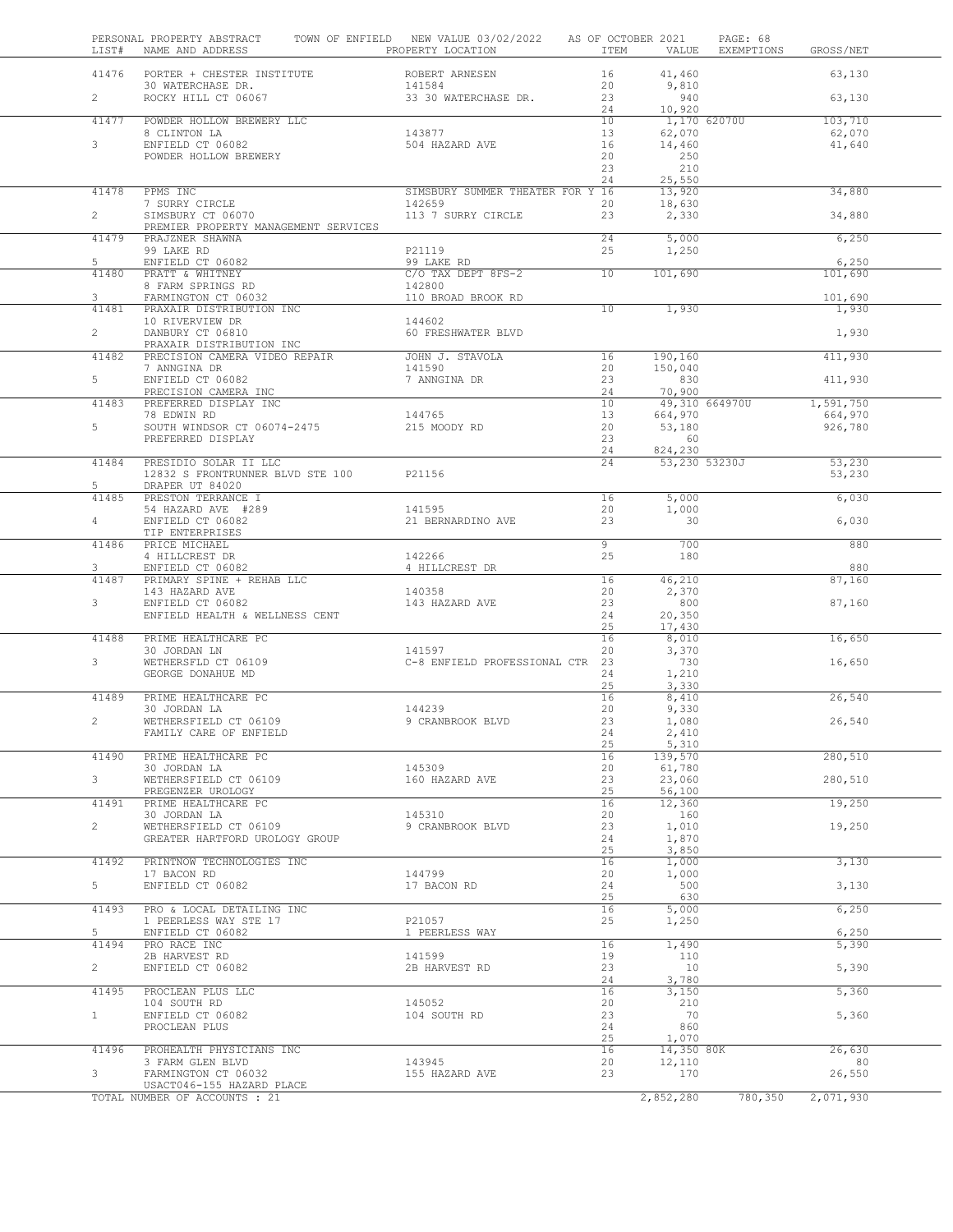| LIST#          | PERSONAL PROPERTY ABSTRACT<br>NAME AND ADDRESS                 | TOWN OF ENFIELD NEW VALUE 03/02/2022<br>PROPERTY LOCATION | AS OF OCTOBER 2021<br>ITEM | VALUE                      | PAGE: 69<br>EXEMPTIONS | GROSS/NET            |  |
|----------------|----------------------------------------------------------------|-----------------------------------------------------------|----------------------------|----------------------------|------------------------|----------------------|--|
| 41497          | PROHEALTH PHYSICIANS INC                                       | EAR NOSE THROAT                                           | 16                         | 23,000                     |                        | 27,210               |  |
| $\overline{2}$ | 3 FARM GLEN BLVD<br>FARMINGTON CT 06032                        | 144641<br>115 ELM ST                                      | 20<br>23                   | 4,190<br>20                |                        | 27,210               |  |
| 41498          | USACT124 115 ELM STREET<br>PROJECTS UNLIMITED LLC              |                                                           | 16                         | 1,360                      |                        | 2,150                |  |
|                | 7 MEADOW RD                                                    | 141603                                                    | 20                         | 780                        |                        |                      |  |
| $\mathbf{1}$   | ENFIELD CT 06082                                               | 7 MEADOW RD                                               | 23                         | 10                         |                        | 2,150                |  |
| 41499          | PROUTY MARTIN L AND PROUTY ALAN M<br>PO BOX 3312               | 141604                                                    | 10<br>16                   | 9,800                      |                        | 10,150               |  |
| 1              | ENFIELD CT 06083<br>BLAST OFF CARPET AND UPHOLSTERY CLEANING   | 49 PARK AVE., UNIT 2                                      | 23                         | 350                        |                        | 10,150               |  |
| 41500          | PROVIDENTIAL LLC                                               |                                                           | 16                         | 500                        |                        | 2,350                |  |
| 1              | 23 QUAKER LA<br>ENFIELD CT 06082                               | 145053<br>23 QUAKER LA                                    | 20<br>24                   | 1,000<br>380               |                        | 2,350                |  |
|                | PROVIDENTIAL                                                   |                                                           | 25                         | 470                        |                        |                      |  |
| 41501          | PTI INDUSTRIES INC                                             |                                                           | 10                         |                            | 49,000 576770U         | 676,060              |  |
| $\overline{2}$ | 2 PEERLESS WAY<br>ENFIELD CT 06082                             | 144423<br>5 PEARSON WAY                                   | 13<br>16                   | 576,770<br>12,870          |                        | 576,770<br>99,290    |  |
|                | PTI                                                            |                                                           | 20                         | 22,960                     |                        |                      |  |
|                |                                                                |                                                           | 23                         | 14,460                     |                        |                      |  |
| 41502          | PTI INDUSTRIES INC<br>2 PEERLESS WAY                           | 144424                                                    | 10<br>13                   | 112,610 937000U<br>937,000 |                        | 1,122,450<br>937,000 |  |
| 5              | ENFIELD CT 06082                                               | 2 PEERLESS WAY                                            | 16                         | 19,930                     |                        | 185,450              |  |
|                | PTI                                                            |                                                           | 20                         | 29,830                     |                        |                      |  |
| 41503          | PTR PRECISION TECHNOLOGIES INC                                 |                                                           | 23<br>10                   | 23,080<br>533,180          |                        | 587,470              |  |
|                | 120 POST ROAD                                                  | 141610                                                    | 16                         | 11,770                     |                        |                      |  |
| $\mathbf{1}$   | ENFIELD CT 06082                                               | 120 POST RD                                               | 20                         | 41,160                     |                        | 587,470              |  |
| 41504          | PTR<br>PUBLIC STORAGE INC 26823                                | DEPT PT CT                                                | 23<br>16                   | 1,360<br>5,520             |                        | 6,660                |  |
|                | 701 WESTERN AVE                                                | 141611                                                    | 20                         | 1,130                      |                        |                      |  |
| $\overline{2}$ | GLENDALE CA 91221                                              | ELM ST                                                    | 23                         | 10                         |                        | 6,660                |  |
| 41505          | PURPLE COMMUNICATIONS INC<br>13620 FM 620 N BUILDING C STE 100 | P21197                                                    | 20                         | 2,220                      |                        | 2,220                |  |
| 4              | AUSTIN TX 78717                                                | 13620 FM 620 N BUILDING C STE                             |                            |                            |                        | 2,220                |  |
| 41506          | PURPLE COMMUNICATIONS INC                                      |                                                           | 20                         | 290                        |                        | 290                  |  |
| 4              | 13620 FM 620 N BUILDING C STE 100<br>AUSTIN TX 78717           | P21198                                                    |                            |                            |                        | 290                  |  |
| 41507          | QLT CONSUMER LEASE SERVICES IN                                 | C/O RYAN LLC                                              | 16                         | 100 100K                   |                        | 100                  |  |
|                | PO BOX 460049                                                  | 141619                                                    |                            |                            |                        | 100                  |  |
| $\overline{2}$ | HOUSTON TX 77056<br>QLT CONSUMER LEASE SERVICES IN             |                                                           |                            |                            |                        |                      |  |
| 41508          | QUADIENT INC                                                   |                                                           | 16                         | 350                        |                        | 350                  |  |
|                | 478 WHEELERS FARMS RD                                          | 141375                                                    |                            |                            |                        |                      |  |
| $\mathbf{3}$   | MILFORD CT 06461<br>QUADIENT INC                               |                                                           |                            |                            |                        | 350                  |  |
| 41509          | QUADIENT INC                                                   |                                                           | 16                         | 1,290                      |                        | 1,290                |  |
|                | 478 WHEELERS FARMS RD                                          | 141376                                                    |                            |                            |                        |                      |  |
| $\mathbf{1}$   | MILFORD CT 06461<br>QUADIENT INC                               |                                                           |                            |                            |                        | 1,290                |  |
| 41510          | QUADIENT INC                                                   |                                                           | 16                         | 420                        |                        | 420                  |  |
|                | 478 WHEELERS FARMS RD                                          | 141377                                                    |                            |                            |                        |                      |  |
| 5              | MILFORD CT 06461<br>QUADIENT INC                               |                                                           |                            |                            |                        | 420                  |  |
| 41511          | QUADIENT INC                                                   |                                                           | 16                         | 270                        |                        | 270                  |  |
|                | 478 WHEELERS FARMS RD                                          | 141378                                                    |                            |                            |                        |                      |  |
|                | MILFORD CT 06461<br>QUADIENT INC                               |                                                           |                            |                            |                        | 270                  |  |
| 41512          | QUADIENT INC                                                   |                                                           | 16                         | 730                        |                        | 730                  |  |
|                | 478 WHEELERS FARMS RD                                          | 141379                                                    |                            |                            |                        |                      |  |
| $\mathbf{2}$   | MILFORD CT 06461<br>QUADIENT INC                               |                                                           |                            |                            |                        | 730                  |  |
| 41513          | QUADIENT LEASING USA INC                                       |                                                           | 16                         | 4,950                      |                        | 4,950                |  |
|                | 478 WHEELERS FARMS RD                                          | 141213                                                    |                            |                            |                        |                      |  |
| 5              | MILFORD CT 06461<br>QUADIENT LEASING USA INC                   |                                                           |                            |                            |                        | 4,950                |  |
| 41514          | QUADIENT LEASING USA INC                                       |                                                           | 16                         | 600                        |                        | 600                  |  |
|                | 478 WHEELERS FARMS RD                                          | 141214                                                    |                            |                            |                        |                      |  |
| 3              | MILFORD CT 06461<br>QUADIENT LEASING USA INC                   |                                                           |                            |                            |                        | 600                  |  |
| 41515          | QUADIENT LEASING USA INC                                       |                                                           | 16                         | 2,550                      |                        | 2,550                |  |
|                | 478 WHEELERS FARMS RD                                          | 141215                                                    |                            |                            |                        |                      |  |
| $\overline{2}$ | MILFORD CT 06461<br>QUADIENT LEASING USA INC                   |                                                           |                            |                            |                        | 2,550                |  |
| 41516          | QUADIENT LEASING USA INC                                       |                                                           | 16                         | 86,440                     |                        | 86,440               |  |
|                | 478 WHEELERS FARMS RD                                          | 141216                                                    |                            |                            |                        |                      |  |
| $\mathbf{1}$   | MILFORD CT 06461<br>QUADIENT LEASING USA INC                   |                                                           |                            |                            |                        | 86,440               |  |
| 41517          | QUADIENT LEASING USA INC                                       |                                                           | 16                         | 1,520                      |                        | 1,520                |  |
|                | 478 WHEELERS FARMS RD                                          | 143743                                                    |                            |                            |                        |                      |  |
| $\overline{4}$ | MILFORD CT 06461<br>QUADIENT LEASING USA INC                   |                                                           |                            |                            |                        | 1,520                |  |
| 41518          | QUENCH USA INC                                                 |                                                           | 16                         | 240                        |                        | 300                  |  |
|                | PO BOX30286                                                    | 142803                                                    | 25                         | 60                         |                        |                      |  |
| $\mathbf{1}$   | PHILADELPHIA PA 19103<br>QUENCH USA INC                        |                                                           |                            |                            |                        | 300                  |  |
|                | TOTAL NUMBER OF ACCOUNTS : 22                                  |                                                           |                            | $\overline{2,536,530}$     | 1,513,870              | 1,022,660            |  |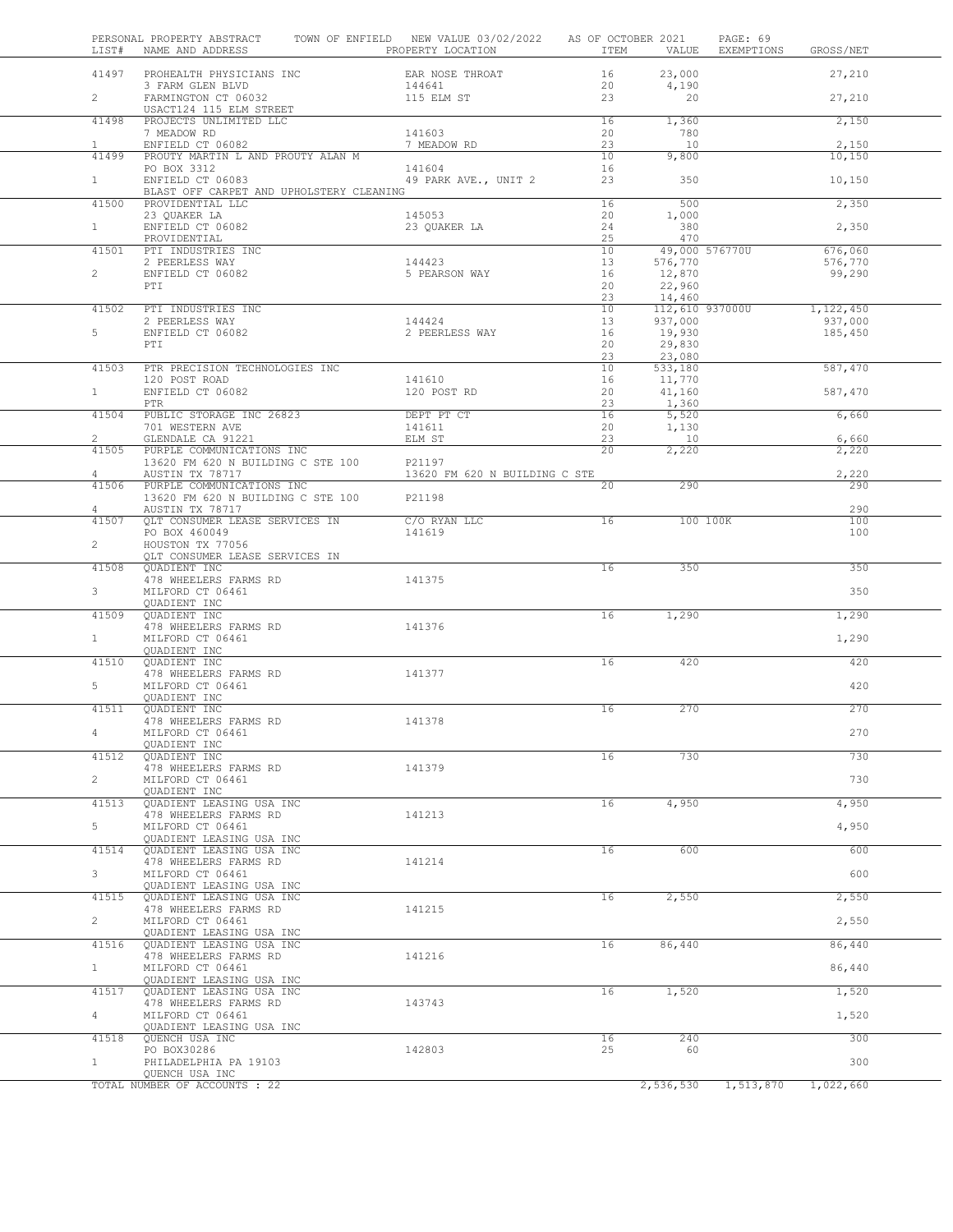| LIST#                   | PERSONAL PROPERTY ABSTRACT<br>NAME AND ADDRESS | TOWN OF ENFIELD NEW VALUE 03/02/2022<br>PROPERTY LOCATION | AS OF OCTOBER 2021<br>ITEM | VALUE               | PAGE: 70<br>EXEMPTIONS | GROSS/NET        |  |
|-------------------------|------------------------------------------------|-----------------------------------------------------------|----------------------------|---------------------|------------------------|------------------|--|
| 41519                   | QUENCH USA INC<br>PO BOX 5166                  | C/O GRANT THORNTON LLP<br>P21251                          | 16<br>25                   | 1,490<br>370        |                        | 1,860            |  |
| $\overline{c}$<br>41520 | OAK BROOK IL 60522<br>QUENCH USA INC           | C/O GRANT THORNTON LLP                                    | 16                         | 1,280               |                        | 1,860<br>1,600   |  |
| 3                       | PO BOX 5166<br>OAK BROOK IL 60522-5166         | P21252                                                    | 25                         | 320                 |                        | 1,600            |  |
| 41521                   | QUENCH USA INC                                 | C/O GRANT THORNTON LLP                                    | 16                         | 370                 |                        | 460              |  |
| 5                       | PO BOX 5166                                    | P21253                                                    | 25                         | 90                  |                        | 460              |  |
| 41522                   | OAK BROOK IL 60522<br>QUEST DIAGNOSTICS LLC    | ADVANTAX                                                  | 16                         | 11,300              |                        | 21,000           |  |
|                         | PO BOX 6448                                    | 143721                                                    | 20                         | 3,220               |                        |                  |  |
| $\mathbf{1}$            | ELGIN IL 60121<br>QUEST DIAGNOSTICS            | 54 HAZARD AVE                                             | 23<br>24                   | 2,980<br>3,500      |                        | 21,000           |  |
| 41523                   | QUEST DIAGNOSTICS LLC                          | ADVANTAX                                                  | 16                         | 11,690              |                        | 16,750           |  |
|                         | PO BOX 6448                                    | 144467                                                    | 20                         | 770                 |                        |                  |  |
| $\mathbf{1}$            | ELGIN IL 60121<br>QUEST DIAGNOSTICS            | 100 HAZARD AVE                                            | 23<br>24                   | 790<br>3,500        |                        | 16,750           |  |
| 41524                   | QUINONES ANTHONY P                             |                                                           | 16                         | 500                 |                        | 2,350            |  |
|                         | 42 SO RIVER STREET                             | 141630                                                    | 20                         | 1,000               |                        |                  |  |
| $\overline{2}$          | ENFIELD CT 06082<br>KAIZEN WEBSITES            | 42 SOUTH RIVER ST                                         | 24<br>25                   | 380<br>470          |                        | 2,350            |  |
| 41525                   | R/C MADNESS TRACK+HOBBY INC                    |                                                           | 16                         | 25,920              |                        | 29,960           |  |
|                         | PO BOX 64                                      | 141634                                                    | 20                         | 390<br>990          |                        |                  |  |
| $\overline{2}$          | ENFIELD CT 06083<br>R/C MADNESS                | 101 NORTH ST                                              | 23<br>24                   | 2,660               |                        | 29,960           |  |
| 41526                   | RADIOLOGY & IMAGING INC                        |                                                           | 16                         | 83,090              |                        | 83,150           |  |
| $\overline{2}$          | 1350 MAIN ST STE 1007<br>SPRINGFIELD MA 01103  | 141635<br>113 ELM ST                                      | 23                         | 60                  |                        | 83,150           |  |
|                         | BAYSTATE RADIOLOGY & IMAGING LLC               |                                                           |                            |                     |                        |                  |  |
| 41527                   | RADIOLOGY ASSOCIATES OF HTFD PC                |                                                           | 16                         | 257,780             |                        | 314,980          |  |
| $\overline{2}$          | 1000 ASYLUM AVE STE 3201E<br>HARTFORD CT 06105 | 141636<br>9 CRANBROOK BLVD                                | 20<br>23                   | 20,500<br>9,740     |                        | 314,980          |  |
|                         | INCLUDES EASTERN RADIOLOGY AFFILIATESLLC       |                                                           | 24                         | 26,960              |                        |                  |  |
| 41528                   | RAFFERTY FINE GRADING INC                      |                                                           | 16                         | 1,470               |                        | 2,309,230        |  |
| 3 <sup>7</sup>          | 57 SOUTH RD<br>ENFIELD CT 06082                | 141639<br>57 SOUTH RD                                     | 20<br>23                   | 4,340<br>430        |                        | 2,309,230        |  |
|                         |                                                |                                                           | 24                         | 2,302,990           |                        |                  |  |
| 41529                   | RAFFIA FARMS INC                               |                                                           | 9                          |                     | 910 84290I             | 94,620           |  |
| 1                       | 113 RAFFIA RD<br>ENFIELD CT 06082              | 141641<br>113 RAFFIA RD                                   | 17<br>23                   | 84,290<br>40        |                        | 84,290<br>10,330 |  |
|                         |                                                |                                                           | 24                         | 9,380               |                        |                  |  |
| 41530                   | RAFFIA PLAZA DONUTS INC                        | BLDG C STE 200                                            | 16                         | 84,230              |                        | 181,750          |  |
| $\mathbf{1}$            | 640 GEORGE WASHINGTON HWY<br>LINCOLN RI 02865  | 144390<br>95 RAFFIA RD                                    | 20<br>23                   | 5,980<br>50         |                        | 181,750          |  |
|                         | DUNKIN DONUTS                                  |                                                           | 24                         | 91,490              |                        |                  |  |
| 41531                   | RAFLEY INC<br>371 GRIFFIN ROAD                 | KAREN I MASON<br>141642                                   | 16<br>19                   | 2,750 500I<br>5,350 |                        | 10,240<br>500    |  |
| $\mathbf{1}$            | WEST SUFFIELD CT 06093                         | 105 RAFFIA ROAD                                           | 20                         | 1,330               |                        | 9,740            |  |
|                         | RAFFIA ROAD SERVICE CENTER                     |                                                           | 23<br>24                   | 60<br>750           |                        |                  |  |
| 41532                   | RAGION JASMINE                                 |                                                           | 16                         | 270                 |                        | 430              |  |
| 3                       | 11 JACQUELINE CIR<br>SUFFIELD CT 06078         | 144667<br>585 HAZARD AVE                                  | 24<br>25                   | 70<br>90            |                        | 430              |  |
|                         | HAIR BY JAZ                                    |                                                           |                            |                     |                        |                  |  |
| 41533                   | RAGO MICHAEL V                                 |                                                           | 16                         | 7,700               |                        | 8,290            |  |
|                         | 14 CORNELL DR<br>ENFIELD CT 06082              | 142490<br>14 CORNELL DR                                   | 20<br>23                   | 560<br>30           |                        | 8,290            |  |
|                         | BUCKHORN LANDSCAPING                           |                                                           |                            |                     |                        |                  |  |
| 41534                   | RAINBOW CLEANING SYSTEMS                       | MARK BOUCHER                                              | 16                         | 1,320<br>290        |                        | 2,500            |  |
| $\overline{2}$          | 35 SAINT JAMES AVE.<br>ENFIELD CT 06082        | 144117<br>90 35 SAINT JAMES AVE.                          | 19<br>20                   | 230                 |                        | 2,500            |  |
|                         |                                                |                                                           | 23                         | 10                  |                        |                  |  |
|                         | 41535 RAJ & SONS LLC                           |                                                           | 24<br>16                   | 650                 |                        | 2,020            |  |
|                         | 2 MIDDLE RD                                    | 144924                                                    | 20                         | 1,830<br>50         |                        |                  |  |
| 1                       | ENFIELD CT 06082                               | 2 MIDDLE RD                                               | 23                         | 30                  |                        | 2,020            |  |
| 41536                   | TOBACCO HOUSE OF ENFIELD<br>RAMSAY STEVE       | CHRIS E MANOLAKIS                                         | 24<br>16                   | 110<br>25,300       |                        | 25,770           |  |
|                         | 330 WHITNEY AVE #422, SUITE422                 | 141643                                                    | 23                         | 470                 |                        |                  |  |
| $\mathbf{1}$            | HOLYOKE MA 01040                               | 1593 KING ST                                              |                            |                     |                        | 25,770           |  |
| 41537                   | ASTROS PIZZA & RESTAURANT<br>RANDALL JOHN      |                                                           | $\overline{9}$             | 8,000               |                        | 12,500           |  |
|                         | 344 TAYLOR RD                                  | 143723                                                    | 24                         | 2,000               |                        |                  |  |
| 3                       | ENFIELD CT 06082                               | 344 TAYLOR RD                                             | 25                         | 2,500               |                        | 12,500           |  |
| 41538                   | RANPAK CORP<br>PO BOX 8004                     | 143986                                                    | 16                         | 2,850               |                        | 2,850            |  |
| $\mathbf{1}$            | PAINESVILLE OH 44077<br>RANPAK CORP            |                                                           |                            |                     |                        | 2,850            |  |
| 41539                   | RANPAK CORP                                    |                                                           | 16                         | 3,130               |                        | 3,910            |  |
|                         | PO BOX 8004                                    | 145121                                                    | 25                         | 780                 |                        |                  |  |
| 5                       | PAINESVILLE OH 44077-8004<br>RANPAK CORP       |                                                           |                            |                     |                        | 3,910            |  |
| 41540                   | RARE HOSPITALITY INTERNATIONAL INC             | C/O RYAN LLC                                              | 16                         | 117,230             |                        | 187,500          |  |
|                         | PO BOX 460369                                  | 143690                                                    | 20                         | 10,330              |                        |                  |  |
| $\mathbf{1}$            | HOUSTON TX 77056<br>LONGHORN #5504             | 10 PHOENIX AVE                                            | 23<br>24                   | 2,390<br>20,050     |                        | 187,500          |  |
|                         |                                                |                                                           | 25                         | 37,500              |                        |                  |  |
|                         | TOTAL NUMBER OF ACCOUNTS : 22                  |                                                           |                            | 3, 313, 720         | 84,790                 | 3,228,930        |  |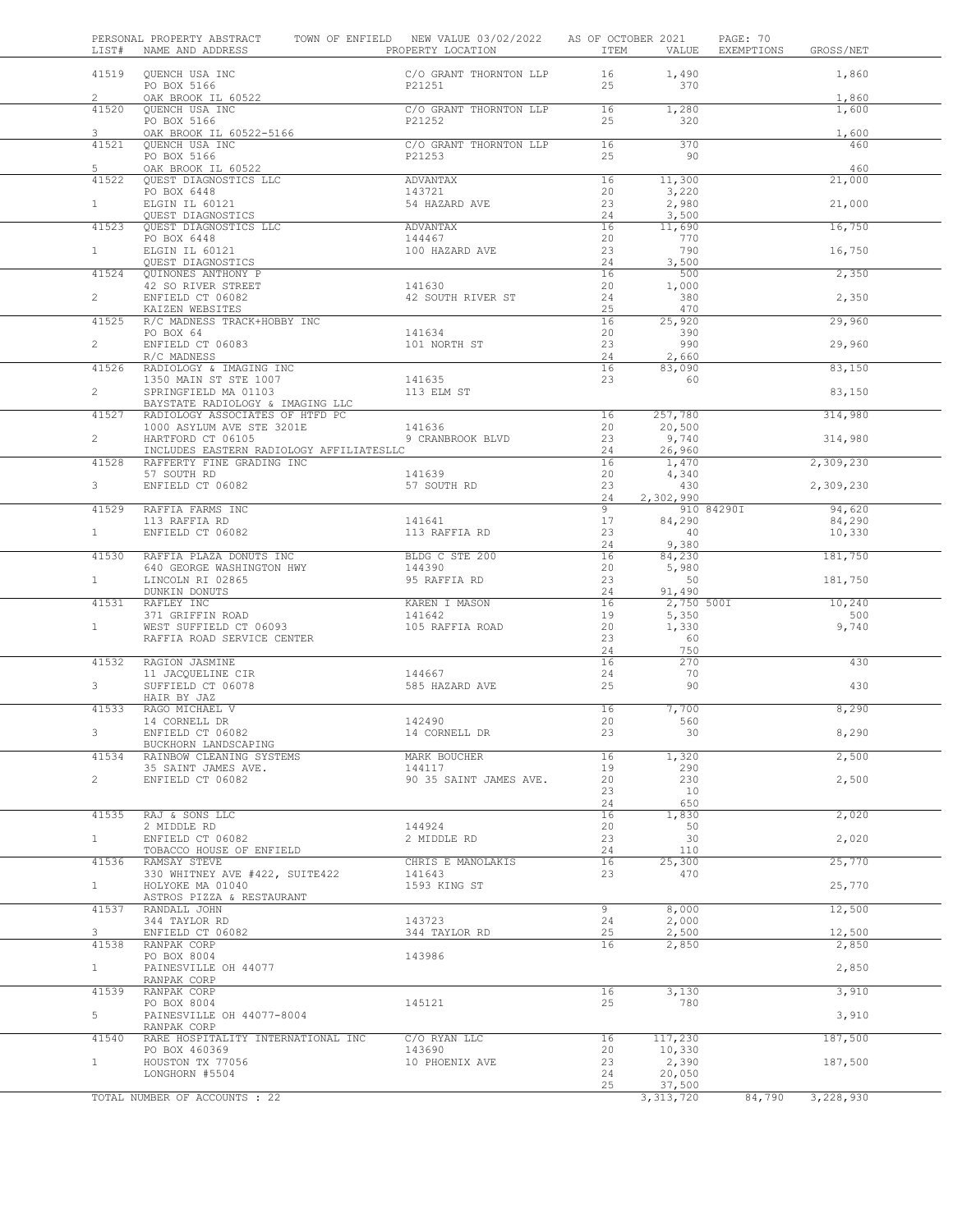|                         | 41541 RAS RENOVATIONS LLC                                    |                          | 16          | 1,000             | 3,130           |  |
|-------------------------|--------------------------------------------------------------|--------------------------|-------------|-------------------|-----------------|--|
|                         | 11 WOOD DR                                                   | 144984                   | 20          | 1,000             |                 |  |
| $4\degree$              | ENFIELD CT 06082<br>RAS RENOVATIONS                          | 11 WOOD DR               | 24<br>25    | 500<br>630        | 3,130           |  |
| 41542                   | RAY KAY TREE SERVICE LLC<br>7 THOMAS ST                      |                          | 16          | 10,000            | 10,310          |  |
| $\overline{4}$          | ENFIELD CT 06082                                             | 141647<br>7 THOMAS ST    | 20<br>23    | 280<br>30         | 10,310          |  |
| 41543                   | RBY RENOVATIONS LLC                                          |                          | 16          | 900               | 1,710           |  |
| 1                       | 15 PUTNAM DR<br>ENFIELD CT 06082                             | 144761<br>15 PUTNAM DR   | 19<br>23    | 340<br>70         | 1,710           |  |
|                         |                                                              |                          | 24          | 60                |                 |  |
| 41544                   | REAL D INC                                                   |                          | 25<br>16    | 340<br>9,410      | 9,410           |  |
|                         | PO BOX 6626                                                  | 142315                   |             |                   |                 |  |
| $\overline{2}$<br>41545 | ELGIN IL 60121<br>RED BERET LLC                              | 90 ELM ST                | 24          | 5,000             | 9,410<br>6,250  |  |
|                         | 6 SPARKLE ST                                                 | P21090                   | 25          | 1,250             |                 |  |
| $\mathbf{1}$<br>41546   | ENFIELD CT 06082<br>RED CARPET NAIL + SPA II INC             | 6 SPARKLE ST             | 16          | 25,260            | 6,250<br>26,290 |  |
|                         | 54 HAZARD AVE                                                | 142415                   | 23          | 1,030             |                 |  |
| 1                       | ENFIELD CT 06082<br>RED CARPET                               | 54 HAZARD AVE            |             |                   | 26,290          |  |
| 41547                   | REDBOX AUTOMATED RETAIL LLC                                  | C/O ALTUS GROUP          | 16          | 9,160             | 9,600           |  |
| 1                       | PO BOX 72210<br>PHOENIX AZ 85050                             | 141652<br>40 HAZARD AVE  | 24          | 440               | 9,600           |  |
|                         | REDBOX AUTOMATED RETAIL LLC                                  |                          |             |                   |                 |  |
| 41548                   | REDBOX AUTOMATED RETAIL LLC<br>PO BOX 72210                  | 142311                   | 16<br>24    | 8,470<br>440      | 8,910           |  |
| $2^{\circ}$             | PHOENIX AZ 85050                                             | 2 SHAKER RD              |             |                   | 8,910           |  |
| 41549                   | REDBOX AUTOMATED RETAIL LLC<br>REEVES TRANSPORT INC          |                          | 16          | 220               | 9,890           |  |
|                         | 238 SHAKER RD SUITE 1                                        | 141653                   | 19          | 5,280             |                 |  |
| $5 -$                   | ENFIELD CT 06082                                             | 238 SHAKER RD            | 20<br>23    | 1,320<br>50       | 9,890           |  |
|                         |                                                              |                          | 24          | 1,040             |                 |  |
| 41550                   | REILY FOODS CO                                               |                          | 25<br>16    | 1,980<br>460      | 460             |  |
|                         | 400 POYDRAS ST 10TH FL                                       | 144232                   |             |                   |                 |  |
| $4 -$                   | NEW ORLEANS LA 70130<br>REILY FOODS CO                       |                          |             |                   | 460             |  |
| 41551                   | RELIABLE WELDING LLC                                         |                          | 10          | 9,550             | 11,100          |  |
| $3^{\circ}$             | 85 NORTH ST<br>ENFIELD CT 06082                              | 141657<br>85 NORTH ST    | 16<br>20    | 610<br>880        | 11,100          |  |
|                         |                                                              |                          | 23          | 60                |                 |  |
| 41552                   | RESCIA LAW PC<br>5104A BIGELOW COMMONS                       | 144376                   | 16<br>20    | 480<br>70         | 780             |  |
| $\overline{a}$          | ENFIELD CT 06082                                             | 55 MAIN ST               | 23          | 70                | 780             |  |
| 41553                   | RESTAURANT TECHNOLOGIES INC                                  |                          | 25<br>16    | 160<br>6,590      | 6,590           |  |
|                         | 1611 N INTERSTATE 35E STE 428 P21205                         |                          |             |                   |                 |  |
| $\mathbf{1}$            | CARROLLTON TX 75006<br>RESTAURANT TECHNOLOGIES               |                          |             |                   | 6,590           |  |
| 41554                   | RESTAURANT TECHNOLOGIES INC                                  |                          | 16          | 3,060             | 3,060           |  |
| $\mathbf{2}$            | 1611 N INTERSTATE 35E STE 428<br>CARROLLTON TX 75006         | P21206                   |             |                   | 3,060           |  |
|                         | RESTAURANT TECHNOLOGIES                                      |                          |             |                   |                 |  |
| 41555                   | RESTAURANT TECHNOLOGIES INC<br>1611 N INTERSTATE 35E STE 428 | P21207                   | 16          | 2,820             | 2,820           |  |
| 3                       | CARROLLTON TX 75006                                          |                          |             |                   | 2,820           |  |
| 41556                   | RESTAURANT TECHNOLOGIES<br>RESTAURANT TECHNOLOGIES INC       |                          | 16          | 3,060             | 3,060           |  |
| $\overline{4}$          | 1611 N INTERSTATE 35E STE 428                                | P21208                   |             |                   | 3,060           |  |
|                         | CARROLLTON TX 75006<br>RESTAURANT TECHNOLOGIES               |                          |             |                   |                 |  |
| 41557                   | RETINA CONSULTANTS PC<br>85 FRESHWATER BLVD                  | 141662                   | 16<br>20    | 186,690<br>21,820 | 215,910         |  |
| $\overline{2}$          | ENFIELD CT 06082                                             | 85 FRESHWATER BLVD       | 23          | 7,400             | 215,910         |  |
| 41558                   | RETINA CONSULTANTS<br>RETRIEVEX INC                          |                          | 16          | 1,466,040         | 1,832,550       |  |
|                         | 500 UNICORN PARK DR                                          | 145249                   | 25          | 366,510           |                 |  |
| 3                       | WOBURN MA 01801<br>ACCESS                                    | 180 MOODY RD             |             |                   | 1,832,550       |  |
| 41559                   | REVAMP NUTRITION LLC                                         |                          | 16          | 2,000             | 3,750           |  |
| 3 <sup>7</sup>          | 247 HAZARD AVE<br>ENFIELD CT 06082                           | 145167<br>247 HAZARD AVE | 20<br>25    | 1,000<br>750      | 3,750           |  |
|                         | REVAMP NUTRITION                                             |                          |             |                   |                 |  |
| 41560                   | REVAS 2 MEAT MARKET<br>786 ENFIELD ST                        | P21042                   | 16<br>25    | 10,000<br>2,500   | 12,500          |  |
| $\overline{2}$          | ENFIELD CT 06082                                             | 786 ENFIELD ST           |             |                   | 12,500          |  |
| 41561                   | REYES FLEET MANAGEMENT<br>6250 N RIVER RD STE 9000           | 145074                   | $9 -$<br>16 | 26,950<br>24,960  | 84,560          |  |
| 4                       | ROSEMONT IL 60018                                            | 295 191 MOODY ROAD       | 19          | 12,560            | 84,560          |  |
|                         |                                                              |                          | 21<br>23    | 19,390<br>700     |                 |  |
| 41562                   | REYS APPLIANCES                                              |                          | 16          | 1,000             | 1,250           |  |
| 4                       | 53 MANNING RD DOOR 9<br>ENFIELD CT 06082                     | P21049<br>53 MANNING RD  | 25          | 250               | 1,250           |  |
|                         | TOTAL NUMBER OF ACCOUNTS : 22                                |                          |             | 2,263,890         | 2,263,890       |  |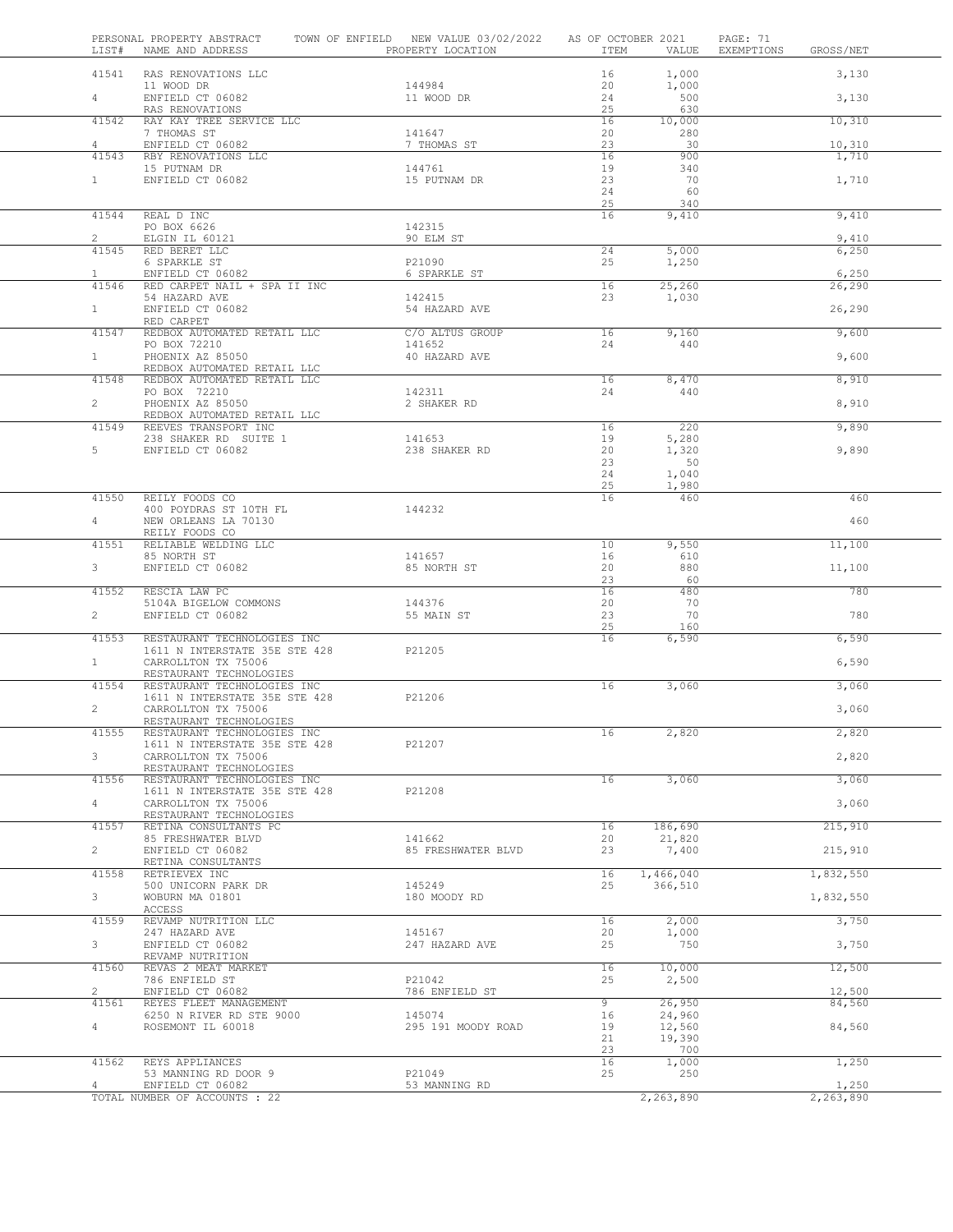| LIST#          | PERSONAL PROPERTY ABSTRACT<br>NAME AND ADDRESS                   | TOWN OF ENFIELD NEW VALUE 03/02/2022<br>PROPERTY LOCATION | AS OF OCTOBER 2021<br>ITEM | VALUE               | PAGE: 72<br>EXEMPTIONS | GROSS/NET |  |
|----------------|------------------------------------------------------------------|-----------------------------------------------------------|----------------------------|---------------------|------------------------|-----------|--|
| 41563          | RHINO CONSTRUCTION SERVICES LLC                                  |                                                           | 16                         | 1,000               |                        | 3,130     |  |
| 3 <sup>7</sup> | 24 S MAPLE ST<br>ENFIELD CT 06082<br>RHINO CONSTRUCTION SERVICES | 144983<br>24 S MAPLE ST                                   | 20<br>24<br>25             | 1,000<br>500<br>630 |                        | 3,130     |  |
| 41564          | RICHARD BRENDA<br>18 CONLIN DR                                   | P21109                                                    | 16<br>20                   | 2,040<br>650        |                        | 2,780     |  |
| $\mathbf{1}$   | ENFIELD CT 06082                                                 | 18 CONLIN DR                                              | 23                         | 90                  |                        | 2,780     |  |
| 41565          | RICHARD E COTTONE LLC                                            |                                                           | 16                         | 3,150               |                        | 3,460     |  |
| 1              | 1 CORPORATE RD STE 104<br>ENFIELD CT 06082                       | 140476<br>1699 KING ST                                    | 20<br>23                   | 280<br>30           |                        | 3,460     |  |
| 41566          | COTTONE RICHARD E ATTORNEY<br>RICHARDS CURTIS P                  |                                                           | 16                         | 1,000               |                        | 1,030     |  |
| $1 -$          | 444 HAZARD AVE<br>ENFIELD CT 06082                               | 140521<br>103 RAFFIA RD                                   | 23                         | 30                  |                        |           |  |
|                | RICHARDS SCHOOL OF DEFENSE                                       |                                                           |                            |                     |                        | 1,030     |  |
| 41567          | RICHES JONATHAN<br>23 BRAINARD RD                                | 145169                                                    | 16<br>25                   | 1,000<br>250        |                        | 1,250     |  |
| 4              | ENFIELD CT 06082<br>A-1 JONATHAN LOCKMITH/JONNY LOCK             | 23 BRAINARD RD                                            |                            |                     |                        | 1,250     |  |
| 41568          | RICHS OIL SERVICE INC                                            | COMFORT HEATING INC                                       | 16                         | 21,000              |                        | 32,810    |  |
| $\overline{2}$ | 12 MOODY RD<br>ENFIELD CT 06082                                  | 141671<br>12 MOODY RD                                     | 24<br>25                   | 5,250<br>6,560      |                        | 32,810    |  |
|                | RICHS OIL SERVICE INC                                            |                                                           |                            |                     |                        |           |  |
| 41569          | RICHTERS JASON<br>21 MONTANO RD                                  | P21094                                                    | 16<br>25                   | 1,000<br>250        |                        | 1,250     |  |
| 4              | ENFIELD CT 06082<br>JAYS HOME SOLUTIONS                          | 21 MONTANO                                                |                            |                     |                        | 1,250     |  |
| 41570          | RICOH USA INC                                                    |                                                           | 16                         | 3,550               |                        | 3,550     |  |
| $\overline{2}$ | PO BOX 3850<br>MANCHESTER NH 03105                               | 140975                                                    |                            |                     |                        | 3,550     |  |
| 41571          | RICOH USA INC<br>RICOH USA INC                                   |                                                           | 16                         | 5,890               |                        | 5,890     |  |
| 5              | PO BOX 3850<br>MANCHESTER NH 03105-3850                          | 140977                                                    |                            |                     |                        | 5,890     |  |
|                | RICOH USA                                                        |                                                           |                            |                     |                        |           |  |
| 41572          | RICOH USA INC<br>PO BOX 3850                                     | 144863                                                    | 16                         | 34,350              |                        | 34,350    |  |
| $\mathbf{1}$   | MANCHESTER NH 03105-3850<br>RICOH USA INC                        |                                                           |                            |                     |                        | 34,350    |  |
| 41573          | RIDGELINE PROPERTY MAINTENANCE<br>1 PEERLESS WAY UNITS 9         | 145234                                                    | 16                         | 500                 |                        | 630       |  |
| 5              | ENFIELD CT 06082                                                 | 1 PEERLESS WAY UNITS 9, 10                                | 25                         | 130                 |                        | 630       |  |
| 41574          | RIGGOTT RICHARD W<br>43 FIELD RD                                 | 144409                                                    | 16<br>20                   | 500<br>500          |                        | 1,560     |  |
| 4              | ENFIELD CT 06082<br>ROOTLOGIC                                    | 43 FIELD RD                                               | 24<br>25                   | 250<br>310          |                        | 1,560     |  |
| 41575          | RILEY TRANSPORT INC                                              |                                                           | 16                         | 11,270              |                        | 11,910    |  |
| $\overline{2}$ | 120 HIGHLAND VIEW DR<br>SOMERS CT 06071<br>MIDAS ENFIELD         | 144597<br>5 PALOMBA DR                                    | 20<br>23                   | 280<br>360          |                        | 11,910    |  |
| 41576          | RILEYS SCHOOL OF DANCE INC                                       |                                                           | 16                         | 7,170               |                        | 9,050     |  |
| $\mathbf{1}$   | 11 DEERFIELD CIRCLE<br>ENFIELD CT 06082                          | 141676<br>99 RAFFIA RD                                    | 23<br>25                   | 70<br>1,810         |                        | 9,050     |  |
| 41577          | RILEYS<br>RIVER VENDING LLC                                      |                                                           | 24                         | 140                 |                        | 140       |  |
|                | 110 CORPORATE DR<br>SOUTHINGTON CT 06489                         | 144872                                                    |                            |                     |                        | 140       |  |
|                | RIVER VENDING LLC                                                |                                                           |                            |                     |                        |           |  |
| 41578          | RIVERSIDE REPTILES EDUCATION CENTER LL                           |                                                           | 16                         | 5,420               |                        | 164,860   |  |
| $\mathbf{1}$   | 132 SOUTH RD<br>ENFIELD CT 06082                                 | 145230<br>132 SOUTH RD                                    | 20<br>23                   | 5,160<br>1,280      |                        | 164,860   |  |
| 41579          | RIVERSIDE REPTILES<br>ROBBINS DONNA                              |                                                           | 24<br>16                   | 153,000<br>140      |                        | 1,080     |  |
|                | 29 WEYMOUTH RD                                                   | 143689                                                    | 20                         | 900                 |                        |           |  |
| $\mathbf{1}$   | ENFIELD CT 06082<br>MAKEOVER RESTORATION                         | 29 WEYMOUTH RD                                            | 23                         | 40                  |                        | 1,080     |  |
| 41580          | ROBERTS DEBORAH<br>4 MONTCLAIR DR                                | 144709                                                    | 16<br>24                   | 500<br>130          |                        | 790       |  |
| $\overline{2}$ | ENFIELD CT 06082                                                 | 4 MONTCLAIR DR                                            | 25                         | 160                 |                        | 790       |  |
| 41581          | ROBERTS RUFF RESORT<br>ROCK A BUY INC                            |                                                           | 16                         | 10,460              |                        | 13,960    |  |
| $\overline{c}$ | 25 PALOMBA DR<br>ENFIELD CT 06082                                | 141686<br>25 PALOMBA DR                                   | 20<br>23                   | 3,310<br>190        |                        | 13,960    |  |
| 41582          | ONCE UPON A CHILD<br>RODRIGUEZ ALEX                              |                                                           | 24<br>16                   | 3,910               |                        | 6,110     |  |
|                | 44 BELLE AVE                                                     | 144514                                                    | 24                         | 980                 |                        |           |  |
| $\overline{4}$ | ENFIELD CT 06082<br>RODRIQUEZ LAWN CARE                          | 44 BELLE AVE                                              | 25                         | 1,220               |                        | 6,110     |  |
| 41583          | ROGERS MEMORIAL STUDIO LLC<br>0724 ENFIELD ST                    | 140540                                                    | 10<br>16                   | 66,210<br>3,320     |                        | 74,760    |  |
| $\overline{2}$ | ENFIELD CT 06082<br>ROGERS MEMORIAL STUDIO                       | 724 ENFIELD ST                                            | 23<br>24                   | 2,360<br>2,870      |                        | 74,760    |  |
| 41584          | ROLLING FRITO LAY SALES LP                                       | C/O GEORGE MCELROY&ASSOC                                  | 16                         | 100                 |                        | 500       |  |
| $\overline{c}$ | 1412 MAIN ST STE 1500<br>DALLAS TX 75202                         | 141696                                                    | 24                         | 400                 |                        | 500       |  |
|                | ROLLING FRITO LAY SALES LP<br>TOTAL NUMBER OF ACCOUNTS : 22      |                                                           |                            | 374,850             |                        | 374,850   |  |
|                |                                                                  |                                                           |                            |                     |                        |           |  |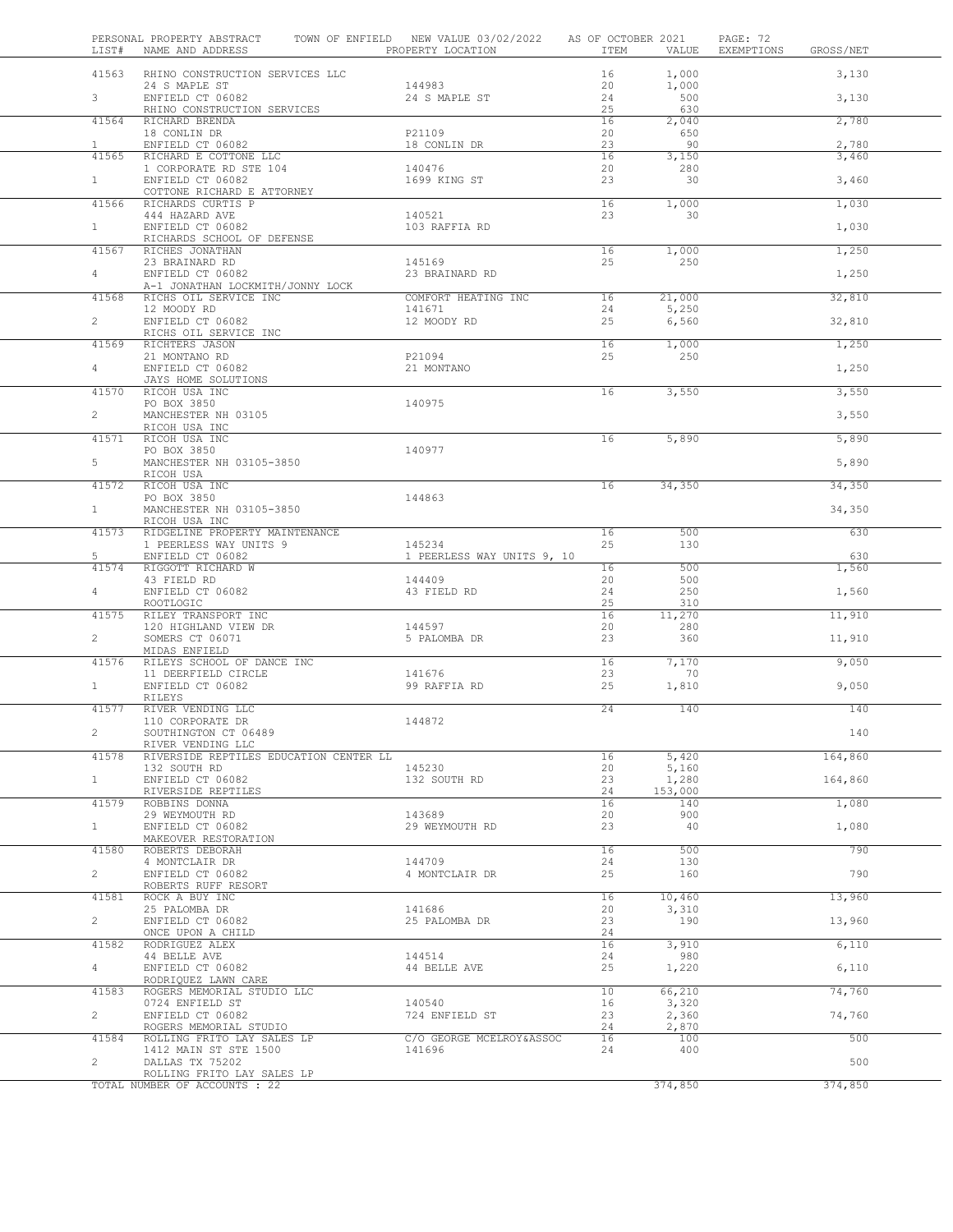| 41585 ROLLS ROYCE CORPORATION<br>10<br>247,900<br>247,900<br>PO BOX 80615<br>143047<br>$5-1$<br>INDIANAPOLIS IN 46280-0420<br>243 SHAKER RD<br>247,900<br>ROLLS ROYCE CORPORATION<br>41586<br>790<br>ROONEY ROBERT WILLIAM<br>16<br>500<br>144726<br>130<br>3 ORBIT DR<br>24<br>1<br>ENFIELD CT 06082<br>25<br>3 ORBIT DR<br>160<br>790<br>FLEX SUPPORT<br>ROSENKRANTZ STEVEN<br>80<br>500<br>41587<br>16<br>20<br>150<br>32 CAMBRIDGE CIR<br>141698<br>23<br>500<br>4<br>LONGMEADOW MA 01106<br>101 ENFIELD ST<br>30<br>ENTREPRENEURS SOURCE THE<br>24<br>240<br>41588<br>16<br>1,870<br>1,900<br>ROSNER GARY A<br>29 TANGLEWOOD AVE<br>141699<br>23<br>30<br>4<br>ENFIELD CT 06082<br>29 TANGLEWOOD AV<br>1,900<br>ADVANCED ELECTRONICS<br>ROSSI ELECTRIC LLC<br>780<br>41589<br>16<br>140<br>1654 KING ST SUITE 2<br>141703<br>20<br>210<br>1<br>ENFIELD CT 06082<br>1654 KING ST<br>23<br>10<br>780<br>ROSSI ELECTRIC<br>24<br>420<br>41590<br>16<br>240<br>940<br>ROTATORI KIM<br>8 TYLER RD<br>P21108<br>20<br>390<br>3<br>ENFIELD CT 06082<br>8 TYLER RD<br>23<br>20<br>940<br>KIMS DAYCARE<br>24<br>290<br>ROUND ROBIN OF ENFIELD LLC<br>41591<br>16<br>237,110<br>255,970<br>44 NORTH WALES RD<br>141704<br>20<br>8,380<br>$\overline{2}$<br>HOLLAND MA 01521<br>15 HAZARD AVE<br>21<br>1,560<br>255,970<br>RED ROBIN GOURMET BURGERS<br>23<br>8,920<br>41592<br>16<br>500<br>630<br>ROY DARIUS<br>86 BRAINARD RD<br>141705<br>25<br>130<br>630<br>4<br>ENFIELD CT 06082<br>86 BRAINARD RD<br>A - Z ENTERPRISES<br>20<br>100<br>500<br>41593<br>ROY ROBERT J<br>18 CIRCLE DR<br>143568<br>23<br>30<br>5<br>ENFIELD CT 06082<br>24<br>370<br>500<br>18 CIRCLE RD<br>BALANCED WAY NUTRITION<br>41594<br>16<br>9,470<br>ROYCE GRACIE ENFIELD<br>20,430<br>144777<br>20<br>1,680<br>648E ENFIELD ST<br>$\overline{2}$<br>23<br>30<br>ENFIELD CT 06082<br>648E ENFIELD ST<br>20,430<br>GRACIE JIU JITSU<br>24<br>5,160<br>25<br>4,090<br>41595<br>RPS ASSOCIATES OF NEW ENGLAND INC<br>10<br>2,630<br>5,350<br>58 MOODY RD<br>141707<br>16<br>1,520<br>3<br>ENFIELD CT 06082<br>58 MOODY RD<br>20<br>310<br>5,350<br>23<br>890<br>16<br>130<br>41596<br>RUDNIK CHARLES V<br>310<br>14 BROOK RD<br>141711<br>20<br>40<br>5<br>30<br>ENFIELD CT 06082<br>14 BROOK RD<br>23<br>310<br>RUDNIK & SON CLEANING SERVICE<br>24<br>50<br>25<br>60<br>30, 330<br>RUNYAN ENTERPRISES LLC<br>30,390<br>41597<br>16<br>54 HAZARD AVE STE 125<br>P21043<br>23<br>60<br>1<br>ENFIELD CT 06082<br>54 HAZARD AVE<br>30,390<br>GAME X CHANGE OF ENFIELD<br>41598<br>RUSSELL ELECTRICAL LLC<br>16<br>3,120<br>6,440<br>141713<br>40 CONLIN DRIVE<br>20<br>1,000<br>6,440<br>1,030<br>ENFIELD CT 06082<br>184 MOODY RD<br>24<br>3<br>25<br>1,290<br>16<br>4,040<br>41599<br>RUSSELL PATRICK<br>2,580<br>141715<br>24<br>650<br>3 VERNON RD<br>ENFIELD CT 06082<br>25<br>1<br>3 VERNON RD<br>810<br>4,040<br>DONE RIGHT PAINTING & PATS PAI<br>41600<br>30,750<br>RUSSO PASTRY SHOP INC<br>16<br>31,100<br>350<br>739 ENFIELD ST<br>141718<br>23<br>$\overline{2}$<br>ENFIELD CT 06082<br>739 ENFIELD ST<br>31,100<br>RUSSOS<br>41601<br>RUSSO'S AUTO EXCHANGE LLC<br>16<br>640<br>16,530<br>148 ENFIELD ST<br>144994<br>19<br>13,090<br>$4 -$<br>ENFIELD CT 06082<br>148 ENFIELD ST<br>2,730<br>16,530<br>20<br>RUSSO'S AUTO EXCHANGE<br>23<br>70<br>$\overline{9}$<br>3,470<br>41602<br>S & S FURNACE SALES INC<br>28,050<br>141726<br>16<br>4 NIBLICK RD<br>13,040<br>1<br>ENFIELD CT 06082<br>4 NIBLICK RD<br>19<br>760<br>28,050<br>20<br>10,640<br>23<br>140<br>41603<br>S + S LANDSCAPING LLC + TARNOW LLC<br>16<br>44,330<br>55,740<br>146 SOUTH RD<br>141728<br>23<br>260<br>25<br>1<br>ENFIELD CT 06082-4465<br>146 SOUTH RD<br>11,150<br>55,740<br>$S + S + TARNOW$<br>S CAMEROTA & SONS INC<br>10<br>135,100 265270U<br>915,200<br>41604<br>141729<br>PO BOX 1134<br>13<br>265,270<br>265,270<br>5<br>ENFIELD CT 06083<br>245 SHAKER RD<br>16<br>462,900<br>649,930<br>39,480<br>CAMEROTA TRUCK PARTS<br>20<br>23<br>2,800<br>24<br>9,650<br>TOTAL NUMBER OF ACCOUNTS : 20 | LIST# | PERSONAL PROPERTY ABSTRACT<br>NAME AND ADDRESS | TOWN OF ENFIELD NEW VALUE 03/02/2022<br>PROPERTY LOCATION | AS OF OCTOBER 2021<br>ITEM | VALUE     | PAGE: 73<br>EXEMPTIONS | GROSS/NET |
|-----------------------------------------------------------------------------------------------------------------------------------------------------------------------------------------------------------------------------------------------------------------------------------------------------------------------------------------------------------------------------------------------------------------------------------------------------------------------------------------------------------------------------------------------------------------------------------------------------------------------------------------------------------------------------------------------------------------------------------------------------------------------------------------------------------------------------------------------------------------------------------------------------------------------------------------------------------------------------------------------------------------------------------------------------------------------------------------------------------------------------------------------------------------------------------------------------------------------------------------------------------------------------------------------------------------------------------------------------------------------------------------------------------------------------------------------------------------------------------------------------------------------------------------------------------------------------------------------------------------------------------------------------------------------------------------------------------------------------------------------------------------------------------------------------------------------------------------------------------------------------------------------------------------------------------------------------------------------------------------------------------------------------------------------------------------------------------------------------------------------------------------------------------------------------------------------------------------------------------------------------------------------------------------------------------------------------------------------------------------------------------------------------------------------------------------------------------------------------------------------------------------------------------------------------------------------------------------------------------------------------------------------------------------------------------------------------------------------------------------------------------------------------------------------------------------------------------------------------------------------------------------------------------------------------------------------------------------------------------------------------------------------------------------------------------------------------------------------------------------------------------------------------------------------------------------------------------------------------------------------------------------------------------------------------------------------------------------------------------------------------------------------------------------------------------------------------------------------------------------------------------------------------------------------------------------------------------------------------------------------------------------------------------------------------------------------------------------------------------------------------------------------------------------------------------------------------------------------------------------------------------------------------------------------------------------------------------------------------------------------------------------------------------------------------------------------|-------|------------------------------------------------|-----------------------------------------------------------|----------------------------|-----------|------------------------|-----------|
|                                                                                                                                                                                                                                                                                                                                                                                                                                                                                                                                                                                                                                                                                                                                                                                                                                                                                                                                                                                                                                                                                                                                                                                                                                                                                                                                                                                                                                                                                                                                                                                                                                                                                                                                                                                                                                                                                                                                                                                                                                                                                                                                                                                                                                                                                                                                                                                                                                                                                                                                                                                                                                                                                                                                                                                                                                                                                                                                                                                                                                                                                                                                                                                                                                                                                                                                                                                                                                                                                                                                                                                                                                                                                                                                                                                                                                                                                                                                                                                                                                                                       |       |                                                |                                                           |                            |           |                        |           |
|                                                                                                                                                                                                                                                                                                                                                                                                                                                                                                                                                                                                                                                                                                                                                                                                                                                                                                                                                                                                                                                                                                                                                                                                                                                                                                                                                                                                                                                                                                                                                                                                                                                                                                                                                                                                                                                                                                                                                                                                                                                                                                                                                                                                                                                                                                                                                                                                                                                                                                                                                                                                                                                                                                                                                                                                                                                                                                                                                                                                                                                                                                                                                                                                                                                                                                                                                                                                                                                                                                                                                                                                                                                                                                                                                                                                                                                                                                                                                                                                                                                                       |       |                                                |                                                           |                            |           |                        |           |
|                                                                                                                                                                                                                                                                                                                                                                                                                                                                                                                                                                                                                                                                                                                                                                                                                                                                                                                                                                                                                                                                                                                                                                                                                                                                                                                                                                                                                                                                                                                                                                                                                                                                                                                                                                                                                                                                                                                                                                                                                                                                                                                                                                                                                                                                                                                                                                                                                                                                                                                                                                                                                                                                                                                                                                                                                                                                                                                                                                                                                                                                                                                                                                                                                                                                                                                                                                                                                                                                                                                                                                                                                                                                                                                                                                                                                                                                                                                                                                                                                                                                       |       |                                                |                                                           |                            |           |                        |           |
|                                                                                                                                                                                                                                                                                                                                                                                                                                                                                                                                                                                                                                                                                                                                                                                                                                                                                                                                                                                                                                                                                                                                                                                                                                                                                                                                                                                                                                                                                                                                                                                                                                                                                                                                                                                                                                                                                                                                                                                                                                                                                                                                                                                                                                                                                                                                                                                                                                                                                                                                                                                                                                                                                                                                                                                                                                                                                                                                                                                                                                                                                                                                                                                                                                                                                                                                                                                                                                                                                                                                                                                                                                                                                                                                                                                                                                                                                                                                                                                                                                                                       |       |                                                |                                                           |                            |           |                        |           |
|                                                                                                                                                                                                                                                                                                                                                                                                                                                                                                                                                                                                                                                                                                                                                                                                                                                                                                                                                                                                                                                                                                                                                                                                                                                                                                                                                                                                                                                                                                                                                                                                                                                                                                                                                                                                                                                                                                                                                                                                                                                                                                                                                                                                                                                                                                                                                                                                                                                                                                                                                                                                                                                                                                                                                                                                                                                                                                                                                                                                                                                                                                                                                                                                                                                                                                                                                                                                                                                                                                                                                                                                                                                                                                                                                                                                                                                                                                                                                                                                                                                                       |       |                                                |                                                           |                            |           |                        |           |
|                                                                                                                                                                                                                                                                                                                                                                                                                                                                                                                                                                                                                                                                                                                                                                                                                                                                                                                                                                                                                                                                                                                                                                                                                                                                                                                                                                                                                                                                                                                                                                                                                                                                                                                                                                                                                                                                                                                                                                                                                                                                                                                                                                                                                                                                                                                                                                                                                                                                                                                                                                                                                                                                                                                                                                                                                                                                                                                                                                                                                                                                                                                                                                                                                                                                                                                                                                                                                                                                                                                                                                                                                                                                                                                                                                                                                                                                                                                                                                                                                                                                       |       |                                                |                                                           |                            |           |                        |           |
|                                                                                                                                                                                                                                                                                                                                                                                                                                                                                                                                                                                                                                                                                                                                                                                                                                                                                                                                                                                                                                                                                                                                                                                                                                                                                                                                                                                                                                                                                                                                                                                                                                                                                                                                                                                                                                                                                                                                                                                                                                                                                                                                                                                                                                                                                                                                                                                                                                                                                                                                                                                                                                                                                                                                                                                                                                                                                                                                                                                                                                                                                                                                                                                                                                                                                                                                                                                                                                                                                                                                                                                                                                                                                                                                                                                                                                                                                                                                                                                                                                                                       |       |                                                |                                                           |                            |           |                        |           |
|                                                                                                                                                                                                                                                                                                                                                                                                                                                                                                                                                                                                                                                                                                                                                                                                                                                                                                                                                                                                                                                                                                                                                                                                                                                                                                                                                                                                                                                                                                                                                                                                                                                                                                                                                                                                                                                                                                                                                                                                                                                                                                                                                                                                                                                                                                                                                                                                                                                                                                                                                                                                                                                                                                                                                                                                                                                                                                                                                                                                                                                                                                                                                                                                                                                                                                                                                                                                                                                                                                                                                                                                                                                                                                                                                                                                                                                                                                                                                                                                                                                                       |       |                                                |                                                           |                            |           |                        |           |
|                                                                                                                                                                                                                                                                                                                                                                                                                                                                                                                                                                                                                                                                                                                                                                                                                                                                                                                                                                                                                                                                                                                                                                                                                                                                                                                                                                                                                                                                                                                                                                                                                                                                                                                                                                                                                                                                                                                                                                                                                                                                                                                                                                                                                                                                                                                                                                                                                                                                                                                                                                                                                                                                                                                                                                                                                                                                                                                                                                                                                                                                                                                                                                                                                                                                                                                                                                                                                                                                                                                                                                                                                                                                                                                                                                                                                                                                                                                                                                                                                                                                       |       |                                                |                                                           |                            |           |                        |           |
|                                                                                                                                                                                                                                                                                                                                                                                                                                                                                                                                                                                                                                                                                                                                                                                                                                                                                                                                                                                                                                                                                                                                                                                                                                                                                                                                                                                                                                                                                                                                                                                                                                                                                                                                                                                                                                                                                                                                                                                                                                                                                                                                                                                                                                                                                                                                                                                                                                                                                                                                                                                                                                                                                                                                                                                                                                                                                                                                                                                                                                                                                                                                                                                                                                                                                                                                                                                                                                                                                                                                                                                                                                                                                                                                                                                                                                                                                                                                                                                                                                                                       |       |                                                |                                                           |                            |           |                        |           |
|                                                                                                                                                                                                                                                                                                                                                                                                                                                                                                                                                                                                                                                                                                                                                                                                                                                                                                                                                                                                                                                                                                                                                                                                                                                                                                                                                                                                                                                                                                                                                                                                                                                                                                                                                                                                                                                                                                                                                                                                                                                                                                                                                                                                                                                                                                                                                                                                                                                                                                                                                                                                                                                                                                                                                                                                                                                                                                                                                                                                                                                                                                                                                                                                                                                                                                                                                                                                                                                                                                                                                                                                                                                                                                                                                                                                                                                                                                                                                                                                                                                                       |       |                                                |                                                           |                            |           |                        |           |
|                                                                                                                                                                                                                                                                                                                                                                                                                                                                                                                                                                                                                                                                                                                                                                                                                                                                                                                                                                                                                                                                                                                                                                                                                                                                                                                                                                                                                                                                                                                                                                                                                                                                                                                                                                                                                                                                                                                                                                                                                                                                                                                                                                                                                                                                                                                                                                                                                                                                                                                                                                                                                                                                                                                                                                                                                                                                                                                                                                                                                                                                                                                                                                                                                                                                                                                                                                                                                                                                                                                                                                                                                                                                                                                                                                                                                                                                                                                                                                                                                                                                       |       |                                                |                                                           |                            |           |                        |           |
|                                                                                                                                                                                                                                                                                                                                                                                                                                                                                                                                                                                                                                                                                                                                                                                                                                                                                                                                                                                                                                                                                                                                                                                                                                                                                                                                                                                                                                                                                                                                                                                                                                                                                                                                                                                                                                                                                                                                                                                                                                                                                                                                                                                                                                                                                                                                                                                                                                                                                                                                                                                                                                                                                                                                                                                                                                                                                                                                                                                                                                                                                                                                                                                                                                                                                                                                                                                                                                                                                                                                                                                                                                                                                                                                                                                                                                                                                                                                                                                                                                                                       |       |                                                |                                                           |                            |           |                        |           |
|                                                                                                                                                                                                                                                                                                                                                                                                                                                                                                                                                                                                                                                                                                                                                                                                                                                                                                                                                                                                                                                                                                                                                                                                                                                                                                                                                                                                                                                                                                                                                                                                                                                                                                                                                                                                                                                                                                                                                                                                                                                                                                                                                                                                                                                                                                                                                                                                                                                                                                                                                                                                                                                                                                                                                                                                                                                                                                                                                                                                                                                                                                                                                                                                                                                                                                                                                                                                                                                                                                                                                                                                                                                                                                                                                                                                                                                                                                                                                                                                                                                                       |       |                                                |                                                           |                            |           |                        |           |
|                                                                                                                                                                                                                                                                                                                                                                                                                                                                                                                                                                                                                                                                                                                                                                                                                                                                                                                                                                                                                                                                                                                                                                                                                                                                                                                                                                                                                                                                                                                                                                                                                                                                                                                                                                                                                                                                                                                                                                                                                                                                                                                                                                                                                                                                                                                                                                                                                                                                                                                                                                                                                                                                                                                                                                                                                                                                                                                                                                                                                                                                                                                                                                                                                                                                                                                                                                                                                                                                                                                                                                                                                                                                                                                                                                                                                                                                                                                                                                                                                                                                       |       |                                                |                                                           |                            |           |                        |           |
|                                                                                                                                                                                                                                                                                                                                                                                                                                                                                                                                                                                                                                                                                                                                                                                                                                                                                                                                                                                                                                                                                                                                                                                                                                                                                                                                                                                                                                                                                                                                                                                                                                                                                                                                                                                                                                                                                                                                                                                                                                                                                                                                                                                                                                                                                                                                                                                                                                                                                                                                                                                                                                                                                                                                                                                                                                                                                                                                                                                                                                                                                                                                                                                                                                                                                                                                                                                                                                                                                                                                                                                                                                                                                                                                                                                                                                                                                                                                                                                                                                                                       |       |                                                |                                                           |                            |           |                        |           |
|                                                                                                                                                                                                                                                                                                                                                                                                                                                                                                                                                                                                                                                                                                                                                                                                                                                                                                                                                                                                                                                                                                                                                                                                                                                                                                                                                                                                                                                                                                                                                                                                                                                                                                                                                                                                                                                                                                                                                                                                                                                                                                                                                                                                                                                                                                                                                                                                                                                                                                                                                                                                                                                                                                                                                                                                                                                                                                                                                                                                                                                                                                                                                                                                                                                                                                                                                                                                                                                                                                                                                                                                                                                                                                                                                                                                                                                                                                                                                                                                                                                                       |       |                                                |                                                           |                            |           |                        |           |
|                                                                                                                                                                                                                                                                                                                                                                                                                                                                                                                                                                                                                                                                                                                                                                                                                                                                                                                                                                                                                                                                                                                                                                                                                                                                                                                                                                                                                                                                                                                                                                                                                                                                                                                                                                                                                                                                                                                                                                                                                                                                                                                                                                                                                                                                                                                                                                                                                                                                                                                                                                                                                                                                                                                                                                                                                                                                                                                                                                                                                                                                                                                                                                                                                                                                                                                                                                                                                                                                                                                                                                                                                                                                                                                                                                                                                                                                                                                                                                                                                                                                       |       |                                                |                                                           |                            |           |                        |           |
|                                                                                                                                                                                                                                                                                                                                                                                                                                                                                                                                                                                                                                                                                                                                                                                                                                                                                                                                                                                                                                                                                                                                                                                                                                                                                                                                                                                                                                                                                                                                                                                                                                                                                                                                                                                                                                                                                                                                                                                                                                                                                                                                                                                                                                                                                                                                                                                                                                                                                                                                                                                                                                                                                                                                                                                                                                                                                                                                                                                                                                                                                                                                                                                                                                                                                                                                                                                                                                                                                                                                                                                                                                                                                                                                                                                                                                                                                                                                                                                                                                                                       |       |                                                |                                                           |                            |           |                        |           |
|                                                                                                                                                                                                                                                                                                                                                                                                                                                                                                                                                                                                                                                                                                                                                                                                                                                                                                                                                                                                                                                                                                                                                                                                                                                                                                                                                                                                                                                                                                                                                                                                                                                                                                                                                                                                                                                                                                                                                                                                                                                                                                                                                                                                                                                                                                                                                                                                                                                                                                                                                                                                                                                                                                                                                                                                                                                                                                                                                                                                                                                                                                                                                                                                                                                                                                                                                                                                                                                                                                                                                                                                                                                                                                                                                                                                                                                                                                                                                                                                                                                                       |       |                                                |                                                           |                            |           |                        |           |
|                                                                                                                                                                                                                                                                                                                                                                                                                                                                                                                                                                                                                                                                                                                                                                                                                                                                                                                                                                                                                                                                                                                                                                                                                                                                                                                                                                                                                                                                                                                                                                                                                                                                                                                                                                                                                                                                                                                                                                                                                                                                                                                                                                                                                                                                                                                                                                                                                                                                                                                                                                                                                                                                                                                                                                                                                                                                                                                                                                                                                                                                                                                                                                                                                                                                                                                                                                                                                                                                                                                                                                                                                                                                                                                                                                                                                                                                                                                                                                                                                                                                       |       |                                                |                                                           |                            |           |                        |           |
|                                                                                                                                                                                                                                                                                                                                                                                                                                                                                                                                                                                                                                                                                                                                                                                                                                                                                                                                                                                                                                                                                                                                                                                                                                                                                                                                                                                                                                                                                                                                                                                                                                                                                                                                                                                                                                                                                                                                                                                                                                                                                                                                                                                                                                                                                                                                                                                                                                                                                                                                                                                                                                                                                                                                                                                                                                                                                                                                                                                                                                                                                                                                                                                                                                                                                                                                                                                                                                                                                                                                                                                                                                                                                                                                                                                                                                                                                                                                                                                                                                                                       |       |                                                |                                                           |                            |           |                        |           |
|                                                                                                                                                                                                                                                                                                                                                                                                                                                                                                                                                                                                                                                                                                                                                                                                                                                                                                                                                                                                                                                                                                                                                                                                                                                                                                                                                                                                                                                                                                                                                                                                                                                                                                                                                                                                                                                                                                                                                                                                                                                                                                                                                                                                                                                                                                                                                                                                                                                                                                                                                                                                                                                                                                                                                                                                                                                                                                                                                                                                                                                                                                                                                                                                                                                                                                                                                                                                                                                                                                                                                                                                                                                                                                                                                                                                                                                                                                                                                                                                                                                                       |       |                                                |                                                           |                            |           |                        |           |
|                                                                                                                                                                                                                                                                                                                                                                                                                                                                                                                                                                                                                                                                                                                                                                                                                                                                                                                                                                                                                                                                                                                                                                                                                                                                                                                                                                                                                                                                                                                                                                                                                                                                                                                                                                                                                                                                                                                                                                                                                                                                                                                                                                                                                                                                                                                                                                                                                                                                                                                                                                                                                                                                                                                                                                                                                                                                                                                                                                                                                                                                                                                                                                                                                                                                                                                                                                                                                                                                                                                                                                                                                                                                                                                                                                                                                                                                                                                                                                                                                                                                       |       |                                                |                                                           |                            |           |                        |           |
|                                                                                                                                                                                                                                                                                                                                                                                                                                                                                                                                                                                                                                                                                                                                                                                                                                                                                                                                                                                                                                                                                                                                                                                                                                                                                                                                                                                                                                                                                                                                                                                                                                                                                                                                                                                                                                                                                                                                                                                                                                                                                                                                                                                                                                                                                                                                                                                                                                                                                                                                                                                                                                                                                                                                                                                                                                                                                                                                                                                                                                                                                                                                                                                                                                                                                                                                                                                                                                                                                                                                                                                                                                                                                                                                                                                                                                                                                                                                                                                                                                                                       |       |                                                |                                                           |                            |           |                        |           |
|                                                                                                                                                                                                                                                                                                                                                                                                                                                                                                                                                                                                                                                                                                                                                                                                                                                                                                                                                                                                                                                                                                                                                                                                                                                                                                                                                                                                                                                                                                                                                                                                                                                                                                                                                                                                                                                                                                                                                                                                                                                                                                                                                                                                                                                                                                                                                                                                                                                                                                                                                                                                                                                                                                                                                                                                                                                                                                                                                                                                                                                                                                                                                                                                                                                                                                                                                                                                                                                                                                                                                                                                                                                                                                                                                                                                                                                                                                                                                                                                                                                                       |       |                                                |                                                           |                            |           |                        |           |
|                                                                                                                                                                                                                                                                                                                                                                                                                                                                                                                                                                                                                                                                                                                                                                                                                                                                                                                                                                                                                                                                                                                                                                                                                                                                                                                                                                                                                                                                                                                                                                                                                                                                                                                                                                                                                                                                                                                                                                                                                                                                                                                                                                                                                                                                                                                                                                                                                                                                                                                                                                                                                                                                                                                                                                                                                                                                                                                                                                                                                                                                                                                                                                                                                                                                                                                                                                                                                                                                                                                                                                                                                                                                                                                                                                                                                                                                                                                                                                                                                                                                       |       |                                                |                                                           |                            |           |                        |           |
|                                                                                                                                                                                                                                                                                                                                                                                                                                                                                                                                                                                                                                                                                                                                                                                                                                                                                                                                                                                                                                                                                                                                                                                                                                                                                                                                                                                                                                                                                                                                                                                                                                                                                                                                                                                                                                                                                                                                                                                                                                                                                                                                                                                                                                                                                                                                                                                                                                                                                                                                                                                                                                                                                                                                                                                                                                                                                                                                                                                                                                                                                                                                                                                                                                                                                                                                                                                                                                                                                                                                                                                                                                                                                                                                                                                                                                                                                                                                                                                                                                                                       |       |                                                |                                                           |                            |           |                        |           |
|                                                                                                                                                                                                                                                                                                                                                                                                                                                                                                                                                                                                                                                                                                                                                                                                                                                                                                                                                                                                                                                                                                                                                                                                                                                                                                                                                                                                                                                                                                                                                                                                                                                                                                                                                                                                                                                                                                                                                                                                                                                                                                                                                                                                                                                                                                                                                                                                                                                                                                                                                                                                                                                                                                                                                                                                                                                                                                                                                                                                                                                                                                                                                                                                                                                                                                                                                                                                                                                                                                                                                                                                                                                                                                                                                                                                                                                                                                                                                                                                                                                                       |       |                                                |                                                           |                            |           |                        |           |
|                                                                                                                                                                                                                                                                                                                                                                                                                                                                                                                                                                                                                                                                                                                                                                                                                                                                                                                                                                                                                                                                                                                                                                                                                                                                                                                                                                                                                                                                                                                                                                                                                                                                                                                                                                                                                                                                                                                                                                                                                                                                                                                                                                                                                                                                                                                                                                                                                                                                                                                                                                                                                                                                                                                                                                                                                                                                                                                                                                                                                                                                                                                                                                                                                                                                                                                                                                                                                                                                                                                                                                                                                                                                                                                                                                                                                                                                                                                                                                                                                                                                       |       |                                                |                                                           |                            |           |                        |           |
|                                                                                                                                                                                                                                                                                                                                                                                                                                                                                                                                                                                                                                                                                                                                                                                                                                                                                                                                                                                                                                                                                                                                                                                                                                                                                                                                                                                                                                                                                                                                                                                                                                                                                                                                                                                                                                                                                                                                                                                                                                                                                                                                                                                                                                                                                                                                                                                                                                                                                                                                                                                                                                                                                                                                                                                                                                                                                                                                                                                                                                                                                                                                                                                                                                                                                                                                                                                                                                                                                                                                                                                                                                                                                                                                                                                                                                                                                                                                                                                                                                                                       |       |                                                |                                                           |                            |           |                        |           |
|                                                                                                                                                                                                                                                                                                                                                                                                                                                                                                                                                                                                                                                                                                                                                                                                                                                                                                                                                                                                                                                                                                                                                                                                                                                                                                                                                                                                                                                                                                                                                                                                                                                                                                                                                                                                                                                                                                                                                                                                                                                                                                                                                                                                                                                                                                                                                                                                                                                                                                                                                                                                                                                                                                                                                                                                                                                                                                                                                                                                                                                                                                                                                                                                                                                                                                                                                                                                                                                                                                                                                                                                                                                                                                                                                                                                                                                                                                                                                                                                                                                                       |       |                                                |                                                           |                            |           |                        |           |
|                                                                                                                                                                                                                                                                                                                                                                                                                                                                                                                                                                                                                                                                                                                                                                                                                                                                                                                                                                                                                                                                                                                                                                                                                                                                                                                                                                                                                                                                                                                                                                                                                                                                                                                                                                                                                                                                                                                                                                                                                                                                                                                                                                                                                                                                                                                                                                                                                                                                                                                                                                                                                                                                                                                                                                                                                                                                                                                                                                                                                                                                                                                                                                                                                                                                                                                                                                                                                                                                                                                                                                                                                                                                                                                                                                                                                                                                                                                                                                                                                                                                       |       |                                                |                                                           |                            |           |                        |           |
|                                                                                                                                                                                                                                                                                                                                                                                                                                                                                                                                                                                                                                                                                                                                                                                                                                                                                                                                                                                                                                                                                                                                                                                                                                                                                                                                                                                                                                                                                                                                                                                                                                                                                                                                                                                                                                                                                                                                                                                                                                                                                                                                                                                                                                                                                                                                                                                                                                                                                                                                                                                                                                                                                                                                                                                                                                                                                                                                                                                                                                                                                                                                                                                                                                                                                                                                                                                                                                                                                                                                                                                                                                                                                                                                                                                                                                                                                                                                                                                                                                                                       |       |                                                |                                                           |                            |           |                        |           |
|                                                                                                                                                                                                                                                                                                                                                                                                                                                                                                                                                                                                                                                                                                                                                                                                                                                                                                                                                                                                                                                                                                                                                                                                                                                                                                                                                                                                                                                                                                                                                                                                                                                                                                                                                                                                                                                                                                                                                                                                                                                                                                                                                                                                                                                                                                                                                                                                                                                                                                                                                                                                                                                                                                                                                                                                                                                                                                                                                                                                                                                                                                                                                                                                                                                                                                                                                                                                                                                                                                                                                                                                                                                                                                                                                                                                                                                                                                                                                                                                                                                                       |       |                                                |                                                           |                            |           |                        |           |
|                                                                                                                                                                                                                                                                                                                                                                                                                                                                                                                                                                                                                                                                                                                                                                                                                                                                                                                                                                                                                                                                                                                                                                                                                                                                                                                                                                                                                                                                                                                                                                                                                                                                                                                                                                                                                                                                                                                                                                                                                                                                                                                                                                                                                                                                                                                                                                                                                                                                                                                                                                                                                                                                                                                                                                                                                                                                                                                                                                                                                                                                                                                                                                                                                                                                                                                                                                                                                                                                                                                                                                                                                                                                                                                                                                                                                                                                                                                                                                                                                                                                       |       |                                                |                                                           |                            |           |                        |           |
|                                                                                                                                                                                                                                                                                                                                                                                                                                                                                                                                                                                                                                                                                                                                                                                                                                                                                                                                                                                                                                                                                                                                                                                                                                                                                                                                                                                                                                                                                                                                                                                                                                                                                                                                                                                                                                                                                                                                                                                                                                                                                                                                                                                                                                                                                                                                                                                                                                                                                                                                                                                                                                                                                                                                                                                                                                                                                                                                                                                                                                                                                                                                                                                                                                                                                                                                                                                                                                                                                                                                                                                                                                                                                                                                                                                                                                                                                                                                                                                                                                                                       |       |                                                |                                                           |                            |           |                        |           |
|                                                                                                                                                                                                                                                                                                                                                                                                                                                                                                                                                                                                                                                                                                                                                                                                                                                                                                                                                                                                                                                                                                                                                                                                                                                                                                                                                                                                                                                                                                                                                                                                                                                                                                                                                                                                                                                                                                                                                                                                                                                                                                                                                                                                                                                                                                                                                                                                                                                                                                                                                                                                                                                                                                                                                                                                                                                                                                                                                                                                                                                                                                                                                                                                                                                                                                                                                                                                                                                                                                                                                                                                                                                                                                                                                                                                                                                                                                                                                                                                                                                                       |       |                                                |                                                           |                            |           |                        |           |
|                                                                                                                                                                                                                                                                                                                                                                                                                                                                                                                                                                                                                                                                                                                                                                                                                                                                                                                                                                                                                                                                                                                                                                                                                                                                                                                                                                                                                                                                                                                                                                                                                                                                                                                                                                                                                                                                                                                                                                                                                                                                                                                                                                                                                                                                                                                                                                                                                                                                                                                                                                                                                                                                                                                                                                                                                                                                                                                                                                                                                                                                                                                                                                                                                                                                                                                                                                                                                                                                                                                                                                                                                                                                                                                                                                                                                                                                                                                                                                                                                                                                       |       |                                                |                                                           |                            |           |                        |           |
|                                                                                                                                                                                                                                                                                                                                                                                                                                                                                                                                                                                                                                                                                                                                                                                                                                                                                                                                                                                                                                                                                                                                                                                                                                                                                                                                                                                                                                                                                                                                                                                                                                                                                                                                                                                                                                                                                                                                                                                                                                                                                                                                                                                                                                                                                                                                                                                                                                                                                                                                                                                                                                                                                                                                                                                                                                                                                                                                                                                                                                                                                                                                                                                                                                                                                                                                                                                                                                                                                                                                                                                                                                                                                                                                                                                                                                                                                                                                                                                                                                                                       |       |                                                |                                                           |                            |           |                        |           |
|                                                                                                                                                                                                                                                                                                                                                                                                                                                                                                                                                                                                                                                                                                                                                                                                                                                                                                                                                                                                                                                                                                                                                                                                                                                                                                                                                                                                                                                                                                                                                                                                                                                                                                                                                                                                                                                                                                                                                                                                                                                                                                                                                                                                                                                                                                                                                                                                                                                                                                                                                                                                                                                                                                                                                                                                                                                                                                                                                                                                                                                                                                                                                                                                                                                                                                                                                                                                                                                                                                                                                                                                                                                                                                                                                                                                                                                                                                                                                                                                                                                                       |       |                                                |                                                           |                            |           |                        |           |
|                                                                                                                                                                                                                                                                                                                                                                                                                                                                                                                                                                                                                                                                                                                                                                                                                                                                                                                                                                                                                                                                                                                                                                                                                                                                                                                                                                                                                                                                                                                                                                                                                                                                                                                                                                                                                                                                                                                                                                                                                                                                                                                                                                                                                                                                                                                                                                                                                                                                                                                                                                                                                                                                                                                                                                                                                                                                                                                                                                                                                                                                                                                                                                                                                                                                                                                                                                                                                                                                                                                                                                                                                                                                                                                                                                                                                                                                                                                                                                                                                                                                       |       |                                                |                                                           |                            |           |                        |           |
|                                                                                                                                                                                                                                                                                                                                                                                                                                                                                                                                                                                                                                                                                                                                                                                                                                                                                                                                                                                                                                                                                                                                                                                                                                                                                                                                                                                                                                                                                                                                                                                                                                                                                                                                                                                                                                                                                                                                                                                                                                                                                                                                                                                                                                                                                                                                                                                                                                                                                                                                                                                                                                                                                                                                                                                                                                                                                                                                                                                                                                                                                                                                                                                                                                                                                                                                                                                                                                                                                                                                                                                                                                                                                                                                                                                                                                                                                                                                                                                                                                                                       |       |                                                |                                                           |                            |           |                        |           |
|                                                                                                                                                                                                                                                                                                                                                                                                                                                                                                                                                                                                                                                                                                                                                                                                                                                                                                                                                                                                                                                                                                                                                                                                                                                                                                                                                                                                                                                                                                                                                                                                                                                                                                                                                                                                                                                                                                                                                                                                                                                                                                                                                                                                                                                                                                                                                                                                                                                                                                                                                                                                                                                                                                                                                                                                                                                                                                                                                                                                                                                                                                                                                                                                                                                                                                                                                                                                                                                                                                                                                                                                                                                                                                                                                                                                                                                                                                                                                                                                                                                                       |       |                                                |                                                           |                            |           |                        |           |
|                                                                                                                                                                                                                                                                                                                                                                                                                                                                                                                                                                                                                                                                                                                                                                                                                                                                                                                                                                                                                                                                                                                                                                                                                                                                                                                                                                                                                                                                                                                                                                                                                                                                                                                                                                                                                                                                                                                                                                                                                                                                                                                                                                                                                                                                                                                                                                                                                                                                                                                                                                                                                                                                                                                                                                                                                                                                                                                                                                                                                                                                                                                                                                                                                                                                                                                                                                                                                                                                                                                                                                                                                                                                                                                                                                                                                                                                                                                                                                                                                                                                       |       |                                                |                                                           |                            |           |                        |           |
|                                                                                                                                                                                                                                                                                                                                                                                                                                                                                                                                                                                                                                                                                                                                                                                                                                                                                                                                                                                                                                                                                                                                                                                                                                                                                                                                                                                                                                                                                                                                                                                                                                                                                                                                                                                                                                                                                                                                                                                                                                                                                                                                                                                                                                                                                                                                                                                                                                                                                                                                                                                                                                                                                                                                                                                                                                                                                                                                                                                                                                                                                                                                                                                                                                                                                                                                                                                                                                                                                                                                                                                                                                                                                                                                                                                                                                                                                                                                                                                                                                                                       |       |                                                |                                                           |                            |           |                        |           |
|                                                                                                                                                                                                                                                                                                                                                                                                                                                                                                                                                                                                                                                                                                                                                                                                                                                                                                                                                                                                                                                                                                                                                                                                                                                                                                                                                                                                                                                                                                                                                                                                                                                                                                                                                                                                                                                                                                                                                                                                                                                                                                                                                                                                                                                                                                                                                                                                                                                                                                                                                                                                                                                                                                                                                                                                                                                                                                                                                                                                                                                                                                                                                                                                                                                                                                                                                                                                                                                                                                                                                                                                                                                                                                                                                                                                                                                                                                                                                                                                                                                                       |       |                                                |                                                           |                            |           |                        |           |
|                                                                                                                                                                                                                                                                                                                                                                                                                                                                                                                                                                                                                                                                                                                                                                                                                                                                                                                                                                                                                                                                                                                                                                                                                                                                                                                                                                                                                                                                                                                                                                                                                                                                                                                                                                                                                                                                                                                                                                                                                                                                                                                                                                                                                                                                                                                                                                                                                                                                                                                                                                                                                                                                                                                                                                                                                                                                                                                                                                                                                                                                                                                                                                                                                                                                                                                                                                                                                                                                                                                                                                                                                                                                                                                                                                                                                                                                                                                                                                                                                                                                       |       |                                                |                                                           |                            |           |                        |           |
|                                                                                                                                                                                                                                                                                                                                                                                                                                                                                                                                                                                                                                                                                                                                                                                                                                                                                                                                                                                                                                                                                                                                                                                                                                                                                                                                                                                                                                                                                                                                                                                                                                                                                                                                                                                                                                                                                                                                                                                                                                                                                                                                                                                                                                                                                                                                                                                                                                                                                                                                                                                                                                                                                                                                                                                                                                                                                                                                                                                                                                                                                                                                                                                                                                                                                                                                                                                                                                                                                                                                                                                                                                                                                                                                                                                                                                                                                                                                                                                                                                                                       |       |                                                |                                                           |                            |           |                        |           |
|                                                                                                                                                                                                                                                                                                                                                                                                                                                                                                                                                                                                                                                                                                                                                                                                                                                                                                                                                                                                                                                                                                                                                                                                                                                                                                                                                                                                                                                                                                                                                                                                                                                                                                                                                                                                                                                                                                                                                                                                                                                                                                                                                                                                                                                                                                                                                                                                                                                                                                                                                                                                                                                                                                                                                                                                                                                                                                                                                                                                                                                                                                                                                                                                                                                                                                                                                                                                                                                                                                                                                                                                                                                                                                                                                                                                                                                                                                                                                                                                                                                                       |       |                                                |                                                           |                            |           |                        |           |
|                                                                                                                                                                                                                                                                                                                                                                                                                                                                                                                                                                                                                                                                                                                                                                                                                                                                                                                                                                                                                                                                                                                                                                                                                                                                                                                                                                                                                                                                                                                                                                                                                                                                                                                                                                                                                                                                                                                                                                                                                                                                                                                                                                                                                                                                                                                                                                                                                                                                                                                                                                                                                                                                                                                                                                                                                                                                                                                                                                                                                                                                                                                                                                                                                                                                                                                                                                                                                                                                                                                                                                                                                                                                                                                                                                                                                                                                                                                                                                                                                                                                       |       |                                                |                                                           |                            |           |                        |           |
|                                                                                                                                                                                                                                                                                                                                                                                                                                                                                                                                                                                                                                                                                                                                                                                                                                                                                                                                                                                                                                                                                                                                                                                                                                                                                                                                                                                                                                                                                                                                                                                                                                                                                                                                                                                                                                                                                                                                                                                                                                                                                                                                                                                                                                                                                                                                                                                                                                                                                                                                                                                                                                                                                                                                                                                                                                                                                                                                                                                                                                                                                                                                                                                                                                                                                                                                                                                                                                                                                                                                                                                                                                                                                                                                                                                                                                                                                                                                                                                                                                                                       |       |                                                |                                                           |                            |           |                        |           |
|                                                                                                                                                                                                                                                                                                                                                                                                                                                                                                                                                                                                                                                                                                                                                                                                                                                                                                                                                                                                                                                                                                                                                                                                                                                                                                                                                                                                                                                                                                                                                                                                                                                                                                                                                                                                                                                                                                                                                                                                                                                                                                                                                                                                                                                                                                                                                                                                                                                                                                                                                                                                                                                                                                                                                                                                                                                                                                                                                                                                                                                                                                                                                                                                                                                                                                                                                                                                                                                                                                                                                                                                                                                                                                                                                                                                                                                                                                                                                                                                                                                                       |       |                                                |                                                           |                            |           |                        |           |
|                                                                                                                                                                                                                                                                                                                                                                                                                                                                                                                                                                                                                                                                                                                                                                                                                                                                                                                                                                                                                                                                                                                                                                                                                                                                                                                                                                                                                                                                                                                                                                                                                                                                                                                                                                                                                                                                                                                                                                                                                                                                                                                                                                                                                                                                                                                                                                                                                                                                                                                                                                                                                                                                                                                                                                                                                                                                                                                                                                                                                                                                                                                                                                                                                                                                                                                                                                                                                                                                                                                                                                                                                                                                                                                                                                                                                                                                                                                                                                                                                                                                       |       |                                                |                                                           |                            |           |                        |           |
|                                                                                                                                                                                                                                                                                                                                                                                                                                                                                                                                                                                                                                                                                                                                                                                                                                                                                                                                                                                                                                                                                                                                                                                                                                                                                                                                                                                                                                                                                                                                                                                                                                                                                                                                                                                                                                                                                                                                                                                                                                                                                                                                                                                                                                                                                                                                                                                                                                                                                                                                                                                                                                                                                                                                                                                                                                                                                                                                                                                                                                                                                                                                                                                                                                                                                                                                                                                                                                                                                                                                                                                                                                                                                                                                                                                                                                                                                                                                                                                                                                                                       |       |                                                |                                                           |                            |           |                        |           |
|                                                                                                                                                                                                                                                                                                                                                                                                                                                                                                                                                                                                                                                                                                                                                                                                                                                                                                                                                                                                                                                                                                                                                                                                                                                                                                                                                                                                                                                                                                                                                                                                                                                                                                                                                                                                                                                                                                                                                                                                                                                                                                                                                                                                                                                                                                                                                                                                                                                                                                                                                                                                                                                                                                                                                                                                                                                                                                                                                                                                                                                                                                                                                                                                                                                                                                                                                                                                                                                                                                                                                                                                                                                                                                                                                                                                                                                                                                                                                                                                                                                                       |       |                                                |                                                           |                            |           |                        |           |
|                                                                                                                                                                                                                                                                                                                                                                                                                                                                                                                                                                                                                                                                                                                                                                                                                                                                                                                                                                                                                                                                                                                                                                                                                                                                                                                                                                                                                                                                                                                                                                                                                                                                                                                                                                                                                                                                                                                                                                                                                                                                                                                                                                                                                                                                                                                                                                                                                                                                                                                                                                                                                                                                                                                                                                                                                                                                                                                                                                                                                                                                                                                                                                                                                                                                                                                                                                                                                                                                                                                                                                                                                                                                                                                                                                                                                                                                                                                                                                                                                                                                       |       |                                                |                                                           |                            |           |                        |           |
|                                                                                                                                                                                                                                                                                                                                                                                                                                                                                                                                                                                                                                                                                                                                                                                                                                                                                                                                                                                                                                                                                                                                                                                                                                                                                                                                                                                                                                                                                                                                                                                                                                                                                                                                                                                                                                                                                                                                                                                                                                                                                                                                                                                                                                                                                                                                                                                                                                                                                                                                                                                                                                                                                                                                                                                                                                                                                                                                                                                                                                                                                                                                                                                                                                                                                                                                                                                                                                                                                                                                                                                                                                                                                                                                                                                                                                                                                                                                                                                                                                                                       |       |                                                |                                                           |                            |           |                        |           |
|                                                                                                                                                                                                                                                                                                                                                                                                                                                                                                                                                                                                                                                                                                                                                                                                                                                                                                                                                                                                                                                                                                                                                                                                                                                                                                                                                                                                                                                                                                                                                                                                                                                                                                                                                                                                                                                                                                                                                                                                                                                                                                                                                                                                                                                                                                                                                                                                                                                                                                                                                                                                                                                                                                                                                                                                                                                                                                                                                                                                                                                                                                                                                                                                                                                                                                                                                                                                                                                                                                                                                                                                                                                                                                                                                                                                                                                                                                                                                                                                                                                                       |       |                                                |                                                           |                            |           |                        |           |
|                                                                                                                                                                                                                                                                                                                                                                                                                                                                                                                                                                                                                                                                                                                                                                                                                                                                                                                                                                                                                                                                                                                                                                                                                                                                                                                                                                                                                                                                                                                                                                                                                                                                                                                                                                                                                                                                                                                                                                                                                                                                                                                                                                                                                                                                                                                                                                                                                                                                                                                                                                                                                                                                                                                                                                                                                                                                                                                                                                                                                                                                                                                                                                                                                                                                                                                                                                                                                                                                                                                                                                                                                                                                                                                                                                                                                                                                                                                                                                                                                                                                       |       |                                                |                                                           |                            |           |                        |           |
|                                                                                                                                                                                                                                                                                                                                                                                                                                                                                                                                                                                                                                                                                                                                                                                                                                                                                                                                                                                                                                                                                                                                                                                                                                                                                                                                                                                                                                                                                                                                                                                                                                                                                                                                                                                                                                                                                                                                                                                                                                                                                                                                                                                                                                                                                                                                                                                                                                                                                                                                                                                                                                                                                                                                                                                                                                                                                                                                                                                                                                                                                                                                                                                                                                                                                                                                                                                                                                                                                                                                                                                                                                                                                                                                                                                                                                                                                                                                                                                                                                                                       |       |                                                |                                                           |                            |           |                        |           |
|                                                                                                                                                                                                                                                                                                                                                                                                                                                                                                                                                                                                                                                                                                                                                                                                                                                                                                                                                                                                                                                                                                                                                                                                                                                                                                                                                                                                                                                                                                                                                                                                                                                                                                                                                                                                                                                                                                                                                                                                                                                                                                                                                                                                                                                                                                                                                                                                                                                                                                                                                                                                                                                                                                                                                                                                                                                                                                                                                                                                                                                                                                                                                                                                                                                                                                                                                                                                                                                                                                                                                                                                                                                                                                                                                                                                                                                                                                                                                                                                                                                                       |       |                                                |                                                           |                            |           |                        |           |
|                                                                                                                                                                                                                                                                                                                                                                                                                                                                                                                                                                                                                                                                                                                                                                                                                                                                                                                                                                                                                                                                                                                                                                                                                                                                                                                                                                                                                                                                                                                                                                                                                                                                                                                                                                                                                                                                                                                                                                                                                                                                                                                                                                                                                                                                                                                                                                                                                                                                                                                                                                                                                                                                                                                                                                                                                                                                                                                                                                                                                                                                                                                                                                                                                                                                                                                                                                                                                                                                                                                                                                                                                                                                                                                                                                                                                                                                                                                                                                                                                                                                       |       |                                                |                                                           |                            |           |                        |           |
|                                                                                                                                                                                                                                                                                                                                                                                                                                                                                                                                                                                                                                                                                                                                                                                                                                                                                                                                                                                                                                                                                                                                                                                                                                                                                                                                                                                                                                                                                                                                                                                                                                                                                                                                                                                                                                                                                                                                                                                                                                                                                                                                                                                                                                                                                                                                                                                                                                                                                                                                                                                                                                                                                                                                                                                                                                                                                                                                                                                                                                                                                                                                                                                                                                                                                                                                                                                                                                                                                                                                                                                                                                                                                                                                                                                                                                                                                                                                                                                                                                                                       |       |                                                |                                                           |                            | 1,623,490 | 265,270                | 1,358,220 |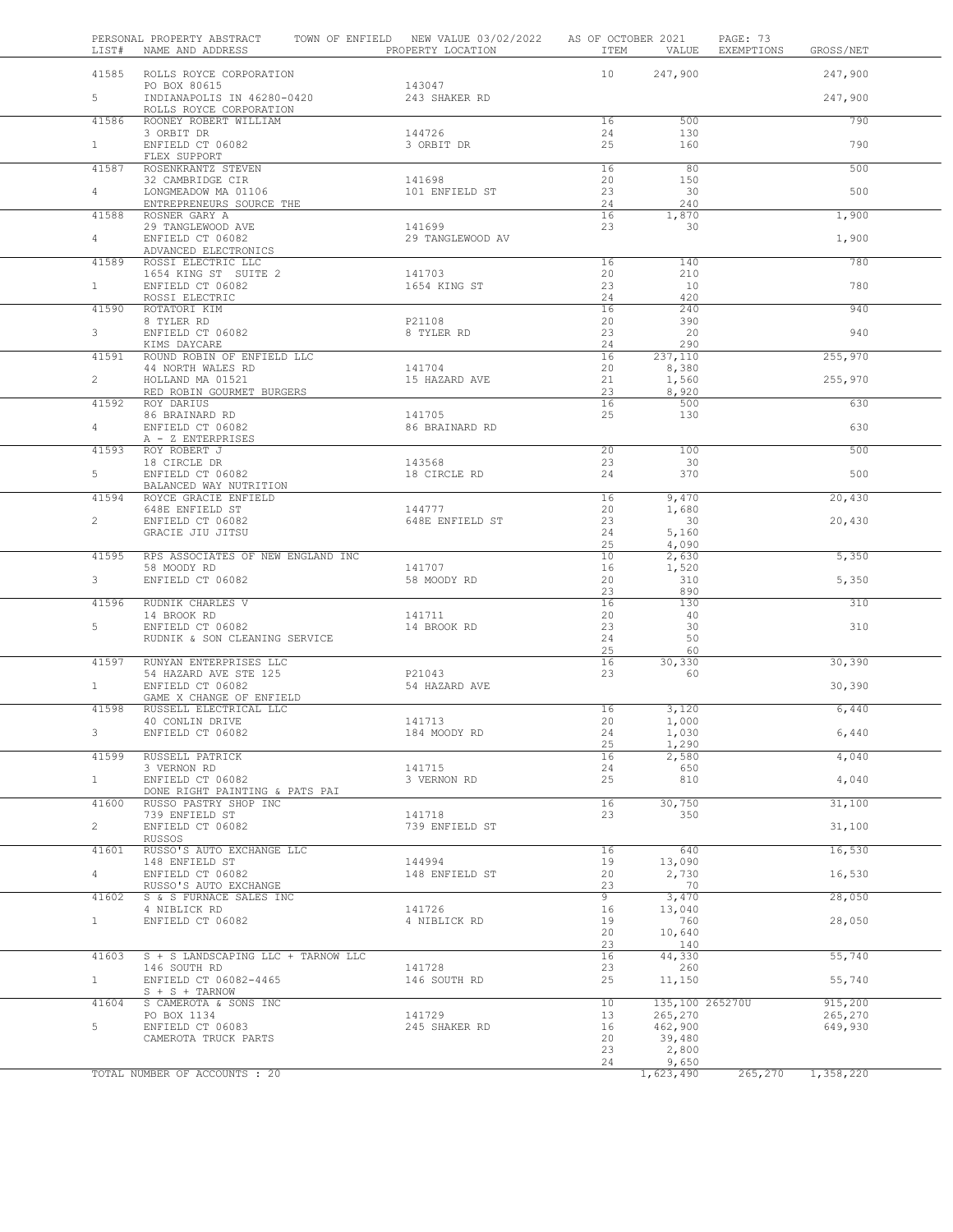| 41605<br>S CAMEROTA & SONS INC<br>ATTN: LEO FOURNIER<br>10<br>57,350 126190U<br>13<br>PO BOX 1134<br>143670<br>126,190<br>ENFIELD CT 06083<br>199 FRESHWATER BLVD<br>$1 -$<br>16<br>34,780<br>CAMEROTA TRUCK PARTS<br>20<br>1,850<br>23<br>60<br>10<br>156,300 243350U<br>41606<br>S CAMEROTA + SONS INC<br>144420<br>13<br>PO BOX 1134<br>243,350<br>$\overline{2}$<br>ENFIELD CT 06083<br>80 SHAKER RD<br>16<br>38,190<br>CAMEROTA TRUCK PARTS<br>23<br>60<br>490<br>S&D COFFEE INC<br>16<br>41607<br>PO BOX 1628<br>141730<br>$\overline{2}$<br>CONCORD NC 28026<br>S&D COFFEE INC<br>S&D COFFEE INC<br>16<br>380<br>41608<br>PO BOX 1628<br>143508<br>CONCORD NC 28026<br>$1 -$<br>S&D COFFEE INC<br>41609<br>S&D COFFEE INC<br>16<br>1,800<br>PO BOX 1628<br>145141<br>CONCORD NC 28026<br>$\overline{4}$<br>S&D COFFEE INC<br>41610<br>SABILLON EDER<br>16<br>1,000<br>20<br>8 SULLIVAN AVE<br>144334<br>500<br>$\overline{2}$<br>380<br>ENFIELD CT 06082<br>8 SULLIVAN AVE<br>24<br>PREMIER FLIPPING<br>25<br>470<br>SAFEMARK SYSTEMS L P<br>16<br>41611<br>2,360<br>PO BOX 941460<br>144440<br>$\overline{2}$<br>MAITLAND FL 32794<br>5 HAZARD AVE<br>SAFETY KLEEN SYSTEMS INC<br>16<br>110<br>41612<br>PO BOX 9149<br>141734<br>3<br>NORWELL MA 02061-9149<br>SAFETY KLEEN SYSTEMS INC<br>720<br>41613<br>SAFETY KLEEN SYSTEMS INC<br>16<br>PO BOX 9149<br>141735<br>$1 -$<br>NORWELL MA 02061-9149<br>SAFETY KLEEN SYSTEMS INC<br>SAFETY KLEEN SYSTEMS INC<br>16<br>60<br>41614 | 220,230<br>126,190<br>94,040 |
|-------------------------------------------------------------------------------------------------------------------------------------------------------------------------------------------------------------------------------------------------------------------------------------------------------------------------------------------------------------------------------------------------------------------------------------------------------------------------------------------------------------------------------------------------------------------------------------------------------------------------------------------------------------------------------------------------------------------------------------------------------------------------------------------------------------------------------------------------------------------------------------------------------------------------------------------------------------------------------------------------------------------------------------------------------------------------------------------------------------------------------------------------------------------------------------------------------------------------------------------------------------------------------------------------------------------------------------------------------------------------------------------------------------------------------------------------------------------------------------------|------------------------------|
|                                                                                                                                                                                                                                                                                                                                                                                                                                                                                                                                                                                                                                                                                                                                                                                                                                                                                                                                                                                                                                                                                                                                                                                                                                                                                                                                                                                                                                                                                           |                              |
|                                                                                                                                                                                                                                                                                                                                                                                                                                                                                                                                                                                                                                                                                                                                                                                                                                                                                                                                                                                                                                                                                                                                                                                                                                                                                                                                                                                                                                                                                           |                              |
|                                                                                                                                                                                                                                                                                                                                                                                                                                                                                                                                                                                                                                                                                                                                                                                                                                                                                                                                                                                                                                                                                                                                                                                                                                                                                                                                                                                                                                                                                           |                              |
|                                                                                                                                                                                                                                                                                                                                                                                                                                                                                                                                                                                                                                                                                                                                                                                                                                                                                                                                                                                                                                                                                                                                                                                                                                                                                                                                                                                                                                                                                           |                              |
|                                                                                                                                                                                                                                                                                                                                                                                                                                                                                                                                                                                                                                                                                                                                                                                                                                                                                                                                                                                                                                                                                                                                                                                                                                                                                                                                                                                                                                                                                           | 437,900                      |
|                                                                                                                                                                                                                                                                                                                                                                                                                                                                                                                                                                                                                                                                                                                                                                                                                                                                                                                                                                                                                                                                                                                                                                                                                                                                                                                                                                                                                                                                                           | 243,350                      |
|                                                                                                                                                                                                                                                                                                                                                                                                                                                                                                                                                                                                                                                                                                                                                                                                                                                                                                                                                                                                                                                                                                                                                                                                                                                                                                                                                                                                                                                                                           | 194,550                      |
|                                                                                                                                                                                                                                                                                                                                                                                                                                                                                                                                                                                                                                                                                                                                                                                                                                                                                                                                                                                                                                                                                                                                                                                                                                                                                                                                                                                                                                                                                           | 490                          |
|                                                                                                                                                                                                                                                                                                                                                                                                                                                                                                                                                                                                                                                                                                                                                                                                                                                                                                                                                                                                                                                                                                                                                                                                                                                                                                                                                                                                                                                                                           |                              |
|                                                                                                                                                                                                                                                                                                                                                                                                                                                                                                                                                                                                                                                                                                                                                                                                                                                                                                                                                                                                                                                                                                                                                                                                                                                                                                                                                                                                                                                                                           | 490                          |
|                                                                                                                                                                                                                                                                                                                                                                                                                                                                                                                                                                                                                                                                                                                                                                                                                                                                                                                                                                                                                                                                                                                                                                                                                                                                                                                                                                                                                                                                                           | 380                          |
|                                                                                                                                                                                                                                                                                                                                                                                                                                                                                                                                                                                                                                                                                                                                                                                                                                                                                                                                                                                                                                                                                                                                                                                                                                                                                                                                                                                                                                                                                           |                              |
|                                                                                                                                                                                                                                                                                                                                                                                                                                                                                                                                                                                                                                                                                                                                                                                                                                                                                                                                                                                                                                                                                                                                                                                                                                                                                                                                                                                                                                                                                           | 380                          |
|                                                                                                                                                                                                                                                                                                                                                                                                                                                                                                                                                                                                                                                                                                                                                                                                                                                                                                                                                                                                                                                                                                                                                                                                                                                                                                                                                                                                                                                                                           | 1,800                        |
|                                                                                                                                                                                                                                                                                                                                                                                                                                                                                                                                                                                                                                                                                                                                                                                                                                                                                                                                                                                                                                                                                                                                                                                                                                                                                                                                                                                                                                                                                           |                              |
|                                                                                                                                                                                                                                                                                                                                                                                                                                                                                                                                                                                                                                                                                                                                                                                                                                                                                                                                                                                                                                                                                                                                                                                                                                                                                                                                                                                                                                                                                           | 1,800                        |
|                                                                                                                                                                                                                                                                                                                                                                                                                                                                                                                                                                                                                                                                                                                                                                                                                                                                                                                                                                                                                                                                                                                                                                                                                                                                                                                                                                                                                                                                                           | 2,350                        |
|                                                                                                                                                                                                                                                                                                                                                                                                                                                                                                                                                                                                                                                                                                                                                                                                                                                                                                                                                                                                                                                                                                                                                                                                                                                                                                                                                                                                                                                                                           |                              |
|                                                                                                                                                                                                                                                                                                                                                                                                                                                                                                                                                                                                                                                                                                                                                                                                                                                                                                                                                                                                                                                                                                                                                                                                                                                                                                                                                                                                                                                                                           | 2,350                        |
|                                                                                                                                                                                                                                                                                                                                                                                                                                                                                                                                                                                                                                                                                                                                                                                                                                                                                                                                                                                                                                                                                                                                                                                                                                                                                                                                                                                                                                                                                           | 2,360                        |
|                                                                                                                                                                                                                                                                                                                                                                                                                                                                                                                                                                                                                                                                                                                                                                                                                                                                                                                                                                                                                                                                                                                                                                                                                                                                                                                                                                                                                                                                                           |                              |
|                                                                                                                                                                                                                                                                                                                                                                                                                                                                                                                                                                                                                                                                                                                                                                                                                                                                                                                                                                                                                                                                                                                                                                                                                                                                                                                                                                                                                                                                                           | 2,360<br>110                 |
|                                                                                                                                                                                                                                                                                                                                                                                                                                                                                                                                                                                                                                                                                                                                                                                                                                                                                                                                                                                                                                                                                                                                                                                                                                                                                                                                                                                                                                                                                           |                              |
|                                                                                                                                                                                                                                                                                                                                                                                                                                                                                                                                                                                                                                                                                                                                                                                                                                                                                                                                                                                                                                                                                                                                                                                                                                                                                                                                                                                                                                                                                           | 110                          |
|                                                                                                                                                                                                                                                                                                                                                                                                                                                                                                                                                                                                                                                                                                                                                                                                                                                                                                                                                                                                                                                                                                                                                                                                                                                                                                                                                                                                                                                                                           | 720                          |
|                                                                                                                                                                                                                                                                                                                                                                                                                                                                                                                                                                                                                                                                                                                                                                                                                                                                                                                                                                                                                                                                                                                                                                                                                                                                                                                                                                                                                                                                                           |                              |
|                                                                                                                                                                                                                                                                                                                                                                                                                                                                                                                                                                                                                                                                                                                                                                                                                                                                                                                                                                                                                                                                                                                                                                                                                                                                                                                                                                                                                                                                                           | 720                          |
|                                                                                                                                                                                                                                                                                                                                                                                                                                                                                                                                                                                                                                                                                                                                                                                                                                                                                                                                                                                                                                                                                                                                                                                                                                                                                                                                                                                                                                                                                           | 60                           |
| PO BOX 9149<br>141736                                                                                                                                                                                                                                                                                                                                                                                                                                                                                                                                                                                                                                                                                                                                                                                                                                                                                                                                                                                                                                                                                                                                                                                                                                                                                                                                                                                                                                                                     |                              |
| 5<br>NORWELL MA 02061-9149<br>SAFETY KLEEN SYSTEMS INC                                                                                                                                                                                                                                                                                                                                                                                                                                                                                                                                                                                                                                                                                                                                                                                                                                                                                                                                                                                                                                                                                                                                                                                                                                                                                                                                                                                                                                    | 60                           |
| SAFETY KLEEN SYSTEMS INC<br>16<br>390<br>41615                                                                                                                                                                                                                                                                                                                                                                                                                                                                                                                                                                                                                                                                                                                                                                                                                                                                                                                                                                                                                                                                                                                                                                                                                                                                                                                                                                                                                                            | 390                          |
| PO BOX 9149<br>141737<br>$\overline{2}$<br>NORWELL MA 02061-9149                                                                                                                                                                                                                                                                                                                                                                                                                                                                                                                                                                                                                                                                                                                                                                                                                                                                                                                                                                                                                                                                                                                                                                                                                                                                                                                                                                                                                          | 390                          |
| SAFETY KLEEN SYSTEMS INC                                                                                                                                                                                                                                                                                                                                                                                                                                                                                                                                                                                                                                                                                                                                                                                                                                                                                                                                                                                                                                                                                                                                                                                                                                                                                                                                                                                                                                                                  |                              |
| SAFETY KLEEN SYSTEMS INC<br>310<br>41616<br>16                                                                                                                                                                                                                                                                                                                                                                                                                                                                                                                                                                                                                                                                                                                                                                                                                                                                                                                                                                                                                                                                                                                                                                                                                                                                                                                                                                                                                                            | 310                          |
| PO BOX 9149<br>145287<br>NORWELL MA 02061<br>$\overline{4}$                                                                                                                                                                                                                                                                                                                                                                                                                                                                                                                                                                                                                                                                                                                                                                                                                                                                                                                                                                                                                                                                                                                                                                                                                                                                                                                                                                                                                               | 310                          |
| SAFETY KLEEN SYSTEMS INC                                                                                                                                                                                                                                                                                                                                                                                                                                                                                                                                                                                                                                                                                                                                                                                                                                                                                                                                                                                                                                                                                                                                                                                                                                                                                                                                                                                                                                                                  |                              |
| SAINT FRANCIS MEDICAL GROUP<br>41617<br>16<br>16,720<br>114 WOODLAND ST MS 5-103-58<br>144473<br>23<br>2,530                                                                                                                                                                                                                                                                                                                                                                                                                                                                                                                                                                                                                                                                                                                                                                                                                                                                                                                                                                                                                                                                                                                                                                                                                                                                                                                                                                              | 33,310                       |
| 3<br>HARTFORD CT 06105<br>140 HAZARD AVE<br>24<br>14,060                                                                                                                                                                                                                                                                                                                                                                                                                                                                                                                                                                                                                                                                                                                                                                                                                                                                                                                                                                                                                                                                                                                                                                                                                                                                                                                                                                                                                                  | 33,310                       |
| ENFIELD ORTHOPEDICS<br>41618<br>SAKALOUSKI GERALD JOHN<br>9<br>230 2930I                                                                                                                                                                                                                                                                                                                                                                                                                                                                                                                                                                                                                                                                                                                                                                                                                                                                                                                                                                                                                                                                                                                                                                                                                                                                                                                                                                                                                  | 2,930                        |
| 17<br>156 MOODY RD<br>141739<br>2,350                                                                                                                                                                                                                                                                                                                                                                                                                                                                                                                                                                                                                                                                                                                                                                                                                                                                                                                                                                                                                                                                                                                                                                                                                                                                                                                                                                                                                                                     | 2,930                        |
| 3<br>ENFIELD CT 06082<br>140<br>164 MOODY RD<br>18                                                                                                                                                                                                                                                                                                                                                                                                                                                                                                                                                                                                                                                                                                                                                                                                                                                                                                                                                                                                                                                                                                                                                                                                                                                                                                                                                                                                                                        |                              |
| 210<br>19<br>SAKI RESTAURANT<br>16<br>50,000<br>41619                                                                                                                                                                                                                                                                                                                                                                                                                                                                                                                                                                                                                                                                                                                                                                                                                                                                                                                                                                                                                                                                                                                                                                                                                                                                                                                                                                                                                                     | 62,580                       |
| 54 HAZARD AVE UNIT 140<br>P21011<br>23<br>60                                                                                                                                                                                                                                                                                                                                                                                                                                                                                                                                                                                                                                                                                                                                                                                                                                                                                                                                                                                                                                                                                                                                                                                                                                                                                                                                                                                                                                              |                              |
| ENFIELD CT 06082<br>54 HAZARD AVE UNIT 140<br>25<br>12,520<br>1                                                                                                                                                                                                                                                                                                                                                                                                                                                                                                                                                                                                                                                                                                                                                                                                                                                                                                                                                                                                                                                                                                                                                                                                                                                                                                                                                                                                                           | 62,580                       |
| 41620<br>SAKSHI LLC<br>16<br>65,410<br>23<br>57D PALOMBA DR<br>144912<br>70                                                                                                                                                                                                                                                                                                                                                                                                                                                                                                                                                                                                                                                                                                                                                                                                                                                                                                                                                                                                                                                                                                                                                                                                                                                                                                                                                                                                               | 128,060                      |
| $\overline{2}$<br>ENFIELD CT 06082<br>57D PALOMBA DR<br>24<br>62,580                                                                                                                                                                                                                                                                                                                                                                                                                                                                                                                                                                                                                                                                                                                                                                                                                                                                                                                                                                                                                                                                                                                                                                                                                                                                                                                                                                                                                      | 128,060                      |
| COLLEGE WINE & SPIRITS<br>16<br>41621<br>SALLY BEAUTY SUPPLY LLC<br>ATTN MICHAEL ELLIOTT<br>9,690                                                                                                                                                                                                                                                                                                                                                                                                                                                                                                                                                                                                                                                                                                                                                                                                                                                                                                                                                                                                                                                                                                                                                                                                                                                                                                                                                                                         | 17,490                       |
| 20<br>3,860<br>PO BOX 90220<br>141741                                                                                                                                                                                                                                                                                                                                                                                                                                                                                                                                                                                                                                                                                                                                                                                                                                                                                                                                                                                                                                                                                                                                                                                                                                                                                                                                                                                                                                                     |                              |
| DENTON TX 76202<br>95 ELM ST<br>$\overline{a}$<br>23<br>110                                                                                                                                                                                                                                                                                                                                                                                                                                                                                                                                                                                                                                                                                                                                                                                                                                                                                                                                                                                                                                                                                                                                                                                                                                                                                                                                                                                                                               | 17,490                       |
| SALLY BEAUTY SUPPLY #2093<br>24<br>3,830<br>SAM AND ZAK LLC<br>16<br>41622<br>8,580 500I                                                                                                                                                                                                                                                                                                                                                                                                                                                                                                                                                                                                                                                                                                                                                                                                                                                                                                                                                                                                                                                                                                                                                                                                                                                                                                                                                                                                  | 35,180                       |
| 145185<br>19<br>14 CRANBROOK DR<br>25,280                                                                                                                                                                                                                                                                                                                                                                                                                                                                                                                                                                                                                                                                                                                                                                                                                                                                                                                                                                                                                                                                                                                                                                                                                                                                                                                                                                                                                                                 | 500                          |
| $\overline{2}$<br>ENFIELD CT 06082<br>20<br>700<br>14 CRANBROOK DR<br>23<br>620<br>MAD HATTER LLC                                                                                                                                                                                                                                                                                                                                                                                                                                                                                                                                                                                                                                                                                                                                                                                                                                                                                                                                                                                                                                                                                                                                                                                                                                                                                                                                                                                         | 34,680                       |
| 16<br>160,500<br>41623<br>SAMSON DENTAL                                                                                                                                                                                                                                                                                                                                                                                                                                                                                                                                                                                                                                                                                                                                                                                                                                                                                                                                                                                                                                                                                                                                                                                                                                                                                                                                                                                                                                                   | 325,260                      |
| 71 HAZARD AVE<br>144080<br>20<br>15,960                                                                                                                                                                                                                                                                                                                                                                                                                                                                                                                                                                                                                                                                                                                                                                                                                                                                                                                                                                                                                                                                                                                                                                                                                                                                                                                                                                                                                                                   |                              |
| $\overline{2}$<br>ENFIELD CT 06082<br>71 HAZARD AVE<br>23<br>7,000<br>ENFIELD FAMILY DENTAL<br>24<br>76,750                                                                                                                                                                                                                                                                                                                                                                                                                                                                                                                                                                                                                                                                                                                                                                                                                                                                                                                                                                                                                                                                                                                                                                                                                                                                                                                                                                               | 325,260                      |
| 25<br>65,050                                                                                                                                                                                                                                                                                                                                                                                                                                                                                                                                                                                                                                                                                                                                                                                                                                                                                                                                                                                                                                                                                                                                                                                                                                                                                                                                                                                                                                                                              |                              |
| 41624<br>SANTANDER BANK NA<br>16<br>45,620<br>PO BOX 953<br>141860<br>20<br>5,830                                                                                                                                                                                                                                                                                                                                                                                                                                                                                                                                                                                                                                                                                                                                                                                                                                                                                                                                                                                                                                                                                                                                                                                                                                                                                                                                                                                                         | 76,080                       |
| 23<br>$1 -$<br>PRT JEFFERSON STA NY 11776-0806<br>40 HAZARD AVE<br>530                                                                                                                                                                                                                                                                                                                                                                                                                                                                                                                                                                                                                                                                                                                                                                                                                                                                                                                                                                                                                                                                                                                                                                                                                                                                                                                                                                                                                    | 76,080                       |
| SANTANDER BANK 0492<br>24<br>24,100                                                                                                                                                                                                                                                                                                                                                                                                                                                                                                                                                                                                                                                                                                                                                                                                                                                                                                                                                                                                                                                                                                                                                                                                                                                                                                                                                                                                                                                       |                              |
| 41625<br>SANTANIELLO G P DDS<br>16<br>12,000<br>141746<br>135 ELM STREET<br>20<br>5,600                                                                                                                                                                                                                                                                                                                                                                                                                                                                                                                                                                                                                                                                                                                                                                                                                                                                                                                                                                                                                                                                                                                                                                                                                                                                                                                                                                                                   | 22,310                       |
| $\overline{2}$<br>23<br>ENFIELD CT 06082<br>135 ELM ST<br>250                                                                                                                                                                                                                                                                                                                                                                                                                                                                                                                                                                                                                                                                                                                                                                                                                                                                                                                                                                                                                                                                                                                                                                                                                                                                                                                                                                                                                             | 22,310                       |
| 25<br>4,460<br>41626<br>SANTY ROBERT C<br>16<br>280                                                                                                                                                                                                                                                                                                                                                                                                                                                                                                                                                                                                                                                                                                                                                                                                                                                                                                                                                                                                                                                                                                                                                                                                                                                                                                                                                                                                                                       |                              |
| 22 SPIER AVE<br>143674<br>20<br>130                                                                                                                                                                                                                                                                                                                                                                                                                                                                                                                                                                                                                                                                                                                                                                                                                                                                                                                                                                                                                                                                                                                                                                                                                                                                                                                                                                                                                                                       |                              |
| 3 <sup>7</sup><br>70<br>ENFIELD CT 06082<br>23<br>585 HAZARD AVE<br>24<br>20                                                                                                                                                                                                                                                                                                                                                                                                                                                                                                                                                                                                                                                                                                                                                                                                                                                                                                                                                                                                                                                                                                                                                                                                                                                                                                                                                                                                              | 500                          |
| TOTAL NUMBER OF ACCOUNTS : 22<br>1,370,800<br>372,970                                                                                                                                                                                                                                                                                                                                                                                                                                                                                                                                                                                                                                                                                                                                                                                                                                                                                                                                                                                                                                                                                                                                                                                                                                                                                                                                                                                                                                     | 500                          |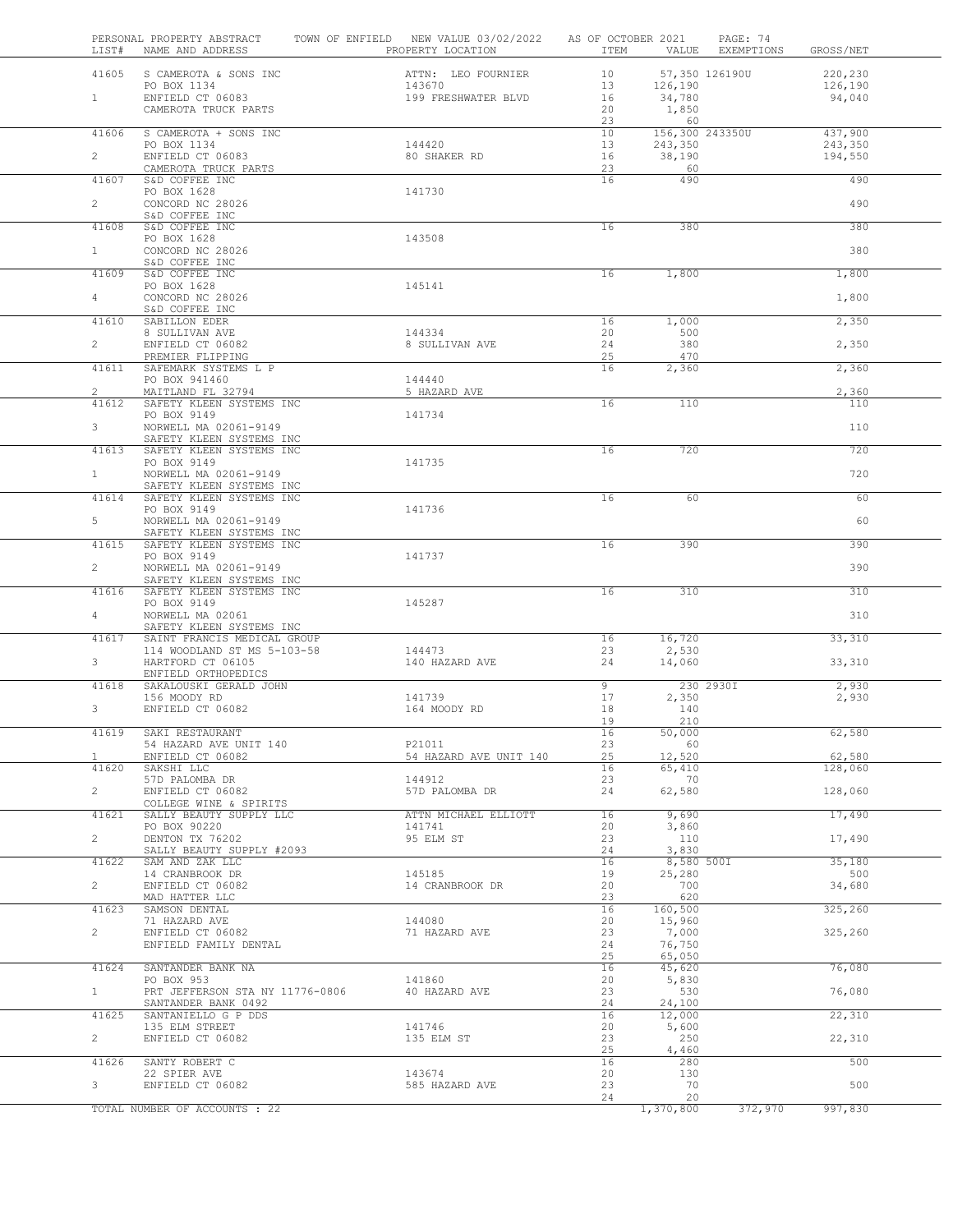| LIST#          | PERSONAL PROPERTY ABSTRACT<br>NAME AND ADDRESS          | TOWN OF ENFIELD NEW VALUE 03/02/2022 AS OF OCTOBER 2021<br>PROPERTY LOCATION | ITEM     | VALUE            | PAGE: 75<br>EXEMPTIONS<br>GROSS/NET |
|----------------|---------------------------------------------------------|------------------------------------------------------------------------------|----------|------------------|-------------------------------------|
| 41627          | SAPPHIRE MERCHANDISING LLC<br>150 HAZARD AVE UNIT C1    |                                                                              | 16       | 1,230            | 2,100                               |
| 3              | ENFIELD CT 06082                                        | 143732<br>C-1 ENFIELD PROFESSIONAL CTR 23                                    | 20       | 670<br>200       | 2,100                               |
| 41628          | SARAPES MEXICAN RESTAURANT                              |                                                                              | 16       | 56,140           | 88,540                              |
|                | 95 HIGH ST UNIT 1                                       | 141751                                                                       | 20       | 310              |                                     |
| $\overline{2}$ | ENFIELD CT 06082                                        | 95 HIGH ST                                                                   | 23       | 210              | 88,540                              |
|                | SARAPES                                                 |                                                                              | 24<br>25 | 14,170<br>17,710 |                                     |
| 41629          | SARNO PETER                                             |                                                                              | 10       | 420              | 560                                 |
|                | 13 ROCKLAND DR                                          | 141752                                                                       | 16       | 110              |                                     |
| 1              | ENFIELD CT 06082                                        | 13 ROCKLAND DR                                                               | 23       | 30               | 560                                 |
| 41630          | LETTERPRESS ARTS<br>SAVIN BRANDS LLC                    |                                                                              | 16       | 44,180           | 99,490                              |
|                | 77 STERLING RD                                          | 144824                                                                       | 20       | 4,160            |                                     |
| $\overline{2}$ | EAST HARTFORD CT 06108                                  | 25 HAZARD AVE                                                                | 23       | 1,170            | 99,490                              |
|                | MOES SOUTHWEST GRILL                                    |                                                                              | 24       | 49,980           |                                     |
| 41631          | SAWYER BILL<br>62 BRAINARD RD                           | 145088                                                                       | 16<br>20 | 5,000<br>1,000   | 9,490                               |
| 4              | ENFIELD CT 06082                                        | 62 BRAINARD RD                                                               | 23       | 70               | 9,490                               |
|                | CHEF BILLS PEPPERMILL GRILL                             |                                                                              | 24       | 1,520            |                                     |
|                |                                                         |                                                                              | 25       | 1,900            |                                     |
| 41632          | SBA 2012 TC ASSETS LLC<br>8051 CONGRESS AVE             | ATTN: TAX OFFICE<br>145125                                                   | 22       | 43,980           | 43,980                              |
| 3              | BOCA RATON FL 33487-1307                                | 188 MOODY RD                                                                 |          |                  | 43,980                              |
|                | SBA 2012 TC ASSETS LLC                                  |                                                                              |          |                  |                                     |
| 41633          | SBS SEAFOOD INC                                         |                                                                              | 16       | 33,250           | 33,950                              |
| $4 -$          | 57 ENFIELD ST<br>ENFIELD CT 06082                       | P21193<br>57 ENFIELD ST                                                      | 20<br>23 | 670<br>30        | 33,950                              |
|                | STEVES BOSTON SEAFOOD                                   |                                                                              |          |                  |                                     |
| 41634          | SBZ ENTERPRISES LLC                                     |                                                                              | 16       | 5,920            | 8,470                               |
|                | 464 ENFIELD ST                                          | 141764                                                                       | 20       | 2,480            |                                     |
| 4<br>41635     | ENFIELD CT 06082                                        | 464 ENFIELD ST                                                               | 23<br>16 | 70               | 8,470                               |
|                | SCALORA MELISSA<br>132 BRAINARD RD                      | 144935                                                                       | 20       | 1,230<br>340     | 2,330                               |
| $\overline{4}$ | ENFIELD CT 06082                                        | 132 BRAINARD RD                                                              | 23       | 290              | 2,330                               |
|                | RETAIL LAB                                              |                                                                              | 25       | 470              |                                     |
| 41636          | SCALZO MICHAEL S                                        |                                                                              | 9        | 500              | 20,060                              |
| $\overline{2}$ | 27 N MAIN ST<br>ENFIELD CT 06082                        | 142903<br>27 N MAIN ST                                                       | 16<br>24 | 12,340<br>3,210  | 20,060                              |
|                | SACRED BODY                                             |                                                                              | 25       | 4,010            |                                     |
| 41637          | SCHOLLS WELLNESS CO LLC                                 |                                                                              | 24       | 2,370            | 2,370                               |
| $\overline{2}$ | PO BOX 80615<br>INIDIANAPOLIS IN 46280                  | 145270<br>875 ENFIELD ST                                                     |          |                  | 2,370                               |
|                | SCHOLLS WELLNESS CO LLC                                 |                                                                              |          |                  |                                     |
| 41638          | SCHOOLS BRETT + RENEE                                   |                                                                              | 17       | 5,000            | 6,250                               |
|                | 214 N MAPLE ST                                          | P21276                                                                       | 25       | 1,250            |                                     |
| 5<br>41639     | ENFIELD CT 06082<br>SCIENTIFIC GAMES INTL INC           | 214 N MAPLE ST<br>C/O RYAN LLC                                               | 20       | 6,450            | 6,250<br>6,450                      |
|                | PO BOX 4900                                             | 141771                                                                       |          |                  |                                     |
| $\overline{4}$ | SCOTTSDALE AZ 85261                                     |                                                                              |          |                  | 6,450                               |
|                | SCIENTIFIC GAMES INTL INC                               |                                                                              |          |                  |                                     |
| 41640          | SCIENTIFIC GAMES INTL INC<br>PO BOX 4900                | C/O RYAN LLC<br>141772                                                       | 20       | 730              | 730                                 |
| 5              | SCOTTSDALE AZ 85261                                     |                                                                              |          |                  | 730                                 |
|                | SCIENTIFIC GAMES INTL INC                               |                                                                              |          |                  |                                     |
| 41641          | SCIENTIFIC GAMES INTL INC                               | C/O RYAN LLC                                                                 | 20       | 7,270            | 7,270                               |
| $\mathbf{1}$   | PO BOX 4900<br>SCOTTSDALE AZ 85261                      | 141773                                                                       |          |                  | 7,270                               |
|                | SCIENTIFIC GAMES INTL INC                               |                                                                              |          |                  |                                     |
| 41642          | SCIENTIFIC GAMES INTL INC                               | C/O RYAN LLC                                                                 | 20       | 4,360            | 4,360                               |
|                | PO BOX 4900                                             | 141774                                                                       |          |                  |                                     |
| $\overline{2}$ | SCOTTSDALE AZ 85261<br>SCIENTIFIC GAMES INTL INC        |                                                                              |          |                  | 4,360                               |
| 41643          | SCIENTIFIC GAMES INTL INC                               | C/O RYAN LLC                                                                 | $20^{-}$ | 4,410            | 4,410                               |
|                | PO BOX 4900                                             | 141775                                                                       |          |                  |                                     |
| 3              | SCOTTSDALE AZ 85261                                     |                                                                              |          |                  | 4,410                               |
| 41644          | SCIENTIFIC GAMES INTL INC<br>SCITICO CAR WASH LLC       |                                                                              | 16       | 115,230          | 115,930                             |
|                | 570 ENFIELD ST                                          | 141776                                                                       | 23       | 700              |                                     |
| 3              | ENFIELD CT 06082                                        | 585 HAZARD AVE                                                               |          |                  | 115,930                             |
| 41645          | SCITICO EQUIPMENT REPAIR LLC                            | 143782                                                                       | 16       | 500              | 1,560                               |
| 3              | 556 HAZARD AVE<br>ENFIELD CT 06082                      | 566 HAZARD AVE                                                               | 19<br>20 | 310<br>30        | 1,560                               |
|                | SCITICO EQUIPMENT REPAIR                                |                                                                              | 23       | 410              |                                     |
|                |                                                         |                                                                              | 25       | 310              |                                     |
| 41646          | SCOTT BENJAMIN                                          |                                                                              | 16       | 750              | 940                                 |
| $\overline{2}$ | J-11 BRADLEY CIR<br>ENFIELD CT 06082                    | 145226<br>J11 GEORGETOWN                                                     | 25       | 190              | 940                                 |
| 41647          | SCOTTS ELECTRIC INC                                     |                                                                              | 16       | 7,210            | 7,700                               |
|                | 12 LEARY RD                                             | P21235                                                                       | 20       | 430              |                                     |
| 3<br>41648     | ENFIELD CT 06082                                        | 12 LEARY RD                                                                  | 23<br>16 | 60<br>10,000     | 7,700                               |
|                | SCOTTS PROPERTY SERVICE LLC<br>336 GEORGE WASHINGTON RD | 144156                                                                       | 24       | 2,500            | 15,630                              |
| 3              | ENFIELD CT 06082                                        | 350 HAZARD AVE                                                               | 25       | 3,130            | 15,630                              |
| 41649          | SCULLY GINA MARIE                                       |                                                                              | 16       | 570              | 750                                 |
| $\overline{2}$ | 115 ELM ST SUITE 104                                    | 142581                                                                       | 20<br>23 | 110<br>70        | 750                                 |
|                | ENFIELD CT 06082<br>ENFIELD MASSAGE THERAPY             | 115 ELM ST                                                                   |          |                  |                                     |
|                | TOTAL NUMBER OF ACCOUNTS : 23                           |                                                                              |          | 483,320          | 483,320                             |
|                |                                                         |                                                                              |          |                  |                                     |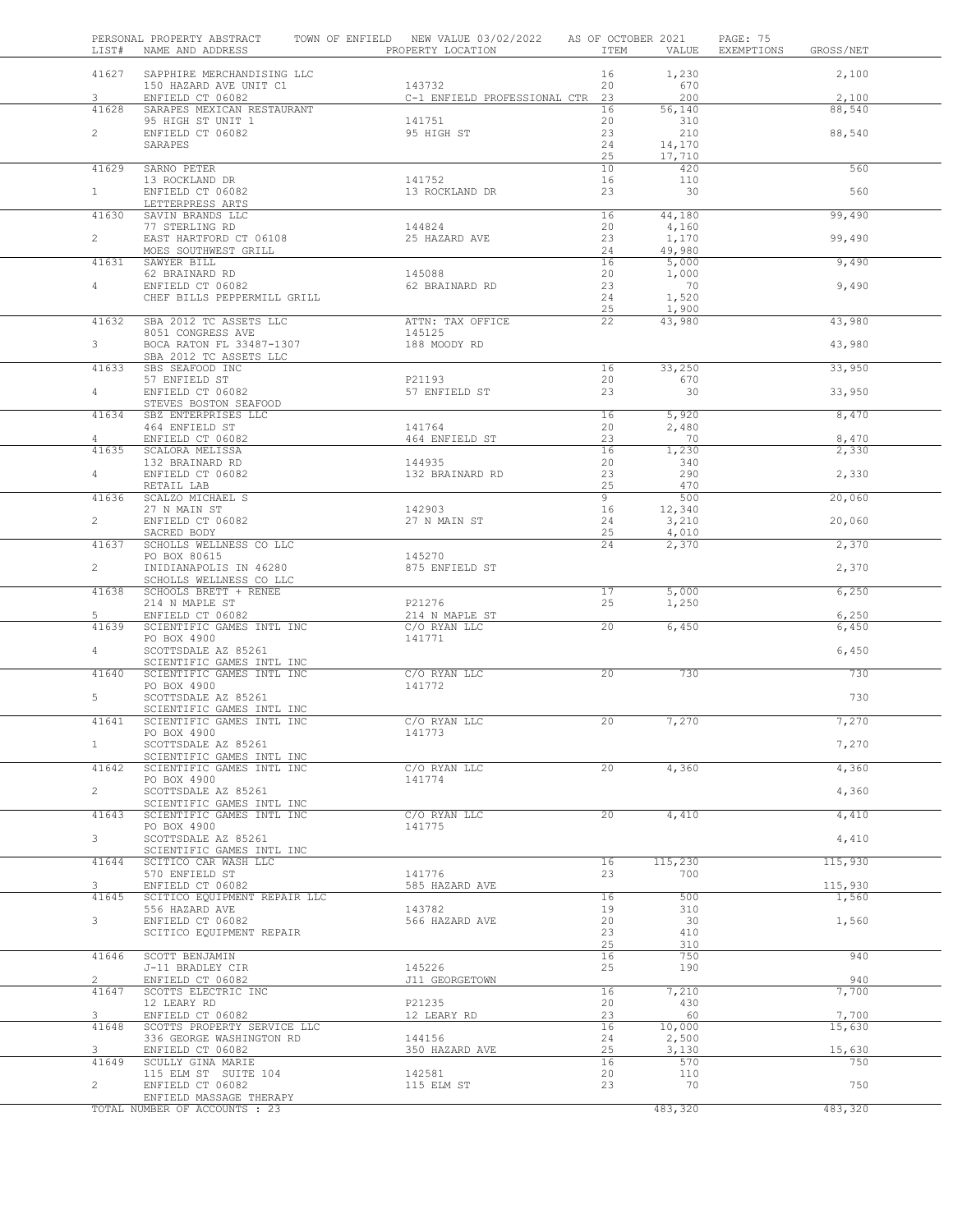| LIST#                 | PERSONAL PROPERTY ABSTRACT<br>NAME AND ADDRESS                  | TOWN OF ENFIELD NEW VALUE 03/02/2022<br>PROPERTY LOCATION | AS OF OCTOBER 2021<br>ITEM | VALUE            | PAGE: 76<br>EXEMPTIONS | GROSS/NET        |  |
|-----------------------|-----------------------------------------------------------------|-----------------------------------------------------------|----------------------------|------------------|------------------------|------------------|--|
| 41650                 | SEALED AIR CORPORATION US                                       |                                                           | 24                         | 670              |                        | 670              |  |
| 5                     | PO BOX 80615<br>INDIANAPOLIS IN 46280                           | 141781                                                    |                            |                  |                        | 670              |  |
| 41651                 | SEALED AIR CORPORATION<br>SEASONS HOSPITALITY LLC               | KOTHARI PANKAJ                                            | 16                         | 44,970           |                        | 135,960          |  |
| $\overline{2}$        | 11 HAZARD AVE<br>ENFIELD CT 06082                               | 143797<br>11 HAZARD AVE                                   | 20<br>23                   | 2,500            |                        | 135,960          |  |
| 41652                 | MOTEL 6<br>SECURUS TECHNOLOGIES INC                             |                                                           | 24<br>21                   | 88,490<br>15,290 |                        | 15,290           |  |
| 5                     | 2424 ridge rd<br>rockwall TX 75087                              | 143772<br>285 SHAKER RD                                   |                            |                  |                        | 15,290           |  |
| 41653                 | SECURUS TECHNOLOGIES INC<br>SEDOR THOMAS W                      |                                                           | 16                         | 2,000            |                        | 3,130            |  |
| $\mathbf{1}$          | 22 PLEASANT RD<br>ENFIELD CT 06082                              | 141783<br>22 PLEASANT RD                                  | 24<br>25                   | 500<br>630       |                        |                  |  |
|                       | T T CARPENTRY                                                   |                                                           |                            |                  |                        | 3,130            |  |
| 41654                 | SELECT MEDICAL CORPORATION<br>PO BOX 131270                     | #40593<br>141784                                          | 16<br>20                   | 24,960<br>3,480  |                        | 38,420           |  |
| $\overline{2}$        | SPRING TX 77393<br>PTSMA INC                                    | 113 ELM ST                                                | 23<br>24                   | 310<br>9,670     |                        | 38,420           |  |
| 41655                 | SENECAL ADAM<br>44 SHARREN LA                                   | P21082                                                    | 16<br>25                   | 3,500<br>880     |                        | 4,380            |  |
| 4                     | ENFIELD CT 06082<br>AJS HOME SERVICES                           | 44 SHARREN LA                                             |                            |                  |                        | 4,380            |  |
| 41656                 | SEQUOIA PACIFIC SOLAR I LLC<br>12832 S FRONTRUNNER BLVD STE 100 | P21157                                                    | 24                         | 9,170 9170J      |                        | 9,170<br>9,170   |  |
| $\mathbf{1}$          | DRAPER UT 84020                                                 |                                                           |                            |                  |                        |                  |  |
| 41657                 | SEVERINO ALFONSO L +<br>306 HAZARD AVE                          | SIRARD LISA M<br>144485                                   | 16<br>23                   | 3,330<br>40      |                        | 4,210            |  |
| 3                     | ENFIELD CT 06082<br>TONYS SALON DIEREDITA                       | 306 HAZARD AVE                                            | 25                         | 840              |                        | 4,210            |  |
| 41658                 | SEYMOUR JEAN L<br>135 N CANTON RD                               | 141789                                                    | 16<br>25                   | 20,000<br>5,000  |                        | 25,000           |  |
| 3<br>41659            | BARKHAMSTED CT 06063<br>SHAH DARSHAN MD                         | 100 FLETCHER RD                                           | 16                         | 9,530            |                        | 25,000<br>30,780 |  |
| 3                     | 139 HAZARD AVE<br>ENFIELD CT 06082                              | 141441<br>ENFIELD PRO PARK CONDO                          | 20<br>23                   | 4,790<br>1,050   |                        | 30,780           |  |
| 41660                 | SHAKER FARM MARKET LLC                                          |                                                           | 24<br>16                   | 15,410<br>940    |                        | 1,240            |  |
| $\overline{4}$        | 47 SHAKER RD<br>ENFIELD CT 06082                                | 141473<br>47 SHAKER RD                                    | 23<br>25                   | 50<br>250        |                        |                  |  |
|                       | SHAKER FARMS                                                    |                                                           |                            |                  |                        | 1,240            |  |
| 41661                 | SHANKRA INC<br>98 PEARL ST                                      | 141793                                                    | 16<br>23                   | 1,320<br>70      |                        | 1,390            |  |
| $\mathbf{2}^{\prime}$ | ENFIELD CT 06082<br>TVILLE FOOD MART                            | 98 PEARL ST                                               |                            |                  |                        | 1,390            |  |
| 41662                 | SHAOLIN TIGER LLC<br>249 HAZARD AVE                             | 141794                                                    | 16<br>20                   | 280<br>390       |                        | 730              |  |
| 3                     | ENFIELD CT 06082<br>VILLARIS                                    | 249 HAZARD AVE                                            | 23                         | 60               |                        | 730              |  |
| 41663                 | SHAWN BUSHEY DMD PC<br>276 HAZARD AVE #1                        | 144954                                                    | 16<br>20                   | 37,730<br>390    |                        | 45,010           |  |
| 3                     | ENFIELD CT 06082<br>WHOLE FAMILY DENTAL                         | 276 HAZARD AVE                                            | 23                         | 6,890            |                        | 45,010           |  |
| 41664                 | SHEAR PERFECTION                                                |                                                           | 16                         | 2,420            |                        | 3,040            |  |
| z                     | 27 NORTH MAIN ST<br>ENFIELD CT 06082                            | 142680<br>27 N MAIN ST                                    | 23<br>25                   | 10<br>610        |                        | 3,040            |  |
| 41665                 | SHEAR SAVAGE<br>75 HAZARD AVE STE 5                             | P21061                                                    | 16<br>20                   | 7,250<br>1,330   |                        | 21,740           |  |
| $\overline{2}$        | ENFIELD CT 06082                                                | SMYTH FARM CORNERS                                        | 24                         | 8,810            |                        | 21,740           |  |
| 41666                 | SHEAR TRANSITIONS INC                                           |                                                           | 25<br>16                   | 4,350<br>8,790   |                        | 8,960            |  |
| 3                     | 139 HAZARD AVE BLDG 4 #15<br>ENFIELD CT 06082                   | 141802<br>4 ENFIELD PRO PARK CONDO                        | 23                         | 170              |                        | 8,960            |  |
| 41667                 | SHENAS TIFFANY                                                  |                                                           | 16                         | 250              |                        | 310              |  |
| 3                     | 5 ERNEST ST<br>ENFIELD CT 06082                                 | 145164<br>585 HAZARD AVE                                  | 25                         | 60               |                        | 310              |  |
| 41668                 | CUT BY TIFFANY<br>SHERPA ROY REMODELING LLC                     |                                                           | 16                         | 630              |                        | 790              |  |
| 1                     | 19 ANN ST<br>ENFIELD CT 06082                                   | 145057<br>19 ANN ST                                       | 25                         | 160              |                        | 790              |  |
| 41669                 | SHERPA ROY REMODELING<br>SHERWIN WILLIAMS CO                    |                                                           | 16                         | 8,750            |                        | 9,700            |  |
| $\overline{2}$        | PO BOX 6027<br>CLEVELAND OH 44101                               | 141804<br>113 ELM ST                                      | 20<br>23                   | 880<br>70        |                        | 9,700            |  |
| 41670                 | SHERWIN WILLIAMS CO THE<br>PO BOX 6027                          | C/O TAX DEPARTMENT<br>141805                              | 16<br>20                   | 37,340<br>330    |                        | 48,000           |  |
| $\overline{2}$        | CLEVELAND OH 44101                                              | 85 FRESHWATER BLVD                                        | 23                         | 280              |                        | 48,000           |  |
| 41671                 | SHERWIN WILLIAMS CO 705604<br>SHLATZ KEVIN                      |                                                           | 24<br>17                   | 10,050<br>5,000  |                        | 6,250            |  |
| 3                     | 44 SOUTH RD<br>ENFIELD CT 06082                                 | P21280<br>44 SOUTH RD                                     | 25                         | 1,250            |                        | 6,250            |  |
| 41672                 | SHRI MAHAKALI LLC<br>80 HAZARD AVE                              | 142715                                                    | 16<br>23                   | 7,670<br>140     |                        | 9,760            |  |
| $\mathbf{1}$          | ENFIELD CT 06082<br>JUG SHOP                                    | 80 HAZARD AVE                                             | 25                         | 1,950            |                        | 9,760            |  |
|                       | TOTAL NUMBER OF ACCOUNTS : 23                                   |                                                           |                            | 423,930          | 9,170                  | 414,760          |  |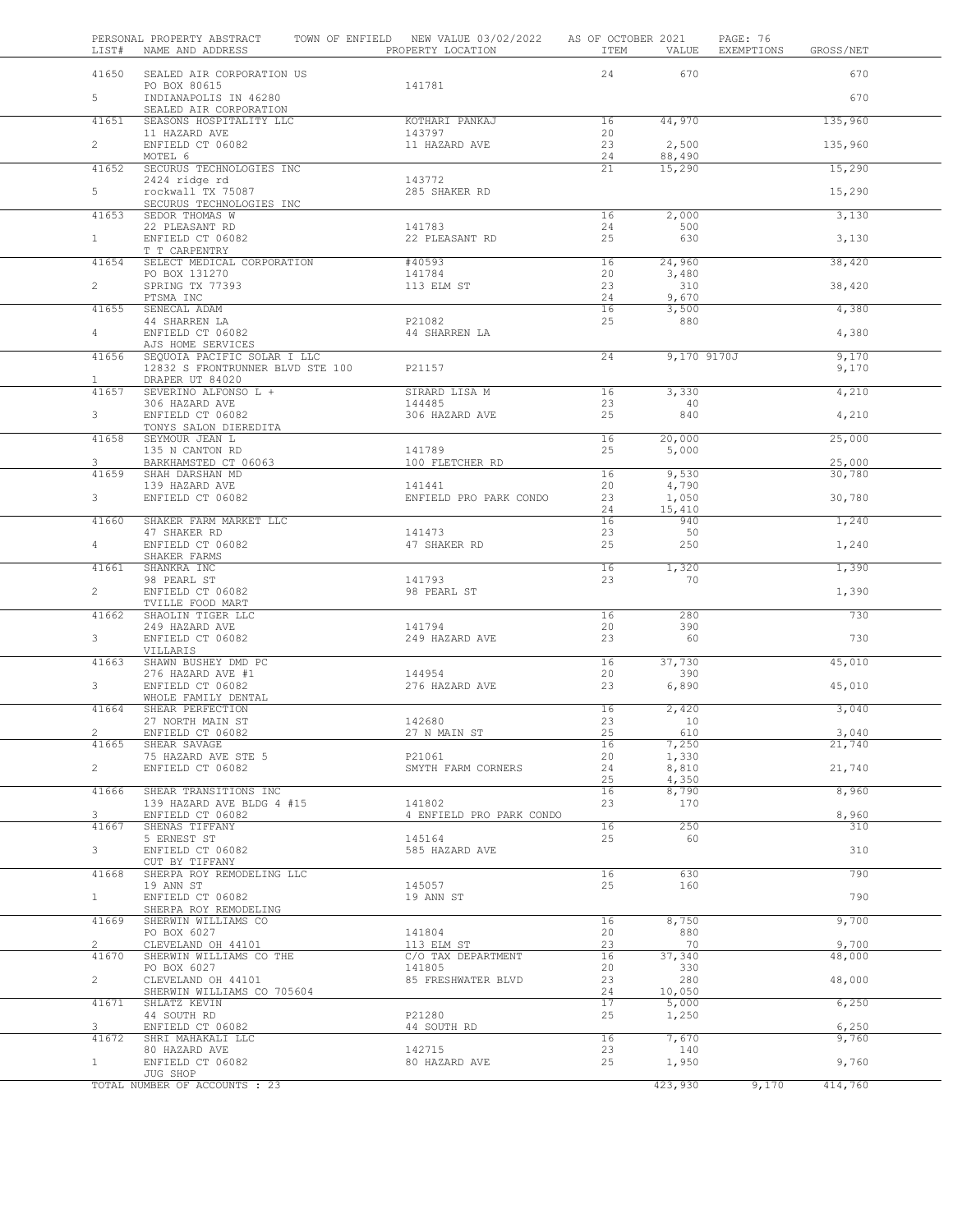| LIST#                   | PERSONAL PROPERTY ABSTRACT<br>NAME AND ADDRESS                                   | TOWN OF ENFIELD NEW VALUE 03/02/2022<br>PROPERTY LOCATION | ITEM                  | AS OF OCTOBER 2021<br>VALUE | PAGE: 77<br>EXEMPTIONS | GROSS/NET         |  |
|-------------------------|----------------------------------------------------------------------------------|-----------------------------------------------------------|-----------------------|-----------------------------|------------------------|-------------------|--|
| 41673                   | SHRIMAHAKALI LLC                                                                 |                                                           | 16                    | 5,540                       |                        | 5,560             |  |
| 3 <sup>7</sup>          | 1 STUTULA ROAD<br>SUFFIELD CT 06078                                              | 145261<br>83 RAFFIA RD                                    | 23                    | 20                          |                        | 5,560             |  |
| 41674                   | SOUTHWOOD PACKAGE STORE<br>SID TOOL CO INC                                       |                                                           | 24                    | 32,510                      |                        | 40,640            |  |
|                         | PO BOX 4900                                                                      | 143744                                                    | 25                    | 8,130                       |                        |                   |  |
| $\mathbf{1}$            | SCOTTSDALE AZ 85261<br>MSC INDUSTRIAL SUPPLY CO                                  |                                                           |                       |                             |                        | 40,640            |  |
| 41675                   | SID TOOL CO INC<br>PO BOX 4900 DEPT 535                                          | 143745                                                    | 24<br>25              | 20,120<br>5,030             |                        | 25,150            |  |
| 5                       | SCOTTSDALE AZ 85261<br>MSC INDUSTRIAL SUPPLY CO INC                              |                                                           |                       |                             |                        | 25,150            |  |
| 41676                   | SID TOOL CO INC                                                                  | 144205                                                    | 24<br>25              | 600<br>150                  |                        | 750               |  |
| $\overline{4}$          | PO BOX 4900 DEPT 535<br>SCOTTSDALE AZ 85261-4900<br>MSC INDUSTRIAL SUPPLY CO INC |                                                           |                       |                             |                        | 750               |  |
| 41677                   | SIEKIERA JACQUELYN M BOSCO<br>4 ROCKET RUN                                       | 144359                                                    | 16<br>20              | 150<br>190                  |                        | 560               |  |
| $\mathbf{3}$            | ENFIELD CT 06082                                                                 | 306 HAZARD AVE                                            | 23<br>25              | 110<br>110                  |                        | 560               |  |
| 41678                   | HAIR BY JACKIE<br>SIEMENS FINANCIAL SERVICES                                     | C/O DUCHARME MCMILLEN & ASSOC 20                          |                       | 271,210                     |                        | 339,010           |  |
| $\overline{2}$          | PO BOX 80615<br>INDIANAPOLIS IN 46280                                            | 141809                                                    | 25                    | 67,800                      |                        | 339,010           |  |
| 41679                   | SIEMENS FINANCIAL SERVICES<br>SIGN A RAMA                                        |                                                           | 16                    | 16,590                      |                        | 25,930            |  |
| 5                       | 1 PEERLESS WAY UNIT 4<br>ENFIELD CT 06082                                        | 141811<br>1 PEERLESS WAY                                  | 24<br>25              | 4,150<br>5,190              |                        | 25,930            |  |
| 41680                   | SIGN FACTORY LLC<br>25 DUSTHOUSE RD                                              | 141812                                                    | 16<br>20              | 21,220<br>50                |                        | 21,490            |  |
| 3                       | ENFIELD CT 06082                                                                 | 25 DUSTHOUSE RD                                           | 23                    | 220                         |                        | 21,490            |  |
| 41681                   | SIGN FACTORY<br>SIKORSKY AIRCRAFT CORP                                           | RM U4632                                                  | 13                    | 35,350 35350U               |                        | 35, 350           |  |
| 5                       | PO BOX 61511 BLDG 100<br>KING OF PRUSSIA PA 19406-0911                           | 144644<br>243 SHAKER RD                                   |                       |                             |                        | 35,350            |  |
| 41682                   | SILVA BRETT M<br>39 CELTIC CT                                                    | 142452                                                    | 10<br>16              | 2,560<br>1,250              |                        | 8,110             |  |
| 1                       | ENFIELD CT 06082                                                                 | 39 CELTIC CT                                              | 20                    | 1,240                       |                        | 8,110             |  |
|                         | SCREENING INK                                                                    |                                                           | 23<br>24              | 140<br>1,300                |                        |                   |  |
|                         |                                                                                  |                                                           | 25                    | 1,620                       |                        |                   |  |
| 41683                   | SILVIAS INTERNATIONAL RESTAURANT LLC<br>28 PLEASANT ST                           | C/O SILVIA SALVARI<br>P21053                              | 16<br>23              | 8,530<br>30                 |                        | 9,130             |  |
| $\overline{2}$          | ENFIELD CT 06082<br>THOMPSONVILLE COFFEE BAR                                     | 28 PLEASANT ST                                            | 24                    | 570                         |                        | 9,130             |  |
| 41684                   | SIMLICK PETE<br>41 LAKE RD                                                       | 141815                                                    | 9                     | 320                         |                        | 320               |  |
| 5<br>41685              | ENFIELD CT 06082<br>SIMPLY TRUST PEST SOLUTIONS LLC                              | 41 LAKE RD                                                | 16                    | 1,890                       |                        | 320<br>1,940      |  |
|                         | 9 LINDA LA                                                                       | 145059                                                    | 23                    | 50                          |                        |                   |  |
| $\overline{2}$<br>41686 | ENFIELD CT 06082<br>SIMPSON STRONG-TIE CO INC                                    | 9 LINDA LA                                                | 16                    | 347,390                     |                        | 1,940<br>368,150  |  |
| $\overline{2}$          | 5956 W LAS POSITAS BLVD<br>PLEASANTON CA 94588                                   | 141816<br>7 PEARSON WAY                                   | 20<br>23              | 13,610<br>7,150             |                        | 368,150           |  |
|                         | SIMPSON STRONG-TIE                                                               |                                                           |                       |                             |                        |                   |  |
| 41687                   | SKALSKI ARTHUR DR<br>151 HAZARD AVE STE 10                                       | 142975                                                    | 16<br>24              | 10,000<br>2,500             |                        | 15,630            |  |
| 41688                   | ENFIELD CT 06082<br>SKECHERS USA RETAIL LLC                                      | 151 HAZARD AVE                                            | 25<br>16              | 3,130<br>19,490             |                        | 15,630<br>134,710 |  |
|                         | 228 MANHATTAN BEACH BLVD STE 200                                                 | P21153                                                    | 24                    | 115,220                     |                        |                   |  |
| 1                       | MANHATTAN BEACH CA 90266<br>SKECHERS                                             | 10 HAZARD AVE                                             |                       |                             |                        | 134,710           |  |
| 41689                   | SKOWERA SHARON E<br>28 TAFT LA                                                   | 141823                                                    | 16<br>20              | 70<br>110                   |                        | 180               |  |
| $\mathbf{3}$<br>41690   | ENFIELD CT 06082<br>SLANETZ CORPORATION                                          | 28 TAFT LA<br>THE SLANETZ CORPORATION                     | 23<br>9               | 23,580                      |                        | 180<br>60,920     |  |
|                         | 170 N. MAPLE STREET,                                                             | 141825                                                    | 16                    | 200                         |                        |                   |  |
| 5                       | ENFIELD CT 06082                                                                 | 170 N. MAPLE STREET, ENFIELD, 19                          | 20                    | 36,960<br>180               |                        | 60,920            |  |
| 41691                   | SLANETZ DONALD                                                                   |                                                           | 23<br>$\overline{22}$ | 16,350                      |                        | 16,350            |  |
| 5                       | 170 N MAPLE ST<br>ENFIELD CT 06082<br>SHAKER HEIGHTS WATER CO                    | 141826<br>WEST VIEW DR                                    |                       |                             |                        | 16,350            |  |
| 41692                   | SMART START INC                                                                  | C/O PARADIGM TAX<br>144464                                | 16                    | 1,040                       |                        | 1,040             |  |
| $\overline{2}$          | PO BOX 800729<br>DALLAS TX 75380                                                 | 14 CRANBROOK BLVD                                         |                       |                             |                        | 1,040             |  |
| 41693                   | SMART START INC<br>SMARTE CARTE INC                                              |                                                           | 16                    | 2,720                       |                        | 2,720             |  |
| $\mathbf{3}$            | 4455 WHITE BEAR PKWY<br>ST PAUL MN 55110                                         | 143034                                                    |                       |                             |                        | 2,720             |  |
|                         | SMARTE CARTE INC                                                                 |                                                           |                       |                             |                        |                   |  |
| 41694                   | SMILE ORA LLC<br>681 EAST ST N                                                   | ANIL MEHTA<br>141269                                      | 16<br>20              | 20,760<br>1,010             |                        | 21,790            |  |
| $\overline{4}$          | SUFFIELD CT 06078<br>SMILE ORA                                                   | 430 ENFIELD ST                                            | 23                    | 20                          |                        | 21,790            |  |
|                         | TOTAL NUMBER OF ACCOUNTS : 22                                                    |                                                           |                       | 1,135,430                   | 35,350                 | 1,100,080         |  |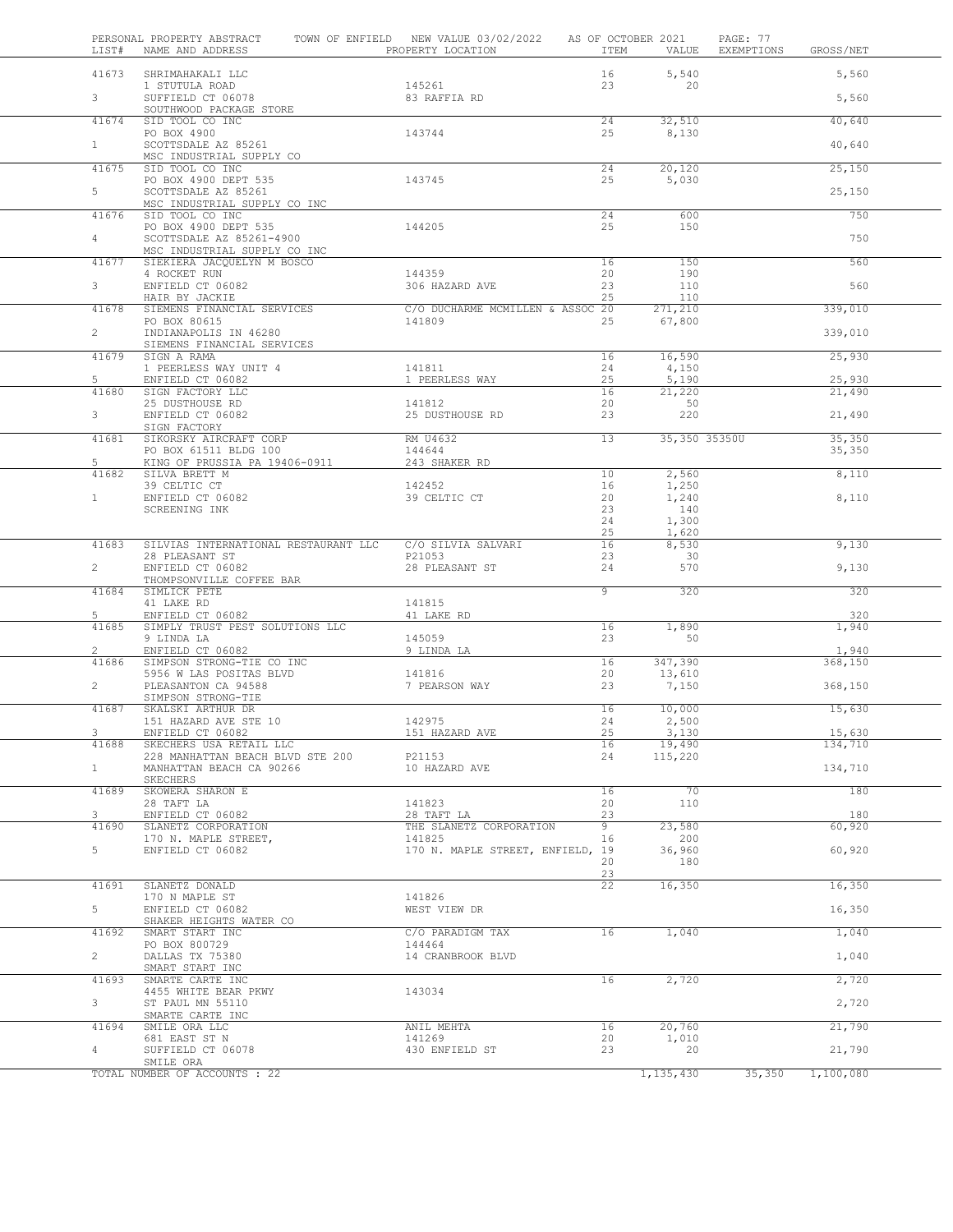| LIST#                          | PERSONAL PROPERTY ABSTRACT<br>NAME AND ADDRESS                  | TOWN OF ENFIELD NEW VALUE 03/02/2022<br>PROPERTY LOCATION | AS OF OCTOBER 2021<br>ITEM | VALUE           | PAGE: 78<br>EXEMPTIONS | GROSS/NET          |  |
|--------------------------------|-----------------------------------------------------------------|-----------------------------------------------------------|----------------------------|-----------------|------------------------|--------------------|--|
| 41695                          | SMIRNOVA NATALIYA                                               |                                                           | 16                         | 820             |                        | 1,290              |  |
| $\overline{4}$                 | 396 ENFIELD ST<br>ENFIELD CT 06082                              | 141361<br>396 ENFIELD ST                                  | 24<br>25                   | 210<br>260      |                        | 1,290              |  |
|                                | NATALIYA ALTERATIONS                                            |                                                           |                            |                 |                        |                    |  |
| 41696                          | SMITH & SONS JEWELERS<br>284 N MAPLE ST STE 11                  | P21054                                                    | 16<br>25                   | 5,000<br>1,250  |                        | 6,250              |  |
| 5                              | ENFIELD CT 06082                                                | 284 N MAPLE ST                                            |                            |                 |                        | 6,250              |  |
| 41697                          | SMITH R SCOTT DMD                                               |                                                           | 16                         | 48,050          |                        | 119,450            |  |
| $\overline{2}$                 | 115 ELM ST SUITE 100<br>ENFIELD CT 06082                        | 141834<br>115 ELM ST                                      | 20<br>23                   | 300<br>6,560    |                        | 119,450            |  |
|                                | R SCOTT SMITH DMD PC                                            |                                                           | 24                         | 40,650          |                        |                    |  |
| 41698                          |                                                                 |                                                           | 25                         | 23,890          |                        |                    |  |
|                                | SMJ INSURANCE LLC<br>420 ENFIELD ST                             | 142893                                                    | 16<br>20                   | 3,260<br>2,590  |                        | 5,940              |  |
| 4                              | ENFIELD CT 06082                                                | 420 ENFIELD ST                                            | 23                         | 90              |                        | 5,940              |  |
| 41699                          | SMJ INSURANCE<br>SMOKE PLUS MART                                |                                                           | 16                         | 9,980           |                        | 12,550             |  |
|                                | 165 ELM ST                                                      | P21038                                                    | 23                         | 60              |                        |                    |  |
| $\overline{2}$                 | ENFIELD CT 06082                                                | 165 ELM ST                                                | 25                         | 2,510           |                        | 12,550             |  |
| 41700                          | SMOOTHVILLE SMOOTHIES<br>310 HAZARD AVE                         | 145207                                                    | 16<br>23                   | 15,180<br>140   |                        | 19,150             |  |
| 3                              | ENFIELD CT 06082                                                | 310 HAZARD AVE                                            | 25                         | 3,830           |                        | 19,150             |  |
| 41701                          | SMUCKER FOODSERVICE INC<br>PO BOX 3576                          | 143013                                                    | 16<br>25                   | 2,230<br>560    |                        | 2,790              |  |
| $\mathbf{1}$                   | CHICAGO IL 60654                                                |                                                           |                            |                 |                        | 2,790              |  |
|                                | SMUCKER FOODSERVICE INC                                         |                                                           |                            |                 |                        |                    |  |
| 41702                          | SMUCKER FOODSERVICE INC<br>PO BOX 3576                          | 143509                                                    | 16<br>25                   | 1,150<br>290    |                        | 1,440              |  |
| $\overline{2}$                 | CHICAGO IL 60654                                                |                                                           |                            |                 |                        | 1,440              |  |
| 41703                          | SMUCKER FOODSERVICE INC<br>SMUCKER FOODSERVICE INC              |                                                           | 16                         | 3,320           |                        | 4,150              |  |
|                                | PO BOX 3576                                                     | 143511                                                    | 25                         | 830             |                        |                    |  |
| 5                              | CHICAGO IL 60654                                                |                                                           |                            |                 |                        | 4,150              |  |
| 41704                          | SMUCKER FOODSERVICE INC<br>SMYTH BUS INC                        | ROBERT J SMITH                                            | 16                         | 30,070          |                        | 37,620             |  |
|                                | 25 DEPOT HILL RD                                                | 141836                                                    | 20                         | 7,050           |                        |                    |  |
| 1                              | ENFIELD CT 06082-6031<br>SMYTH BUS                              | 25 DEPOT HILL RD                                          | 23                         | 500             |                        | 37,620             |  |
| 41705                          | SMYTH FARM CORNERS ASSOCIATION                                  |                                                           | 16                         | 870             |                        | 870                |  |
|                                | 77 HAZARD AVE                                                   | 141837                                                    |                            |                 |                        |                    |  |
| $\mathbf{2}^{\prime}$<br>41706 | ENFIELD CT 06082<br>SMYTH SOFT SERV INC                         | SMYTH FARM CORNERS                                        | 16                         | 42,410          |                        | 870<br>43,470      |  |
|                                | 75 HAZARD AVENUE                                                | 141839                                                    | 20                         | 710             |                        |                    |  |
| $\overline{2}$                 | ENFIELD CT 06082<br>SMYTHS ICE CREAM STAND                      | SMYTH FARM CORNERS                                        | 23                         | 350             |                        | 43,470             |  |
| 41707                          | SMYTHS TRINITY FARM LLC                                         |                                                           | 16                         | 4,100           |                        | 75,460             |  |
|                                | 4 OLIVER RD                                                     | 142778                                                    | 17                         | 56,270          |                        |                    |  |
| $\mathbf{1}$<br>41708          | ENFIELD CT 06082<br>SNAP ESTATE                                 |                                                           | 25<br>16                   | 15,090<br>3,000 |                        | 75,460<br>6,250    |  |
|                                | 77 HAZARD AVE STE 10                                            | 145201                                                    | 20                         | 2,000           |                        |                    |  |
| 2<br>41709                     | ENFIELD CT 06082<br>SNAP SHOTS UNLIMITED LLC                    | 77 HAZARD AVE UNIT IO                                     | 25<br>16                   | 1,250<br>10,510 |                        | 6,250<br>18,230    |  |
|                                | 15 COSLIN RD                                                    | 141843                                                    | 20                         | 3,490           |                        |                    |  |
| 5                              | ENFIELD CT 06082                                                | 15 COSLIN RD                                              | 23                         | 580             |                        | 18,230             |  |
| 41710                          | SNAP SHOTS<br>SODA SERVICE & ALPINE                             | REFRIGERATION                                             | 25<br>16                   | 3,650<br>1,010  |                        | 1,010              |  |
|                                | 261 PASCONE PL                                                  | 141848                                                    |                            |                 |                        |                    |  |
| $\overline{c}$                 | NEWINGTON CT 06111<br>SODA SERVICE & ALPINE                     |                                                           |                            |                 |                        | 1,010              |  |
| 41711                          | SOFTBANK ROBOTICS AMERICA                                       |                                                           | 24                         | 8,760           |                        | 10,950             |  |
|                                | 150 CALIFORNIA ST                                               | P21185                                                    | 25                         | 2,190           |                        |                    |  |
| $\mathbf{1}$<br>41712          | SAN FRANCISCO CA 94111<br>SOLAR HOUSE I LLC                     | 119 POST RD                                               | 24                         | 37,420 37420J   |                        | 10,950<br>37,420   |  |
|                                | 12832 S FRONTRUNNER BLVD STE 100                                | P21158                                                    |                            |                 |                        | 37,420             |  |
| $\overline{c}$<br>41713        | DRAPER UT 84020<br>SOLAR HOUSE II LLC                           |                                                           | 24                         | 18,140 18140J   |                        | 18,140             |  |
|                                | 12832 S FRONTRUNNER BLVD STE 100                                | P21159                                                    |                            |                 |                        | 18,140             |  |
| 3<br>41714                     | DRAPER UT 84020<br>SOLAR HOUSE III LLC                          |                                                           | 24                         | 48,140 48140J   |                        | 48,140             |  |
|                                | 12832 S FRONTRUNNER BLVD STE 100                                | P21160                                                    |                            |                 |                        | 48,140             |  |
| $\overline{4}$                 | DRAPER UT 84020                                                 |                                                           |                            |                 |                        |                    |  |
| 41715                          | SOLAR HOUSE IV LLC<br>12832 S FRONTRUNNER BLVD STE 100          | P21161                                                    | 24                         | 109,300 109300J |                        | 109,300<br>109,300 |  |
| 5                              | DRAPER UT 84020                                                 |                                                           |                            |                 |                        |                    |  |
| 41716                          | SOLAR INTEGRATED FUND I LLC<br>12832 S FRONTRUNNER BLVD STE 100 | P21162                                                    | 24                         | 30,500 30500J   |                        | 30,500<br>30,500   |  |
| $\mathbf{1}$                   | DRAPER UT 84020                                                 |                                                           |                            |                 |                        |                    |  |
| 41717                          | SOLAR INTEGRATED FUND II LLC                                    |                                                           | 24                         | 45,620 45620J   |                        | 45,620             |  |
| $\mathbf{2}^{\prime}$          | 12832 S FRONTRUNNER BLVD STE 100<br>DRAPER UT 84020             | P21163                                                    |                            |                 |                        | 45,620             |  |
| 41718                          | SOLAR INTEGRATED FUND III LLC                                   |                                                           | 24                         | 100,170 100170J |                        | 100,170            |  |
| $\mathbf{1}$                   | 12832 S FRONTRUNNER BLVD, STE 100<br>DRAPER UT 84020            | P21130                                                    |                            |                 |                        | 100,170            |  |
| 41719                          | SOLAR INTEGRATED FUND V LLC                                     |                                                           | 24                         | 34,060 34060J   |                        | 34,060             |  |
|                                | 12832 S FRONTRUNNER BLVD, STE 100                               | P21131                                                    |                            |                 |                        | 34,060             |  |
| $\overline{2}$                 | DRAPER UT 84020<br>TOTAL NUMBER OF ACCOUNTS : 25                | 12832 S FRONTRUNNER BLVD, STE                             |                            | 790,220         | 423,350                | 366,870            |  |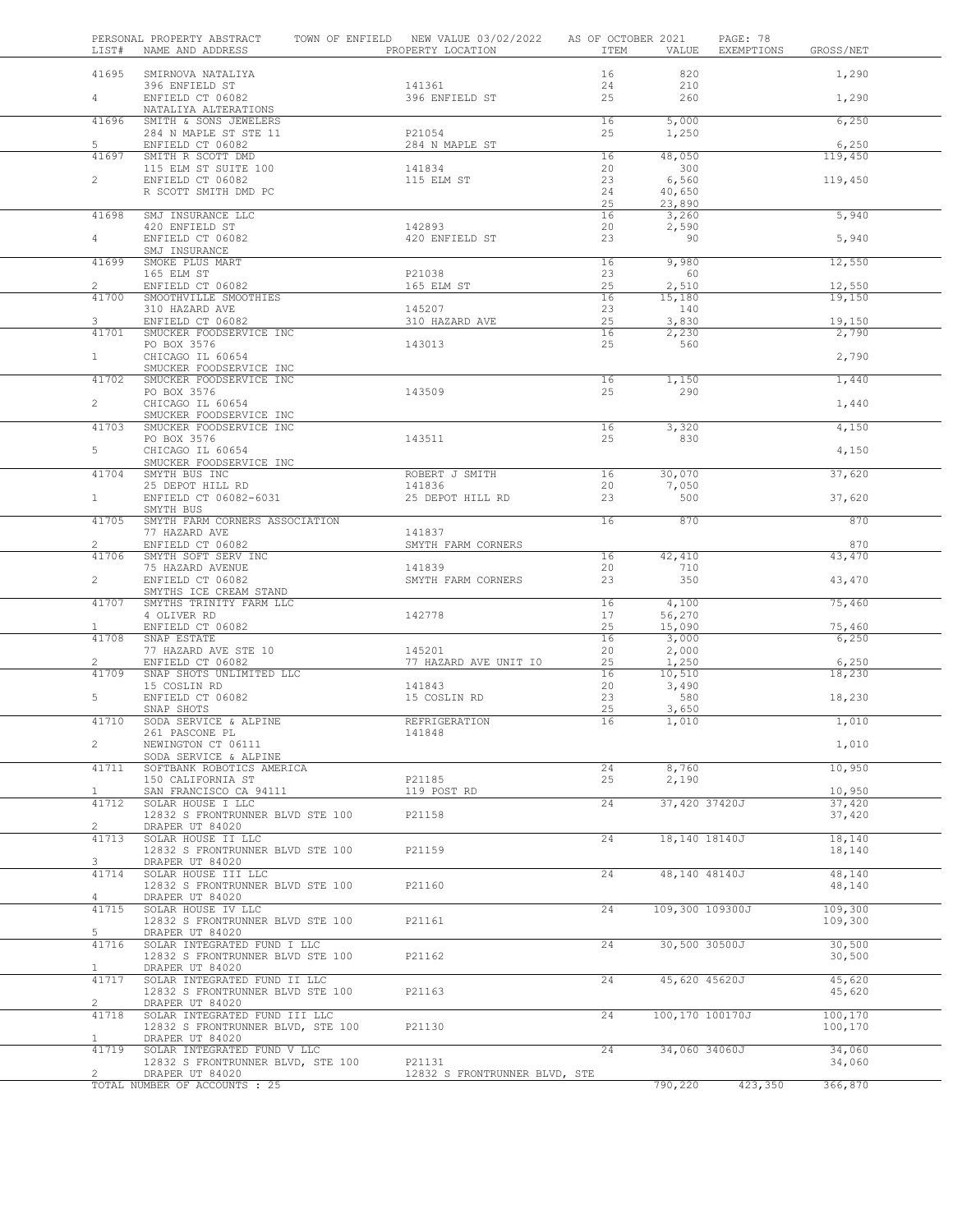| LIST#                          | PERSONAL PROPERTY ABSTRACT TOWN OF ENFIELD NEW VALUE 03/02/2022 AS OF OCTOBER 2021<br>NAME AND ADDRESS | PROPERTY LOCATION                      |                 |                | PAGE: 79<br>ITEM VALUE EXEMPTIONS | GROSS/NET        |  |
|--------------------------------|--------------------------------------------------------------------------------------------------------|----------------------------------------|-----------------|----------------|-----------------------------------|------------------|--|
| 41720<br>$\mathbf{1}$          | SOLARCITY LMC SERIES V LLC<br>12832 S FRONTRUNNER BLVD SUITE 100<br>DRAPER UT 84020                    | P21135<br>S –                          | 24              |                | 21,850 21850J                     | 21,850<br>21,850 |  |
| 41721                          | SOLINSKY EYECARE LLC                                                                                   |                                        | 16              | 125,940        |                                   | 164,600          |  |
| 3 <sup>7</sup>                 | 1013 FARMINGTON AVE<br>WEST HARTFORD CT 06107                                                          | 143898<br>ENFIELD PRO PARK CONDO       | 20<br>23        | 5,530<br>210   |                                   | 164,600          |  |
|                                |                                                                                                        |                                        | 25              | 32,920         |                                   |                  |  |
| 41722                          | SOLINSKY HEARING CENTER INC                                                                            |                                        | 16              | 4,420          |                                   | 5,590            |  |
| $\mathbf{3}$                   | 1013 FARMINGTON AVE<br>WEST HARTFORD CT 06107                                                          | 145252<br>ENFIELD PRO PARK CONDO       | 23<br>25        | 50<br>1,120    |                                   | 5,590            |  |
|                                | SOLINSKY HEARING CENTER                                                                                |                                        |                 |                |                                   |                  |  |
| 41723                          | SOLLMI MICHAEL                                                                                         |                                        | 9               | 1,500          |                                   | 2,350            |  |
| $\mathbf{1}$                   | 11 BARRETT RD<br>ENFIELD CT 06082                                                                      | 144553<br>11 BARRETT RD                | 24<br>25        | 380<br>470     |                                   | 2,350            |  |
| 41724                          | SOMERSET CAPITAL GROUP LTD                                                                             |                                        | 20              | 2,240          |                                   | 2,800            |  |
| $\mathbf{1}$                   | PO BOX 1443<br>NORTHBROOK IL 60065                                                                     | P21221                                 | 25              | 560            |                                   | 2,800            |  |
| 41725                          | SONS BARBER SHOP                                                                                       |                                        | 16              | 6,000          |                                   | 7,500            |  |
|                                | 76 PALOMBA DR UNIT C                                                                                   | 145202                                 | 25              | 1,500          |                                   |                  |  |
| $\overline{2}$<br>41726        | ENFIELD CT 06082<br>SOUTHWOOD ANTIQUES &MARKETPLACE LLC                                                | 76 PALOMBA DR                          | 16              | 400            |                                   | 7,500<br>500     |  |
|                                | 113 RAFFIA RD                                                                                          | 144567                                 | 23              | 30             |                                   |                  |  |
| $\mathbf{1}$                   | ENFIELD CT 06082<br>SPARKLE SERVICES INC                                                               | 89 RAFFIA RD                           | 24              | 70             |                                   | 500              |  |
| 41727                          | 119 POST ROAD                                                                                          | 141862                                 | 16<br>20        | 29,510<br>210  |                                   | 31,490           |  |
| $\mathbf{1}$                   | ENFIELD CT 06082                                                                                       | 119 POST RD                            | 23              | 1,770          |                                   | 31,490           |  |
| 41728                          | SPARROWHAWK SOLAR I LLC<br>12832 S FRONTRUNNER BLVD, STE 100                                           | P21132                                 | 24              | 98,410 98410J  |                                   | 98,410<br>98,410 |  |
| 3                              | DRAPER UT 84020                                                                                        |                                        |                 |                |                                   |                  |  |
| 41729                          | SPAZZARINI CONST CO INC                                                                                |                                        | 16              | 213,130        |                                   | 219,910          |  |
| $\mathbf{1}$                   | 038 POST OFFICE RD<br>ENFIELD CT 06082                                                                 | 141863<br>38 POST OFFICE RD            | 20<br>23        | 6,680<br>100   |                                   | 219,910          |  |
|                                | SPAZZARINI CONSTRUCTION                                                                                |                                        |                 |                |                                   |                  |  |
| 41730                          | SPAZZARINI RICHARD                                                                                     |                                        | 16              | 20,000         |                                   | 31,250           |  |
| $\mathbf{1}$                   | PO BOX 1142<br>ENFIELD CT 06083                                                                        | 144128<br>14 OLD DEPOT HILL RD         | 24<br>25        | 5,000<br>6,250 |                                   | 31,250           |  |
|                                | SPAZZARINI PROPERTY SERVICES                                                                           |                                        |                 |                |                                   |                  |  |
| 41731                          | SPECIALTY PLUMBING SUPPLY CO I<br>585 HAZZARD AVE                                                      | DAVID LIEBMAN<br>141867                | 16<br>20        | 9,820<br>180   |                                   | 10,450           |  |
| 3                              | ENFIELD CT 06082                                                                                       | 585 585 HAZZARD AVE                    | 23              | 450            |                                   | 10,450           |  |
| 41732                          | SPECTRASITE COMMUNICATIONS INC CT                                                                      |                                        | 21              | 11,630         |                                   | 11,630           |  |
| 2                              | PO BOX 723597<br>ATLANTA GA 31139                                                                      | P21245<br>820 ENFIELD ST               |                 |                |                                   | 11,630           |  |
| 41733                          | SPINE DYNAMICS INC                                                                                     |                                        | 16              | 15,370         |                                   | 15,760           |  |
|                                | 76 PALOMBA DR STE 5D                                                                                   | 141871                                 | 23              | 390            |                                   |                  |  |
| $\mathbf{2}^{\prime}$<br>41734 | ENFIELD CT 06082<br>SPINELLA EDWARD F LAW OFFICES LLC                                                  | 76 PALOMBA DR                          | 16              | 350            |                                   | 15,760<br>500    |  |
|                                | 15 MULLEN RD                                                                                           | 141872                                 | 23              | 60             |                                   |                  |  |
| $\mathbf{1}$<br>41735          | ENFIELD CT 06082<br>SPIRIT HALLOWEEN SUPERSTORES                                                       | 15 MULLEN RD<br>C/O GRANT THORNTON LLP | 24<br>16        | 90<br>4,480    |                                   | 500<br>7,180     |  |
|                                | PO BOX 4747                                                                                            | 144643                                 | 20              | 1,260          |                                   |                  |  |
| $\mathbf{1}$                   | OAK BROOK IL 60522-4747                                                                                | 34 HAZARD AVE                          | 25              | 1,440          |                                   | 7,180            |  |
| 41736                          | SPOK INC<br>PO BOX 330489                                                                              | 142055                                 | 16<br>25        | 3,160<br>790   |                                   | 3,950            |  |
| $\mathbf{1}$                   | NASHVILLE TN 37203                                                                                     |                                        |                 |                |                                   | 3,950            |  |
|                                | SPOK INC                                                                                               |                                        |                 |                |                                   |                  |  |
| 41737                          | SPRING BROOK SERVICE INC<br>19 WOODLAND ST                                                             | GREGORY J STAFSTROM<br>145119          | 16              | 2,510          |                                   | 2,510            |  |
| 1                              | NEW BRITAIN CT 06051                                                                                   |                                        |                 |                |                                   | 2,510            |  |
|                                | SPRING BROOK SERVICE                                                                                   |                                        |                 |                |                                   |                  |  |
| 41738                          | SPRING BROOK SERVICE INC<br>19 WOODLAND ST                                                             | GREGORY J STAFSTROM<br>145120          | 16              | 690            |                                   | 690              |  |
| $4\degree$                     | NEW BRITAIN CT 06051                                                                                   |                                        |                 |                |                                   | 690              |  |
| 41739                          | SPRING BROOK SERVICE<br>SPRING BROOK SERVICE INC                                                       | GREGORY J STAFSTROM                    | 16              | 240            |                                   | 240              |  |
|                                | 19 WOODLAND ST                                                                                         | 145271                                 |                 |                |                                   |                  |  |
| $\overline{2}$                 | NEW BRITAIN CT 06051                                                                                   |                                        |                 |                |                                   | 240              |  |
| 41740                          | SPRING BROOK SERVICE<br>SPRINGFIELD MEDICAL ASSOCIATES                                                 | C/O SAL TASSONE                        | 16              | 40,590         |                                   | 72,760           |  |
|                                | 2150 MAIN STREET                                                                                       | 141876                                 | 23              | 140            |                                   |                  |  |
| $\overline{2}$                 | SPRINGFIELD MA 01104                                                                                   | 701 ENFIELD ST                         | 24              | 32,030         |                                   | 72,760           |  |
| 41741                          | ENFIELD MEDICAL SPFLD MED ASSO<br>SPRINT                                                               | PROPERTY TAX DEPARTMENT                | 20 <sub>2</sub> | 620            |                                   | 22,640           |  |
|                                | PO BOX 85021                                                                                           | 145290                                 | 21              | 21,710         |                                   |                  |  |
| 1                              | BELLEVUE WA 98015                                                                                      | 4 OLIVER RD                            | 24              | 310            |                                   | 22,640           |  |
| 41742                          | T-MOBILE<br>SPRINT                                                                                     | PROPERTY TAX DEPARTMENT                | 21              | 3,730          |                                   | 3,730            |  |
|                                | PO BOX 85021                                                                                           | 145291                                 |                 |                |                                   |                  |  |
| 3 <sup>7</sup>                 | BELLEVUE WA 98015<br>T-MOBILE                                                                          | 293 ELM ST                             |                 |                |                                   | 3,730            |  |
| 41743                          | SPRINT                                                                                                 | PROPERTY TAX DEPARTMENT                | 20              | 610            |                                   | 6,600            |  |
|                                | PO BOX 85021                                                                                           | 145292                                 | 21              | 3,200          |                                   |                  |  |
| 1                              | BELLEVUE WA 98015<br>T-MOBILE                                                                          | TOWN FARM RD                           | 24              | 2,790          |                                   | 6,600            |  |
| 41744                          | SPRINT                                                                                                 | PROPERTY TAX DEPT                      | 21              | 1,940          |                                   | 1,940            |  |
| 5                              | PO BOX 85021                                                                                           | 145293                                 |                 |                |                                   |                  |  |
|                                | BELLEVUE WA 98015<br>T-MOBILE                                                                          | 25 BACON RD                            |                 |                |                                   | 1,940            |  |
|                                | TOTAL NUMBER OF ACCOUNTS : 25                                                                          |                                        |                 | 746,830        | 120,260                           | 626,570          |  |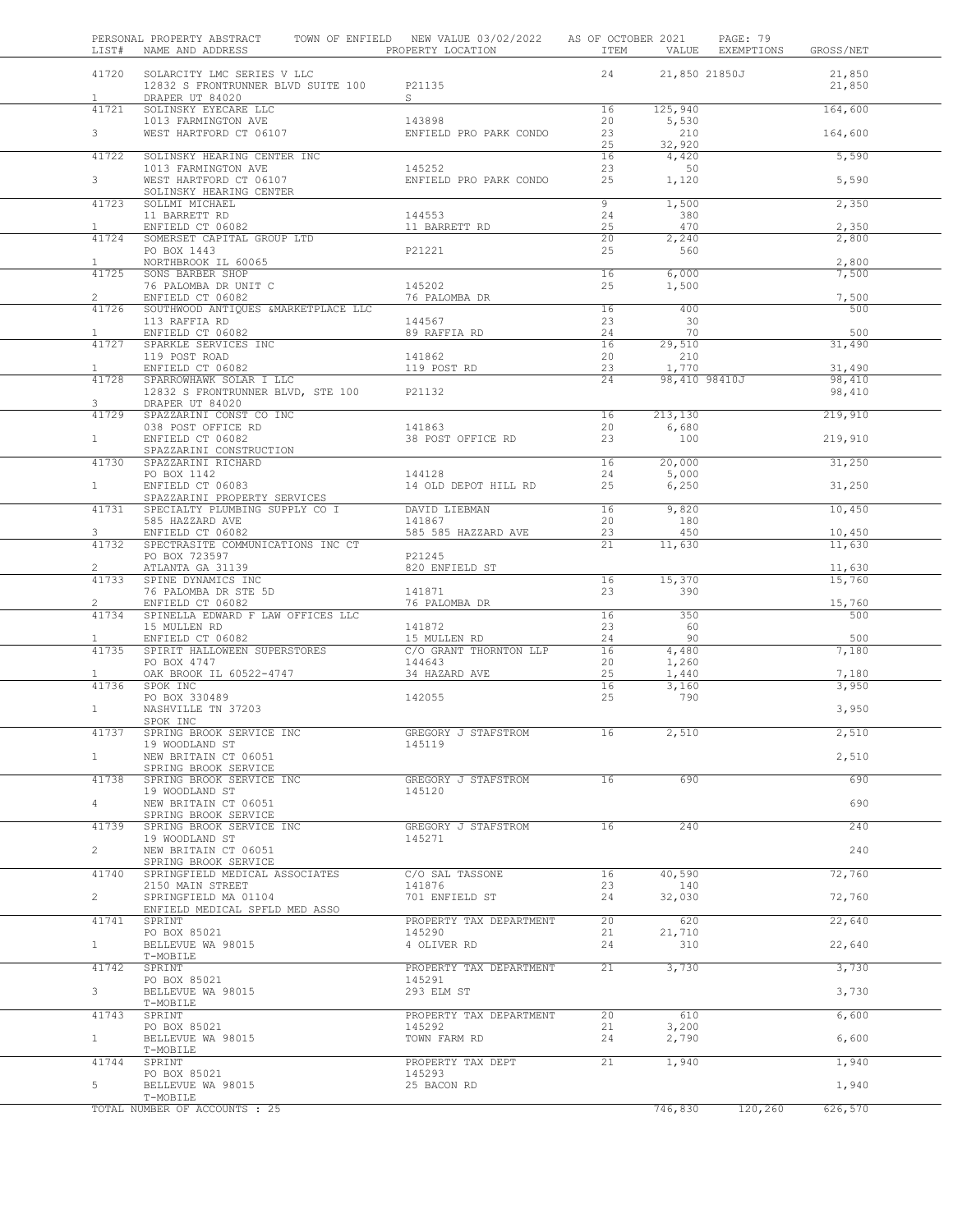| LIST#                   | PERSONAL PROPERTY ABSTRACT<br>NAME AND ADDRESS              | TOWN OF ENFIELD NEW VALUE 03/02/2022<br>PROPERTY LOCATION | AS OF OCTOBER 2021<br>ITEM | VALUE           | PAGE: 80<br>EXEMPTIONS<br>GROSS/NET |
|-------------------------|-------------------------------------------------------------|-----------------------------------------------------------|----------------------------|-----------------|-------------------------------------|
|                         | 41745 SPRINT<br>PO BOX 85021                                | PROPERTY TAX DEPT<br>145294                               | 21                         | 4,330           | 4,330                               |
| 1                       | BELLEVUE WA 98015<br>T-MOBILE                               | 56 HAZARD AVE                                             |                            |                 | 4,330                               |
| 41746                   | SPRINT                                                      | PROPERTY TAX DEPT                                         | 20                         | 840             | 57,010                              |
| $\overline{2}$          | PO BOX 85021<br>BELLEVUE WA 98015                           | 145297<br>18 ALDEN AVE                                    | 21<br>24                   | 49,980<br>6,190 | 57,010                              |
| 41747                   | T-MOBILE<br>SPRINT                                          | PROPERTY TAX DEPT                                         | 20                         | 1,320           | 75,090                              |
|                         | PO BOX 85021                                                | 145298                                                    | 21                         | 67,910          |                                     |
| $\overline{4}$          | BELLEVUE WA 98015<br>T-MOBILE                               | 111 ENFIELD ST                                            | 24                         | 5,860           | 75,090                              |
| 41748                   | SPRINT                                                      | PROPERTY TAX DEPT                                         | 20                         | 350             | 39,220                              |
| 3                       | PO BOX 85021<br>BELLEVUE WA 98015                           | 145299<br>188 MOODY RD                                    | 21<br>24                   | 38,350<br>520   | 39,220                              |
| 41749                   | T-MOBILE<br>SPRINT                                          | PROPERTY TAX DEPT                                         | 20                         | 300             | 37,140                              |
| 4                       | PO BOX 85021<br>BELLEVUE WA 98015                           | 145300<br>BRIGHT MEADOW BLVD                              | 21<br>22                   | 26,510<br>9,990 | 37,140                              |
| 41750                   | T-MOBILE<br>SPRINT                                          | PROPERTY TAX DEPT                                         | 24<br>20                   | 340<br>21,910   | 21,910                              |
|                         | PO BOX 85021                                                | 145301                                                    |                            |                 |                                     |
| 1                       | BELLEVUE WA 98015<br>T-MOBILE                               |                                                           |                            |                 | 21,910                              |
| 41751                   | SPRINT                                                      | PROPERTY TAX DEPT                                         | 20                         | 21,910          | 21,910                              |
| $\overline{2}$          | PO BOX 85021<br>BELLEVUE WA 98015                           | 145302                                                    |                            |                 | 21,910                              |
| 41752                   | T-MOBILE<br>SPRINT                                          | PROPERTY TAX DEPT                                         | 20                         | 21,910          | 21,910                              |
| 3                       | PO BOX 85021<br>BELLEVUE WA 98015                           | 145303                                                    |                            |                 | 21,910                              |
|                         | T-MOBILE                                                    |                                                           |                            |                 |                                     |
| 41753                   | SPRINT<br>PO BOX 85021                                      | PROPERTY TAX DEPT<br>145304                               | 20                         | 21,910          | 21,910                              |
| 4                       | BELLEVUE WA 98015<br>T-MOBILE                               |                                                           |                            |                 | 21,910                              |
| 41754                   | SPRINT                                                      | PROPERTY TAX DEPT                                         | 20                         | 21,910          | 21,910                              |
| 5                       | PO BOX 85021<br>BELLEVUE WA 98015                           | 145305                                                    |                            |                 | 21,910                              |
| 41755                   | T-MOBILE<br>ST FRANCIS HOSPITAL                             |                                                           | 16                         | 25,330          | 26,190                              |
| 2                       | 114 WOODLAND ST MS 5-103-58<br>HARTFORD CT 06105            | P21186<br>7 ELM ST                                        | 20<br>23                   | 680<br>180      | 26,190                              |
| 41756                   | STAFFORD DONUTS INC SAT I/MARCOVICH MA BUILDING C SUITE 200 |                                                           | 16                         | 76,890          | 129,050                             |
| 3                       | 640 GEORGE WASHINGTON HWY<br>LINCOLN RI 02865               | 141880<br>545 HAZARD AVE                                  | 20<br>23                   | 4,280<br>100    | 129,050                             |
| 41757                   | DUNKIN DONUTS<br>STAGING WELL TO SELL                       |                                                           | 24<br>16                   | 47,780<br>1,000 | 1,250                               |
|                         | 555 ENFIELD ST                                              | 144114                                                    | 25                         | 250             |                                     |
| $\overline{2}$<br>41758 | ENFIELD CT 06082<br>STANLEY CONVERGENT SECURITY SOLUTIONS   | 555 ENFIELD ST<br>C/O MILLENNIUM TAX SVCS LLC             | 16                         | 35,450          | 1,250<br>35,450                     |
|                         | PO BOX 1029                                                 | P21225                                                    |                            |                 |                                     |
| $\mathbf{1}$<br>41759   | DUBLIN PA 18917<br>STARBUCKS CORP                           | 120 POST RD                                               | 16                         | 136,000         | 35,450<br>275,030                   |
|                         | PO BOX 34442 M/S S-TAX3                                     | P21263                                                    | 20                         | 25,610          |                                     |
| $\overline{2}$          | SEATTLE WA 98124<br>STARBUCKS COFFEE #65188                 | 39 HAZARD AVE                                             | 23<br>24                   | 210<br>113,210  | 275,030                             |
| 41760                   | STARBUCKS CORPORATION                                       | ATTN: PROP TAX                                            | 16                         | 78,610          | 129,500                             |
| $\overline{2}$          | PO BOX 34442 MS S-TAX3                                      | 144168<br>103 ELM ST                                      | 20<br>23                   | 16,930<br>100   |                                     |
|                         | SEATTLE WA 98124-1442<br>STARBUCKS #24144                   |                                                           | 24                         | 33,860          | 129,500                             |
| 41761                   | STARLIGHT ENTERTAINMENT INC                                 |                                                           | 16                         | 1,840           | 2,880                               |
| $2^{\circ}$             | POBOX 235<br>SPRINGFIELD MA 01101                           | 141885                                                    | 24<br>25                   | 460<br>580      | 2,880                               |
| 41762                   | STARLIGHT ENTERTAINMENT INC<br>STARLING PHYSICIANS PC       | C/O PROPERTY VALUATION                                    | 16                         | 480,270         | 582,640                             |
| 3                       | 14400 METCALF AVE<br>OVERLAND PARK KS 66223                 | 140439<br>160 HAZARD AVE                                  | 20<br>23                   | 90,700          | 582,640                             |
|                         | STARLING PHYSICIANS                                         |                                                           | 24                         | 1,730<br>9,940  |                                     |
| 41763                   | STATE FARM MUTUAL AUTO INS CO<br>ONE STATE FARM PLAZA       | C/O CORP TAX DEPT D3<br>141887                            | 16<br>20                   | 280<br>2,440    | 2,720                               |
| $\overline{2}$          | BLOOMINGTON IL 61710-0001<br>STATE FARM                     | 131 ELM ST                                                |                            |                 | 2,720                               |
| 41764                   | STATE FARM MUTUAL AUTO INS CO                               |                                                           | 16                         | 560             | 4,800                               |
| $\mathbf{2}^{\prime}$   | ONE STATE FARM PLAZA<br>BLOOMINGTON IL 61710                | P21233<br>111 HAZARD                                      | 20                         | 4,240           | 4,800                               |
| 41765                   | STATELINE AUTO & TRUCK LLC                                  |                                                           | 16                         | 10,800          | 16,880                              |
| 4                       | 88 ENFIELD ST<br>ENFIELD CT 06082                           | 142921<br>88 ENFIELD ST                                   | 24<br>25                   | 2,700<br>3,380  | 16,880                              |
| 41766                   | STATELINE DOORS LLC                                         |                                                           | 16                         | 10,000          | 23,750                              |
| $\overline{2}$          | 9 MOODY RD #1A<br>ENFIELD CT 06082                          | 144565<br>9 MOODY INDUSTRIAL CONDO                        | 20<br>23                   | 5,000<br>200    | 23,750                              |
|                         | STATELINE DOORS                                             |                                                           | 24<br>25                   | 3,800<br>4,750  |                                     |
| 41767                   | STEBENNE CARIANNE M                                         |                                                           | 16                         | 90              | 140                                 |
| 3                       | 6 LONGFELLOW RD<br>WILBRAHAM MA 01095                       | 144854<br>155 HAZARD AVE                                  | 24<br>25                   | 20<br>30        | 140                                 |
|                         | CARI'S CHAIR                                                |                                                           |                            |                 |                                     |
|                         | TOTAL NUMBER OF ACCOUNTS : 23                               |                                                           |                            | 1,552,620       | 1,552,620                           |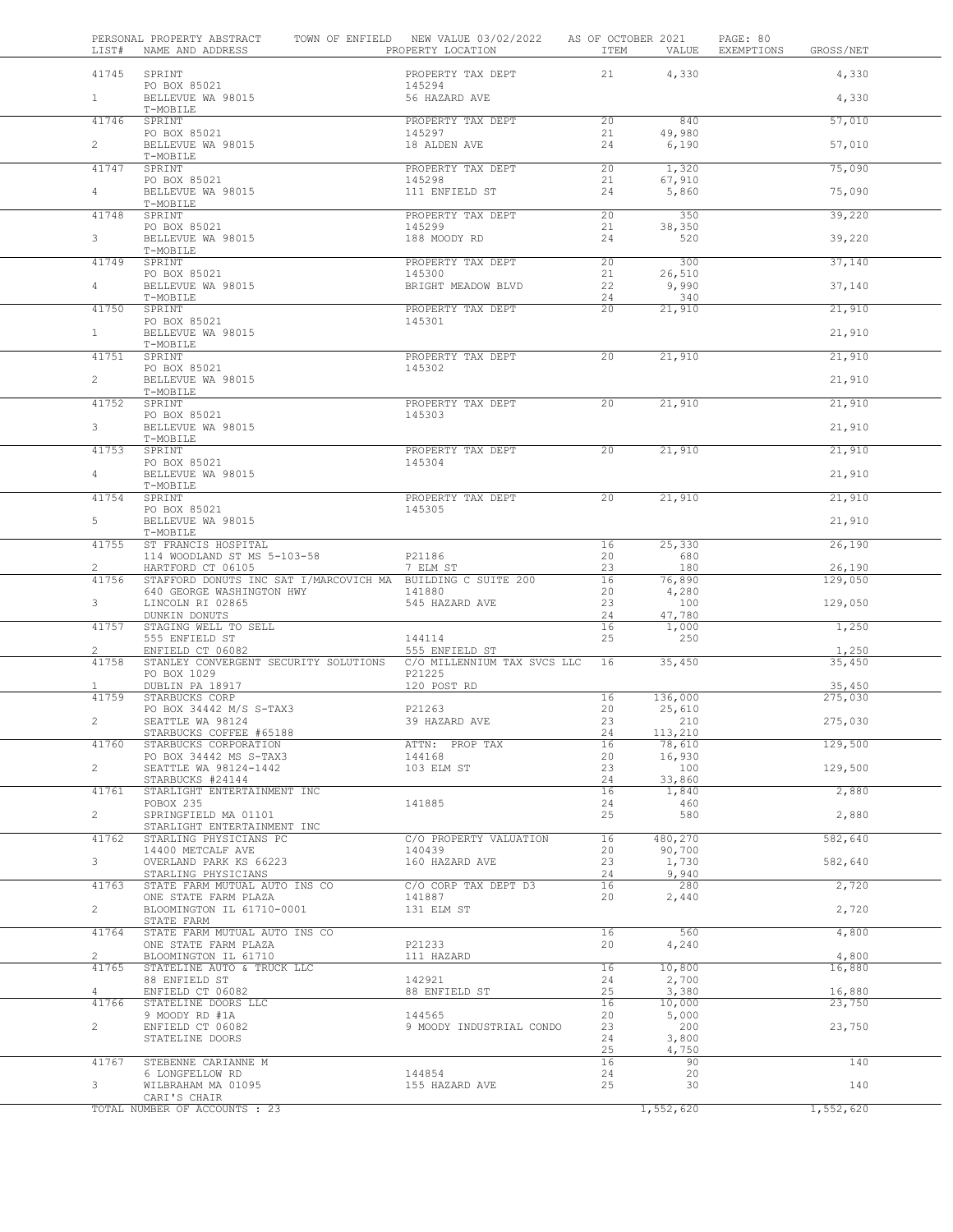| LIST#          | PERSONAL PROPERTY ABSTRACT<br>NAME AND ADDRESS  | TOWN OF ENFIELD NEW VALUE 03/02/2022<br>PROPERTY LOCATION | AS OF OCTOBER 2021<br>ITEM   | PAGE: 81<br>VALUE<br>EXEMPTIONS<br>GROSS/NET |
|----------------|-------------------------------------------------|-----------------------------------------------------------|------------------------------|----------------------------------------------|
| 41768          | STEFANIAK REMODELING LLC                        |                                                           | 16<br>1,000                  | 3,130                                        |
|                | 302 WASHINGTON RD                               | 144985                                                    | 20<br>1,000                  |                                              |
| 5              | ENFIELD CT 06082<br>STEFANIAK REMODELING        | 302 GEORGE WASHINGTON RD                                  | 24<br>25                     | 500<br>3,130<br>630                          |
| 41769          | STEPHEN JAGER ASSOCIATES LLC<br>4 GRAND VIEW DR | 141892                                                    | 16<br>20                     | 770<br>910<br>130                            |
| $\mathbf{1}$   | ENFIELD CT 06082                                | 4 GRAND VIEW DR                                           | 23                           | 10<br>910                                    |
| 41770          | STEVE CLAVETTE ELECTRIC LLC<br>12 CONLIN DR     | 145061                                                    | 16<br>2,500<br>20<br>1,000   | 5,480                                        |
| 1              | ENFIELD CT 06082                                | 12 CONLIN DR                                              | 880<br>24                    | 5,480                                        |
| 41771          | STEVENS CHARLAINA                               |                                                           | 25<br>1,100<br>16<br>1,000   | 1,250                                        |
| $5 -$          | 51 CANDLEWOOD DR<br>ENFIELD CT 06082            | P21105<br>51 CANDLEWOOD DR                                | 25                           | 250                                          |
|                | OMEGA BUSINESS SOLUTIONS                        |                                                           |                              | 1,250                                        |
| 41772          | STEVES LITTLE STORE LLC<br>1436 ENFIELD ST      | 144690                                                    | 16<br>20,000<br>2,000<br>20  | 22,060                                       |
| $\mathbf{1}$   | ENFIELD CT 06082                                | 1436 ENFIELD ST                                           | 23                           | 60<br>22,060                                 |
| 41773          | STISO CHRISTOPHER<br>21 DAVID ST                | 145228                                                    | 16<br>2,000<br>500<br>25     | 2,500                                        |
| 1              | ENFIELD CT 06082                                | 21 DAVID ST                                               |                              | 2,500                                        |
| 41774          | BESPOAK HARDWOODS<br>STOCKER FARM LLC           |                                                           | 3,270<br>16                  | 13,640                                       |
|                | 0054 ABBE ROAD                                  | 141898                                                    | 17<br>3,810                  |                                              |
| $\mathbf{1}$   | ENFIELD CT 06082                                | 54 ABBE RD                                                | 18<br>440<br>19<br>1,210     | 13,640                                       |
|                |                                                 |                                                           | 24<br>2,180<br>25<br>2,730   |                                              |
| 41775          | STODDARD AMY                                    |                                                           | 16<br>3,520                  | 5,060                                        |
| $\mathbf{1}$   | 11 LOX LANE<br>ENFIELD CT 06082                 | P21117<br>11 LOX LANE                                     | 20<br>340<br>23              | 5,060<br>50                                  |
|                | AMY STODDARD                                    |                                                           | 24<br>1,150                  |                                              |
| 41776          | STOKES CAROLE<br>21 GANNY TERR                  | 144740                                                    | 16<br>2,000<br>24            | 3,130<br>500                                 |
| $\overline{2}$ | ENFIELD CT 06082                                | 21 GANNY TERR                                             | 25                           | 630<br>3,130                                 |
| 41777          | AURAL SILK<br>STOLPINSKI DAVID M & DIANA M      |                                                           | 16<br>2,540                  | 3,390                                        |
| $\mathbf{3}$   | 20 HIGH MEADOW LA<br>ENFIELD CT 06082           | 144488<br>20 HIGH MEADOW LA                               | 20<br>110<br>23              | 3,390<br>60                                  |
|                | HANDYMEN SERVICES                               |                                                           | 25                           | 680                                          |
| 41778          | STOP & SAVE LLC<br>583 ENFIELD ST               | 141792                                                    | 16<br>2,120<br>20            | 2,210<br>80                                  |
| $4 -$          | ENFIELD CT 06082                                | 583 ENFIELD ST                                            | 23                           | 10<br>2,210                                  |
| 41779          | STOP & SAVE<br>STOP & SHOP                      | ATTN: PROPERTY TAX DEPT                                   | 2, 241, 780<br>16            | 2,865,720                                    |
| 1              | 1149 HARRISBURG PIKE<br>CARLISLE PA 17013       | 141899<br>54 HAZARD AVE                                   | 20<br>232,710<br>23<br>5,640 | 2,865,720                                    |
|                | STOP & SHOP 2605                                |                                                           | 24<br>385,590                |                                              |
| 41780          | STR HOLDINGS INC<br>10 WATER ST                 | 142616                                                    | 10<br>3,610<br>20<br>11,970  | 16,350                                       |
| 3              | ENFIELD CT 06082                                | 10 WATER ST                                               | 23                           | 770<br>16,350                                |
| 41781          | STROMAN MARCEL<br>1 CARL ST                     | 142454                                                    | 16<br>20                     | 170<br>350<br>110                            |
| $\overline{4}$ | ENFIELD CT 06082                                | 1 CARL ST                                                 | 25                           | 70<br>350                                    |
| 41782          | STROMANS CLEANING<br>STROUTH TERRY              |                                                           | 9                            | 110<br>110                                   |
|                | 19 BELLE AVE<br>ENFIELD CT 06082                | 141902<br>19 BELLE AVE                                    |                              |                                              |
| 4<br>41783     | STURM RUGER + CO INC                            |                                                           | 38,100<br>10                 | 110<br>48,150                                |
| $\overline{2}$ | 1 LACEY PLACE<br>SOUTHPORT CT 06890             | 143911<br>7 MOODY RD                                      | 9,930<br>16<br>23<br>120     | 48,150                                       |
| 41784          | SUBURBAN PROPANE LP                             | TAX DEPT                                                  | 24<br>6,320                  | 6,320                                        |
| 1              | PO BOX 206<br>WHIPPANY NJ 07981                 | 141903                                                    |                              | 6,320                                        |
|                | SUBURBAN PROPANE LP                             | TAX DEPT                                                  |                              |                                              |
| 41785          | SUBURBAN PROPANE LP<br>PO BOX 206               | 143752                                                    | 24<br>3,990                  | 3,990                                        |
| $\overline{2}$ | WHIPPANY NJ 07981<br>SUBURBAN PROPANE LP        |                                                           |                              | 3,990                                        |
| 41786          | SUBURBAN PROPANE LP                             | TAX DEPT                                                  | 24<br>2,330                  | 2,330                                        |
| $3^{\circ}$    | PO BOX 206<br>WHIPPANY NJ 07981                 | 143753                                                    |                              | 2,330                                        |
|                | SUBURBAN PROPANE LP                             |                                                           |                              |                                              |
| 41787          | SUBURBAN PROPANE LP<br>PO BOX 206               | TAX DEPT<br>143754                                        | 2,830<br>24                  | 2,830                                        |
| $4\degree$     | WHIPPANY NJ 07981                               |                                                           |                              | 2,830                                        |
| 41788          | SUBURBAN PROPANE LP<br>SUBURBAN PROPANE LP      | TAX DEPT                                                  | 24<br>1,160                  | 1,160                                        |
| 5              | PO BOX 206<br>WHIPPANY NJ 07981                 | 143755                                                    |                              | 1,160                                        |
|                | SUBURBAN PROPANE LP                             |                                                           |                              |                                              |
| 41789          | SUE MULDOON IMAGES LLC<br>56 COTTAGE RD         | 143845                                                    | 16<br>2,100<br>530<br>24     | 3,290                                        |
| 5              | ENFIELD CT 06082                                | 56 COTTAGE RD                                             | 25                           | 660<br>3,290                                 |
| 41790          | SUMER AUTO SALES LLC<br>1 CRAIGWOOD TERR        | 145062                                                    | 16<br>2,000<br>2,000<br>20   | 6,250                                        |
| $\mathbf{3}$   | WILBRAHAM MA 01095                              | 2 MILL ST                                                 | 1,000<br>24                  | 6,250                                        |
|                | TOTAL NUMBER OF ACCOUNTS : 23                   |                                                           | 25<br>1,250<br>3,019,610     | 3,019,610                                    |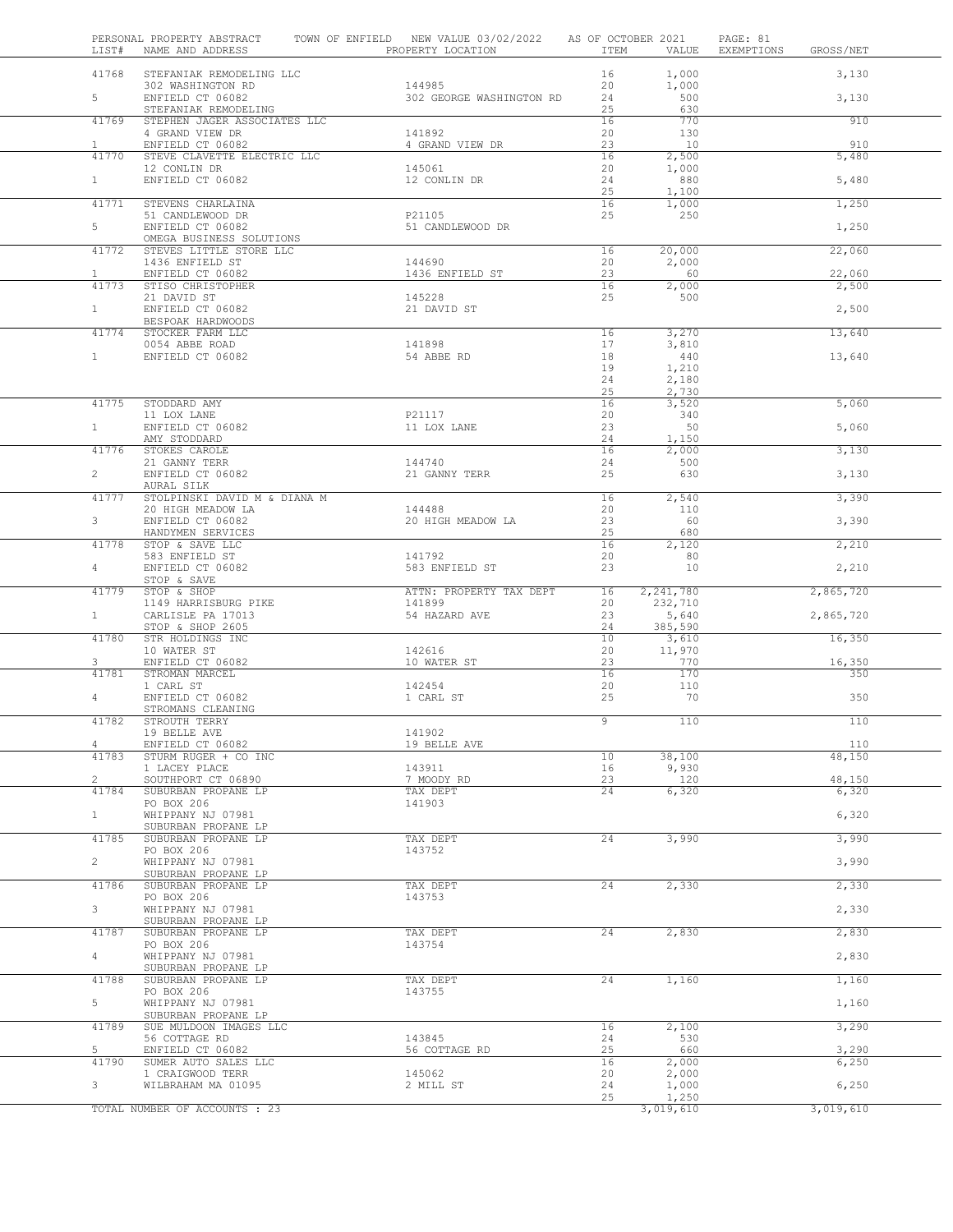| LIST#                   | PERSONAL PROPERTY ABSTRACT<br>NAME AND ADDRESS                                             | TOWN OF ENFIELD NEW VALUE 03/02/2022<br>PROPERTY LOCATION | AS OF OCTOBER 2021<br>ITEM | VALUE                 | PAGE: 82<br>EXEMPTIONS | GROSS/NET          |  |
|-------------------------|--------------------------------------------------------------------------------------------|-----------------------------------------------------------|----------------------------|-----------------------|------------------------|--------------------|--|
| 41791                   | SUNGATE MEDIA<br>48 GARY DR                                                                | 144731                                                    | 20<br>24                   | 1,500<br>380          |                        | 2,350              |  |
| 4                       | ENFIELD CT 06082                                                                           | 48 GARY DR                                                | 25                         | 470                   |                        | 2,350              |  |
| 41792<br>$\mathbf{1}$   | SUNNOVA RAYS I ISSUER LLC<br>20 GREENWAY PLAZA STE 475<br>HOUSTON TX 77046                 | P21167                                                    | 24                         | 10,450 10450J         |                        | 10,450<br>10,450   |  |
| 41793<br>$\overline{2}$ | SUNNOVA SOL III OWNER LLC<br>20 GREENWAY PLAZA STE #475<br>HOUSTON TX 77046                | P21168                                                    | 24                         | 27,330 27330J         |                        | 27,330<br>27,330   |  |
| 41794<br>5              | SUNNOVA SOL OWNER LLC<br>20 GREENWAY PLAZA STE #475<br>HOUSTON TX 77046                    | P21177                                                    | 24                         | 12,580 12580J         |                        | 12,580<br>12,580   |  |
| 41795<br>4              | SUNNOVA TEP II LLC<br>20 GREENWAY PLAZA STE#475<br>HOUSTON TX 77046                        | P21172                                                    | 24                         | 256,620 256620J       |                        | 256,620<br>256,620 |  |
| 41796<br>5              | SUNNOVA TEP II-B LLC<br>20 GREENWAY PLAZA STE #475<br>HOUSTON TX 77046                     | P21173                                                    | 24                         | 434,070 434070J       |                        | 434,070<br>434,070 |  |
| 41797<br>$\mathbf{1}$   | SUNNOVA TEP III LLC<br>20 GREENWAY PLAZA STE #475<br>HOUSTON TX 77046                      | P21174                                                    | 24                         | 108,700 108700J       |                        | 108,700<br>108,700 |  |
| 41798<br>$\overline{2}$ | SUNNOVA TEP IV-A LLC<br>20 GREENWAY PLAZA STE #475                                         | P21184                                                    | 24                         | 212,600 212600J       |                        | 212,600<br>212,600 |  |
| 41799<br>3              | HOUSTON TX 77046<br>SUNNOVA TEP IV-B LLC<br>20 GREENWAY PLAZA STE#475                      | P21175                                                    | 24                         | 136,920 136920J       |                        | 136,920<br>136,920 |  |
| 41800<br>$\overline{4}$ | TEXAS TX 77046<br>SUNNOVA TEP IV-C LLC<br>20 GREENWAY PLAZA STE #475                       | P21176                                                    | 24                         | 208,530 208530J       |                        | 208,530<br>208,530 |  |
| 41801<br>$\mathbf{1}$   | HOUSTON TX 77046<br>SUNNOVA TEP IV-D LLC<br>20 GREENWAY PLAZA STE #475<br>HOUSTON TX 77046 | P21178                                                    | 24                         | 363,210 363210J       |                        | 363,210<br>363,210 |  |
| 41802<br>3              | SUNNOVA TEP IV-G LLC<br>20 GREENWAYBLVD STE #475<br>HOUSTON TX 77046                       | P21180                                                    | 24                         | 162,510 162510J       |                        | 162,510<br>162,510 |  |
| 41803<br>$\overline{2}$ | SUNNOVA TEP IV-L<br>20 GREENWAY BLVD STE #475<br>HOUSTON TX 77046                          | P21179                                                    | 24                         | 291,750 291750J       |                        | 291,750<br>291,750 |  |
| 41804<br>3              | SUNNOVA TEP LLC<br>20 GREENWAY PLAZA STE #475<br>HOUSTON TX 77046                          | P21171                                                    | 24                         | 100,570 100570J       |                        | 100,570<br>100,570 |  |
| 41805<br>$\overline{4}$ | SUNNOVA TEP V-B LLC<br>20 GREENWAY BLVD STE #475<br>HOUSTON TX 77046                       | P21181                                                    | $\overline{24}$            | 68,450 68450J         |                        | 68,450<br>68,450   |  |
| 41806<br>5              | SUNRUN INC<br>225 BUSH ST STE 1400<br>SAN FRANCISCO CA 94104                               | P21182                                                    | 24                         | 811,020 811020J       |                        | 811,020<br>811,020 |  |
| 41807<br>3              | SUPERIOR PLUS ENERGY SERVCICES<br>PO BOX 24770<br>NASHVILLE TN 37202                       | <b>INC</b><br>143948                                      | 22<br>25                   | 8,200<br>2,050        |                        | 10,250<br>10,250   |  |
| 41808                   | SUPERIOR PLUS ENERGY SERVICES<br>SUPERIOR PLUS ENERGY SERVICES<br>PO BOX 24770             | INC<br>143725                                             | 22<br>25                   | 1,400<br>350          |                        | 1,750              |  |
| $\mathbf{2}$<br>41809   | NASHVILLE TN 37202<br>SUPERIOR PLUS ENERGY SERVICES<br>SUPERIOR PLUS ENERGY SERVICES       | INC                                                       | 22                         | 1,400                 |                        | 1,750<br>1,750     |  |
| 1                       | PO BOX 24770<br>NASHVILLE TN 37202<br>SUPERIOR PLUS ENERGY SERVICES                        | 143947                                                    | 25                         | 350                   |                        | 1,750              |  |
| 41810<br>$\mathbf{1}$   | SURAPINE PETER<br>132 TOWN FARM RD<br>ENFIELD CT 06082                                     | 141910                                                    | 17<br>24<br>25             | 3,830<br>960<br>1,200 |                        | 5,990<br>5,990     |  |
| 41811<br>$\mathbf{1}$   | SURPRENANT KAREN & ROGER<br>54 POST OFFICE RD<br>ENFIELD CT 06082                          | 141912<br>54 POST OFFICE RD                               | 17<br>18                   | 420 460I<br>40        |                        | 460<br>460         |  |
| 41812<br>3 <sup>7</sup> | SUTHERLAND BARBARA<br>11 TYLER RD<br>ENFIELD CT 06082                                      | 142936<br>11 TYLER RD                                     | 16<br>23<br>24             | 110<br>30<br>360      |                        | 500<br>500         |  |
| 41813                   | MILLER LAUNDRY SERVICES<br>SUZIES HOME DAY CARE<br>64 ROOSEVELT BLVD                       | SUSAN ROY<br>P21016                                       | 16<br>20                   | 950<br>70             |                        | 1,270              |  |
| 4<br>41814              | ENFIELD CT 06082<br>SWAROVSKI NORTH AMERICA LTD                                            | 64 64 ROOSEVELT BLVD<br>ATTN: DEB GIROUX                  | 23<br>24<br>16             | 10<br>240<br>13,280   |                        | 1,270<br>16,600    |  |
| $\overline{2}$<br>41815 | 1 KENNEY DR<br>CRANSTON RI 02920-4400<br>SWEET PAULINE D                                   | 144217                                                    | 25<br>16                   | 3,320<br>3,860        |                        | 16,600<br>3,890    |  |
| $3 -$                   | 7 EDGEHILL ST<br>ENFIELD CT 06082<br>POWDER MILL BARN                                      | 144614<br>32 S MAPLE ST                                   | 23                         | 30                    |                        | 3,890              |  |
| 41816                   | SWEET WALTER D                                                                             |                                                           | 16                         | 750                   |                        | 1,180              |  |
| $\mathbf{2}$            | 34 BIGELOW AVE<br>ENFIELD CT 06082                                                         | 143621<br>34 BIGELOW AVE                                  | 24<br>25                   | 190<br>240            |                        | 1,180              |  |
|                         | WD SWEET FLUTES                                                                            |                                                           |                            |                       |                        |                    |  |
|                         | TOTAL NUMBER OF ACCOUNTS : 26                                                              |                                                           |                            | 3,251,300             | 3,205,770              | 45,530             |  |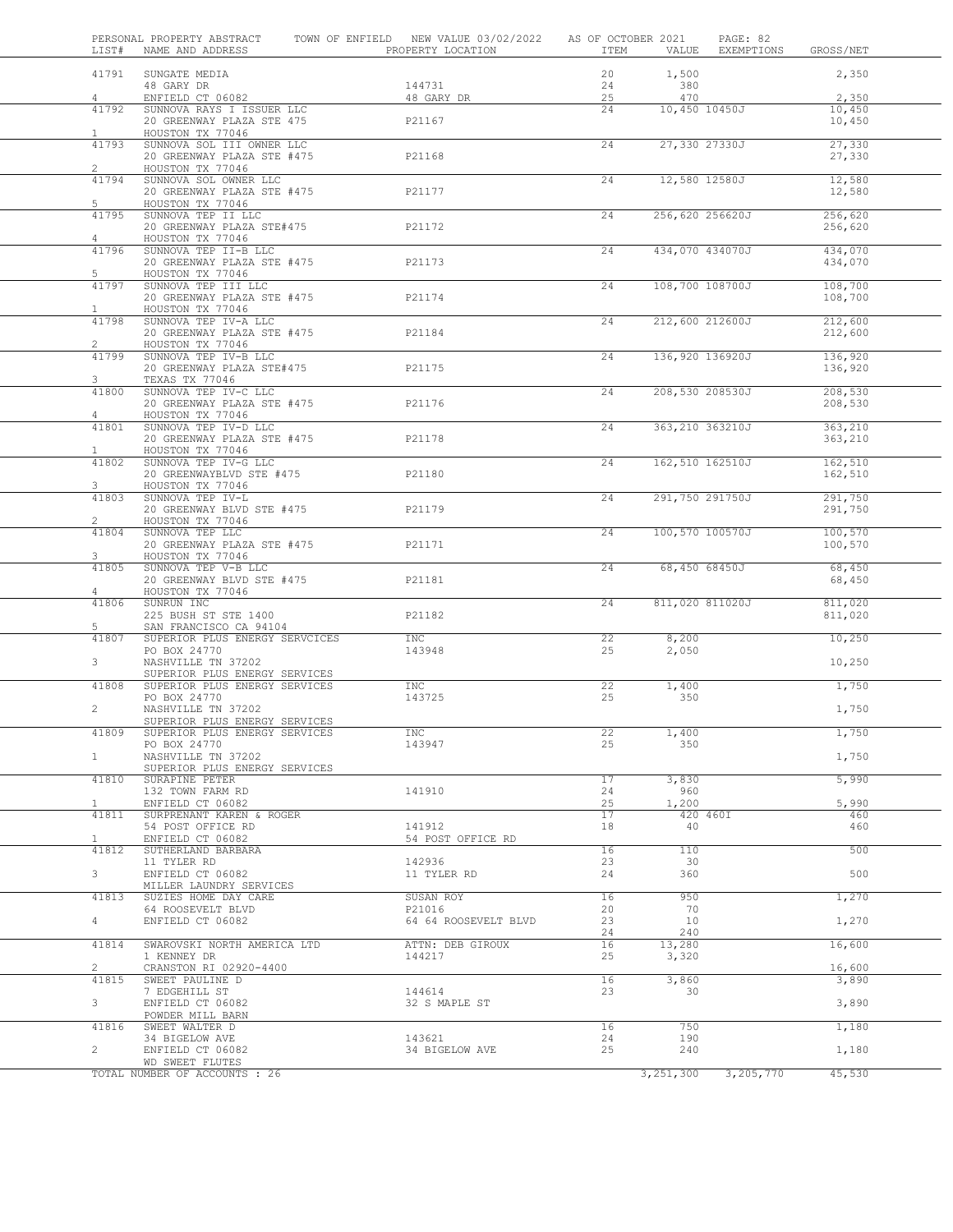| LIST#                   | PERSONAL PROPERTY ABSTRACT<br>NAME AND ADDRESS                           | TOWN OF ENFIELD NEW VALUE 03/02/2022<br>PROPERTY LOCATION | AS OF OCTOBER 2021<br>ITEM | VALUE                   | PAGE: 83<br>EXEMPTIONS | GROSS/NET      |  |
|-------------------------|--------------------------------------------------------------------------|-----------------------------------------------------------|----------------------------|-------------------------|------------------------|----------------|--|
| 41817                   | SWEETMAN TIMOTHY H                                                       |                                                           | 16                         | 1,250                   |                        | 1,950          |  |
| $\overline{2}$          | 25 PARKER ST<br>ENFIELD CT 06082<br>SWEETMAN ELECTRIC                    | 141916<br>25 PARKER ST                                    | 24<br>25                   | 310<br>390              |                        | 1,950          |  |
| 41818                   | SYMETRA LIFE INSURANCE COMPANY                                           | ATTN: TAX DEPT                                            | 16                         | 251,890                 |                        | 559,690        |  |
| $\mathbf{1}$            | 777 108TH AVE STE 1200<br>BELLEVUE WA 98004                              | 142809<br>1699 KING ST #300 ENFIELD CT 23                 | 20                         | 150,900<br>1,780        |                        | 559,690        |  |
| 41819                   | SYMETRA LIFE INSURANCE COMPANY<br>SYNCHRONY BANK<br>PO BOX 4900 DEPT 740 | P21222                                                    | 24<br>16<br>25             | 155,120<br>3,040<br>760 |                        | 3,800          |  |
| 5                       | SCOTTSDALE AZ 85261                                                      |                                                           |                            |                         |                        | 3,800          |  |
| 41820                   | SYNCHRONY BANK<br>PO BOX 4900 DEPT 740                                   | P21223                                                    | 16<br>25                   | 1,360<br>340            |                        | 1,700          |  |
| $\mathbf{1}$<br>41821   | SCOTTSDALE AZ 85261<br>SZ LLC                                            |                                                           | 16                         | 5,380                   |                        | 1,700<br>9,400 |  |
| $\overline{2}$          | 636 ENFIELD ST<br>ENFIELD CT 06082<br>EDIBLE ARRANGEMENTS                | 144608<br>636 ENFIELD ST                                  | 20<br>23<br>24             | 320<br>70<br>3,630      |                        | 9,400          |  |
| 41822                   | SZYKULA WASYL J                                                          |                                                           | 11                         |                         | 700 21800I             | 22,430         |  |
|                         | 90 MULLEN RD                                                             | 141921                                                    | 16                         | 630                     |                        | 21,800         |  |
| $\mathbf{1}$            | ENFIELD CT 06082<br>WINDROW FARMS                                        | 90 MULLEN RD                                              | 17<br>18                   | 20,900<br>200           |                        | 630            |  |
| 41823                   | T & R FITNESS INC                                                        |                                                           | 16                         | 301,410                 |                        | 497,810        |  |
|                         | 139 HAZARD AVE                                                           | 144692                                                    | 20                         | 2,040                   |                        |                |  |
| $3 -$                   | ENFIELD CT 06082<br>PLANET FITNESS                                       | ENFIELD PRO PARK CONDO                                    | 23<br>24                   | 290<br>94,510           |                        | 497,810        |  |
|                         |                                                                          |                                                           | 25                         | 99,560                  |                        |                |  |
| 41824                   | T MEYER ASSOCIATES LLC                                                   | 144688                                                    | 16<br>20                   | 2,710                   |                        | 4,670          |  |
| $\overline{4}$          | 18 THOMAS ST<br>ENFIELD CT 06082<br>T MEYER ASSOCIATES                   | 18 THOMAS ST                                              | 23                         | 1,850<br>110            |                        | 4,670          |  |
| 41825                   | T MOBILE NORTHEAST LLC                                                   | TAX DEPT                                                  | 16                         | 24,200                  |                        | 36,730         |  |
| $\overline{2}$          | 12920 SE 38TH ST                                                         | 141925                                                    | 20                         | 6,690                   |                        |                |  |
|                         | BELLEVUE WA 98006<br>T MOBILE                                            | 90 ELM ST                                                 | 21<br>24                   | 200<br>5,640            |                        | 36,730         |  |
| 41826                   | T MOBILE NORTHEAST LLC                                                   | TAX DEPT                                                  | 20                         | 2,630                   |                        | 102,190        |  |
| $\overline{4}$          | 12920 SE 38TH ST<br>BELLEVUE WA 98006                                    | 141926                                                    | 21<br>24                   | 68,600<br>30,960        |                        | 102,190        |  |
| 41827                   | T MOBILE<br>T MOBILE NORTHEAST LLC                                       | TAX DEPT                                                  | 20 <sup>2</sup>            | 6,640                   |                        | 198,850        |  |
| 5                       | 12920 SE 38TH ST<br>BELLEVUE WA 98006                                    | 141927                                                    | 21<br>24                   | 159,290<br>32,920       |                        | 198,850        |  |
|                         | T MOBILE                                                                 |                                                           |                            |                         |                        |                |  |
| 41828                   | T MOBILE NORTHEAST LLC                                                   | TAX DEPT<br>141928                                        | 20<br>21                   | 6,210<br>169,690        |                        | 277,540        |  |
| 1                       | 12920 SE 38TH ST<br>BELLEVUE WA 98006<br>T MOBILE                        |                                                           | 24                         | 101,640                 |                        | 277,540        |  |
| 41829                   | T MOBILE NORTHEAST LLC                                                   |                                                           | 20                         | 6,680                   |                        | 124,370        |  |
| 3 <sup>7</sup>          | 12920 SE 38TH ST<br>BELLEVUE WA 98006                                    | 144673<br>299 ELM ST                                      | 21<br>24                   | 109,990<br>7,700        |                        | 124,370        |  |
| 41830                   | T MOBILE<br>T MOBILE NORTHEAST LLC                                       |                                                           | 16                         | 23,250                  |                        | 29,250         |  |
|                         | 12920 SE 38TH ST                                                         | 144889                                                    | 20                         | 6,000                   |                        |                |  |
| $\overline{2}$          | BELLEVUE WA 98006                                                        | 130 ELM ST                                                |                            |                         |                        | 29,250         |  |
| 41831                   | T MOBILE<br>T MOBILE NORTHEAST LLC                                       |                                                           | 16                         | 490                     |                        | 18,180         |  |
|                         | 12920 SE 38TH ST                                                         | 145269                                                    | 20                         | 5,560                   |                        |                |  |
| $\mathbf{1}$            | BELLEVUE WA 98006<br>T MOBILE                                            | 54 HAZARD AV                                              | 24                         | 12,130                  |                        | 18,180         |  |
| 41832                   | TARGET CORPORATION                                                       | 141935                                                    | 16<br>20                   | 762,340                 |                        | 1,047,130      |  |
| $\overline{2}$          | PO BOX 9456<br>MINNEAPOLIS MN 55440-9456                                 | 90 ELM ST                                                 | 23                         | 194,520<br>6,560        |                        | 1,047,130      |  |
|                         | TARGET #1255                                                             |                                                           | 24                         | 83,710                  |                        |                |  |
| 41833                   | TARTAGLIA ROBERT<br>8 COLUMBUS AVE APT A                                 | 145214                                                    | 16<br>25                   | 750<br>190              |                        | 940            |  |
| $\overline{2}$          | ENFIELD CT 06082                                                         | 8 COLUMBUS AVE                                            |                            |                         |                        | 940            |  |
| 41834                   | TASO & EFFIE LLC<br>97 RAFFIA RD                                         | 142905                                                    | 16<br>20                   | 53,890<br>1,010         |                        | 55,110         |  |
| $\mathbf{1}$            | ENFIELD CT 06082<br>ANNS PIZZA & RESTAURANT                              | 97 RAFFIA RD                                              | 23                         | 210                     |                        | 55,110         |  |
| 41835                   | TATOIAN RICHARD M ATTY<br>1106 ENFIELD ST                                | 141937                                                    | 16<br>20                   | 880<br>300              |                        | 1,240          |  |
| $\overline{2}$          | ENFIELD CT 06082                                                         | 1106 ENFIELD ST                                           | 23                         | 60                      |                        | 1,240          |  |
| 41836                   | TATOIAN ROBERT DPM                                                       | 141938                                                    | 16                         | 1,150                   |                        | 1,350          |  |
| $\mathbf{2}^{\prime}$   | 74 PALOMBA DR<br>ENFIELD CT 06082                                        | 74 PALOMBA DR                                             | 20<br>23                   | 170<br>30               |                        | 1,350          |  |
| 41837                   | TAYLOR RENTAL CENTER OF                                                  | PAUL J OLIVER                                             | 10                         | 149,930                 |                        | 153,040        |  |
| $4 -$                   | 455 HALL HILL RD<br>SOMERS CT 06071                                      | 141452<br>150 455 HALL HILL RD                            | 16<br>20                   | 1,690<br>1,270          |                        | 153,040        |  |
| 41838                   | TAYLOR RENTAL CENTER<br>TECH CAPITAL GROUP LLC                           | C/O ADVANCED PROPERTY TAX COM 16                          | 23                         | 150<br>190              |                        | 190            |  |
|                         | 1611 N INTERSTATE 35E STE 428                                            | P21216                                                    |                            |                         |                        |                |  |
| $\overline{2}$<br>41839 | CARROLLTON TX 75006-8616<br>TEEN IMAGE LLC                               | 9 MOODY RD                                                | 16                         | 11,400                  |                        | 190<br>19,950  |  |
|                         | 1055 SILAS DEANE HIGHWAY                                                 | 141563                                                    | 20                         | 8,210                   |                        |                |  |
| $\mathbf{1}$            | WETHERSFIELD CT 06109<br>PLATOS CLOSET                                   | 10 10 HAZARD AVE                                          | 23                         | 340                     |                        | 19,950         |  |
|                         | TOTAL NUMBER OF ACCOUNTS : 23                                            |                                                           |                            | 3,167,510               | 21,800                 | 3, 145, 710    |  |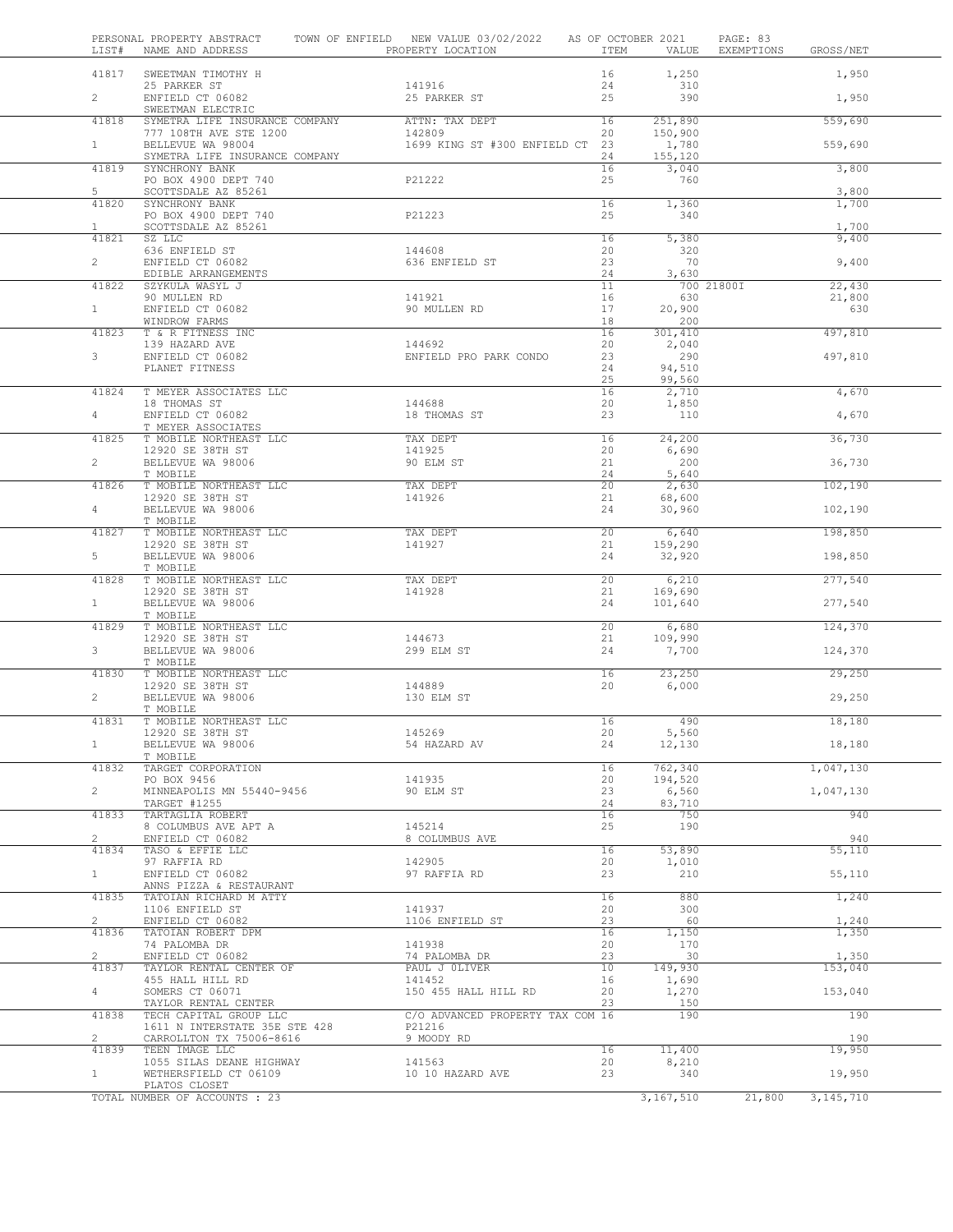|                        | PERSONAL PROPERTY ABSTRACT TOWN OF ENFIELD NEW VALUE 03/02/2022 AS OF OCTOBER 2021                                                                                                                                             |                                      |          |                                                        | PAGE: 84        |                |  |
|------------------------|--------------------------------------------------------------------------------------------------------------------------------------------------------------------------------------------------------------------------------|--------------------------------------|----------|--------------------------------------------------------|-----------------|----------------|--|
|                        | 41840 TELLIER DONALD                                                                                                                                                                                                           |                                      |          | 16 1,750                                               |                 | 2,660          |  |
|                        | 9 VARNO LA                                                                                                                                                                                                                     | 141945                               | 20       | 340                                                    |                 |                |  |
| $4 -$                  | X VANNU LA<br>ENFIELD CT 06082<br>TELLIER HOME IMPROVEMENT<br>TELLIER HOME IN PROVEMENT                                                                                                                                        | 141945<br>9 VARNO LA                 | 23<br>25 | 40<br>530                                              |                 | 2,660          |  |
| 41841                  | TENNESSEE GAS PIPELINE CO LLC TAX DEPT 16<br>PO BOX 4372 19<br>HOUSTON TX 77210-4372 8 ANNGINA DR 20                                                                                                                           |                                      |          | 51,070                                                 |                 | 1,085,300      |  |
| $5 -$                  |                                                                                                                                                                                                                                |                                      |          | 389,460<br>36,710                                      |                 | 1,085,300      |  |
|                        |                                                                                                                                                                                                                                |                                      | 21       | 163,300                                                |                 |                |  |
|                        |                                                                                                                                                                                                                                |                                      | 22<br>23 | 227,500<br>200                                         |                 |                |  |
|                        |                                                                                                                                                                                                                                |                                      | 25       | 217,060                                                |                 |                |  |
| 41842                  | TENNIS JOHN J<br>30 VERNON RD                                                                                                                                                                                                  | 141951                               | 16<br>23 | $\begin{array}{c}\n 800 \\  \hline\n 10\n \end{array}$ |                 | 810            |  |
| $1 \quad \blacksquare$ | ENFIELD CT 06082                                                                                                                                                                                                               | 30 VERNON RD                         |          |                                                        |                 | 810            |  |
| 41843                  | PRO LANDSCAPE<br>TERRY GAIL                                                                                                                                                                                                    |                                      | 9        | 1,900                                                  |                 | 2,980          |  |
|                        | 19 TABOR RD<br>ENFIELD CT 06082                                                                                                                                                                                                | 141953                               | 24       | 480                                                    |                 |                |  |
| $4 \quad$              | 41844 TERRY MANOR ASSOC LTD PARTSHP                                                                                                                                                                                            | 19 TABOR RD                          | 25<br>16 | 600<br>4,190                                           |                 | 2,980<br>4,280 |  |
|                        |                                                                                                                                                                                                                                | 141954<br>199 POST OFFICE RD         | 20       | 40                                                     |                 |                |  |
| $1 \quad \blacksquare$ | 110 MOUNTAIN RD<br>SUFFIELD CT 06078<br>CROSSROADS OF ENFIELD<br>CROSSROADS OF ENFIELD                                                                                                                                         |                                      | 23       | 50                                                     |                 | 4,280          |  |
|                        | 41845 TES 2017-2 LLC                                                                                                                                                                                                           |                                      | 24       |                                                        | 220,660 220660J | 220,660        |  |
| $2^{\circ}$            | 12832 S FRONTRUNNER BLVD STE 100 P21136<br>DRAPER UT 84020                                                                                                                                                                     |                                      |          |                                                        |                 | 220,660        |  |
| 41846                  | TESLA INC                                                                                                                                                                                                                      |                                      | 24       |                                                        | 7,110 7110J     | 7,110          |  |
| $4\phantom{0}$         | 12832 S FRONTRUNNER BLVD SUITE 100 P21140<br>DRAPER UT 84020                                                                                                                                                                   | $S \qquad \qquad$                    |          |                                                        |                 | 7,110          |  |
| 41847                  | TETREAULT QUALITY HOME IMPROVEMENTS LL                                                                                                                                                                                         |                                      | 16       | 320                                                    |                 | 500            |  |
| $3^{\circ}$            | ENFIELD CT 06082                                                                                                                                                                                                               | 42 GREEN MANOR RD                    |          | 24 180                                                 |                 | 500            |  |
| 41848                  | TETRO CORP                                                                                                                                                                                                                     |                                      | 16       | 3,630                                                  |                 | 7,270          |  |
| $\mathbf{2}$           | TETRO CORP<br>980 ENFIELD ST<br>ENFIELD CT 06082                                                                                                                                                                               | 142804<br>980 ENFIELD ST             | 20<br>23 | 650<br>1,050                                           |                 | 7,270          |  |
|                        | BRIGHT BEGINNINGS CHILD CARE C                                                                                                                                                                                                 |                                      | 24       | 1,940                                                  |                 |                |  |
| 41849                  | TETRO CORP<br>1537 KING ST<br>ENFIELD CT 06082                                                                                                                                                                                 | 143811                               | 16<br>20 | 1,410<br>1,170                                         |                 | 4,800          |  |
| $1 \quad$              |                                                                                                                                                                                                                                | 1537 KING ST                         | 23       | 1,490                                                  |                 | 4,800          |  |
|                        | BRIGHT BEGINNINGS CHILD CARE C                                                                                                                                                                                                 | <u> 1990 - Johann Barbara, martx</u> | 24<br>16 | 730<br>1,510                                           |                 | 2,060          |  |
|                        |                                                                                                                                                                                                                                |                                      | 20       | 70                                                     |                 |                |  |
|                        | BRIGHT BEGINNINGS CHILD CARE CENTER III                                                                                                                                                                                        |                                      | 23       | 480                                                    |                 | 2,060          |  |
|                        | 41851 TGI FRIDAYS INC                                                                                                                                                                                                          |                                      | 16       | 182,040                                                |                 | 240,420        |  |
| $2^{\circ}$            | 19111 NORTH DALLAS PKWY 144450<br>DALLAS TX 75287 130 ELM ST                                                                                                                                                                   |                                      | 20<br>23 | 6,530<br>350                                           |                 | 240,420        |  |
|                        | TGI FRIDAYS #60639                                                                                                                                                                                                             |                                      | 24       | 51,500                                                 |                 |                |  |
|                        | THE TERM IN THE THE THE TERM IN THE TERM OF THE TERM OF THE TERM IN THE TERM IN THE TERM IN THE TERM IN THE TERM IN THE TERM IN THE TERM IN THE TERM IN THE TERM IN THE TERM IN THE TERM IN THE TERM IN THE TERM IN THE TERM I | 143867                               | 16<br>20 | 66,380<br>2,100                                        |                 | 68,680         |  |
|                        |                                                                                                                                                                                                                                | 1543 KING ST                         | 23       | 200                                                    |                 | 68,680         |  |
|                        | 41853 THE NEXT STREET LLC                                                                                                                                                                                                      |                                      | 16       | 310                                                    |                 | 330            |  |
|                        | 199 PARK RD EXT UNIT 112<br>MIDDLEBURY CT 06762-1833 2 MIDDLE RD                                                                                                                                                               | 144587                               | 23       | 20                                                     |                 |                |  |
| 1                      | NEXT STREET THE                                                                                                                                                                                                                |                                      |          |                                                        |                 | 330            |  |
| 41854                  | THEBODEAU TARA                                                                                                                                                                                                                 |                                      | 16       | 830                                                    |                 | 2,050          |  |
| $\mathbf{1}$           | 23 BASS DR<br>ENFIELD CT 06082                                                                                                                                                                                                 | P21110<br>23 BASS DR                 | 20<br>23 | 670<br>50                                              |                 | 2,050          |  |
|                        |                                                                                                                                                                                                                                |                                      | 24       | 500                                                    |                 |                |  |
| 41855                  | THEOCLES CRYSTAL<br>325 HAZARD AVE                                                                                                                                                                                             | 141959                               | 16<br>20 | 4,210<br>390                                           |                 | 7,000          |  |
| 3                      | ENFIELD CT 06082                                                                                                                                                                                                               | 325 HAZARD AVE                       | 23       | 710                                                    |                 | 7,000          |  |
|                        | SCRUPLES BOUTIQUE                                                                                                                                                                                                              |                                      | 24<br>25 | 290<br>1,400                                           |                 |                |  |
| 41856                  | THERAPEUTIC ALLIANCE OF CT LLC<br>174 SOUTH RD STE 125                                                                                                                                                                         |                                      | 16       | 3,000<br>750                                           |                 | 4,690          |  |
| 1                      | ENFIELD CT 06082                                                                                                                                                                                                               | 145080<br>174 SOUTH RD               | 24<br>25 | 940                                                    |                 | 4,690          |  |
| 41857                  | THERAPEUTIC ALLIANCE OF CONNECTICUT<br>THERAPEUTIC MASSAGE SOLUTIONS LLC                                                                                                                                                       |                                      | 16       | 400                                                    |                 | 500            |  |
|                        | PO BOX 1086                                                                                                                                                                                                                    | 143009                               | 25       | 100                                                    |                 |                |  |
| $4 -$                  | ENFIELD CT 06082<br>THERAPEUTIC MASSAGE SOLUTIONS LLC                                                                                                                                                                          |                                      |          |                                                        |                 | 500            |  |
| 41858                  | THIBAULT PAGE                                                                                                                                                                                                                  | PAGE A THIBAULT                      | 23       | 10                                                     |                 | 500            |  |
| 5                      | 1 OAKWOOD ST                                                                                                                                                                                                                   | 144301                               | 24       | 490                                                    |                 | 500            |  |
|                        | ENFIELD CT 06082<br>LAJOIE CREATIONS                                                                                                                                                                                           | 1 1 OAKWOOD ST                       |          |                                                        |                 |                |  |
| 41859                  | THOELEN ROBERT E III<br>27 WILLARD DR                                                                                                                                                                                          | 141708                               | 20<br>25 | 500<br>130                                             |                 | 630            |  |
| 3 <sup>7</sup>         | ENFIELD CT 06082                                                                                                                                                                                                               | 27 WILLARD DR                        |          |                                                        |                 | 630            |  |
| 41860                  | RTCUBED CONSULTING<br>THOMACOS STEPHANIE                                                                                                                                                                                       |                                      | 16       | 970                                                    |                 | 1,700          |  |
|                        | 102 WINDSOR ST                                                                                                                                                                                                                 | 144944                               | 20       | 30                                                     |                 |                |  |
| $\overline{a}$         | ENFIELD CT 06082<br>MAMA'S MACS                                                                                                                                                                                                | 102 WINDSOR ST                       | 23<br>25 | 360<br>340                                             |                 | 1,700          |  |
| 41861                  | THOMAS MICHAEL                                                                                                                                                                                                                 |                                      | 16       | $\overline{1}$ , 140                                   |                 | 1,170          |  |
| 5                      | 1 COZY ST<br>ENFIELD CT 06082                                                                                                                                                                                                  | 141962<br>1 COZY ST                  | 23       | 30                                                     |                 | 1,170          |  |
|                        | BLACKTOP PRO SEAL COATING                                                                                                                                                                                                      |                                      |          |                                                        |                 |                |  |
|                        | TOTAL NUMBER OF ACCOUNTS : 22                                                                                                                                                                                                  |                                      |          | 1,666,100                                              | 227,770         | 1,438,330      |  |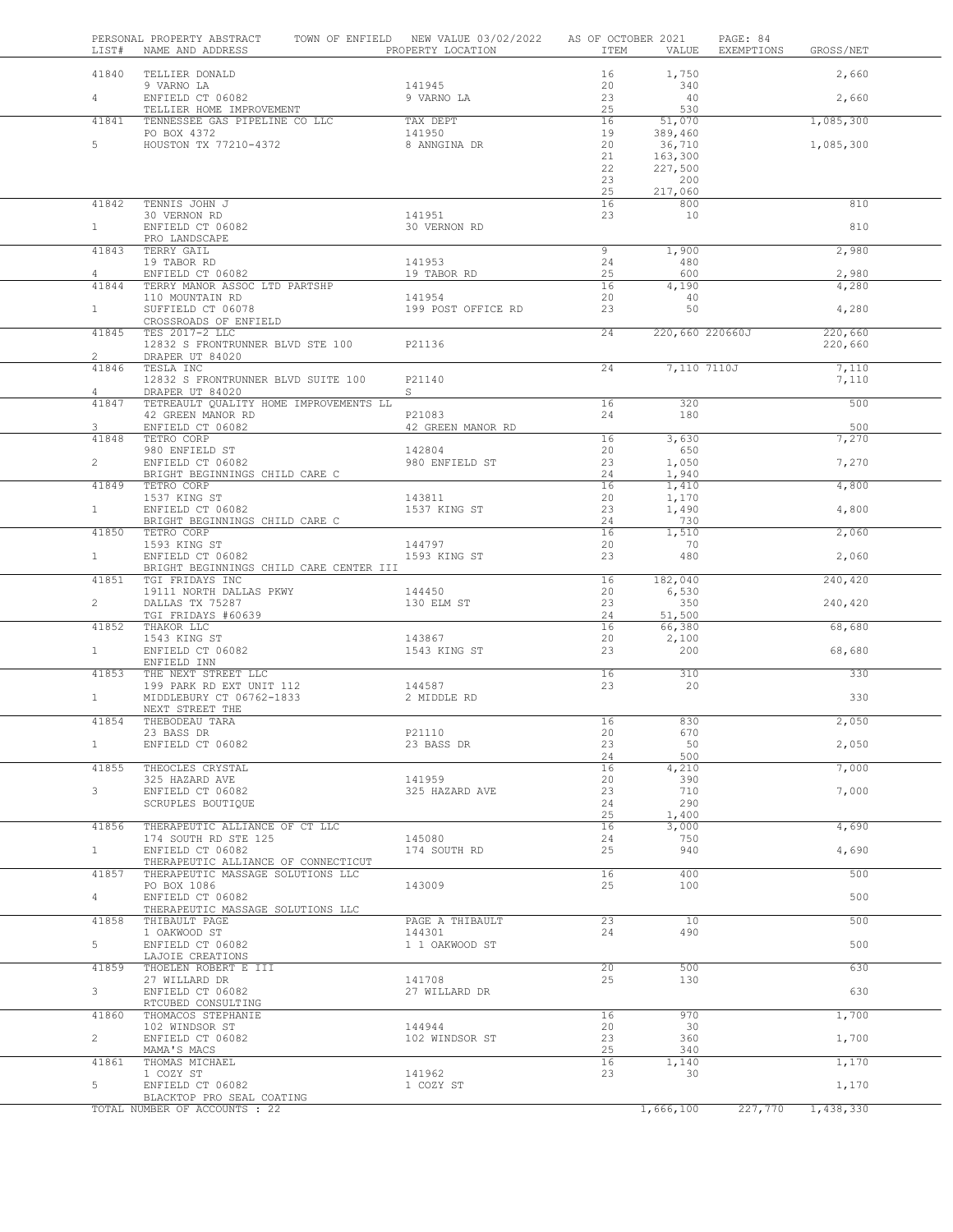| LIST#                   | PERSONAL PROPERTY ABSTRACT<br>NAME AND ADDRESS                                   | TOWN OF ENFIELD NEW VALUE 03/02/2022 AS OF OCTOBER 2021<br>PROPERTY LOCATION | ITEM            | VALUE              | PAGE: 85<br>EXEMPTIONS | GROSS/NET              |  |
|-------------------------|----------------------------------------------------------------------------------|------------------------------------------------------------------------------|-----------------|--------------------|------------------------|------------------------|--|
| 41862                   | THOMPSON CORINNA F<br>22 BRIDGE LANE                                             | 141963                                                                       | 16<br>20        | 390<br>110         |                        | 520                    |  |
| 1                       | ENFIELD CT 06082<br>WARNER & THOMPSON REPORTING                                  | 22 BRIDGE LA                                                                 | 23              | 20                 |                        | 520                    |  |
| 41863                   | THOROGOOD ELECTRIC LLC<br>114 BROAD BROOK RD                                     | 143886                                                                       | 16<br>20        | 3,210<br>1,860     |                        | 5,180                  |  |
| 3<br>41864              | ENFIELD CT 06082<br>THREE BROTHERS RESTAURANT INC                                | 114 BROAD BROOK RD                                                           | 23<br>16        | 110<br>45,820      |                        | 5,180<br>59,540        |  |
|                         | 555 HAZARD AVE                                                                   | 142904                                                                       | 23              | 1,810              |                        |                        |  |
| $3 -$                   | ENFIELD CT 06082<br>ANGELINAS RESTAURANT                                         | 555 HAZARD AVE                                                               | 25              | 11,910             |                        | 59,540                 |  |
| 41865<br>$\overline{4}$ | THREE RIVERS SOLAR I LLC<br>12832 S FRONTRUNNER BLVD, STE 100<br>DRAPER UT 84020 | P21133                                                                       | $\overline{24}$ | 1,346,440 1346440J |                        | 1,346,440<br>1,346,440 |  |
| 41866                   | THRESHER GARY<br>11 EDMUND LN                                                    | 141968                                                                       | 16<br>20        | 150<br>290         |                        | 830                    |  |
| $\overline{2}$          | ENFIELD CT 06082<br>A-1 HEATING & PLUMBING                                       | 11 EDMUND LA                                                                 | 23<br>25        | 220<br>170         |                        | 830                    |  |
| 41867                   | TIAA COMMERICAL FINANCE INC                                                      |                                                                              | 16              | 20,220             |                        | 20,220                 |  |
| 5                       | 660 N CENTRAL EXPRESSWAY STE 240<br>PLANO TX 75074                               | 144677<br>660 N CENTRAL EXPRESSWAY STE                                       |                 |                    |                        | 20,220                 |  |
| 41868                   | TIAA COMMERICAL FINANCE INC<br>TILCON CONNECTICUT INC                            | ATTN: DEANNA DRUMHELLER                                                      | 10 <sup>°</sup> | 63,000             |                        | 63,120                 |  |
|                         | PO BOX 330890                                                                    | 141969                                                                       | 16              | 110                |                        |                        |  |
| 5                       | WEST HARTFORD CT 06133-0890                                                      | 245 SHAKER RD                                                                | 23              | 10                 |                        | 63,120                 |  |
| 41869                   | TIMEPAYMENT CORP<br>200 SUMMIT DR STE 100                                        | 141970                                                                       | 16<br>25        | 2,020<br>510       |                        | 2,530                  |  |
| 3                       | BURLINGTON MA 01803<br>TIMEPAYMENT CORP                                          |                                                                              |                 |                    |                        | 2,530                  |  |
| 41870                   | TIMEPAYMENT CORP                                                                 |                                                                              | 16              | 3,210              |                        | 4,010                  |  |
| 5                       | 200 SUMMIT DR STE 100<br>BURLINGTON MA 01803-5274                                | 141973                                                                       | 25              | 800                |                        | 4,010                  |  |
| 41871                   | TIMEPAYMENT CORP<br>TIRE COUNTRY OF ENFIELD INC                                  |                                                                              | 16              | 10,400             |                        | 11,070                 |  |
| 3                       | 110 NIEDERWERFER RD<br>S WINDSOR CT 06074                                        | 141975<br>623 HAZARD AVE                                                     | 20<br>23        | 600<br>70          |                        | 11,070                 |  |
| 41872                   | TIRE COUNTRY<br>TJN PROPERTIES LLC                                               |                                                                              | 16              | 12,360             |                        | 13,900                 |  |
| 3                       | 8 SALERNO DR<br>ENFIELD CT 06082                                                 | 144942<br>8 SALERNO DR                                                       | 20<br>23        | 1,520<br>20        |                        | 13,900                 |  |
| 41873                   | TJN ELECTRIC COMPANY<br>TJX COMPANIES INC                                        |                                                                              | 16              | 95,670             |                        | 109,950                |  |
| 1                       | P O BOX 5369<br>WAYLAND MA 01778                                                 | 144366<br>14 HAZARD AVE                                                      | 20<br>23        | 4,640<br>930       |                        | 109,950                |  |
| 41874                   | TJ MAXX<br>TJX COMPANIES INC                                                     |                                                                              | 24<br>16        | 8,710<br>317,210   |                        | 448,700                |  |
|                         | PO BOX 5369                                                                      | 145199                                                                       | 20              | 108,680            |                        |                        |  |
| $\overline{2}$          | COCHITUATE MA 01778<br>HOMESENSE 1280037                                         | 25 HAZARD AVE                                                                | 23<br>24        | 1,050<br>21,760    |                        | 448,700                |  |
| 41875                   | TKURUCA LLC                                                                      |                                                                              | 16              | 26,770             |                        | 34,680                 |  |
| $\overline{2}$          | 112 PEARL ST<br>ENFIELD CT 06082                                                 | 144609<br>112 PEARL ST                                                       | 20<br>23        | 900<br>70          |                        | 34,680                 |  |
| 41876                   | ENFIELD PIZZA<br>TL CARPENTRY LLC                                                |                                                                              | 25<br>16        | 6,940<br>1,500     |                        | 2,350                  |  |
|                         | 31 BUCHANAN RD                                                                   | 144153                                                                       | 24              | 380                |                        |                        |  |
| 3                       | ENFIELD CT 06082                                                                 | 31 BUCHANAN RD                                                               | 25              | 470                |                        | 2,350                  |  |
| 41877                   | TOBACCO VALLEY TEACHERS FEDERAL CU<br>182 SOUTH RD                               | 141978                                                                       | 16<br>20        | 57,800<br>16,120   |                        | 75,080                 |  |
| 1                       | ENFIELD CT 06082                                                                 | 182 SOUTH RD                                                                 | 23              | 440                |                        | 75,080                 |  |
|                         |                                                                                  |                                                                              | 24              | 720                |                        |                        |  |
| 41878                   | TOM TOM PAINTING LLC<br>8 PARKY DR                                               | 144969                                                                       | 16<br>23        | 2,030<br>20        |                        | 3,200                  |  |
| $\mathbf{1}$            | ENFIELD CT 06082                                                                 | 8 PARKY DR                                                                   | 24              | 510                |                        | 3,200                  |  |
| 41879                   | TOM TOM PAINTING<br>TOMALONIS MICHAEL                                            |                                                                              | 25<br>16        | 640<br>1,500       |                        | 2,350                  |  |
|                         | 7 SUSAN CIR                                                                      | 142423                                                                       | 24              | 380                |                        |                        |  |
| 1                       | ENFIELD CT 06082<br>TOMALONIS HOME IMPROVEMENT                                   | 7 SUSAN CIR                                                                  | 25              | 470                |                        | 2,350                  |  |
| 41880                   | TOMRA EAST INC<br>ONE CORPORATE DR SUITE 710                                     | 141309                                                                       | 16              | 51,100             |                        | 51,100                 |  |
| $\overline{2}$          | SHELTON CT 06484<br>TOMRA EAST INC                                               |                                                                              |                 |                    |                        | 51,100                 |  |
| 41881                   | TOMRA EAST INC<br>ONE CORPORATE DR SUITE 710                                     | 141311                                                                       | 16              | 32,530             |                        | 32,530                 |  |
| $1 \quad$               | SHELTON CT 06484<br>TOMRA EAST INC                                               |                                                                              |                 |                    |                        | 32,530                 |  |
| 41882                   | TOMS ADVANCED PLUMBING &HEATING LLC<br>7 MISSILE DR                              | 141979                                                                       | 16<br>20        | 2,500<br>110       |                        | 4,080                  |  |
| 1                       | ENFIELD CT 06082                                                                 | 7 MISSILE DR                                                                 | 24<br>25        | 650<br>820         |                        | 4,080                  |  |
| 41883                   | TONYS LANDSCAPING & LAWN LLC<br>28 EASTGATE LA                                   | 141980                                                                       | 16<br>20        | 21,690<br>420      |                        | 22,160                 |  |
| $\mathbf{1}$            | ENFIELD CT 06082                                                                 | 28 EASTGATE LA                                                               | 23              | 50                 |                        | 22,160                 |  |
| 41884                   | TOOLEY KEVIN P<br>324 N MAPLE ST                                                 | 141981                                                                       | 16<br>20        | 1,530<br>340       |                        | 1,900                  |  |
| 5                       | ENFIELD CT 06082<br>IDIA HOME IMPROVEMENT                                        | 324 N MAPLE ST                                                               | 23              | 30                 |                        | 1,900                  |  |
|                         | TOTAL NUMBER OF ACCOUNTS : 23                                                    |                                                                              |                 | 2,315,440          | 1,346,440              | 969,000                |  |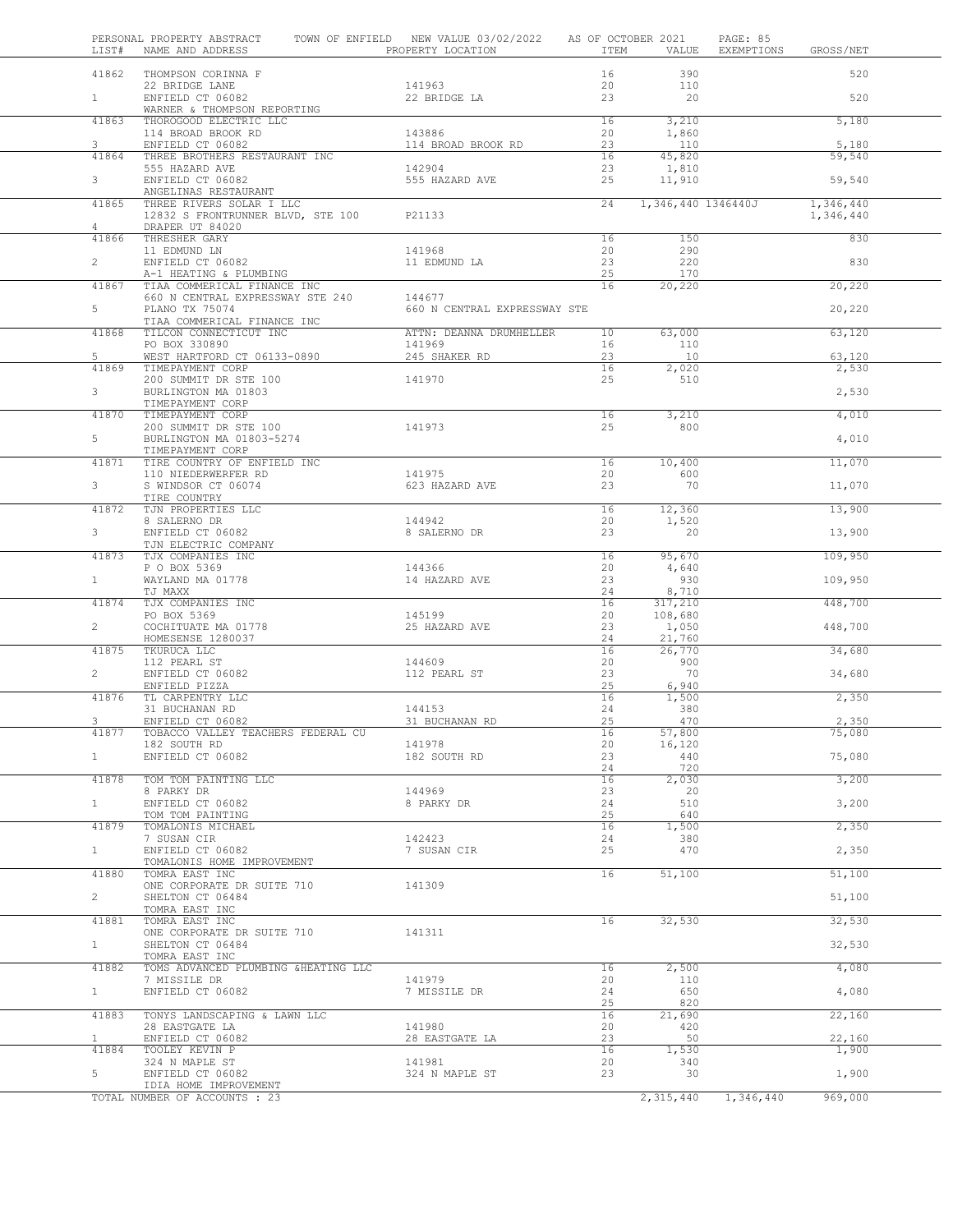| LIST#                   | PERSONAL PROPERTY ABSTRACT<br>NAME AND ADDRESS                           | TOWN OF ENFIELD NEW VALUE 03/02/2022<br>PROPERTY LOCATION | AS OF OCTOBER 2021<br>ITEM | VALUE             | PAGE: 86<br>EXEMPTIONS | GROSS/NET        |  |
|-------------------------|--------------------------------------------------------------------------|-----------------------------------------------------------|----------------------------|-------------------|------------------------|------------------|--|
| 41885                   | TORKINGTON BRIAN                                                         |                                                           | 9                          | 70                |                        | 1,000            |  |
|                         | 9 MOODY BLD B U7-10                                                      | 141983                                                    | 16                         | 230               |                        |                  |  |
| $\overline{c}$          | ENFIELD CT 06082                                                         | 9 MOODY INDUSTRIAL CONDO                                  | 19                         | 120<br>300        |                        | 1,000            |  |
|                         | BRIANS TOOL SALES                                                        |                                                           | 20<br>23                   | 80                |                        |                  |  |
| 41886                   | TORRES NEFTALI                                                           |                                                           | 25<br>16                   | 200<br>500        |                        | 2,350            |  |
|                         | 42 GANNY TERR                                                            | 144926                                                    | 20                         | 1,000             |                        |                  |  |
| $\overline{2}$          | ENFIELD CT 06082                                                         | 42 GANNY TERR                                             | 24                         | 380               |                        | 2,350            |  |
| 41887                   | HANDS ON ROADSIDE<br>TOSHIBA AMERICA BUSINESS SOL INC                    |                                                           | 25<br>16                   | 470<br>4,400      |                        | 4,400            |  |
|                         | PO BOX 30548                                                             | 144632                                                    |                            |                   |                        |                  |  |
| $\overline{2}$          | CHARLOTTE NC 28230                                                       |                                                           |                            |                   |                        | 4,400            |  |
| 41888                   | TOSHIBA AMERICA BUSINESS SOL INC<br>TOSHIBA AMERICA BUSINESS SOLUTIONS   |                                                           | 16                         | 78,490            |                        | 78,490           |  |
|                         | PO BOX 30548                                                             | 144462                                                    |                            |                   |                        |                  |  |
| 5                       | CHARLOTTE NC 28230<br>TOSHIBA AMERICA BUSINESS SOLUTIONS                 |                                                           |                            |                   |                        | 78,490           |  |
| 41889                   | TOTAL PROTECTION SECURITY SY LLC                                         |                                                           | 16                         | 2,500             |                        | 3,910            |  |
| 5                       | 1 PEERLESS WAY UNIT 1, 2 & 3                                             | 141985                                                    | 24<br>25                   | 630<br>780        |                        | 3,910            |  |
| 41890                   | ENFIELD CT 06082<br>TOWN FAIR TIRE CTRS OF CT LLC                        | 1 PEERLESS WAY                                            | 16                         | 130,140           |                        | 159,690          |  |
|                         | 460 COE AVE                                                              | 141988                                                    | 20                         | 5,610             |                        |                  |  |
| $\overline{c}$          | EAST HAVEN CT 06512<br>TOWN FAIR TIRE                                    | 1 PALOMBA DR                                              | 23<br>24                   | 310<br>23,630     |                        | 159,690          |  |
| 41891                   | TOYOTA INDUSTRIES COMM FINANCE                                           | C/O DUCHARME MCMILLEN & ASSOC 16                          |                            | 14,170            |                        | 14,170           |  |
|                         | PO BOX 80615                                                             | 144900                                                    |                            |                   |                        |                  |  |
| 5                       | INDIANAPOLIS IN 46280<br>TOYOTA INDUSTRIES COMM FINANCE                  |                                                           |                            |                   |                        | 14,170           |  |
| 41892                   | TOYOTA INDUSTRIES COMM FINANCE                                           |                                                           | 16                         | 15,530            |                        | 15,530           |  |
| $\overline{2}$          | PO BOX 80615<br>INDIANAPOLIS IN 46280                                    | P21199                                                    |                            |                   |                        |                  |  |
|                         | TOYOTA INDUSTRIES COMM FINANCE                                           |                                                           |                            |                   |                        | 15,530           |  |
| 41893                   | TRACTOR SUPPLY CO                                                        | C/O RYAN LLC                                              | 16                         | 75,600            |                        | 192,050          |  |
| $\overline{2}$          | PO BOX 4900<br>SCOTTSDALE AZ 85261-4900                                  | 141990<br>67 PALOMBA DR                                   | 20<br>23                   | 27,830<br>490     |                        | 192,050          |  |
|                         | TRACTOR SUPPLY CO #718                                                   |                                                           | 24                         | 88,130            |                        |                  |  |
| 41894                   | TRAN CHARLES                                                             |                                                           | 16                         | 25,000            |                        | 39,060           |  |
| $\overline{2}$          | 786 ENFIELD ST<br>ENFIELD CT 06082                                       | 142955<br>786 ENFIELD ST                                  | 24<br>25                   | 6,250<br>7,810    |                        | 39,060           |  |
|                         | U NAIL SPA                                                               |                                                           |                            |                   |                        |                  |  |
| 41895                   | TRAN CHARLES<br>38 HAZARD AVE #7                                         | 143813                                                    | 16<br>24                   | 55,000<br>13,750  |                        | 85,940           |  |
| $\mathbf{1}$            | ENFIELD CT 06082                                                         | 38 HAZARD AVE                                             | 25                         | 17,190            |                        | 85,940           |  |
|                         | MODERN NAILS & SPA                                                       |                                                           | 16                         |                   |                        |                  |  |
| 41896                   | TRAN CHARLES P<br>90 ELM ST UNIT 43                                      | 141992                                                    | 24                         | 110,000<br>27,500 |                        | 171,880          |  |
| $\overline{2}$          | ENFIELD CT 06082                                                         | 90 ELM ST                                                 | 25                         | 34,380            |                        | 171,880          |  |
| 41897                   | TRANQUILITY DAY SPA & SALON<br>TRANSACTION NETWORK SERVICES I            |                                                           | 20                         | 1,110             |                        | 1,110            |  |
|                         | 10740 PARKRIDGE BLVD STE 100                                             | 141996                                                    |                            |                   |                        |                  |  |
| $4 -$                   | RESTON VA 20191                                                          | 56 ENFIELD ST                                             |                            |                   |                        | 1,110            |  |
| 41898                   | TRANSACTION NETWORK SERVICES I<br>TRANSPORTATION MARKETING + LOGISTICS L |                                                           | 16                         | 450               |                        | 1,280            |  |
|                         | 19 CELTIC COURT                                                          | 141997                                                    | 20                         | 600               |                        |                  |  |
| $\mathbf{1}$            | ENFIELD CT 06082<br>TREND 2000 REAL ESTATE LLC                           | 19 CELTIC CT                                              | 23<br>16                   | 230<br>6,370      |                        | 1,280            |  |
| 41899                   | 171 ELM STREET                                                           | 141999                                                    | 20                         | 4,940             |                        | 11,370           |  |
| $\overline{c}$          | ENFIELD CT 06082                                                         | 171 ELM ST                                                | 23                         | 60                |                        | 11,370           |  |
| 41900                   | TREND 2000<br>TRIIAXIS LLC                                               |                                                           | 16                         | 130               |                        | 490              |  |
|                         | 28 MAGNOLIA DR                                                           | 145064                                                    | 20                         | 260               |                        |                  |  |
| $\overline{4}$<br>41901 | ENFIELD CT 06082<br>TRILOGY LEASING CO LLC                               | 28 MAGNOLIA DR                                            | 25<br>20                   | 100<br>4,070      |                        | 490<br>5,090     |  |
|                         | PO BOX 1223                                                              | P21220                                                    | 25                         | 1,020             |                        |                  |  |
| $\overline{2}$          | NORTHBROOK IL 60065                                                      |                                                           |                            |                   |                        | 5,090            |  |
| 41902                   | TRILOGY LEASING CO<br>TRINITY HEALTH OF NEW ENGLAND PROVIDER             |                                                           | 16                         | 12,840            |                        | 66,030           |  |
|                         | 114 WOODLAWN ST MSN 5-103-58                                             | 144728                                                    | 20                         | 2,160             |                        |                  |  |
| $\overline{c}$<br>41903 | HARTFORD CT 06105<br>TROIANO REALTY CORP                                 | 7 ELM ST                                                  | 23<br>16                   | 51,030<br>15,920  |                        | 66,030<br>15,980 |  |
|                         | 777 ENFIELD ST                                                           | 142466                                                    | 23                         | 60                |                        |                  |  |
| $\overline{2}$          | ENFIELD CT 06082                                                         | 600 ENFIELD ST                                            |                            |                   |                        | 15,980           |  |
| 41904                   | TROIANO REALTY CORP<br>777 ENFIELD ST                                    | 144242                                                    | 24<br>25                   | 10,500<br>2,630   |                        | 13,130           |  |
| 3                       | ENFIELD CT 06082                                                         | 188 MOODY RD                                              |                            |                   |                        | 13,130           |  |
| 41905                   | TROIANO REALTY CORP<br>TS TAX SERVICE LLC                                |                                                           | 16                         | 110               |                        | 660              |  |
|                         | 54 STEELE RD                                                             | 145066                                                    | 20                         | 420               |                        |                  |  |
| $\mathbf{1}$            | ENFIELD CT 06082                                                         | 54 STEELE RD                                              | 25                         | 130               |                        | 660              |  |
| 41906                   | TULIPS LLC<br>93B RAFFIA ROAD PLAZA #95                                  | 145004                                                    | 16<br>23                   | 60<br>30          |                        | 500              |  |
| 1                       | ENFIELD CT 06082                                                         | 93B RAFFIA ROAD PLAZA #95                                 | 24                         | 410               |                        | 500              |  |
| 41907                   | TULIPS GIFT SHOP<br>TURCOTTE JACQUELINE                                  |                                                           | 16                         | 3,320             |                        |                  |  |
|                         | 20 DUNE RD                                                               | P21113                                                    | 23                         | 40                |                        | 3,360            |  |
| 3                       | ENFIELD CT 06082                                                         | 20 DUNE RD                                                |                            |                   |                        | 3,360            |  |
|                         | TOTAL NUMBER OF ACCOUNTS : 23                                            |                                                           |                            | 887,470           |                        | 887,470          |  |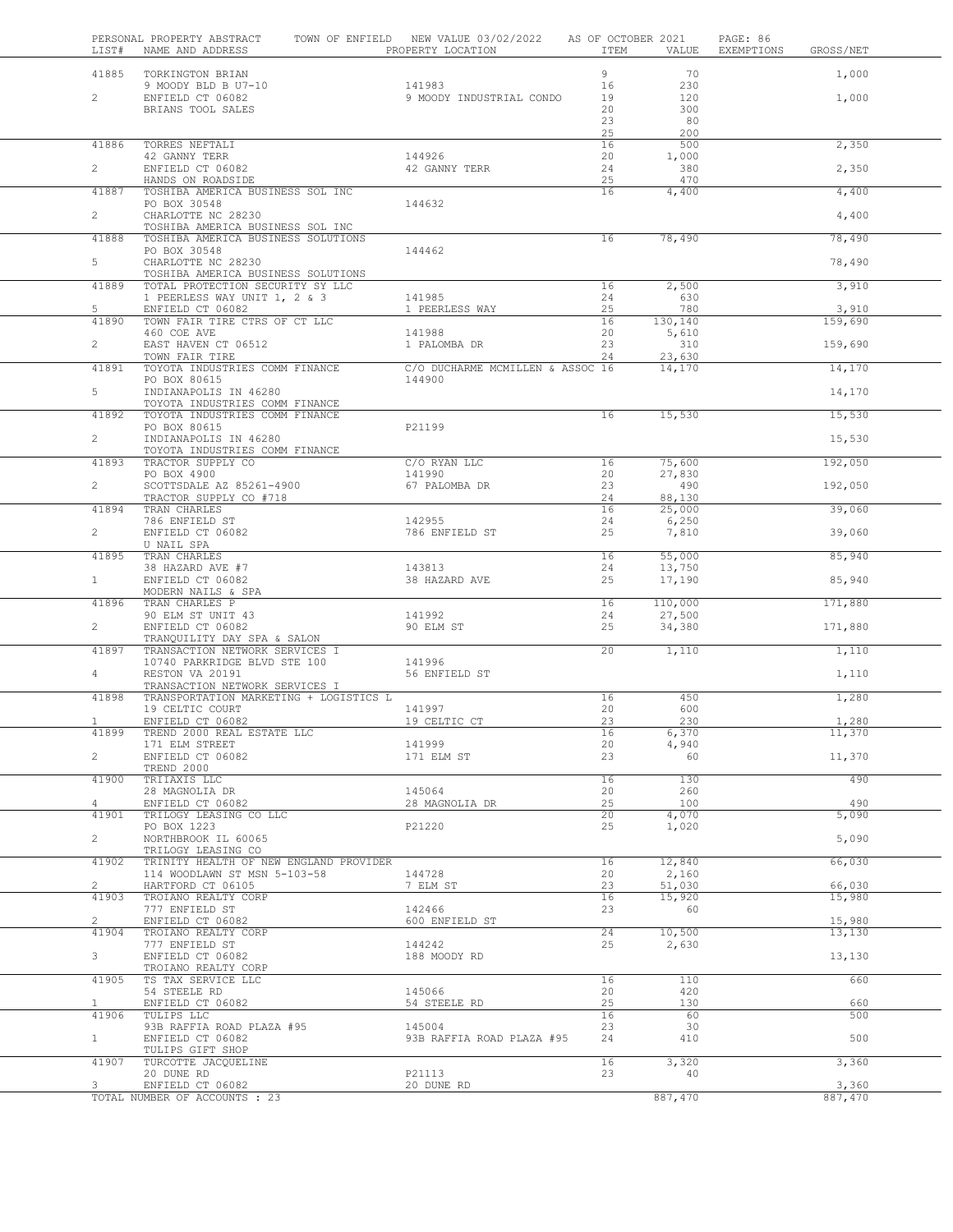| 41908<br>TURF PRODUCTS LLC<br>16<br>315,970                                                                     |                     |
|-----------------------------------------------------------------------------------------------------------------|---------------------|
|                                                                                                                 | 485,650             |
| PO BOX 1200<br>142011<br>20<br>160,610                                                                          |                     |
| 5<br>ENFIELD CT 06082<br>23<br>157 MOODY RD<br>3,860<br>TURF PRODUCTS LLC<br>5,210<br>24                        | 485,650             |
| 41909<br>TURNER DAVID B<br>17<br>630 630I                                                                       | 630                 |
| 142013<br>60 POST OFFICE RD<br>ENFIELD CT 06082<br>60 POST OFFICE RD<br>$\mathbf{1}$                            | 630                 |
| 41910<br>TWEEDLIE JUDITH<br>16<br>15,140                                                                        | 15,180              |
| 23<br>70 STEELE RD<br>142014<br>40                                                                              |                     |
| 1<br>ENFIELD CT 06082<br>70 STEELE RD<br>TWEEDLIE LANDSCAPING                                                   | 15,180              |
| 41911<br>TWENTY FIVE COMMERCE INC<br>24<br>2,140                                                                | 2,140               |
| PO BOX 146<br>144229                                                                                            |                     |
| 3 <sup>7</sup><br>NORWALK CT 06852<br>CRYSTAL ICE                                                               | 2,140               |
| 41912<br>TWENTY FIVE COMMERCE INC<br>24<br>280                                                                  | 280                 |
| PO BOX 146<br>144230<br>$5 -$<br>NORWALK CT 06852                                                               | 280                 |
| CRYSTAL ICE                                                                                                     |                     |
| 41913<br>TWO GEES LLC<br>29,570<br>16                                                                           | 30,040              |
| 284 N MAPLE ST UNIT 9<br>142018<br>23<br>470<br>$5 -$<br>ENFIELD CT 06082<br>284 N MAPLE ST                     |                     |
| BUONA VITA                                                                                                      | 30,040              |
| TYLER RUSSELL & THOMAS<br>6,370<br>41914<br>16                                                                  | 15,180              |
| P O BOX 3426<br>142022<br>20<br>8,460                                                                           |                     |
| $\overline{2}$<br>ENFIELD CT 06083<br>23<br>92 HIGH ST<br>350<br>TYLER & TYLER                                  | 15,180              |
| ULTA SALON COSMETICS + FRAGRANCE INC<br>41915<br>16<br>425,110                                                  | 463,110             |
| 20<br>PO BOX 4900<br>145198<br>24,300                                                                           |                     |
| $\overline{2}$<br>SCOTTSDALE AZ 85261-4900<br>25 HAZARD AVE<br>23<br>700<br>ULTA BEAUTY - 11571<br>24<br>13,000 | 463,110             |
| 41916<br>UNIDINE CORPORATION<br>16<br>42,110                                                                    | 74,980              |
| PO BOX 743068<br>145118<br>20<br>17,860                                                                         |                     |
| $4 -$<br>DALLAS TX 75374<br>23<br>10<br>UNIDINE CORPORATION<br>25<br>15,000                                     | 74,980              |
| UNIFIRST CORPORATION<br>41917<br>24<br>2,940                                                                    | 2,940               |
| 68 JONSPIN RD<br>142026                                                                                         |                     |
| $\overline{2}$<br>WILMINGTON MA 01887<br>UNIFIRST CORPORATION                                                   | 2,940               |
| 41918<br>UNIFIRST CORPORATION<br>24<br>1,600                                                                    | 1,600               |
| 68 JONSPIN RD<br>142027                                                                                         |                     |
| 1<br>WILMINGTON MA 01887                                                                                        | 1,600               |
| UNIFIRST CORPORATION<br>41919<br>UNIFIRST CORPORATION<br>24<br>960                                              | 960                 |
| 68 JONSPIN RD<br>142028                                                                                         |                     |
| 5<br>WILMINGTON MA 01887                                                                                        | 960                 |
| UNIFIRST CORPORATION<br>41920<br>UNIFIRST CORPORATION<br>24<br>680                                              | 680                 |
| 68 JONSPIN RD<br>142029                                                                                         |                     |
| 4<br>WILMINGTON MA 01887                                                                                        | 680                 |
| UNIFIRST CORPORATION<br>41921<br>UNIFIRST CORPORATION<br>24<br>610                                              | 610                 |
| 68 JONSPIN RD<br>142782                                                                                         |                     |
| 3<br>WILMINGTON MA 01887                                                                                        | 610                 |
| UNIFIRST CORPORATION<br>16<br>41922<br>UNION BELL LLC<br>98,740                                                 | 134,040             |
| 142030<br>95 ELM STREET<br>23<br>640                                                                            |                     |
| $\overline{2}$<br>ENFIELD CT 06082<br>95 95 ELM STREET<br>24<br>34,660                                          | 134,040             |
| CHICAGO SAMS<br>750<br>41923<br>UNION OF THE STATES LLC<br>16                                                   | 940                 |
| 145189<br>25<br>190<br>PO BOX 315                                                                               |                     |
| $\overline{2}$<br>ENFIELD CT 06083<br>3 COLUMBUS AVE                                                            | 940                 |
| UNION OF THE STATES<br>41924<br>16<br>15,000<br>UNIQUE WRAPS & GLASS LLC                                        | 18,750              |
| 14 POST RD<br>P21051<br>25<br>3,750                                                                             |                     |
| $\overline{2}$<br>ENFIELD CT 06082<br>9 MOODY INDUSTRIAL CONDO                                                  | 18,750              |
| UNITED METALWORKING INDUST INC<br>10<br>41925<br>1,960 77120U<br>PO BOX 775<br>13<br>77,120<br>142031           | 80,850<br>77,120    |
| ENFIELD CT 06083<br>5<br>240 SHAKER RD<br>760<br>16                                                             | 3,730               |
| UNITED METALWORKING INDUST INC<br>20<br>920                                                                     |                     |
| 90<br>23<br>890<br>41926<br>UNITED PARCEL SERVICE INC<br>ATTN: PERSONAL PROPERTY TAX<br>16                      | 1,110               |
| 55 GLENLAKE PARKWAY NE<br>142035<br>25<br>220                                                                   |                     |
| $\overline{2}$<br>SANDY SPRINGS GA 30328                                                                        | 1,110               |
| UPS<br>240<br>41927<br>16                                                                                       | 300                 |
| UNITED PARCEL SERVICE INC<br>ATTN: PERSONAL PROPERTY TAX<br>55 GLENLAKE PARKWAY NE<br>144617<br>25<br>60        |                     |
| $\mathbf{1}$<br>SANDY SPRINGS GA 30328                                                                          | 300                 |
| UPS                                                                                                             |                     |
| 20<br>41928<br>UNUM GROUP<br>C/O RYAN LLC<br>12,810<br>PO BOX 56607<br>142251                                   | 12,810              |
| ATLANTA GA 30343<br>1699 KING ST<br>$\mathbf{1}$                                                                | 12,810              |
| 15,780<br>41929<br>URBAN FORESTERS LLC<br>16<br>142038<br>23                                                    | 16,390              |
| 328 ELM ST<br>610<br>ENFIELD CT 06082<br>328 ELM ST                                                             | 16,390              |
| TOTAL NUMBER OF ACCOUNTS : 22<br>1,359,170                                                                      | 77,750<br>1,281,420 |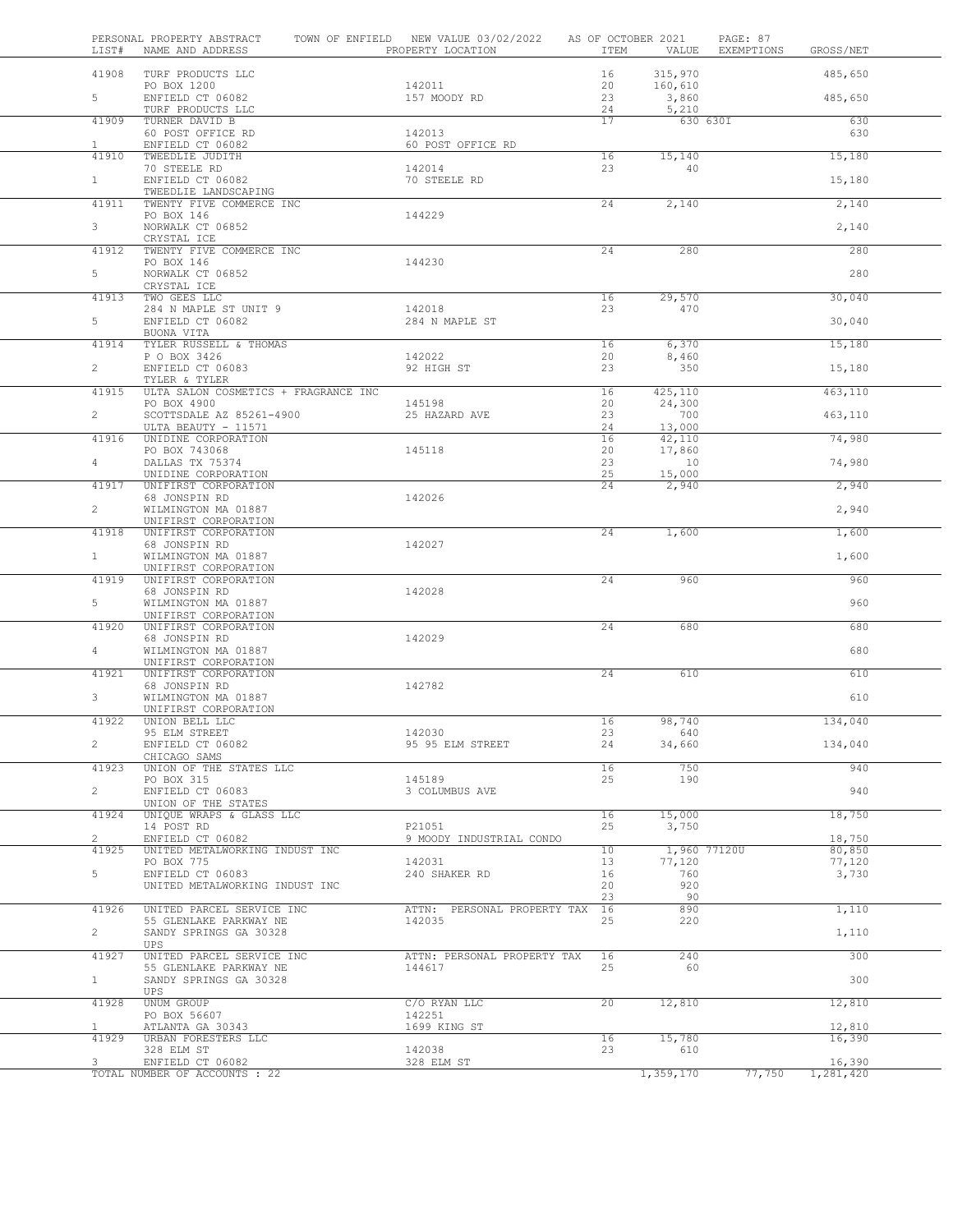| LIST#                          | PERSONAL PROPERTY ABSTRACT<br>NAME AND ADDRESS               | TOWN OF ENFIELD NEW VALUE 03/02/2022<br>PROPERTY LOCATION | AS OF OCTOBER 2021<br>ITEM | VALUE                       | PAGE: 88<br>EXEMPTIONS | GROSS/NET            |  |
|--------------------------------|--------------------------------------------------------------|-----------------------------------------------------------|----------------------------|-----------------------------|------------------------|----------------------|--|
| 41930                          | URBANOWICZ ANDREW<br>25 SOUTH RD                             | 142039                                                    | 17<br>18                   | 50                          | 950 1050I              | 1,050<br>1,050       |  |
| $\mathbf{3}$                   | ENFIELD CT 06082<br>URBANOWICZ FARM                          | SOUTH RD                                                  | 19                         | 50                          |                        |                      |  |
| 41931                          | URBANOWICZ ANDREW V                                          |                                                           | 16                         | 220                         |                        | 680                  |  |
| $\mathbf{1}$                   | 95 RAFFIA RD STE 3<br>ENFIELD CT 06082                       | 142488<br>95 RAFFIA RD                                    | 20<br>23                   | 430<br>30                   |                        | 680                  |  |
| 41932                          | LAW OFFICE OF ANDREW URBANOWICZ<br>URBON BETTY ANN           |                                                           | 17                         | 2,560 2570I                 |                        | 2,570                |  |
|                                | 32 SOMERS RD                                                 | 142040                                                    | 23                         | 10                          |                        | 2,570                |  |
| 3                              | ENFIELD CT 06082<br>SMYTH FARM                               | 32 SOMERS RD                                              |                            |                             |                        |                      |  |
| 41933                          | URGENT CARE OF ENFIELD LLC                                   |                                                           | 16                         | 120,250                     |                        | 198,230              |  |
| $\overline{2}$                 | 31 OLD ROUTE 7<br>BROOKFIELD CT 06804                        | 145276<br>55 HAZARD AVE                                   | 20<br>23                   | 17,490<br>810               |                        | 198,230              |  |
|                                | PHYSICIAN ONE URGENT CARE                                    |                                                           | 24                         | 59,680                      |                        |                      |  |
| 41934                          | US BANK NATIONAL ASSOCIATION<br>1310 MADRID ST S100          | PROPERTY TAX DEPT<br>142041                               | 16                         | 68,300                      |                        | 68,300               |  |
| $\overline{2}$                 | MARSHALL MN 56258<br>US BANK NATIONAL ASSOCIATION            |                                                           |                            |                             |                        | 68,300               |  |
| 41935                          | US BANK NATIONAL ASSOCIATION                                 | PROPERTY TAX DEPT                                         | 16                         | 36,160                      |                        | 36,160               |  |
| 5                              | 1310 MADRID ST S100<br>MARSHALL MN 56258                     | 142042                                                    |                            |                             |                        | 36,160               |  |
|                                | US BANK NATIONAL ASSOCIATION                                 |                                                           |                            |                             |                        |                      |  |
| 41936                          | US BANK NATIONAL ASSOCIATION<br>1310 MADRID ST S100          | PROPERTY TAX DEPT<br>142043                               | 16<br>20                   | 37,500<br>7,390             |                        | 44,890               |  |
| $\mathbf{1}$                   | MARSHALL MN 56258                                            |                                                           |                            |                             |                        | 44,890               |  |
| 41937                          | US BANK NATIONAL ASSOCIATION<br>US BANK NATIONAL ASSOCIATION | PROPERTY TAX DEPT                                         | 16                         | 56,920                      |                        | 60,710               |  |
| 3 <sup>7</sup>                 | 1310 MADRID ST S100<br>MARSHALL MN 56258                     | 142044                                                    | 20                         | 3,790                       |                        | 60,710               |  |
|                                | US BANK NATIONAL ASSOCIATION                                 |                                                           |                            |                             |                        |                      |  |
| 41938                          | US GLASS DISTRIBUTORS INC<br>7 NIBLICK ROAD                  | 142047                                                    | 10<br>16                   | 758,220<br>10,560           |                        | 784,760              |  |
| $\mathbf{1}$                   | ENFIELD CT 06082                                             | 7 NIBLICK RD                                              | 20                         | 7,560                       |                        | 784,760              |  |
|                                | US GLASS DISTRIBUTORS INC                                    |                                                           | 23<br>24                   | 160<br>8,260                |                        |                      |  |
| 41939                          | USA HAULING & RECYCLING INC<br>15 MULLEN RD                  | 142048                                                    | 9<br>16                    | 1,622,580 336390J<br>13,640 |                        | 2,435,660<br>336,390 |  |
| $\mathbf{1}$                   | ENFIELD CT 06082                                             | 15 MULLEN RD                                              | 20                         | 15,820                      |                        | 2,099,270            |  |
|                                |                                                              |                                                           | 23<br>24                   | 3,680<br>374,290            |                        |                      |  |
|                                |                                                              |                                                           | 25                         | 405,650                     |                        |                      |  |
| 41940                          | USA HAULING & RECYCLING INC<br>15 MULLEN RD                  | 142049                                                    | 24                         | 10,690                      |                        | 10,690               |  |
| 4<br>41941                     | ENFIELD CT 06082<br>USA HAULING & RECYCLING INC              |                                                           | 24                         | 11,820                      |                        | 10,690<br>11,820     |  |
|                                | 15 MULLEN RD                                                 | 142050                                                    |                            |                             |                        |                      |  |
| 3<br>41942                     | ENFIELD CT 06082<br>USA HAULING & RECYCLING INC              |                                                           | 24                         | 23,650                      |                        | 11,820<br>23,650     |  |
|                                | 15 MULLEN RD                                                 | 142051                                                    |                            |                             |                        |                      |  |
| $\mathbf{2}^{\prime}$<br>41943 | ENFIELD CT 06082<br>USA HAULING & RECYCLING INC              |                                                           | 24                         | 13,340                      |                        | 23,650<br>13,340     |  |
|                                | 15 MULLEN RD                                                 | 142052                                                    |                            |                             |                        |                      |  |
| 5<br>41944                     | ENFIELD CT 06082<br>USA SCIENTIFIC INC                       |                                                           | 16                         | 78,860                      |                        | 13,340<br>108,980    |  |
| $\mathbf{1}$                   | PO BOX 3565<br>OCALA FL 34478                                | 142058<br>175 FRESHWATER BLVD                             | 20<br>23                   | 1,750<br>6,570              |                        | 108,980              |  |
|                                |                                                              |                                                           | 25                         | 21,800                      |                        |                      |  |
| 41945                          | USA WASTE + RECYCLING INC<br>15 MULLEN RD                    | ATTN TIMOTHY KEARCHER<br>141851                           | 24                         | 19,450                      |                        | 19,450               |  |
| $\overline{2}$                 | ENFIELD CT 06082                                             |                                                           |                            |                             |                        | 19,450               |  |
| 41946                          | USA WASTE + RECYCLING INC<br>15 MULLEN RD                    | ATTN TIMOTHY KEARCHER<br>141852                           | 16<br>20                   | 8,310<br>24,940             |                        | 41,000               |  |
| 5<br>41947                     | ENFIELD CT 06082<br>USA WASTE + RECYCLING INC                | ATTN TIMOTHY KEARCHER                                     | 24<br>24                   | 7,750<br>14,220             |                        | 41,000<br>14,220     |  |
|                                | 15 MULLEN RD                                                 | 141853                                                    |                            |                             |                        |                      |  |
| $\mathbf{1}$<br>41948          | ENFIELD CT 06082<br>USA WASTE + RECYCLING INC                | ATTN TIMOTHY KEARCHER                                     | 24                         | 2,580                       |                        | 14,220<br>2,580      |  |
|                                | 15 MULLEN RD                                                 | 141854                                                    |                            |                             |                        |                      |  |
| $\overline{4}$<br>41949        | ENFIELD CT 06082<br>USA WASTE + RECYCLING INC                |                                                           | 24                         | 5,900                       |                        | 2,580<br>5,900       |  |
|                                | 15 MULLEN RD                                                 | 141855                                                    |                            |                             |                        |                      |  |
| 3                              | ENFIELD CT 06082<br>ATTN: TIMOTHY KEARCHER                   |                                                           |                            |                             |                        | 5,900                |  |
| 41950                          | USED TIRE MAXX<br>81 ENFIELD ST                              | P21040                                                    | 10<br>16                   | 2,360<br>530                |                        | 44,510               |  |
| $4 -$                          | ENFIELD CT 06082                                             | 81 ENFIELD ST                                             | 23                         | 60                          |                        | 44,510               |  |
|                                |                                                              |                                                           | 24<br>25                   | 33,250<br>8,310             |                        |                      |  |
| 41951                          | VAISHNAVI LLC                                                |                                                           | 16                         | 17,060                      |                        | 19,370               |  |
| 1                              | 138 WEYMOUTH RD<br>ENFIELD CT 06082                          | 144550<br>138 WEYMOUTH RD                                 | 20<br>23                   | 1,170<br>140                |                        | 19,370               |  |
| 41952                          | ENFIELD MARKET<br>VALLE AARON                                |                                                           | 24<br>16                   | 1,000<br>220                |                        | 350                  |  |
|                                | 10 POMEROY RD                                                | 144531                                                    | 24                         | 60                          |                        |                      |  |
| 4                              | ENFIELD CT 06082<br>VALLE HOME IMPROVEMENT                   | 10 POMEROY RD                                             | 25                         | 70                          |                        | 350                  |  |
|                                | TOTAL NUMBER OF ACCOUNTS : 23                                |                                                           |                            | 3,948,870                   | 340,010                | 3,608,860            |  |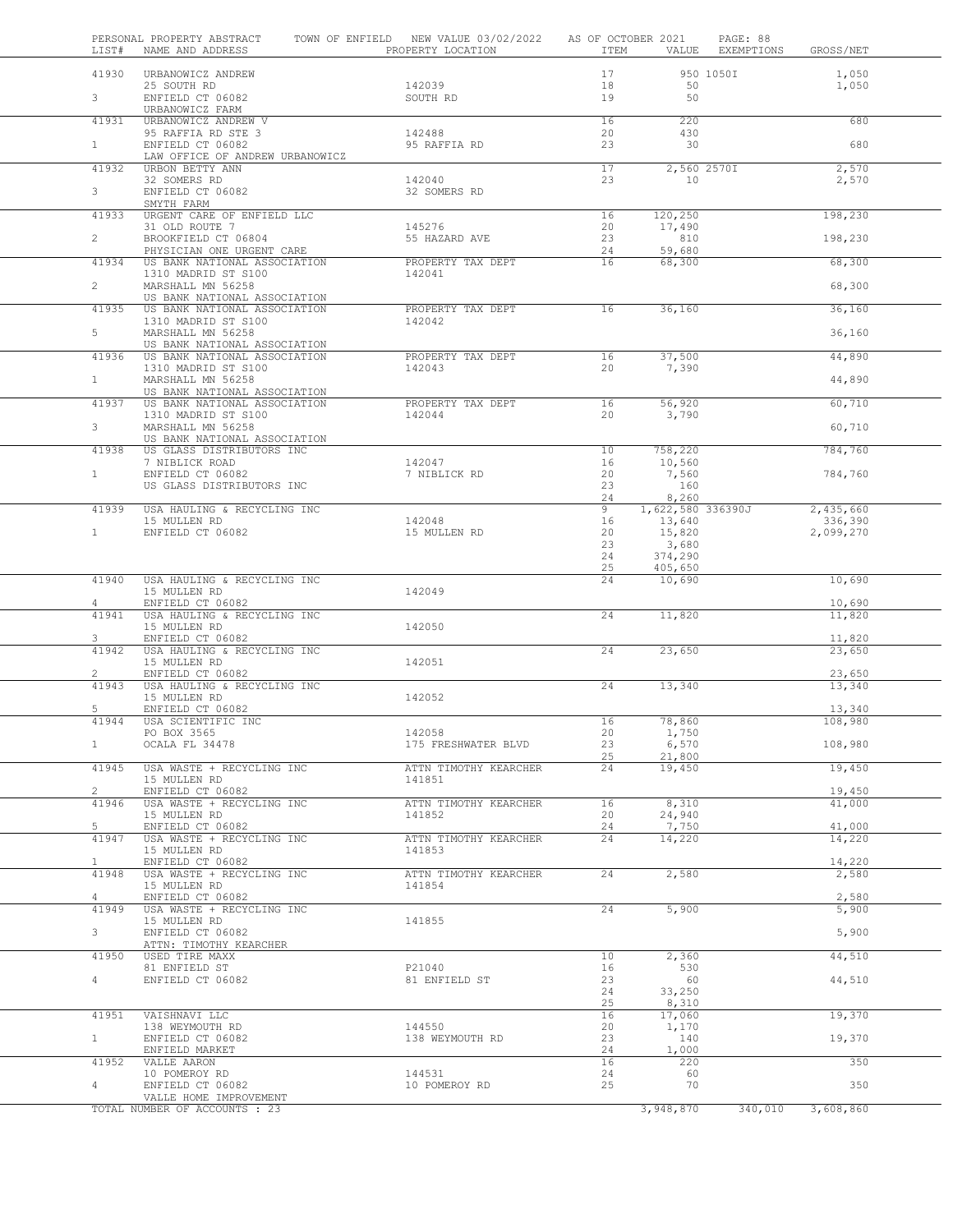|                | LIST# | PERSONAL PROPERTY ABSTRACT<br>NAME AND ADDRESS            | TOWN OF ENFIELD NEW VALUE 03/02/2022<br>PROPERTY LOCATION | AS OF OCTOBER 2021<br>ITEM | VALUE                  | PAGE: 89<br>EXEMPTIONS | GROSS/NET |  |
|----------------|-------|-----------------------------------------------------------|-----------------------------------------------------------|----------------------------|------------------------|------------------------|-----------|--|
|                | 41953 | VALLE ELECTRIC                                            |                                                           | 16                         | 1,500                  |                        | 2,350     |  |
| 4              |       | 10 POMEROY RD<br>ENFIELD CT 06082                         | 142061<br>10 POMEROY RD                                   | 24<br>25                   | 380<br>470             |                        | 2,350     |  |
|                |       | VALLE ELECTRIC                                            |                                                           |                            |                        |                        |           |  |
|                | 41954 | VALVO PAUL<br>37 LAUREL ST                                | 142062                                                    | 16<br>20                   | 240<br>440             |                        | 1,370     |  |
| $\overline{2}$ |       | ENFIELD CT 06082<br>SUNGLASS TINT SPECIALISTS             | 37 LAUREL ST                                              | 23<br>24                   | 70<br>620              |                        | 1,370     |  |
|                | 41955 | VAN DYKE LAW LLC                                          |                                                           | 16                         | 1,000                  |                        | 2,540     |  |
| $\mathbf{1}$   |       | 174 SOUTH RD #302<br>ENFIELD CT 06082                     | P21067<br>174 SOUTH RD                                    | 20<br>23                   | 1,000<br>30            |                        |           |  |
|                |       |                                                           |                                                           | 25                         | 510                    |                        | 2,540     |  |
|                | 41956 | VASSEUR GILBERT N<br>156 BROAD BROOK RD                   | 142064                                                    | $\overline{9}$<br>16       | 70,000<br>18,050       |                        | 304,820   |  |
| $\mathbf{1}$   |       | ENFIELD CT 06082                                          | 156 BROAD BROOK RD                                        | 20                         | 150                    |                        | 304,820   |  |
|                |       | VASSEUR LANDSCAPING                                       |                                                           | 23<br>24                   | 60<br>199,060          |                        |           |  |
|                |       |                                                           |                                                           | 25                         | 17,500                 |                        |           |  |
|                | 41957 | VBC LLC<br>10 COPLEY CIRCLE                               | 145109                                                    | 16<br>23                   | 50<br>30               |                        | 500       |  |
| 3              |       | ENFIELD CT 06082                                          | 10 COPLEY CIR                                             | 24                         | 420                    |                        | 500       |  |
|                | 41958 | VBC LLC<br>VEILLEUS XANTH                                 |                                                           | 16                         | 1,000                  |                        | 1,250     |  |
|                |       | 16 BASS DR                                                | P21093                                                    | 25                         | 250                    |                        |           |  |
| 1              |       | ENFIELD CT 06082<br>XV DESIGNS                            | 16 BASS DR                                                |                            |                        |                        | 1,250     |  |
|                | 41959 | VEILLEUX WENDY L                                          |                                                           | 16                         | 500                    |                        | 2,350     |  |
|                |       | 23 GLEN OAK DR<br>ENFIELD CT 06082                        | 144908<br>23 GLEN OAK DR                                  | 20                         | 1,000<br>380           |                        |           |  |
| 4              |       | DANCE AMORE COMPETITIVE TEAM                              |                                                           | 24<br>25                   | 470                    |                        | 2,350     |  |
|                | 41960 | VELLAS LLC THE                                            | SALVATORE VELLA<br>144069                                 | 16<br>23                   | 21,590<br>30           |                        | 21,620    |  |
| 1              |       | 36 KENNEDY DRIVE<br>ENFIELD CT 06082                      | 229 36 KENNEDY DRIVE                                      |                            |                        |                        | 21,620    |  |
|                |       | FOUR CORNERS PACKAGE STORE                                |                                                           |                            |                        |                        |           |  |
|                | 41961 | VENDRAZY ENTERPRISE LLC<br>47 SPIER AVE                   | P21074                                                    | 16<br>25                   | 3,500<br>880           |                        | 4,380     |  |
| $\mathbf{1}$   |       | ENFIELD CT 06082                                          | 47 SPIER AVE                                              |                            |                        |                        | 4,380     |  |
|                | 41962 | VERICO TECHNOLOGY LLC<br>230 SHAKER RD                    | 140119                                                    | 10<br>16                   | 5,781,280<br>12,050    |                        | 7,775,010 |  |
| 5              |       | ENFIELD CT 06082                                          | 230 SHAKER RD                                             | 20                         | 328,950                |                        | 7,775,010 |  |
|                |       | VERICO TECHNOLOGY LLC                                     |                                                           | 23<br>24                   | 580<br>97,150          |                        |           |  |
|                |       |                                                           |                                                           | 25                         | 1,555,000              |                        |           |  |
|                | 41963 | VERIFONE INC<br>PO BOX 52427                              | C/O MARVIN F POER<br>144592                               | 20                         | 540                    |                        | 540       |  |
| $\overline{2}$ |       | ATLANTA GA 30355                                          |                                                           |                            |                        |                        | 540       |  |
|                | 41964 | VERIFONE INC<br>VERIFONE INC                              | C/O MARVIN POER                                           | 20                         | 7,740                  |                        | 7,740     |  |
|                |       | PO BOX 52427                                              | 144616                                                    |                            |                        |                        |           |  |
| 5              |       | ATLANTA GA 30355<br>VERIFONE INC                          | 100 PRINT SHOP RD                                         |                            |                        |                        | 7,740     |  |
|                | 41965 | VERITIV OPERATING COMPANY                                 | C/O SMITH & HOWARD                                        | 16                         | 1,086,930              |                        | 1,358,790 |  |
| 5              |       | 271 17TH ST NW STE 1600<br>ATLANTA GA 30363               | 144511<br>25 BACON RD                                     | 20<br>21                   | 144,950<br>49,890      |                        | 1,358,790 |  |
|                |       | VERITIV                                                   |                                                           | 23                         | 5,750                  |                        |           |  |
|                | 41966 | VERIZON CONNECT FLEET USA LLC                             |                                                           | 24<br>20                   | 71,270<br>1,640        |                        | 1,640     |  |
|                |       | PO BOX 2749                                               | 145279                                                    |                            |                        |                        |           |  |
| $\mathbf{1}$   |       | ADDISON TX 75001<br>VERIZON CONNECT FLEET USA             | 4 OLIVER RD                                               |                            |                        |                        | 1,640     |  |
|                | 41967 | VERNON SALES PROMOTIONS                                   |                                                           | 16                         | 1,000                  |                        | 1,250     |  |
| 5              |       | 59 DARTMOOR<br>ENFIELD CT 06082                           | P21069<br>59 DARTMOOR                                     | 25                         | 250                    |                        | 1,250     |  |
|                | 41968 | VIASAT INC                                                |                                                           | $\overline{20}$            | 100                    |                        | 130       |  |
| 3              |       | PO BOX 80615<br>INDIANAPOLIS IN 46280                     | 144631                                                    | 25                         | 30                     |                        | 130       |  |
|                |       | VIASAT INC                                                |                                                           |                            |                        |                        |           |  |
|                | 41969 | VIBRATIONS INC<br>122 ENFIELD ST                          | 141847                                                    | 16<br>20                   | 2,330<br>500           |                        | 2,840     |  |
| 4              |       | ENFIELD CT 06082                                          | 122 ENFIELD ST                                            | 23                         | 10                     |                        | 2,840     |  |
|                | 41970 | VIBRATIONS INC<br>VILLA ANNE MARIE MD PC                  |                                                           | 16                         | 15,000                 |                        | 17,350    |  |
|                |       | 150 HAZARD AVE BLDG B                                     | 142077                                                    | 20                         | 1,000                  |                        |           |  |
| 3              |       | ENFIELD CT 06082<br>VILLA ANNE MARIE MD PC                | B ENFIELD PROFESSIONAL CTR                                | 23<br>24                   | 350<br>1,000           |                        | 17,350    |  |
|                | 41971 | VINERIDGE INC                                             |                                                           | 16                         | 10,000                 |                        | 19,160    |  |
| 3              |       | 136 HAZARD AVE<br>ENFIELD CT 06082                        | 142258<br>136 HAZARD AVE                                  | 20<br>23                   | 1,680<br>580           |                        | 19,160    |  |
|                |       | JANIK SAUSAGE                                             |                                                           | 24                         | 3,070                  |                        |           |  |
|                | 41972 | VISIGOTH SOLAR I LLC                                      |                                                           | 25<br>24                   | 3,830<br>23,230 23230J |                        | 23,230    |  |
|                |       | 12832 S FRONTRUNNER BLVD STE 100                          | P21164                                                    |                            |                        |                        | 23,230    |  |
| 3              | 41973 | DRAPER UT 84020<br>VITALITY FOODSERVICE INC               | RYAN LLC                                                  | 16                         | 1,890                  |                        | 1,890     |  |
|                |       | PO BOX 4900 DEPT 170                                      | 142082                                                    |                            |                        |                        |           |  |
| $\mathbf{1}$   |       | SCOTTSDALE AZ 85261-4900<br>NESTLE PROFESSIONAL BEVERAGES |                                                           |                            |                        |                        | 1,890     |  |
|                |       | TOTAL NUMBER OF ACCOUNTS : 21                             |                                                           |                            | 9,550,750              | 23,230                 | 9,527,520 |  |
|                |       |                                                           |                                                           |                            |                        |                        |           |  |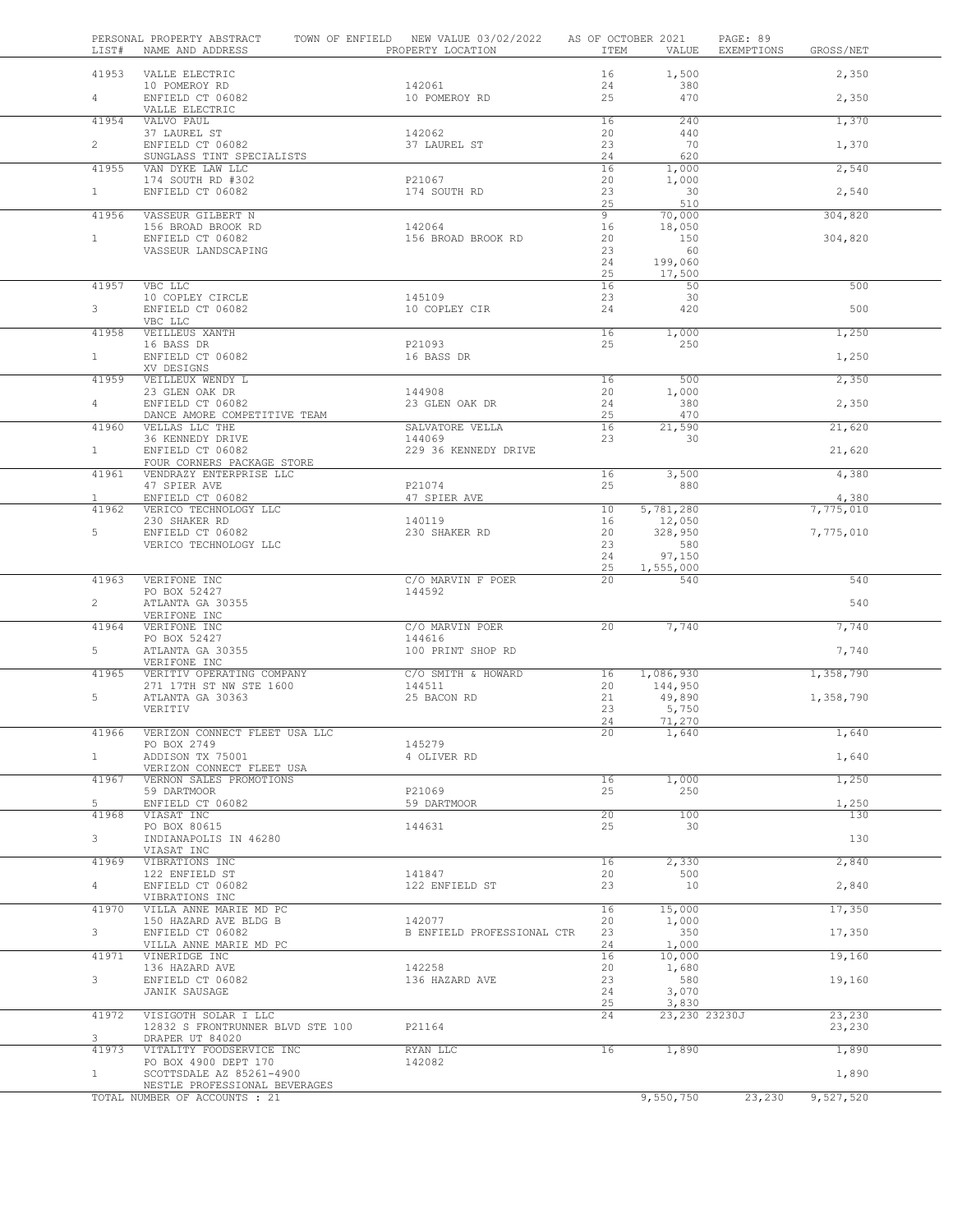| LIST#                 | PERSONAL PROPERTY ABSTRACT<br>NAME AND ADDRESS            | TOWN OF ENFIELD NEW VALUE 03/02/2022 AS OF OCTOBER 2021<br>PROPERTY LOCATION | ITEM           |                    | PAGE: 90<br>VALUE EXEMPTIONS | GROSS/NET              |  |
|-----------------------|-----------------------------------------------------------|------------------------------------------------------------------------------|----------------|--------------------|------------------------------|------------------------|--|
|                       | 41974 VITAMIN SHOPPE INDUSTRIES INC                       |                                                                              | 16             | 28,320             |                              | 42,410                 |  |
| $\overline{2}$        | 400 PLAZA DR 3RD FLOOR B-SIDE<br>SECAUCUS NJ 07094        | 144097<br>103 ELM ST                                                         | 20<br>23       | 4,910<br>90        |                              | 42,410                 |  |
|                       | VITAMIN SHOPPE THE                                        |                                                                              | 24             | 9,090              |                              |                        |  |
| 41975                 | VIVANT SOLAR INC<br>1800 W ASHTON BLVD                    | P21183                                                                       | 24             | 1,281,710 1281710J |                              | 1,281,710<br>1,281,710 |  |
| $\mathbf{1}$<br>41976 | LEHI UT 84043<br>VO ANTHONY                               |                                                                              | 16             | 3,690              |                              | 5,230                  |  |
|                       | 551 HAZARD AVE                                            | 144925                                                                       | 20             | 210                |                              |                        |  |
| $3 -$                 | ENFIELD CT 06082                                          | 551 HAZARD AVE                                                               | 23             | 100                |                              | 5,230                  |  |
| 41977                 | JACKIE NAIL SPA<br>VOLTAGE VAPE                           |                                                                              | 24<br>16       | 1,230<br>2,100     |                              | 16,630                 |  |
|                       | 79 ENFIELD ST                                             | 144148                                                                       | 23             | 140                |                              |                        |  |
| $4 -$                 | ENFIELD CT 06082<br>VOLTAGE VAPE                          | 79 ENFIELD ST                                                                | 24<br>25       | 11,060<br>3,330    |                              | 16,630                 |  |
| 41978                 | VORTEX SYSTEMS LLC                                        |                                                                              | 10             | 14,650             |                              | 57,430                 |  |
| 3                     | 116 BROAD BROOK RD<br>ENFIELD CT 06082                    | 143659<br>116 116 BROAD BROOK RD                                             | 16<br>19       | 4,940<br>2,260     |                              | 57,430                 |  |
|                       | VORTEX SYSTEMS LLC                                        |                                                                              | 20             | 6,290              |                              |                        |  |
|                       |                                                           |                                                                              | 23<br>24       | 320<br>28,970      |                              |                        |  |
| 41979                 | VOYER ADAM C                                              |                                                                              | 16             | 950                |                              | 1,700                  |  |
| $\overline{2}$        | 19 CARMELA TERR<br>ENFIELD CT 06082                       | 144278<br>19 CARMELA TERR                                                    | 20<br>24       | 140<br>270         |                              | 1,700                  |  |
|                       | AC VOYER CONSTRUCTION                                     |                                                                              | 25             | 340                |                              |                        |  |
| 41980                 | VP FOODS LLC<br>91 RAFFIA RD UNIT5                        | 142084                                                                       | 16<br>23       | 3,150<br>30        |                              | 3,180                  |  |
| $\mathbf{1}$          | ENFIELD CT 06082                                          | 91 RAFFIA RD                                                                 |                |                    |                              | 3,180                  |  |
|                       | VP MART                                                   |                                                                              |                |                    |                              |                        |  |
| 41981                 | WABASHA LEASING LLC<br>PO BOX 80615                       | C/O D M & ASSOC INC<br>142092                                                | 16             | 4,860              |                              | 4,860                  |  |
| $\mathbf{1}$          | INDIANPOLIS IN 46280                                      |                                                                              |                |                    |                              | 4,860                  |  |
| 41982                 | WABASHA LEASING LLC<br>WABASHA LEASING LLC                | C/O D M & ASSOC INC                                                          | 16             | 14,630             |                              | 14,630                 |  |
|                       | PO BOX 80615                                              | 142093                                                                       |                |                    |                              |                        |  |
| $\overline{2}$        | INDIANAPOLIS IN 46280<br>WABASHA LEASING LLC              |                                                                              |                |                    |                              | 14,630                 |  |
| 41983                 | WAGES RICHARD J JR                                        |                                                                              | 16             | 1,000              |                              | 1,560                  |  |
| 1                     | 27 STANDISH ST<br>ENFIELD CT 06082                        | 142495<br>27 STANDISH ST                                                     | 24<br>25       | 250<br>310         |                              | 1,560                  |  |
|                       | RICKS MAINTENANCE                                         |                                                                              |                |                    |                              |                        |  |
| 41984                 | WALAS BRITTANY K                                          |                                                                              | 16             | 500                |                              | 630                    |  |
| $4 -$                 | 51 ROOSEVELT BLVD<br>ENFIELD CT 06082                     | P21030<br>51 ROOSEVELT BLVD                                                  | 25             | 130                |                              | 630                    |  |
|                       | PSYCHED SOAPS                                             |                                                                              |                |                    |                              |                        |  |
| 41985                 | WALGREEN EASTERN CO<br>300 WILMOT RD MS3301               | 142097                                                                       | 16<br>20       | 123,350<br>29,040  |                              | 182,420                |  |
| $\overline{2}$        | DEERFIELD IL 60015                                        | 2 SHAKER RD                                                                  | 23             | 30                 |                              | 182,420                |  |
| 41986                 | WALGREEN EASTERN CO 09432 SPPT<br>WALGREEN EASTERN CO INC |                                                                              | 24<br>16       | 30,000<br>117,120  |                              | 232,930                |  |
|                       | 300 WILMOT RD MS 3215                                     | 144852                                                                       | 20             | 83,210             |                              |                        |  |
| $\overline{2}$        | DEERFIELD IL 60015<br>WALGREEN EASTERN CO INC 19944-S-PPT | 71 PALOMBA DR                                                                | 23<br>24       | 60<br>32,540       |                              | 232,930                |  |
| 41987                 | WALK JO ANN                                               | STATE FARM AGENT                                                             | 16             | 1,290              |                              | 1,780                  |  |
| $\overline{2}$        | 131 ELM ST<br>ENFIELD CT 06082                            | 142099                                                                       | 23<br>25       | 130<br>360         |                              |                        |  |
|                       | WALK JO ANN                                               | 131 ELM ST                                                                   |                |                    |                              | 1,780                  |  |
| 41988                 | WALKER INJURY LAW LLC                                     |                                                                              | 16             | 270                |                              | 930                    |  |
| $\overline{2}$        | 77 HAZARD AVE., M-1<br>ENFIELD CT 06082                   | 145210<br>77 HAZARD AVE., M-1                                                | 20<br>23       | 630<br>30          |                              | 930                    |  |
|                       | WALKER INJURY LAW                                         |                                                                              |                |                    |                              |                        |  |
| 41989                 | WALSH KEVIN D<br>24 1/2 THOMPSON CT                       | 142628                                                                       | 9<br>24        | 210<br>50          |                              | 330                    |  |
| $\overline{2}$        | ENFIELD CT 06082                                          | 24.5 THOMPSON CT                                                             | 25             | 70                 |                              | 330                    |  |
| 41990                 | WALSH KEVIN D<br>WALTER THOMAS F                          |                                                                              | $\overline{9}$ | 700                |                              | 1,100                  |  |
|                       | 16 SIDOR RD                                               | 144691                                                                       | 24             | 180                |                              |                        |  |
| $\mathbf{1}$<br>41991 | ENFIELD CT 06082<br>WANCZYK ELECTRIC LLC                  | 16 SIDOR RD                                                                  | 25<br>16       | 220<br>2,500       |                              | 1,100<br>5,480         |  |
|                       | 26 PINE HILL RD                                           | 145107                                                                       | 20             | 1,000              |                              |                        |  |
| 5                     | ENFIELD CT 06082<br>WANCZYK ELECTRIC LLC                  | 26 PINE HILL RD                                                              | 24<br>25       | 880<br>1,100       |                              | 5,480                  |  |
| 41992                 | WANG MAGGIE                                               |                                                                              | 16             | 10,430             |                              | 10,490                 |  |
| $4 -$                 | 55 ENFIELD ST<br>ENFIELD CT 06082                         | 144321<br>55 ENFIELD ST                                                      | 23             | 60                 |                              | 10,490                 |  |
|                       | ASIAN GRILL                                               |                                                                              |                |                    |                              |                        |  |
| 41993                 | WARE POLEAN K                                             |                                                                              | 9              | 2,100              |                              | 2,630                  |  |
| $3 -$                 | 128 BROAD BROOK RD<br>ENFIELD CT 06082                    | 142102<br>128 BROAD BROOK RD                                                 | 25             | 530                |                              | 2,630                  |  |
|                       | WARE POLEAN K                                             |                                                                              |                |                    |                              |                        |  |
| 41994                 | WARNER KAREN F<br>120 RAFFIA RD                           | 142934                                                                       | 20<br>24       | 200<br>50          |                              | 310                    |  |
| 1                     | ENFIELD CT 06082                                          | 120 RAFFIA RD                                                                | 25             | 60                 |                              | 310                    |  |
| 41995                 | WARNER COURIER<br>WATERCO OF NEW ENGLAND INC              |                                                                              | 16             | 330                |                              | 330                    |  |
|                       | 1611 N INTERSTATE 35E                                     | 143042                                                                       |                |                    |                              |                        |  |
| 3                     | CARROLLTON TX 75006<br>WATERCO OF NEW ENGLAND INC         |                                                                              |                |                    |                              | 330                    |  |
|                       | TOTAL NUMBER OF ACCOUNTS : 22                             |                                                                              |                | 1,868,700          | 1,281,710                    | 586,990                |  |
|                       |                                                           |                                                                              |                |                    |                              |                        |  |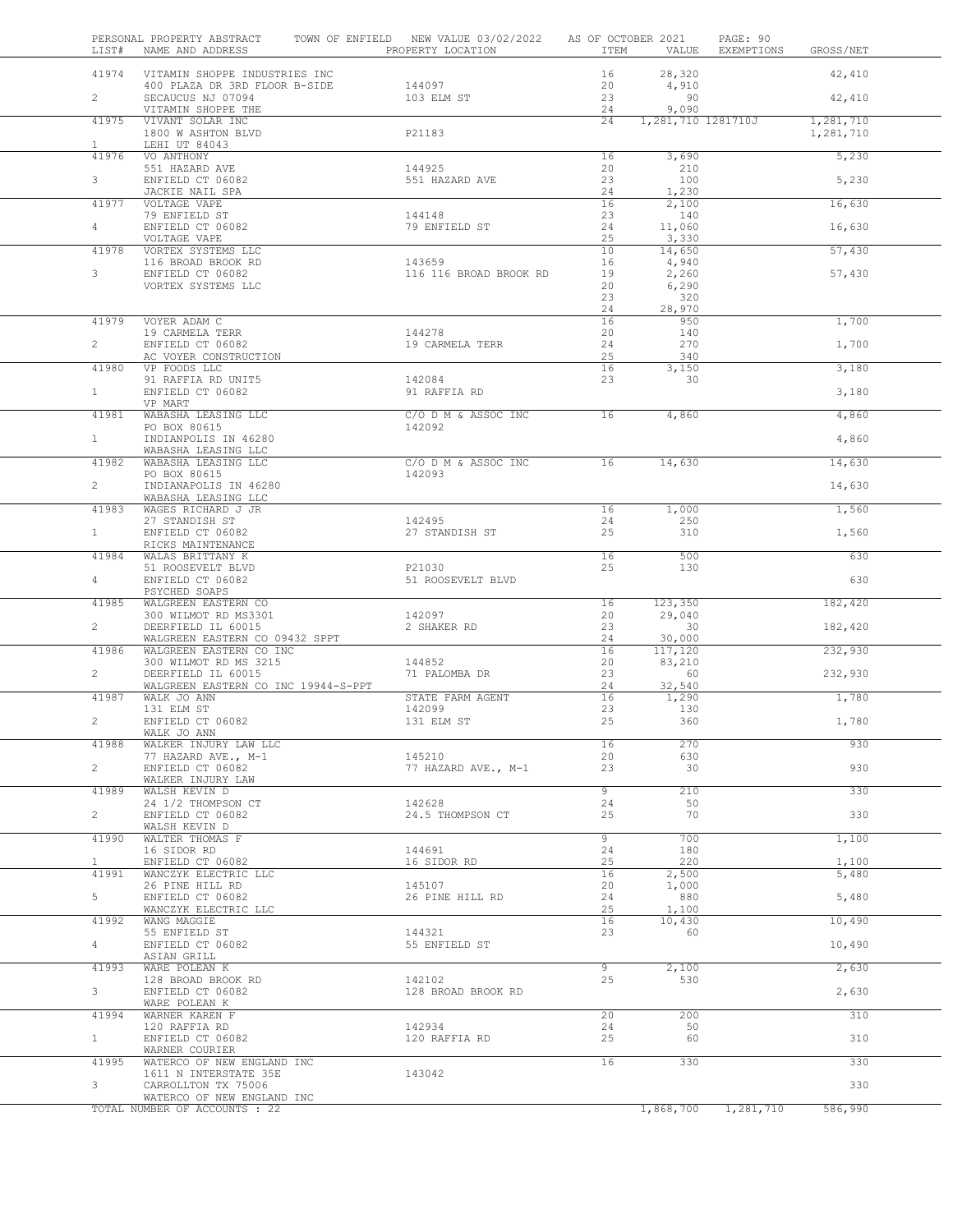| LIST#          | PERSONAL PROPERTY ABSTRACT<br>NAME AND ADDRESS                 | TOWN OF ENFIELD NEW VALUE 03/02/2022<br>PROPERTY LOCATION | AS OF OCTOBER 2021<br>ITEM | VALUE              | PAGE: 91<br>EXEMPTIONS | GROSS/NET |
|----------------|----------------------------------------------------------------|-----------------------------------------------------------|----------------------------|--------------------|------------------------|-----------|
| 41996          | WATERCO OF NEW ENGLAND INC                                     | SUITE 428                                                 | 16                         | 1,270              |                        | 1,270     |
| $\overline{2}$ | 1611 N INTERSTATE 35E<br>CARROLLTON TX 75006                   | 143043                                                    |                            |                    |                        | 1,270     |
|                | WATERCO OF NEW ENGLAND INC                                     |                                                           |                            |                    |                        |           |
| 41997          | WATERCO OF NEW ENGLAND INC<br>1611 N INTERSTATE 35E            | SUITE 428<br>143044                                       | 16                         | 1,960              |                        | 1,960     |
| $\mathbf{1}$   | CARROLLTON TX 75006                                            |                                                           |                            |                    |                        | 1,960     |
| 41998          | WATERCO OF NEW ENGLAND INC<br>WATERCO OF NEW ENGLAND INC       | SUITE 428                                                 | 16                         | 160                |                        | 160       |
|                | 1611 N INTERSTATE 35E                                          | 143045                                                    |                            |                    |                        |           |
| $\overline{4}$ | CARROLLTON TX 75006<br>WATERCO OF NEW ENGLAND INC              |                                                           |                            |                    |                        | 160       |
| 41999          | WATERCO OF NEW ENGLAND INC                                     | SUITE 428                                                 | 16                         | 260                |                        | 260       |
| 5              | 1611 N INTERSTATE 35E<br>CARROLLTON TX 75006                   | 143046                                                    |                            |                    |                        | 260       |
|                | WATERCO OF NEW ENGLAND INC                                     |                                                           | 16                         | 190                |                        | 190       |
| 42000          | WATERLOGIC USA INC<br>3175 BASS PRO DR                         | P21249                                                    |                            |                    |                        |           |
| $\overline{2}$ | GRAPEVINE TX 76051                                             | 55 HAZARD AVE                                             |                            |                    |                        | 190       |
| 42001          | WATERLOGIC USA<br>WATSON DAVID                                 |                                                           | 16                         | 9,470              |                        | 9,880     |
|                | 77 NORTH ST                                                    | 142250                                                    | 20                         | 80                 |                        |           |
| 3              | ENFIELD CT 06082<br>HIGHER POWERED PRESSURE WASH               | 77 NORTH ST                                               | 23<br>24                   | 270<br>60          |                        | 9,880     |
| 42002          | WEBB JASON                                                     |                                                           | 16                         | 3,500              |                        | 4,380     |
| 3              | 152 CORNELL DR<br>ENFIELD CT 06082                             | P21084<br>152 CORNELL DR                                  | 25                         | 880                |                        | 4,380     |
|                | WEBBS PROPERTY MAINTENANCE                                     |                                                           |                            |                    |                        |           |
| 42003          | WEBBERS TRUCK SERVICES INC<br>PO BOX 702                       | 142112                                                    | 16<br>20                   | 97,520<br>1,990    |                        | 99,860    |
| $\mathbf{1}$   | EAST WINDSOR CT 06088                                          | 25 DEPOT HILL RD                                          | 23                         | 350                |                        | 99,860    |
| 42004          | WEBBERS TRUCK SERVICES INC<br>WEBSTER FINANCIAL CORPORATION    |                                                           | 16                         | 47,640             |                        | 95,260    |
|                | 145 BANK ST GR110                                              | 142114                                                    | 20                         | 23,440             |                        |           |
| $\overline{2}$ | WATERBURY CT 06702<br>WEBSTER FINANCIAL COPORATION             | 50 FRESHWATER BLVD                                        | 23<br>24                   | 310<br>23,870      |                        | 95,260    |
| 42005          | WEISSHORN SOLAR I LLC                                          |                                                           | 24                         | 14,760 14760J      |                        | 14,760    |
| 3              | 12832 S FRONTRUNNER BLVD STE 100<br>DRAPER UT 84020            | P21137                                                    |                            |                    |                        | 14,760    |
| 42006          | WELCH JOHN W                                                   |                                                           | 16                         | 260                |                        | 980       |
| 3              | 264 HAZARD AVE<br>ENFIELD CT 06082                             | 142116<br>264 HAZARD AVE                                  | 20<br>23                   | 490<br>30          |                        | 980       |
|                | WELCH + CO                                                     |                                                           | 25                         | 200                |                        |           |
| 42007          | WELCOME ENFIELD LLC<br>1 BRIGHT MEADOW BLVD                    | BILL DREXLER<br>142117                                    | 16<br>23                   | 786,380<br>9,330   |                        | 795,710   |
| 4              | ENFIELD CT 06082                                               | 1 1 BRIGHT MEADOW BLVD                                    |                            |                    |                        | 795,710   |
| 42008          | FAIRFIELD INN<br>WELLMAN JAMES                                 |                                                           | 16                         | 500                |                        | 630       |
|                | 254 POST OFFICE RD                                             | 145160                                                    | 25                         | 130                |                        |           |
| 1              | ENFIELD CT 06082<br>STALWART HOME INSPECTION                   | 254 POST OFFICE RD                                        |                            |                    |                        | 630       |
| 42009          | WELLS FARGO EQUIPMENT FINANCE                                  |                                                           | 10                         | 13,340             |                        | 13,340    |
| $\overline{2}$ | PO BOX 36200                                                   | 144443<br>136 ELM ST                                      |                            |                    |                        |           |
|                | BILLINGS MT 59107-6200<br>WELLS FARGO EQUIPMENT FINANCE        |                                                           |                            |                    |                        | 13,340    |
| 42010          | WELLS FARGO FINANCIAL LEASING                                  | N0005-050                                                 | 16                         | 18,880             |                        | 18,880    |
| $\mathbf{2}$   | PO BOX 36200<br>BILLINGS MT 59107                              | 142120                                                    |                            |                    |                        | 18,880    |
|                | WELLS FARGO FINANCIAL LEASING<br>WELLS FARGO FINANCIAL LEASING |                                                           |                            |                    |                        |           |
| 42011          | PO BOX 36200                                                   | LEASING INC<br>144630                                     | 16                         | 2,740              |                        | 2,740     |
| 3              | BILLINGS MT 59107                                              |                                                           |                            |                    |                        | 2,740     |
| 42012          | WELLS FARGO FINANCIAL LEASING<br>WELLS FARGO VENDOR FNCL SVC   | PROPERTY TAX COMPLIANCE                                   | 10                         |                    |                        | 23,390    |
|                | PO BOX 36200                                                   | 140830                                                    | 16                         | 17,840             |                        |           |
| 3              | BILLINGS MT 59107<br>WELLS FARGO VENDOR FNCL SVC               |                                                           | 20<br>25                   | 870<br>4,680       |                        | 23,390    |
| 42013          | WELLS FARGO VENDOR FNCL SVC                                    | PROPERTY TAX COMPLIANCE                                   | 16                         | 34,040             |                        | 44,010    |
| $\overline{2}$ | PO BOX 36200<br>BILLINGS MT 59107                              | 140831                                                    | 20<br>25                   | 1,170<br>8,800     |                        | 44,010    |
|                | WELLS FARGO VENDOR FNCL SVC                                    |                                                           |                            |                    |                        |           |
| 42014          | WELLS FARGO VENDOR FNCL SVC<br>PO BOX 36200                    | PROPERTY TAX COMPLIANCE<br>140832                         | 10<br>13                   | 116,390            |                        | 186,560   |
|                | BILLINGS MT 59107                                              |                                                           | 20                         | 32,860             |                        | 186,560   |
| 5              |                                                                |                                                           | 25                         | 37,310             |                        | 375,650   |
| 42015          | WELLS FARGO VENDOR FNCL SVC                                    | PROP TAX COMPLIANCE                                       | 16                         |                    |                        |           |
|                | WELLS FARGO VENDOR FNCL SVC<br>PO BOX 36200                    | 140833                                                    | 20                         | 172,560<br>127,960 |                        |           |
| 1              | BILLINGS MT 59107                                              |                                                           | 25                         | 75,130             |                        | 375,650   |
| 42016          | WELLS FARGO VENDOR FNCL SVC<br>WERTHEIM BENJAMIN LPC           |                                                           | 16                         | 360                |                        | 510       |
|                | 63 OAKLAND ST                                                  | 144540                                                    | 20                         | 110                |                        |           |
| $\mathbf{1}$   | WILBRAHAM MA 01095<br>STRONG FOUNDATION COUNSELING LLC         | 174 SOUTH RD                                              | 23                         | 40                 |                        | 510       |
| 42017          | WEST SHORE METALS LLC                                          |                                                           | 16                         | 56,170             |                        | 70,210    |
| 5              | 28 WEST SHORE DR<br>ENFIELD CT 06082                           | 144251<br>28 WEST SHORE DR                                | 25                         | 14,040             |                        | 70,210    |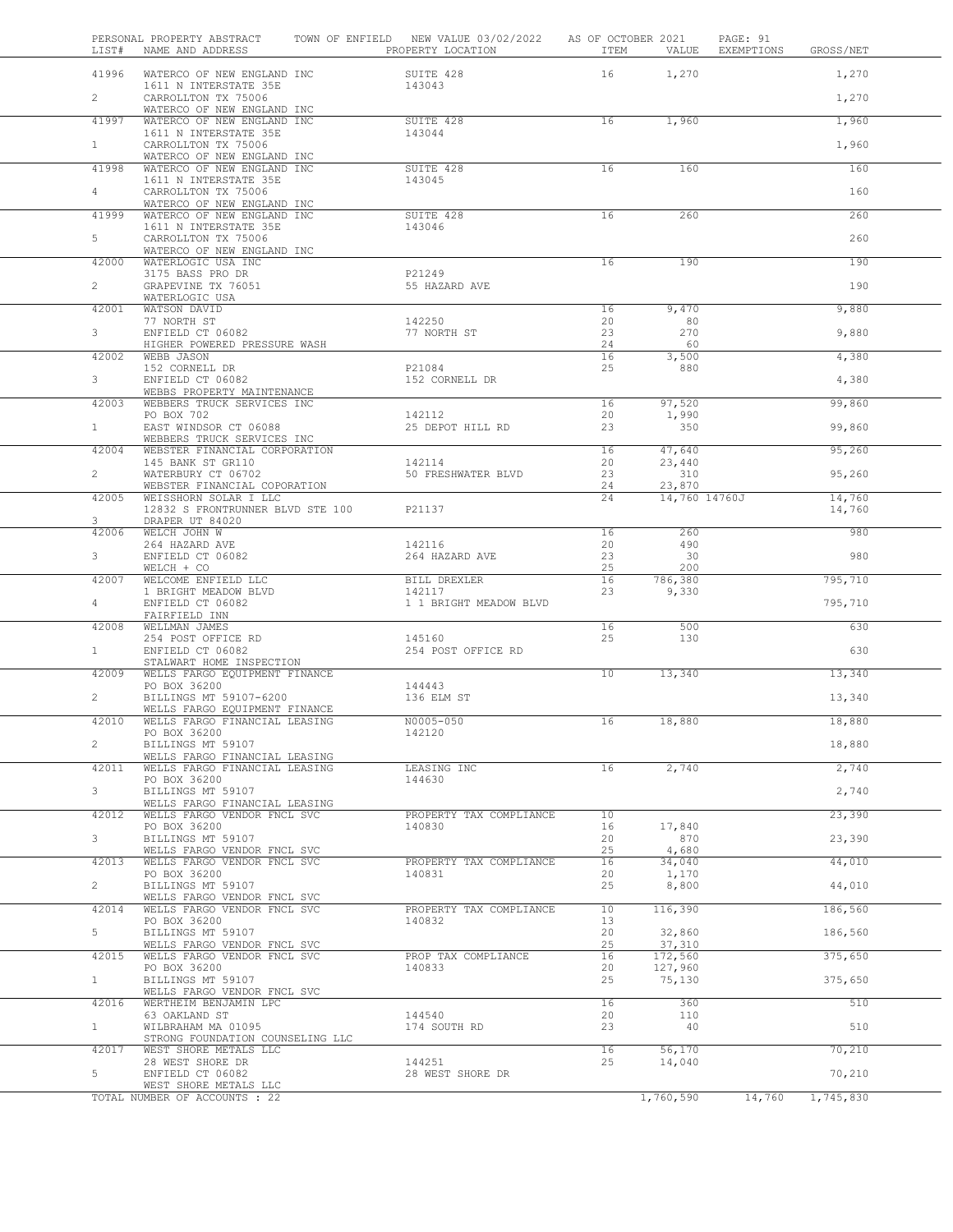| LIST#                   | PERSONAL PROPERTY ABSTRACT<br>NAME AND ADDRESS                   | TOWN OF ENFIELD NEW VALUE 03/02/2022 AS OF OCTOBER 2021<br>PROPERTY LOCATION | ITEM            | VALUE                   | PAGE: 92<br>EXEMPTIONS<br>GROSS/NET |
|-------------------------|------------------------------------------------------------------|------------------------------------------------------------------------------|-----------------|-------------------------|-------------------------------------|
|                         | 42018 WESTERN MASS ENDODONTICS PC<br>330 WHITNEY AVE STE 740     | 142341                                                                       | 16<br>20        | 13,880<br>3,700         | 21,980                              |
| $\mathbf{3}$<br>42019   | HOLYOKE MA 01040<br>WESTERN MASS PERIODONTICS PC                 | 205 JOHNSON MED OFFICE BLDG<br>C/O DENTAL HEALTH MANAGEMENT 16               | 25              | 4,400<br>24,100         | 21,980<br>37,530                    |
|                         |                                                                  | 144477                                                                       | 20              | 2,830                   |                                     |
| $\mathbf{3}$            | 350 WHITNEY AVE STE 740<br>HOLYOKE MA 01040<br>NOBELPERIO        | 205 JOHNSON MED OFFICE BLDG                                                  | 23<br>24<br>25  | 1,220<br>1,870<br>7,510 | 37,530                              |
| 42020                   | WESTERN UNION FINANCIAL SERV I                                   |                                                                              | 20 <sup>°</sup> | 400                     | 400                                 |
| 1                       | 7001 E BELLEVIEW AVE STE 680<br>DENVER CO 80237                  | 142123                                                                       |                 |                         | 400                                 |
| 42021                   | WESTERN UNION FINANCIAL SERV I<br>WESTERN UNION FINANCIAL SERV I |                                                                              |                 |                         |                                     |
|                         | 7001 E BELLEVIEW AVE STE 680                                     | 142124                                                                       | 20              | 3,340                   | 3,340                               |
| $\overline{2}$          | DENVER CO 80237<br>WESTERN UNION FINANCIAL SERV I                |                                                                              |                 |                         | 3,340                               |
| 42022                   | WESTERN UNION FINANCIAL SERV I<br>7001 E BELLEVIEW AVE STE 680   | 142126                                                                       | 20 <sub>o</sub> | 460                     | 460                                 |
| $4 -$                   | DENVER CO 80237                                                  |                                                                              |                 |                         | 460                                 |
| 42023                   | WESTERN UNION FINANCIAL SERV I<br>WESTFIELD BANK                 | MEGHAN HIBNER                                                                | 16              | 17,210                  | 180,310                             |
|                         | 141 ELM ST                                                       | 144067                                                                       | 20              | 27,410                  |                                     |
| $\overline{2}$          | WESTFIELD MA 01085                                               | 47 PALOMBA DR                                                                | 21              | 10,080                  | 180,310                             |
|                         | WESTFIELD BANK                                                   |                                                                              | 23<br>24        | 600<br>125,010          |                                     |
| 42024                   | WHITE TIMOTHY                                                    |                                                                              | 11              |                         | 7,390<br>700 7390I                  |
|                         | 34 GRANT RD                                                      | 145110                                                                       | 17              | 6,640                   | 7,390                               |
| 3                       | ENFIELD CT 06082                                                 | 34 GRANT RD                                                                  | 18              | 50                      |                                     |
|                         | ARROW HEAD FARMS                                                 |                                                                              |                 |                         |                                     |
| 42025                   | WHOLLY COW INC<br>919 ENFIELD ST                                 | 142131                                                                       | 16<br>20        | 46,640<br>50            | 46,750                              |
| $\overline{2}$          | ENFIELD CT 06082                                                 | 919 ENFIELD ST                                                               | 23              | 60                      | 46,750                              |
| 42026                   | JULIES LAUNDROMAT & CLEANERS<br>WILBRAHAM TIRE&AUTO SERVICE IN   |                                                                              | 9               | 4,130                   | 35,430                              |
|                         | 2694 BOSTON RD                                                   | 142132                                                                       | 16              | 30,510                  |                                     |
| $\overline{2}$          | WILBRAHAM MA 01095                                               | 65 FRESHWATER BLVD                                                           | 20              | 650                     | 35,430                              |
| 42027                   | SUBURBAN TIRE+AUTO SERVICE<br>WILDER CHRISTOPHER                 |                                                                              | 23<br>16        | 140<br>1,200            | 1,290                               |
|                         | 111 HAZARD AVE STE B                                             | P21234                                                                       | 23              | 90                      |                                     |
| $\overline{2}$          | ENFIELD CT 06082                                                 | 111 HAZARD AVE STE B                                                         |                 |                         | 1,290                               |
| 42028                   | STATE FARM AGENT<br>WILKINSON BARBARA A                          |                                                                              | 16              | 100                     | 500                                 |
|                         | 26 POWDER RIDGE RD                                               | 142134                                                                       | 20              |                         |                                     |
| 3 <sup>7</sup>          | ENFIELD CT 06082<br>AMERICAN BUSINESS ZONE                       | 26 POWDER RIDGE RD                                                           | 24              | 400                     | 500                                 |
| 42029                   | WILLIAM BAZIN                                                    |                                                                              | 20              | 250                     | 5,600                               |
| $\overline{2}$          | 77 HAZARD AVE<br>ENFIELD CT 06082                                | P21060<br>SMYTH FARM CORNERS                                                 | 23<br>24        | 30<br>5,320             | 5,600                               |
|                         | BAZIN CHIROPRACTIC OFFICE                                        |                                                                              |                 |                         |                                     |
| 42030                   | WILLIAM CUMMISKEY DDS LLC                                        |                                                                              | 16              | 98,310                  | 113,660                             |
| 3 <sup>7</sup>          | 421 HAZARD AVE<br>ENFIELD CT 06082                               | 142136<br>421 HAZARD AVE                                                     | 20<br>23        | 9,980<br>5,370          | 113,660                             |
|                         | WILLIAM CUMMISKEY DDS LLC                                        |                                                                              |                 |                         |                                     |
| 42031                   | WILLIAMS ENGINEERING INC<br>133 COTTAGE RD                       | 142139                                                                       | 16<br>20        | 1,910<br>190            | 2,680                               |
| 5                       | ENFIELD CT 06082                                                 | 133 COTTAGE RD                                                               | 23              | 40                      | 2,680                               |
|                         | WILLIAMS ENGINEERING INC                                         |                                                                              | 25              | 540                     |                                     |
| 42032                   | WILLIAMS SCOTSMAN INC                                            | C/O ADVANTAX                                                                 | 10              | 25,650                  | 25,650                              |
| 1                       | PO BOX 6378<br>ELGIN IL 60121                                    | 142140                                                                       |                 |                         | 25,650                              |
|                         | WILLIAMS SCOTSMAN INC                                            |                                                                              |                 |                         |                                     |
| 42033                   | WILLIAMS SCOTSMAN INC                                            | C/O ADVANTAX INC<br>142766                                                   | 10              | 24,020                  | 24,020                              |
| $2^{\circ}$             | PO BOX 6378<br>ELGIN IL 60121                                    |                                                                              |                 |                         | 24,020                              |
| 42034                   | WILLIAMS SCOTSMAN INC<br>WILLIAMS SCOTSMAN INC                   | C/O ADVANTAX INC                                                             | 10 <sub>1</sub> | 31,540                  | 31,540                              |
|                         | PO BOX 6378                                                      | 143736                                                                       |                 |                         |                                     |
| 5                       | ELGIN IL 60121<br>WILLIAMS SCOTSMAN INC                          |                                                                              |                 |                         | 31,540                              |
| 42035                   | WILLIAMS SHECKIERA STANBERRY                                     |                                                                              | 16              | 9,470                   | 63,860                              |
| $\overline{a}$          | 275 PEARL ST<br>ENFIELD CT 06082                                 | 144907<br>917 ENFIELD ST                                                     | 23<br>24        | 60<br>54,330            | 63,860                              |
|                         | 1 LOVE JAMAICAN RESTAURANT LLC                                   |                                                                              |                 |                         |                                     |
| 42036                   | WILLIAMS SUSAN M LLC<br>146 HIGH ST                              | 142141                                                                       | 16<br>20        | 3,430<br>2,880          | 6,360                               |
| $\overline{2}$          | ENFIELD CT 06082                                                 | 146 HIGH ST                                                                  | 23              | 50                      | 6,360                               |
| 42037                   | SUSAN M WILLIAMS ATTY AT LAW<br>WILSON DALTON                    |                                                                              | 24              | 5,000                   | 6,250                               |
|                         | 11 GARDEN ST                                                     | P21085                                                                       | 25              | 1,250                   |                                     |
| $\overline{2}$<br>42038 | ENFIELD CT 06082<br>WILSON TAMMY                                 | 11 GARDEN ST                                                                 | 20              | 210                     | 6,250<br>500                        |
|                         | 195 N MAPLE ST                                                   | P21122                                                                       | 23              | 30                      |                                     |
| 5                       | ENFIELD CT 06082<br>T & T BOOKKEEPING SERVICES                   | 195 N MAPLE ST                                                               | 24              | 260                     | 500                                 |
| 42039                   | WINDSOR FEDERAL SAVINGS & LOAN                                   | <b>ASSOCIATION</b>                                                           | 20              | 240                     | 240                                 |
| 1                       | 250 BROAD ST                                                     | 142147                                                                       |                 |                         | 240                                 |
|                         | WINDSOR CT 06095<br>WINDSOR FEDERAL SAVINGS & LOAN               | VARIOUS                                                                      |                 |                         |                                     |
|                         | TOTAL NUMBER OF ACCOUNTS : 22                                    |                                                                              |                 | 615,740                 | 7,390<br>608,350                    |
|                         |                                                                  |                                                                              |                 |                         |                                     |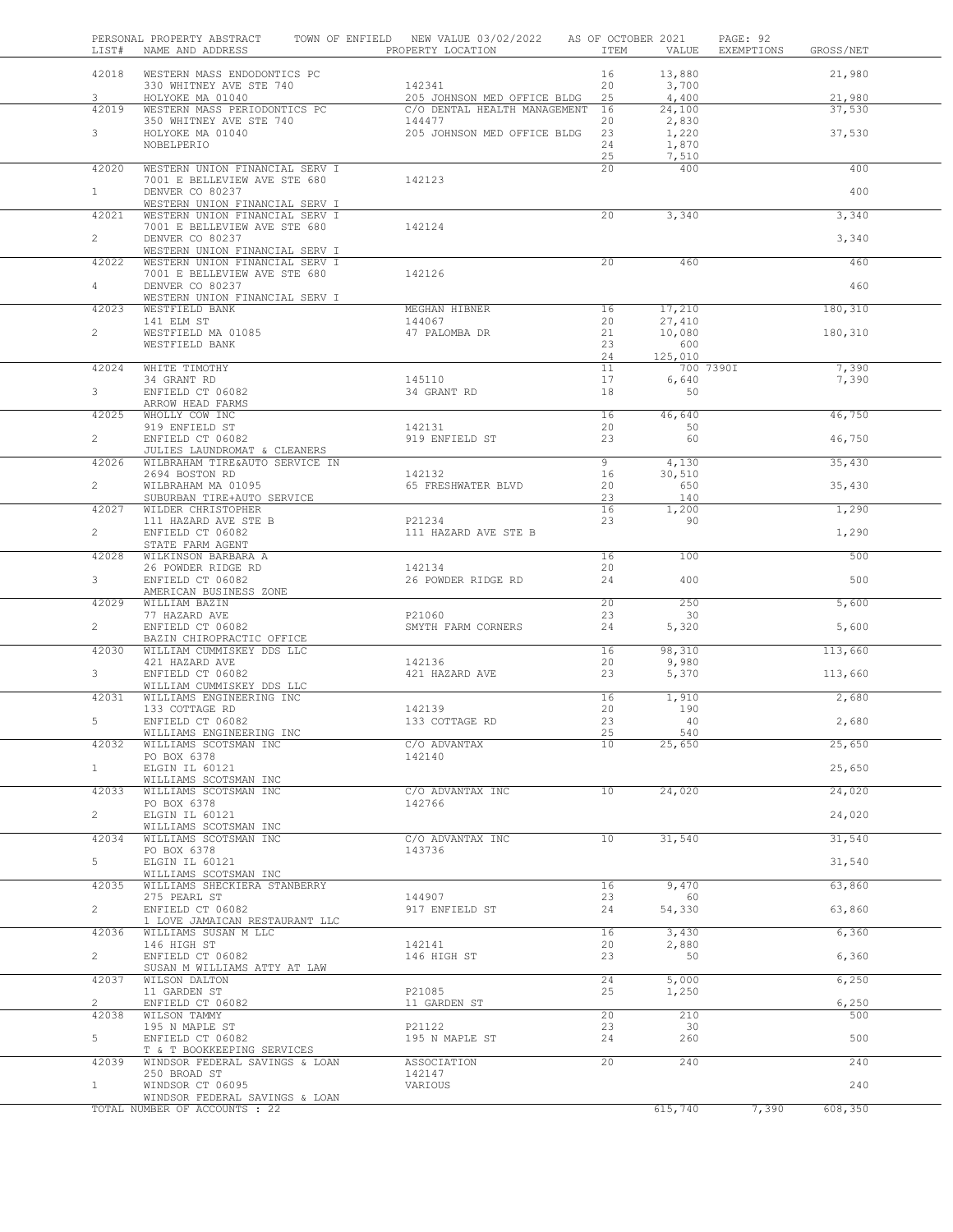| LIST#          | PERSONAL PROPERTY ABSTRACT<br>NAME AND ADDRESS                       | TOWN OF ENFIELD NEW VALUE 03/02/2022<br>PROPERTY LOCATION | AS OF OCTOBER 2021<br>ITEM | VALUE          | PAGE: 93<br>EXEMPTIONS | GROSS/NET       |  |
|----------------|----------------------------------------------------------------------|-----------------------------------------------------------|----------------------------|----------------|------------------------|-----------------|--|
| 42040          | WINDSOR FEDERAL SAVINGS & LOAN                                       |                                                           | 20                         | 260            |                        | 260             |  |
| $3 -$          | 250 BROAD ST                                                         | P21195                                                    |                            |                |                        |                 |  |
|                | ENFIELD CT 06082<br>WINDSOR FEDERAL SAVINGS & LOAN                   | 603 HAZARD AVE                                            |                            |                |                        | 260             |  |
| 42041          | WINDSOR SANITATION INC                                               |                                                           | 16                         | 21,860         |                        | 21,860          |  |
| $\overline{2}$ | POBOX 622<br>WINDSOR CT 06095                                        | 142148                                                    |                            |                |                        | 21,860          |  |
|                | WINDSOR SANITATION INC                                               |                                                           | 21                         |                |                        | 740             |  |
| 42042          | WINDSTREAM NEW EDGE LLC<br>PO BOX 2629                               | DUFF & PHELPS LLC<br>144866                               | 25                         | 590<br>150     |                        |                 |  |
| $\mathbf{2}$   | ADDISON TX 75001<br>WINDSTREAM NEW EDGE                              |                                                           |                            |                |                        | 740             |  |
| 42043          | WIRELESS ADVOCATES LLC                                               |                                                           | 16                         | 6,620          |                        | 7,670           |  |
| $\overline{2}$ | 400 FAIRVIEW AVE N STE 900<br>SEATTLE WA 98109                       | 142151<br>75 FRESHWATER BLVD                              | 20<br>23                   | 970<br>80      |                        | 7,670           |  |
|                | WIRELESS ADVOCATES LLC                                               |                                                           |                            |                |                        |                 |  |
| 42044          | WIRING WHIZ LLC<br>19 WHEELER RD                                     | 142152                                                    | 16<br>20                   | 1,970<br>500   |                        | 3,160           |  |
| $\mathbf{1}$   | ENFIELD CT 06082                                                     | 85 MULLEN RD                                              | 23                         | 60             |                        | 3,160           |  |
| 42045          | WIRING WHIZ LLC<br>WIZARD AUTO GLASS                                 |                                                           | 25<br>16                   | 630<br>10,500  |                        | 16,410          |  |
|                | 941 ENFIELD ST                                                       | 142685                                                    | 24                         | 2,630          |                        |                 |  |
| $\overline{2}$ | ENFIELD CT 06082<br>WIZARD AUTO GLASS                                | 941 ENFIELD ST                                            | 25                         | 3,280          |                        | 16,410          |  |
| 42046          | WLODKOSKI PETER                                                      |                                                           | 16                         |                | 420 23740I             | 26,660          |  |
| $\mathbf{1}$   | 2 PARSONS ROAD<br>ENFIELD CT 06082                                   | 142155<br>2 PARSONS RD                                    | 17<br>18                   | 23,000<br>320  |                        | 23,740<br>2,920 |  |
|                | WLODKOSKI FARMS                                                      |                                                           | 19                         | 420            |                        |                 |  |
|                |                                                                      |                                                           | 20<br>23                   | 170<br>2,330   |                        |                 |  |
| 42047          | WNT ENFIELD LLC                                                      |                                                           | 16                         | 295,410        |                        | 425,150         |  |
| $\overline{2}$ | 304 MAIN ST STE C310<br>FARMINGTON CT 06032                          | P21008<br>55B PALOMBA DR                                  | 23<br>24                   | 60<br>129,680  |                        | 425,150         |  |
|                | WOOD N TAP                                                           |                                                           |                            |                |                        |                 |  |
| 42048          | WOJNAR MAXI<br>237 POST OFFICE RD                                    | 142156                                                    | 16<br>23                   | 50,790<br>60   |                        | 50,850          |  |
| 1              | ENFIELD CT 06082                                                     | 237 POST OFFICE RD                                        |                            |                |                        | 50,850          |  |
| 42049          | MAXI WOJNAR PAVING<br>WOOD DALLAS                                    |                                                           | 16                         | 5,000          |                        | 6,250           |  |
|                | 21B NOTRE DAME ST                                                    | 145192                                                    | 25                         | 1,250          |                        |                 |  |
| $\overline{2}$ | WESTFIELD MA 01085<br>TANTASTIC                                      | 173 ELM ST                                                |                            |                |                        | 6,250           |  |
| 42050          | WOODARD + CURRAN                                                     |                                                           | 16                         | 40,680         |                        | 75,640          |  |
| 1              | 1699 KING ST STE 406<br>ENFIELD CT 06082                             | 144105<br>1699 KING ST                                    | 20<br>23                   | 22,610<br>60   |                        | 75,640          |  |
|                | WOODARD & CURRAN                                                     |                                                           | 24                         | 12,290         |                        |                 |  |
| 42051          | WOODGATE II LP<br>1106 GATEWOOD DR                                   | 142158                                                    | 16<br>20                   | 330<br>1,060   |                        | 1,490           |  |
| 1              | ENFIELD CT 06082                                                     | 1 GATEWOOD DRIVE                                          | 23                         | 100            |                        | 1,490           |  |
| 42052          | COUNTRYWOOD AT ENFIELD<br>WOODS RICHARD C JR                         |                                                           | 16                         | 2,380          |                        | 5,790           |  |
|                | 25 DEEPWOOD RD                                                       | 142566                                                    | 19                         | 160            |                        |                 |  |
| $\mathbf{1}$   | ENFIELD CT 06082<br>THE FUNCTIONAL ORGANIZER                         | 25 DEEPWOOD RD                                            | 20<br>23                   | 990<br>50      |                        | 5,790           |  |
|                |                                                                      |                                                           | 24                         | 1,050          |                        |                 |  |
|                |                                                                      |                                                           | 25                         | 1,160          |                        |                 |  |
| 42053          | WOODSTOCK CHESTER<br>19 MAPLE AV #B                                  | 144754                                                    | 16<br>19                   | 1,250<br>40    |                        | 3,100           |  |
| $\mathbf{1}$   | ENFIELD CT 06082-3418                                                | 8 HICKORY LA                                              | 20                         | 690            |                        | 3,100           |  |
|                | CFW CARPENTRY & MAINTENANCE                                          |                                                           | 24<br>25                   | 500<br>620     |                        |                 |  |
| 42054          | WORLD CORD SETS INC                                                  |                                                           | 16                         | 15,180         |                        | 38,480          |  |
| 3              | PO BOX 1111<br>ENFIELD CT 06083                                      | 142160<br>210 MOODY RD                                    | 20<br>23                   | 9,370<br>70    |                        | 38,480          |  |
|                | WORLD CORD SETS INC                                                  |                                                           | 24                         | 6,160          |                        |                 |  |
| 42055          | WORLD OF IMAGINATION LLC                                             |                                                           | 25<br>16                   | 7,700<br>8,690 |                        | 14,130          |  |
|                | 603 HAZARD AVE                                                       | 142161                                                    | 23                         | 350            |                        |                 |  |
| 3              | ENFIELD CT 06082<br>WORLD OF IMAGINATION LLC                         | 155 HAZARD AVE                                            | 24<br>25                   | 2,260<br>2,830 |                        | 14,130          |  |
| 42056          | WORLD OF IMAGINATIONS III                                            |                                                           | 16                         | 8,580          |                        | 11,160          |  |
| 3              | 603 HAZARD AVE<br>ENFIELD CT 06082                                   | 143914<br>603 HAZARD AVE                                  | 23<br>25                   | 350<br>2,230   |                        | 11,160          |  |
|                | WORLD OF IMAGINATIONS III                                            |                                                           |                            |                |                        |                 |  |
| 42057          | WRANN IAN<br>80 PEARL ST                                             | 145246                                                    | 23<br>25                   | 150<br>40      |                        | 190             |  |
| $\overline{2}$ | ENFIELD CT 06082                                                     | 80 PEARL ST                                               |                            |                |                        | 190             |  |
| 42058          | ALL THE WAY DELI + GROCERY<br>WSM HOLISTIC FAMILY WELLNESS CENTER LL |                                                           | 16                         | 300            |                        | 800             |  |
|                | 70 ALDEN AVE                                                         | 144772                                                    | 20                         | 210            |                        |                 |  |
| $\overline{c}$ | ENFIELD CT 06082                                                     | 70 ALDEN AVE                                              | 24                         | 130            |                        | 800             |  |
| 42059          | HOLISTIC WELLNESS CENTER<br>WV-PARKWAY PAVILION LLC                  |                                                           | 25<br>16                   | 160<br>225,370 |                        | 254,940         |  |
| $\mathbf{1}$   | 11 MAYOR THOMAS J MCGRATH HWY                                        | 144285                                                    | 20<br>23                   | 13,480         |                        |                 |  |
|                | QUINCY MA 02169<br>PARKWAY PAVILION HEALTH +REHAB                    | 1157 ENFIELD ST                                           |                            | 16,090         |                        | 254,940         |  |
|                | TOTAL NUMBER OF ACCOUNTS : 20                                        |                                                           |                            | 964,730        | 23,740                 | 940,990         |  |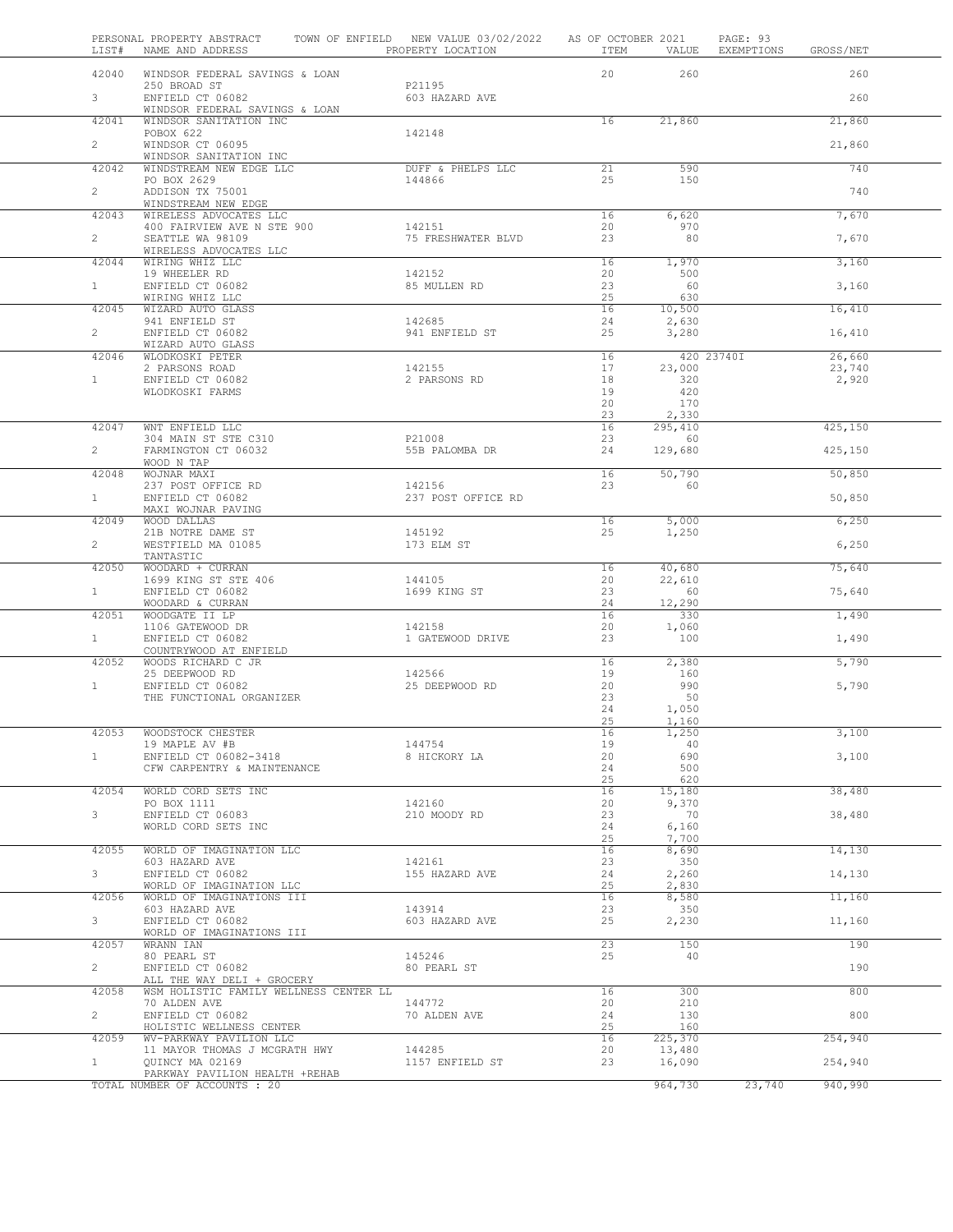| LIST#                 | PERSONAL PROPERTY ABSTRACT<br>NAME AND ADDRESS                          | TOWN OF ENFIELD NEW VALUE 03/02/2022<br>PROPERTY LOCATION | ITEM            | AS OF OCTOBER 2021<br>VALUE | PAGE: 94<br>EXEMPTIONS<br>GROSS/NET       |
|-----------------------|-------------------------------------------------------------------------|-----------------------------------------------------------|-----------------|-----------------------------|-------------------------------------------|
| 42060                 | WW GRAINGER INC                                                         | C/O MARVIN POER                                           | 16              | 7,770                       | 7,770                                     |
| 5                     | PO BOX 52427<br>ATLANTA GA 30355<br>WW GRAINGER INC                     | 144636<br>300 SHAKER RD                                   |                 |                             | 7,770                                     |
| 42061                 | WW GRAINGER INC<br>P O BOX 52427                                        | P21190                                                    | 16              | 6,730                       | 6,730                                     |
| $\mathbf{1}$          | ATLANTA GA 30355                                                        | 175 FRESHWATER BLVD                                       |                 |                             | 6,730                                     |
| 42062                 | WW NORTH AMERICA HOLDINGS INC                                           | ATTN: TAX DEPT                                            | 16              | 11,440                      | 43,850                                    |
| 1                     | 999 STEWART AVE SUITE 215<br>BETHPAGE NY 11714                          | 142115<br>34 HAZARD AVE                                   | 20<br>23        | 840<br>70                   | 43,850                                    |
|                       | WW NORTH AMERICA HOLDINGS                                               |                                                           | 24<br>25        | 22,730<br>8,770             |                                           |
| 42063                 | WYLIE CONSTRUCTION LLC<br>323 ABBE RD                                   | P21091                                                    | 16<br>25        | 3,500<br>880                | 4,380                                     |
| $\mathbf{1}$<br>42064 | ENFIELD CT 06082<br>XEROX CORP                                          | 323 ABBE RD<br>TAX DEPT XRX2-040A                         | 20              | 7,190                       | 4,380<br>7,190                            |
| $\overline{2}$        | PO BOX 9601<br>WEBSTER NY 14580                                         | 142163                                                    |                 |                             | 7,190                                     |
|                       | XEROX CORP                                                              |                                                           |                 |                             |                                           |
| 42065                 | XEROX CORP<br>PO BOX 9601                                               | TAX DEPT XRX2-040A<br>142165                              | 16<br>20        | 39,790                      | 39,790                                    |
| 1                     | WEBSTER NY 14580<br>XEROX CORP                                          |                                                           |                 |                             | 39,790                                    |
| 42066                 | XEROX CORP<br>PO BOX 9601                                               | TAX DEPT XRX2-040A<br>142166                              | $\overline{20}$ | 270                         | 270                                       |
| $\overline{4}$        | WEBSTER NY 14580                                                        |                                                           |                 |                             | 270                                       |
| 42067                 | XEROX CORP<br>XEROX CORP                                                | TAX DEPT XRX2-040A                                        | 20              | 3,410                       | 3,410                                     |
| 3                     | PO BOX 9601<br>WEBSTER NY 14580                                         | 144456                                                    |                 |                             | 3,410                                     |
|                       | XEROX CORP                                                              |                                                           |                 |                             |                                           |
| 42068                 | XEROX FINANCIAL SERVICES LLC<br>PO BOX 909                              | TAX DEPT XRX2-040A<br>143528                              | 16<br>20        | 55,280<br>4,420             | 59,700                                    |
| 3                     | WEBSTER NY 14580<br>XEROX FINANCIAL SERVICES LLC                        |                                                           |                 |                             | 59,700                                    |
| 42069                 | XEROX FINANCIAL SERVICES LLC<br>PO BOX 909                              | TAX DEPT XRX2-040A<br>143975                              | 16<br>20        | 22,600                      | 32,650                                    |
| 1                     | WEBSTER NY 14580                                                        |                                                           |                 | 10,050                      | 32,650                                    |
| 42070                 | XEROX FINANCIAL SERVICES LLC<br>XEROX FINANCIAL SERVICES LLC            | TAX DEPT XRX2-040A                                        | 16              | 12,690                      | 17,580                                    |
| $\overline{a}$        | PO BOX 909<br>WEBSTER NY 14580                                          | 143976                                                    | 20              | 4,890                       | 17,580                                    |
|                       | XEROX FINANCIAL SERVICES LLC                                            |                                                           |                 |                             |                                           |
| 42071                 | XTRA LIFE MARKETING LLC<br>52 PERRY LA                                  | P21100                                                    | 24<br>25        | 5,000<br>1,250              | 6,250                                     |
| 3<br>42072            | ENFIELD CT 06082<br>YAMAHA MOTOR FINANCE CORP                           | 52 PERRY LA                                               | 24              | 96,760                      | 6,250<br>120,950                          |
| $\mathbf{1}$          | PO BOX 24770<br>NASHVILLE TN 37202                                      | 145245<br>130 TOWN FARM RD                                | 25              | 24,190                      |                                           |
| 42073                 | YANG YING L                                                             |                                                           | 16              | 1,890                       | 120,950<br>2,540                          |
| 5                     | 284 NORTH MAPLE ST UNIT 7<br>ENFIELD CT 06082                           | 142168<br>284 N MAPLE ST                                  | 23<br>25        | 140<br>510                  | 2,540                                     |
|                       | NEW CHINA RESTAURANT                                                    |                                                           |                 |                             |                                           |
| 42074                 | YANKEE CASTING CO INC<br>243 SHAKER RD                                  | 142169                                                    | 10<br>13        | 1, 143, 130                 | 24,800 1143130U<br>1,247,670<br>1,143,130 |
| 5                     | ENFIELD CT 06082                                                        | 243 SHAKER RD                                             | 16              | 29,380                      | 104,540                                   |
|                       | YANKEE CASTING                                                          |                                                           | 20              | 6,950                       |                                           |
|                       |                                                                         |                                                           | 22<br>23        | 42,880<br>530               |                                           |
| 42075                 | YANKEE GAS SERVICE CO (AU 71)                                           |                                                           | 10              | 9,210                       | 4,862,040                                 |
| 1                     | PO BOX 270<br>HARTFORD CT 06141                                         | 142170                                                    | 16<br>22        | 190<br>4,852,640            | 4,862,040                                 |
| 42076                 | EVERSOURCE<br>YANKEE GAS SERVICES CO (AU 71)                            |                                                           | 10              | 8,380                       | 4,420,040                                 |
|                       | PO BOX 270                                                              | 142171                                                    | 16              | 170                         |                                           |
| $\overline{4}$        | HARTFORD CT 06141<br>EVERSOURCE                                         | KING ST                                                   | 22              | 4, 411, 490                 | 4,420,040                                 |
| 42077                 | YANKEE GAS SERVICES CO (AU 71)<br>PO BOX 270                            | 142172                                                    | 10<br>16        | 12,560<br>260               | 6,630,060                                 |
| $\overline{2}$        | HARTFORD CT 06141<br>EVERSOURCE                                         |                                                           | 22              | 6,617,240                   | 6,630,060                                 |
| 42078                 | YANKEE GAS SERVICES CO (AU 71)                                          |                                                           | 10              | 6,280                       | 3,315,030                                 |
| 5                     | PO BOX 270<br>HARTFORD CT 06141                                         | 142173                                                    | 16<br>22        | 130<br>3,308,620            | 3,315,030                                 |
| 42079                 | EVERSOURCE<br>YANKEE GAS SERVICES CO (AU 71)                            |                                                           | 10              | 5,450                       | 2,873,030                                 |
| 3                     | PO BOX 270<br>HARTFORD CT 06141                                         | 142174                                                    | 16<br>22        | 110<br>2,867,470            | 2,873,030                                 |
| 42080                 | EVERSOURCE<br>YARUM RICHARD P                                           |                                                           | 16              | 2,070                       | 3,410                                     |
|                       | 12 VAN BUREN RD                                                         | 142176                                                    | 20              | 110                         |                                           |
| 3                     | ENFIELD CT 06082<br>RICHARD YARUM REMODELING                            | 12 VAN BUREN RD                                           | 24<br>25        | 550<br>680                  | 3,410                                     |
| 42081                 | YORK FRANCINE D                                                         |                                                           | 16              | 32,430                      | 34,940                                    |
| $\overline{2}$        | 55 HAZARD AVE<br>ENFIELD CT 06082                                       | 145165<br>55 HAZARD AVE                                   | 20<br>23        | 1,400<br>1,110              | 34,940                                    |
|                       | BEAR POND FAMILY MEDICINE & PEDIATRICS<br>TOTAL NUMBER OF ACCOUNTS : 22 |                                                           |                 | 23,739,280                  | 1, 143, 130<br>22,596,150                 |
|                       |                                                                         |                                                           |                 |                             |                                           |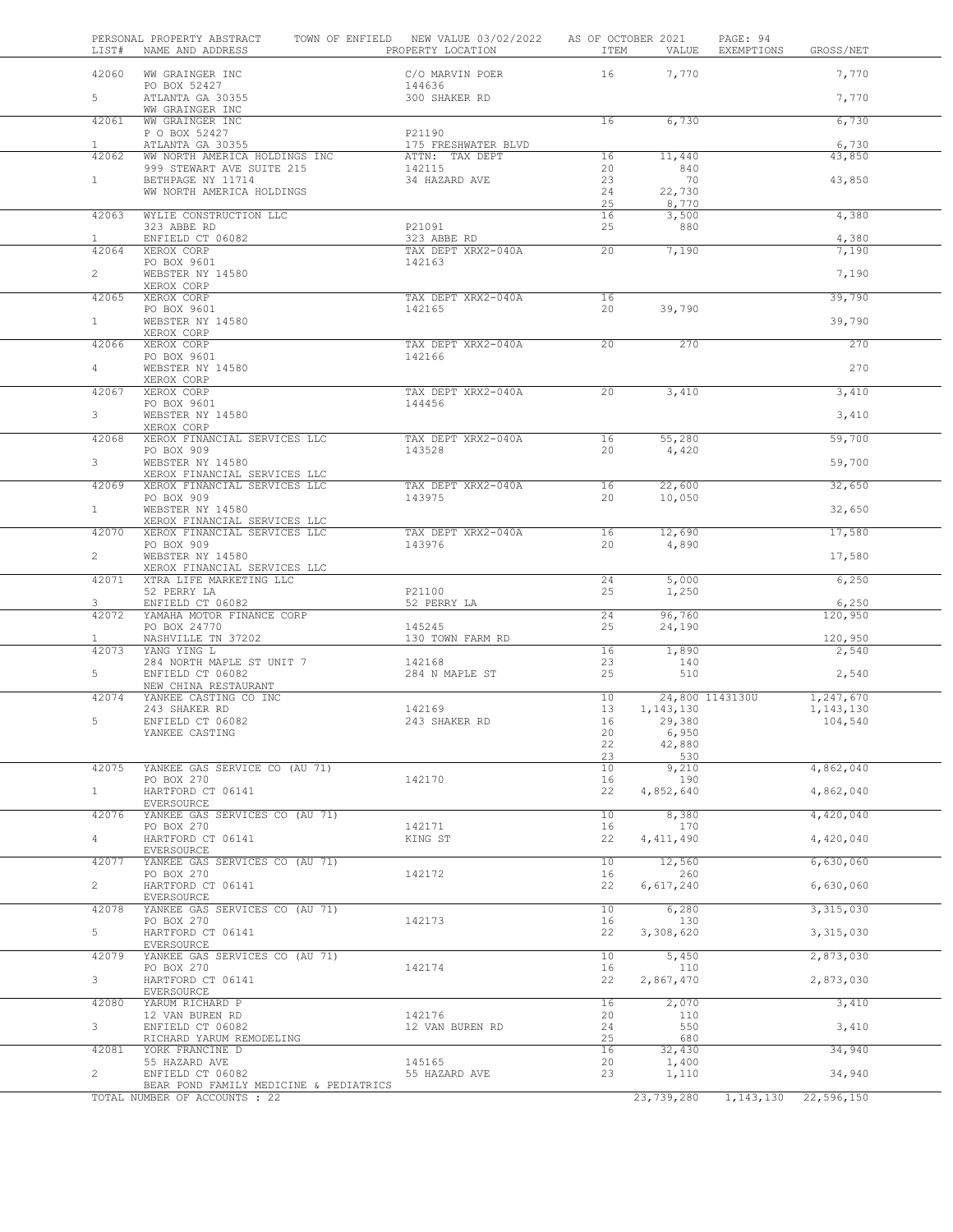| LIST#                   | PERSONAL PROPERTY ABSTRACT<br>NAME AND ADDRESS                | TOWN OF ENFIELD NEW VALUE 03/02/2022<br>PROPERTY LOCATION | AS OF OCTOBER 2021<br>ITEM | VALUE.          | PAGE: 95<br>EXEMPTIONS | GROSS/NET       |  |
|-------------------------|---------------------------------------------------------------|-----------------------------------------------------------|----------------------------|-----------------|------------------------|-----------------|--|
| 42082                   |                                                               |                                                           | 16                         | 80              |                        | 110             |  |
|                         | YORK TRANSPORTATION<br>12 TYLER RD                            | 142178                                                    | 23                         | 10              |                        |                 |  |
| 3                       | ENFIELD CT 06082                                              | 12 TYLER RD                                               | 25                         | 20              |                        | 110             |  |
| 42083                   | YOUSSEF ABDELAZIZ M                                           | LEILA LIMOUSINE/WINDSOR TAXI 16                           |                            | 500             |                        | 530             |  |
|                         | PO BOX 3244                                                   | 142190                                                    | 23                         | 30              |                        |                 |  |
| $\mathbf{1}$            | ENFIELD CT 06083<br>ENFIELD TAXI                              | 1162 ENFIELD ST                                           |                            |                 |                        | 530             |  |
| 42084                   | YUYAMA USA INC                                                | NOBUE FUKAYA                                              | 16                         | 1,040           |                        | 1,620           |  |
|                         | 2050 LIVELY BLVD                                              | 143912                                                    | 20                         | 510             |                        |                 |  |
| $\overline{2}$<br>42085 | ELK GROVE VILLAGE IL 60007<br>ZAK UNLIMITED LLC               | 72 SHAKER RD                                              | 23<br>16                   | 70<br>10,000    |                        | 1,620<br>12,500 |  |
|                         | 110 PROSPECT ST                                               | P21058                                                    | 25                         | 2,500           |                        |                 |  |
| $\mathbf{2}^{\prime}$   | ENFIELD CT 06082                                              | 110 PROSPECT ST                                           |                            |                 |                        | 12,500          |  |
| 42086                   | ZBIKOWSKI DANIEL & JANE                                       |                                                           | 16                         | 1,500           |                        | 2,350           |  |
| 3                       | 13 SPRUCELAND RD<br>ENFIELD CT 06082                          | 142195<br>13 SPRUCELAND RD                                | 24<br>25                   | 380<br>470      |                        |                 |  |
|                         | ENFIELD HANDYMAN SERVICES                                     |                                                           |                            |                 |                        | 2,350           |  |
| 42087                   | ZEP INC                                                       |                                                           | 16                         | 90              |                        | 90              |  |
|                         | PO BOX 4747                                                   | 144890                                                    |                            |                 |                        |                 |  |
| $\mathbf{2}$            | OAK BROOK IL 60522-4747<br>ACUITY SPECIALTY PRODUCTS          |                                                           |                            |                 |                        | 90              |  |
| 42088                   | ZHANG MING D                                                  |                                                           | 16                         | 3,780           |                        | 4,370           |  |
|                         | 134 SOUTH RD                                                  | 142198                                                    | 20                         | 540             |                        |                 |  |
| $\mathbf{1}$            | ENFIELD CT 06082                                              | 134 SOUTH RD                                              | 23                         | 50              |                        | 4,370           |  |
| 42089                   | GREAT WALL RESTAURANT<br>ZHONG TIAN LLC                       |                                                           | 16                         | 14,000          |                        | 48,520          |  |
|                         | 54 HAZARD AVE U80A                                            | 144952                                                    | 20                         | 630             |                        |                 |  |
| 1                       | ENFIELD CT 06082                                              | 54 HAZARD AVE                                             | 23                         | 290             |                        | 48,520          |  |
| 42090                   | JOY BOWL<br>ZHU YI QUN +                                      | MA SHAO QIN                                               | 24<br>16                   | 33,600<br>9,000 |                        | 9,740           |  |
|                         | 935A ENFIELD ST                                               | 142199                                                    | 20                         | 460             |                        |                 |  |
| $\mathbf{2}^{\prime}$   | ENFIELD CT 06082                                              | 935 ENFIELD ST                                            | 23                         | 280             |                        | 9,740           |  |
| 42091                   | MAIN KITCHEN CHINESE RESTAURAN<br>ZIEMNICKI JOEL              |                                                           | 16                         | 1,450           |                        | 2,260           |  |
|                         | 3 RIM ST                                                      | 142200                                                    | 24                         | 360             |                        |                 |  |
| 3                       | ENFIELD CT 06082                                              | 3 RIM ST                                                  | 25                         | 450             |                        | 2,260           |  |
|                         | J ZS                                                          |                                                           |                            |                 |                        |                 |  |
| 42092                   | ZIRBLIS WILLIAM JR<br>220 BRAINARD RD                         | 142205                                                    | 16<br>20                   | 570<br>280      |                        | 860             |  |
| 4                       | ENFIELD CT 06082                                              | 220 BRAINARD RD                                           | 23                         | 10              |                        | 860             |  |
|                         | BILLS PAINTING                                                |                                                           |                            |                 |                        |                 |  |
| 42093                   | ZP BETTER TOGETHER LLC<br>13620 FM 620 N BUILDING C SUITE 100 | CHRISTINA DOMBROWSKI<br>145263                            | 20                         | 170             |                        | 170             |  |
| $\mathbf{1}$            | AUSTIN TX 78717                                               | VARIOUS CUSTOMER LOCATIONS                                |                            |                 |                        | 170             |  |
|                         | FKA CSDVRS LLC                                                |                                                           |                            |                 |                        |                 |  |
| 42094                   | ZP BETTER TOGETHER LLC                                        | CHRISTINA DOMBROWSKI                                      | 20                         | 170             |                        | 170             |  |
| $\overline{2}$          | 13620 FM 620 N BUILDING C SUITE 100<br>AUSTIN TX 78717        | 145264<br>VRIOUS CUSTOMER LOCATIONS                       |                            |                 |                        | 170             |  |
|                         | FKA CSDVRS LLC                                                |                                                           |                            |                 |                        |                 |  |
| 42095                   | ZP BETTER TOGETHER LLC                                        | C.DOMBROWSKI                                              | 20                         | 1,130           |                        | 1,130           |  |
| 3                       | 13620 FM 620 N BUILDING C SUITE 100<br>AUSTIN TX 78717        | 145265<br>VRIOUS CUSTOMER LOCATIONS                       |                            |                 |                        | 1,130           |  |
|                         | FKA CSDVRS LLC                                                |                                                           |                            |                 |                        |                 |  |
| 42096                   | ZP BETTER TOGETHER LLC                                        | CHRISTINA DOMBROWSKI                                      | 20                         | 3,210           |                        | 3,210           |  |
|                         | 13620 FM 620 N BUILDING C SUITE 100                           | 145266                                                    |                            |                 |                        |                 |  |
| 4                       | AUSTIN TX 78717<br>FKA CSDVRS LLC                             | VARIOUS CUSTOMER LOCATIONS                                |                            |                 |                        | 3,210           |  |
| 42097                   | ZUBKOV ALEXANDER DDS                                          |                                                           | 16                         | 256,470         |                        | 274,120         |  |
|                         | 64 PALOMBA DRIVE                                              | 142206                                                    | 20                         | 14,000          |                        |                 |  |
| $\overline{2}$          | ENFIELD CT 06082<br>ASSOCIATES IN DENTISTRY PC                | 64 PALOMBA DR                                             | 23<br>24                   | 710<br>2,940    |                        | 274,120         |  |
| 42098                   | ZWICKER & ASSOCIATES PC                                       |                                                           | 16                         | 11,920          |                        | 29,380          |  |
|                         | 1699 KING ST SUITE 207                                        | 142207                                                    | 20                         | 6,880           |                        |                 |  |
| $\mathbf{1}$            | ENFIELD CT 06082<br>ZWICKER & ASSOCIATES                      | 1699 KING ST                                              | 24<br>25                   | 4,700<br>5,880  |                        | 29,380          |  |
| 42099                   | ZYNERGY LLC                                                   |                                                           | 16                         | 450             |                        | 1,180           |  |
|                         | 10 EASTGATE LA                                                | 142208                                                    | 20                         | 730             |                        |                 |  |
| 1                       | ENFIELD CT 06082                                              | 10 EASTGATE LA                                            |                            |                 |                        | 1,180           |  |
|                         | TOTAL NUMBER OF ACCOUNTS : 18                                 |                                                           |                            | 392,310         |                        | 392,310         |  |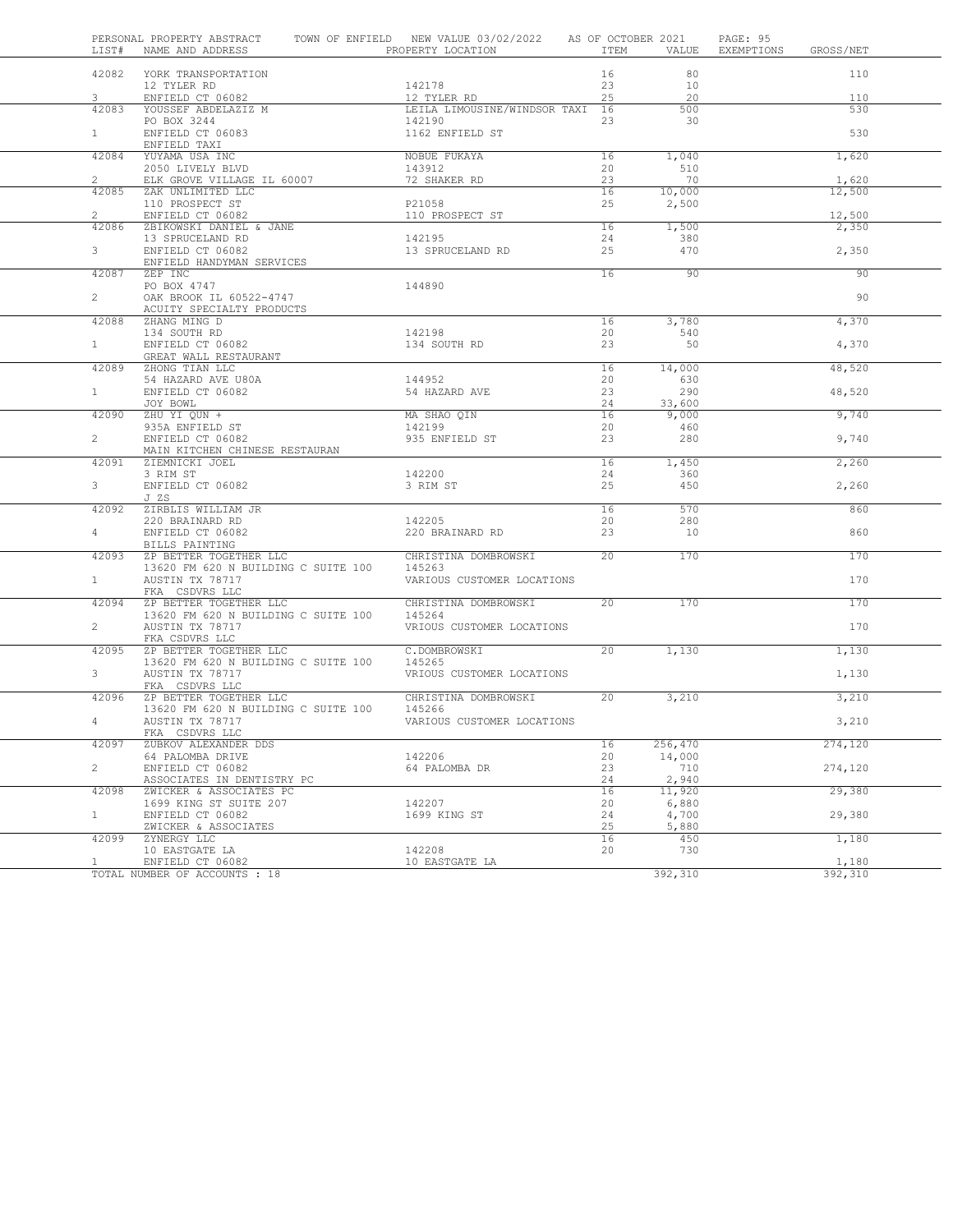| PERSONAL PROPERTY ABSTRACT<br>NAME AND ADDRESS<br>LIST# | NEW VALUE 03/02/2022<br>TOWN OF ENFIELD<br>PROPERTY LOCATION | AS OF OCTOBER 2021<br>ITEM<br>VALUE | PAGE: 96<br>GROSS/NET<br>EXEMPTIONS          |
|---------------------------------------------------------|--------------------------------------------------------------|-------------------------------------|----------------------------------------------|
|                                                         |                                                              |                                     | 346, 247, 350<br>39,733,520<br>306, 513, 830 |
| 9<br># OF ACCTS : 2099                                  | 5,902,460                                                    |                                     |                                              |
| 10                                                      | 17,965,100                                                   |                                     |                                              |
| 16                                                      | 84,376,170                                                   |                                     |                                              |
| 18                                                      | 67,700                                                       |                                     |                                              |
| 17                                                      | 1,838,840                                                    |                                     |                                              |
| 21                                                      | 3,490,350                                                    |                                     |                                              |
| 22                                                      | 145,849,960                                                  |                                     |                                              |
| 19                                                      | 1,402,160                                                    |                                     |                                              |
| 23                                                      | 948,470                                                      |                                     |                                              |
| 11                                                      | 1,820                                                        |                                     |                                              |
| 13                                                      | 29,938,740                                                   |                                     |                                              |
| 20                                                      | 17,256,090                                                   |                                     |                                              |
| 24                                                      | 30,001,290                                                   |                                     |                                              |
| 25                                                      | 7,208,200                                                    |                                     |                                              |
|                                                         |                                                              |                                     |                                              |
| $\mathbb{J}$                                            | 56<br>1,009,730                                              |                                     |                                              |
|                                                         | 52<br>8,167,350                                              |                                     |                                              |
| $\,$ K                                                  | 15<br>605,660                                                |                                     |                                              |
| $\mathbb L$                                             | $\mathbf 1$<br>12,040                                        |                                     |                                              |
| U                                                       | 28<br>29,938,740                                             |                                     |                                              |
|                                                         |                                                              |                                     |                                              |